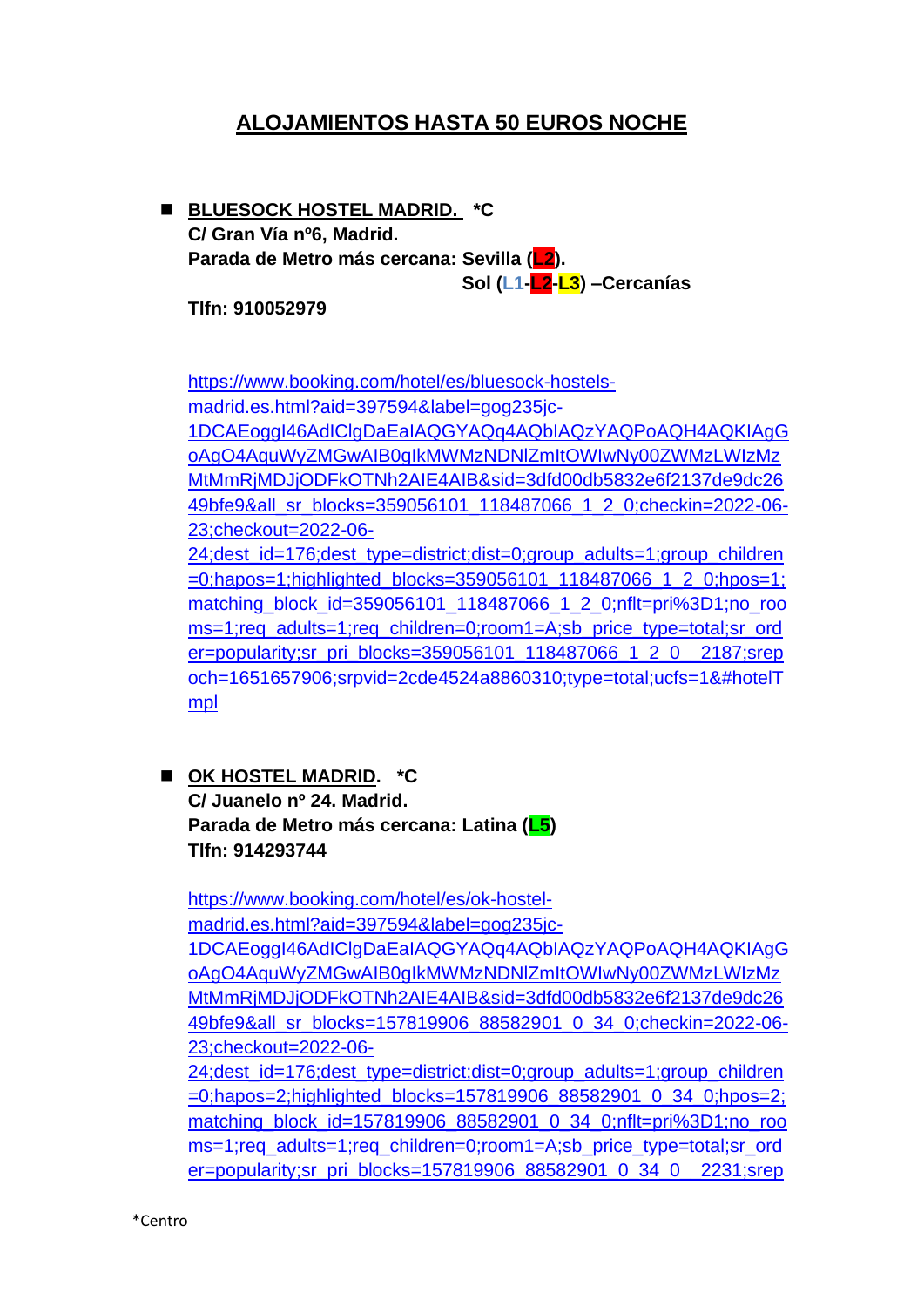[och=1651657906;srpvid=2cde4524a8860310;type=total;ucfs=1&#hotelT](https://www.booking.com/hotel/es/ok-hostel-madrid.es.html?aid=397594&label=gog235jc-1DCAEoggI46AdIClgDaEaIAQGYAQq4AQbIAQzYAQPoAQH4AQKIAgGoAgO4AquWyZMGwAIB0gIkMWMzNDNlZmItOWIwNy00ZWMzLWIzMzMtMmRjMDJjODFkOTNh2AIE4AIB&sid=3dfd00db5832e6f2137de9dc2649bfe9&all_sr_blocks=157819906_88582901_0_34_0;checkin=2022-06-23;checkout=2022-06-24;dest_id=176;dest_type=district;dist=0;group_adults=1;group_children=0;hapos=2;highlighted_blocks=157819906_88582901_0_34_0;hpos=2;matching_block_id=157819906_88582901_0_34_0;nflt=pri%3D1;no_rooms=1;req_adults=1;req_children=0;room1=A;sb_price_type=total;sr_order=popularity;sr_pri_blocks=157819906_88582901_0_34_0__2231;srepoch=1651657906;srpvid=2cde4524a8860310;type=total;ucfs=1&#hotelTmpl) [mpl](https://www.booking.com/hotel/es/ok-hostel-madrid.es.html?aid=397594&label=gog235jc-1DCAEoggI46AdIClgDaEaIAQGYAQq4AQbIAQzYAQPoAQH4AQKIAgGoAgO4AquWyZMGwAIB0gIkMWMzNDNlZmItOWIwNy00ZWMzLWIzMzMtMmRjMDJjODFkOTNh2AIE4AIB&sid=3dfd00db5832e6f2137de9dc2649bfe9&all_sr_blocks=157819906_88582901_0_34_0;checkin=2022-06-23;checkout=2022-06-24;dest_id=176;dest_type=district;dist=0;group_adults=1;group_children=0;hapos=2;highlighted_blocks=157819906_88582901_0_34_0;hpos=2;matching_block_id=157819906_88582901_0_34_0;nflt=pri%3D1;no_rooms=1;req_adults=1;req_children=0;room1=A;sb_price_type=total;sr_order=popularity;sr_pri_blocks=157819906_88582901_0_34_0__2231;srepoch=1651657906;srpvid=2cde4524a8860310;type=total;ucfs=1&#hotelTmpl)

■ HOTEL NEW GO INN. **\*C C/ Libertad nº4, Madrid. Parada de Metro más cercana: Chueca (L5) Tlfn:91 5216767**

[https://www.booking.com/hotel/es/new-go](https://www.booking.com/hotel/es/new-go-inn.es.html?aid=397594&label=gog235jc-1DCAEoggI46AdIClgDaEaIAQGYAQq4AQbIAQzYAQPoAQH4AQKIAgGoAgO4AquWyZMGwAIB0gIkMWMzNDNlZmItOWIwNy00ZWMzLWIzMzMtMmRjMDJjODFkOTNh2AIE4AIB&sid=3dfd00db5832e6f2137de9dc2649bfe9&all_sr_blocks=412405504_331130633_0_0_0;checkin=2022-06-23;checkout=2022-06-24;dest_id=176;dest_type=district;dist=0;group_adults=1;group_children=0;hapos=3;highlighted_blocks=412405504_331130633_0_0_0;hpos=3;matching_block_id=412405504_331130633_0_0_0;nflt=pri%3D1;no_rooms=1;req_adults=1;req_children=0;room1=A;sb_price_type=total;sr_order=popularity;sr_pri_blocks=412405504_331130633_0_0_0__4050;srepoch=1651657906;srpvid=2cde4524a8860310;type=total;ucfs=1&#hotelTmpl)[inn.es.html?aid=397594&label=gog235jc-](https://www.booking.com/hotel/es/new-go-inn.es.html?aid=397594&label=gog235jc-1DCAEoggI46AdIClgDaEaIAQGYAQq4AQbIAQzYAQPoAQH4AQKIAgGoAgO4AquWyZMGwAIB0gIkMWMzNDNlZmItOWIwNy00ZWMzLWIzMzMtMmRjMDJjODFkOTNh2AIE4AIB&sid=3dfd00db5832e6f2137de9dc2649bfe9&all_sr_blocks=412405504_331130633_0_0_0;checkin=2022-06-23;checkout=2022-06-24;dest_id=176;dest_type=district;dist=0;group_adults=1;group_children=0;hapos=3;highlighted_blocks=412405504_331130633_0_0_0;hpos=3;matching_block_id=412405504_331130633_0_0_0;nflt=pri%3D1;no_rooms=1;req_adults=1;req_children=0;room1=A;sb_price_type=total;sr_order=popularity;sr_pri_blocks=412405504_331130633_0_0_0__4050;srepoch=1651657906;srpvid=2cde4524a8860310;type=total;ucfs=1&#hotelTmpl)[1DCAEoggI46AdIClgDaEaIAQGYAQq4AQbIAQzYAQPoAQH4AQKIAgG](https://www.booking.com/hotel/es/new-go-inn.es.html?aid=397594&label=gog235jc-1DCAEoggI46AdIClgDaEaIAQGYAQq4AQbIAQzYAQPoAQH4AQKIAgGoAgO4AquWyZMGwAIB0gIkMWMzNDNlZmItOWIwNy00ZWMzLWIzMzMtMmRjMDJjODFkOTNh2AIE4AIB&sid=3dfd00db5832e6f2137de9dc2649bfe9&all_sr_blocks=412405504_331130633_0_0_0;checkin=2022-06-23;checkout=2022-06-24;dest_id=176;dest_type=district;dist=0;group_adults=1;group_children=0;hapos=3;highlighted_blocks=412405504_331130633_0_0_0;hpos=3;matching_block_id=412405504_331130633_0_0_0;nflt=pri%3D1;no_rooms=1;req_adults=1;req_children=0;room1=A;sb_price_type=total;sr_order=popularity;sr_pri_blocks=412405504_331130633_0_0_0__4050;srepoch=1651657906;srpvid=2cde4524a8860310;type=total;ucfs=1&#hotelTmpl) [oAgO4AquWyZMGwAIB0gIkMWMzNDNlZmItOWIwNy00ZWMzLWIzMz](https://www.booking.com/hotel/es/new-go-inn.es.html?aid=397594&label=gog235jc-1DCAEoggI46AdIClgDaEaIAQGYAQq4AQbIAQzYAQPoAQH4AQKIAgGoAgO4AquWyZMGwAIB0gIkMWMzNDNlZmItOWIwNy00ZWMzLWIzMzMtMmRjMDJjODFkOTNh2AIE4AIB&sid=3dfd00db5832e6f2137de9dc2649bfe9&all_sr_blocks=412405504_331130633_0_0_0;checkin=2022-06-23;checkout=2022-06-24;dest_id=176;dest_type=district;dist=0;group_adults=1;group_children=0;hapos=3;highlighted_blocks=412405504_331130633_0_0_0;hpos=3;matching_block_id=412405504_331130633_0_0_0;nflt=pri%3D1;no_rooms=1;req_adults=1;req_children=0;room1=A;sb_price_type=total;sr_order=popularity;sr_pri_blocks=412405504_331130633_0_0_0__4050;srepoch=1651657906;srpvid=2cde4524a8860310;type=total;ucfs=1&#hotelTmpl) [MtMmRjMDJjODFkOTNh2AIE4AIB&sid=3dfd00db5832e6f2137de9dc26](https://www.booking.com/hotel/es/new-go-inn.es.html?aid=397594&label=gog235jc-1DCAEoggI46AdIClgDaEaIAQGYAQq4AQbIAQzYAQPoAQH4AQKIAgGoAgO4AquWyZMGwAIB0gIkMWMzNDNlZmItOWIwNy00ZWMzLWIzMzMtMmRjMDJjODFkOTNh2AIE4AIB&sid=3dfd00db5832e6f2137de9dc2649bfe9&all_sr_blocks=412405504_331130633_0_0_0;checkin=2022-06-23;checkout=2022-06-24;dest_id=176;dest_type=district;dist=0;group_adults=1;group_children=0;hapos=3;highlighted_blocks=412405504_331130633_0_0_0;hpos=3;matching_block_id=412405504_331130633_0_0_0;nflt=pri%3D1;no_rooms=1;req_adults=1;req_children=0;room1=A;sb_price_type=total;sr_order=popularity;sr_pri_blocks=412405504_331130633_0_0_0__4050;srepoch=1651657906;srpvid=2cde4524a8860310;type=total;ucfs=1&#hotelTmpl) [49bfe9&all\\_sr\\_blocks=412405504\\_331130633\\_0\\_0\\_0;checkin=2022-06-](https://www.booking.com/hotel/es/new-go-inn.es.html?aid=397594&label=gog235jc-1DCAEoggI46AdIClgDaEaIAQGYAQq4AQbIAQzYAQPoAQH4AQKIAgGoAgO4AquWyZMGwAIB0gIkMWMzNDNlZmItOWIwNy00ZWMzLWIzMzMtMmRjMDJjODFkOTNh2AIE4AIB&sid=3dfd00db5832e6f2137de9dc2649bfe9&all_sr_blocks=412405504_331130633_0_0_0;checkin=2022-06-23;checkout=2022-06-24;dest_id=176;dest_type=district;dist=0;group_adults=1;group_children=0;hapos=3;highlighted_blocks=412405504_331130633_0_0_0;hpos=3;matching_block_id=412405504_331130633_0_0_0;nflt=pri%3D1;no_rooms=1;req_adults=1;req_children=0;room1=A;sb_price_type=total;sr_order=popularity;sr_pri_blocks=412405504_331130633_0_0_0__4050;srepoch=1651657906;srpvid=2cde4524a8860310;type=total;ucfs=1&#hotelTmpl) [23;checkout=2022-06-](https://www.booking.com/hotel/es/new-go-inn.es.html?aid=397594&label=gog235jc-1DCAEoggI46AdIClgDaEaIAQGYAQq4AQbIAQzYAQPoAQH4AQKIAgGoAgO4AquWyZMGwAIB0gIkMWMzNDNlZmItOWIwNy00ZWMzLWIzMzMtMmRjMDJjODFkOTNh2AIE4AIB&sid=3dfd00db5832e6f2137de9dc2649bfe9&all_sr_blocks=412405504_331130633_0_0_0;checkin=2022-06-23;checkout=2022-06-24;dest_id=176;dest_type=district;dist=0;group_adults=1;group_children=0;hapos=3;highlighted_blocks=412405504_331130633_0_0_0;hpos=3;matching_block_id=412405504_331130633_0_0_0;nflt=pri%3D1;no_rooms=1;req_adults=1;req_children=0;room1=A;sb_price_type=total;sr_order=popularity;sr_pri_blocks=412405504_331130633_0_0_0__4050;srepoch=1651657906;srpvid=2cde4524a8860310;type=total;ucfs=1&#hotelTmpl) [24;dest\\_id=176;dest\\_type=district;dist=0;group\\_adults=1;group\\_children](https://www.booking.com/hotel/es/new-go-inn.es.html?aid=397594&label=gog235jc-1DCAEoggI46AdIClgDaEaIAQGYAQq4AQbIAQzYAQPoAQH4AQKIAgGoAgO4AquWyZMGwAIB0gIkMWMzNDNlZmItOWIwNy00ZWMzLWIzMzMtMmRjMDJjODFkOTNh2AIE4AIB&sid=3dfd00db5832e6f2137de9dc2649bfe9&all_sr_blocks=412405504_331130633_0_0_0;checkin=2022-06-23;checkout=2022-06-24;dest_id=176;dest_type=district;dist=0;group_adults=1;group_children=0;hapos=3;highlighted_blocks=412405504_331130633_0_0_0;hpos=3;matching_block_id=412405504_331130633_0_0_0;nflt=pri%3D1;no_rooms=1;req_adults=1;req_children=0;room1=A;sb_price_type=total;sr_order=popularity;sr_pri_blocks=412405504_331130633_0_0_0__4050;srepoch=1651657906;srpvid=2cde4524a8860310;type=total;ucfs=1&#hotelTmpl) [=0;hapos=3;highlighted\\_blocks=412405504\\_331130633\\_0\\_0\\_0;hpos=3;](https://www.booking.com/hotel/es/new-go-inn.es.html?aid=397594&label=gog235jc-1DCAEoggI46AdIClgDaEaIAQGYAQq4AQbIAQzYAQPoAQH4AQKIAgGoAgO4AquWyZMGwAIB0gIkMWMzNDNlZmItOWIwNy00ZWMzLWIzMzMtMmRjMDJjODFkOTNh2AIE4AIB&sid=3dfd00db5832e6f2137de9dc2649bfe9&all_sr_blocks=412405504_331130633_0_0_0;checkin=2022-06-23;checkout=2022-06-24;dest_id=176;dest_type=district;dist=0;group_adults=1;group_children=0;hapos=3;highlighted_blocks=412405504_331130633_0_0_0;hpos=3;matching_block_id=412405504_331130633_0_0_0;nflt=pri%3D1;no_rooms=1;req_adults=1;req_children=0;room1=A;sb_price_type=total;sr_order=popularity;sr_pri_blocks=412405504_331130633_0_0_0__4050;srepoch=1651657906;srpvid=2cde4524a8860310;type=total;ucfs=1&#hotelTmpl) [matching\\_block\\_id=412405504\\_331130633\\_0\\_0\\_0;nflt=pri%3D1;no\\_roo](https://www.booking.com/hotel/es/new-go-inn.es.html?aid=397594&label=gog235jc-1DCAEoggI46AdIClgDaEaIAQGYAQq4AQbIAQzYAQPoAQH4AQKIAgGoAgO4AquWyZMGwAIB0gIkMWMzNDNlZmItOWIwNy00ZWMzLWIzMzMtMmRjMDJjODFkOTNh2AIE4AIB&sid=3dfd00db5832e6f2137de9dc2649bfe9&all_sr_blocks=412405504_331130633_0_0_0;checkin=2022-06-23;checkout=2022-06-24;dest_id=176;dest_type=district;dist=0;group_adults=1;group_children=0;hapos=3;highlighted_blocks=412405504_331130633_0_0_0;hpos=3;matching_block_id=412405504_331130633_0_0_0;nflt=pri%3D1;no_rooms=1;req_adults=1;req_children=0;room1=A;sb_price_type=total;sr_order=popularity;sr_pri_blocks=412405504_331130633_0_0_0__4050;srepoch=1651657906;srpvid=2cde4524a8860310;type=total;ucfs=1&#hotelTmpl) [ms=1;req\\_adults=1;req\\_children=0;room1=A;sb\\_price\\_type=total;sr\\_ord](https://www.booking.com/hotel/es/new-go-inn.es.html?aid=397594&label=gog235jc-1DCAEoggI46AdIClgDaEaIAQGYAQq4AQbIAQzYAQPoAQH4AQKIAgGoAgO4AquWyZMGwAIB0gIkMWMzNDNlZmItOWIwNy00ZWMzLWIzMzMtMmRjMDJjODFkOTNh2AIE4AIB&sid=3dfd00db5832e6f2137de9dc2649bfe9&all_sr_blocks=412405504_331130633_0_0_0;checkin=2022-06-23;checkout=2022-06-24;dest_id=176;dest_type=district;dist=0;group_adults=1;group_children=0;hapos=3;highlighted_blocks=412405504_331130633_0_0_0;hpos=3;matching_block_id=412405504_331130633_0_0_0;nflt=pri%3D1;no_rooms=1;req_adults=1;req_children=0;room1=A;sb_price_type=total;sr_order=popularity;sr_pri_blocks=412405504_331130633_0_0_0__4050;srepoch=1651657906;srpvid=2cde4524a8860310;type=total;ucfs=1&#hotelTmpl) er=popularity; sr\_pri\_blocks=412405504\_331130633\_0\_0\_0\_\_4050; srep [och=1651657906;srpvid=2cde4524a8860310;type=total;ucfs=1&#hotelT](https://www.booking.com/hotel/es/new-go-inn.es.html?aid=397594&label=gog235jc-1DCAEoggI46AdIClgDaEaIAQGYAQq4AQbIAQzYAQPoAQH4AQKIAgGoAgO4AquWyZMGwAIB0gIkMWMzNDNlZmItOWIwNy00ZWMzLWIzMzMtMmRjMDJjODFkOTNh2AIE4AIB&sid=3dfd00db5832e6f2137de9dc2649bfe9&all_sr_blocks=412405504_331130633_0_0_0;checkin=2022-06-23;checkout=2022-06-24;dest_id=176;dest_type=district;dist=0;group_adults=1;group_children=0;hapos=3;highlighted_blocks=412405504_331130633_0_0_0;hpos=3;matching_block_id=412405504_331130633_0_0_0;nflt=pri%3D1;no_rooms=1;req_adults=1;req_children=0;room1=A;sb_price_type=total;sr_order=popularity;sr_pri_blocks=412405504_331130633_0_0_0__4050;srepoch=1651657906;srpvid=2cde4524a8860310;type=total;ucfs=1&#hotelTmpl)

[mpl](https://www.booking.com/hotel/es/new-go-inn.es.html?aid=397594&label=gog235jc-1DCAEoggI46AdIClgDaEaIAQGYAQq4AQbIAQzYAQPoAQH4AQKIAgGoAgO4AquWyZMGwAIB0gIkMWMzNDNlZmItOWIwNy00ZWMzLWIzMzMtMmRjMDJjODFkOTNh2AIE4AIB&sid=3dfd00db5832e6f2137de9dc2649bfe9&all_sr_blocks=412405504_331130633_0_0_0;checkin=2022-06-23;checkout=2022-06-24;dest_id=176;dest_type=district;dist=0;group_adults=1;group_children=0;hapos=3;highlighted_blocks=412405504_331130633_0_0_0;hpos=3;matching_block_id=412405504_331130633_0_0_0;nflt=pri%3D1;no_rooms=1;req_adults=1;req_children=0;room1=A;sb_price_type=total;sr_order=popularity;sr_pri_blocks=412405504_331130633_0_0_0__4050;srepoch=1651657906;srpvid=2cde4524a8860310;type=total;ucfs=1&#hotelTmpl)

◼ **HOSTAL LA VERA. \*C C/ Magdalena nº 21, 2º-D, Madrid. Parada de Metro más cercana: Antón Martín (L1) Tirso De Molina (L1)**

**Tlfn:91 3691738**

[https://www.booking.com/hotel/es/hostal-la](https://www.booking.com/hotel/es/hostal-la-vera.es.html?aid=397594&label=gog235jc-1DCAEoggI46AdIClgDaEaIAQGYAQq4AQbIAQzYAQPoAQH4AQKIAgGoAgO4AquWyZMGwAIB0gIkMWMzNDNlZmItOWIwNy00ZWMzLWIzMzMtMmRjMDJjODFkOTNh2AIE4AIB&sid=3dfd00db5832e6f2137de9dc2649bfe9&all_sr_blocks=9274606_346662647_0_0_0;checkin=2022-06-23;checkout=2022-06-24;dest_id=176;dest_type=district;dist=0;group_adults=1;group_children=0;hapos=4;highlighted_blocks=9274606_346662647_0_0_0;hpos=4;matching_block_id=9274606_346662647_0_0_0;nflt=pri%3D1;no_rooms=1;req_adults=1;req_children=0;room1=A;sb_price_type=total;sr_order=popularity;sr_pri_blocks=9274606_346662647_0_0_0__4685;srepoch=1651657906;srpvid=2cde4524a8860310;type=total;ucfs=1&#hotelTmpl)[vera.es.html?aid=397594&label=gog235jc-](https://www.booking.com/hotel/es/hostal-la-vera.es.html?aid=397594&label=gog235jc-1DCAEoggI46AdIClgDaEaIAQGYAQq4AQbIAQzYAQPoAQH4AQKIAgGoAgO4AquWyZMGwAIB0gIkMWMzNDNlZmItOWIwNy00ZWMzLWIzMzMtMmRjMDJjODFkOTNh2AIE4AIB&sid=3dfd00db5832e6f2137de9dc2649bfe9&all_sr_blocks=9274606_346662647_0_0_0;checkin=2022-06-23;checkout=2022-06-24;dest_id=176;dest_type=district;dist=0;group_adults=1;group_children=0;hapos=4;highlighted_blocks=9274606_346662647_0_0_0;hpos=4;matching_block_id=9274606_346662647_0_0_0;nflt=pri%3D1;no_rooms=1;req_adults=1;req_children=0;room1=A;sb_price_type=total;sr_order=popularity;sr_pri_blocks=9274606_346662647_0_0_0__4685;srepoch=1651657906;srpvid=2cde4524a8860310;type=total;ucfs=1&#hotelTmpl)

[1DCAEoggI46AdIClgDaEaIAQGYAQq4AQbIAQzYAQPoAQH4AQKIAgG](https://www.booking.com/hotel/es/hostal-la-vera.es.html?aid=397594&label=gog235jc-1DCAEoggI46AdIClgDaEaIAQGYAQq4AQbIAQzYAQPoAQH4AQKIAgGoAgO4AquWyZMGwAIB0gIkMWMzNDNlZmItOWIwNy00ZWMzLWIzMzMtMmRjMDJjODFkOTNh2AIE4AIB&sid=3dfd00db5832e6f2137de9dc2649bfe9&all_sr_blocks=9274606_346662647_0_0_0;checkin=2022-06-23;checkout=2022-06-24;dest_id=176;dest_type=district;dist=0;group_adults=1;group_children=0;hapos=4;highlighted_blocks=9274606_346662647_0_0_0;hpos=4;matching_block_id=9274606_346662647_0_0_0;nflt=pri%3D1;no_rooms=1;req_adults=1;req_children=0;room1=A;sb_price_type=total;sr_order=popularity;sr_pri_blocks=9274606_346662647_0_0_0__4685;srepoch=1651657906;srpvid=2cde4524a8860310;type=total;ucfs=1&#hotelTmpl) [oAgO4AquWyZMGwAIB0gIkMWMzNDNlZmItOWIwNy00ZWMzLWIzMz](https://www.booking.com/hotel/es/hostal-la-vera.es.html?aid=397594&label=gog235jc-1DCAEoggI46AdIClgDaEaIAQGYAQq4AQbIAQzYAQPoAQH4AQKIAgGoAgO4AquWyZMGwAIB0gIkMWMzNDNlZmItOWIwNy00ZWMzLWIzMzMtMmRjMDJjODFkOTNh2AIE4AIB&sid=3dfd00db5832e6f2137de9dc2649bfe9&all_sr_blocks=9274606_346662647_0_0_0;checkin=2022-06-23;checkout=2022-06-24;dest_id=176;dest_type=district;dist=0;group_adults=1;group_children=0;hapos=4;highlighted_blocks=9274606_346662647_0_0_0;hpos=4;matching_block_id=9274606_346662647_0_0_0;nflt=pri%3D1;no_rooms=1;req_adults=1;req_children=0;room1=A;sb_price_type=total;sr_order=popularity;sr_pri_blocks=9274606_346662647_0_0_0__4685;srepoch=1651657906;srpvid=2cde4524a8860310;type=total;ucfs=1&#hotelTmpl) [MtMmRjMDJjODFkOTNh2AIE4AIB&sid=3dfd00db5832e6f2137de9dc26](https://www.booking.com/hotel/es/hostal-la-vera.es.html?aid=397594&label=gog235jc-1DCAEoggI46AdIClgDaEaIAQGYAQq4AQbIAQzYAQPoAQH4AQKIAgGoAgO4AquWyZMGwAIB0gIkMWMzNDNlZmItOWIwNy00ZWMzLWIzMzMtMmRjMDJjODFkOTNh2AIE4AIB&sid=3dfd00db5832e6f2137de9dc2649bfe9&all_sr_blocks=9274606_346662647_0_0_0;checkin=2022-06-23;checkout=2022-06-24;dest_id=176;dest_type=district;dist=0;group_adults=1;group_children=0;hapos=4;highlighted_blocks=9274606_346662647_0_0_0;hpos=4;matching_block_id=9274606_346662647_0_0_0;nflt=pri%3D1;no_rooms=1;req_adults=1;req_children=0;room1=A;sb_price_type=total;sr_order=popularity;sr_pri_blocks=9274606_346662647_0_0_0__4685;srepoch=1651657906;srpvid=2cde4524a8860310;type=total;ucfs=1&#hotelTmpl) [49bfe9&all\\_sr\\_blocks=9274606\\_346662647\\_0\\_0\\_0;checkin=2022-06-](https://www.booking.com/hotel/es/hostal-la-vera.es.html?aid=397594&label=gog235jc-1DCAEoggI46AdIClgDaEaIAQGYAQq4AQbIAQzYAQPoAQH4AQKIAgGoAgO4AquWyZMGwAIB0gIkMWMzNDNlZmItOWIwNy00ZWMzLWIzMzMtMmRjMDJjODFkOTNh2AIE4AIB&sid=3dfd00db5832e6f2137de9dc2649bfe9&all_sr_blocks=9274606_346662647_0_0_0;checkin=2022-06-23;checkout=2022-06-24;dest_id=176;dest_type=district;dist=0;group_adults=1;group_children=0;hapos=4;highlighted_blocks=9274606_346662647_0_0_0;hpos=4;matching_block_id=9274606_346662647_0_0_0;nflt=pri%3D1;no_rooms=1;req_adults=1;req_children=0;room1=A;sb_price_type=total;sr_order=popularity;sr_pri_blocks=9274606_346662647_0_0_0__4685;srepoch=1651657906;srpvid=2cde4524a8860310;type=total;ucfs=1&#hotelTmpl) [23;checkout=2022-06-](https://www.booking.com/hotel/es/hostal-la-vera.es.html?aid=397594&label=gog235jc-1DCAEoggI46AdIClgDaEaIAQGYAQq4AQbIAQzYAQPoAQH4AQKIAgGoAgO4AquWyZMGwAIB0gIkMWMzNDNlZmItOWIwNy00ZWMzLWIzMzMtMmRjMDJjODFkOTNh2AIE4AIB&sid=3dfd00db5832e6f2137de9dc2649bfe9&all_sr_blocks=9274606_346662647_0_0_0;checkin=2022-06-23;checkout=2022-06-24;dest_id=176;dest_type=district;dist=0;group_adults=1;group_children=0;hapos=4;highlighted_blocks=9274606_346662647_0_0_0;hpos=4;matching_block_id=9274606_346662647_0_0_0;nflt=pri%3D1;no_rooms=1;req_adults=1;req_children=0;room1=A;sb_price_type=total;sr_order=popularity;sr_pri_blocks=9274606_346662647_0_0_0__4685;srepoch=1651657906;srpvid=2cde4524a8860310;type=total;ucfs=1&#hotelTmpl)

[24;dest\\_id=176;dest\\_type=district;dist=0;group\\_adults=1;group\\_children](https://www.booking.com/hotel/es/hostal-la-vera.es.html?aid=397594&label=gog235jc-1DCAEoggI46AdIClgDaEaIAQGYAQq4AQbIAQzYAQPoAQH4AQKIAgGoAgO4AquWyZMGwAIB0gIkMWMzNDNlZmItOWIwNy00ZWMzLWIzMzMtMmRjMDJjODFkOTNh2AIE4AIB&sid=3dfd00db5832e6f2137de9dc2649bfe9&all_sr_blocks=9274606_346662647_0_0_0;checkin=2022-06-23;checkout=2022-06-24;dest_id=176;dest_type=district;dist=0;group_adults=1;group_children=0;hapos=4;highlighted_blocks=9274606_346662647_0_0_0;hpos=4;matching_block_id=9274606_346662647_0_0_0;nflt=pri%3D1;no_rooms=1;req_adults=1;req_children=0;room1=A;sb_price_type=total;sr_order=popularity;sr_pri_blocks=9274606_346662647_0_0_0__4685;srepoch=1651657906;srpvid=2cde4524a8860310;type=total;ucfs=1&#hotelTmpl)  $=0$ ;hapos=4;highlighted\_blocks=9274606\_346662647\_0\_0\_0;hpos=4;ma [tching\\_block\\_id=9274606\\_346662647\\_0\\_0\\_0;nflt=pri%3D1;no\\_rooms=1](https://www.booking.com/hotel/es/hostal-la-vera.es.html?aid=397594&label=gog235jc-1DCAEoggI46AdIClgDaEaIAQGYAQq4AQbIAQzYAQPoAQH4AQKIAgGoAgO4AquWyZMGwAIB0gIkMWMzNDNlZmItOWIwNy00ZWMzLWIzMzMtMmRjMDJjODFkOTNh2AIE4AIB&sid=3dfd00db5832e6f2137de9dc2649bfe9&all_sr_blocks=9274606_346662647_0_0_0;checkin=2022-06-23;checkout=2022-06-24;dest_id=176;dest_type=district;dist=0;group_adults=1;group_children=0;hapos=4;highlighted_blocks=9274606_346662647_0_0_0;hpos=4;matching_block_id=9274606_346662647_0_0_0;nflt=pri%3D1;no_rooms=1;req_adults=1;req_children=0;room1=A;sb_price_type=total;sr_order=popularity;sr_pri_blocks=9274606_346662647_0_0_0__4685;srepoch=1651657906;srpvid=2cde4524a8860310;type=total;ucfs=1&#hotelTmpl) [;req\\_adults=1;req\\_children=0;room1=A;sb\\_price\\_type=total;sr\\_order=po](https://www.booking.com/hotel/es/hostal-la-vera.es.html?aid=397594&label=gog235jc-1DCAEoggI46AdIClgDaEaIAQGYAQq4AQbIAQzYAQPoAQH4AQKIAgGoAgO4AquWyZMGwAIB0gIkMWMzNDNlZmItOWIwNy00ZWMzLWIzMzMtMmRjMDJjODFkOTNh2AIE4AIB&sid=3dfd00db5832e6f2137de9dc2649bfe9&all_sr_blocks=9274606_346662647_0_0_0;checkin=2022-06-23;checkout=2022-06-24;dest_id=176;dest_type=district;dist=0;group_adults=1;group_children=0;hapos=4;highlighted_blocks=9274606_346662647_0_0_0;hpos=4;matching_block_id=9274606_346662647_0_0_0;nflt=pri%3D1;no_rooms=1;req_adults=1;req_children=0;room1=A;sb_price_type=total;sr_order=popularity;sr_pri_blocks=9274606_346662647_0_0_0__4685;srepoch=1651657906;srpvid=2cde4524a8860310;type=total;ucfs=1&#hotelTmpl) [pularity;sr\\_pri\\_blocks=9274606\\_346662647\\_0\\_0\\_0\\_\\_4685;srepoch=165](https://www.booking.com/hotel/es/hostal-la-vera.es.html?aid=397594&label=gog235jc-1DCAEoggI46AdIClgDaEaIAQGYAQq4AQbIAQzYAQPoAQH4AQKIAgGoAgO4AquWyZMGwAIB0gIkMWMzNDNlZmItOWIwNy00ZWMzLWIzMzMtMmRjMDJjODFkOTNh2AIE4AIB&sid=3dfd00db5832e6f2137de9dc2649bfe9&all_sr_blocks=9274606_346662647_0_0_0;checkin=2022-06-23;checkout=2022-06-24;dest_id=176;dest_type=district;dist=0;group_adults=1;group_children=0;hapos=4;highlighted_blocks=9274606_346662647_0_0_0;hpos=4;matching_block_id=9274606_346662647_0_0_0;nflt=pri%3D1;no_rooms=1;req_adults=1;req_children=0;room1=A;sb_price_type=total;sr_order=popularity;sr_pri_blocks=9274606_346662647_0_0_0__4685;srepoch=1651657906;srpvid=2cde4524a8860310;type=total;ucfs=1&#hotelTmpl) [1657906;srpvid=2cde4524a8860310;type=total;ucfs=1&#hotelTmpl](https://www.booking.com/hotel/es/hostal-la-vera.es.html?aid=397594&label=gog235jc-1DCAEoggI46AdIClgDaEaIAQGYAQq4AQbIAQzYAQPoAQH4AQKIAgGoAgO4AquWyZMGwAIB0gIkMWMzNDNlZmItOWIwNy00ZWMzLWIzMzMtMmRjMDJjODFkOTNh2AIE4AIB&sid=3dfd00db5832e6f2137de9dc2649bfe9&all_sr_blocks=9274606_346662647_0_0_0;checkin=2022-06-23;checkout=2022-06-24;dest_id=176;dest_type=district;dist=0;group_adults=1;group_children=0;hapos=4;highlighted_blocks=9274606_346662647_0_0_0;hpos=4;matching_block_id=9274606_346662647_0_0_0;nflt=pri%3D1;no_rooms=1;req_adults=1;req_children=0;room1=A;sb_price_type=total;sr_order=popularity;sr_pri_blocks=9274606_346662647_0_0_0__4685;srepoch=1651657906;srpvid=2cde4524a8860310;type=total;ucfs=1&#hotelTmpl)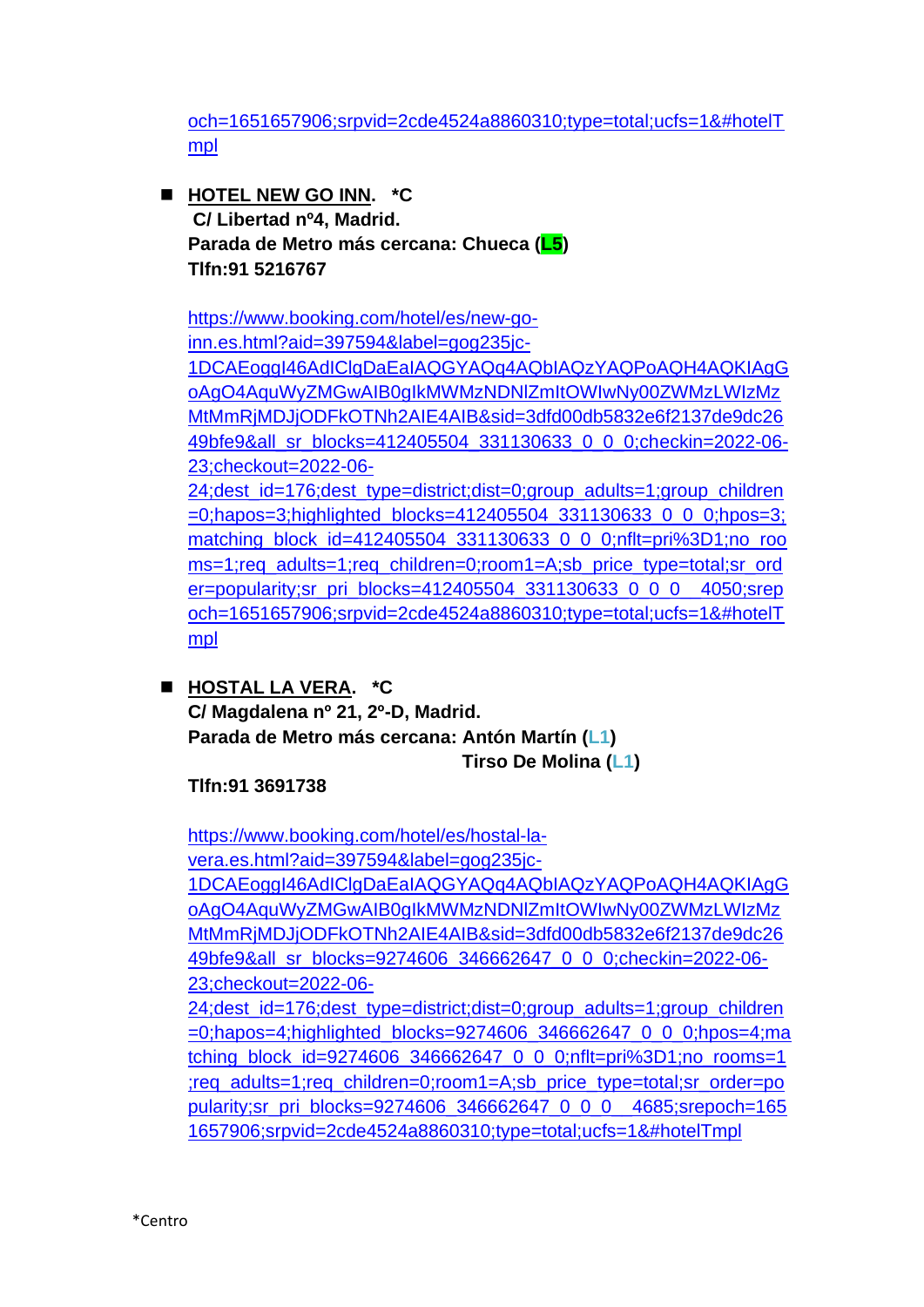#### ◼ **WOOHOO HOSTAL MADRID. \*C C/ Concepción Arenal nº6, 3º. Madrid.**

**Parada de Metro más cercana: Callao (L3)(L5) Santo Domingo (L2)**

**Gran Vía (L1) (L5)**

**Tlfn: 91 9065767**

[https://www.booking.com/hotel/es/hostal-concepcion](https://www.booking.com/hotel/es/hostal-concepcion-arenal.es.html?aid=397594&label=gog235jc-1DCAEoggI46AdIClgDaEaIAQGYAQq4AQbIAQzYAQPoAQH4AQKIAgGoAgO4AquWyZMGwAIB0gIkMWMzNDNlZmItOWIwNy00ZWMzLWIzMzMtMmRjMDJjODFkOTNh2AIE4AIB&sid=3dfd00db5832e6f2137de9dc2649bfe9&all_sr_blocks=1592510_95140583_0_0_0;checkin=2022-06-23;checkout=2022-06-24;dest_id=176;dest_type=district;dist=0;group_adults=1;group_children=0;hapos=5;highlighted_blocks=1592510_95140583_0_0_0;hpos=5;matching_block_id=1592510_95140583_0_0_0;nflt=pri%3D1;no_rooms=1;req_adults=1;req_children=0;room1=A;sb_price_type=total;sr_order=popularity;sr_pri_blocks=1592510_95140583_0_0_0__1800;srepoch=1651657906;srpvid=2cde4524a8860310;type=total;ucfs=1&#hotelTmpl)[arenal.es.html?aid=397594&label=gog235jc-](https://www.booking.com/hotel/es/hostal-concepcion-arenal.es.html?aid=397594&label=gog235jc-1DCAEoggI46AdIClgDaEaIAQGYAQq4AQbIAQzYAQPoAQH4AQKIAgGoAgO4AquWyZMGwAIB0gIkMWMzNDNlZmItOWIwNy00ZWMzLWIzMzMtMmRjMDJjODFkOTNh2AIE4AIB&sid=3dfd00db5832e6f2137de9dc2649bfe9&all_sr_blocks=1592510_95140583_0_0_0;checkin=2022-06-23;checkout=2022-06-24;dest_id=176;dest_type=district;dist=0;group_adults=1;group_children=0;hapos=5;highlighted_blocks=1592510_95140583_0_0_0;hpos=5;matching_block_id=1592510_95140583_0_0_0;nflt=pri%3D1;no_rooms=1;req_adults=1;req_children=0;room1=A;sb_price_type=total;sr_order=popularity;sr_pri_blocks=1592510_95140583_0_0_0__1800;srepoch=1651657906;srpvid=2cde4524a8860310;type=total;ucfs=1&#hotelTmpl)[1DCAEoggI46AdIClgDaEaIAQGYAQq4AQbIAQzYAQPoAQH4AQKIAgG](https://www.booking.com/hotel/es/hostal-concepcion-arenal.es.html?aid=397594&label=gog235jc-1DCAEoggI46AdIClgDaEaIAQGYAQq4AQbIAQzYAQPoAQH4AQKIAgGoAgO4AquWyZMGwAIB0gIkMWMzNDNlZmItOWIwNy00ZWMzLWIzMzMtMmRjMDJjODFkOTNh2AIE4AIB&sid=3dfd00db5832e6f2137de9dc2649bfe9&all_sr_blocks=1592510_95140583_0_0_0;checkin=2022-06-23;checkout=2022-06-24;dest_id=176;dest_type=district;dist=0;group_adults=1;group_children=0;hapos=5;highlighted_blocks=1592510_95140583_0_0_0;hpos=5;matching_block_id=1592510_95140583_0_0_0;nflt=pri%3D1;no_rooms=1;req_adults=1;req_children=0;room1=A;sb_price_type=total;sr_order=popularity;sr_pri_blocks=1592510_95140583_0_0_0__1800;srepoch=1651657906;srpvid=2cde4524a8860310;type=total;ucfs=1&#hotelTmpl) [oAgO4AquWyZMGwAIB0gIkMWMzNDNlZmItOWIwNy00ZWMzLWIzMz](https://www.booking.com/hotel/es/hostal-concepcion-arenal.es.html?aid=397594&label=gog235jc-1DCAEoggI46AdIClgDaEaIAQGYAQq4AQbIAQzYAQPoAQH4AQKIAgGoAgO4AquWyZMGwAIB0gIkMWMzNDNlZmItOWIwNy00ZWMzLWIzMzMtMmRjMDJjODFkOTNh2AIE4AIB&sid=3dfd00db5832e6f2137de9dc2649bfe9&all_sr_blocks=1592510_95140583_0_0_0;checkin=2022-06-23;checkout=2022-06-24;dest_id=176;dest_type=district;dist=0;group_adults=1;group_children=0;hapos=5;highlighted_blocks=1592510_95140583_0_0_0;hpos=5;matching_block_id=1592510_95140583_0_0_0;nflt=pri%3D1;no_rooms=1;req_adults=1;req_children=0;room1=A;sb_price_type=total;sr_order=popularity;sr_pri_blocks=1592510_95140583_0_0_0__1800;srepoch=1651657906;srpvid=2cde4524a8860310;type=total;ucfs=1&#hotelTmpl) [MtMmRjMDJjODFkOTNh2AIE4AIB&sid=3dfd00db5832e6f2137de9dc26](https://www.booking.com/hotel/es/hostal-concepcion-arenal.es.html?aid=397594&label=gog235jc-1DCAEoggI46AdIClgDaEaIAQGYAQq4AQbIAQzYAQPoAQH4AQKIAgGoAgO4AquWyZMGwAIB0gIkMWMzNDNlZmItOWIwNy00ZWMzLWIzMzMtMmRjMDJjODFkOTNh2AIE4AIB&sid=3dfd00db5832e6f2137de9dc2649bfe9&all_sr_blocks=1592510_95140583_0_0_0;checkin=2022-06-23;checkout=2022-06-24;dest_id=176;dest_type=district;dist=0;group_adults=1;group_children=0;hapos=5;highlighted_blocks=1592510_95140583_0_0_0;hpos=5;matching_block_id=1592510_95140583_0_0_0;nflt=pri%3D1;no_rooms=1;req_adults=1;req_children=0;room1=A;sb_price_type=total;sr_order=popularity;sr_pri_blocks=1592510_95140583_0_0_0__1800;srepoch=1651657906;srpvid=2cde4524a8860310;type=total;ucfs=1&#hotelTmpl) [49bfe9&all\\_sr\\_blocks=1592510\\_95140583\\_0\\_0\\_0;checkin=2022-06-](https://www.booking.com/hotel/es/hostal-concepcion-arenal.es.html?aid=397594&label=gog235jc-1DCAEoggI46AdIClgDaEaIAQGYAQq4AQbIAQzYAQPoAQH4AQKIAgGoAgO4AquWyZMGwAIB0gIkMWMzNDNlZmItOWIwNy00ZWMzLWIzMzMtMmRjMDJjODFkOTNh2AIE4AIB&sid=3dfd00db5832e6f2137de9dc2649bfe9&all_sr_blocks=1592510_95140583_0_0_0;checkin=2022-06-23;checkout=2022-06-24;dest_id=176;dest_type=district;dist=0;group_adults=1;group_children=0;hapos=5;highlighted_blocks=1592510_95140583_0_0_0;hpos=5;matching_block_id=1592510_95140583_0_0_0;nflt=pri%3D1;no_rooms=1;req_adults=1;req_children=0;room1=A;sb_price_type=total;sr_order=popularity;sr_pri_blocks=1592510_95140583_0_0_0__1800;srepoch=1651657906;srpvid=2cde4524a8860310;type=total;ucfs=1&#hotelTmpl) [23;checkout=2022-06-](https://www.booking.com/hotel/es/hostal-concepcion-arenal.es.html?aid=397594&label=gog235jc-1DCAEoggI46AdIClgDaEaIAQGYAQq4AQbIAQzYAQPoAQH4AQKIAgGoAgO4AquWyZMGwAIB0gIkMWMzNDNlZmItOWIwNy00ZWMzLWIzMzMtMmRjMDJjODFkOTNh2AIE4AIB&sid=3dfd00db5832e6f2137de9dc2649bfe9&all_sr_blocks=1592510_95140583_0_0_0;checkin=2022-06-23;checkout=2022-06-24;dest_id=176;dest_type=district;dist=0;group_adults=1;group_children=0;hapos=5;highlighted_blocks=1592510_95140583_0_0_0;hpos=5;matching_block_id=1592510_95140583_0_0_0;nflt=pri%3D1;no_rooms=1;req_adults=1;req_children=0;room1=A;sb_price_type=total;sr_order=popularity;sr_pri_blocks=1592510_95140583_0_0_0__1800;srepoch=1651657906;srpvid=2cde4524a8860310;type=total;ucfs=1&#hotelTmpl) [24;dest\\_id=176;dest\\_type=district;dist=0;group\\_adults=1;group\\_children](https://www.booking.com/hotel/es/hostal-concepcion-arenal.es.html?aid=397594&label=gog235jc-1DCAEoggI46AdIClgDaEaIAQGYAQq4AQbIAQzYAQPoAQH4AQKIAgGoAgO4AquWyZMGwAIB0gIkMWMzNDNlZmItOWIwNy00ZWMzLWIzMzMtMmRjMDJjODFkOTNh2AIE4AIB&sid=3dfd00db5832e6f2137de9dc2649bfe9&all_sr_blocks=1592510_95140583_0_0_0;checkin=2022-06-23;checkout=2022-06-24;dest_id=176;dest_type=district;dist=0;group_adults=1;group_children=0;hapos=5;highlighted_blocks=1592510_95140583_0_0_0;hpos=5;matching_block_id=1592510_95140583_0_0_0;nflt=pri%3D1;no_rooms=1;req_adults=1;req_children=0;room1=A;sb_price_type=total;sr_order=popularity;sr_pri_blocks=1592510_95140583_0_0_0__1800;srepoch=1651657906;srpvid=2cde4524a8860310;type=total;ucfs=1&#hotelTmpl) [=0;hapos=5;highlighted\\_blocks=1592510\\_95140583\\_0\\_0\\_0;hpos=5;mat](https://www.booking.com/hotel/es/hostal-concepcion-arenal.es.html?aid=397594&label=gog235jc-1DCAEoggI46AdIClgDaEaIAQGYAQq4AQbIAQzYAQPoAQH4AQKIAgGoAgO4AquWyZMGwAIB0gIkMWMzNDNlZmItOWIwNy00ZWMzLWIzMzMtMmRjMDJjODFkOTNh2AIE4AIB&sid=3dfd00db5832e6f2137de9dc2649bfe9&all_sr_blocks=1592510_95140583_0_0_0;checkin=2022-06-23;checkout=2022-06-24;dest_id=176;dest_type=district;dist=0;group_adults=1;group_children=0;hapos=5;highlighted_blocks=1592510_95140583_0_0_0;hpos=5;matching_block_id=1592510_95140583_0_0_0;nflt=pri%3D1;no_rooms=1;req_adults=1;req_children=0;room1=A;sb_price_type=total;sr_order=popularity;sr_pri_blocks=1592510_95140583_0_0_0__1800;srepoch=1651657906;srpvid=2cde4524a8860310;type=total;ucfs=1&#hotelTmpl) [ching\\_block\\_id=1592510\\_95140583\\_0\\_0\\_0;nflt=pri%3D1;no\\_rooms=1;r](https://www.booking.com/hotel/es/hostal-concepcion-arenal.es.html?aid=397594&label=gog235jc-1DCAEoggI46AdIClgDaEaIAQGYAQq4AQbIAQzYAQPoAQH4AQKIAgGoAgO4AquWyZMGwAIB0gIkMWMzNDNlZmItOWIwNy00ZWMzLWIzMzMtMmRjMDJjODFkOTNh2AIE4AIB&sid=3dfd00db5832e6f2137de9dc2649bfe9&all_sr_blocks=1592510_95140583_0_0_0;checkin=2022-06-23;checkout=2022-06-24;dest_id=176;dest_type=district;dist=0;group_adults=1;group_children=0;hapos=5;highlighted_blocks=1592510_95140583_0_0_0;hpos=5;matching_block_id=1592510_95140583_0_0_0;nflt=pri%3D1;no_rooms=1;req_adults=1;req_children=0;room1=A;sb_price_type=total;sr_order=popularity;sr_pri_blocks=1592510_95140583_0_0_0__1800;srepoch=1651657906;srpvid=2cde4524a8860310;type=total;ucfs=1&#hotelTmpl) eq adults=1;req\_children=0;room1=A;sb\_price\_type=total;sr\_order=pop [ularity;sr\\_pri\\_blocks=1592510\\_95140583\\_0\\_0\\_0\\_\\_1800;srepoch=16516](https://www.booking.com/hotel/es/hostal-concepcion-arenal.es.html?aid=397594&label=gog235jc-1DCAEoggI46AdIClgDaEaIAQGYAQq4AQbIAQzYAQPoAQH4AQKIAgGoAgO4AquWyZMGwAIB0gIkMWMzNDNlZmItOWIwNy00ZWMzLWIzMzMtMmRjMDJjODFkOTNh2AIE4AIB&sid=3dfd00db5832e6f2137de9dc2649bfe9&all_sr_blocks=1592510_95140583_0_0_0;checkin=2022-06-23;checkout=2022-06-24;dest_id=176;dest_type=district;dist=0;group_adults=1;group_children=0;hapos=5;highlighted_blocks=1592510_95140583_0_0_0;hpos=5;matching_block_id=1592510_95140583_0_0_0;nflt=pri%3D1;no_rooms=1;req_adults=1;req_children=0;room1=A;sb_price_type=total;sr_order=popularity;sr_pri_blocks=1592510_95140583_0_0_0__1800;srepoch=1651657906;srpvid=2cde4524a8860310;type=total;ucfs=1&#hotelTmpl) [57906;srpvid=2cde4524a8860310;type=total;ucfs=1&#hotelTmpl](https://www.booking.com/hotel/es/hostal-concepcion-arenal.es.html?aid=397594&label=gog235jc-1DCAEoggI46AdIClgDaEaIAQGYAQq4AQbIAQzYAQPoAQH4AQKIAgGoAgO4AquWyZMGwAIB0gIkMWMzNDNlZmItOWIwNy00ZWMzLWIzMzMtMmRjMDJjODFkOTNh2AIE4AIB&sid=3dfd00db5832e6f2137de9dc2649bfe9&all_sr_blocks=1592510_95140583_0_0_0;checkin=2022-06-23;checkout=2022-06-24;dest_id=176;dest_type=district;dist=0;group_adults=1;group_children=0;hapos=5;highlighted_blocks=1592510_95140583_0_0_0;hpos=5;matching_block_id=1592510_95140583_0_0_0;nflt=pri%3D1;no_rooms=1;req_adults=1;req_children=0;room1=A;sb_price_type=total;sr_order=popularity;sr_pri_blocks=1592510_95140583_0_0_0__1800;srepoch=1651657906;srpvid=2cde4524a8860310;type=total;ucfs=1&#hotelTmpl)

# ■ HOSTELS MEETING POINT. <sup>\*</sup>C

**C/ Factor nº5, Madrid.**

**Parada de Metro más cercana: Ópera (L2) (L5) R Ópera><Príncipe Pío**

**Tlfn: 91 5599725**

[https://www.booking.com/hotel/es/meetingpoint.es.html?aid=397594&lab](https://www.booking.com/hotel/es/meetingpoint.es.html?aid=397594&label=gog235jc-1DCAEoggI46AdIClgDaEaIAQGYAQq4AQbIAQzYAQPoAQH4AQKIAgGoAgO4AquWyZMGwAIB0gIkMWMzNDNlZmItOWIwNy00ZWMzLWIzMzMtMmRjMDJjODFkOTNh2AIE4AIB&sid=3dfd00db5832e6f2137de9dc2649bfe9&all_sr_blocks=37127304_238390149_0_2_0;checkin=2022-06-23;checkout=2022-06-24;dest_id=176;dest_type=district;dist=0;group_adults=1;group_children=0;hapos=6;highlighted_blocks=37127304_238390149_0_2_0;hpos=6;matching_block_id=37127304_238390149_0_2_0;nflt=pri%3D1;no_rooms=1;req_adults=1;req_children=0;room1=A;sb_price_type=total;sr_order=popularity;sr_pri_blocks=37127304_238390149_0_2_0__2000;srepoch=1651657906;srpvid=2cde4524a8860310;type=total;ucfs=1&#hotelTmpl) [el=gog235jc-](https://www.booking.com/hotel/es/meetingpoint.es.html?aid=397594&label=gog235jc-1DCAEoggI46AdIClgDaEaIAQGYAQq4AQbIAQzYAQPoAQH4AQKIAgGoAgO4AquWyZMGwAIB0gIkMWMzNDNlZmItOWIwNy00ZWMzLWIzMzMtMmRjMDJjODFkOTNh2AIE4AIB&sid=3dfd00db5832e6f2137de9dc2649bfe9&all_sr_blocks=37127304_238390149_0_2_0;checkin=2022-06-23;checkout=2022-06-24;dest_id=176;dest_type=district;dist=0;group_adults=1;group_children=0;hapos=6;highlighted_blocks=37127304_238390149_0_2_0;hpos=6;matching_block_id=37127304_238390149_0_2_0;nflt=pri%3D1;no_rooms=1;req_adults=1;req_children=0;room1=A;sb_price_type=total;sr_order=popularity;sr_pri_blocks=37127304_238390149_0_2_0__2000;srepoch=1651657906;srpvid=2cde4524a8860310;type=total;ucfs=1&#hotelTmpl)

[1DCAEoggI46AdIClgDaEaIAQGYAQq4AQbIAQzYAQPoAQH4AQKIAgG](https://www.booking.com/hotel/es/meetingpoint.es.html?aid=397594&label=gog235jc-1DCAEoggI46AdIClgDaEaIAQGYAQq4AQbIAQzYAQPoAQH4AQKIAgGoAgO4AquWyZMGwAIB0gIkMWMzNDNlZmItOWIwNy00ZWMzLWIzMzMtMmRjMDJjODFkOTNh2AIE4AIB&sid=3dfd00db5832e6f2137de9dc2649bfe9&all_sr_blocks=37127304_238390149_0_2_0;checkin=2022-06-23;checkout=2022-06-24;dest_id=176;dest_type=district;dist=0;group_adults=1;group_children=0;hapos=6;highlighted_blocks=37127304_238390149_0_2_0;hpos=6;matching_block_id=37127304_238390149_0_2_0;nflt=pri%3D1;no_rooms=1;req_adults=1;req_children=0;room1=A;sb_price_type=total;sr_order=popularity;sr_pri_blocks=37127304_238390149_0_2_0__2000;srepoch=1651657906;srpvid=2cde4524a8860310;type=total;ucfs=1&#hotelTmpl) [oAgO4AquWyZMGwAIB0gIkMWMzNDNlZmItOWIwNy00ZWMzLWIzMz](https://www.booking.com/hotel/es/meetingpoint.es.html?aid=397594&label=gog235jc-1DCAEoggI46AdIClgDaEaIAQGYAQq4AQbIAQzYAQPoAQH4AQKIAgGoAgO4AquWyZMGwAIB0gIkMWMzNDNlZmItOWIwNy00ZWMzLWIzMzMtMmRjMDJjODFkOTNh2AIE4AIB&sid=3dfd00db5832e6f2137de9dc2649bfe9&all_sr_blocks=37127304_238390149_0_2_0;checkin=2022-06-23;checkout=2022-06-24;dest_id=176;dest_type=district;dist=0;group_adults=1;group_children=0;hapos=6;highlighted_blocks=37127304_238390149_0_2_0;hpos=6;matching_block_id=37127304_238390149_0_2_0;nflt=pri%3D1;no_rooms=1;req_adults=1;req_children=0;room1=A;sb_price_type=total;sr_order=popularity;sr_pri_blocks=37127304_238390149_0_2_0__2000;srepoch=1651657906;srpvid=2cde4524a8860310;type=total;ucfs=1&#hotelTmpl) [MtMmRjMDJjODFkOTNh2AIE4AIB&sid=3dfd00db5832e6f2137de9dc26](https://www.booking.com/hotel/es/meetingpoint.es.html?aid=397594&label=gog235jc-1DCAEoggI46AdIClgDaEaIAQGYAQq4AQbIAQzYAQPoAQH4AQKIAgGoAgO4AquWyZMGwAIB0gIkMWMzNDNlZmItOWIwNy00ZWMzLWIzMzMtMmRjMDJjODFkOTNh2AIE4AIB&sid=3dfd00db5832e6f2137de9dc2649bfe9&all_sr_blocks=37127304_238390149_0_2_0;checkin=2022-06-23;checkout=2022-06-24;dest_id=176;dest_type=district;dist=0;group_adults=1;group_children=0;hapos=6;highlighted_blocks=37127304_238390149_0_2_0;hpos=6;matching_block_id=37127304_238390149_0_2_0;nflt=pri%3D1;no_rooms=1;req_adults=1;req_children=0;room1=A;sb_price_type=total;sr_order=popularity;sr_pri_blocks=37127304_238390149_0_2_0__2000;srepoch=1651657906;srpvid=2cde4524a8860310;type=total;ucfs=1&#hotelTmpl) [49bfe9&all\\_sr\\_blocks=37127304\\_238390149\\_0\\_2\\_0;checkin=2022-06-](https://www.booking.com/hotel/es/meetingpoint.es.html?aid=397594&label=gog235jc-1DCAEoggI46AdIClgDaEaIAQGYAQq4AQbIAQzYAQPoAQH4AQKIAgGoAgO4AquWyZMGwAIB0gIkMWMzNDNlZmItOWIwNy00ZWMzLWIzMzMtMmRjMDJjODFkOTNh2AIE4AIB&sid=3dfd00db5832e6f2137de9dc2649bfe9&all_sr_blocks=37127304_238390149_0_2_0;checkin=2022-06-23;checkout=2022-06-24;dest_id=176;dest_type=district;dist=0;group_adults=1;group_children=0;hapos=6;highlighted_blocks=37127304_238390149_0_2_0;hpos=6;matching_block_id=37127304_238390149_0_2_0;nflt=pri%3D1;no_rooms=1;req_adults=1;req_children=0;room1=A;sb_price_type=total;sr_order=popularity;sr_pri_blocks=37127304_238390149_0_2_0__2000;srepoch=1651657906;srpvid=2cde4524a8860310;type=total;ucfs=1&#hotelTmpl) [23;checkout=2022-06-](https://www.booking.com/hotel/es/meetingpoint.es.html?aid=397594&label=gog235jc-1DCAEoggI46AdIClgDaEaIAQGYAQq4AQbIAQzYAQPoAQH4AQKIAgGoAgO4AquWyZMGwAIB0gIkMWMzNDNlZmItOWIwNy00ZWMzLWIzMzMtMmRjMDJjODFkOTNh2AIE4AIB&sid=3dfd00db5832e6f2137de9dc2649bfe9&all_sr_blocks=37127304_238390149_0_2_0;checkin=2022-06-23;checkout=2022-06-24;dest_id=176;dest_type=district;dist=0;group_adults=1;group_children=0;hapos=6;highlighted_blocks=37127304_238390149_0_2_0;hpos=6;matching_block_id=37127304_238390149_0_2_0;nflt=pri%3D1;no_rooms=1;req_adults=1;req_children=0;room1=A;sb_price_type=total;sr_order=popularity;sr_pri_blocks=37127304_238390149_0_2_0__2000;srepoch=1651657906;srpvid=2cde4524a8860310;type=total;ucfs=1&#hotelTmpl)

[24;dest\\_id=176;dest\\_type=district;dist=0;group\\_adults=1;group\\_children](https://www.booking.com/hotel/es/meetingpoint.es.html?aid=397594&label=gog235jc-1DCAEoggI46AdIClgDaEaIAQGYAQq4AQbIAQzYAQPoAQH4AQKIAgGoAgO4AquWyZMGwAIB0gIkMWMzNDNlZmItOWIwNy00ZWMzLWIzMzMtMmRjMDJjODFkOTNh2AIE4AIB&sid=3dfd00db5832e6f2137de9dc2649bfe9&all_sr_blocks=37127304_238390149_0_2_0;checkin=2022-06-23;checkout=2022-06-24;dest_id=176;dest_type=district;dist=0;group_adults=1;group_children=0;hapos=6;highlighted_blocks=37127304_238390149_0_2_0;hpos=6;matching_block_id=37127304_238390149_0_2_0;nflt=pri%3D1;no_rooms=1;req_adults=1;req_children=0;room1=A;sb_price_type=total;sr_order=popularity;sr_pri_blocks=37127304_238390149_0_2_0__2000;srepoch=1651657906;srpvid=2cde4524a8860310;type=total;ucfs=1&#hotelTmpl) [=0;hapos=6;highlighted\\_blocks=37127304\\_238390149\\_0\\_2\\_0;hpos=6;m](https://www.booking.com/hotel/es/meetingpoint.es.html?aid=397594&label=gog235jc-1DCAEoggI46AdIClgDaEaIAQGYAQq4AQbIAQzYAQPoAQH4AQKIAgGoAgO4AquWyZMGwAIB0gIkMWMzNDNlZmItOWIwNy00ZWMzLWIzMzMtMmRjMDJjODFkOTNh2AIE4AIB&sid=3dfd00db5832e6f2137de9dc2649bfe9&all_sr_blocks=37127304_238390149_0_2_0;checkin=2022-06-23;checkout=2022-06-24;dest_id=176;dest_type=district;dist=0;group_adults=1;group_children=0;hapos=6;highlighted_blocks=37127304_238390149_0_2_0;hpos=6;matching_block_id=37127304_238390149_0_2_0;nflt=pri%3D1;no_rooms=1;req_adults=1;req_children=0;room1=A;sb_price_type=total;sr_order=popularity;sr_pri_blocks=37127304_238390149_0_2_0__2000;srepoch=1651657906;srpvid=2cde4524a8860310;type=total;ucfs=1&#hotelTmpl) [atching\\_block\\_id=37127304\\_238390149\\_0\\_2\\_0;nflt=pri%3D1;no\\_rooms](https://www.booking.com/hotel/es/meetingpoint.es.html?aid=397594&label=gog235jc-1DCAEoggI46AdIClgDaEaIAQGYAQq4AQbIAQzYAQPoAQH4AQKIAgGoAgO4AquWyZMGwAIB0gIkMWMzNDNlZmItOWIwNy00ZWMzLWIzMzMtMmRjMDJjODFkOTNh2AIE4AIB&sid=3dfd00db5832e6f2137de9dc2649bfe9&all_sr_blocks=37127304_238390149_0_2_0;checkin=2022-06-23;checkout=2022-06-24;dest_id=176;dest_type=district;dist=0;group_adults=1;group_children=0;hapos=6;highlighted_blocks=37127304_238390149_0_2_0;hpos=6;matching_block_id=37127304_238390149_0_2_0;nflt=pri%3D1;no_rooms=1;req_adults=1;req_children=0;room1=A;sb_price_type=total;sr_order=popularity;sr_pri_blocks=37127304_238390149_0_2_0__2000;srepoch=1651657906;srpvid=2cde4524a8860310;type=total;ucfs=1&#hotelTmpl)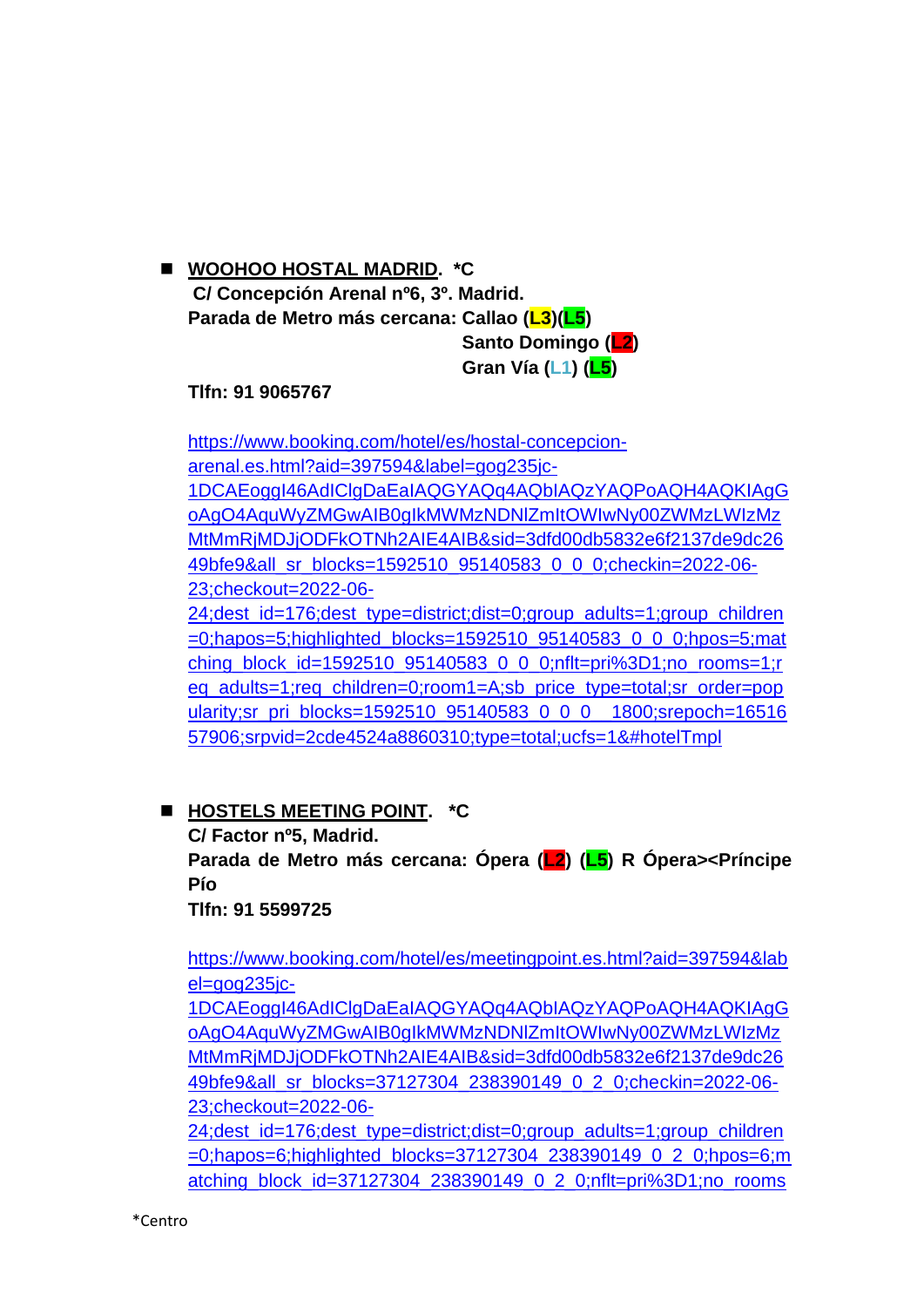[=1;req\\_adults=1;req\\_children=0;room1=A;sb\\_price\\_type=total;sr\\_order=](https://www.booking.com/hotel/es/meetingpoint.es.html?aid=397594&label=gog235jc-1DCAEoggI46AdIClgDaEaIAQGYAQq4AQbIAQzYAQPoAQH4AQKIAgGoAgO4AquWyZMGwAIB0gIkMWMzNDNlZmItOWIwNy00ZWMzLWIzMzMtMmRjMDJjODFkOTNh2AIE4AIB&sid=3dfd00db5832e6f2137de9dc2649bfe9&all_sr_blocks=37127304_238390149_0_2_0;checkin=2022-06-23;checkout=2022-06-24;dest_id=176;dest_type=district;dist=0;group_adults=1;group_children=0;hapos=6;highlighted_blocks=37127304_238390149_0_2_0;hpos=6;matching_block_id=37127304_238390149_0_2_0;nflt=pri%3D1;no_rooms=1;req_adults=1;req_children=0;room1=A;sb_price_type=total;sr_order=popularity;sr_pri_blocks=37127304_238390149_0_2_0__2000;srepoch=1651657906;srpvid=2cde4524a8860310;type=total;ucfs=1&#hotelTmpl) [popularity;sr\\_pri\\_blocks=37127304\\_238390149\\_0\\_2\\_0\\_\\_2000;srepoch=](https://www.booking.com/hotel/es/meetingpoint.es.html?aid=397594&label=gog235jc-1DCAEoggI46AdIClgDaEaIAQGYAQq4AQbIAQzYAQPoAQH4AQKIAgGoAgO4AquWyZMGwAIB0gIkMWMzNDNlZmItOWIwNy00ZWMzLWIzMzMtMmRjMDJjODFkOTNh2AIE4AIB&sid=3dfd00db5832e6f2137de9dc2649bfe9&all_sr_blocks=37127304_238390149_0_2_0;checkin=2022-06-23;checkout=2022-06-24;dest_id=176;dest_type=district;dist=0;group_adults=1;group_children=0;hapos=6;highlighted_blocks=37127304_238390149_0_2_0;hpos=6;matching_block_id=37127304_238390149_0_2_0;nflt=pri%3D1;no_rooms=1;req_adults=1;req_children=0;room1=A;sb_price_type=total;sr_order=popularity;sr_pri_blocks=37127304_238390149_0_2_0__2000;srepoch=1651657906;srpvid=2cde4524a8860310;type=total;ucfs=1&#hotelTmpl) [1651657906;srpvid=2cde4524a8860310;type=total;ucfs=1&#hotelTmpl](https://www.booking.com/hotel/es/meetingpoint.es.html?aid=397594&label=gog235jc-1DCAEoggI46AdIClgDaEaIAQGYAQq4AQbIAQzYAQPoAQH4AQKIAgGoAgO4AquWyZMGwAIB0gIkMWMzNDNlZmItOWIwNy00ZWMzLWIzMzMtMmRjMDJjODFkOTNh2AIE4AIB&sid=3dfd00db5832e6f2137de9dc2649bfe9&all_sr_blocks=37127304_238390149_0_2_0;checkin=2022-06-23;checkout=2022-06-24;dest_id=176;dest_type=district;dist=0;group_adults=1;group_children=0;hapos=6;highlighted_blocks=37127304_238390149_0_2_0;hpos=6;matching_block_id=37127304_238390149_0_2_0;nflt=pri%3D1;no_rooms=1;req_adults=1;req_children=0;room1=A;sb_price_type=total;sr_order=popularity;sr_pri_blocks=37127304_238390149_0_2_0__2000;srepoch=1651657906;srpvid=2cde4524a8860310;type=total;ucfs=1&#hotelTmpl)

◼ **HOSTAL A NUESTRA SEÑORA DE LA PALOMA. \*C C/ Esparteros nº 13, 3º. Madrid. Parada de Metro más cercana: Sol (L1) (L2) (L3) Cercanías (C3)(C4) Tlfn: 91 5322172**

[https://www.booking.com/hotel/es/nuestra-senora-de-la](https://www.booking.com/hotel/es/nuestra-senora-de-la-paloma.es.html?aid=397594&label=gog235jc-1DCAEoggI46AdIClgDaEaIAQGYAQq4AQbIAQzYAQPoAQH4AQKIAgGoAgO4AquWyZMGwAIB0gIkMWMzNDNlZmItOWIwNy00ZWMzLWIzMzMtMmRjMDJjODFkOTNh2AIE4AIB&sid=3dfd00db5832e6f2137de9dc2649bfe9&all_sr_blocks=1794405_257190740_0_0_0;checkin=2022-06-23;checkout=2022-06-24;dest_id=176;dest_type=district;dist=0;group_adults=1;group_children=0;hapos=7;highlighted_blocks=1794405_257190740_0_0_0;hpos=7;matching_block_id=1794405_257190740_0_0_0;nflt=pri%3D1;no_rooms=1;req_adults=1;req_children=0;room1=A;sb_price_type=total;sr_order=popularity;sr_pri_blocks=1794405_257190740_0_0_0__3900;srepoch=1651657906;srpvid=2cde4524a8860310;type=total;ucfs=1&#hotelTmpl)[paloma.es.html?aid=397594&label=gog235jc-](https://www.booking.com/hotel/es/nuestra-senora-de-la-paloma.es.html?aid=397594&label=gog235jc-1DCAEoggI46AdIClgDaEaIAQGYAQq4AQbIAQzYAQPoAQH4AQKIAgGoAgO4AquWyZMGwAIB0gIkMWMzNDNlZmItOWIwNy00ZWMzLWIzMzMtMmRjMDJjODFkOTNh2AIE4AIB&sid=3dfd00db5832e6f2137de9dc2649bfe9&all_sr_blocks=1794405_257190740_0_0_0;checkin=2022-06-23;checkout=2022-06-24;dest_id=176;dest_type=district;dist=0;group_adults=1;group_children=0;hapos=7;highlighted_blocks=1794405_257190740_0_0_0;hpos=7;matching_block_id=1794405_257190740_0_0_0;nflt=pri%3D1;no_rooms=1;req_adults=1;req_children=0;room1=A;sb_price_type=total;sr_order=popularity;sr_pri_blocks=1794405_257190740_0_0_0__3900;srepoch=1651657906;srpvid=2cde4524a8860310;type=total;ucfs=1&#hotelTmpl)

[1DCAEoggI46AdIClgDaEaIAQGYAQq4AQbIAQzYAQPoAQH4AQKIAgG](https://www.booking.com/hotel/es/nuestra-senora-de-la-paloma.es.html?aid=397594&label=gog235jc-1DCAEoggI46AdIClgDaEaIAQGYAQq4AQbIAQzYAQPoAQH4AQKIAgGoAgO4AquWyZMGwAIB0gIkMWMzNDNlZmItOWIwNy00ZWMzLWIzMzMtMmRjMDJjODFkOTNh2AIE4AIB&sid=3dfd00db5832e6f2137de9dc2649bfe9&all_sr_blocks=1794405_257190740_0_0_0;checkin=2022-06-23;checkout=2022-06-24;dest_id=176;dest_type=district;dist=0;group_adults=1;group_children=0;hapos=7;highlighted_blocks=1794405_257190740_0_0_0;hpos=7;matching_block_id=1794405_257190740_0_0_0;nflt=pri%3D1;no_rooms=1;req_adults=1;req_children=0;room1=A;sb_price_type=total;sr_order=popularity;sr_pri_blocks=1794405_257190740_0_0_0__3900;srepoch=1651657906;srpvid=2cde4524a8860310;type=total;ucfs=1&#hotelTmpl) [oAgO4AquWyZMGwAIB0gIkMWMzNDNlZmItOWIwNy00ZWMzLWIzMz](https://www.booking.com/hotel/es/nuestra-senora-de-la-paloma.es.html?aid=397594&label=gog235jc-1DCAEoggI46AdIClgDaEaIAQGYAQq4AQbIAQzYAQPoAQH4AQKIAgGoAgO4AquWyZMGwAIB0gIkMWMzNDNlZmItOWIwNy00ZWMzLWIzMzMtMmRjMDJjODFkOTNh2AIE4AIB&sid=3dfd00db5832e6f2137de9dc2649bfe9&all_sr_blocks=1794405_257190740_0_0_0;checkin=2022-06-23;checkout=2022-06-24;dest_id=176;dest_type=district;dist=0;group_adults=1;group_children=0;hapos=7;highlighted_blocks=1794405_257190740_0_0_0;hpos=7;matching_block_id=1794405_257190740_0_0_0;nflt=pri%3D1;no_rooms=1;req_adults=1;req_children=0;room1=A;sb_price_type=total;sr_order=popularity;sr_pri_blocks=1794405_257190740_0_0_0__3900;srepoch=1651657906;srpvid=2cde4524a8860310;type=total;ucfs=1&#hotelTmpl) [MtMmRjMDJjODFkOTNh2AIE4AIB&sid=3dfd00db5832e6f2137de9dc26](https://www.booking.com/hotel/es/nuestra-senora-de-la-paloma.es.html?aid=397594&label=gog235jc-1DCAEoggI46AdIClgDaEaIAQGYAQq4AQbIAQzYAQPoAQH4AQKIAgGoAgO4AquWyZMGwAIB0gIkMWMzNDNlZmItOWIwNy00ZWMzLWIzMzMtMmRjMDJjODFkOTNh2AIE4AIB&sid=3dfd00db5832e6f2137de9dc2649bfe9&all_sr_blocks=1794405_257190740_0_0_0;checkin=2022-06-23;checkout=2022-06-24;dest_id=176;dest_type=district;dist=0;group_adults=1;group_children=0;hapos=7;highlighted_blocks=1794405_257190740_0_0_0;hpos=7;matching_block_id=1794405_257190740_0_0_0;nflt=pri%3D1;no_rooms=1;req_adults=1;req_children=0;room1=A;sb_price_type=total;sr_order=popularity;sr_pri_blocks=1794405_257190740_0_0_0__3900;srepoch=1651657906;srpvid=2cde4524a8860310;type=total;ucfs=1&#hotelTmpl) [49bfe9&all\\_sr\\_blocks=1794405\\_257190740\\_0\\_0\\_0;checkin=2022-06-](https://www.booking.com/hotel/es/nuestra-senora-de-la-paloma.es.html?aid=397594&label=gog235jc-1DCAEoggI46AdIClgDaEaIAQGYAQq4AQbIAQzYAQPoAQH4AQKIAgGoAgO4AquWyZMGwAIB0gIkMWMzNDNlZmItOWIwNy00ZWMzLWIzMzMtMmRjMDJjODFkOTNh2AIE4AIB&sid=3dfd00db5832e6f2137de9dc2649bfe9&all_sr_blocks=1794405_257190740_0_0_0;checkin=2022-06-23;checkout=2022-06-24;dest_id=176;dest_type=district;dist=0;group_adults=1;group_children=0;hapos=7;highlighted_blocks=1794405_257190740_0_0_0;hpos=7;matching_block_id=1794405_257190740_0_0_0;nflt=pri%3D1;no_rooms=1;req_adults=1;req_children=0;room1=A;sb_price_type=total;sr_order=popularity;sr_pri_blocks=1794405_257190740_0_0_0__3900;srepoch=1651657906;srpvid=2cde4524a8860310;type=total;ucfs=1&#hotelTmpl) [23;checkout=2022-06-](https://www.booking.com/hotel/es/nuestra-senora-de-la-paloma.es.html?aid=397594&label=gog235jc-1DCAEoggI46AdIClgDaEaIAQGYAQq4AQbIAQzYAQPoAQH4AQKIAgGoAgO4AquWyZMGwAIB0gIkMWMzNDNlZmItOWIwNy00ZWMzLWIzMzMtMmRjMDJjODFkOTNh2AIE4AIB&sid=3dfd00db5832e6f2137de9dc2649bfe9&all_sr_blocks=1794405_257190740_0_0_0;checkin=2022-06-23;checkout=2022-06-24;dest_id=176;dest_type=district;dist=0;group_adults=1;group_children=0;hapos=7;highlighted_blocks=1794405_257190740_0_0_0;hpos=7;matching_block_id=1794405_257190740_0_0_0;nflt=pri%3D1;no_rooms=1;req_adults=1;req_children=0;room1=A;sb_price_type=total;sr_order=popularity;sr_pri_blocks=1794405_257190740_0_0_0__3900;srepoch=1651657906;srpvid=2cde4524a8860310;type=total;ucfs=1&#hotelTmpl)

[24;dest\\_id=176;dest\\_type=district;dist=0;group\\_adults=1;group\\_children](https://www.booking.com/hotel/es/nuestra-senora-de-la-paloma.es.html?aid=397594&label=gog235jc-1DCAEoggI46AdIClgDaEaIAQGYAQq4AQbIAQzYAQPoAQH4AQKIAgGoAgO4AquWyZMGwAIB0gIkMWMzNDNlZmItOWIwNy00ZWMzLWIzMzMtMmRjMDJjODFkOTNh2AIE4AIB&sid=3dfd00db5832e6f2137de9dc2649bfe9&all_sr_blocks=1794405_257190740_0_0_0;checkin=2022-06-23;checkout=2022-06-24;dest_id=176;dest_type=district;dist=0;group_adults=1;group_children=0;hapos=7;highlighted_blocks=1794405_257190740_0_0_0;hpos=7;matching_block_id=1794405_257190740_0_0_0;nflt=pri%3D1;no_rooms=1;req_adults=1;req_children=0;room1=A;sb_price_type=total;sr_order=popularity;sr_pri_blocks=1794405_257190740_0_0_0__3900;srepoch=1651657906;srpvid=2cde4524a8860310;type=total;ucfs=1&#hotelTmpl) [=0;hapos=7;highlighted\\_blocks=1794405\\_257190740\\_0\\_0\\_0;hpos=7;ma](https://www.booking.com/hotel/es/nuestra-senora-de-la-paloma.es.html?aid=397594&label=gog235jc-1DCAEoggI46AdIClgDaEaIAQGYAQq4AQbIAQzYAQPoAQH4AQKIAgGoAgO4AquWyZMGwAIB0gIkMWMzNDNlZmItOWIwNy00ZWMzLWIzMzMtMmRjMDJjODFkOTNh2AIE4AIB&sid=3dfd00db5832e6f2137de9dc2649bfe9&all_sr_blocks=1794405_257190740_0_0_0;checkin=2022-06-23;checkout=2022-06-24;dest_id=176;dest_type=district;dist=0;group_adults=1;group_children=0;hapos=7;highlighted_blocks=1794405_257190740_0_0_0;hpos=7;matching_block_id=1794405_257190740_0_0_0;nflt=pri%3D1;no_rooms=1;req_adults=1;req_children=0;room1=A;sb_price_type=total;sr_order=popularity;sr_pri_blocks=1794405_257190740_0_0_0__3900;srepoch=1651657906;srpvid=2cde4524a8860310;type=total;ucfs=1&#hotelTmpl) [tching\\_block\\_id=1794405\\_257190740\\_0\\_0\\_0;nflt=pri%3D1;no\\_rooms=1](https://www.booking.com/hotel/es/nuestra-senora-de-la-paloma.es.html?aid=397594&label=gog235jc-1DCAEoggI46AdIClgDaEaIAQGYAQq4AQbIAQzYAQPoAQH4AQKIAgGoAgO4AquWyZMGwAIB0gIkMWMzNDNlZmItOWIwNy00ZWMzLWIzMzMtMmRjMDJjODFkOTNh2AIE4AIB&sid=3dfd00db5832e6f2137de9dc2649bfe9&all_sr_blocks=1794405_257190740_0_0_0;checkin=2022-06-23;checkout=2022-06-24;dest_id=176;dest_type=district;dist=0;group_adults=1;group_children=0;hapos=7;highlighted_blocks=1794405_257190740_0_0_0;hpos=7;matching_block_id=1794405_257190740_0_0_0;nflt=pri%3D1;no_rooms=1;req_adults=1;req_children=0;room1=A;sb_price_type=total;sr_order=popularity;sr_pri_blocks=1794405_257190740_0_0_0__3900;srepoch=1651657906;srpvid=2cde4524a8860310;type=total;ucfs=1&#hotelTmpl) [;req\\_adults=1;req\\_children=0;room1=A;sb\\_price\\_type=total;sr\\_order=po](https://www.booking.com/hotel/es/nuestra-senora-de-la-paloma.es.html?aid=397594&label=gog235jc-1DCAEoggI46AdIClgDaEaIAQGYAQq4AQbIAQzYAQPoAQH4AQKIAgGoAgO4AquWyZMGwAIB0gIkMWMzNDNlZmItOWIwNy00ZWMzLWIzMzMtMmRjMDJjODFkOTNh2AIE4AIB&sid=3dfd00db5832e6f2137de9dc2649bfe9&all_sr_blocks=1794405_257190740_0_0_0;checkin=2022-06-23;checkout=2022-06-24;dest_id=176;dest_type=district;dist=0;group_adults=1;group_children=0;hapos=7;highlighted_blocks=1794405_257190740_0_0_0;hpos=7;matching_block_id=1794405_257190740_0_0_0;nflt=pri%3D1;no_rooms=1;req_adults=1;req_children=0;room1=A;sb_price_type=total;sr_order=popularity;sr_pri_blocks=1794405_257190740_0_0_0__3900;srepoch=1651657906;srpvid=2cde4524a8860310;type=total;ucfs=1&#hotelTmpl) [pularity;sr\\_pri\\_blocks=1794405\\_257190740\\_0\\_0\\_0\\_\\_3900;srepoch=165](https://www.booking.com/hotel/es/nuestra-senora-de-la-paloma.es.html?aid=397594&label=gog235jc-1DCAEoggI46AdIClgDaEaIAQGYAQq4AQbIAQzYAQPoAQH4AQKIAgGoAgO4AquWyZMGwAIB0gIkMWMzNDNlZmItOWIwNy00ZWMzLWIzMzMtMmRjMDJjODFkOTNh2AIE4AIB&sid=3dfd00db5832e6f2137de9dc2649bfe9&all_sr_blocks=1794405_257190740_0_0_0;checkin=2022-06-23;checkout=2022-06-24;dest_id=176;dest_type=district;dist=0;group_adults=1;group_children=0;hapos=7;highlighted_blocks=1794405_257190740_0_0_0;hpos=7;matching_block_id=1794405_257190740_0_0_0;nflt=pri%3D1;no_rooms=1;req_adults=1;req_children=0;room1=A;sb_price_type=total;sr_order=popularity;sr_pri_blocks=1794405_257190740_0_0_0__3900;srepoch=1651657906;srpvid=2cde4524a8860310;type=total;ucfs=1&#hotelTmpl) [1657906;srpvid=2cde4524a8860310;type=total;ucfs=1&#hotelTmpl](https://www.booking.com/hotel/es/nuestra-senora-de-la-paloma.es.html?aid=397594&label=gog235jc-1DCAEoggI46AdIClgDaEaIAQGYAQq4AQbIAQzYAQPoAQH4AQKIAgGoAgO4AquWyZMGwAIB0gIkMWMzNDNlZmItOWIwNy00ZWMzLWIzMzMtMmRjMDJjODFkOTNh2AIE4AIB&sid=3dfd00db5832e6f2137de9dc2649bfe9&all_sr_blocks=1794405_257190740_0_0_0;checkin=2022-06-23;checkout=2022-06-24;dest_id=176;dest_type=district;dist=0;group_adults=1;group_children=0;hapos=7;highlighted_blocks=1794405_257190740_0_0_0;hpos=7;matching_block_id=1794405_257190740_0_0_0;nflt=pri%3D1;no_rooms=1;req_adults=1;req_children=0;room1=A;sb_price_type=total;sr_order=popularity;sr_pri_blocks=1794405_257190740_0_0_0__3900;srepoch=1651657906;srpvid=2cde4524a8860310;type=total;ucfs=1&#hotelTmpl)

◼ **ALBERGUE GENERATOR MADRID. \*C**

**C/ Silva nº1, Madrid.**

**Parada de Metro más cercana: Santo Domingo (L2) Callao (L3)(L5)**

**Tlfn: 91 0479800**

[https://www.booking.com/hotel/es/generator](https://www.booking.com/hotel/es/generator-madrid.es.html?aid=397594&label=gog235jc-1DCAEoggI46AdIClgDaEaIAQGYAQq4AQbIAQzYAQPoAQH4AQKIAgGoAgO4AquWyZMGwAIB0gIkMWMzNDNlZmItOWIwNy00ZWMzLWIzMzMtMmRjMDJjODFkOTNh2AIE4AIB&sid=3dfd00db5832e6f2137de9dc2649bfe9&all_sr_blocks=309284401_139595413_0_2_0;checkin=2022-06-23;checkout=2022-06-24;dest_id=176;dest_type=district;dist=0;group_adults=1;group_children=0;hapos=8;highlighted_blocks=309284401_139595413_0_2_0;hpos=8;matching_block_id=309284401_139595413_0_2_0;nflt=pri%3D1;no_rooms=1;req_adults=1;req_children=0;room1=A;sb_price_type=total;sr_order=popularity;sr_pri_blocks=309284401_139595413_0_2_0__2610;srepoch=1651657906;srpvid=2cde4524a8860310;type=total;ucfs=1&#hotelTmpl)[madrid.es.html?aid=397594&label=gog235jc-](https://www.booking.com/hotel/es/generator-madrid.es.html?aid=397594&label=gog235jc-1DCAEoggI46AdIClgDaEaIAQGYAQq4AQbIAQzYAQPoAQH4AQKIAgGoAgO4AquWyZMGwAIB0gIkMWMzNDNlZmItOWIwNy00ZWMzLWIzMzMtMmRjMDJjODFkOTNh2AIE4AIB&sid=3dfd00db5832e6f2137de9dc2649bfe9&all_sr_blocks=309284401_139595413_0_2_0;checkin=2022-06-23;checkout=2022-06-24;dest_id=176;dest_type=district;dist=0;group_adults=1;group_children=0;hapos=8;highlighted_blocks=309284401_139595413_0_2_0;hpos=8;matching_block_id=309284401_139595413_0_2_0;nflt=pri%3D1;no_rooms=1;req_adults=1;req_children=0;room1=A;sb_price_type=total;sr_order=popularity;sr_pri_blocks=309284401_139595413_0_2_0__2610;srepoch=1651657906;srpvid=2cde4524a8860310;type=total;ucfs=1&#hotelTmpl)

[1DCAEoggI46AdIClgDaEaIAQGYAQq4AQbIAQzYAQPoAQH4AQKIAgG](https://www.booking.com/hotel/es/generator-madrid.es.html?aid=397594&label=gog235jc-1DCAEoggI46AdIClgDaEaIAQGYAQq4AQbIAQzYAQPoAQH4AQKIAgGoAgO4AquWyZMGwAIB0gIkMWMzNDNlZmItOWIwNy00ZWMzLWIzMzMtMmRjMDJjODFkOTNh2AIE4AIB&sid=3dfd00db5832e6f2137de9dc2649bfe9&all_sr_blocks=309284401_139595413_0_2_0;checkin=2022-06-23;checkout=2022-06-24;dest_id=176;dest_type=district;dist=0;group_adults=1;group_children=0;hapos=8;highlighted_blocks=309284401_139595413_0_2_0;hpos=8;matching_block_id=309284401_139595413_0_2_0;nflt=pri%3D1;no_rooms=1;req_adults=1;req_children=0;room1=A;sb_price_type=total;sr_order=popularity;sr_pri_blocks=309284401_139595413_0_2_0__2610;srepoch=1651657906;srpvid=2cde4524a8860310;type=total;ucfs=1&#hotelTmpl) [oAgO4AquWyZMGwAIB0gIkMWMzNDNlZmItOWIwNy00ZWMzLWIzMz](https://www.booking.com/hotel/es/generator-madrid.es.html?aid=397594&label=gog235jc-1DCAEoggI46AdIClgDaEaIAQGYAQq4AQbIAQzYAQPoAQH4AQKIAgGoAgO4AquWyZMGwAIB0gIkMWMzNDNlZmItOWIwNy00ZWMzLWIzMzMtMmRjMDJjODFkOTNh2AIE4AIB&sid=3dfd00db5832e6f2137de9dc2649bfe9&all_sr_blocks=309284401_139595413_0_2_0;checkin=2022-06-23;checkout=2022-06-24;dest_id=176;dest_type=district;dist=0;group_adults=1;group_children=0;hapos=8;highlighted_blocks=309284401_139595413_0_2_0;hpos=8;matching_block_id=309284401_139595413_0_2_0;nflt=pri%3D1;no_rooms=1;req_adults=1;req_children=0;room1=A;sb_price_type=total;sr_order=popularity;sr_pri_blocks=309284401_139595413_0_2_0__2610;srepoch=1651657906;srpvid=2cde4524a8860310;type=total;ucfs=1&#hotelTmpl) [MtMmRjMDJjODFkOTNh2AIE4AIB&sid=3dfd00db5832e6f2137de9dc26](https://www.booking.com/hotel/es/generator-madrid.es.html?aid=397594&label=gog235jc-1DCAEoggI46AdIClgDaEaIAQGYAQq4AQbIAQzYAQPoAQH4AQKIAgGoAgO4AquWyZMGwAIB0gIkMWMzNDNlZmItOWIwNy00ZWMzLWIzMzMtMmRjMDJjODFkOTNh2AIE4AIB&sid=3dfd00db5832e6f2137de9dc2649bfe9&all_sr_blocks=309284401_139595413_0_2_0;checkin=2022-06-23;checkout=2022-06-24;dest_id=176;dest_type=district;dist=0;group_adults=1;group_children=0;hapos=8;highlighted_blocks=309284401_139595413_0_2_0;hpos=8;matching_block_id=309284401_139595413_0_2_0;nflt=pri%3D1;no_rooms=1;req_adults=1;req_children=0;room1=A;sb_price_type=total;sr_order=popularity;sr_pri_blocks=309284401_139595413_0_2_0__2610;srepoch=1651657906;srpvid=2cde4524a8860310;type=total;ucfs=1&#hotelTmpl) [49bfe9&all\\_sr\\_blocks=309284401\\_139595413\\_0\\_2\\_0;checkin=2022-06-](https://www.booking.com/hotel/es/generator-madrid.es.html?aid=397594&label=gog235jc-1DCAEoggI46AdIClgDaEaIAQGYAQq4AQbIAQzYAQPoAQH4AQKIAgGoAgO4AquWyZMGwAIB0gIkMWMzNDNlZmItOWIwNy00ZWMzLWIzMzMtMmRjMDJjODFkOTNh2AIE4AIB&sid=3dfd00db5832e6f2137de9dc2649bfe9&all_sr_blocks=309284401_139595413_0_2_0;checkin=2022-06-23;checkout=2022-06-24;dest_id=176;dest_type=district;dist=0;group_adults=1;group_children=0;hapos=8;highlighted_blocks=309284401_139595413_0_2_0;hpos=8;matching_block_id=309284401_139595413_0_2_0;nflt=pri%3D1;no_rooms=1;req_adults=1;req_children=0;room1=A;sb_price_type=total;sr_order=popularity;sr_pri_blocks=309284401_139595413_0_2_0__2610;srepoch=1651657906;srpvid=2cde4524a8860310;type=total;ucfs=1&#hotelTmpl) [23;checkout=2022-06-](https://www.booking.com/hotel/es/generator-madrid.es.html?aid=397594&label=gog235jc-1DCAEoggI46AdIClgDaEaIAQGYAQq4AQbIAQzYAQPoAQH4AQKIAgGoAgO4AquWyZMGwAIB0gIkMWMzNDNlZmItOWIwNy00ZWMzLWIzMzMtMmRjMDJjODFkOTNh2AIE4AIB&sid=3dfd00db5832e6f2137de9dc2649bfe9&all_sr_blocks=309284401_139595413_0_2_0;checkin=2022-06-23;checkout=2022-06-24;dest_id=176;dest_type=district;dist=0;group_adults=1;group_children=0;hapos=8;highlighted_blocks=309284401_139595413_0_2_0;hpos=8;matching_block_id=309284401_139595413_0_2_0;nflt=pri%3D1;no_rooms=1;req_adults=1;req_children=0;room1=A;sb_price_type=total;sr_order=popularity;sr_pri_blocks=309284401_139595413_0_2_0__2610;srepoch=1651657906;srpvid=2cde4524a8860310;type=total;ucfs=1&#hotelTmpl)

[24;dest\\_id=176;dest\\_type=district;dist=0;group\\_adults=1;group\\_children](https://www.booking.com/hotel/es/generator-madrid.es.html?aid=397594&label=gog235jc-1DCAEoggI46AdIClgDaEaIAQGYAQq4AQbIAQzYAQPoAQH4AQKIAgGoAgO4AquWyZMGwAIB0gIkMWMzNDNlZmItOWIwNy00ZWMzLWIzMzMtMmRjMDJjODFkOTNh2AIE4AIB&sid=3dfd00db5832e6f2137de9dc2649bfe9&all_sr_blocks=309284401_139595413_0_2_0;checkin=2022-06-23;checkout=2022-06-24;dest_id=176;dest_type=district;dist=0;group_adults=1;group_children=0;hapos=8;highlighted_blocks=309284401_139595413_0_2_0;hpos=8;matching_block_id=309284401_139595413_0_2_0;nflt=pri%3D1;no_rooms=1;req_adults=1;req_children=0;room1=A;sb_price_type=total;sr_order=popularity;sr_pri_blocks=309284401_139595413_0_2_0__2610;srepoch=1651657906;srpvid=2cde4524a8860310;type=total;ucfs=1&#hotelTmpl) [=0;hapos=8;highlighted\\_blocks=309284401\\_139595413\\_0\\_2\\_0;hpos=8;](https://www.booking.com/hotel/es/generator-madrid.es.html?aid=397594&label=gog235jc-1DCAEoggI46AdIClgDaEaIAQGYAQq4AQbIAQzYAQPoAQH4AQKIAgGoAgO4AquWyZMGwAIB0gIkMWMzNDNlZmItOWIwNy00ZWMzLWIzMzMtMmRjMDJjODFkOTNh2AIE4AIB&sid=3dfd00db5832e6f2137de9dc2649bfe9&all_sr_blocks=309284401_139595413_0_2_0;checkin=2022-06-23;checkout=2022-06-24;dest_id=176;dest_type=district;dist=0;group_adults=1;group_children=0;hapos=8;highlighted_blocks=309284401_139595413_0_2_0;hpos=8;matching_block_id=309284401_139595413_0_2_0;nflt=pri%3D1;no_rooms=1;req_adults=1;req_children=0;room1=A;sb_price_type=total;sr_order=popularity;sr_pri_blocks=309284401_139595413_0_2_0__2610;srepoch=1651657906;srpvid=2cde4524a8860310;type=total;ucfs=1&#hotelTmpl) [matching\\_block\\_id=309284401\\_139595413\\_0\\_2\\_0;nflt=pri%3D1;no\\_roo](https://www.booking.com/hotel/es/generator-madrid.es.html?aid=397594&label=gog235jc-1DCAEoggI46AdIClgDaEaIAQGYAQq4AQbIAQzYAQPoAQH4AQKIAgGoAgO4AquWyZMGwAIB0gIkMWMzNDNlZmItOWIwNy00ZWMzLWIzMzMtMmRjMDJjODFkOTNh2AIE4AIB&sid=3dfd00db5832e6f2137de9dc2649bfe9&all_sr_blocks=309284401_139595413_0_2_0;checkin=2022-06-23;checkout=2022-06-24;dest_id=176;dest_type=district;dist=0;group_adults=1;group_children=0;hapos=8;highlighted_blocks=309284401_139595413_0_2_0;hpos=8;matching_block_id=309284401_139595413_0_2_0;nflt=pri%3D1;no_rooms=1;req_adults=1;req_children=0;room1=A;sb_price_type=total;sr_order=popularity;sr_pri_blocks=309284401_139595413_0_2_0__2610;srepoch=1651657906;srpvid=2cde4524a8860310;type=total;ucfs=1&#hotelTmpl) [ms=1;req\\_adults=1;req\\_children=0;room1=A;sb\\_price\\_type=total;sr\\_ord](https://www.booking.com/hotel/es/generator-madrid.es.html?aid=397594&label=gog235jc-1DCAEoggI46AdIClgDaEaIAQGYAQq4AQbIAQzYAQPoAQH4AQKIAgGoAgO4AquWyZMGwAIB0gIkMWMzNDNlZmItOWIwNy00ZWMzLWIzMzMtMmRjMDJjODFkOTNh2AIE4AIB&sid=3dfd00db5832e6f2137de9dc2649bfe9&all_sr_blocks=309284401_139595413_0_2_0;checkin=2022-06-23;checkout=2022-06-24;dest_id=176;dest_type=district;dist=0;group_adults=1;group_children=0;hapos=8;highlighted_blocks=309284401_139595413_0_2_0;hpos=8;matching_block_id=309284401_139595413_0_2_0;nflt=pri%3D1;no_rooms=1;req_adults=1;req_children=0;room1=A;sb_price_type=total;sr_order=popularity;sr_pri_blocks=309284401_139595413_0_2_0__2610;srepoch=1651657906;srpvid=2cde4524a8860310;type=total;ucfs=1&#hotelTmpl) [er=popularity;sr\\_pri\\_blocks=309284401\\_139595413\\_0\\_2\\_0\\_\\_2610;srep](https://www.booking.com/hotel/es/generator-madrid.es.html?aid=397594&label=gog235jc-1DCAEoggI46AdIClgDaEaIAQGYAQq4AQbIAQzYAQPoAQH4AQKIAgGoAgO4AquWyZMGwAIB0gIkMWMzNDNlZmItOWIwNy00ZWMzLWIzMzMtMmRjMDJjODFkOTNh2AIE4AIB&sid=3dfd00db5832e6f2137de9dc2649bfe9&all_sr_blocks=309284401_139595413_0_2_0;checkin=2022-06-23;checkout=2022-06-24;dest_id=176;dest_type=district;dist=0;group_adults=1;group_children=0;hapos=8;highlighted_blocks=309284401_139595413_0_2_0;hpos=8;matching_block_id=309284401_139595413_0_2_0;nflt=pri%3D1;no_rooms=1;req_adults=1;req_children=0;room1=A;sb_price_type=total;sr_order=popularity;sr_pri_blocks=309284401_139595413_0_2_0__2610;srepoch=1651657906;srpvid=2cde4524a8860310;type=total;ucfs=1&#hotelTmpl)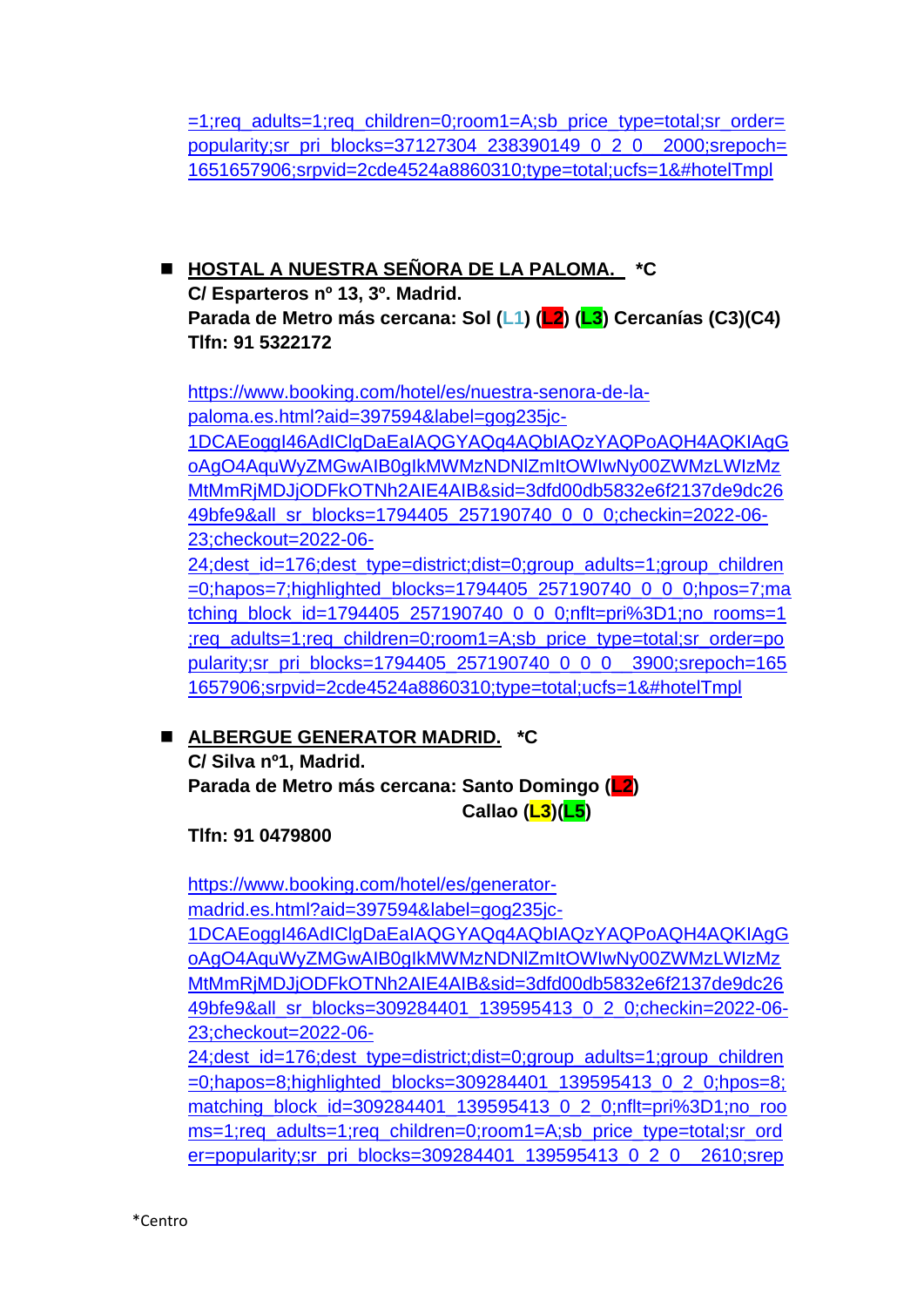[och=1651657906;srpvid=2cde4524a8860310;type=total;ucfs=1&#hotelT](https://www.booking.com/hotel/es/generator-madrid.es.html?aid=397594&label=gog235jc-1DCAEoggI46AdIClgDaEaIAQGYAQq4AQbIAQzYAQPoAQH4AQKIAgGoAgO4AquWyZMGwAIB0gIkMWMzNDNlZmItOWIwNy00ZWMzLWIzMzMtMmRjMDJjODFkOTNh2AIE4AIB&sid=3dfd00db5832e6f2137de9dc2649bfe9&all_sr_blocks=309284401_139595413_0_2_0;checkin=2022-06-23;checkout=2022-06-24;dest_id=176;dest_type=district;dist=0;group_adults=1;group_children=0;hapos=8;highlighted_blocks=309284401_139595413_0_2_0;hpos=8;matching_block_id=309284401_139595413_0_2_0;nflt=pri%3D1;no_rooms=1;req_adults=1;req_children=0;room1=A;sb_price_type=total;sr_order=popularity;sr_pri_blocks=309284401_139595413_0_2_0__2610;srepoch=1651657906;srpvid=2cde4524a8860310;type=total;ucfs=1&#hotelTmpl) [mpl](https://www.booking.com/hotel/es/generator-madrid.es.html?aid=397594&label=gog235jc-1DCAEoggI46AdIClgDaEaIAQGYAQq4AQbIAQzYAQPoAQH4AQKIAgGoAgO4AquWyZMGwAIB0gIkMWMzNDNlZmItOWIwNy00ZWMzLWIzMzMtMmRjMDJjODFkOTNh2AIE4AIB&sid=3dfd00db5832e6f2137de9dc2649bfe9&all_sr_blocks=309284401_139595413_0_2_0;checkin=2022-06-23;checkout=2022-06-24;dest_id=176;dest_type=district;dist=0;group_adults=1;group_children=0;hapos=8;highlighted_blocks=309284401_139595413_0_2_0;hpos=8;matching_block_id=309284401_139595413_0_2_0;nflt=pri%3D1;no_rooms=1;req_adults=1;req_children=0;room1=A;sb_price_type=total;sr_order=popularity;sr_pri_blocks=309284401_139595413_0_2_0__2610;srepoch=1651657906;srpvid=2cde4524a8860310;type=total;ucfs=1&#hotelTmpl)

◼ **HOSTAL RÍAS BAJAS \*C C/ San Bernardo 35, 1ºiz, Madrid. Parada de Metro más cercana: Plaza De España (L3) (L10) Noviciado (L2) Santo Domingo (L2)**

**Tlfn: 91 5598595**

[https://www.booking.com/hotel/es/hostal-rias](https://www.booking.com/hotel/es/hostal-rias-bajas.es.html?aid=397594&label=gog235jc-1DCAEoggI46AdIClgDaEaIAQGYAQq4AQbIAQzYAQPoAQH4AQKIAgGoAgO4AquWyZMGwAIB0gIkMWMzNDNlZmItOWIwNy00ZWMzLWIzMzMtMmRjMDJjODFkOTNh2AIE4AIB&sid=3dfd00db5832e6f2137de9dc2649bfe9&all_sr_blocks=19116607_331856568_0_0_0;checkin=2022-06-23;checkout=2022-06-24;dest_id=176;dest_type=district;dist=0;group_adults=1;group_children=0;hapos=9;highlighted_blocks=19116607_331856568_0_0_0;hpos=9;matching_block_id=19116607_331856568_0_0_0;nflt=pri%3D1;no_rooms=1;req_adults=1;req_children=0;room1=A;sb_price_type=total;sr_order=popularity;sr_pri_blocks=19116607_331856568_0_0_0__4500;srepoch=1651657906;srpvid=2cde4524a8860310;type=total;ucfs=1&#hotelTmpl)[bajas.es.html?aid=397594&label=gog235jc-](https://www.booking.com/hotel/es/hostal-rias-bajas.es.html?aid=397594&label=gog235jc-1DCAEoggI46AdIClgDaEaIAQGYAQq4AQbIAQzYAQPoAQH4AQKIAgGoAgO4AquWyZMGwAIB0gIkMWMzNDNlZmItOWIwNy00ZWMzLWIzMzMtMmRjMDJjODFkOTNh2AIE4AIB&sid=3dfd00db5832e6f2137de9dc2649bfe9&all_sr_blocks=19116607_331856568_0_0_0;checkin=2022-06-23;checkout=2022-06-24;dest_id=176;dest_type=district;dist=0;group_adults=1;group_children=0;hapos=9;highlighted_blocks=19116607_331856568_0_0_0;hpos=9;matching_block_id=19116607_331856568_0_0_0;nflt=pri%3D1;no_rooms=1;req_adults=1;req_children=0;room1=A;sb_price_type=total;sr_order=popularity;sr_pri_blocks=19116607_331856568_0_0_0__4500;srepoch=1651657906;srpvid=2cde4524a8860310;type=total;ucfs=1&#hotelTmpl)

[1DCAEoggI46AdIClgDaEaIAQGYAQq4AQbIAQzYAQPoAQH4AQKIAgG](https://www.booking.com/hotel/es/hostal-rias-bajas.es.html?aid=397594&label=gog235jc-1DCAEoggI46AdIClgDaEaIAQGYAQq4AQbIAQzYAQPoAQH4AQKIAgGoAgO4AquWyZMGwAIB0gIkMWMzNDNlZmItOWIwNy00ZWMzLWIzMzMtMmRjMDJjODFkOTNh2AIE4AIB&sid=3dfd00db5832e6f2137de9dc2649bfe9&all_sr_blocks=19116607_331856568_0_0_0;checkin=2022-06-23;checkout=2022-06-24;dest_id=176;dest_type=district;dist=0;group_adults=1;group_children=0;hapos=9;highlighted_blocks=19116607_331856568_0_0_0;hpos=9;matching_block_id=19116607_331856568_0_0_0;nflt=pri%3D1;no_rooms=1;req_adults=1;req_children=0;room1=A;sb_price_type=total;sr_order=popularity;sr_pri_blocks=19116607_331856568_0_0_0__4500;srepoch=1651657906;srpvid=2cde4524a8860310;type=total;ucfs=1&#hotelTmpl) [oAgO4AquWyZMGwAIB0gIkMWMzNDNlZmItOWIwNy00ZWMzLWIzMz](https://www.booking.com/hotel/es/hostal-rias-bajas.es.html?aid=397594&label=gog235jc-1DCAEoggI46AdIClgDaEaIAQGYAQq4AQbIAQzYAQPoAQH4AQKIAgGoAgO4AquWyZMGwAIB0gIkMWMzNDNlZmItOWIwNy00ZWMzLWIzMzMtMmRjMDJjODFkOTNh2AIE4AIB&sid=3dfd00db5832e6f2137de9dc2649bfe9&all_sr_blocks=19116607_331856568_0_0_0;checkin=2022-06-23;checkout=2022-06-24;dest_id=176;dest_type=district;dist=0;group_adults=1;group_children=0;hapos=9;highlighted_blocks=19116607_331856568_0_0_0;hpos=9;matching_block_id=19116607_331856568_0_0_0;nflt=pri%3D1;no_rooms=1;req_adults=1;req_children=0;room1=A;sb_price_type=total;sr_order=popularity;sr_pri_blocks=19116607_331856568_0_0_0__4500;srepoch=1651657906;srpvid=2cde4524a8860310;type=total;ucfs=1&#hotelTmpl) [MtMmRjMDJjODFkOTNh2AIE4AIB&sid=3dfd00db5832e6f2137de9dc26](https://www.booking.com/hotel/es/hostal-rias-bajas.es.html?aid=397594&label=gog235jc-1DCAEoggI46AdIClgDaEaIAQGYAQq4AQbIAQzYAQPoAQH4AQKIAgGoAgO4AquWyZMGwAIB0gIkMWMzNDNlZmItOWIwNy00ZWMzLWIzMzMtMmRjMDJjODFkOTNh2AIE4AIB&sid=3dfd00db5832e6f2137de9dc2649bfe9&all_sr_blocks=19116607_331856568_0_0_0;checkin=2022-06-23;checkout=2022-06-24;dest_id=176;dest_type=district;dist=0;group_adults=1;group_children=0;hapos=9;highlighted_blocks=19116607_331856568_0_0_0;hpos=9;matching_block_id=19116607_331856568_0_0_0;nflt=pri%3D1;no_rooms=1;req_adults=1;req_children=0;room1=A;sb_price_type=total;sr_order=popularity;sr_pri_blocks=19116607_331856568_0_0_0__4500;srepoch=1651657906;srpvid=2cde4524a8860310;type=total;ucfs=1&#hotelTmpl) [49bfe9&all\\_sr\\_blocks=19116607\\_331856568\\_0\\_0\\_0;checkin=2022-06-](https://www.booking.com/hotel/es/hostal-rias-bajas.es.html?aid=397594&label=gog235jc-1DCAEoggI46AdIClgDaEaIAQGYAQq4AQbIAQzYAQPoAQH4AQKIAgGoAgO4AquWyZMGwAIB0gIkMWMzNDNlZmItOWIwNy00ZWMzLWIzMzMtMmRjMDJjODFkOTNh2AIE4AIB&sid=3dfd00db5832e6f2137de9dc2649bfe9&all_sr_blocks=19116607_331856568_0_0_0;checkin=2022-06-23;checkout=2022-06-24;dest_id=176;dest_type=district;dist=0;group_adults=1;group_children=0;hapos=9;highlighted_blocks=19116607_331856568_0_0_0;hpos=9;matching_block_id=19116607_331856568_0_0_0;nflt=pri%3D1;no_rooms=1;req_adults=1;req_children=0;room1=A;sb_price_type=total;sr_order=popularity;sr_pri_blocks=19116607_331856568_0_0_0__4500;srepoch=1651657906;srpvid=2cde4524a8860310;type=total;ucfs=1&#hotelTmpl) [23;checkout=2022-06-](https://www.booking.com/hotel/es/hostal-rias-bajas.es.html?aid=397594&label=gog235jc-1DCAEoggI46AdIClgDaEaIAQGYAQq4AQbIAQzYAQPoAQH4AQKIAgGoAgO4AquWyZMGwAIB0gIkMWMzNDNlZmItOWIwNy00ZWMzLWIzMzMtMmRjMDJjODFkOTNh2AIE4AIB&sid=3dfd00db5832e6f2137de9dc2649bfe9&all_sr_blocks=19116607_331856568_0_0_0;checkin=2022-06-23;checkout=2022-06-24;dest_id=176;dest_type=district;dist=0;group_adults=1;group_children=0;hapos=9;highlighted_blocks=19116607_331856568_0_0_0;hpos=9;matching_block_id=19116607_331856568_0_0_0;nflt=pri%3D1;no_rooms=1;req_adults=1;req_children=0;room1=A;sb_price_type=total;sr_order=popularity;sr_pri_blocks=19116607_331856568_0_0_0__4500;srepoch=1651657906;srpvid=2cde4524a8860310;type=total;ucfs=1&#hotelTmpl)

[24;dest\\_id=176;dest\\_type=district;dist=0;group\\_adults=1;group\\_children](https://www.booking.com/hotel/es/hostal-rias-bajas.es.html?aid=397594&label=gog235jc-1DCAEoggI46AdIClgDaEaIAQGYAQq4AQbIAQzYAQPoAQH4AQKIAgGoAgO4AquWyZMGwAIB0gIkMWMzNDNlZmItOWIwNy00ZWMzLWIzMzMtMmRjMDJjODFkOTNh2AIE4AIB&sid=3dfd00db5832e6f2137de9dc2649bfe9&all_sr_blocks=19116607_331856568_0_0_0;checkin=2022-06-23;checkout=2022-06-24;dest_id=176;dest_type=district;dist=0;group_adults=1;group_children=0;hapos=9;highlighted_blocks=19116607_331856568_0_0_0;hpos=9;matching_block_id=19116607_331856568_0_0_0;nflt=pri%3D1;no_rooms=1;req_adults=1;req_children=0;room1=A;sb_price_type=total;sr_order=popularity;sr_pri_blocks=19116607_331856568_0_0_0__4500;srepoch=1651657906;srpvid=2cde4524a8860310;type=total;ucfs=1&#hotelTmpl) [=0;hapos=9;highlighted\\_blocks=19116607\\_331856568\\_0\\_0\\_0;hpos=9;m](https://www.booking.com/hotel/es/hostal-rias-bajas.es.html?aid=397594&label=gog235jc-1DCAEoggI46AdIClgDaEaIAQGYAQq4AQbIAQzYAQPoAQH4AQKIAgGoAgO4AquWyZMGwAIB0gIkMWMzNDNlZmItOWIwNy00ZWMzLWIzMzMtMmRjMDJjODFkOTNh2AIE4AIB&sid=3dfd00db5832e6f2137de9dc2649bfe9&all_sr_blocks=19116607_331856568_0_0_0;checkin=2022-06-23;checkout=2022-06-24;dest_id=176;dest_type=district;dist=0;group_adults=1;group_children=0;hapos=9;highlighted_blocks=19116607_331856568_0_0_0;hpos=9;matching_block_id=19116607_331856568_0_0_0;nflt=pri%3D1;no_rooms=1;req_adults=1;req_children=0;room1=A;sb_price_type=total;sr_order=popularity;sr_pri_blocks=19116607_331856568_0_0_0__4500;srepoch=1651657906;srpvid=2cde4524a8860310;type=total;ucfs=1&#hotelTmpl) [atching\\_block\\_id=19116607\\_331856568\\_0\\_0\\_0;nflt=pri%3D1;no\\_rooms](https://www.booking.com/hotel/es/hostal-rias-bajas.es.html?aid=397594&label=gog235jc-1DCAEoggI46AdIClgDaEaIAQGYAQq4AQbIAQzYAQPoAQH4AQKIAgGoAgO4AquWyZMGwAIB0gIkMWMzNDNlZmItOWIwNy00ZWMzLWIzMzMtMmRjMDJjODFkOTNh2AIE4AIB&sid=3dfd00db5832e6f2137de9dc2649bfe9&all_sr_blocks=19116607_331856568_0_0_0;checkin=2022-06-23;checkout=2022-06-24;dest_id=176;dest_type=district;dist=0;group_adults=1;group_children=0;hapos=9;highlighted_blocks=19116607_331856568_0_0_0;hpos=9;matching_block_id=19116607_331856568_0_0_0;nflt=pri%3D1;no_rooms=1;req_adults=1;req_children=0;room1=A;sb_price_type=total;sr_order=popularity;sr_pri_blocks=19116607_331856568_0_0_0__4500;srepoch=1651657906;srpvid=2cde4524a8860310;type=total;ucfs=1&#hotelTmpl) [=1;req\\_adults=1;req\\_children=0;room1=A;sb\\_price\\_type=total;sr\\_order=](https://www.booking.com/hotel/es/hostal-rias-bajas.es.html?aid=397594&label=gog235jc-1DCAEoggI46AdIClgDaEaIAQGYAQq4AQbIAQzYAQPoAQH4AQKIAgGoAgO4AquWyZMGwAIB0gIkMWMzNDNlZmItOWIwNy00ZWMzLWIzMzMtMmRjMDJjODFkOTNh2AIE4AIB&sid=3dfd00db5832e6f2137de9dc2649bfe9&all_sr_blocks=19116607_331856568_0_0_0;checkin=2022-06-23;checkout=2022-06-24;dest_id=176;dest_type=district;dist=0;group_adults=1;group_children=0;hapos=9;highlighted_blocks=19116607_331856568_0_0_0;hpos=9;matching_block_id=19116607_331856568_0_0_0;nflt=pri%3D1;no_rooms=1;req_adults=1;req_children=0;room1=A;sb_price_type=total;sr_order=popularity;sr_pri_blocks=19116607_331856568_0_0_0__4500;srepoch=1651657906;srpvid=2cde4524a8860310;type=total;ucfs=1&#hotelTmpl) [popularity;sr\\_pri\\_blocks=19116607\\_331856568\\_0\\_0\\_0\\_\\_4500;srepoch=](https://www.booking.com/hotel/es/hostal-rias-bajas.es.html?aid=397594&label=gog235jc-1DCAEoggI46AdIClgDaEaIAQGYAQq4AQbIAQzYAQPoAQH4AQKIAgGoAgO4AquWyZMGwAIB0gIkMWMzNDNlZmItOWIwNy00ZWMzLWIzMzMtMmRjMDJjODFkOTNh2AIE4AIB&sid=3dfd00db5832e6f2137de9dc2649bfe9&all_sr_blocks=19116607_331856568_0_0_0;checkin=2022-06-23;checkout=2022-06-24;dest_id=176;dest_type=district;dist=0;group_adults=1;group_children=0;hapos=9;highlighted_blocks=19116607_331856568_0_0_0;hpos=9;matching_block_id=19116607_331856568_0_0_0;nflt=pri%3D1;no_rooms=1;req_adults=1;req_children=0;room1=A;sb_price_type=total;sr_order=popularity;sr_pri_blocks=19116607_331856568_0_0_0__4500;srepoch=1651657906;srpvid=2cde4524a8860310;type=total;ucfs=1&#hotelTmpl) [1651657906;srpvid=2cde4524a8860310;type=total;ucfs=1&#hotelTmpl](https://www.booking.com/hotel/es/hostal-rias-bajas.es.html?aid=397594&label=gog235jc-1DCAEoggI46AdIClgDaEaIAQGYAQq4AQbIAQzYAQPoAQH4AQKIAgGoAgO4AquWyZMGwAIB0gIkMWMzNDNlZmItOWIwNy00ZWMzLWIzMzMtMmRjMDJjODFkOTNh2AIE4AIB&sid=3dfd00db5832e6f2137de9dc2649bfe9&all_sr_blocks=19116607_331856568_0_0_0;checkin=2022-06-23;checkout=2022-06-24;dest_id=176;dest_type=district;dist=0;group_adults=1;group_children=0;hapos=9;highlighted_blocks=19116607_331856568_0_0_0;hpos=9;matching_block_id=19116607_331856568_0_0_0;nflt=pri%3D1;no_rooms=1;req_adults=1;req_children=0;room1=A;sb_price_type=total;sr_order=popularity;sr_pri_blocks=19116607_331856568_0_0_0__4500;srepoch=1651657906;srpvid=2cde4524a8860310;type=total;ucfs=1&#hotelTmpl)

◼ **HOSTAL LA CASA DE LA PLAZA. \*C Plaza De San Miguel nº5, 1º Iz. Madrid. Parada de Metro más cercana: Sol (L1) (L2) (L3) Cercanías (C3)(C4) Tirso De Molina (L1)**

**Tlfn: 91 3664878**

[https://www.booking.com/hotel/es/hostal-la-casa-de-la](https://www.booking.com/hotel/es/hostal-la-casa-de-la-plaza.es.html?label=gog235jc-1DCAEoggI46AdIClgDaEaIAQGYAQq4AQbIAQzYAQPoAQH4AQKIAgGoAgO4AquWyZMGwAIB0gIkMWMzNDNlZmItOWIwNy00ZWMzLWIzMzMtMmRjMDJjODFkOTNh2AIE4AIB&sid=3dfd00db5832e6f2137de9dc2649bfe9&aid=397594&ucfs=1&arphpl=1&checkin=2022-06-23&checkout=2022-06-24&dest_id=176&dest_type=district&group_adults=1&req_adults=1&no_rooms=1&group_children=0&req_children=0&hpos=10&hapos=10&sr_order=popularity&nflt=pri%3D1&srpvid=2cde4524a8860310&srepoch=1651657906&all_sr_blocks=18866307_279845728_0_0_0&highlighted_blocks=18866307_279845728_0_0_0&matching_block_id=18866307_279845728_0_0_0&sr_pri_blocks=18866307_279845728_0_0_0__3510&from=searchresults#hotelTmpl)[plaza.es.html?label=gog235jc-](https://www.booking.com/hotel/es/hostal-la-casa-de-la-plaza.es.html?label=gog235jc-1DCAEoggI46AdIClgDaEaIAQGYAQq4AQbIAQzYAQPoAQH4AQKIAgGoAgO4AquWyZMGwAIB0gIkMWMzNDNlZmItOWIwNy00ZWMzLWIzMzMtMmRjMDJjODFkOTNh2AIE4AIB&sid=3dfd00db5832e6f2137de9dc2649bfe9&aid=397594&ucfs=1&arphpl=1&checkin=2022-06-23&checkout=2022-06-24&dest_id=176&dest_type=district&group_adults=1&req_adults=1&no_rooms=1&group_children=0&req_children=0&hpos=10&hapos=10&sr_order=popularity&nflt=pri%3D1&srpvid=2cde4524a8860310&srepoch=1651657906&all_sr_blocks=18866307_279845728_0_0_0&highlighted_blocks=18866307_279845728_0_0_0&matching_block_id=18866307_279845728_0_0_0&sr_pri_blocks=18866307_279845728_0_0_0__3510&from=searchresults#hotelTmpl)[1DCAEoggI46AdIClgDaEaIAQGYAQq4AQbIAQzYAQPoAQH4AQKIAgG](https://www.booking.com/hotel/es/hostal-la-casa-de-la-plaza.es.html?label=gog235jc-1DCAEoggI46AdIClgDaEaIAQGYAQq4AQbIAQzYAQPoAQH4AQKIAgGoAgO4AquWyZMGwAIB0gIkMWMzNDNlZmItOWIwNy00ZWMzLWIzMzMtMmRjMDJjODFkOTNh2AIE4AIB&sid=3dfd00db5832e6f2137de9dc2649bfe9&aid=397594&ucfs=1&arphpl=1&checkin=2022-06-23&checkout=2022-06-24&dest_id=176&dest_type=district&group_adults=1&req_adults=1&no_rooms=1&group_children=0&req_children=0&hpos=10&hapos=10&sr_order=popularity&nflt=pri%3D1&srpvid=2cde4524a8860310&srepoch=1651657906&all_sr_blocks=18866307_279845728_0_0_0&highlighted_blocks=18866307_279845728_0_0_0&matching_block_id=18866307_279845728_0_0_0&sr_pri_blocks=18866307_279845728_0_0_0__3510&from=searchresults#hotelTmpl) [oAgO4AquWyZMGwAIB0gIkMWMzNDNlZmItOWIwNy00ZWMzLWIzMz](https://www.booking.com/hotel/es/hostal-la-casa-de-la-plaza.es.html?label=gog235jc-1DCAEoggI46AdIClgDaEaIAQGYAQq4AQbIAQzYAQPoAQH4AQKIAgGoAgO4AquWyZMGwAIB0gIkMWMzNDNlZmItOWIwNy00ZWMzLWIzMzMtMmRjMDJjODFkOTNh2AIE4AIB&sid=3dfd00db5832e6f2137de9dc2649bfe9&aid=397594&ucfs=1&arphpl=1&checkin=2022-06-23&checkout=2022-06-24&dest_id=176&dest_type=district&group_adults=1&req_adults=1&no_rooms=1&group_children=0&req_children=0&hpos=10&hapos=10&sr_order=popularity&nflt=pri%3D1&srpvid=2cde4524a8860310&srepoch=1651657906&all_sr_blocks=18866307_279845728_0_0_0&highlighted_blocks=18866307_279845728_0_0_0&matching_block_id=18866307_279845728_0_0_0&sr_pri_blocks=18866307_279845728_0_0_0__3510&from=searchresults#hotelTmpl) [MtMmRjMDJjODFkOTNh2AIE4AIB&sid=3dfd00db5832e6f2137de9dc26](https://www.booking.com/hotel/es/hostal-la-casa-de-la-plaza.es.html?label=gog235jc-1DCAEoggI46AdIClgDaEaIAQGYAQq4AQbIAQzYAQPoAQH4AQKIAgGoAgO4AquWyZMGwAIB0gIkMWMzNDNlZmItOWIwNy00ZWMzLWIzMzMtMmRjMDJjODFkOTNh2AIE4AIB&sid=3dfd00db5832e6f2137de9dc2649bfe9&aid=397594&ucfs=1&arphpl=1&checkin=2022-06-23&checkout=2022-06-24&dest_id=176&dest_type=district&group_adults=1&req_adults=1&no_rooms=1&group_children=0&req_children=0&hpos=10&hapos=10&sr_order=popularity&nflt=pri%3D1&srpvid=2cde4524a8860310&srepoch=1651657906&all_sr_blocks=18866307_279845728_0_0_0&highlighted_blocks=18866307_279845728_0_0_0&matching_block_id=18866307_279845728_0_0_0&sr_pri_blocks=18866307_279845728_0_0_0__3510&from=searchresults#hotelTmpl) [49bfe9&aid=397594&ucfs=1&arphpl=1&checkin=2022-06-](https://www.booking.com/hotel/es/hostal-la-casa-de-la-plaza.es.html?label=gog235jc-1DCAEoggI46AdIClgDaEaIAQGYAQq4AQbIAQzYAQPoAQH4AQKIAgGoAgO4AquWyZMGwAIB0gIkMWMzNDNlZmItOWIwNy00ZWMzLWIzMzMtMmRjMDJjODFkOTNh2AIE4AIB&sid=3dfd00db5832e6f2137de9dc2649bfe9&aid=397594&ucfs=1&arphpl=1&checkin=2022-06-23&checkout=2022-06-24&dest_id=176&dest_type=district&group_adults=1&req_adults=1&no_rooms=1&group_children=0&req_children=0&hpos=10&hapos=10&sr_order=popularity&nflt=pri%3D1&srpvid=2cde4524a8860310&srepoch=1651657906&all_sr_blocks=18866307_279845728_0_0_0&highlighted_blocks=18866307_279845728_0_0_0&matching_block_id=18866307_279845728_0_0_0&sr_pri_blocks=18866307_279845728_0_0_0__3510&from=searchresults#hotelTmpl) [23&checkout=2022-06-](https://www.booking.com/hotel/es/hostal-la-casa-de-la-plaza.es.html?label=gog235jc-1DCAEoggI46AdIClgDaEaIAQGYAQq4AQbIAQzYAQPoAQH4AQKIAgGoAgO4AquWyZMGwAIB0gIkMWMzNDNlZmItOWIwNy00ZWMzLWIzMzMtMmRjMDJjODFkOTNh2AIE4AIB&sid=3dfd00db5832e6f2137de9dc2649bfe9&aid=397594&ucfs=1&arphpl=1&checkin=2022-06-23&checkout=2022-06-24&dest_id=176&dest_type=district&group_adults=1&req_adults=1&no_rooms=1&group_children=0&req_children=0&hpos=10&hapos=10&sr_order=popularity&nflt=pri%3D1&srpvid=2cde4524a8860310&srepoch=1651657906&all_sr_blocks=18866307_279845728_0_0_0&highlighted_blocks=18866307_279845728_0_0_0&matching_block_id=18866307_279845728_0_0_0&sr_pri_blocks=18866307_279845728_0_0_0__3510&from=searchresults#hotelTmpl)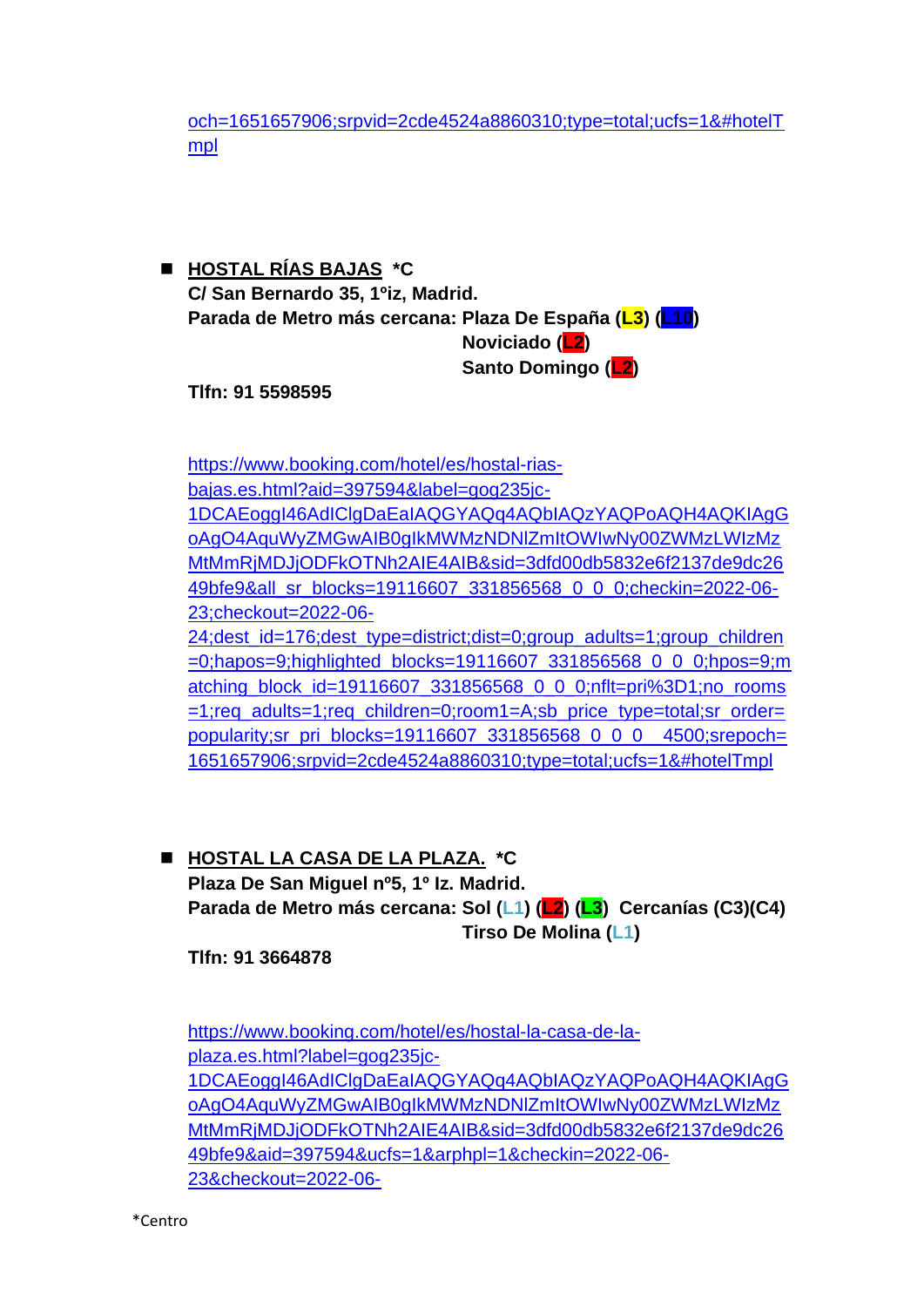[24&dest\\_id=176&dest\\_type=district&group\\_adults=1&req\\_adults=1&no\\_](https://www.booking.com/hotel/es/hostal-la-casa-de-la-plaza.es.html?label=gog235jc-1DCAEoggI46AdIClgDaEaIAQGYAQq4AQbIAQzYAQPoAQH4AQKIAgGoAgO4AquWyZMGwAIB0gIkMWMzNDNlZmItOWIwNy00ZWMzLWIzMzMtMmRjMDJjODFkOTNh2AIE4AIB&sid=3dfd00db5832e6f2137de9dc2649bfe9&aid=397594&ucfs=1&arphpl=1&checkin=2022-06-23&checkout=2022-06-24&dest_id=176&dest_type=district&group_adults=1&req_adults=1&no_rooms=1&group_children=0&req_children=0&hpos=10&hapos=10&sr_order=popularity&nflt=pri%3D1&srpvid=2cde4524a8860310&srepoch=1651657906&all_sr_blocks=18866307_279845728_0_0_0&highlighted_blocks=18866307_279845728_0_0_0&matching_block_id=18866307_279845728_0_0_0&sr_pri_blocks=18866307_279845728_0_0_0__3510&from=searchresults#hotelTmpl) [rooms=1&group\\_children=0&req\\_children=0&hpos=10&hapos=10&sr\\_or](https://www.booking.com/hotel/es/hostal-la-casa-de-la-plaza.es.html?label=gog235jc-1DCAEoggI46AdIClgDaEaIAQGYAQq4AQbIAQzYAQPoAQH4AQKIAgGoAgO4AquWyZMGwAIB0gIkMWMzNDNlZmItOWIwNy00ZWMzLWIzMzMtMmRjMDJjODFkOTNh2AIE4AIB&sid=3dfd00db5832e6f2137de9dc2649bfe9&aid=397594&ucfs=1&arphpl=1&checkin=2022-06-23&checkout=2022-06-24&dest_id=176&dest_type=district&group_adults=1&req_adults=1&no_rooms=1&group_children=0&req_children=0&hpos=10&hapos=10&sr_order=popularity&nflt=pri%3D1&srpvid=2cde4524a8860310&srepoch=1651657906&all_sr_blocks=18866307_279845728_0_0_0&highlighted_blocks=18866307_279845728_0_0_0&matching_block_id=18866307_279845728_0_0_0&sr_pri_blocks=18866307_279845728_0_0_0__3510&from=searchresults#hotelTmpl) [der=popularity&nflt=pri%3D1&srpvid=2cde4524a8860310&srepoch=165](https://www.booking.com/hotel/es/hostal-la-casa-de-la-plaza.es.html?label=gog235jc-1DCAEoggI46AdIClgDaEaIAQGYAQq4AQbIAQzYAQPoAQH4AQKIAgGoAgO4AquWyZMGwAIB0gIkMWMzNDNlZmItOWIwNy00ZWMzLWIzMzMtMmRjMDJjODFkOTNh2AIE4AIB&sid=3dfd00db5832e6f2137de9dc2649bfe9&aid=397594&ucfs=1&arphpl=1&checkin=2022-06-23&checkout=2022-06-24&dest_id=176&dest_type=district&group_adults=1&req_adults=1&no_rooms=1&group_children=0&req_children=0&hpos=10&hapos=10&sr_order=popularity&nflt=pri%3D1&srpvid=2cde4524a8860310&srepoch=1651657906&all_sr_blocks=18866307_279845728_0_0_0&highlighted_blocks=18866307_279845728_0_0_0&matching_block_id=18866307_279845728_0_0_0&sr_pri_blocks=18866307_279845728_0_0_0__3510&from=searchresults#hotelTmpl) [1657906&all\\_sr\\_blocks=18866307\\_279845728\\_0\\_0\\_0&highlighted\\_bloc](https://www.booking.com/hotel/es/hostal-la-casa-de-la-plaza.es.html?label=gog235jc-1DCAEoggI46AdIClgDaEaIAQGYAQq4AQbIAQzYAQPoAQH4AQKIAgGoAgO4AquWyZMGwAIB0gIkMWMzNDNlZmItOWIwNy00ZWMzLWIzMzMtMmRjMDJjODFkOTNh2AIE4AIB&sid=3dfd00db5832e6f2137de9dc2649bfe9&aid=397594&ucfs=1&arphpl=1&checkin=2022-06-23&checkout=2022-06-24&dest_id=176&dest_type=district&group_adults=1&req_adults=1&no_rooms=1&group_children=0&req_children=0&hpos=10&hapos=10&sr_order=popularity&nflt=pri%3D1&srpvid=2cde4524a8860310&srepoch=1651657906&all_sr_blocks=18866307_279845728_0_0_0&highlighted_blocks=18866307_279845728_0_0_0&matching_block_id=18866307_279845728_0_0_0&sr_pri_blocks=18866307_279845728_0_0_0__3510&from=searchresults#hotelTmpl) [ks=18866307\\_279845728\\_0\\_0\\_0&matching\\_block\\_id=18866307\\_27984](https://www.booking.com/hotel/es/hostal-la-casa-de-la-plaza.es.html?label=gog235jc-1DCAEoggI46AdIClgDaEaIAQGYAQq4AQbIAQzYAQPoAQH4AQKIAgGoAgO4AquWyZMGwAIB0gIkMWMzNDNlZmItOWIwNy00ZWMzLWIzMzMtMmRjMDJjODFkOTNh2AIE4AIB&sid=3dfd00db5832e6f2137de9dc2649bfe9&aid=397594&ucfs=1&arphpl=1&checkin=2022-06-23&checkout=2022-06-24&dest_id=176&dest_type=district&group_adults=1&req_adults=1&no_rooms=1&group_children=0&req_children=0&hpos=10&hapos=10&sr_order=popularity&nflt=pri%3D1&srpvid=2cde4524a8860310&srepoch=1651657906&all_sr_blocks=18866307_279845728_0_0_0&highlighted_blocks=18866307_279845728_0_0_0&matching_block_id=18866307_279845728_0_0_0&sr_pri_blocks=18866307_279845728_0_0_0__3510&from=searchresults#hotelTmpl) [5728\\_0\\_0\\_0&sr\\_pri\\_blocks=18866307\\_279845728\\_0\\_0\\_0\\_\\_3510&from](https://www.booking.com/hotel/es/hostal-la-casa-de-la-plaza.es.html?label=gog235jc-1DCAEoggI46AdIClgDaEaIAQGYAQq4AQbIAQzYAQPoAQH4AQKIAgGoAgO4AquWyZMGwAIB0gIkMWMzNDNlZmItOWIwNy00ZWMzLWIzMzMtMmRjMDJjODFkOTNh2AIE4AIB&sid=3dfd00db5832e6f2137de9dc2649bfe9&aid=397594&ucfs=1&arphpl=1&checkin=2022-06-23&checkout=2022-06-24&dest_id=176&dest_type=district&group_adults=1&req_adults=1&no_rooms=1&group_children=0&req_children=0&hpos=10&hapos=10&sr_order=popularity&nflt=pri%3D1&srpvid=2cde4524a8860310&srepoch=1651657906&all_sr_blocks=18866307_279845728_0_0_0&highlighted_blocks=18866307_279845728_0_0_0&matching_block_id=18866307_279845728_0_0_0&sr_pri_blocks=18866307_279845728_0_0_0__3510&from=searchresults#hotelTmpl) [=searchresults#hotelTmpl](https://www.booking.com/hotel/es/hostal-la-casa-de-la-plaza.es.html?label=gog235jc-1DCAEoggI46AdIClgDaEaIAQGYAQq4AQbIAQzYAQPoAQH4AQKIAgGoAgO4AquWyZMGwAIB0gIkMWMzNDNlZmItOWIwNy00ZWMzLWIzMzMtMmRjMDJjODFkOTNh2AIE4AIB&sid=3dfd00db5832e6f2137de9dc2649bfe9&aid=397594&ucfs=1&arphpl=1&checkin=2022-06-23&checkout=2022-06-24&dest_id=176&dest_type=district&group_adults=1&req_adults=1&no_rooms=1&group_children=0&req_children=0&hpos=10&hapos=10&sr_order=popularity&nflt=pri%3D1&srpvid=2cde4524a8860310&srepoch=1651657906&all_sr_blocks=18866307_279845728_0_0_0&highlighted_blocks=18866307_279845728_0_0_0&matching_block_id=18866307_279845728_0_0_0&sr_pri_blocks=18866307_279845728_0_0_0__3510&from=searchresults#hotelTmpl)

# ◼ **HOSTAL COMERCIAL \*C C/ Esparteros nº12, Madrid. Parada de Metro más cercana: Sol (L1) (L2) (L3) Cercanías (C3)(C4) Tlfn: 91 5226630**

[https://www.booking.com/hotel/es/hostal-](https://www.booking.com/hotel/es/hostal-comercial.es.html?aid=397594&label=gog235jc-1DCAEoggI46AdIClgDaEaIAQGYAQq4AQbIAQzYAQPoAQH4AQKIAgGoAgO4AquWyZMGwAIB0gIkMWMzNDNlZmItOWIwNy00ZWMzLWIzMzMtMmRjMDJjODFkOTNh2AIE4AIB&sid=3dfd00db5832e6f2137de9dc2649bfe9&all_sr_blocks=2640210_257191038_0_0_0;checkin=2022-06-23;checkout=2022-06-24;dest_id=176;dest_type=district;dist=0;group_adults=1;group_children=0;hapos=11;highlighted_blocks=2640210_257191038_0_0_0;hpos=11;matching_block_id=2640210_257191038_0_0_0;nflt=pri%3D1;no_rooms=1;req_adults=1;req_children=0;room1=A;sb_price_type=total;sr_order=popularity;sr_pri_blocks=2640210_257191038_0_0_0__4900;srepoch=1651657906;srpvid=2cde4524a8860310;type=total;ucfs=1&#hotelTmpl)

[comercial.es.html?aid=397594&label=gog235jc-](https://www.booking.com/hotel/es/hostal-comercial.es.html?aid=397594&label=gog235jc-1DCAEoggI46AdIClgDaEaIAQGYAQq4AQbIAQzYAQPoAQH4AQKIAgGoAgO4AquWyZMGwAIB0gIkMWMzNDNlZmItOWIwNy00ZWMzLWIzMzMtMmRjMDJjODFkOTNh2AIE4AIB&sid=3dfd00db5832e6f2137de9dc2649bfe9&all_sr_blocks=2640210_257191038_0_0_0;checkin=2022-06-23;checkout=2022-06-24;dest_id=176;dest_type=district;dist=0;group_adults=1;group_children=0;hapos=11;highlighted_blocks=2640210_257191038_0_0_0;hpos=11;matching_block_id=2640210_257191038_0_0_0;nflt=pri%3D1;no_rooms=1;req_adults=1;req_children=0;room1=A;sb_price_type=total;sr_order=popularity;sr_pri_blocks=2640210_257191038_0_0_0__4900;srepoch=1651657906;srpvid=2cde4524a8860310;type=total;ucfs=1&#hotelTmpl)

[1DCAEoggI46AdIClgDaEaIAQGYAQq4AQbIAQzYAQPoAQH4AQKIAgG](https://www.booking.com/hotel/es/hostal-comercial.es.html?aid=397594&label=gog235jc-1DCAEoggI46AdIClgDaEaIAQGYAQq4AQbIAQzYAQPoAQH4AQKIAgGoAgO4AquWyZMGwAIB0gIkMWMzNDNlZmItOWIwNy00ZWMzLWIzMzMtMmRjMDJjODFkOTNh2AIE4AIB&sid=3dfd00db5832e6f2137de9dc2649bfe9&all_sr_blocks=2640210_257191038_0_0_0;checkin=2022-06-23;checkout=2022-06-24;dest_id=176;dest_type=district;dist=0;group_adults=1;group_children=0;hapos=11;highlighted_blocks=2640210_257191038_0_0_0;hpos=11;matching_block_id=2640210_257191038_0_0_0;nflt=pri%3D1;no_rooms=1;req_adults=1;req_children=0;room1=A;sb_price_type=total;sr_order=popularity;sr_pri_blocks=2640210_257191038_0_0_0__4900;srepoch=1651657906;srpvid=2cde4524a8860310;type=total;ucfs=1&#hotelTmpl) [oAgO4AquWyZMGwAIB0gIkMWMzNDNlZmItOWIwNy00ZWMzLWIzMz](https://www.booking.com/hotel/es/hostal-comercial.es.html?aid=397594&label=gog235jc-1DCAEoggI46AdIClgDaEaIAQGYAQq4AQbIAQzYAQPoAQH4AQKIAgGoAgO4AquWyZMGwAIB0gIkMWMzNDNlZmItOWIwNy00ZWMzLWIzMzMtMmRjMDJjODFkOTNh2AIE4AIB&sid=3dfd00db5832e6f2137de9dc2649bfe9&all_sr_blocks=2640210_257191038_0_0_0;checkin=2022-06-23;checkout=2022-06-24;dest_id=176;dest_type=district;dist=0;group_adults=1;group_children=0;hapos=11;highlighted_blocks=2640210_257191038_0_0_0;hpos=11;matching_block_id=2640210_257191038_0_0_0;nflt=pri%3D1;no_rooms=1;req_adults=1;req_children=0;room1=A;sb_price_type=total;sr_order=popularity;sr_pri_blocks=2640210_257191038_0_0_0__4900;srepoch=1651657906;srpvid=2cde4524a8860310;type=total;ucfs=1&#hotelTmpl) [MtMmRjMDJjODFkOTNh2AIE4AIB&sid=3dfd00db5832e6f2137de9dc26](https://www.booking.com/hotel/es/hostal-comercial.es.html?aid=397594&label=gog235jc-1DCAEoggI46AdIClgDaEaIAQGYAQq4AQbIAQzYAQPoAQH4AQKIAgGoAgO4AquWyZMGwAIB0gIkMWMzNDNlZmItOWIwNy00ZWMzLWIzMzMtMmRjMDJjODFkOTNh2AIE4AIB&sid=3dfd00db5832e6f2137de9dc2649bfe9&all_sr_blocks=2640210_257191038_0_0_0;checkin=2022-06-23;checkout=2022-06-24;dest_id=176;dest_type=district;dist=0;group_adults=1;group_children=0;hapos=11;highlighted_blocks=2640210_257191038_0_0_0;hpos=11;matching_block_id=2640210_257191038_0_0_0;nflt=pri%3D1;no_rooms=1;req_adults=1;req_children=0;room1=A;sb_price_type=total;sr_order=popularity;sr_pri_blocks=2640210_257191038_0_0_0__4900;srepoch=1651657906;srpvid=2cde4524a8860310;type=total;ucfs=1&#hotelTmpl) [49bfe9&all\\_sr\\_blocks=2640210\\_257191038\\_0\\_0\\_0;checkin=2022-06-](https://www.booking.com/hotel/es/hostal-comercial.es.html?aid=397594&label=gog235jc-1DCAEoggI46AdIClgDaEaIAQGYAQq4AQbIAQzYAQPoAQH4AQKIAgGoAgO4AquWyZMGwAIB0gIkMWMzNDNlZmItOWIwNy00ZWMzLWIzMzMtMmRjMDJjODFkOTNh2AIE4AIB&sid=3dfd00db5832e6f2137de9dc2649bfe9&all_sr_blocks=2640210_257191038_0_0_0;checkin=2022-06-23;checkout=2022-06-24;dest_id=176;dest_type=district;dist=0;group_adults=1;group_children=0;hapos=11;highlighted_blocks=2640210_257191038_0_0_0;hpos=11;matching_block_id=2640210_257191038_0_0_0;nflt=pri%3D1;no_rooms=1;req_adults=1;req_children=0;room1=A;sb_price_type=total;sr_order=popularity;sr_pri_blocks=2640210_257191038_0_0_0__4900;srepoch=1651657906;srpvid=2cde4524a8860310;type=total;ucfs=1&#hotelTmpl) [23;checkout=2022-06-](https://www.booking.com/hotel/es/hostal-comercial.es.html?aid=397594&label=gog235jc-1DCAEoggI46AdIClgDaEaIAQGYAQq4AQbIAQzYAQPoAQH4AQKIAgGoAgO4AquWyZMGwAIB0gIkMWMzNDNlZmItOWIwNy00ZWMzLWIzMzMtMmRjMDJjODFkOTNh2AIE4AIB&sid=3dfd00db5832e6f2137de9dc2649bfe9&all_sr_blocks=2640210_257191038_0_0_0;checkin=2022-06-23;checkout=2022-06-24;dest_id=176;dest_type=district;dist=0;group_adults=1;group_children=0;hapos=11;highlighted_blocks=2640210_257191038_0_0_0;hpos=11;matching_block_id=2640210_257191038_0_0_0;nflt=pri%3D1;no_rooms=1;req_adults=1;req_children=0;room1=A;sb_price_type=total;sr_order=popularity;sr_pri_blocks=2640210_257191038_0_0_0__4900;srepoch=1651657906;srpvid=2cde4524a8860310;type=total;ucfs=1&#hotelTmpl)

[24;dest\\_id=176;dest\\_type=district;dist=0;group\\_adults=1;group\\_children](https://www.booking.com/hotel/es/hostal-comercial.es.html?aid=397594&label=gog235jc-1DCAEoggI46AdIClgDaEaIAQGYAQq4AQbIAQzYAQPoAQH4AQKIAgGoAgO4AquWyZMGwAIB0gIkMWMzNDNlZmItOWIwNy00ZWMzLWIzMzMtMmRjMDJjODFkOTNh2AIE4AIB&sid=3dfd00db5832e6f2137de9dc2649bfe9&all_sr_blocks=2640210_257191038_0_0_0;checkin=2022-06-23;checkout=2022-06-24;dest_id=176;dest_type=district;dist=0;group_adults=1;group_children=0;hapos=11;highlighted_blocks=2640210_257191038_0_0_0;hpos=11;matching_block_id=2640210_257191038_0_0_0;nflt=pri%3D1;no_rooms=1;req_adults=1;req_children=0;room1=A;sb_price_type=total;sr_order=popularity;sr_pri_blocks=2640210_257191038_0_0_0__4900;srepoch=1651657906;srpvid=2cde4524a8860310;type=total;ucfs=1&#hotelTmpl) [=0;hapos=11;highlighted\\_blocks=2640210\\_257191038\\_0\\_0\\_0;hpos=11;](https://www.booking.com/hotel/es/hostal-comercial.es.html?aid=397594&label=gog235jc-1DCAEoggI46AdIClgDaEaIAQGYAQq4AQbIAQzYAQPoAQH4AQKIAgGoAgO4AquWyZMGwAIB0gIkMWMzNDNlZmItOWIwNy00ZWMzLWIzMzMtMmRjMDJjODFkOTNh2AIE4AIB&sid=3dfd00db5832e6f2137de9dc2649bfe9&all_sr_blocks=2640210_257191038_0_0_0;checkin=2022-06-23;checkout=2022-06-24;dest_id=176;dest_type=district;dist=0;group_adults=1;group_children=0;hapos=11;highlighted_blocks=2640210_257191038_0_0_0;hpos=11;matching_block_id=2640210_257191038_0_0_0;nflt=pri%3D1;no_rooms=1;req_adults=1;req_children=0;room1=A;sb_price_type=total;sr_order=popularity;sr_pri_blocks=2640210_257191038_0_0_0__4900;srepoch=1651657906;srpvid=2cde4524a8860310;type=total;ucfs=1&#hotelTmpl) matching block  $id=2640210$  257191038 0 0 0;nflt=pri%3D1;no rooms [=1;req\\_adults=1;req\\_children=0;room1=A;sb\\_price\\_type=total;sr\\_order=](https://www.booking.com/hotel/es/hostal-comercial.es.html?aid=397594&label=gog235jc-1DCAEoggI46AdIClgDaEaIAQGYAQq4AQbIAQzYAQPoAQH4AQKIAgGoAgO4AquWyZMGwAIB0gIkMWMzNDNlZmItOWIwNy00ZWMzLWIzMzMtMmRjMDJjODFkOTNh2AIE4AIB&sid=3dfd00db5832e6f2137de9dc2649bfe9&all_sr_blocks=2640210_257191038_0_0_0;checkin=2022-06-23;checkout=2022-06-24;dest_id=176;dest_type=district;dist=0;group_adults=1;group_children=0;hapos=11;highlighted_blocks=2640210_257191038_0_0_0;hpos=11;matching_block_id=2640210_257191038_0_0_0;nflt=pri%3D1;no_rooms=1;req_adults=1;req_children=0;room1=A;sb_price_type=total;sr_order=popularity;sr_pri_blocks=2640210_257191038_0_0_0__4900;srepoch=1651657906;srpvid=2cde4524a8860310;type=total;ucfs=1&#hotelTmpl) [popularity;sr\\_pri\\_blocks=2640210\\_257191038\\_0\\_0\\_0\\_\\_4900;srepoch=1](https://www.booking.com/hotel/es/hostal-comercial.es.html?aid=397594&label=gog235jc-1DCAEoggI46AdIClgDaEaIAQGYAQq4AQbIAQzYAQPoAQH4AQKIAgGoAgO4AquWyZMGwAIB0gIkMWMzNDNlZmItOWIwNy00ZWMzLWIzMzMtMmRjMDJjODFkOTNh2AIE4AIB&sid=3dfd00db5832e6f2137de9dc2649bfe9&all_sr_blocks=2640210_257191038_0_0_0;checkin=2022-06-23;checkout=2022-06-24;dest_id=176;dest_type=district;dist=0;group_adults=1;group_children=0;hapos=11;highlighted_blocks=2640210_257191038_0_0_0;hpos=11;matching_block_id=2640210_257191038_0_0_0;nflt=pri%3D1;no_rooms=1;req_adults=1;req_children=0;room1=A;sb_price_type=total;sr_order=popularity;sr_pri_blocks=2640210_257191038_0_0_0__4900;srepoch=1651657906;srpvid=2cde4524a8860310;type=total;ucfs=1&#hotelTmpl) [651657906;srpvid=2cde4524a8860310;type=total;ucfs=1&#hotelTmpl](https://www.booking.com/hotel/es/hostal-comercial.es.html?aid=397594&label=gog235jc-1DCAEoggI46AdIClgDaEaIAQGYAQq4AQbIAQzYAQPoAQH4AQKIAgGoAgO4AquWyZMGwAIB0gIkMWMzNDNlZmItOWIwNy00ZWMzLWIzMzMtMmRjMDJjODFkOTNh2AIE4AIB&sid=3dfd00db5832e6f2137de9dc2649bfe9&all_sr_blocks=2640210_257191038_0_0_0;checkin=2022-06-23;checkout=2022-06-24;dest_id=176;dest_type=district;dist=0;group_adults=1;group_children=0;hapos=11;highlighted_blocks=2640210_257191038_0_0_0;hpos=11;matching_block_id=2640210_257191038_0_0_0;nflt=pri%3D1;no_rooms=1;req_adults=1;req_children=0;room1=A;sb_price_type=total;sr_order=popularity;sr_pri_blocks=2640210_257191038_0_0_0__4900;srepoch=1651657906;srpvid=2cde4524a8860310;type=total;ucfs=1&#hotelTmpl)

## ◼ **HOSTAL ABAALY \*C**

**Plaza de San Miguel nº5, 1ºD, Madrid. Parada de Metro más cercana: Sol (L1) (L2) (L3) Cercanías (C3)(C4) Tirso De Molina (L1)**

**Tlfn: 91 3664878**

[https://www.booking.com/hotel/es/hostal](https://www.booking.com/hotel/es/hostal-abaaly.es.html?aid=397594&label=gog235jc-1DCAEoggI46AdIClgDaEaIAQGYAQq4AQbIAQzYAQPoAQH4AQKIAgGoAgO4AquWyZMGwAIB0gIkMWMzNDNlZmItOWIwNy00ZWMzLWIzMzMtMmRjMDJjODFkOTNh2AIE4AIB&sid=3dfd00db5832e6f2137de9dc2649bfe9&all_sr_blocks=18866205_265663144_0_0_0;checkin=2022-06-23;checkout=2022-06-24;dest_id=176;dest_type=district;dist=0;group_adults=1;group_children=0;hapos=12;highlighted_blocks=18866205_265663144_0_0_0;hpos=12;matching_block_id=18866205_265663144_0_0_0;nflt=pri%3D1;no_rooms=1;req_adults=1;req_children=0;room1=A;sb_price_type=total;sr_order=popularity;sr_pri_blocks=18866205_265663144_0_0_0__3500;srepoch=1651657906;srpvid=2cde4524a8860310;type=total;ucfs=1&#hotelTmpl)[abaaly.es.html?aid=397594&label=gog235jc-](https://www.booking.com/hotel/es/hostal-abaaly.es.html?aid=397594&label=gog235jc-1DCAEoggI46AdIClgDaEaIAQGYAQq4AQbIAQzYAQPoAQH4AQKIAgGoAgO4AquWyZMGwAIB0gIkMWMzNDNlZmItOWIwNy00ZWMzLWIzMzMtMmRjMDJjODFkOTNh2AIE4AIB&sid=3dfd00db5832e6f2137de9dc2649bfe9&all_sr_blocks=18866205_265663144_0_0_0;checkin=2022-06-23;checkout=2022-06-24;dest_id=176;dest_type=district;dist=0;group_adults=1;group_children=0;hapos=12;highlighted_blocks=18866205_265663144_0_0_0;hpos=12;matching_block_id=18866205_265663144_0_0_0;nflt=pri%3D1;no_rooms=1;req_adults=1;req_children=0;room1=A;sb_price_type=total;sr_order=popularity;sr_pri_blocks=18866205_265663144_0_0_0__3500;srepoch=1651657906;srpvid=2cde4524a8860310;type=total;ucfs=1&#hotelTmpl)[1DCAEoggI46AdIClgDaEaIAQGYAQq4AQbIAQzYAQPoAQH4AQKIAgG](https://www.booking.com/hotel/es/hostal-abaaly.es.html?aid=397594&label=gog235jc-1DCAEoggI46AdIClgDaEaIAQGYAQq4AQbIAQzYAQPoAQH4AQKIAgGoAgO4AquWyZMGwAIB0gIkMWMzNDNlZmItOWIwNy00ZWMzLWIzMzMtMmRjMDJjODFkOTNh2AIE4AIB&sid=3dfd00db5832e6f2137de9dc2649bfe9&all_sr_blocks=18866205_265663144_0_0_0;checkin=2022-06-23;checkout=2022-06-24;dest_id=176;dest_type=district;dist=0;group_adults=1;group_children=0;hapos=12;highlighted_blocks=18866205_265663144_0_0_0;hpos=12;matching_block_id=18866205_265663144_0_0_0;nflt=pri%3D1;no_rooms=1;req_adults=1;req_children=0;room1=A;sb_price_type=total;sr_order=popularity;sr_pri_blocks=18866205_265663144_0_0_0__3500;srepoch=1651657906;srpvid=2cde4524a8860310;type=total;ucfs=1&#hotelTmpl) [oAgO4AquWyZMGwAIB0gIkMWMzNDNlZmItOWIwNy00ZWMzLWIzMz](https://www.booking.com/hotel/es/hostal-abaaly.es.html?aid=397594&label=gog235jc-1DCAEoggI46AdIClgDaEaIAQGYAQq4AQbIAQzYAQPoAQH4AQKIAgGoAgO4AquWyZMGwAIB0gIkMWMzNDNlZmItOWIwNy00ZWMzLWIzMzMtMmRjMDJjODFkOTNh2AIE4AIB&sid=3dfd00db5832e6f2137de9dc2649bfe9&all_sr_blocks=18866205_265663144_0_0_0;checkin=2022-06-23;checkout=2022-06-24;dest_id=176;dest_type=district;dist=0;group_adults=1;group_children=0;hapos=12;highlighted_blocks=18866205_265663144_0_0_0;hpos=12;matching_block_id=18866205_265663144_0_0_0;nflt=pri%3D1;no_rooms=1;req_adults=1;req_children=0;room1=A;sb_price_type=total;sr_order=popularity;sr_pri_blocks=18866205_265663144_0_0_0__3500;srepoch=1651657906;srpvid=2cde4524a8860310;type=total;ucfs=1&#hotelTmpl) [MtMmRjMDJjODFkOTNh2AIE4AIB&sid=3dfd00db5832e6f2137de9dc26](https://www.booking.com/hotel/es/hostal-abaaly.es.html?aid=397594&label=gog235jc-1DCAEoggI46AdIClgDaEaIAQGYAQq4AQbIAQzYAQPoAQH4AQKIAgGoAgO4AquWyZMGwAIB0gIkMWMzNDNlZmItOWIwNy00ZWMzLWIzMzMtMmRjMDJjODFkOTNh2AIE4AIB&sid=3dfd00db5832e6f2137de9dc2649bfe9&all_sr_blocks=18866205_265663144_0_0_0;checkin=2022-06-23;checkout=2022-06-24;dest_id=176;dest_type=district;dist=0;group_adults=1;group_children=0;hapos=12;highlighted_blocks=18866205_265663144_0_0_0;hpos=12;matching_block_id=18866205_265663144_0_0_0;nflt=pri%3D1;no_rooms=1;req_adults=1;req_children=0;room1=A;sb_price_type=total;sr_order=popularity;sr_pri_blocks=18866205_265663144_0_0_0__3500;srepoch=1651657906;srpvid=2cde4524a8860310;type=total;ucfs=1&#hotelTmpl) [49bfe9&all\\_sr\\_blocks=18866205\\_265663144\\_0\\_0\\_0;checkin=2022-06-](https://www.booking.com/hotel/es/hostal-abaaly.es.html?aid=397594&label=gog235jc-1DCAEoggI46AdIClgDaEaIAQGYAQq4AQbIAQzYAQPoAQH4AQKIAgGoAgO4AquWyZMGwAIB0gIkMWMzNDNlZmItOWIwNy00ZWMzLWIzMzMtMmRjMDJjODFkOTNh2AIE4AIB&sid=3dfd00db5832e6f2137de9dc2649bfe9&all_sr_blocks=18866205_265663144_0_0_0;checkin=2022-06-23;checkout=2022-06-24;dest_id=176;dest_type=district;dist=0;group_adults=1;group_children=0;hapos=12;highlighted_blocks=18866205_265663144_0_0_0;hpos=12;matching_block_id=18866205_265663144_0_0_0;nflt=pri%3D1;no_rooms=1;req_adults=1;req_children=0;room1=A;sb_price_type=total;sr_order=popularity;sr_pri_blocks=18866205_265663144_0_0_0__3500;srepoch=1651657906;srpvid=2cde4524a8860310;type=total;ucfs=1&#hotelTmpl) [23;checkout=2022-06-](https://www.booking.com/hotel/es/hostal-abaaly.es.html?aid=397594&label=gog235jc-1DCAEoggI46AdIClgDaEaIAQGYAQq4AQbIAQzYAQPoAQH4AQKIAgGoAgO4AquWyZMGwAIB0gIkMWMzNDNlZmItOWIwNy00ZWMzLWIzMzMtMmRjMDJjODFkOTNh2AIE4AIB&sid=3dfd00db5832e6f2137de9dc2649bfe9&all_sr_blocks=18866205_265663144_0_0_0;checkin=2022-06-23;checkout=2022-06-24;dest_id=176;dest_type=district;dist=0;group_adults=1;group_children=0;hapos=12;highlighted_blocks=18866205_265663144_0_0_0;hpos=12;matching_block_id=18866205_265663144_0_0_0;nflt=pri%3D1;no_rooms=1;req_adults=1;req_children=0;room1=A;sb_price_type=total;sr_order=popularity;sr_pri_blocks=18866205_265663144_0_0_0__3500;srepoch=1651657906;srpvid=2cde4524a8860310;type=total;ucfs=1&#hotelTmpl)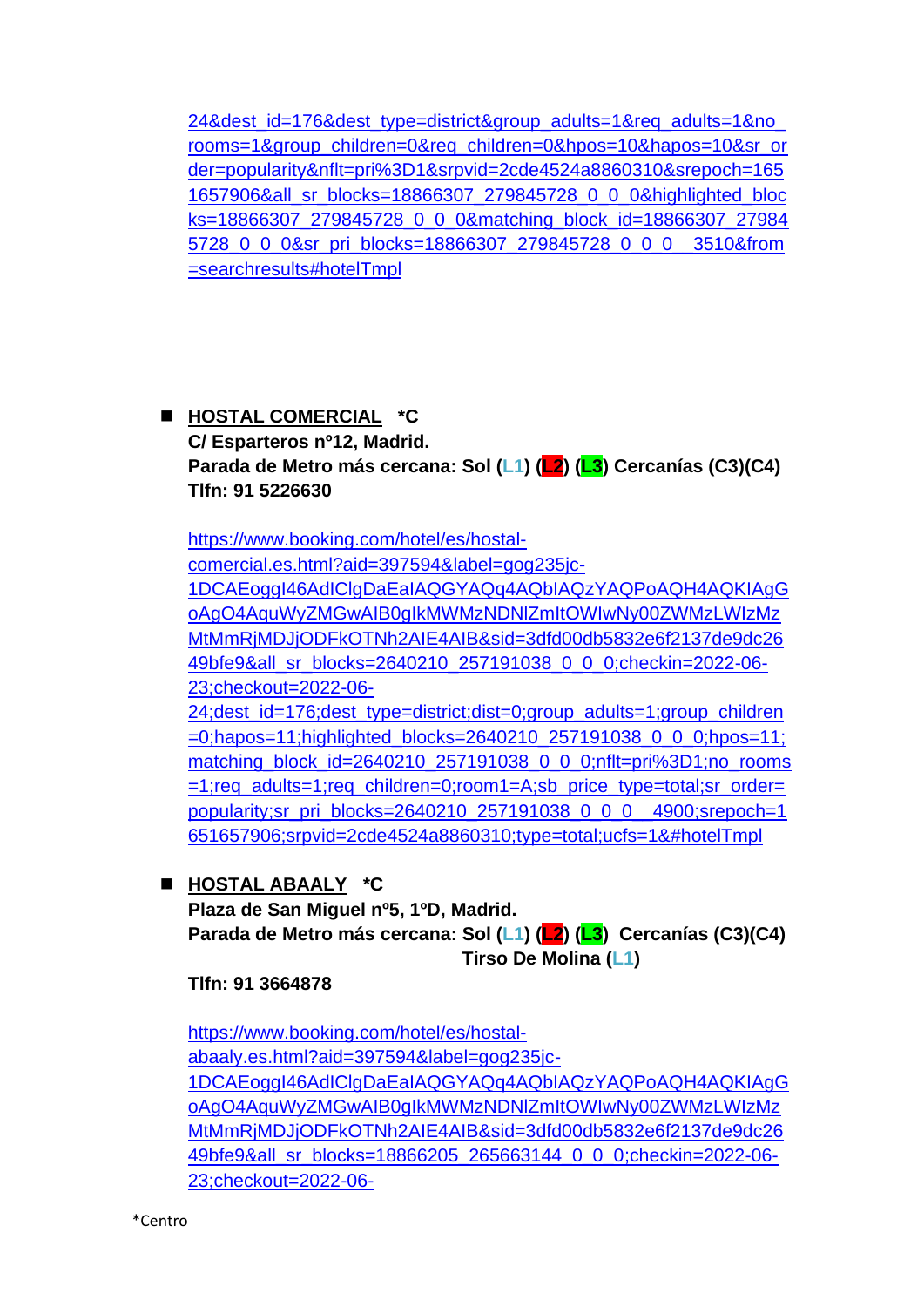[24;dest\\_id=176;dest\\_type=district;dist=0;group\\_adults=1;group\\_children](https://www.booking.com/hotel/es/hostal-abaaly.es.html?aid=397594&label=gog235jc-1DCAEoggI46AdIClgDaEaIAQGYAQq4AQbIAQzYAQPoAQH4AQKIAgGoAgO4AquWyZMGwAIB0gIkMWMzNDNlZmItOWIwNy00ZWMzLWIzMzMtMmRjMDJjODFkOTNh2AIE4AIB&sid=3dfd00db5832e6f2137de9dc2649bfe9&all_sr_blocks=18866205_265663144_0_0_0;checkin=2022-06-23;checkout=2022-06-24;dest_id=176;dest_type=district;dist=0;group_adults=1;group_children=0;hapos=12;highlighted_blocks=18866205_265663144_0_0_0;hpos=12;matching_block_id=18866205_265663144_0_0_0;nflt=pri%3D1;no_rooms=1;req_adults=1;req_children=0;room1=A;sb_price_type=total;sr_order=popularity;sr_pri_blocks=18866205_265663144_0_0_0__3500;srepoch=1651657906;srpvid=2cde4524a8860310;type=total;ucfs=1&#hotelTmpl) [=0;hapos=12;highlighted\\_blocks=18866205\\_265663144\\_0\\_0\\_0;hpos=12](https://www.booking.com/hotel/es/hostal-abaaly.es.html?aid=397594&label=gog235jc-1DCAEoggI46AdIClgDaEaIAQGYAQq4AQbIAQzYAQPoAQH4AQKIAgGoAgO4AquWyZMGwAIB0gIkMWMzNDNlZmItOWIwNy00ZWMzLWIzMzMtMmRjMDJjODFkOTNh2AIE4AIB&sid=3dfd00db5832e6f2137de9dc2649bfe9&all_sr_blocks=18866205_265663144_0_0_0;checkin=2022-06-23;checkout=2022-06-24;dest_id=176;dest_type=district;dist=0;group_adults=1;group_children=0;hapos=12;highlighted_blocks=18866205_265663144_0_0_0;hpos=12;matching_block_id=18866205_265663144_0_0_0;nflt=pri%3D1;no_rooms=1;req_adults=1;req_children=0;room1=A;sb_price_type=total;sr_order=popularity;sr_pri_blocks=18866205_265663144_0_0_0__3500;srepoch=1651657906;srpvid=2cde4524a8860310;type=total;ucfs=1&#hotelTmpl) [;matching\\_block\\_id=18866205\\_265663144\\_0\\_0\\_0;nflt=pri%3D1;no\\_roo](https://www.booking.com/hotel/es/hostal-abaaly.es.html?aid=397594&label=gog235jc-1DCAEoggI46AdIClgDaEaIAQGYAQq4AQbIAQzYAQPoAQH4AQKIAgGoAgO4AquWyZMGwAIB0gIkMWMzNDNlZmItOWIwNy00ZWMzLWIzMzMtMmRjMDJjODFkOTNh2AIE4AIB&sid=3dfd00db5832e6f2137de9dc2649bfe9&all_sr_blocks=18866205_265663144_0_0_0;checkin=2022-06-23;checkout=2022-06-24;dest_id=176;dest_type=district;dist=0;group_adults=1;group_children=0;hapos=12;highlighted_blocks=18866205_265663144_0_0_0;hpos=12;matching_block_id=18866205_265663144_0_0_0;nflt=pri%3D1;no_rooms=1;req_adults=1;req_children=0;room1=A;sb_price_type=total;sr_order=popularity;sr_pri_blocks=18866205_265663144_0_0_0__3500;srepoch=1651657906;srpvid=2cde4524a8860310;type=total;ucfs=1&#hotelTmpl) [ms=1;req\\_adults=1;req\\_children=0;room1=A;sb\\_price\\_type=total;sr\\_ord](https://www.booking.com/hotel/es/hostal-abaaly.es.html?aid=397594&label=gog235jc-1DCAEoggI46AdIClgDaEaIAQGYAQq4AQbIAQzYAQPoAQH4AQKIAgGoAgO4AquWyZMGwAIB0gIkMWMzNDNlZmItOWIwNy00ZWMzLWIzMzMtMmRjMDJjODFkOTNh2AIE4AIB&sid=3dfd00db5832e6f2137de9dc2649bfe9&all_sr_blocks=18866205_265663144_0_0_0;checkin=2022-06-23;checkout=2022-06-24;dest_id=176;dest_type=district;dist=0;group_adults=1;group_children=0;hapos=12;highlighted_blocks=18866205_265663144_0_0_0;hpos=12;matching_block_id=18866205_265663144_0_0_0;nflt=pri%3D1;no_rooms=1;req_adults=1;req_children=0;room1=A;sb_price_type=total;sr_order=popularity;sr_pri_blocks=18866205_265663144_0_0_0__3500;srepoch=1651657906;srpvid=2cde4524a8860310;type=total;ucfs=1&#hotelTmpl) [er=popularity;sr\\_pri\\_blocks=18866205\\_265663144\\_0\\_0\\_0\\_\\_3500;srepo](https://www.booking.com/hotel/es/hostal-abaaly.es.html?aid=397594&label=gog235jc-1DCAEoggI46AdIClgDaEaIAQGYAQq4AQbIAQzYAQPoAQH4AQKIAgGoAgO4AquWyZMGwAIB0gIkMWMzNDNlZmItOWIwNy00ZWMzLWIzMzMtMmRjMDJjODFkOTNh2AIE4AIB&sid=3dfd00db5832e6f2137de9dc2649bfe9&all_sr_blocks=18866205_265663144_0_0_0;checkin=2022-06-23;checkout=2022-06-24;dest_id=176;dest_type=district;dist=0;group_adults=1;group_children=0;hapos=12;highlighted_blocks=18866205_265663144_0_0_0;hpos=12;matching_block_id=18866205_265663144_0_0_0;nflt=pri%3D1;no_rooms=1;req_adults=1;req_children=0;room1=A;sb_price_type=total;sr_order=popularity;sr_pri_blocks=18866205_265663144_0_0_0__3500;srepoch=1651657906;srpvid=2cde4524a8860310;type=total;ucfs=1&#hotelTmpl) [ch=1651657906;srpvid=2cde4524a8860310;type=total;ucfs=1&#hotelTm](https://www.booking.com/hotel/es/hostal-abaaly.es.html?aid=397594&label=gog235jc-1DCAEoggI46AdIClgDaEaIAQGYAQq4AQbIAQzYAQPoAQH4AQKIAgGoAgO4AquWyZMGwAIB0gIkMWMzNDNlZmItOWIwNy00ZWMzLWIzMzMtMmRjMDJjODFkOTNh2AIE4AIB&sid=3dfd00db5832e6f2137de9dc2649bfe9&all_sr_blocks=18866205_265663144_0_0_0;checkin=2022-06-23;checkout=2022-06-24;dest_id=176;dest_type=district;dist=0;group_adults=1;group_children=0;hapos=12;highlighted_blocks=18866205_265663144_0_0_0;hpos=12;matching_block_id=18866205_265663144_0_0_0;nflt=pri%3D1;no_rooms=1;req_adults=1;req_children=0;room1=A;sb_price_type=total;sr_order=popularity;sr_pri_blocks=18866205_265663144_0_0_0__3500;srepoch=1651657906;srpvid=2cde4524a8860310;type=total;ucfs=1&#hotelTmpl) [pl](https://www.booking.com/hotel/es/hostal-abaaly.es.html?aid=397594&label=gog235jc-1DCAEoggI46AdIClgDaEaIAQGYAQq4AQbIAQzYAQPoAQH4AQKIAgGoAgO4AquWyZMGwAIB0gIkMWMzNDNlZmItOWIwNy00ZWMzLWIzMzMtMmRjMDJjODFkOTNh2AIE4AIB&sid=3dfd00db5832e6f2137de9dc2649bfe9&all_sr_blocks=18866205_265663144_0_0_0;checkin=2022-06-23;checkout=2022-06-24;dest_id=176;dest_type=district;dist=0;group_adults=1;group_children=0;hapos=12;highlighted_blocks=18866205_265663144_0_0_0;hpos=12;matching_block_id=18866205_265663144_0_0_0;nflt=pri%3D1;no_rooms=1;req_adults=1;req_children=0;room1=A;sb_price_type=total;sr_order=popularity;sr_pri_blocks=18866205_265663144_0_0_0__3500;srepoch=1651657906;srpvid=2cde4524a8860310;type=total;ucfs=1&#hotelTmpl)

## ◼ **ROOM 007 CHUECA HOSTEL \*C C/ Hortaleza 74, Madrid. Parada de Metro más cercana: Chueca (L5) Tlfn: 91 3688111**

[https://www.booking.com/hotel/es/room007](https://www.booking.com/hotel/es/room007-chueca.es.html?aid=397594&label=gog235jc-1DCAEoggI46AdIClgDaEaIAQGYAQq4AQbIAQzYAQPoAQH4AQKIAgGoAgO4AquWyZMGwAIB0gIkMWMzNDNlZmItOWIwNy00ZWMzLWIzMzMtMmRjMDJjODFkOTNh2AIE4AIB&sid=3dfd00db5832e6f2137de9dc2649bfe9&all_sr_blocks=88240410_88211665_0_2_0;checkin=2022-06-23;checkout=2022-06-24;dest_id=176;dest_type=district;dist=0;group_adults=1;group_children=0;hapos=13;highlighted_blocks=88240410_88211665_0_2_0;hpos=13;matching_block_id=88240410_88211665_0_2_0;nflt=pri%3D1;no_rooms=1;req_adults=1;req_children=0;room1=A;sb_price_type=total;sr_order=popularity;sr_pri_blocks=88240410_88211665_0_2_0__1656;srepoch=1651657906;srpvid=2cde4524a8860310;type=total;ucfs=1&#hotelTmpl) [chueca.es.html?aid=397594&label=gog235jc-](https://www.booking.com/hotel/es/room007-chueca.es.html?aid=397594&label=gog235jc-1DCAEoggI46AdIClgDaEaIAQGYAQq4AQbIAQzYAQPoAQH4AQKIAgGoAgO4AquWyZMGwAIB0gIkMWMzNDNlZmItOWIwNy00ZWMzLWIzMzMtMmRjMDJjODFkOTNh2AIE4AIB&sid=3dfd00db5832e6f2137de9dc2649bfe9&all_sr_blocks=88240410_88211665_0_2_0;checkin=2022-06-23;checkout=2022-06-24;dest_id=176;dest_type=district;dist=0;group_adults=1;group_children=0;hapos=13;highlighted_blocks=88240410_88211665_0_2_0;hpos=13;matching_block_id=88240410_88211665_0_2_0;nflt=pri%3D1;no_rooms=1;req_adults=1;req_children=0;room1=A;sb_price_type=total;sr_order=popularity;sr_pri_blocks=88240410_88211665_0_2_0__1656;srepoch=1651657906;srpvid=2cde4524a8860310;type=total;ucfs=1&#hotelTmpl)[1DCAEoggI46AdIClgDaEaIAQGYAQq4AQbIAQzYAQPoAQH4AQKIAgG](https://www.booking.com/hotel/es/room007-chueca.es.html?aid=397594&label=gog235jc-1DCAEoggI46AdIClgDaEaIAQGYAQq4AQbIAQzYAQPoAQH4AQKIAgGoAgO4AquWyZMGwAIB0gIkMWMzNDNlZmItOWIwNy00ZWMzLWIzMzMtMmRjMDJjODFkOTNh2AIE4AIB&sid=3dfd00db5832e6f2137de9dc2649bfe9&all_sr_blocks=88240410_88211665_0_2_0;checkin=2022-06-23;checkout=2022-06-24;dest_id=176;dest_type=district;dist=0;group_adults=1;group_children=0;hapos=13;highlighted_blocks=88240410_88211665_0_2_0;hpos=13;matching_block_id=88240410_88211665_0_2_0;nflt=pri%3D1;no_rooms=1;req_adults=1;req_children=0;room1=A;sb_price_type=total;sr_order=popularity;sr_pri_blocks=88240410_88211665_0_2_0__1656;srepoch=1651657906;srpvid=2cde4524a8860310;type=total;ucfs=1&#hotelTmpl) [oAgO4AquWyZMGwAIB0gIkMWMzNDNlZmItOWIwNy00ZWMzLWIzMz](https://www.booking.com/hotel/es/room007-chueca.es.html?aid=397594&label=gog235jc-1DCAEoggI46AdIClgDaEaIAQGYAQq4AQbIAQzYAQPoAQH4AQKIAgGoAgO4AquWyZMGwAIB0gIkMWMzNDNlZmItOWIwNy00ZWMzLWIzMzMtMmRjMDJjODFkOTNh2AIE4AIB&sid=3dfd00db5832e6f2137de9dc2649bfe9&all_sr_blocks=88240410_88211665_0_2_0;checkin=2022-06-23;checkout=2022-06-24;dest_id=176;dest_type=district;dist=0;group_adults=1;group_children=0;hapos=13;highlighted_blocks=88240410_88211665_0_2_0;hpos=13;matching_block_id=88240410_88211665_0_2_0;nflt=pri%3D1;no_rooms=1;req_adults=1;req_children=0;room1=A;sb_price_type=total;sr_order=popularity;sr_pri_blocks=88240410_88211665_0_2_0__1656;srepoch=1651657906;srpvid=2cde4524a8860310;type=total;ucfs=1&#hotelTmpl) [MtMmRjMDJjODFkOTNh2AIE4AIB&sid=3dfd00db5832e6f2137de9dc26](https://www.booking.com/hotel/es/room007-chueca.es.html?aid=397594&label=gog235jc-1DCAEoggI46AdIClgDaEaIAQGYAQq4AQbIAQzYAQPoAQH4AQKIAgGoAgO4AquWyZMGwAIB0gIkMWMzNDNlZmItOWIwNy00ZWMzLWIzMzMtMmRjMDJjODFkOTNh2AIE4AIB&sid=3dfd00db5832e6f2137de9dc2649bfe9&all_sr_blocks=88240410_88211665_0_2_0;checkin=2022-06-23;checkout=2022-06-24;dest_id=176;dest_type=district;dist=0;group_adults=1;group_children=0;hapos=13;highlighted_blocks=88240410_88211665_0_2_0;hpos=13;matching_block_id=88240410_88211665_0_2_0;nflt=pri%3D1;no_rooms=1;req_adults=1;req_children=0;room1=A;sb_price_type=total;sr_order=popularity;sr_pri_blocks=88240410_88211665_0_2_0__1656;srepoch=1651657906;srpvid=2cde4524a8860310;type=total;ucfs=1&#hotelTmpl) [49bfe9&all\\_sr\\_blocks=88240410\\_88211665\\_0\\_2\\_0;checkin=2022-06-](https://www.booking.com/hotel/es/room007-chueca.es.html?aid=397594&label=gog235jc-1DCAEoggI46AdIClgDaEaIAQGYAQq4AQbIAQzYAQPoAQH4AQKIAgGoAgO4AquWyZMGwAIB0gIkMWMzNDNlZmItOWIwNy00ZWMzLWIzMzMtMmRjMDJjODFkOTNh2AIE4AIB&sid=3dfd00db5832e6f2137de9dc2649bfe9&all_sr_blocks=88240410_88211665_0_2_0;checkin=2022-06-23;checkout=2022-06-24;dest_id=176;dest_type=district;dist=0;group_adults=1;group_children=0;hapos=13;highlighted_blocks=88240410_88211665_0_2_0;hpos=13;matching_block_id=88240410_88211665_0_2_0;nflt=pri%3D1;no_rooms=1;req_adults=1;req_children=0;room1=A;sb_price_type=total;sr_order=popularity;sr_pri_blocks=88240410_88211665_0_2_0__1656;srepoch=1651657906;srpvid=2cde4524a8860310;type=total;ucfs=1&#hotelTmpl) [23;checkout=2022-06-](https://www.booking.com/hotel/es/room007-chueca.es.html?aid=397594&label=gog235jc-1DCAEoggI46AdIClgDaEaIAQGYAQq4AQbIAQzYAQPoAQH4AQKIAgGoAgO4AquWyZMGwAIB0gIkMWMzNDNlZmItOWIwNy00ZWMzLWIzMzMtMmRjMDJjODFkOTNh2AIE4AIB&sid=3dfd00db5832e6f2137de9dc2649bfe9&all_sr_blocks=88240410_88211665_0_2_0;checkin=2022-06-23;checkout=2022-06-24;dest_id=176;dest_type=district;dist=0;group_adults=1;group_children=0;hapos=13;highlighted_blocks=88240410_88211665_0_2_0;hpos=13;matching_block_id=88240410_88211665_0_2_0;nflt=pri%3D1;no_rooms=1;req_adults=1;req_children=0;room1=A;sb_price_type=total;sr_order=popularity;sr_pri_blocks=88240410_88211665_0_2_0__1656;srepoch=1651657906;srpvid=2cde4524a8860310;type=total;ucfs=1&#hotelTmpl) [24;dest\\_id=176;dest\\_type=district;dist=0;group\\_adults=1;group\\_children](https://www.booking.com/hotel/es/room007-chueca.es.html?aid=397594&label=gog235jc-1DCAEoggI46AdIClgDaEaIAQGYAQq4AQbIAQzYAQPoAQH4AQKIAgGoAgO4AquWyZMGwAIB0gIkMWMzNDNlZmItOWIwNy00ZWMzLWIzMzMtMmRjMDJjODFkOTNh2AIE4AIB&sid=3dfd00db5832e6f2137de9dc2649bfe9&all_sr_blocks=88240410_88211665_0_2_0;checkin=2022-06-23;checkout=2022-06-24;dest_id=176;dest_type=district;dist=0;group_adults=1;group_children=0;hapos=13;highlighted_blocks=88240410_88211665_0_2_0;hpos=13;matching_block_id=88240410_88211665_0_2_0;nflt=pri%3D1;no_rooms=1;req_adults=1;req_children=0;room1=A;sb_price_type=total;sr_order=popularity;sr_pri_blocks=88240410_88211665_0_2_0__1656;srepoch=1651657906;srpvid=2cde4524a8860310;type=total;ucfs=1&#hotelTmpl)

[=0;hapos=13;highlighted\\_blocks=88240410\\_88211665\\_0\\_2\\_0;hpos=13;](https://www.booking.com/hotel/es/room007-chueca.es.html?aid=397594&label=gog235jc-1DCAEoggI46AdIClgDaEaIAQGYAQq4AQbIAQzYAQPoAQH4AQKIAgGoAgO4AquWyZMGwAIB0gIkMWMzNDNlZmItOWIwNy00ZWMzLWIzMzMtMmRjMDJjODFkOTNh2AIE4AIB&sid=3dfd00db5832e6f2137de9dc2649bfe9&all_sr_blocks=88240410_88211665_0_2_0;checkin=2022-06-23;checkout=2022-06-24;dest_id=176;dest_type=district;dist=0;group_adults=1;group_children=0;hapos=13;highlighted_blocks=88240410_88211665_0_2_0;hpos=13;matching_block_id=88240410_88211665_0_2_0;nflt=pri%3D1;no_rooms=1;req_adults=1;req_children=0;room1=A;sb_price_type=total;sr_order=popularity;sr_pri_blocks=88240410_88211665_0_2_0__1656;srepoch=1651657906;srpvid=2cde4524a8860310;type=total;ucfs=1&#hotelTmpl) [matching\\_block\\_id=88240410\\_88211665\\_0\\_2\\_0;nflt=pri%3D1;no\\_rooms](https://www.booking.com/hotel/es/room007-chueca.es.html?aid=397594&label=gog235jc-1DCAEoggI46AdIClgDaEaIAQGYAQq4AQbIAQzYAQPoAQH4AQKIAgGoAgO4AquWyZMGwAIB0gIkMWMzNDNlZmItOWIwNy00ZWMzLWIzMzMtMmRjMDJjODFkOTNh2AIE4AIB&sid=3dfd00db5832e6f2137de9dc2649bfe9&all_sr_blocks=88240410_88211665_0_2_0;checkin=2022-06-23;checkout=2022-06-24;dest_id=176;dest_type=district;dist=0;group_adults=1;group_children=0;hapos=13;highlighted_blocks=88240410_88211665_0_2_0;hpos=13;matching_block_id=88240410_88211665_0_2_0;nflt=pri%3D1;no_rooms=1;req_adults=1;req_children=0;room1=A;sb_price_type=total;sr_order=popularity;sr_pri_blocks=88240410_88211665_0_2_0__1656;srepoch=1651657906;srpvid=2cde4524a8860310;type=total;ucfs=1&#hotelTmpl) [=1;req\\_adults=1;req\\_children=0;room1=A;sb\\_price\\_type=total;sr\\_order=](https://www.booking.com/hotel/es/room007-chueca.es.html?aid=397594&label=gog235jc-1DCAEoggI46AdIClgDaEaIAQGYAQq4AQbIAQzYAQPoAQH4AQKIAgGoAgO4AquWyZMGwAIB0gIkMWMzNDNlZmItOWIwNy00ZWMzLWIzMzMtMmRjMDJjODFkOTNh2AIE4AIB&sid=3dfd00db5832e6f2137de9dc2649bfe9&all_sr_blocks=88240410_88211665_0_2_0;checkin=2022-06-23;checkout=2022-06-24;dest_id=176;dest_type=district;dist=0;group_adults=1;group_children=0;hapos=13;highlighted_blocks=88240410_88211665_0_2_0;hpos=13;matching_block_id=88240410_88211665_0_2_0;nflt=pri%3D1;no_rooms=1;req_adults=1;req_children=0;room1=A;sb_price_type=total;sr_order=popularity;sr_pri_blocks=88240410_88211665_0_2_0__1656;srepoch=1651657906;srpvid=2cde4524a8860310;type=total;ucfs=1&#hotelTmpl) [popularity;sr\\_pri\\_blocks=88240410\\_88211665\\_0\\_2\\_0\\_\\_1656;srepoch=1](https://www.booking.com/hotel/es/room007-chueca.es.html?aid=397594&label=gog235jc-1DCAEoggI46AdIClgDaEaIAQGYAQq4AQbIAQzYAQPoAQH4AQKIAgGoAgO4AquWyZMGwAIB0gIkMWMzNDNlZmItOWIwNy00ZWMzLWIzMzMtMmRjMDJjODFkOTNh2AIE4AIB&sid=3dfd00db5832e6f2137de9dc2649bfe9&all_sr_blocks=88240410_88211665_0_2_0;checkin=2022-06-23;checkout=2022-06-24;dest_id=176;dest_type=district;dist=0;group_adults=1;group_children=0;hapos=13;highlighted_blocks=88240410_88211665_0_2_0;hpos=13;matching_block_id=88240410_88211665_0_2_0;nflt=pri%3D1;no_rooms=1;req_adults=1;req_children=0;room1=A;sb_price_type=total;sr_order=popularity;sr_pri_blocks=88240410_88211665_0_2_0__1656;srepoch=1651657906;srpvid=2cde4524a8860310;type=total;ucfs=1&#hotelTmpl) [651657906;srpvid=2cde4524a8860310;type=total;ucfs=1&#hotelTmpl](https://www.booking.com/hotel/es/room007-chueca.es.html?aid=397594&label=gog235jc-1DCAEoggI46AdIClgDaEaIAQGYAQq4AQbIAQzYAQPoAQH4AQKIAgGoAgO4AquWyZMGwAIB0gIkMWMzNDNlZmItOWIwNy00ZWMzLWIzMzMtMmRjMDJjODFkOTNh2AIE4AIB&sid=3dfd00db5832e6f2137de9dc2649bfe9&all_sr_blocks=88240410_88211665_0_2_0;checkin=2022-06-23;checkout=2022-06-24;dest_id=176;dest_type=district;dist=0;group_adults=1;group_children=0;hapos=13;highlighted_blocks=88240410_88211665_0_2_0;hpos=13;matching_block_id=88240410_88211665_0_2_0;nflt=pri%3D1;no_rooms=1;req_adults=1;req_children=0;room1=A;sb_price_type=total;sr_order=popularity;sr_pri_blocks=88240410_88211665_0_2_0__1656;srepoch=1651657906;srpvid=2cde4524a8860310;type=total;ucfs=1&#hotelTmpl)

◼ **ROOM 007 VENTURA HOSTEL. \*C C/ Ventura De La Vega nº5, Madrid. Parada de Metro más cercana: Banco De España (L2) Sevilla (L2) Sol (L1) (L2) (L3) Cercanías (C3)(C4)**

**Tlfno: 91 4204481**

[https://www.booking.com/hotel/es/room007-ventura](https://www.booking.com/hotel/es/room007-ventura-hostel.es.html?aid=397594&label=gog235jc-1DCAEoggI46AdIClgDaEaIAQGYAQq4AQbIAQzYAQPoAQH4AQKIAgGoAgO4AquWyZMGwAIB0gIkMWMzNDNlZmItOWIwNy00ZWMzLWIzMzMtMmRjMDJjODFkOTNh2AIE4AIB&sid=3dfd00db5832e6f2137de9dc2649bfe9&all_sr_blocks=47211911_88209751_0_2_0;checkin=2022-06-23;checkout=2022-06-24;dest_id=176;dest_type=district;dist=0;group_adults=1;group_children=0;hapos=14;highlighted_blocks=47211911_88209751_0_2_0;hpos=14;map=1;matching_block_id=47211911_88209751_0_2_0;nflt=pri%3D1;no_rooms=1;req_adults=1;req_children=0;room1=A;sb_price_type=total;sr_order=popularity;sr_pri_blocks=47211911_88209751_0_2_0__1890;srepoch=1651657906;srpvid=2cde4524a8860310;type=total;ucfs=1&#map_closed)[hostel.es.html?aid=397594&label=gog235jc-](https://www.booking.com/hotel/es/room007-ventura-hostel.es.html?aid=397594&label=gog235jc-1DCAEoggI46AdIClgDaEaIAQGYAQq4AQbIAQzYAQPoAQH4AQKIAgGoAgO4AquWyZMGwAIB0gIkMWMzNDNlZmItOWIwNy00ZWMzLWIzMzMtMmRjMDJjODFkOTNh2AIE4AIB&sid=3dfd00db5832e6f2137de9dc2649bfe9&all_sr_blocks=47211911_88209751_0_2_0;checkin=2022-06-23;checkout=2022-06-24;dest_id=176;dest_type=district;dist=0;group_adults=1;group_children=0;hapos=14;highlighted_blocks=47211911_88209751_0_2_0;hpos=14;map=1;matching_block_id=47211911_88209751_0_2_0;nflt=pri%3D1;no_rooms=1;req_adults=1;req_children=0;room1=A;sb_price_type=total;sr_order=popularity;sr_pri_blocks=47211911_88209751_0_2_0__1890;srepoch=1651657906;srpvid=2cde4524a8860310;type=total;ucfs=1&#map_closed)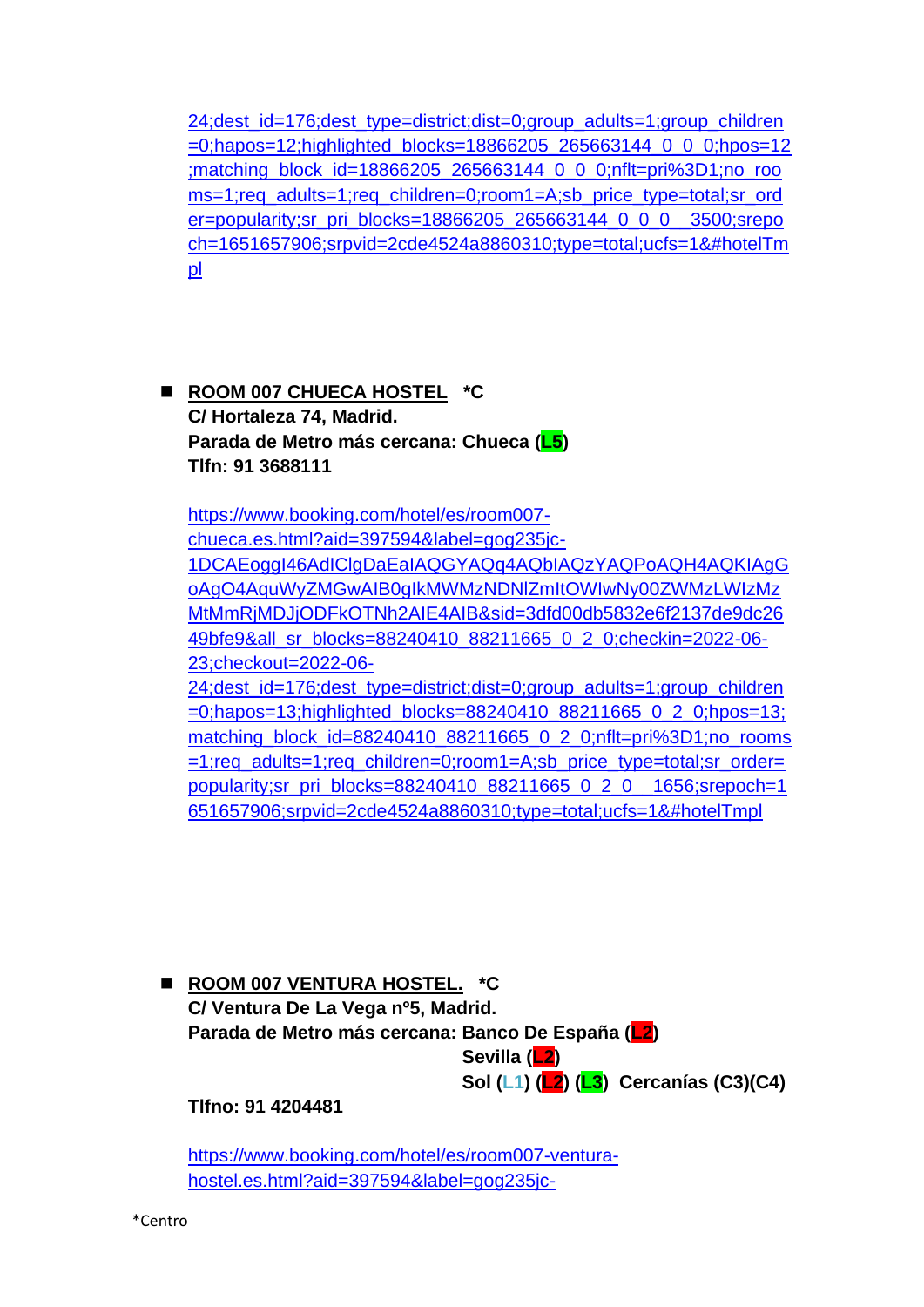[1DCAEoggI46AdIClgDaEaIAQGYAQq4AQbIAQzYAQPoAQH4AQKIAgG](https://www.booking.com/hotel/es/room007-ventura-hostel.es.html?aid=397594&label=gog235jc-1DCAEoggI46AdIClgDaEaIAQGYAQq4AQbIAQzYAQPoAQH4AQKIAgGoAgO4AquWyZMGwAIB0gIkMWMzNDNlZmItOWIwNy00ZWMzLWIzMzMtMmRjMDJjODFkOTNh2AIE4AIB&sid=3dfd00db5832e6f2137de9dc2649bfe9&all_sr_blocks=47211911_88209751_0_2_0;checkin=2022-06-23;checkout=2022-06-24;dest_id=176;dest_type=district;dist=0;group_adults=1;group_children=0;hapos=14;highlighted_blocks=47211911_88209751_0_2_0;hpos=14;map=1;matching_block_id=47211911_88209751_0_2_0;nflt=pri%3D1;no_rooms=1;req_adults=1;req_children=0;room1=A;sb_price_type=total;sr_order=popularity;sr_pri_blocks=47211911_88209751_0_2_0__1890;srepoch=1651657906;srpvid=2cde4524a8860310;type=total;ucfs=1&#map_closed) [oAgO4AquWyZMGwAIB0gIkMWMzNDNlZmItOWIwNy00ZWMzLWIzMz](https://www.booking.com/hotel/es/room007-ventura-hostel.es.html?aid=397594&label=gog235jc-1DCAEoggI46AdIClgDaEaIAQGYAQq4AQbIAQzYAQPoAQH4AQKIAgGoAgO4AquWyZMGwAIB0gIkMWMzNDNlZmItOWIwNy00ZWMzLWIzMzMtMmRjMDJjODFkOTNh2AIE4AIB&sid=3dfd00db5832e6f2137de9dc2649bfe9&all_sr_blocks=47211911_88209751_0_2_0;checkin=2022-06-23;checkout=2022-06-24;dest_id=176;dest_type=district;dist=0;group_adults=1;group_children=0;hapos=14;highlighted_blocks=47211911_88209751_0_2_0;hpos=14;map=1;matching_block_id=47211911_88209751_0_2_0;nflt=pri%3D1;no_rooms=1;req_adults=1;req_children=0;room1=A;sb_price_type=total;sr_order=popularity;sr_pri_blocks=47211911_88209751_0_2_0__1890;srepoch=1651657906;srpvid=2cde4524a8860310;type=total;ucfs=1&#map_closed) [MtMmRjMDJjODFkOTNh2AIE4AIB&sid=3dfd00db5832e6f2137de9dc26](https://www.booking.com/hotel/es/room007-ventura-hostel.es.html?aid=397594&label=gog235jc-1DCAEoggI46AdIClgDaEaIAQGYAQq4AQbIAQzYAQPoAQH4AQKIAgGoAgO4AquWyZMGwAIB0gIkMWMzNDNlZmItOWIwNy00ZWMzLWIzMzMtMmRjMDJjODFkOTNh2AIE4AIB&sid=3dfd00db5832e6f2137de9dc2649bfe9&all_sr_blocks=47211911_88209751_0_2_0;checkin=2022-06-23;checkout=2022-06-24;dest_id=176;dest_type=district;dist=0;group_adults=1;group_children=0;hapos=14;highlighted_blocks=47211911_88209751_0_2_0;hpos=14;map=1;matching_block_id=47211911_88209751_0_2_0;nflt=pri%3D1;no_rooms=1;req_adults=1;req_children=0;room1=A;sb_price_type=total;sr_order=popularity;sr_pri_blocks=47211911_88209751_0_2_0__1890;srepoch=1651657906;srpvid=2cde4524a8860310;type=total;ucfs=1&#map_closed) [49bfe9&all\\_sr\\_blocks=47211911\\_88209751\\_0\\_2\\_0;checkin=2022-06-](https://www.booking.com/hotel/es/room007-ventura-hostel.es.html?aid=397594&label=gog235jc-1DCAEoggI46AdIClgDaEaIAQGYAQq4AQbIAQzYAQPoAQH4AQKIAgGoAgO4AquWyZMGwAIB0gIkMWMzNDNlZmItOWIwNy00ZWMzLWIzMzMtMmRjMDJjODFkOTNh2AIE4AIB&sid=3dfd00db5832e6f2137de9dc2649bfe9&all_sr_blocks=47211911_88209751_0_2_0;checkin=2022-06-23;checkout=2022-06-24;dest_id=176;dest_type=district;dist=0;group_adults=1;group_children=0;hapos=14;highlighted_blocks=47211911_88209751_0_2_0;hpos=14;map=1;matching_block_id=47211911_88209751_0_2_0;nflt=pri%3D1;no_rooms=1;req_adults=1;req_children=0;room1=A;sb_price_type=total;sr_order=popularity;sr_pri_blocks=47211911_88209751_0_2_0__1890;srepoch=1651657906;srpvid=2cde4524a8860310;type=total;ucfs=1&#map_closed) [23;checkout=2022-06-](https://www.booking.com/hotel/es/room007-ventura-hostel.es.html?aid=397594&label=gog235jc-1DCAEoggI46AdIClgDaEaIAQGYAQq4AQbIAQzYAQPoAQH4AQKIAgGoAgO4AquWyZMGwAIB0gIkMWMzNDNlZmItOWIwNy00ZWMzLWIzMzMtMmRjMDJjODFkOTNh2AIE4AIB&sid=3dfd00db5832e6f2137de9dc2649bfe9&all_sr_blocks=47211911_88209751_0_2_0;checkin=2022-06-23;checkout=2022-06-24;dest_id=176;dest_type=district;dist=0;group_adults=1;group_children=0;hapos=14;highlighted_blocks=47211911_88209751_0_2_0;hpos=14;map=1;matching_block_id=47211911_88209751_0_2_0;nflt=pri%3D1;no_rooms=1;req_adults=1;req_children=0;room1=A;sb_price_type=total;sr_order=popularity;sr_pri_blocks=47211911_88209751_0_2_0__1890;srepoch=1651657906;srpvid=2cde4524a8860310;type=total;ucfs=1&#map_closed)

[24;dest\\_id=176;dest\\_type=district;dist=0;group\\_adults=1;group\\_children](https://www.booking.com/hotel/es/room007-ventura-hostel.es.html?aid=397594&label=gog235jc-1DCAEoggI46AdIClgDaEaIAQGYAQq4AQbIAQzYAQPoAQH4AQKIAgGoAgO4AquWyZMGwAIB0gIkMWMzNDNlZmItOWIwNy00ZWMzLWIzMzMtMmRjMDJjODFkOTNh2AIE4AIB&sid=3dfd00db5832e6f2137de9dc2649bfe9&all_sr_blocks=47211911_88209751_0_2_0;checkin=2022-06-23;checkout=2022-06-24;dest_id=176;dest_type=district;dist=0;group_adults=1;group_children=0;hapos=14;highlighted_blocks=47211911_88209751_0_2_0;hpos=14;map=1;matching_block_id=47211911_88209751_0_2_0;nflt=pri%3D1;no_rooms=1;req_adults=1;req_children=0;room1=A;sb_price_type=total;sr_order=popularity;sr_pri_blocks=47211911_88209751_0_2_0__1890;srepoch=1651657906;srpvid=2cde4524a8860310;type=total;ucfs=1&#map_closed) [=0;hapos=14;highlighted\\_blocks=47211911\\_88209751\\_0\\_2\\_0;hpos=14;](https://www.booking.com/hotel/es/room007-ventura-hostel.es.html?aid=397594&label=gog235jc-1DCAEoggI46AdIClgDaEaIAQGYAQq4AQbIAQzYAQPoAQH4AQKIAgGoAgO4AquWyZMGwAIB0gIkMWMzNDNlZmItOWIwNy00ZWMzLWIzMzMtMmRjMDJjODFkOTNh2AIE4AIB&sid=3dfd00db5832e6f2137de9dc2649bfe9&all_sr_blocks=47211911_88209751_0_2_0;checkin=2022-06-23;checkout=2022-06-24;dest_id=176;dest_type=district;dist=0;group_adults=1;group_children=0;hapos=14;highlighted_blocks=47211911_88209751_0_2_0;hpos=14;map=1;matching_block_id=47211911_88209751_0_2_0;nflt=pri%3D1;no_rooms=1;req_adults=1;req_children=0;room1=A;sb_price_type=total;sr_order=popularity;sr_pri_blocks=47211911_88209751_0_2_0__1890;srepoch=1651657906;srpvid=2cde4524a8860310;type=total;ucfs=1&#map_closed) [map=1;matching\\_block\\_id=47211911\\_88209751\\_0\\_2\\_0;nflt=pri%3D1;n](https://www.booking.com/hotel/es/room007-ventura-hostel.es.html?aid=397594&label=gog235jc-1DCAEoggI46AdIClgDaEaIAQGYAQq4AQbIAQzYAQPoAQH4AQKIAgGoAgO4AquWyZMGwAIB0gIkMWMzNDNlZmItOWIwNy00ZWMzLWIzMzMtMmRjMDJjODFkOTNh2AIE4AIB&sid=3dfd00db5832e6f2137de9dc2649bfe9&all_sr_blocks=47211911_88209751_0_2_0;checkin=2022-06-23;checkout=2022-06-24;dest_id=176;dest_type=district;dist=0;group_adults=1;group_children=0;hapos=14;highlighted_blocks=47211911_88209751_0_2_0;hpos=14;map=1;matching_block_id=47211911_88209751_0_2_0;nflt=pri%3D1;no_rooms=1;req_adults=1;req_children=0;room1=A;sb_price_type=total;sr_order=popularity;sr_pri_blocks=47211911_88209751_0_2_0__1890;srepoch=1651657906;srpvid=2cde4524a8860310;type=total;ucfs=1&#map_closed) [o\\_rooms=1;req\\_adults=1;req\\_children=0;room1=A;sb\\_price\\_type=total;s](https://www.booking.com/hotel/es/room007-ventura-hostel.es.html?aid=397594&label=gog235jc-1DCAEoggI46AdIClgDaEaIAQGYAQq4AQbIAQzYAQPoAQH4AQKIAgGoAgO4AquWyZMGwAIB0gIkMWMzNDNlZmItOWIwNy00ZWMzLWIzMzMtMmRjMDJjODFkOTNh2AIE4AIB&sid=3dfd00db5832e6f2137de9dc2649bfe9&all_sr_blocks=47211911_88209751_0_2_0;checkin=2022-06-23;checkout=2022-06-24;dest_id=176;dest_type=district;dist=0;group_adults=1;group_children=0;hapos=14;highlighted_blocks=47211911_88209751_0_2_0;hpos=14;map=1;matching_block_id=47211911_88209751_0_2_0;nflt=pri%3D1;no_rooms=1;req_adults=1;req_children=0;room1=A;sb_price_type=total;sr_order=popularity;sr_pri_blocks=47211911_88209751_0_2_0__1890;srepoch=1651657906;srpvid=2cde4524a8860310;type=total;ucfs=1&#map_closed) [r\\_order=popularity;sr\\_pri\\_blocks=47211911\\_88209751\\_0\\_2\\_0\\_\\_1890;sr](https://www.booking.com/hotel/es/room007-ventura-hostel.es.html?aid=397594&label=gog235jc-1DCAEoggI46AdIClgDaEaIAQGYAQq4AQbIAQzYAQPoAQH4AQKIAgGoAgO4AquWyZMGwAIB0gIkMWMzNDNlZmItOWIwNy00ZWMzLWIzMzMtMmRjMDJjODFkOTNh2AIE4AIB&sid=3dfd00db5832e6f2137de9dc2649bfe9&all_sr_blocks=47211911_88209751_0_2_0;checkin=2022-06-23;checkout=2022-06-24;dest_id=176;dest_type=district;dist=0;group_adults=1;group_children=0;hapos=14;highlighted_blocks=47211911_88209751_0_2_0;hpos=14;map=1;matching_block_id=47211911_88209751_0_2_0;nflt=pri%3D1;no_rooms=1;req_adults=1;req_children=0;room1=A;sb_price_type=total;sr_order=popularity;sr_pri_blocks=47211911_88209751_0_2_0__1890;srepoch=1651657906;srpvid=2cde4524a8860310;type=total;ucfs=1&#map_closed) [epoch=1651657906;srpvid=2cde4524a8860310;type=total;ucfs=1&#map](https://www.booking.com/hotel/es/room007-ventura-hostel.es.html?aid=397594&label=gog235jc-1DCAEoggI46AdIClgDaEaIAQGYAQq4AQbIAQzYAQPoAQH4AQKIAgGoAgO4AquWyZMGwAIB0gIkMWMzNDNlZmItOWIwNy00ZWMzLWIzMzMtMmRjMDJjODFkOTNh2AIE4AIB&sid=3dfd00db5832e6f2137de9dc2649bfe9&all_sr_blocks=47211911_88209751_0_2_0;checkin=2022-06-23;checkout=2022-06-24;dest_id=176;dest_type=district;dist=0;group_adults=1;group_children=0;hapos=14;highlighted_blocks=47211911_88209751_0_2_0;hpos=14;map=1;matching_block_id=47211911_88209751_0_2_0;nflt=pri%3D1;no_rooms=1;req_adults=1;req_children=0;room1=A;sb_price_type=total;sr_order=popularity;sr_pri_blocks=47211911_88209751_0_2_0__1890;srepoch=1651657906;srpvid=2cde4524a8860310;type=total;ucfs=1&#map_closed) [\\_closed](https://www.booking.com/hotel/es/room007-ventura-hostel.es.html?aid=397594&label=gog235jc-1DCAEoggI46AdIClgDaEaIAQGYAQq4AQbIAQzYAQPoAQH4AQKIAgGoAgO4AquWyZMGwAIB0gIkMWMzNDNlZmItOWIwNy00ZWMzLWIzMzMtMmRjMDJjODFkOTNh2AIE4AIB&sid=3dfd00db5832e6f2137de9dc2649bfe9&all_sr_blocks=47211911_88209751_0_2_0;checkin=2022-06-23;checkout=2022-06-24;dest_id=176;dest_type=district;dist=0;group_adults=1;group_children=0;hapos=14;highlighted_blocks=47211911_88209751_0_2_0;hpos=14;map=1;matching_block_id=47211911_88209751_0_2_0;nflt=pri%3D1;no_rooms=1;req_adults=1;req_children=0;room1=A;sb_price_type=total;sr_order=popularity;sr_pri_blocks=47211911_88209751_0_2_0__1890;srepoch=1651657906;srpvid=2cde4524a8860310;type=total;ucfs=1&#map_closed)

◼ **HOSTAL DOS NACIONES \*C C/ Conde De Romanones nº8, Madrid. Parada de Metro más cercana: Tirso De Molina (L1) Tlfn: 91 3693542**

[https://www.booking.com/hotel/es/hostal-dos](https://www.booking.com/hotel/es/hostal-dos-naciones.es.html?aid=397594&label=gog235jc-1DCAEoggI46AdIClgDaEaIAQGYAQq4AQbIAQzYAQPoAQH4AQKIAgGoAgO4AquWyZMGwAIB0gIkMWMzNDNlZmItOWIwNy00ZWMzLWIzMzMtMmRjMDJjODFkOTNh2AIE4AIB&sid=3dfd00db5832e6f2137de9dc2649bfe9&all_sr_blocks=50188701_278604151_0_0_0;checkin=2022-06-23;checkout=2022-06-24;dest_id=176;dest_type=district;dist=0;group_adults=1;group_children=0;hapos=18;highlighted_blocks=50188701_278604151_0_0_0;hpos=18;map=1;matching_block_id=50188701_278604151_0_0_0;nflt=pri%3D1;no_rooms=1;req_adults=1;req_children=0;room1=A;sb_price_type=total;sr_order=popularity;sr_pri_blocks=50188701_278604151_0_0_0__3900;srepoch=1651657906;srpvid=2cde4524a8860310;type=total;ucfs=1&#map_closed)[naciones.es.html?aid=397594&label=gog235jc-](https://www.booking.com/hotel/es/hostal-dos-naciones.es.html?aid=397594&label=gog235jc-1DCAEoggI46AdIClgDaEaIAQGYAQq4AQbIAQzYAQPoAQH4AQKIAgGoAgO4AquWyZMGwAIB0gIkMWMzNDNlZmItOWIwNy00ZWMzLWIzMzMtMmRjMDJjODFkOTNh2AIE4AIB&sid=3dfd00db5832e6f2137de9dc2649bfe9&all_sr_blocks=50188701_278604151_0_0_0;checkin=2022-06-23;checkout=2022-06-24;dest_id=176;dest_type=district;dist=0;group_adults=1;group_children=0;hapos=18;highlighted_blocks=50188701_278604151_0_0_0;hpos=18;map=1;matching_block_id=50188701_278604151_0_0_0;nflt=pri%3D1;no_rooms=1;req_adults=1;req_children=0;room1=A;sb_price_type=total;sr_order=popularity;sr_pri_blocks=50188701_278604151_0_0_0__3900;srepoch=1651657906;srpvid=2cde4524a8860310;type=total;ucfs=1&#map_closed)[1DCAEoggI46AdIClgDaEaIAQGYAQq4AQbIAQzYAQPoAQH4AQKIAgG](https://www.booking.com/hotel/es/hostal-dos-naciones.es.html?aid=397594&label=gog235jc-1DCAEoggI46AdIClgDaEaIAQGYAQq4AQbIAQzYAQPoAQH4AQKIAgGoAgO4AquWyZMGwAIB0gIkMWMzNDNlZmItOWIwNy00ZWMzLWIzMzMtMmRjMDJjODFkOTNh2AIE4AIB&sid=3dfd00db5832e6f2137de9dc2649bfe9&all_sr_blocks=50188701_278604151_0_0_0;checkin=2022-06-23;checkout=2022-06-24;dest_id=176;dest_type=district;dist=0;group_adults=1;group_children=0;hapos=18;highlighted_blocks=50188701_278604151_0_0_0;hpos=18;map=1;matching_block_id=50188701_278604151_0_0_0;nflt=pri%3D1;no_rooms=1;req_adults=1;req_children=0;room1=A;sb_price_type=total;sr_order=popularity;sr_pri_blocks=50188701_278604151_0_0_0__3900;srepoch=1651657906;srpvid=2cde4524a8860310;type=total;ucfs=1&#map_closed) [oAgO4AquWyZMGwAIB0gIkMWMzNDNlZmItOWIwNy00ZWMzLWIzMz](https://www.booking.com/hotel/es/hostal-dos-naciones.es.html?aid=397594&label=gog235jc-1DCAEoggI46AdIClgDaEaIAQGYAQq4AQbIAQzYAQPoAQH4AQKIAgGoAgO4AquWyZMGwAIB0gIkMWMzNDNlZmItOWIwNy00ZWMzLWIzMzMtMmRjMDJjODFkOTNh2AIE4AIB&sid=3dfd00db5832e6f2137de9dc2649bfe9&all_sr_blocks=50188701_278604151_0_0_0;checkin=2022-06-23;checkout=2022-06-24;dest_id=176;dest_type=district;dist=0;group_adults=1;group_children=0;hapos=18;highlighted_blocks=50188701_278604151_0_0_0;hpos=18;map=1;matching_block_id=50188701_278604151_0_0_0;nflt=pri%3D1;no_rooms=1;req_adults=1;req_children=0;room1=A;sb_price_type=total;sr_order=popularity;sr_pri_blocks=50188701_278604151_0_0_0__3900;srepoch=1651657906;srpvid=2cde4524a8860310;type=total;ucfs=1&#map_closed) [MtMmRjMDJjODFkOTNh2AIE4AIB&sid=3dfd00db5832e6f2137de9dc26](https://www.booking.com/hotel/es/hostal-dos-naciones.es.html?aid=397594&label=gog235jc-1DCAEoggI46AdIClgDaEaIAQGYAQq4AQbIAQzYAQPoAQH4AQKIAgGoAgO4AquWyZMGwAIB0gIkMWMzNDNlZmItOWIwNy00ZWMzLWIzMzMtMmRjMDJjODFkOTNh2AIE4AIB&sid=3dfd00db5832e6f2137de9dc2649bfe9&all_sr_blocks=50188701_278604151_0_0_0;checkin=2022-06-23;checkout=2022-06-24;dest_id=176;dest_type=district;dist=0;group_adults=1;group_children=0;hapos=18;highlighted_blocks=50188701_278604151_0_0_0;hpos=18;map=1;matching_block_id=50188701_278604151_0_0_0;nflt=pri%3D1;no_rooms=1;req_adults=1;req_children=0;room1=A;sb_price_type=total;sr_order=popularity;sr_pri_blocks=50188701_278604151_0_0_0__3900;srepoch=1651657906;srpvid=2cde4524a8860310;type=total;ucfs=1&#map_closed) [49bfe9&all\\_sr\\_blocks=50188701\\_278604151\\_0\\_0\\_0;checkin=2022-06-](https://www.booking.com/hotel/es/hostal-dos-naciones.es.html?aid=397594&label=gog235jc-1DCAEoggI46AdIClgDaEaIAQGYAQq4AQbIAQzYAQPoAQH4AQKIAgGoAgO4AquWyZMGwAIB0gIkMWMzNDNlZmItOWIwNy00ZWMzLWIzMzMtMmRjMDJjODFkOTNh2AIE4AIB&sid=3dfd00db5832e6f2137de9dc2649bfe9&all_sr_blocks=50188701_278604151_0_0_0;checkin=2022-06-23;checkout=2022-06-24;dest_id=176;dest_type=district;dist=0;group_adults=1;group_children=0;hapos=18;highlighted_blocks=50188701_278604151_0_0_0;hpos=18;map=1;matching_block_id=50188701_278604151_0_0_0;nflt=pri%3D1;no_rooms=1;req_adults=1;req_children=0;room1=A;sb_price_type=total;sr_order=popularity;sr_pri_blocks=50188701_278604151_0_0_0__3900;srepoch=1651657906;srpvid=2cde4524a8860310;type=total;ucfs=1&#map_closed) [23;checkout=2022-06-](https://www.booking.com/hotel/es/hostal-dos-naciones.es.html?aid=397594&label=gog235jc-1DCAEoggI46AdIClgDaEaIAQGYAQq4AQbIAQzYAQPoAQH4AQKIAgGoAgO4AquWyZMGwAIB0gIkMWMzNDNlZmItOWIwNy00ZWMzLWIzMzMtMmRjMDJjODFkOTNh2AIE4AIB&sid=3dfd00db5832e6f2137de9dc2649bfe9&all_sr_blocks=50188701_278604151_0_0_0;checkin=2022-06-23;checkout=2022-06-24;dest_id=176;dest_type=district;dist=0;group_adults=1;group_children=0;hapos=18;highlighted_blocks=50188701_278604151_0_0_0;hpos=18;map=1;matching_block_id=50188701_278604151_0_0_0;nflt=pri%3D1;no_rooms=1;req_adults=1;req_children=0;room1=A;sb_price_type=total;sr_order=popularity;sr_pri_blocks=50188701_278604151_0_0_0__3900;srepoch=1651657906;srpvid=2cde4524a8860310;type=total;ucfs=1&#map_closed) [24;dest\\_id=176;dest\\_type=district;dist=0;group\\_adults=1;group\\_children](https://www.booking.com/hotel/es/hostal-dos-naciones.es.html?aid=397594&label=gog235jc-1DCAEoggI46AdIClgDaEaIAQGYAQq4AQbIAQzYAQPoAQH4AQKIAgGoAgO4AquWyZMGwAIB0gIkMWMzNDNlZmItOWIwNy00ZWMzLWIzMzMtMmRjMDJjODFkOTNh2AIE4AIB&sid=3dfd00db5832e6f2137de9dc2649bfe9&all_sr_blocks=50188701_278604151_0_0_0;checkin=2022-06-23;checkout=2022-06-24;dest_id=176;dest_type=district;dist=0;group_adults=1;group_children=0;hapos=18;highlighted_blocks=50188701_278604151_0_0_0;hpos=18;map=1;matching_block_id=50188701_278604151_0_0_0;nflt=pri%3D1;no_rooms=1;req_adults=1;req_children=0;room1=A;sb_price_type=total;sr_order=popularity;sr_pri_blocks=50188701_278604151_0_0_0__3900;srepoch=1651657906;srpvid=2cde4524a8860310;type=total;ucfs=1&#map_closed) [=0;hapos=18;highlighted\\_blocks=50188701\\_278604151\\_0\\_0\\_0;hpos=18](https://www.booking.com/hotel/es/hostal-dos-naciones.es.html?aid=397594&label=gog235jc-1DCAEoggI46AdIClgDaEaIAQGYAQq4AQbIAQzYAQPoAQH4AQKIAgGoAgO4AquWyZMGwAIB0gIkMWMzNDNlZmItOWIwNy00ZWMzLWIzMzMtMmRjMDJjODFkOTNh2AIE4AIB&sid=3dfd00db5832e6f2137de9dc2649bfe9&all_sr_blocks=50188701_278604151_0_0_0;checkin=2022-06-23;checkout=2022-06-24;dest_id=176;dest_type=district;dist=0;group_adults=1;group_children=0;hapos=18;highlighted_blocks=50188701_278604151_0_0_0;hpos=18;map=1;matching_block_id=50188701_278604151_0_0_0;nflt=pri%3D1;no_rooms=1;req_adults=1;req_children=0;room1=A;sb_price_type=total;sr_order=popularity;sr_pri_blocks=50188701_278604151_0_0_0__3900;srepoch=1651657906;srpvid=2cde4524a8860310;type=total;ucfs=1&#map_closed) [;map=1;matching\\_block\\_id=50188701\\_278604151\\_0\\_0\\_0;nflt=pri%3D1;](https://www.booking.com/hotel/es/hostal-dos-naciones.es.html?aid=397594&label=gog235jc-1DCAEoggI46AdIClgDaEaIAQGYAQq4AQbIAQzYAQPoAQH4AQKIAgGoAgO4AquWyZMGwAIB0gIkMWMzNDNlZmItOWIwNy00ZWMzLWIzMzMtMmRjMDJjODFkOTNh2AIE4AIB&sid=3dfd00db5832e6f2137de9dc2649bfe9&all_sr_blocks=50188701_278604151_0_0_0;checkin=2022-06-23;checkout=2022-06-24;dest_id=176;dest_type=district;dist=0;group_adults=1;group_children=0;hapos=18;highlighted_blocks=50188701_278604151_0_0_0;hpos=18;map=1;matching_block_id=50188701_278604151_0_0_0;nflt=pri%3D1;no_rooms=1;req_adults=1;req_children=0;room1=A;sb_price_type=total;sr_order=popularity;sr_pri_blocks=50188701_278604151_0_0_0__3900;srepoch=1651657906;srpvid=2cde4524a8860310;type=total;ucfs=1&#map_closed) [no\\_rooms=1;req\\_adults=1;req\\_children=0;room1=A;sb\\_price\\_type=total;](https://www.booking.com/hotel/es/hostal-dos-naciones.es.html?aid=397594&label=gog235jc-1DCAEoggI46AdIClgDaEaIAQGYAQq4AQbIAQzYAQPoAQH4AQKIAgGoAgO4AquWyZMGwAIB0gIkMWMzNDNlZmItOWIwNy00ZWMzLWIzMzMtMmRjMDJjODFkOTNh2AIE4AIB&sid=3dfd00db5832e6f2137de9dc2649bfe9&all_sr_blocks=50188701_278604151_0_0_0;checkin=2022-06-23;checkout=2022-06-24;dest_id=176;dest_type=district;dist=0;group_adults=1;group_children=0;hapos=18;highlighted_blocks=50188701_278604151_0_0_0;hpos=18;map=1;matching_block_id=50188701_278604151_0_0_0;nflt=pri%3D1;no_rooms=1;req_adults=1;req_children=0;room1=A;sb_price_type=total;sr_order=popularity;sr_pri_blocks=50188701_278604151_0_0_0__3900;srepoch=1651657906;srpvid=2cde4524a8860310;type=total;ucfs=1&#map_closed) [sr\\_order=popularity;sr\\_pri\\_blocks=50188701\\_278604151\\_0\\_0\\_0\\_\\_3900;](https://www.booking.com/hotel/es/hostal-dos-naciones.es.html?aid=397594&label=gog235jc-1DCAEoggI46AdIClgDaEaIAQGYAQq4AQbIAQzYAQPoAQH4AQKIAgGoAgO4AquWyZMGwAIB0gIkMWMzNDNlZmItOWIwNy00ZWMzLWIzMzMtMmRjMDJjODFkOTNh2AIE4AIB&sid=3dfd00db5832e6f2137de9dc2649bfe9&all_sr_blocks=50188701_278604151_0_0_0;checkin=2022-06-23;checkout=2022-06-24;dest_id=176;dest_type=district;dist=0;group_adults=1;group_children=0;hapos=18;highlighted_blocks=50188701_278604151_0_0_0;hpos=18;map=1;matching_block_id=50188701_278604151_0_0_0;nflt=pri%3D1;no_rooms=1;req_adults=1;req_children=0;room1=A;sb_price_type=total;sr_order=popularity;sr_pri_blocks=50188701_278604151_0_0_0__3900;srepoch=1651657906;srpvid=2cde4524a8860310;type=total;ucfs=1&#map_closed) [srepoch=1651657906;srpvid=2cde4524a8860310;type=total;ucfs=1&#m](https://www.booking.com/hotel/es/hostal-dos-naciones.es.html?aid=397594&label=gog235jc-1DCAEoggI46AdIClgDaEaIAQGYAQq4AQbIAQzYAQPoAQH4AQKIAgGoAgO4AquWyZMGwAIB0gIkMWMzNDNlZmItOWIwNy00ZWMzLWIzMzMtMmRjMDJjODFkOTNh2AIE4AIB&sid=3dfd00db5832e6f2137de9dc2649bfe9&all_sr_blocks=50188701_278604151_0_0_0;checkin=2022-06-23;checkout=2022-06-24;dest_id=176;dest_type=district;dist=0;group_adults=1;group_children=0;hapos=18;highlighted_blocks=50188701_278604151_0_0_0;hpos=18;map=1;matching_block_id=50188701_278604151_0_0_0;nflt=pri%3D1;no_rooms=1;req_adults=1;req_children=0;room1=A;sb_price_type=total;sr_order=popularity;sr_pri_blocks=50188701_278604151_0_0_0__3900;srepoch=1651657906;srpvid=2cde4524a8860310;type=total;ucfs=1&#map_closed) [ap\\_closed](https://www.booking.com/hotel/es/hostal-dos-naciones.es.html?aid=397594&label=gog235jc-1DCAEoggI46AdIClgDaEaIAQGYAQq4AQbIAQzYAQPoAQH4AQKIAgGoAgO4AquWyZMGwAIB0gIkMWMzNDNlZmItOWIwNy00ZWMzLWIzMzMtMmRjMDJjODFkOTNh2AIE4AIB&sid=3dfd00db5832e6f2137de9dc2649bfe9&all_sr_blocks=50188701_278604151_0_0_0;checkin=2022-06-23;checkout=2022-06-24;dest_id=176;dest_type=district;dist=0;group_adults=1;group_children=0;hapos=18;highlighted_blocks=50188701_278604151_0_0_0;hpos=18;map=1;matching_block_id=50188701_278604151_0_0_0;nflt=pri%3D1;no_rooms=1;req_adults=1;req_children=0;room1=A;sb_price_type=total;sr_order=popularity;sr_pri_blocks=50188701_278604151_0_0_0__3900;srepoch=1651657906;srpvid=2cde4524a8860310;type=total;ucfs=1&#map_closed)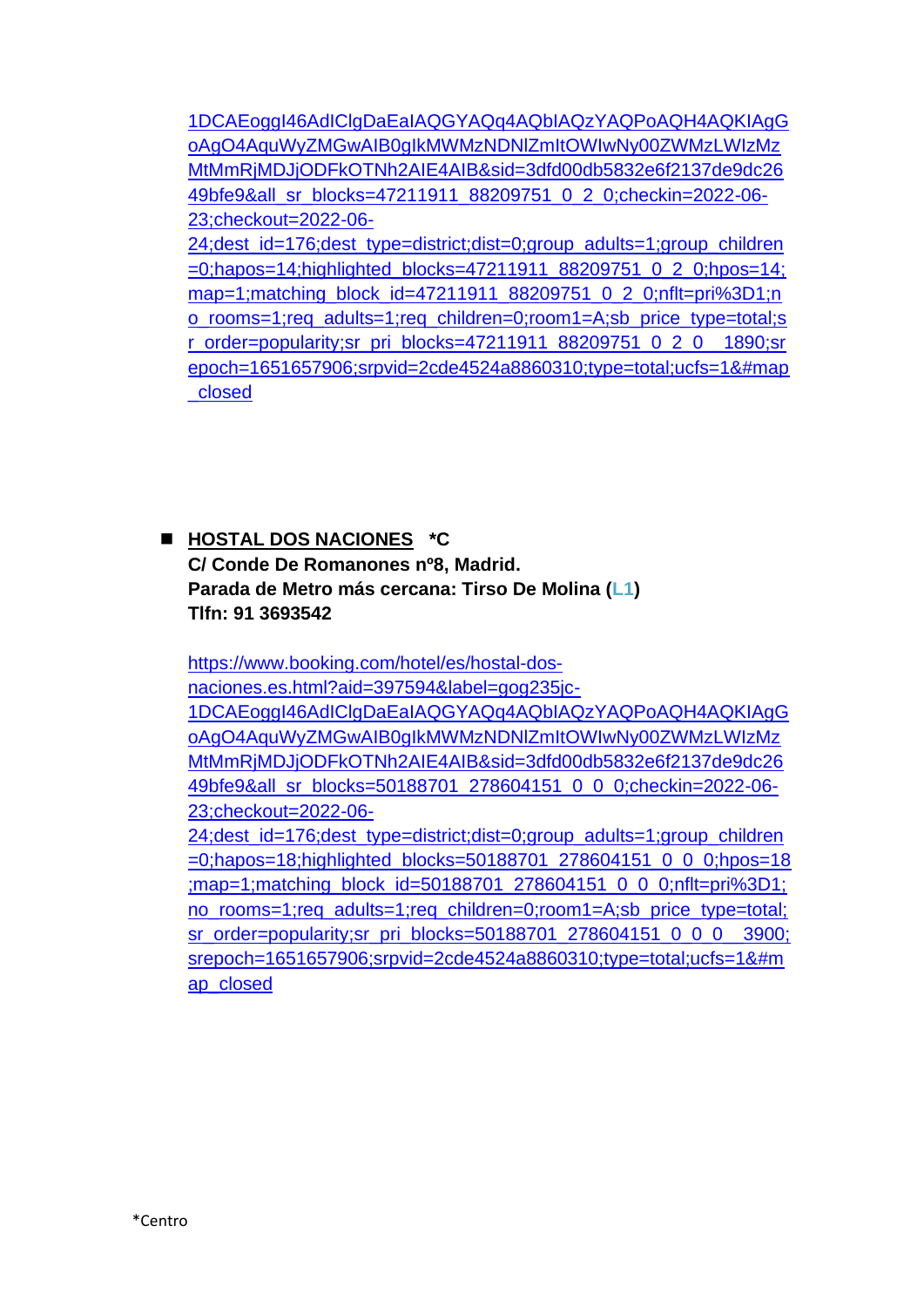#### ◼ **HOSTAL SANTO DOMINGO \*C C/ Luna nº6, Madrid. Parada de Metro más cercana: Santo Domingo (L2) Callao (L3)(L5)**

**Tlfn: 91 5313290**

[https://www.booking.com/hotel/es/hostal-santo](https://www.booking.com/hotel/es/hostal-santo-domingo.es.html?aid=397594&label=gog235jc-1DCAEoggI46AdIClgDaEaIAQGYAQq4AQbIAQzYAQPoAQH4AQKIAgGoAgO4AquWyZMGwAIB0gIkMWMzNDNlZmItOWIwNy00ZWMzLWIzMzMtMmRjMDJjODFkOTNh2AIE4AIB&sid=3dfd00db5832e6f2137de9dc2649bfe9&all_sr_blocks=9471801_190218305_0_0_0;checkin=2022-06-23;checkout=2022-06-24;dest_id=176;dest_type=district;dist=0;group_adults=1;group_children=0;hapos=21;highlighted_blocks=9471801_190218305_0_0_0;hpos=21;matching_block_id=9471801_190218305_0_0_0;nflt=pri%3D1;no_rooms=1;req_adults=1;req_children=0;room1=A;sb_price_type=total;sr_order=popularity;sr_pri_blocks=9471801_190218305_0_0_0__4500;srepoch=1651657906;srpvid=2cde4524a8860310;type=total;ucfs=1&#hotelTmpl)[domingo.es.html?aid=397594&label=gog235jc-](https://www.booking.com/hotel/es/hostal-santo-domingo.es.html?aid=397594&label=gog235jc-1DCAEoggI46AdIClgDaEaIAQGYAQq4AQbIAQzYAQPoAQH4AQKIAgGoAgO4AquWyZMGwAIB0gIkMWMzNDNlZmItOWIwNy00ZWMzLWIzMzMtMmRjMDJjODFkOTNh2AIE4AIB&sid=3dfd00db5832e6f2137de9dc2649bfe9&all_sr_blocks=9471801_190218305_0_0_0;checkin=2022-06-23;checkout=2022-06-24;dest_id=176;dest_type=district;dist=0;group_adults=1;group_children=0;hapos=21;highlighted_blocks=9471801_190218305_0_0_0;hpos=21;matching_block_id=9471801_190218305_0_0_0;nflt=pri%3D1;no_rooms=1;req_adults=1;req_children=0;room1=A;sb_price_type=total;sr_order=popularity;sr_pri_blocks=9471801_190218305_0_0_0__4500;srepoch=1651657906;srpvid=2cde4524a8860310;type=total;ucfs=1&#hotelTmpl)[1DCAEoggI46AdIClgDaEaIAQGYAQq4AQbIAQzYAQPoAQH4AQKIAgG](https://www.booking.com/hotel/es/hostal-santo-domingo.es.html?aid=397594&label=gog235jc-1DCAEoggI46AdIClgDaEaIAQGYAQq4AQbIAQzYAQPoAQH4AQKIAgGoAgO4AquWyZMGwAIB0gIkMWMzNDNlZmItOWIwNy00ZWMzLWIzMzMtMmRjMDJjODFkOTNh2AIE4AIB&sid=3dfd00db5832e6f2137de9dc2649bfe9&all_sr_blocks=9471801_190218305_0_0_0;checkin=2022-06-23;checkout=2022-06-24;dest_id=176;dest_type=district;dist=0;group_adults=1;group_children=0;hapos=21;highlighted_blocks=9471801_190218305_0_0_0;hpos=21;matching_block_id=9471801_190218305_0_0_0;nflt=pri%3D1;no_rooms=1;req_adults=1;req_children=0;room1=A;sb_price_type=total;sr_order=popularity;sr_pri_blocks=9471801_190218305_0_0_0__4500;srepoch=1651657906;srpvid=2cde4524a8860310;type=total;ucfs=1&#hotelTmpl) [oAgO4AquWyZMGwAIB0gIkMWMzNDNlZmItOWIwNy00ZWMzLWIzMz](https://www.booking.com/hotel/es/hostal-santo-domingo.es.html?aid=397594&label=gog235jc-1DCAEoggI46AdIClgDaEaIAQGYAQq4AQbIAQzYAQPoAQH4AQKIAgGoAgO4AquWyZMGwAIB0gIkMWMzNDNlZmItOWIwNy00ZWMzLWIzMzMtMmRjMDJjODFkOTNh2AIE4AIB&sid=3dfd00db5832e6f2137de9dc2649bfe9&all_sr_blocks=9471801_190218305_0_0_0;checkin=2022-06-23;checkout=2022-06-24;dest_id=176;dest_type=district;dist=0;group_adults=1;group_children=0;hapos=21;highlighted_blocks=9471801_190218305_0_0_0;hpos=21;matching_block_id=9471801_190218305_0_0_0;nflt=pri%3D1;no_rooms=1;req_adults=1;req_children=0;room1=A;sb_price_type=total;sr_order=popularity;sr_pri_blocks=9471801_190218305_0_0_0__4500;srepoch=1651657906;srpvid=2cde4524a8860310;type=total;ucfs=1&#hotelTmpl) [MtMmRjMDJjODFkOTNh2AIE4AIB&sid=3dfd00db5832e6f2137de9dc26](https://www.booking.com/hotel/es/hostal-santo-domingo.es.html?aid=397594&label=gog235jc-1DCAEoggI46AdIClgDaEaIAQGYAQq4AQbIAQzYAQPoAQH4AQKIAgGoAgO4AquWyZMGwAIB0gIkMWMzNDNlZmItOWIwNy00ZWMzLWIzMzMtMmRjMDJjODFkOTNh2AIE4AIB&sid=3dfd00db5832e6f2137de9dc2649bfe9&all_sr_blocks=9471801_190218305_0_0_0;checkin=2022-06-23;checkout=2022-06-24;dest_id=176;dest_type=district;dist=0;group_adults=1;group_children=0;hapos=21;highlighted_blocks=9471801_190218305_0_0_0;hpos=21;matching_block_id=9471801_190218305_0_0_0;nflt=pri%3D1;no_rooms=1;req_adults=1;req_children=0;room1=A;sb_price_type=total;sr_order=popularity;sr_pri_blocks=9471801_190218305_0_0_0__4500;srepoch=1651657906;srpvid=2cde4524a8860310;type=total;ucfs=1&#hotelTmpl) [49bfe9&all\\_sr\\_blocks=9471801\\_190218305\\_0\\_0\\_0;checkin=2022-06-](https://www.booking.com/hotel/es/hostal-santo-domingo.es.html?aid=397594&label=gog235jc-1DCAEoggI46AdIClgDaEaIAQGYAQq4AQbIAQzYAQPoAQH4AQKIAgGoAgO4AquWyZMGwAIB0gIkMWMzNDNlZmItOWIwNy00ZWMzLWIzMzMtMmRjMDJjODFkOTNh2AIE4AIB&sid=3dfd00db5832e6f2137de9dc2649bfe9&all_sr_blocks=9471801_190218305_0_0_0;checkin=2022-06-23;checkout=2022-06-24;dest_id=176;dest_type=district;dist=0;group_adults=1;group_children=0;hapos=21;highlighted_blocks=9471801_190218305_0_0_0;hpos=21;matching_block_id=9471801_190218305_0_0_0;nflt=pri%3D1;no_rooms=1;req_adults=1;req_children=0;room1=A;sb_price_type=total;sr_order=popularity;sr_pri_blocks=9471801_190218305_0_0_0__4500;srepoch=1651657906;srpvid=2cde4524a8860310;type=total;ucfs=1&#hotelTmpl) [23;checkout=2022-06-](https://www.booking.com/hotel/es/hostal-santo-domingo.es.html?aid=397594&label=gog235jc-1DCAEoggI46AdIClgDaEaIAQGYAQq4AQbIAQzYAQPoAQH4AQKIAgGoAgO4AquWyZMGwAIB0gIkMWMzNDNlZmItOWIwNy00ZWMzLWIzMzMtMmRjMDJjODFkOTNh2AIE4AIB&sid=3dfd00db5832e6f2137de9dc2649bfe9&all_sr_blocks=9471801_190218305_0_0_0;checkin=2022-06-23;checkout=2022-06-24;dest_id=176;dest_type=district;dist=0;group_adults=1;group_children=0;hapos=21;highlighted_blocks=9471801_190218305_0_0_0;hpos=21;matching_block_id=9471801_190218305_0_0_0;nflt=pri%3D1;no_rooms=1;req_adults=1;req_children=0;room1=A;sb_price_type=total;sr_order=popularity;sr_pri_blocks=9471801_190218305_0_0_0__4500;srepoch=1651657906;srpvid=2cde4524a8860310;type=total;ucfs=1&#hotelTmpl)

[24;dest\\_id=176;dest\\_type=district;dist=0;group\\_adults=1;group\\_children](https://www.booking.com/hotel/es/hostal-santo-domingo.es.html?aid=397594&label=gog235jc-1DCAEoggI46AdIClgDaEaIAQGYAQq4AQbIAQzYAQPoAQH4AQKIAgGoAgO4AquWyZMGwAIB0gIkMWMzNDNlZmItOWIwNy00ZWMzLWIzMzMtMmRjMDJjODFkOTNh2AIE4AIB&sid=3dfd00db5832e6f2137de9dc2649bfe9&all_sr_blocks=9471801_190218305_0_0_0;checkin=2022-06-23;checkout=2022-06-24;dest_id=176;dest_type=district;dist=0;group_adults=1;group_children=0;hapos=21;highlighted_blocks=9471801_190218305_0_0_0;hpos=21;matching_block_id=9471801_190218305_0_0_0;nflt=pri%3D1;no_rooms=1;req_adults=1;req_children=0;room1=A;sb_price_type=total;sr_order=popularity;sr_pri_blocks=9471801_190218305_0_0_0__4500;srepoch=1651657906;srpvid=2cde4524a8860310;type=total;ucfs=1&#hotelTmpl) [=0;hapos=21;highlighted\\_blocks=9471801\\_190218305\\_0\\_0\\_0;hpos=21;](https://www.booking.com/hotel/es/hostal-santo-domingo.es.html?aid=397594&label=gog235jc-1DCAEoggI46AdIClgDaEaIAQGYAQq4AQbIAQzYAQPoAQH4AQKIAgGoAgO4AquWyZMGwAIB0gIkMWMzNDNlZmItOWIwNy00ZWMzLWIzMzMtMmRjMDJjODFkOTNh2AIE4AIB&sid=3dfd00db5832e6f2137de9dc2649bfe9&all_sr_blocks=9471801_190218305_0_0_0;checkin=2022-06-23;checkout=2022-06-24;dest_id=176;dest_type=district;dist=0;group_adults=1;group_children=0;hapos=21;highlighted_blocks=9471801_190218305_0_0_0;hpos=21;matching_block_id=9471801_190218305_0_0_0;nflt=pri%3D1;no_rooms=1;req_adults=1;req_children=0;room1=A;sb_price_type=total;sr_order=popularity;sr_pri_blocks=9471801_190218305_0_0_0__4500;srepoch=1651657906;srpvid=2cde4524a8860310;type=total;ucfs=1&#hotelTmpl) [matching\\_block\\_id=9471801\\_190218305\\_0\\_0\\_0;nflt=pri%3D1;no\\_rooms](https://www.booking.com/hotel/es/hostal-santo-domingo.es.html?aid=397594&label=gog235jc-1DCAEoggI46AdIClgDaEaIAQGYAQq4AQbIAQzYAQPoAQH4AQKIAgGoAgO4AquWyZMGwAIB0gIkMWMzNDNlZmItOWIwNy00ZWMzLWIzMzMtMmRjMDJjODFkOTNh2AIE4AIB&sid=3dfd00db5832e6f2137de9dc2649bfe9&all_sr_blocks=9471801_190218305_0_0_0;checkin=2022-06-23;checkout=2022-06-24;dest_id=176;dest_type=district;dist=0;group_adults=1;group_children=0;hapos=21;highlighted_blocks=9471801_190218305_0_0_0;hpos=21;matching_block_id=9471801_190218305_0_0_0;nflt=pri%3D1;no_rooms=1;req_adults=1;req_children=0;room1=A;sb_price_type=total;sr_order=popularity;sr_pri_blocks=9471801_190218305_0_0_0__4500;srepoch=1651657906;srpvid=2cde4524a8860310;type=total;ucfs=1&#hotelTmpl) [=1;req\\_adults=1;req\\_children=0;room1=A;sb\\_price\\_type=total;sr\\_order=](https://www.booking.com/hotel/es/hostal-santo-domingo.es.html?aid=397594&label=gog235jc-1DCAEoggI46AdIClgDaEaIAQGYAQq4AQbIAQzYAQPoAQH4AQKIAgGoAgO4AquWyZMGwAIB0gIkMWMzNDNlZmItOWIwNy00ZWMzLWIzMzMtMmRjMDJjODFkOTNh2AIE4AIB&sid=3dfd00db5832e6f2137de9dc2649bfe9&all_sr_blocks=9471801_190218305_0_0_0;checkin=2022-06-23;checkout=2022-06-24;dest_id=176;dest_type=district;dist=0;group_adults=1;group_children=0;hapos=21;highlighted_blocks=9471801_190218305_0_0_0;hpos=21;matching_block_id=9471801_190218305_0_0_0;nflt=pri%3D1;no_rooms=1;req_adults=1;req_children=0;room1=A;sb_price_type=total;sr_order=popularity;sr_pri_blocks=9471801_190218305_0_0_0__4500;srepoch=1651657906;srpvid=2cde4524a8860310;type=total;ucfs=1&#hotelTmpl) [popularity;sr\\_pri\\_blocks=9471801\\_190218305\\_0\\_0\\_0\\_\\_4500;srepoch=1](https://www.booking.com/hotel/es/hostal-santo-domingo.es.html?aid=397594&label=gog235jc-1DCAEoggI46AdIClgDaEaIAQGYAQq4AQbIAQzYAQPoAQH4AQKIAgGoAgO4AquWyZMGwAIB0gIkMWMzNDNlZmItOWIwNy00ZWMzLWIzMzMtMmRjMDJjODFkOTNh2AIE4AIB&sid=3dfd00db5832e6f2137de9dc2649bfe9&all_sr_blocks=9471801_190218305_0_0_0;checkin=2022-06-23;checkout=2022-06-24;dest_id=176;dest_type=district;dist=0;group_adults=1;group_children=0;hapos=21;highlighted_blocks=9471801_190218305_0_0_0;hpos=21;matching_block_id=9471801_190218305_0_0_0;nflt=pri%3D1;no_rooms=1;req_adults=1;req_children=0;room1=A;sb_price_type=total;sr_order=popularity;sr_pri_blocks=9471801_190218305_0_0_0__4500;srepoch=1651657906;srpvid=2cde4524a8860310;type=total;ucfs=1&#hotelTmpl) [651657906;srpvid=2cde4524a8860310;type=total;ucfs=1&#hotelTmpl](https://www.booking.com/hotel/es/hostal-santo-domingo.es.html?aid=397594&label=gog235jc-1DCAEoggI46AdIClgDaEaIAQGYAQq4AQbIAQzYAQPoAQH4AQKIAgGoAgO4AquWyZMGwAIB0gIkMWMzNDNlZmItOWIwNy00ZWMzLWIzMzMtMmRjMDJjODFkOTNh2AIE4AIB&sid=3dfd00db5832e6f2137de9dc2649bfe9&all_sr_blocks=9471801_190218305_0_0_0;checkin=2022-06-23;checkout=2022-06-24;dest_id=176;dest_type=district;dist=0;group_adults=1;group_children=0;hapos=21;highlighted_blocks=9471801_190218305_0_0_0;hpos=21;matching_block_id=9471801_190218305_0_0_0;nflt=pri%3D1;no_rooms=1;req_adults=1;req_children=0;room1=A;sb_price_type=total;sr_order=popularity;sr_pri_blocks=9471801_190218305_0_0_0__4500;srepoch=1651657906;srpvid=2cde4524a8860310;type=total;ucfs=1&#hotelTmpl)

◼ **HOSTAL AMÉRICA \*C C/ Hortaleza nº19, 5º, Madrid. Parada de Metro más cercana: Gran Vía (L1) (L5) Chueca (L5)**

**Tlfn: 91 5226448**

[https://www.booking.com/hotel/es/hostal](https://www.booking.com/hotel/es/hostal-america.es.html?aid=397594&label=gog235jc-1DCAEoggI46AdIClgDaEaIAQGYAQq4AQbIAQzYAQPoAQH4AQKIAgGoAgO4AquWyZMGwAIB0gIkMWMzNDNlZmItOWIwNy00ZWMzLWIzMzMtMmRjMDJjODFkOTNh2AIE4AIB&sid=3dfd00db5832e6f2137de9dc2649bfe9&all_sr_blocks=25936801_202672038_0_0_0;checkin=2022-06-23;checkout=2022-06-24;dest_id=176;dest_type=district;dist=0;group_adults=1;group_children=0;hapos=22;highlighted_blocks=25936801_202672038_0_0_0;hpos=22;matching_block_id=25936801_202672038_0_0_0;nflt=pri%3D1;no_rooms=1;req_adults=1;req_children=0;room1=A;sb_price_type=total;sr_order=popularity;sr_pri_blocks=25936801_202672038_0_0_0__5000;srepoch=1651657906;srpvid=2cde4524a8860310;type=total;ucfs=1&#hotelTmpl)[america.es.html?aid=397594&label=gog235jc-](https://www.booking.com/hotel/es/hostal-america.es.html?aid=397594&label=gog235jc-1DCAEoggI46AdIClgDaEaIAQGYAQq4AQbIAQzYAQPoAQH4AQKIAgGoAgO4AquWyZMGwAIB0gIkMWMzNDNlZmItOWIwNy00ZWMzLWIzMzMtMmRjMDJjODFkOTNh2AIE4AIB&sid=3dfd00db5832e6f2137de9dc2649bfe9&all_sr_blocks=25936801_202672038_0_0_0;checkin=2022-06-23;checkout=2022-06-24;dest_id=176;dest_type=district;dist=0;group_adults=1;group_children=0;hapos=22;highlighted_blocks=25936801_202672038_0_0_0;hpos=22;matching_block_id=25936801_202672038_0_0_0;nflt=pri%3D1;no_rooms=1;req_adults=1;req_children=0;room1=A;sb_price_type=total;sr_order=popularity;sr_pri_blocks=25936801_202672038_0_0_0__5000;srepoch=1651657906;srpvid=2cde4524a8860310;type=total;ucfs=1&#hotelTmpl)[1DCAEoggI46AdIClgDaEaIAQGYAQq4AQbIAQzYAQPoAQH4AQKIAgG](https://www.booking.com/hotel/es/hostal-america.es.html?aid=397594&label=gog235jc-1DCAEoggI46AdIClgDaEaIAQGYAQq4AQbIAQzYAQPoAQH4AQKIAgGoAgO4AquWyZMGwAIB0gIkMWMzNDNlZmItOWIwNy00ZWMzLWIzMzMtMmRjMDJjODFkOTNh2AIE4AIB&sid=3dfd00db5832e6f2137de9dc2649bfe9&all_sr_blocks=25936801_202672038_0_0_0;checkin=2022-06-23;checkout=2022-06-24;dest_id=176;dest_type=district;dist=0;group_adults=1;group_children=0;hapos=22;highlighted_blocks=25936801_202672038_0_0_0;hpos=22;matching_block_id=25936801_202672038_0_0_0;nflt=pri%3D1;no_rooms=1;req_adults=1;req_children=0;room1=A;sb_price_type=total;sr_order=popularity;sr_pri_blocks=25936801_202672038_0_0_0__5000;srepoch=1651657906;srpvid=2cde4524a8860310;type=total;ucfs=1&#hotelTmpl)

[oAgO4AquWyZMGwAIB0gIkMWMzNDNlZmItOWIwNy00ZWMzLWIzMz](https://www.booking.com/hotel/es/hostal-america.es.html?aid=397594&label=gog235jc-1DCAEoggI46AdIClgDaEaIAQGYAQq4AQbIAQzYAQPoAQH4AQKIAgGoAgO4AquWyZMGwAIB0gIkMWMzNDNlZmItOWIwNy00ZWMzLWIzMzMtMmRjMDJjODFkOTNh2AIE4AIB&sid=3dfd00db5832e6f2137de9dc2649bfe9&all_sr_blocks=25936801_202672038_0_0_0;checkin=2022-06-23;checkout=2022-06-24;dest_id=176;dest_type=district;dist=0;group_adults=1;group_children=0;hapos=22;highlighted_blocks=25936801_202672038_0_0_0;hpos=22;matching_block_id=25936801_202672038_0_0_0;nflt=pri%3D1;no_rooms=1;req_adults=1;req_children=0;room1=A;sb_price_type=total;sr_order=popularity;sr_pri_blocks=25936801_202672038_0_0_0__5000;srepoch=1651657906;srpvid=2cde4524a8860310;type=total;ucfs=1&#hotelTmpl) [MtMmRjMDJjODFkOTNh2AIE4AIB&sid=3dfd00db5832e6f2137de9dc26](https://www.booking.com/hotel/es/hostal-america.es.html?aid=397594&label=gog235jc-1DCAEoggI46AdIClgDaEaIAQGYAQq4AQbIAQzYAQPoAQH4AQKIAgGoAgO4AquWyZMGwAIB0gIkMWMzNDNlZmItOWIwNy00ZWMzLWIzMzMtMmRjMDJjODFkOTNh2AIE4AIB&sid=3dfd00db5832e6f2137de9dc2649bfe9&all_sr_blocks=25936801_202672038_0_0_0;checkin=2022-06-23;checkout=2022-06-24;dest_id=176;dest_type=district;dist=0;group_adults=1;group_children=0;hapos=22;highlighted_blocks=25936801_202672038_0_0_0;hpos=22;matching_block_id=25936801_202672038_0_0_0;nflt=pri%3D1;no_rooms=1;req_adults=1;req_children=0;room1=A;sb_price_type=total;sr_order=popularity;sr_pri_blocks=25936801_202672038_0_0_0__5000;srepoch=1651657906;srpvid=2cde4524a8860310;type=total;ucfs=1&#hotelTmpl) [49bfe9&all\\_sr\\_blocks=25936801\\_202672038\\_0\\_0\\_0;checkin=2022-06-](https://www.booking.com/hotel/es/hostal-america.es.html?aid=397594&label=gog235jc-1DCAEoggI46AdIClgDaEaIAQGYAQq4AQbIAQzYAQPoAQH4AQKIAgGoAgO4AquWyZMGwAIB0gIkMWMzNDNlZmItOWIwNy00ZWMzLWIzMzMtMmRjMDJjODFkOTNh2AIE4AIB&sid=3dfd00db5832e6f2137de9dc2649bfe9&all_sr_blocks=25936801_202672038_0_0_0;checkin=2022-06-23;checkout=2022-06-24;dest_id=176;dest_type=district;dist=0;group_adults=1;group_children=0;hapos=22;highlighted_blocks=25936801_202672038_0_0_0;hpos=22;matching_block_id=25936801_202672038_0_0_0;nflt=pri%3D1;no_rooms=1;req_adults=1;req_children=0;room1=A;sb_price_type=total;sr_order=popularity;sr_pri_blocks=25936801_202672038_0_0_0__5000;srepoch=1651657906;srpvid=2cde4524a8860310;type=total;ucfs=1&#hotelTmpl) [23;checkout=2022-06-](https://www.booking.com/hotel/es/hostal-america.es.html?aid=397594&label=gog235jc-1DCAEoggI46AdIClgDaEaIAQGYAQq4AQbIAQzYAQPoAQH4AQKIAgGoAgO4AquWyZMGwAIB0gIkMWMzNDNlZmItOWIwNy00ZWMzLWIzMzMtMmRjMDJjODFkOTNh2AIE4AIB&sid=3dfd00db5832e6f2137de9dc2649bfe9&all_sr_blocks=25936801_202672038_0_0_0;checkin=2022-06-23;checkout=2022-06-24;dest_id=176;dest_type=district;dist=0;group_adults=1;group_children=0;hapos=22;highlighted_blocks=25936801_202672038_0_0_0;hpos=22;matching_block_id=25936801_202672038_0_0_0;nflt=pri%3D1;no_rooms=1;req_adults=1;req_children=0;room1=A;sb_price_type=total;sr_order=popularity;sr_pri_blocks=25936801_202672038_0_0_0__5000;srepoch=1651657906;srpvid=2cde4524a8860310;type=total;ucfs=1&#hotelTmpl)

[24;dest\\_id=176;dest\\_type=district;dist=0;group\\_adults=1;group\\_children](https://www.booking.com/hotel/es/hostal-america.es.html?aid=397594&label=gog235jc-1DCAEoggI46AdIClgDaEaIAQGYAQq4AQbIAQzYAQPoAQH4AQKIAgGoAgO4AquWyZMGwAIB0gIkMWMzNDNlZmItOWIwNy00ZWMzLWIzMzMtMmRjMDJjODFkOTNh2AIE4AIB&sid=3dfd00db5832e6f2137de9dc2649bfe9&all_sr_blocks=25936801_202672038_0_0_0;checkin=2022-06-23;checkout=2022-06-24;dest_id=176;dest_type=district;dist=0;group_adults=1;group_children=0;hapos=22;highlighted_blocks=25936801_202672038_0_0_0;hpos=22;matching_block_id=25936801_202672038_0_0_0;nflt=pri%3D1;no_rooms=1;req_adults=1;req_children=0;room1=A;sb_price_type=total;sr_order=popularity;sr_pri_blocks=25936801_202672038_0_0_0__5000;srepoch=1651657906;srpvid=2cde4524a8860310;type=total;ucfs=1&#hotelTmpl) [=0;hapos=22;highlighted\\_blocks=25936801\\_202672038\\_0\\_0\\_0;hpos=22](https://www.booking.com/hotel/es/hostal-america.es.html?aid=397594&label=gog235jc-1DCAEoggI46AdIClgDaEaIAQGYAQq4AQbIAQzYAQPoAQH4AQKIAgGoAgO4AquWyZMGwAIB0gIkMWMzNDNlZmItOWIwNy00ZWMzLWIzMzMtMmRjMDJjODFkOTNh2AIE4AIB&sid=3dfd00db5832e6f2137de9dc2649bfe9&all_sr_blocks=25936801_202672038_0_0_0;checkin=2022-06-23;checkout=2022-06-24;dest_id=176;dest_type=district;dist=0;group_adults=1;group_children=0;hapos=22;highlighted_blocks=25936801_202672038_0_0_0;hpos=22;matching_block_id=25936801_202672038_0_0_0;nflt=pri%3D1;no_rooms=1;req_adults=1;req_children=0;room1=A;sb_price_type=total;sr_order=popularity;sr_pri_blocks=25936801_202672038_0_0_0__5000;srepoch=1651657906;srpvid=2cde4524a8860310;type=total;ucfs=1&#hotelTmpl) [;matching\\_block\\_id=25936801\\_202672038\\_0\\_0\\_0;nflt=pri%3D1;no\\_roo](https://www.booking.com/hotel/es/hostal-america.es.html?aid=397594&label=gog235jc-1DCAEoggI46AdIClgDaEaIAQGYAQq4AQbIAQzYAQPoAQH4AQKIAgGoAgO4AquWyZMGwAIB0gIkMWMzNDNlZmItOWIwNy00ZWMzLWIzMzMtMmRjMDJjODFkOTNh2AIE4AIB&sid=3dfd00db5832e6f2137de9dc2649bfe9&all_sr_blocks=25936801_202672038_0_0_0;checkin=2022-06-23;checkout=2022-06-24;dest_id=176;dest_type=district;dist=0;group_adults=1;group_children=0;hapos=22;highlighted_blocks=25936801_202672038_0_0_0;hpos=22;matching_block_id=25936801_202672038_0_0_0;nflt=pri%3D1;no_rooms=1;req_adults=1;req_children=0;room1=A;sb_price_type=total;sr_order=popularity;sr_pri_blocks=25936801_202672038_0_0_0__5000;srepoch=1651657906;srpvid=2cde4524a8860310;type=total;ucfs=1&#hotelTmpl) [ms=1;req\\_adults=1;req\\_children=0;room1=A;sb\\_price\\_type=total;sr\\_ord](https://www.booking.com/hotel/es/hostal-america.es.html?aid=397594&label=gog235jc-1DCAEoggI46AdIClgDaEaIAQGYAQq4AQbIAQzYAQPoAQH4AQKIAgGoAgO4AquWyZMGwAIB0gIkMWMzNDNlZmItOWIwNy00ZWMzLWIzMzMtMmRjMDJjODFkOTNh2AIE4AIB&sid=3dfd00db5832e6f2137de9dc2649bfe9&all_sr_blocks=25936801_202672038_0_0_0;checkin=2022-06-23;checkout=2022-06-24;dest_id=176;dest_type=district;dist=0;group_adults=1;group_children=0;hapos=22;highlighted_blocks=25936801_202672038_0_0_0;hpos=22;matching_block_id=25936801_202672038_0_0_0;nflt=pri%3D1;no_rooms=1;req_adults=1;req_children=0;room1=A;sb_price_type=total;sr_order=popularity;sr_pri_blocks=25936801_202672038_0_0_0__5000;srepoch=1651657906;srpvid=2cde4524a8860310;type=total;ucfs=1&#hotelTmpl)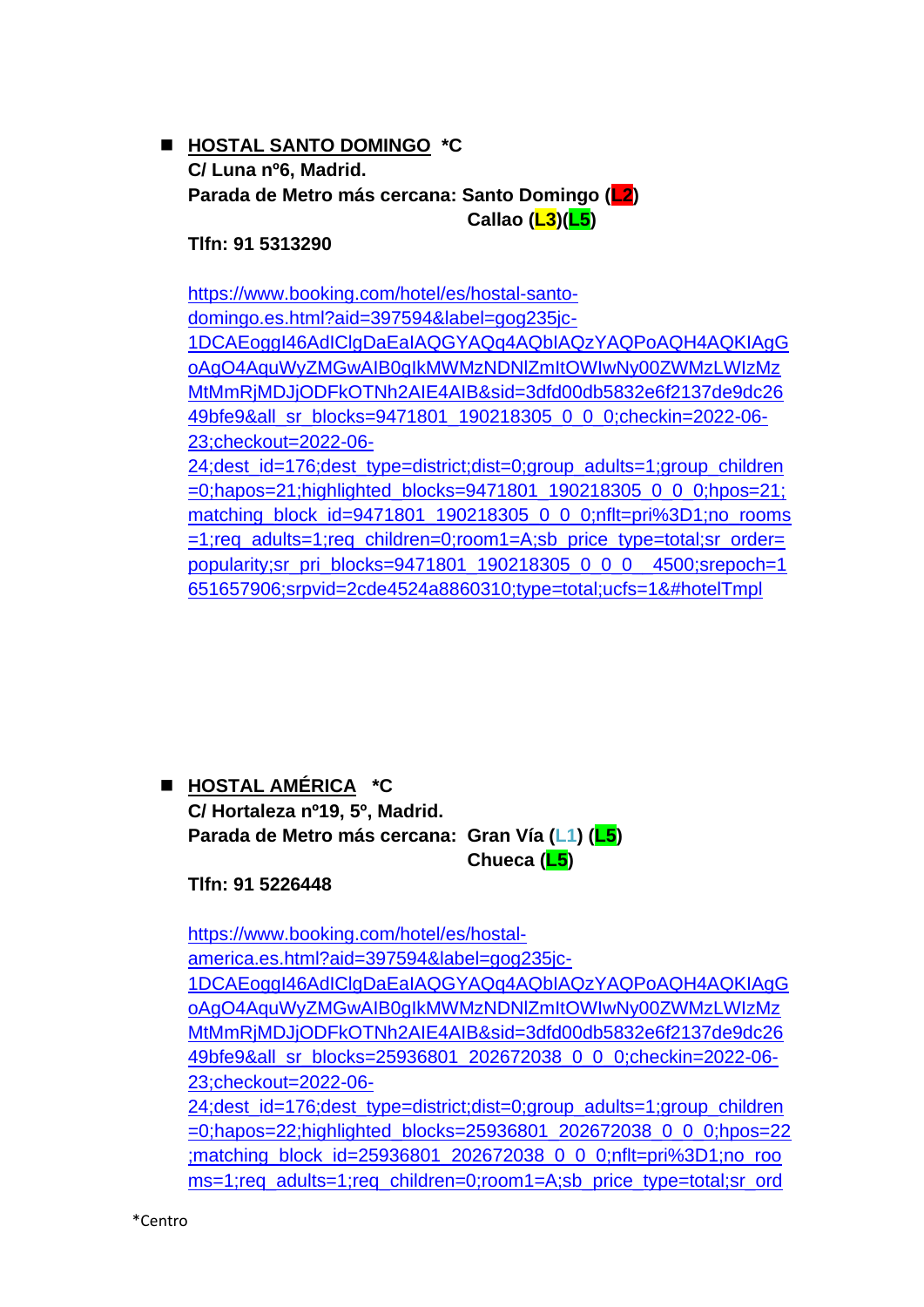[er=popularity;sr\\_pri\\_blocks=25936801\\_202672038\\_0\\_0\\_0\\_\\_5000;srepo](https://www.booking.com/hotel/es/hostal-america.es.html?aid=397594&label=gog235jc-1DCAEoggI46AdIClgDaEaIAQGYAQq4AQbIAQzYAQPoAQH4AQKIAgGoAgO4AquWyZMGwAIB0gIkMWMzNDNlZmItOWIwNy00ZWMzLWIzMzMtMmRjMDJjODFkOTNh2AIE4AIB&sid=3dfd00db5832e6f2137de9dc2649bfe9&all_sr_blocks=25936801_202672038_0_0_0;checkin=2022-06-23;checkout=2022-06-24;dest_id=176;dest_type=district;dist=0;group_adults=1;group_children=0;hapos=22;highlighted_blocks=25936801_202672038_0_0_0;hpos=22;matching_block_id=25936801_202672038_0_0_0;nflt=pri%3D1;no_rooms=1;req_adults=1;req_children=0;room1=A;sb_price_type=total;sr_order=popularity;sr_pri_blocks=25936801_202672038_0_0_0__5000;srepoch=1651657906;srpvid=2cde4524a8860310;type=total;ucfs=1&#hotelTmpl) [ch=1651657906;srpvid=2cde4524a8860310;type=total;ucfs=1&#hotelTm](https://www.booking.com/hotel/es/hostal-america.es.html?aid=397594&label=gog235jc-1DCAEoggI46AdIClgDaEaIAQGYAQq4AQbIAQzYAQPoAQH4AQKIAgGoAgO4AquWyZMGwAIB0gIkMWMzNDNlZmItOWIwNy00ZWMzLWIzMzMtMmRjMDJjODFkOTNh2AIE4AIB&sid=3dfd00db5832e6f2137de9dc2649bfe9&all_sr_blocks=25936801_202672038_0_0_0;checkin=2022-06-23;checkout=2022-06-24;dest_id=176;dest_type=district;dist=0;group_adults=1;group_children=0;hapos=22;highlighted_blocks=25936801_202672038_0_0_0;hpos=22;matching_block_id=25936801_202672038_0_0_0;nflt=pri%3D1;no_rooms=1;req_adults=1;req_children=0;room1=A;sb_price_type=total;sr_order=popularity;sr_pri_blocks=25936801_202672038_0_0_0__5000;srepoch=1651657906;srpvid=2cde4524a8860310;type=total;ucfs=1&#hotelTmpl) [pl](https://www.booking.com/hotel/es/hostal-america.es.html?aid=397594&label=gog235jc-1DCAEoggI46AdIClgDaEaIAQGYAQq4AQbIAQzYAQPoAQH4AQKIAgGoAgO4AquWyZMGwAIB0gIkMWMzNDNlZmItOWIwNy00ZWMzLWIzMzMtMmRjMDJjODFkOTNh2AIE4AIB&sid=3dfd00db5832e6f2137de9dc2649bfe9&all_sr_blocks=25936801_202672038_0_0_0;checkin=2022-06-23;checkout=2022-06-24;dest_id=176;dest_type=district;dist=0;group_adults=1;group_children=0;hapos=22;highlighted_blocks=25936801_202672038_0_0_0;hpos=22;matching_block_id=25936801_202672038_0_0_0;nflt=pri%3D1;no_rooms=1;req_adults=1;req_children=0;room1=A;sb_price_type=total;sr_order=popularity;sr_pri_blocks=25936801_202672038_0_0_0__5000;srepoch=1651657906;srpvid=2cde4524a8860310;type=total;ucfs=1&#hotelTmpl)

◼ **HOSTAL YOLANDA \*C C/ Luís Vélez De Guevara nº8, 3º D, Madrid. Parada de Metro más cercana: Tirso De Molina (L1) Antón Martín (L1)**

**Tlfn: 91 3691315**

[https://www.booking.com/hotel/es/yolanda.es.html?aid=397594&label=g](https://www.booking.com/hotel/es/yolanda.es.html?aid=397594&label=gog235jc-1DCAEoggI46AdIClgDaEaIAQGYAQq4AQbIAQzYAQPoAQH4AQKIAgGoAgO4AquWyZMGwAIB0gIkMWMzNDNlZmItOWIwNy00ZWMzLWIzMzMtMmRjMDJjODFkOTNh2AIE4AIB&sid=3dfd00db5832e6f2137de9dc2649bfe9&all_sr_blocks=42123901_279474824_0_0_0;checkin=2022-06-23;checkout=2022-06-24;dest_id=176;dest_type=district;dist=0;group_adults=1;group_children=0;hapos=24;highlighted_blocks=42123901_279474824_0_0_0;hpos=24;matching_block_id=42123901_279474824_0_0_0;nflt=pri%3D1;no_rooms=1;req_adults=1;req_children=0;room1=A;sb_price_type=total;sr_order=popularity;sr_pri_blocks=42123901_279474824_0_0_0__2500;srepoch=1651657906;srpvid=2cde4524a8860310;type=total;ucfs=1&#hotelTmpl) og<sub>235ic</sub>-

[1DCAEoggI46AdIClgDaEaIAQGYAQq4AQbIAQzYAQPoAQH4AQKIAgG](https://www.booking.com/hotel/es/yolanda.es.html?aid=397594&label=gog235jc-1DCAEoggI46AdIClgDaEaIAQGYAQq4AQbIAQzYAQPoAQH4AQKIAgGoAgO4AquWyZMGwAIB0gIkMWMzNDNlZmItOWIwNy00ZWMzLWIzMzMtMmRjMDJjODFkOTNh2AIE4AIB&sid=3dfd00db5832e6f2137de9dc2649bfe9&all_sr_blocks=42123901_279474824_0_0_0;checkin=2022-06-23;checkout=2022-06-24;dest_id=176;dest_type=district;dist=0;group_adults=1;group_children=0;hapos=24;highlighted_blocks=42123901_279474824_0_0_0;hpos=24;matching_block_id=42123901_279474824_0_0_0;nflt=pri%3D1;no_rooms=1;req_adults=1;req_children=0;room1=A;sb_price_type=total;sr_order=popularity;sr_pri_blocks=42123901_279474824_0_0_0__2500;srepoch=1651657906;srpvid=2cde4524a8860310;type=total;ucfs=1&#hotelTmpl) [oAgO4AquWyZMGwAIB0gIkMWMzNDNlZmItOWIwNy00ZWMzLWIzMz](https://www.booking.com/hotel/es/yolanda.es.html?aid=397594&label=gog235jc-1DCAEoggI46AdIClgDaEaIAQGYAQq4AQbIAQzYAQPoAQH4AQKIAgGoAgO4AquWyZMGwAIB0gIkMWMzNDNlZmItOWIwNy00ZWMzLWIzMzMtMmRjMDJjODFkOTNh2AIE4AIB&sid=3dfd00db5832e6f2137de9dc2649bfe9&all_sr_blocks=42123901_279474824_0_0_0;checkin=2022-06-23;checkout=2022-06-24;dest_id=176;dest_type=district;dist=0;group_adults=1;group_children=0;hapos=24;highlighted_blocks=42123901_279474824_0_0_0;hpos=24;matching_block_id=42123901_279474824_0_0_0;nflt=pri%3D1;no_rooms=1;req_adults=1;req_children=0;room1=A;sb_price_type=total;sr_order=popularity;sr_pri_blocks=42123901_279474824_0_0_0__2500;srepoch=1651657906;srpvid=2cde4524a8860310;type=total;ucfs=1&#hotelTmpl) [MtMmRjMDJjODFkOTNh2AIE4AIB&sid=3dfd00db5832e6f2137de9dc26](https://www.booking.com/hotel/es/yolanda.es.html?aid=397594&label=gog235jc-1DCAEoggI46AdIClgDaEaIAQGYAQq4AQbIAQzYAQPoAQH4AQKIAgGoAgO4AquWyZMGwAIB0gIkMWMzNDNlZmItOWIwNy00ZWMzLWIzMzMtMmRjMDJjODFkOTNh2AIE4AIB&sid=3dfd00db5832e6f2137de9dc2649bfe9&all_sr_blocks=42123901_279474824_0_0_0;checkin=2022-06-23;checkout=2022-06-24;dest_id=176;dest_type=district;dist=0;group_adults=1;group_children=0;hapos=24;highlighted_blocks=42123901_279474824_0_0_0;hpos=24;matching_block_id=42123901_279474824_0_0_0;nflt=pri%3D1;no_rooms=1;req_adults=1;req_children=0;room1=A;sb_price_type=total;sr_order=popularity;sr_pri_blocks=42123901_279474824_0_0_0__2500;srepoch=1651657906;srpvid=2cde4524a8860310;type=total;ucfs=1&#hotelTmpl) [49bfe9&all\\_sr\\_blocks=42123901\\_279474824\\_0\\_0\\_0;checkin=2022-06-](https://www.booking.com/hotel/es/yolanda.es.html?aid=397594&label=gog235jc-1DCAEoggI46AdIClgDaEaIAQGYAQq4AQbIAQzYAQPoAQH4AQKIAgGoAgO4AquWyZMGwAIB0gIkMWMzNDNlZmItOWIwNy00ZWMzLWIzMzMtMmRjMDJjODFkOTNh2AIE4AIB&sid=3dfd00db5832e6f2137de9dc2649bfe9&all_sr_blocks=42123901_279474824_0_0_0;checkin=2022-06-23;checkout=2022-06-24;dest_id=176;dest_type=district;dist=0;group_adults=1;group_children=0;hapos=24;highlighted_blocks=42123901_279474824_0_0_0;hpos=24;matching_block_id=42123901_279474824_0_0_0;nflt=pri%3D1;no_rooms=1;req_adults=1;req_children=0;room1=A;sb_price_type=total;sr_order=popularity;sr_pri_blocks=42123901_279474824_0_0_0__2500;srepoch=1651657906;srpvid=2cde4524a8860310;type=total;ucfs=1&#hotelTmpl) [23;checkout=2022-06-](https://www.booking.com/hotel/es/yolanda.es.html?aid=397594&label=gog235jc-1DCAEoggI46AdIClgDaEaIAQGYAQq4AQbIAQzYAQPoAQH4AQKIAgGoAgO4AquWyZMGwAIB0gIkMWMzNDNlZmItOWIwNy00ZWMzLWIzMzMtMmRjMDJjODFkOTNh2AIE4AIB&sid=3dfd00db5832e6f2137de9dc2649bfe9&all_sr_blocks=42123901_279474824_0_0_0;checkin=2022-06-23;checkout=2022-06-24;dest_id=176;dest_type=district;dist=0;group_adults=1;group_children=0;hapos=24;highlighted_blocks=42123901_279474824_0_0_0;hpos=24;matching_block_id=42123901_279474824_0_0_0;nflt=pri%3D1;no_rooms=1;req_adults=1;req_children=0;room1=A;sb_price_type=total;sr_order=popularity;sr_pri_blocks=42123901_279474824_0_0_0__2500;srepoch=1651657906;srpvid=2cde4524a8860310;type=total;ucfs=1&#hotelTmpl)

[24;dest\\_id=176;dest\\_type=district;dist=0;group\\_adults=1;group\\_children](https://www.booking.com/hotel/es/yolanda.es.html?aid=397594&label=gog235jc-1DCAEoggI46AdIClgDaEaIAQGYAQq4AQbIAQzYAQPoAQH4AQKIAgGoAgO4AquWyZMGwAIB0gIkMWMzNDNlZmItOWIwNy00ZWMzLWIzMzMtMmRjMDJjODFkOTNh2AIE4AIB&sid=3dfd00db5832e6f2137de9dc2649bfe9&all_sr_blocks=42123901_279474824_0_0_0;checkin=2022-06-23;checkout=2022-06-24;dest_id=176;dest_type=district;dist=0;group_adults=1;group_children=0;hapos=24;highlighted_blocks=42123901_279474824_0_0_0;hpos=24;matching_block_id=42123901_279474824_0_0_0;nflt=pri%3D1;no_rooms=1;req_adults=1;req_children=0;room1=A;sb_price_type=total;sr_order=popularity;sr_pri_blocks=42123901_279474824_0_0_0__2500;srepoch=1651657906;srpvid=2cde4524a8860310;type=total;ucfs=1&#hotelTmpl)  $=0$ ;hapos=24;highlighted\_blocks=42123901\_279474824\_0\_0\_0;hpos=24 [;matching\\_block\\_id=42123901\\_279474824\\_0\\_0\\_0;nflt=pri%3D1;no\\_roo](https://www.booking.com/hotel/es/yolanda.es.html?aid=397594&label=gog235jc-1DCAEoggI46AdIClgDaEaIAQGYAQq4AQbIAQzYAQPoAQH4AQKIAgGoAgO4AquWyZMGwAIB0gIkMWMzNDNlZmItOWIwNy00ZWMzLWIzMzMtMmRjMDJjODFkOTNh2AIE4AIB&sid=3dfd00db5832e6f2137de9dc2649bfe9&all_sr_blocks=42123901_279474824_0_0_0;checkin=2022-06-23;checkout=2022-06-24;dest_id=176;dest_type=district;dist=0;group_adults=1;group_children=0;hapos=24;highlighted_blocks=42123901_279474824_0_0_0;hpos=24;matching_block_id=42123901_279474824_0_0_0;nflt=pri%3D1;no_rooms=1;req_adults=1;req_children=0;room1=A;sb_price_type=total;sr_order=popularity;sr_pri_blocks=42123901_279474824_0_0_0__2500;srepoch=1651657906;srpvid=2cde4524a8860310;type=total;ucfs=1&#hotelTmpl) [ms=1;req\\_adults=1;req\\_children=0;room1=A;sb\\_price\\_type=total;sr\\_ord](https://www.booking.com/hotel/es/yolanda.es.html?aid=397594&label=gog235jc-1DCAEoggI46AdIClgDaEaIAQGYAQq4AQbIAQzYAQPoAQH4AQKIAgGoAgO4AquWyZMGwAIB0gIkMWMzNDNlZmItOWIwNy00ZWMzLWIzMzMtMmRjMDJjODFkOTNh2AIE4AIB&sid=3dfd00db5832e6f2137de9dc2649bfe9&all_sr_blocks=42123901_279474824_0_0_0;checkin=2022-06-23;checkout=2022-06-24;dest_id=176;dest_type=district;dist=0;group_adults=1;group_children=0;hapos=24;highlighted_blocks=42123901_279474824_0_0_0;hpos=24;matching_block_id=42123901_279474824_0_0_0;nflt=pri%3D1;no_rooms=1;req_adults=1;req_children=0;room1=A;sb_price_type=total;sr_order=popularity;sr_pri_blocks=42123901_279474824_0_0_0__2500;srepoch=1651657906;srpvid=2cde4524a8860310;type=total;ucfs=1&#hotelTmpl) [er=popularity;sr\\_pri\\_blocks=42123901\\_279474824\\_0\\_0\\_0\\_\\_2500;srepo](https://www.booking.com/hotel/es/yolanda.es.html?aid=397594&label=gog235jc-1DCAEoggI46AdIClgDaEaIAQGYAQq4AQbIAQzYAQPoAQH4AQKIAgGoAgO4AquWyZMGwAIB0gIkMWMzNDNlZmItOWIwNy00ZWMzLWIzMzMtMmRjMDJjODFkOTNh2AIE4AIB&sid=3dfd00db5832e6f2137de9dc2649bfe9&all_sr_blocks=42123901_279474824_0_0_0;checkin=2022-06-23;checkout=2022-06-24;dest_id=176;dest_type=district;dist=0;group_adults=1;group_children=0;hapos=24;highlighted_blocks=42123901_279474824_0_0_0;hpos=24;matching_block_id=42123901_279474824_0_0_0;nflt=pri%3D1;no_rooms=1;req_adults=1;req_children=0;room1=A;sb_price_type=total;sr_order=popularity;sr_pri_blocks=42123901_279474824_0_0_0__2500;srepoch=1651657906;srpvid=2cde4524a8860310;type=total;ucfs=1&#hotelTmpl) [ch=1651657906;srpvid=2cde4524a8860310;type=total;ucfs=1&#hotelTm](https://www.booking.com/hotel/es/yolanda.es.html?aid=397594&label=gog235jc-1DCAEoggI46AdIClgDaEaIAQGYAQq4AQbIAQzYAQPoAQH4AQKIAgGoAgO4AquWyZMGwAIB0gIkMWMzNDNlZmItOWIwNy00ZWMzLWIzMzMtMmRjMDJjODFkOTNh2AIE4AIB&sid=3dfd00db5832e6f2137de9dc2649bfe9&all_sr_blocks=42123901_279474824_0_0_0;checkin=2022-06-23;checkout=2022-06-24;dest_id=176;dest_type=district;dist=0;group_adults=1;group_children=0;hapos=24;highlighted_blocks=42123901_279474824_0_0_0;hpos=24;matching_block_id=42123901_279474824_0_0_0;nflt=pri%3D1;no_rooms=1;req_adults=1;req_children=0;room1=A;sb_price_type=total;sr_order=popularity;sr_pri_blocks=42123901_279474824_0_0_0__2500;srepoch=1651657906;srpvid=2cde4524a8860310;type=total;ucfs=1&#hotelTmpl) [pl](https://www.booking.com/hotel/es/yolanda.es.html?aid=397594&label=gog235jc-1DCAEoggI46AdIClgDaEaIAQGYAQq4AQbIAQzYAQPoAQH4AQKIAgGoAgO4AquWyZMGwAIB0gIkMWMzNDNlZmItOWIwNy00ZWMzLWIzMzMtMmRjMDJjODFkOTNh2AIE4AIB&sid=3dfd00db5832e6f2137de9dc2649bfe9&all_sr_blocks=42123901_279474824_0_0_0;checkin=2022-06-23;checkout=2022-06-24;dest_id=176;dest_type=district;dist=0;group_adults=1;group_children=0;hapos=24;highlighted_blocks=42123901_279474824_0_0_0;hpos=24;matching_block_id=42123901_279474824_0_0_0;nflt=pri%3D1;no_rooms=1;req_adults=1;req_children=0;room1=A;sb_price_type=total;sr_order=popularity;sr_pri_blocks=42123901_279474824_0_0_0__2500;srepoch=1651657906;srpvid=2cde4524a8860310;type=total;ucfs=1&#hotelTmpl)

◼ **CASA DE HUÉSPEDES DOLCE VITA \*C C/ San Bartolomé nº4, Madrid. Parada de metro más cercana: Gran Vía (L1) (L5) Chueca (L5)**

**Tlfn: 91 5224018**

[https://www.booking.com/hotel/es/hostal-dolce](https://www.booking.com/hotel/es/hostal-dolce-vita.es.html?aid=397594&label=gog235jc-1DCAEoggI46AdIClgDaEaIAQGYAQq4AQbIAQzYAQPoAQH4AQKIAgGoAgO4Av3p75MGwAIB0gIkMzlkMThjYTMtMjkyZi00OTJkLWJhNTAtMzI0YTg5NmI5MWEy2AIE4AIB&sid=3dfd00db5832e6f2137de9dc2649bfe9&all_sr_blocks=4155306_195443115_0_0_0;checkin=2022-06-23;checkout=2022-07-01;dest_id=-390625;dest_type=city;dist=0;group_adults=1;group_children=0;hapos=10;highlighted_blocks=4155306_195443115_0_0_0;hpos=10;matching_block_id=4155306_195443115_0_0_0;nflt=pri%3D1;no_rooms=1;req_adults=1;req_children=0;room1=A;sb_price_type=total;sr_order=popularity;sr_pri_blocks=4155306_195443115_0_0_0__31960;srepoch=1652290843;srpvid=3e797c466d6b031b;type=total;ucfs=1&#availability)[vita.es.html?aid=397594&label=gog235jc-](https://www.booking.com/hotel/es/hostal-dolce-vita.es.html?aid=397594&label=gog235jc-1DCAEoggI46AdIClgDaEaIAQGYAQq4AQbIAQzYAQPoAQH4AQKIAgGoAgO4Av3p75MGwAIB0gIkMzlkMThjYTMtMjkyZi00OTJkLWJhNTAtMzI0YTg5NmI5MWEy2AIE4AIB&sid=3dfd00db5832e6f2137de9dc2649bfe9&all_sr_blocks=4155306_195443115_0_0_0;checkin=2022-06-23;checkout=2022-07-01;dest_id=-390625;dest_type=city;dist=0;group_adults=1;group_children=0;hapos=10;highlighted_blocks=4155306_195443115_0_0_0;hpos=10;matching_block_id=4155306_195443115_0_0_0;nflt=pri%3D1;no_rooms=1;req_adults=1;req_children=0;room1=A;sb_price_type=total;sr_order=popularity;sr_pri_blocks=4155306_195443115_0_0_0__31960;srepoch=1652290843;srpvid=3e797c466d6b031b;type=total;ucfs=1&#availability)[1DCAEoggI46AdIClgDaEaIAQGYAQq4AQbIAQzYAQPoAQH4AQKIAgG](https://www.booking.com/hotel/es/hostal-dolce-vita.es.html?aid=397594&label=gog235jc-1DCAEoggI46AdIClgDaEaIAQGYAQq4AQbIAQzYAQPoAQH4AQKIAgGoAgO4Av3p75MGwAIB0gIkMzlkMThjYTMtMjkyZi00OTJkLWJhNTAtMzI0YTg5NmI5MWEy2AIE4AIB&sid=3dfd00db5832e6f2137de9dc2649bfe9&all_sr_blocks=4155306_195443115_0_0_0;checkin=2022-06-23;checkout=2022-07-01;dest_id=-390625;dest_type=city;dist=0;group_adults=1;group_children=0;hapos=10;highlighted_blocks=4155306_195443115_0_0_0;hpos=10;matching_block_id=4155306_195443115_0_0_0;nflt=pri%3D1;no_rooms=1;req_adults=1;req_children=0;room1=A;sb_price_type=total;sr_order=popularity;sr_pri_blocks=4155306_195443115_0_0_0__31960;srepoch=1652290843;srpvid=3e797c466d6b031b;type=total;ucfs=1&#availability) [oAgO4Av3p75MGwAIB0gIkMzlkMThjYTMtMjkyZi00OTJkLWJhNTAtMzI0](https://www.booking.com/hotel/es/hostal-dolce-vita.es.html?aid=397594&label=gog235jc-1DCAEoggI46AdIClgDaEaIAQGYAQq4AQbIAQzYAQPoAQH4AQKIAgGoAgO4Av3p75MGwAIB0gIkMzlkMThjYTMtMjkyZi00OTJkLWJhNTAtMzI0YTg5NmI5MWEy2AIE4AIB&sid=3dfd00db5832e6f2137de9dc2649bfe9&all_sr_blocks=4155306_195443115_0_0_0;checkin=2022-06-23;checkout=2022-07-01;dest_id=-390625;dest_type=city;dist=0;group_adults=1;group_children=0;hapos=10;highlighted_blocks=4155306_195443115_0_0_0;hpos=10;matching_block_id=4155306_195443115_0_0_0;nflt=pri%3D1;no_rooms=1;req_adults=1;req_children=0;room1=A;sb_price_type=total;sr_order=popularity;sr_pri_blocks=4155306_195443115_0_0_0__31960;srepoch=1652290843;srpvid=3e797c466d6b031b;type=total;ucfs=1&#availability) [YTg5NmI5MWEy2AIE4AIB&sid=3dfd00db5832e6f2137de9dc2649bfe9&](https://www.booking.com/hotel/es/hostal-dolce-vita.es.html?aid=397594&label=gog235jc-1DCAEoggI46AdIClgDaEaIAQGYAQq4AQbIAQzYAQPoAQH4AQKIAgGoAgO4Av3p75MGwAIB0gIkMzlkMThjYTMtMjkyZi00OTJkLWJhNTAtMzI0YTg5NmI5MWEy2AIE4AIB&sid=3dfd00db5832e6f2137de9dc2649bfe9&all_sr_blocks=4155306_195443115_0_0_0;checkin=2022-06-23;checkout=2022-07-01;dest_id=-390625;dest_type=city;dist=0;group_adults=1;group_children=0;hapos=10;highlighted_blocks=4155306_195443115_0_0_0;hpos=10;matching_block_id=4155306_195443115_0_0_0;nflt=pri%3D1;no_rooms=1;req_adults=1;req_children=0;room1=A;sb_price_type=total;sr_order=popularity;sr_pri_blocks=4155306_195443115_0_0_0__31960;srepoch=1652290843;srpvid=3e797c466d6b031b;type=total;ucfs=1&#availability) [all\\_sr\\_blocks=4155306\\_195443115\\_0\\_0\\_0;checkin=2022-06-](https://www.booking.com/hotel/es/hostal-dolce-vita.es.html?aid=397594&label=gog235jc-1DCAEoggI46AdIClgDaEaIAQGYAQq4AQbIAQzYAQPoAQH4AQKIAgGoAgO4Av3p75MGwAIB0gIkMzlkMThjYTMtMjkyZi00OTJkLWJhNTAtMzI0YTg5NmI5MWEy2AIE4AIB&sid=3dfd00db5832e6f2137de9dc2649bfe9&all_sr_blocks=4155306_195443115_0_0_0;checkin=2022-06-23;checkout=2022-07-01;dest_id=-390625;dest_type=city;dist=0;group_adults=1;group_children=0;hapos=10;highlighted_blocks=4155306_195443115_0_0_0;hpos=10;matching_block_id=4155306_195443115_0_0_0;nflt=pri%3D1;no_rooms=1;req_adults=1;req_children=0;room1=A;sb_price_type=total;sr_order=popularity;sr_pri_blocks=4155306_195443115_0_0_0__31960;srepoch=1652290843;srpvid=3e797c466d6b031b;type=total;ucfs=1&#availability) [23;checkout=2022-07-01;dest\\_id=-](https://www.booking.com/hotel/es/hostal-dolce-vita.es.html?aid=397594&label=gog235jc-1DCAEoggI46AdIClgDaEaIAQGYAQq4AQbIAQzYAQPoAQH4AQKIAgGoAgO4Av3p75MGwAIB0gIkMzlkMThjYTMtMjkyZi00OTJkLWJhNTAtMzI0YTg5NmI5MWEy2AIE4AIB&sid=3dfd00db5832e6f2137de9dc2649bfe9&all_sr_blocks=4155306_195443115_0_0_0;checkin=2022-06-23;checkout=2022-07-01;dest_id=-390625;dest_type=city;dist=0;group_adults=1;group_children=0;hapos=10;highlighted_blocks=4155306_195443115_0_0_0;hpos=10;matching_block_id=4155306_195443115_0_0_0;nflt=pri%3D1;no_rooms=1;req_adults=1;req_children=0;room1=A;sb_price_type=total;sr_order=popularity;sr_pri_blocks=4155306_195443115_0_0_0__31960;srepoch=1652290843;srpvid=3e797c466d6b031b;type=total;ucfs=1&#availability) [390625;dest\\_type=city;dist=0;group\\_adults=1;group\\_children=0;hapos=1](https://www.booking.com/hotel/es/hostal-dolce-vita.es.html?aid=397594&label=gog235jc-1DCAEoggI46AdIClgDaEaIAQGYAQq4AQbIAQzYAQPoAQH4AQKIAgGoAgO4Av3p75MGwAIB0gIkMzlkMThjYTMtMjkyZi00OTJkLWJhNTAtMzI0YTg5NmI5MWEy2AIE4AIB&sid=3dfd00db5832e6f2137de9dc2649bfe9&all_sr_blocks=4155306_195443115_0_0_0;checkin=2022-06-23;checkout=2022-07-01;dest_id=-390625;dest_type=city;dist=0;group_adults=1;group_children=0;hapos=10;highlighted_blocks=4155306_195443115_0_0_0;hpos=10;matching_block_id=4155306_195443115_0_0_0;nflt=pri%3D1;no_rooms=1;req_adults=1;req_children=0;room1=A;sb_price_type=total;sr_order=popularity;sr_pri_blocks=4155306_195443115_0_0_0__31960;srepoch=1652290843;srpvid=3e797c466d6b031b;type=total;ucfs=1&#availability) [0;highlighted\\_blocks=4155306\\_195443115\\_0\\_0\\_0;hpos=10;matching\\_bl](https://www.booking.com/hotel/es/hostal-dolce-vita.es.html?aid=397594&label=gog235jc-1DCAEoggI46AdIClgDaEaIAQGYAQq4AQbIAQzYAQPoAQH4AQKIAgGoAgO4Av3p75MGwAIB0gIkMzlkMThjYTMtMjkyZi00OTJkLWJhNTAtMzI0YTg5NmI5MWEy2AIE4AIB&sid=3dfd00db5832e6f2137de9dc2649bfe9&all_sr_blocks=4155306_195443115_0_0_0;checkin=2022-06-23;checkout=2022-07-01;dest_id=-390625;dest_type=city;dist=0;group_adults=1;group_children=0;hapos=10;highlighted_blocks=4155306_195443115_0_0_0;hpos=10;matching_block_id=4155306_195443115_0_0_0;nflt=pri%3D1;no_rooms=1;req_adults=1;req_children=0;room1=A;sb_price_type=total;sr_order=popularity;sr_pri_blocks=4155306_195443115_0_0_0__31960;srepoch=1652290843;srpvid=3e797c466d6b031b;type=total;ucfs=1&#availability) [ock\\_id=4155306\\_195443115\\_0\\_0\\_0;nflt=pri%3D1;no\\_rooms=1;req\\_adul](https://www.booking.com/hotel/es/hostal-dolce-vita.es.html?aid=397594&label=gog235jc-1DCAEoggI46AdIClgDaEaIAQGYAQq4AQbIAQzYAQPoAQH4AQKIAgGoAgO4Av3p75MGwAIB0gIkMzlkMThjYTMtMjkyZi00OTJkLWJhNTAtMzI0YTg5NmI5MWEy2AIE4AIB&sid=3dfd00db5832e6f2137de9dc2649bfe9&all_sr_blocks=4155306_195443115_0_0_0;checkin=2022-06-23;checkout=2022-07-01;dest_id=-390625;dest_type=city;dist=0;group_adults=1;group_children=0;hapos=10;highlighted_blocks=4155306_195443115_0_0_0;hpos=10;matching_block_id=4155306_195443115_0_0_0;nflt=pri%3D1;no_rooms=1;req_adults=1;req_children=0;room1=A;sb_price_type=total;sr_order=popularity;sr_pri_blocks=4155306_195443115_0_0_0__31960;srepoch=1652290843;srpvid=3e797c466d6b031b;type=total;ucfs=1&#availability)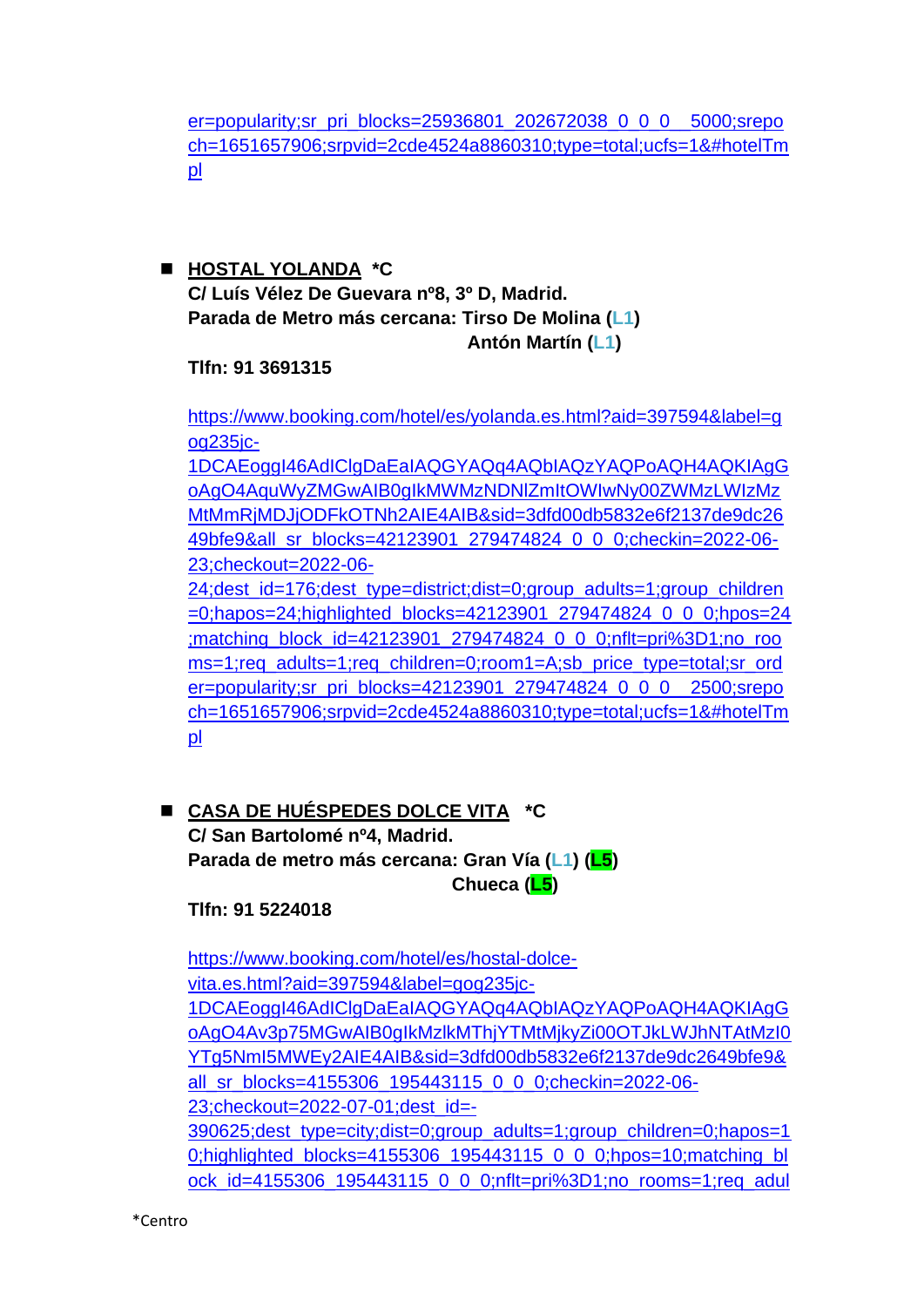[ts=1;req\\_children=0;room1=A;sb\\_price\\_type=total;sr\\_order=popularity;sr](https://www.booking.com/hotel/es/hostal-dolce-vita.es.html?aid=397594&label=gog235jc-1DCAEoggI46AdIClgDaEaIAQGYAQq4AQbIAQzYAQPoAQH4AQKIAgGoAgO4Av3p75MGwAIB0gIkMzlkMThjYTMtMjkyZi00OTJkLWJhNTAtMzI0YTg5NmI5MWEy2AIE4AIB&sid=3dfd00db5832e6f2137de9dc2649bfe9&all_sr_blocks=4155306_195443115_0_0_0;checkin=2022-06-23;checkout=2022-07-01;dest_id=-390625;dest_type=city;dist=0;group_adults=1;group_children=0;hapos=10;highlighted_blocks=4155306_195443115_0_0_0;hpos=10;matching_block_id=4155306_195443115_0_0_0;nflt=pri%3D1;no_rooms=1;req_adults=1;req_children=0;room1=A;sb_price_type=total;sr_order=popularity;sr_pri_blocks=4155306_195443115_0_0_0__31960;srepoch=1652290843;srpvid=3e797c466d6b031b;type=total;ucfs=1&#availability) pri\_blocks=4155306\_195443115\_0\_0\_0\_\_31960;srepoch=1652290843 [;srpvid=3e797c466d6b031b;type=total;ucfs=1&#availability](https://www.booking.com/hotel/es/hostal-dolce-vita.es.html?aid=397594&label=gog235jc-1DCAEoggI46AdIClgDaEaIAQGYAQq4AQbIAQzYAQPoAQH4AQKIAgGoAgO4Av3p75MGwAIB0gIkMzlkMThjYTMtMjkyZi00OTJkLWJhNTAtMzI0YTg5NmI5MWEy2AIE4AIB&sid=3dfd00db5832e6f2137de9dc2649bfe9&all_sr_blocks=4155306_195443115_0_0_0;checkin=2022-06-23;checkout=2022-07-01;dest_id=-390625;dest_type=city;dist=0;group_adults=1;group_children=0;hapos=10;highlighted_blocks=4155306_195443115_0_0_0;hpos=10;matching_block_id=4155306_195443115_0_0_0;nflt=pri%3D1;no_rooms=1;req_adults=1;req_children=0;room1=A;sb_price_type=total;sr_order=popularity;sr_pri_blocks=4155306_195443115_0_0_0__31960;srepoch=1652290843;srpvid=3e797c466d6b031b;type=total;ucfs=1&#availability)

◼ **TOC HOSTEL MADRID \*C Plaza Celenque nº3, Madrid. Parada de Metro más cercana: Sol (L1-L2-L3) –Cercanías Tlfn: 91 5321304**

[https://www.booking.com/hotel/es/toc-hostel](https://www.booking.com/hotel/es/toc-hostel-madrid.es.html?aid=397594&label=gog235jc-1DCAEoggI46AdIClgDaEaIAQGYAQq4AQbIAQzYAQPoAQH4AQKIAgGoAgO4AsTujZQGwAIB0gIkZWM1NWI5NTEtY2RjZC00N2ZlLWIzZWMtMWMwNmMwNDc0ODJl2AIE4AIB&sid=3dfd00db5832e6f2137de9dc2649bfe9&all_sr_blocks=105886308_348277804_1_2_0;checkin=2022-06-23;checkout=2022-07-01;dest_id=-390625;dest_type=city;dist=0;group_adults=1;group_children=0;hapos=1;highlighted_blocks=105886308_348277804_1_2_0;hpos=1;matching_block_id=105886308_348277804_1_2_0;nflt=pri%3D1;no_rooms=1;req_adults=1;req_children=0;room1=A;sb_price_type=total;sr_order=popularity;sr_pri_blocks=105886308_348277804_1_2_0__34781;srepoch=1652782984;srpvid=055b48f5a52b016c;type=total;ucfs=1&#hotelTmpl)[madrid.es.html?aid=397594&label=gog235jc-](https://www.booking.com/hotel/es/toc-hostel-madrid.es.html?aid=397594&label=gog235jc-1DCAEoggI46AdIClgDaEaIAQGYAQq4AQbIAQzYAQPoAQH4AQKIAgGoAgO4AsTujZQGwAIB0gIkZWM1NWI5NTEtY2RjZC00N2ZlLWIzZWMtMWMwNmMwNDc0ODJl2AIE4AIB&sid=3dfd00db5832e6f2137de9dc2649bfe9&all_sr_blocks=105886308_348277804_1_2_0;checkin=2022-06-23;checkout=2022-07-01;dest_id=-390625;dest_type=city;dist=0;group_adults=1;group_children=0;hapos=1;highlighted_blocks=105886308_348277804_1_2_0;hpos=1;matching_block_id=105886308_348277804_1_2_0;nflt=pri%3D1;no_rooms=1;req_adults=1;req_children=0;room1=A;sb_price_type=total;sr_order=popularity;sr_pri_blocks=105886308_348277804_1_2_0__34781;srepoch=1652782984;srpvid=055b48f5a52b016c;type=total;ucfs=1&#hotelTmpl)[1DCAEoggI46AdIClgDaEaIAQGYAQq4AQbIAQzYAQPoAQH4AQKIAgG](https://www.booking.com/hotel/es/toc-hostel-madrid.es.html?aid=397594&label=gog235jc-1DCAEoggI46AdIClgDaEaIAQGYAQq4AQbIAQzYAQPoAQH4AQKIAgGoAgO4AsTujZQGwAIB0gIkZWM1NWI5NTEtY2RjZC00N2ZlLWIzZWMtMWMwNmMwNDc0ODJl2AIE4AIB&sid=3dfd00db5832e6f2137de9dc2649bfe9&all_sr_blocks=105886308_348277804_1_2_0;checkin=2022-06-23;checkout=2022-07-01;dest_id=-390625;dest_type=city;dist=0;group_adults=1;group_children=0;hapos=1;highlighted_blocks=105886308_348277804_1_2_0;hpos=1;matching_block_id=105886308_348277804_1_2_0;nflt=pri%3D1;no_rooms=1;req_adults=1;req_children=0;room1=A;sb_price_type=total;sr_order=popularity;sr_pri_blocks=105886308_348277804_1_2_0__34781;srepoch=1652782984;srpvid=055b48f5a52b016c;type=total;ucfs=1&#hotelTmpl) [oAgO4AsTujZQGwAIB0gIkZWM1NWI5NTEtY2RjZC00N2ZlLWIzZWMtM](https://www.booking.com/hotel/es/toc-hostel-madrid.es.html?aid=397594&label=gog235jc-1DCAEoggI46AdIClgDaEaIAQGYAQq4AQbIAQzYAQPoAQH4AQKIAgGoAgO4AsTujZQGwAIB0gIkZWM1NWI5NTEtY2RjZC00N2ZlLWIzZWMtMWMwNmMwNDc0ODJl2AIE4AIB&sid=3dfd00db5832e6f2137de9dc2649bfe9&all_sr_blocks=105886308_348277804_1_2_0;checkin=2022-06-23;checkout=2022-07-01;dest_id=-390625;dest_type=city;dist=0;group_adults=1;group_children=0;hapos=1;highlighted_blocks=105886308_348277804_1_2_0;hpos=1;matching_block_id=105886308_348277804_1_2_0;nflt=pri%3D1;no_rooms=1;req_adults=1;req_children=0;room1=A;sb_price_type=total;sr_order=popularity;sr_pri_blocks=105886308_348277804_1_2_0__34781;srepoch=1652782984;srpvid=055b48f5a52b016c;type=total;ucfs=1&#hotelTmpl) [WMwNmMwNDc0ODJl2AIE4AIB&sid=3dfd00db5832e6f2137de9dc2649](https://www.booking.com/hotel/es/toc-hostel-madrid.es.html?aid=397594&label=gog235jc-1DCAEoggI46AdIClgDaEaIAQGYAQq4AQbIAQzYAQPoAQH4AQKIAgGoAgO4AsTujZQGwAIB0gIkZWM1NWI5NTEtY2RjZC00N2ZlLWIzZWMtMWMwNmMwNDc0ODJl2AIE4AIB&sid=3dfd00db5832e6f2137de9dc2649bfe9&all_sr_blocks=105886308_348277804_1_2_0;checkin=2022-06-23;checkout=2022-07-01;dest_id=-390625;dest_type=city;dist=0;group_adults=1;group_children=0;hapos=1;highlighted_blocks=105886308_348277804_1_2_0;hpos=1;matching_block_id=105886308_348277804_1_2_0;nflt=pri%3D1;no_rooms=1;req_adults=1;req_children=0;room1=A;sb_price_type=total;sr_order=popularity;sr_pri_blocks=105886308_348277804_1_2_0__34781;srepoch=1652782984;srpvid=055b48f5a52b016c;type=total;ucfs=1&#hotelTmpl) [bfe9&all\\_sr\\_blocks=105886308\\_348277804\\_1\\_2\\_0;checkin=2022-06-](https://www.booking.com/hotel/es/toc-hostel-madrid.es.html?aid=397594&label=gog235jc-1DCAEoggI46AdIClgDaEaIAQGYAQq4AQbIAQzYAQPoAQH4AQKIAgGoAgO4AsTujZQGwAIB0gIkZWM1NWI5NTEtY2RjZC00N2ZlLWIzZWMtMWMwNmMwNDc0ODJl2AIE4AIB&sid=3dfd00db5832e6f2137de9dc2649bfe9&all_sr_blocks=105886308_348277804_1_2_0;checkin=2022-06-23;checkout=2022-07-01;dest_id=-390625;dest_type=city;dist=0;group_adults=1;group_children=0;hapos=1;highlighted_blocks=105886308_348277804_1_2_0;hpos=1;matching_block_id=105886308_348277804_1_2_0;nflt=pri%3D1;no_rooms=1;req_adults=1;req_children=0;room1=A;sb_price_type=total;sr_order=popularity;sr_pri_blocks=105886308_348277804_1_2_0__34781;srepoch=1652782984;srpvid=055b48f5a52b016c;type=total;ucfs=1&#hotelTmpl) [23;checkout=2022-07-01;dest\\_id=-](https://www.booking.com/hotel/es/toc-hostel-madrid.es.html?aid=397594&label=gog235jc-1DCAEoggI46AdIClgDaEaIAQGYAQq4AQbIAQzYAQPoAQH4AQKIAgGoAgO4AsTujZQGwAIB0gIkZWM1NWI5NTEtY2RjZC00N2ZlLWIzZWMtMWMwNmMwNDc0ODJl2AIE4AIB&sid=3dfd00db5832e6f2137de9dc2649bfe9&all_sr_blocks=105886308_348277804_1_2_0;checkin=2022-06-23;checkout=2022-07-01;dest_id=-390625;dest_type=city;dist=0;group_adults=1;group_children=0;hapos=1;highlighted_blocks=105886308_348277804_1_2_0;hpos=1;matching_block_id=105886308_348277804_1_2_0;nflt=pri%3D1;no_rooms=1;req_adults=1;req_children=0;room1=A;sb_price_type=total;sr_order=popularity;sr_pri_blocks=105886308_348277804_1_2_0__34781;srepoch=1652782984;srpvid=055b48f5a52b016c;type=total;ucfs=1&#hotelTmpl) [390625;dest\\_type=city;dist=0;group\\_adults=1;group\\_children=0;hapos=1](https://www.booking.com/hotel/es/toc-hostel-madrid.es.html?aid=397594&label=gog235jc-1DCAEoggI46AdIClgDaEaIAQGYAQq4AQbIAQzYAQPoAQH4AQKIAgGoAgO4AsTujZQGwAIB0gIkZWM1NWI5NTEtY2RjZC00N2ZlLWIzZWMtMWMwNmMwNDc0ODJl2AIE4AIB&sid=3dfd00db5832e6f2137de9dc2649bfe9&all_sr_blocks=105886308_348277804_1_2_0;checkin=2022-06-23;checkout=2022-07-01;dest_id=-390625;dest_type=city;dist=0;group_adults=1;group_children=0;hapos=1;highlighted_blocks=105886308_348277804_1_2_0;hpos=1;matching_block_id=105886308_348277804_1_2_0;nflt=pri%3D1;no_rooms=1;req_adults=1;req_children=0;room1=A;sb_price_type=total;sr_order=popularity;sr_pri_blocks=105886308_348277804_1_2_0__34781;srepoch=1652782984;srpvid=055b48f5a52b016c;type=total;ucfs=1&#hotelTmpl) [;highlighted\\_blocks=105886308\\_348277804\\_1\\_2\\_0;hpos=1;matching\\_bl](https://www.booking.com/hotel/es/toc-hostel-madrid.es.html?aid=397594&label=gog235jc-1DCAEoggI46AdIClgDaEaIAQGYAQq4AQbIAQzYAQPoAQH4AQKIAgGoAgO4AsTujZQGwAIB0gIkZWM1NWI5NTEtY2RjZC00N2ZlLWIzZWMtMWMwNmMwNDc0ODJl2AIE4AIB&sid=3dfd00db5832e6f2137de9dc2649bfe9&all_sr_blocks=105886308_348277804_1_2_0;checkin=2022-06-23;checkout=2022-07-01;dest_id=-390625;dest_type=city;dist=0;group_adults=1;group_children=0;hapos=1;highlighted_blocks=105886308_348277804_1_2_0;hpos=1;matching_block_id=105886308_348277804_1_2_0;nflt=pri%3D1;no_rooms=1;req_adults=1;req_children=0;room1=A;sb_price_type=total;sr_order=popularity;sr_pri_blocks=105886308_348277804_1_2_0__34781;srepoch=1652782984;srpvid=055b48f5a52b016c;type=total;ucfs=1&#hotelTmpl) [ock\\_id=105886308\\_348277804\\_1\\_2\\_0;nflt=pri%3D1;no\\_rooms=1;req\\_a](https://www.booking.com/hotel/es/toc-hostel-madrid.es.html?aid=397594&label=gog235jc-1DCAEoggI46AdIClgDaEaIAQGYAQq4AQbIAQzYAQPoAQH4AQKIAgGoAgO4AsTujZQGwAIB0gIkZWM1NWI5NTEtY2RjZC00N2ZlLWIzZWMtMWMwNmMwNDc0ODJl2AIE4AIB&sid=3dfd00db5832e6f2137de9dc2649bfe9&all_sr_blocks=105886308_348277804_1_2_0;checkin=2022-06-23;checkout=2022-07-01;dest_id=-390625;dest_type=city;dist=0;group_adults=1;group_children=0;hapos=1;highlighted_blocks=105886308_348277804_1_2_0;hpos=1;matching_block_id=105886308_348277804_1_2_0;nflt=pri%3D1;no_rooms=1;req_adults=1;req_children=0;room1=A;sb_price_type=total;sr_order=popularity;sr_pri_blocks=105886308_348277804_1_2_0__34781;srepoch=1652782984;srpvid=055b48f5a52b016c;type=total;ucfs=1&#hotelTmpl) [dults=1;req\\_children=0;room1=A;sb\\_price\\_type=total;sr\\_order=popularit](https://www.booking.com/hotel/es/toc-hostel-madrid.es.html?aid=397594&label=gog235jc-1DCAEoggI46AdIClgDaEaIAQGYAQq4AQbIAQzYAQPoAQH4AQKIAgGoAgO4AsTujZQGwAIB0gIkZWM1NWI5NTEtY2RjZC00N2ZlLWIzZWMtMWMwNmMwNDc0ODJl2AIE4AIB&sid=3dfd00db5832e6f2137de9dc2649bfe9&all_sr_blocks=105886308_348277804_1_2_0;checkin=2022-06-23;checkout=2022-07-01;dest_id=-390625;dest_type=city;dist=0;group_adults=1;group_children=0;hapos=1;highlighted_blocks=105886308_348277804_1_2_0;hpos=1;matching_block_id=105886308_348277804_1_2_0;nflt=pri%3D1;no_rooms=1;req_adults=1;req_children=0;room1=A;sb_price_type=total;sr_order=popularity;sr_pri_blocks=105886308_348277804_1_2_0__34781;srepoch=1652782984;srpvid=055b48f5a52b016c;type=total;ucfs=1&#hotelTmpl) [y;sr\\_pri\\_blocks=105886308\\_348277804\\_1\\_2\\_0\\_\\_34781;srepoch=16527](https://www.booking.com/hotel/es/toc-hostel-madrid.es.html?aid=397594&label=gog235jc-1DCAEoggI46AdIClgDaEaIAQGYAQq4AQbIAQzYAQPoAQH4AQKIAgGoAgO4AsTujZQGwAIB0gIkZWM1NWI5NTEtY2RjZC00N2ZlLWIzZWMtMWMwNmMwNDc0ODJl2AIE4AIB&sid=3dfd00db5832e6f2137de9dc2649bfe9&all_sr_blocks=105886308_348277804_1_2_0;checkin=2022-06-23;checkout=2022-07-01;dest_id=-390625;dest_type=city;dist=0;group_adults=1;group_children=0;hapos=1;highlighted_blocks=105886308_348277804_1_2_0;hpos=1;matching_block_id=105886308_348277804_1_2_0;nflt=pri%3D1;no_rooms=1;req_adults=1;req_children=0;room1=A;sb_price_type=total;sr_order=popularity;sr_pri_blocks=105886308_348277804_1_2_0__34781;srepoch=1652782984;srpvid=055b48f5a52b016c;type=total;ucfs=1&#hotelTmpl) [82984;srpvid=055b48f5a52b016c;type=total;ucfs=1&#hotelTmpl](https://www.booking.com/hotel/es/toc-hostel-madrid.es.html?aid=397594&label=gog235jc-1DCAEoggI46AdIClgDaEaIAQGYAQq4AQbIAQzYAQPoAQH4AQKIAgGoAgO4AsTujZQGwAIB0gIkZWM1NWI5NTEtY2RjZC00N2ZlLWIzZWMtMWMwNmMwNDc0ODJl2AIE4AIB&sid=3dfd00db5832e6f2137de9dc2649bfe9&all_sr_blocks=105886308_348277804_1_2_0;checkin=2022-06-23;checkout=2022-07-01;dest_id=-390625;dest_type=city;dist=0;group_adults=1;group_children=0;hapos=1;highlighted_blocks=105886308_348277804_1_2_0;hpos=1;matching_block_id=105886308_348277804_1_2_0;nflt=pri%3D1;no_rooms=1;req_adults=1;req_children=0;room1=A;sb_price_type=total;sr_order=popularity;sr_pri_blocks=105886308_348277804_1_2_0__34781;srepoch=1652782984;srpvid=055b48f5a52b016c;type=total;ucfs=1&#hotelTmpl)

◼ **HOSTAL SIESTA&GO Calle Orense nº 10. Madrid. Parada de Metro más cercana: Nuevos Ministerios (L6-L8-L10)- Cercanías. Santiago Bernabeu (L10)**

[https://www.booking.com/hotel/es/siesta](https://www.booking.com/hotel/es/siesta-go.es.html?aid=397594&label=gog235jc-1DCAEoggI46AdIClgDaEaIAQGYAQq4AQbIAQzYAQPoAQH4AQKIAgGoAgO4AsTujZQGwAIB0gIkZWM1NWI5NTEtY2RjZC00N2ZlLWIzZWMtMWMwNmMwNDc0ODJl2AIE4AIB&sid=3dfd00db5832e6f2137de9dc2649bfe9&all_sr_blocks=243601022_348222620_1_0_0;checkin=2022-06-23;checkout=2022-07-01;dest_id=-390625;dest_type=city;dist=0;group_adults=1;group_children=0;hapos=10;highlighted_blocks=243601022_348222620_1_0_0;hpos=10;matching_block_id=243601022_348222620_1_0_0;nflt=pri%3D1;no_rooms=1;req_adults=1;req_children=0;room1=A;sb_price_type=total;sr_order=popularity;sr_pri_blocks=243601022_348222620_1_0_0__17526;srepoch=1652782984;srpvid=055b48f5a52b016c;type=total;ucfs=1&#hotelTmpl)[go.es.html?aid=397594&label=gog235jc-](https://www.booking.com/hotel/es/siesta-go.es.html?aid=397594&label=gog235jc-1DCAEoggI46AdIClgDaEaIAQGYAQq4AQbIAQzYAQPoAQH4AQKIAgGoAgO4AsTujZQGwAIB0gIkZWM1NWI5NTEtY2RjZC00N2ZlLWIzZWMtMWMwNmMwNDc0ODJl2AIE4AIB&sid=3dfd00db5832e6f2137de9dc2649bfe9&all_sr_blocks=243601022_348222620_1_0_0;checkin=2022-06-23;checkout=2022-07-01;dest_id=-390625;dest_type=city;dist=0;group_adults=1;group_children=0;hapos=10;highlighted_blocks=243601022_348222620_1_0_0;hpos=10;matching_block_id=243601022_348222620_1_0_0;nflt=pri%3D1;no_rooms=1;req_adults=1;req_children=0;room1=A;sb_price_type=total;sr_order=popularity;sr_pri_blocks=243601022_348222620_1_0_0__17526;srepoch=1652782984;srpvid=055b48f5a52b016c;type=total;ucfs=1&#hotelTmpl)[1DCAEoggI46AdIClgDaEaIAQGYAQq4AQbIAQzYAQPoAQH4AQKIAgG](https://www.booking.com/hotel/es/siesta-go.es.html?aid=397594&label=gog235jc-1DCAEoggI46AdIClgDaEaIAQGYAQq4AQbIAQzYAQPoAQH4AQKIAgGoAgO4AsTujZQGwAIB0gIkZWM1NWI5NTEtY2RjZC00N2ZlLWIzZWMtMWMwNmMwNDc0ODJl2AIE4AIB&sid=3dfd00db5832e6f2137de9dc2649bfe9&all_sr_blocks=243601022_348222620_1_0_0;checkin=2022-06-23;checkout=2022-07-01;dest_id=-390625;dest_type=city;dist=0;group_adults=1;group_children=0;hapos=10;highlighted_blocks=243601022_348222620_1_0_0;hpos=10;matching_block_id=243601022_348222620_1_0_0;nflt=pri%3D1;no_rooms=1;req_adults=1;req_children=0;room1=A;sb_price_type=total;sr_order=popularity;sr_pri_blocks=243601022_348222620_1_0_0__17526;srepoch=1652782984;srpvid=055b48f5a52b016c;type=total;ucfs=1&#hotelTmpl) [oAgO4AsTujZQGwAIB0gIkZWM1NWI5NTEtY2RjZC00N2ZlLWIzZWMtM](https://www.booking.com/hotel/es/siesta-go.es.html?aid=397594&label=gog235jc-1DCAEoggI46AdIClgDaEaIAQGYAQq4AQbIAQzYAQPoAQH4AQKIAgGoAgO4AsTujZQGwAIB0gIkZWM1NWI5NTEtY2RjZC00N2ZlLWIzZWMtMWMwNmMwNDc0ODJl2AIE4AIB&sid=3dfd00db5832e6f2137de9dc2649bfe9&all_sr_blocks=243601022_348222620_1_0_0;checkin=2022-06-23;checkout=2022-07-01;dest_id=-390625;dest_type=city;dist=0;group_adults=1;group_children=0;hapos=10;highlighted_blocks=243601022_348222620_1_0_0;hpos=10;matching_block_id=243601022_348222620_1_0_0;nflt=pri%3D1;no_rooms=1;req_adults=1;req_children=0;room1=A;sb_price_type=total;sr_order=popularity;sr_pri_blocks=243601022_348222620_1_0_0__17526;srepoch=1652782984;srpvid=055b48f5a52b016c;type=total;ucfs=1&#hotelTmpl) [WMwNmMwNDc0ODJl2AIE4AIB&sid=3dfd00db5832e6f2137de9dc2649](https://www.booking.com/hotel/es/siesta-go.es.html?aid=397594&label=gog235jc-1DCAEoggI46AdIClgDaEaIAQGYAQq4AQbIAQzYAQPoAQH4AQKIAgGoAgO4AsTujZQGwAIB0gIkZWM1NWI5NTEtY2RjZC00N2ZlLWIzZWMtMWMwNmMwNDc0ODJl2AIE4AIB&sid=3dfd00db5832e6f2137de9dc2649bfe9&all_sr_blocks=243601022_348222620_1_0_0;checkin=2022-06-23;checkout=2022-07-01;dest_id=-390625;dest_type=city;dist=0;group_adults=1;group_children=0;hapos=10;highlighted_blocks=243601022_348222620_1_0_0;hpos=10;matching_block_id=243601022_348222620_1_0_0;nflt=pri%3D1;no_rooms=1;req_adults=1;req_children=0;room1=A;sb_price_type=total;sr_order=popularity;sr_pri_blocks=243601022_348222620_1_0_0__17526;srepoch=1652782984;srpvid=055b48f5a52b016c;type=total;ucfs=1&#hotelTmpl) [bfe9&all\\_sr\\_blocks=243601022\\_348222620\\_1\\_0\\_0;checkin=2022-06-](https://www.booking.com/hotel/es/siesta-go.es.html?aid=397594&label=gog235jc-1DCAEoggI46AdIClgDaEaIAQGYAQq4AQbIAQzYAQPoAQH4AQKIAgGoAgO4AsTujZQGwAIB0gIkZWM1NWI5NTEtY2RjZC00N2ZlLWIzZWMtMWMwNmMwNDc0ODJl2AIE4AIB&sid=3dfd00db5832e6f2137de9dc2649bfe9&all_sr_blocks=243601022_348222620_1_0_0;checkin=2022-06-23;checkout=2022-07-01;dest_id=-390625;dest_type=city;dist=0;group_adults=1;group_children=0;hapos=10;highlighted_blocks=243601022_348222620_1_0_0;hpos=10;matching_block_id=243601022_348222620_1_0_0;nflt=pri%3D1;no_rooms=1;req_adults=1;req_children=0;room1=A;sb_price_type=total;sr_order=popularity;sr_pri_blocks=243601022_348222620_1_0_0__17526;srepoch=1652782984;srpvid=055b48f5a52b016c;type=total;ucfs=1&#hotelTmpl) [23;checkout=2022-07-01;dest\\_id=-](https://www.booking.com/hotel/es/siesta-go.es.html?aid=397594&label=gog235jc-1DCAEoggI46AdIClgDaEaIAQGYAQq4AQbIAQzYAQPoAQH4AQKIAgGoAgO4AsTujZQGwAIB0gIkZWM1NWI5NTEtY2RjZC00N2ZlLWIzZWMtMWMwNmMwNDc0ODJl2AIE4AIB&sid=3dfd00db5832e6f2137de9dc2649bfe9&all_sr_blocks=243601022_348222620_1_0_0;checkin=2022-06-23;checkout=2022-07-01;dest_id=-390625;dest_type=city;dist=0;group_adults=1;group_children=0;hapos=10;highlighted_blocks=243601022_348222620_1_0_0;hpos=10;matching_block_id=243601022_348222620_1_0_0;nflt=pri%3D1;no_rooms=1;req_adults=1;req_children=0;room1=A;sb_price_type=total;sr_order=popularity;sr_pri_blocks=243601022_348222620_1_0_0__17526;srepoch=1652782984;srpvid=055b48f5a52b016c;type=total;ucfs=1&#hotelTmpl) [390625;dest\\_type=city;dist=0;group\\_adults=1;group\\_children=0;hapos=1](https://www.booking.com/hotel/es/siesta-go.es.html?aid=397594&label=gog235jc-1DCAEoggI46AdIClgDaEaIAQGYAQq4AQbIAQzYAQPoAQH4AQKIAgGoAgO4AsTujZQGwAIB0gIkZWM1NWI5NTEtY2RjZC00N2ZlLWIzZWMtMWMwNmMwNDc0ODJl2AIE4AIB&sid=3dfd00db5832e6f2137de9dc2649bfe9&all_sr_blocks=243601022_348222620_1_0_0;checkin=2022-06-23;checkout=2022-07-01;dest_id=-390625;dest_type=city;dist=0;group_adults=1;group_children=0;hapos=10;highlighted_blocks=243601022_348222620_1_0_0;hpos=10;matching_block_id=243601022_348222620_1_0_0;nflt=pri%3D1;no_rooms=1;req_adults=1;req_children=0;room1=A;sb_price_type=total;sr_order=popularity;sr_pri_blocks=243601022_348222620_1_0_0__17526;srepoch=1652782984;srpvid=055b48f5a52b016c;type=total;ucfs=1&#hotelTmpl) [0;highlighted\\_blocks=243601022\\_348222620\\_1\\_0\\_0;hpos=10;matching](https://www.booking.com/hotel/es/siesta-go.es.html?aid=397594&label=gog235jc-1DCAEoggI46AdIClgDaEaIAQGYAQq4AQbIAQzYAQPoAQH4AQKIAgGoAgO4AsTujZQGwAIB0gIkZWM1NWI5NTEtY2RjZC00N2ZlLWIzZWMtMWMwNmMwNDc0ODJl2AIE4AIB&sid=3dfd00db5832e6f2137de9dc2649bfe9&all_sr_blocks=243601022_348222620_1_0_0;checkin=2022-06-23;checkout=2022-07-01;dest_id=-390625;dest_type=city;dist=0;group_adults=1;group_children=0;hapos=10;highlighted_blocks=243601022_348222620_1_0_0;hpos=10;matching_block_id=243601022_348222620_1_0_0;nflt=pri%3D1;no_rooms=1;req_adults=1;req_children=0;room1=A;sb_price_type=total;sr_order=popularity;sr_pri_blocks=243601022_348222620_1_0_0__17526;srepoch=1652782984;srpvid=055b48f5a52b016c;type=total;ucfs=1&#hotelTmpl) block\_id=243601022\_348222620\_1\_0\_0;nflt=pri%3D1;no\_rooms=1;req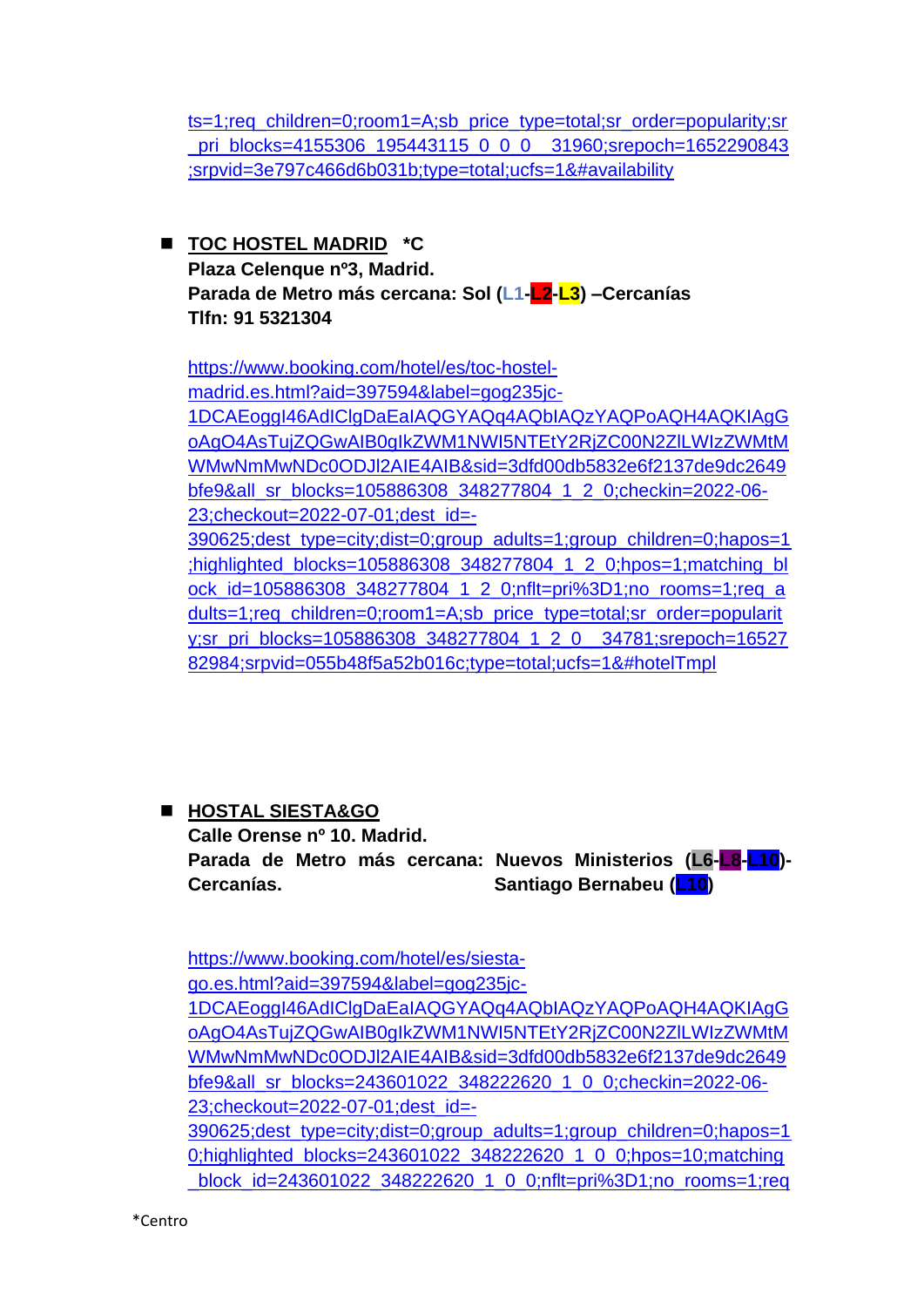adults=1;req\_children=0;room1=A;sb\_price\_type=total;sr\_order=popula [rity;sr\\_pri\\_blocks=243601022\\_348222620\\_1\\_0\\_0\\_\\_17526;srepoch=165](https://www.booking.com/hotel/es/siesta-go.es.html?aid=397594&label=gog235jc-1DCAEoggI46AdIClgDaEaIAQGYAQq4AQbIAQzYAQPoAQH4AQKIAgGoAgO4AsTujZQGwAIB0gIkZWM1NWI5NTEtY2RjZC00N2ZlLWIzZWMtMWMwNmMwNDc0ODJl2AIE4AIB&sid=3dfd00db5832e6f2137de9dc2649bfe9&all_sr_blocks=243601022_348222620_1_0_0;checkin=2022-06-23;checkout=2022-07-01;dest_id=-390625;dest_type=city;dist=0;group_adults=1;group_children=0;hapos=10;highlighted_blocks=243601022_348222620_1_0_0;hpos=10;matching_block_id=243601022_348222620_1_0_0;nflt=pri%3D1;no_rooms=1;req_adults=1;req_children=0;room1=A;sb_price_type=total;sr_order=popularity;sr_pri_blocks=243601022_348222620_1_0_0__17526;srepoch=1652782984;srpvid=055b48f5a52b016c;type=total;ucfs=1&#hotelTmpl) [2782984;srpvid=055b48f5a52b016c;type=total;ucfs=1&#hotelTmpl.](https://www.booking.com/hotel/es/siesta-go.es.html?aid=397594&label=gog235jc-1DCAEoggI46AdIClgDaEaIAQGYAQq4AQbIAQzYAQPoAQH4AQKIAgGoAgO4AsTujZQGwAIB0gIkZWM1NWI5NTEtY2RjZC00N2ZlLWIzZWMtMWMwNmMwNDc0ODJl2AIE4AIB&sid=3dfd00db5832e6f2137de9dc2649bfe9&all_sr_blocks=243601022_348222620_1_0_0;checkin=2022-06-23;checkout=2022-07-01;dest_id=-390625;dest_type=city;dist=0;group_adults=1;group_children=0;hapos=10;highlighted_blocks=243601022_348222620_1_0_0;hpos=10;matching_block_id=243601022_348222620_1_0_0;nflt=pri%3D1;no_rooms=1;req_adults=1;req_children=0;room1=A;sb_price_type=total;sr_order=popularity;sr_pri_blocks=243601022_348222620_1_0_0__17526;srepoch=1652782984;srpvid=055b48f5a52b016c;type=total;ucfs=1&#hotelTmpl)

◼ **HOSTEL NAPOLES \*C C/Hortaleza nº48, Madrid. Tlfn: +34 638410988 Parada de Metro más cercana: Chueca (L5) Gran Vía (L1)(L5)**

[https://www.booking.com/hotel/es/hostel](https://www.booking.com/hotel/es/hostel-napoles.es.html?aid=397594&label=gog235jc-1DCAEoggI46AdIClgDaEaIAQGYAQq4AQbIAQzYAQPoAQH4AQKIAgGoAgO4AsTujZQGwAIB0gIkZWM1NWI5NTEtY2RjZC00N2ZlLWIzZWMtMWMwNmMwNDc0ODJl2AIE4AIB&sid=3dfd00db5832e6f2137de9dc2649bfe9&all_sr_blocks=789764001_338663639_1_0_0;checkin=2022-06-23;checkout=2022-07-01;dest_id=-390625;dest_type=city;dist=0;group_adults=1;group_children=0;hapos=11;highlighted_blocks=789764001_338663639_1_0_0;hpos=11;matching_block_id=789764001_338663639_1_0_0;nflt=pri%3D1;no_rooms=1;req_adults=1;req_children=0;room1=A;sb_price_type=total;sr_order=popularity;sr_pri_blocks=789764001_338663639_1_0_0__11160;srepoch=1652782984;srpvid=055b48f5a52b016c;type=total;ucfs=1&#hotelTmpl)[napoles.es.html?aid=397594&label=gog235jc-](https://www.booking.com/hotel/es/hostel-napoles.es.html?aid=397594&label=gog235jc-1DCAEoggI46AdIClgDaEaIAQGYAQq4AQbIAQzYAQPoAQH4AQKIAgGoAgO4AsTujZQGwAIB0gIkZWM1NWI5NTEtY2RjZC00N2ZlLWIzZWMtMWMwNmMwNDc0ODJl2AIE4AIB&sid=3dfd00db5832e6f2137de9dc2649bfe9&all_sr_blocks=789764001_338663639_1_0_0;checkin=2022-06-23;checkout=2022-07-01;dest_id=-390625;dest_type=city;dist=0;group_adults=1;group_children=0;hapos=11;highlighted_blocks=789764001_338663639_1_0_0;hpos=11;matching_block_id=789764001_338663639_1_0_0;nflt=pri%3D1;no_rooms=1;req_adults=1;req_children=0;room1=A;sb_price_type=total;sr_order=popularity;sr_pri_blocks=789764001_338663639_1_0_0__11160;srepoch=1652782984;srpvid=055b48f5a52b016c;type=total;ucfs=1&#hotelTmpl)[1DCAEoggI46AdIClgDaEaIAQGYAQq4AQbIAQzYAQPoAQH4AQKIAgG](https://www.booking.com/hotel/es/hostel-napoles.es.html?aid=397594&label=gog235jc-1DCAEoggI46AdIClgDaEaIAQGYAQq4AQbIAQzYAQPoAQH4AQKIAgGoAgO4AsTujZQGwAIB0gIkZWM1NWI5NTEtY2RjZC00N2ZlLWIzZWMtMWMwNmMwNDc0ODJl2AIE4AIB&sid=3dfd00db5832e6f2137de9dc2649bfe9&all_sr_blocks=789764001_338663639_1_0_0;checkin=2022-06-23;checkout=2022-07-01;dest_id=-390625;dest_type=city;dist=0;group_adults=1;group_children=0;hapos=11;highlighted_blocks=789764001_338663639_1_0_0;hpos=11;matching_block_id=789764001_338663639_1_0_0;nflt=pri%3D1;no_rooms=1;req_adults=1;req_children=0;room1=A;sb_price_type=total;sr_order=popularity;sr_pri_blocks=789764001_338663639_1_0_0__11160;srepoch=1652782984;srpvid=055b48f5a52b016c;type=total;ucfs=1&#hotelTmpl) [oAgO4AsTujZQGwAIB0gIkZWM1NWI5NTEtY2RjZC00N2ZlLWIzZWMtM](https://www.booking.com/hotel/es/hostel-napoles.es.html?aid=397594&label=gog235jc-1DCAEoggI46AdIClgDaEaIAQGYAQq4AQbIAQzYAQPoAQH4AQKIAgGoAgO4AsTujZQGwAIB0gIkZWM1NWI5NTEtY2RjZC00N2ZlLWIzZWMtMWMwNmMwNDc0ODJl2AIE4AIB&sid=3dfd00db5832e6f2137de9dc2649bfe9&all_sr_blocks=789764001_338663639_1_0_0;checkin=2022-06-23;checkout=2022-07-01;dest_id=-390625;dest_type=city;dist=0;group_adults=1;group_children=0;hapos=11;highlighted_blocks=789764001_338663639_1_0_0;hpos=11;matching_block_id=789764001_338663639_1_0_0;nflt=pri%3D1;no_rooms=1;req_adults=1;req_children=0;room1=A;sb_price_type=total;sr_order=popularity;sr_pri_blocks=789764001_338663639_1_0_0__11160;srepoch=1652782984;srpvid=055b48f5a52b016c;type=total;ucfs=1&#hotelTmpl) [WMwNmMwNDc0ODJl2AIE4AIB&sid=3dfd00db5832e6f2137de9dc2649](https://www.booking.com/hotel/es/hostel-napoles.es.html?aid=397594&label=gog235jc-1DCAEoggI46AdIClgDaEaIAQGYAQq4AQbIAQzYAQPoAQH4AQKIAgGoAgO4AsTujZQGwAIB0gIkZWM1NWI5NTEtY2RjZC00N2ZlLWIzZWMtMWMwNmMwNDc0ODJl2AIE4AIB&sid=3dfd00db5832e6f2137de9dc2649bfe9&all_sr_blocks=789764001_338663639_1_0_0;checkin=2022-06-23;checkout=2022-07-01;dest_id=-390625;dest_type=city;dist=0;group_adults=1;group_children=0;hapos=11;highlighted_blocks=789764001_338663639_1_0_0;hpos=11;matching_block_id=789764001_338663639_1_0_0;nflt=pri%3D1;no_rooms=1;req_adults=1;req_children=0;room1=A;sb_price_type=total;sr_order=popularity;sr_pri_blocks=789764001_338663639_1_0_0__11160;srepoch=1652782984;srpvid=055b48f5a52b016c;type=total;ucfs=1&#hotelTmpl) [bfe9&all\\_sr\\_blocks=789764001\\_338663639\\_1\\_0\\_0;checkin=2022-06-](https://www.booking.com/hotel/es/hostel-napoles.es.html?aid=397594&label=gog235jc-1DCAEoggI46AdIClgDaEaIAQGYAQq4AQbIAQzYAQPoAQH4AQKIAgGoAgO4AsTujZQGwAIB0gIkZWM1NWI5NTEtY2RjZC00N2ZlLWIzZWMtMWMwNmMwNDc0ODJl2AIE4AIB&sid=3dfd00db5832e6f2137de9dc2649bfe9&all_sr_blocks=789764001_338663639_1_0_0;checkin=2022-06-23;checkout=2022-07-01;dest_id=-390625;dest_type=city;dist=0;group_adults=1;group_children=0;hapos=11;highlighted_blocks=789764001_338663639_1_0_0;hpos=11;matching_block_id=789764001_338663639_1_0_0;nflt=pri%3D1;no_rooms=1;req_adults=1;req_children=0;room1=A;sb_price_type=total;sr_order=popularity;sr_pri_blocks=789764001_338663639_1_0_0__11160;srepoch=1652782984;srpvid=055b48f5a52b016c;type=total;ucfs=1&#hotelTmpl) [23;checkout=2022-07-01;dest\\_id=-](https://www.booking.com/hotel/es/hostel-napoles.es.html?aid=397594&label=gog235jc-1DCAEoggI46AdIClgDaEaIAQGYAQq4AQbIAQzYAQPoAQH4AQKIAgGoAgO4AsTujZQGwAIB0gIkZWM1NWI5NTEtY2RjZC00N2ZlLWIzZWMtMWMwNmMwNDc0ODJl2AIE4AIB&sid=3dfd00db5832e6f2137de9dc2649bfe9&all_sr_blocks=789764001_338663639_1_0_0;checkin=2022-06-23;checkout=2022-07-01;dest_id=-390625;dest_type=city;dist=0;group_adults=1;group_children=0;hapos=11;highlighted_blocks=789764001_338663639_1_0_0;hpos=11;matching_block_id=789764001_338663639_1_0_0;nflt=pri%3D1;no_rooms=1;req_adults=1;req_children=0;room1=A;sb_price_type=total;sr_order=popularity;sr_pri_blocks=789764001_338663639_1_0_0__11160;srepoch=1652782984;srpvid=055b48f5a52b016c;type=total;ucfs=1&#hotelTmpl) [390625;dest\\_type=city;dist=0;group\\_adults=1;group\\_children=0;hapos=1](https://www.booking.com/hotel/es/hostel-napoles.es.html?aid=397594&label=gog235jc-1DCAEoggI46AdIClgDaEaIAQGYAQq4AQbIAQzYAQPoAQH4AQKIAgGoAgO4AsTujZQGwAIB0gIkZWM1NWI5NTEtY2RjZC00N2ZlLWIzZWMtMWMwNmMwNDc0ODJl2AIE4AIB&sid=3dfd00db5832e6f2137de9dc2649bfe9&all_sr_blocks=789764001_338663639_1_0_0;checkin=2022-06-23;checkout=2022-07-01;dest_id=-390625;dest_type=city;dist=0;group_adults=1;group_children=0;hapos=11;highlighted_blocks=789764001_338663639_1_0_0;hpos=11;matching_block_id=789764001_338663639_1_0_0;nflt=pri%3D1;no_rooms=1;req_adults=1;req_children=0;room1=A;sb_price_type=total;sr_order=popularity;sr_pri_blocks=789764001_338663639_1_0_0__11160;srepoch=1652782984;srpvid=055b48f5a52b016c;type=total;ucfs=1&#hotelTmpl) [1;highlighted\\_blocks=789764001\\_338663639\\_1\\_0\\_0;hpos=11;matching](https://www.booking.com/hotel/es/hostel-napoles.es.html?aid=397594&label=gog235jc-1DCAEoggI46AdIClgDaEaIAQGYAQq4AQbIAQzYAQPoAQH4AQKIAgGoAgO4AsTujZQGwAIB0gIkZWM1NWI5NTEtY2RjZC00N2ZlLWIzZWMtMWMwNmMwNDc0ODJl2AIE4AIB&sid=3dfd00db5832e6f2137de9dc2649bfe9&all_sr_blocks=789764001_338663639_1_0_0;checkin=2022-06-23;checkout=2022-07-01;dest_id=-390625;dest_type=city;dist=0;group_adults=1;group_children=0;hapos=11;highlighted_blocks=789764001_338663639_1_0_0;hpos=11;matching_block_id=789764001_338663639_1_0_0;nflt=pri%3D1;no_rooms=1;req_adults=1;req_children=0;room1=A;sb_price_type=total;sr_order=popularity;sr_pri_blocks=789764001_338663639_1_0_0__11160;srepoch=1652782984;srpvid=055b48f5a52b016c;type=total;ucfs=1&#hotelTmpl) block\_id=789764001\_338663639\_1\_0\_0;nflt=pri%3D1;no\_rooms=1;req adults=1;req\_children=0;room1=A;sb\_price\_type=total;sr\_order=popula [rity;sr\\_pri\\_blocks=789764001\\_338663639\\_1\\_0\\_0\\_\\_11160;srepoch=165](https://www.booking.com/hotel/es/hostel-napoles.es.html?aid=397594&label=gog235jc-1DCAEoggI46AdIClgDaEaIAQGYAQq4AQbIAQzYAQPoAQH4AQKIAgGoAgO4AsTujZQGwAIB0gIkZWM1NWI5NTEtY2RjZC00N2ZlLWIzZWMtMWMwNmMwNDc0ODJl2AIE4AIB&sid=3dfd00db5832e6f2137de9dc2649bfe9&all_sr_blocks=789764001_338663639_1_0_0;checkin=2022-06-23;checkout=2022-07-01;dest_id=-390625;dest_type=city;dist=0;group_adults=1;group_children=0;hapos=11;highlighted_blocks=789764001_338663639_1_0_0;hpos=11;matching_block_id=789764001_338663639_1_0_0;nflt=pri%3D1;no_rooms=1;req_adults=1;req_children=0;room1=A;sb_price_type=total;sr_order=popularity;sr_pri_blocks=789764001_338663639_1_0_0__11160;srepoch=1652782984;srpvid=055b48f5a52b016c;type=total;ucfs=1&#hotelTmpl) [2782984;srpvid=055b48f5a52b016c;type=total;ucfs=1&#hotelTmpl](https://www.booking.com/hotel/es/hostel-napoles.es.html?aid=397594&label=gog235jc-1DCAEoggI46AdIClgDaEaIAQGYAQq4AQbIAQzYAQPoAQH4AQKIAgGoAgO4AsTujZQGwAIB0gIkZWM1NWI5NTEtY2RjZC00N2ZlLWIzZWMtMWMwNmMwNDc0ODJl2AIE4AIB&sid=3dfd00db5832e6f2137de9dc2649bfe9&all_sr_blocks=789764001_338663639_1_0_0;checkin=2022-06-23;checkout=2022-07-01;dest_id=-390625;dest_type=city;dist=0;group_adults=1;group_children=0;hapos=11;highlighted_blocks=789764001_338663639_1_0_0;hpos=11;matching_block_id=789764001_338663639_1_0_0;nflt=pri%3D1;no_rooms=1;req_adults=1;req_children=0;room1=A;sb_price_type=total;sr_order=popularity;sr_pri_blocks=789764001_338663639_1_0_0__11160;srepoch=1652782984;srpvid=055b48f5a52b016c;type=total;ucfs=1&#hotelTmpl)

◼ **HOSTEL MYD LA LATINA \*C Calle Mira El Sol nº 22, Madrid. Tlfn: +34 664394306 Parada de Metro más cercana: Puerta De Toledo (L5) Lavapies (L3) Embajadores (L3) (L5).Cercanías(C5)**

[https://www.booking.com/hotel/es/hostel-myd-la](https://www.booking.com/hotel/es/hostel-myd-la-latina.es.html?aid=397594&label=gog235jc-1DCAEoggI46AdIClgDaEaIAQGYAQq4AQbIAQzYAQPoAQH4AQKIAgGoAgO4AsTujZQGwAIB0gIkZWM1NWI5NTEtY2RjZC00N2ZlLWIzZWMtMWMwNmMwNDc0ODJl2AIE4AIB&sid=3dfd00db5832e6f2137de9dc2649bfe9&all_sr_blocks=743153001_329500631_1_2_0;checkin=2022-06-23;checkout=2022-07-01;dest_id=-390625;dest_type=city;dist=0;group_adults=1;group_children=0;hapos=12;highlighted_blocks=743153001_329500631_1_2_0;hpos=12;matching_block_id=743153001_329500631_1_2_0;nflt=pri%3D1;no_rooms=1;req_adults=1;req_children=0;room1=A;sb_price_type=total;sr_order=popularity;sr_pri_blocks=743153001_329500631_1_2_0__26942;srepoch=1652782984;srpvid=055b48f5a52b016c;type=total;ucfs=1&#hotelTmpl)[latina.es.html?aid=397594&label=gog235jc-](https://www.booking.com/hotel/es/hostel-myd-la-latina.es.html?aid=397594&label=gog235jc-1DCAEoggI46AdIClgDaEaIAQGYAQq4AQbIAQzYAQPoAQH4AQKIAgGoAgO4AsTujZQGwAIB0gIkZWM1NWI5NTEtY2RjZC00N2ZlLWIzZWMtMWMwNmMwNDc0ODJl2AIE4AIB&sid=3dfd00db5832e6f2137de9dc2649bfe9&all_sr_blocks=743153001_329500631_1_2_0;checkin=2022-06-23;checkout=2022-07-01;dest_id=-390625;dest_type=city;dist=0;group_adults=1;group_children=0;hapos=12;highlighted_blocks=743153001_329500631_1_2_0;hpos=12;matching_block_id=743153001_329500631_1_2_0;nflt=pri%3D1;no_rooms=1;req_adults=1;req_children=0;room1=A;sb_price_type=total;sr_order=popularity;sr_pri_blocks=743153001_329500631_1_2_0__26942;srepoch=1652782984;srpvid=055b48f5a52b016c;type=total;ucfs=1&#hotelTmpl)[1DCAEoggI46AdIClgDaEaIAQGYAQq4AQbIAQzYAQPoAQH4AQKIAgG](https://www.booking.com/hotel/es/hostel-myd-la-latina.es.html?aid=397594&label=gog235jc-1DCAEoggI46AdIClgDaEaIAQGYAQq4AQbIAQzYAQPoAQH4AQKIAgGoAgO4AsTujZQGwAIB0gIkZWM1NWI5NTEtY2RjZC00N2ZlLWIzZWMtMWMwNmMwNDc0ODJl2AIE4AIB&sid=3dfd00db5832e6f2137de9dc2649bfe9&all_sr_blocks=743153001_329500631_1_2_0;checkin=2022-06-23;checkout=2022-07-01;dest_id=-390625;dest_type=city;dist=0;group_adults=1;group_children=0;hapos=12;highlighted_blocks=743153001_329500631_1_2_0;hpos=12;matching_block_id=743153001_329500631_1_2_0;nflt=pri%3D1;no_rooms=1;req_adults=1;req_children=0;room1=A;sb_price_type=total;sr_order=popularity;sr_pri_blocks=743153001_329500631_1_2_0__26942;srepoch=1652782984;srpvid=055b48f5a52b016c;type=total;ucfs=1&#hotelTmpl) [oAgO4AsTujZQGwAIB0gIkZWM1NWI5NTEtY2RjZC00N2ZlLWIzZWMtM](https://www.booking.com/hotel/es/hostel-myd-la-latina.es.html?aid=397594&label=gog235jc-1DCAEoggI46AdIClgDaEaIAQGYAQq4AQbIAQzYAQPoAQH4AQKIAgGoAgO4AsTujZQGwAIB0gIkZWM1NWI5NTEtY2RjZC00N2ZlLWIzZWMtMWMwNmMwNDc0ODJl2AIE4AIB&sid=3dfd00db5832e6f2137de9dc2649bfe9&all_sr_blocks=743153001_329500631_1_2_0;checkin=2022-06-23;checkout=2022-07-01;dest_id=-390625;dest_type=city;dist=0;group_adults=1;group_children=0;hapos=12;highlighted_blocks=743153001_329500631_1_2_0;hpos=12;matching_block_id=743153001_329500631_1_2_0;nflt=pri%3D1;no_rooms=1;req_adults=1;req_children=0;room1=A;sb_price_type=total;sr_order=popularity;sr_pri_blocks=743153001_329500631_1_2_0__26942;srepoch=1652782984;srpvid=055b48f5a52b016c;type=total;ucfs=1&#hotelTmpl) [WMwNmMwNDc0ODJl2AIE4AIB&sid=3dfd00db5832e6f2137de9dc2649](https://www.booking.com/hotel/es/hostel-myd-la-latina.es.html?aid=397594&label=gog235jc-1DCAEoggI46AdIClgDaEaIAQGYAQq4AQbIAQzYAQPoAQH4AQKIAgGoAgO4AsTujZQGwAIB0gIkZWM1NWI5NTEtY2RjZC00N2ZlLWIzZWMtMWMwNmMwNDc0ODJl2AIE4AIB&sid=3dfd00db5832e6f2137de9dc2649bfe9&all_sr_blocks=743153001_329500631_1_2_0;checkin=2022-06-23;checkout=2022-07-01;dest_id=-390625;dest_type=city;dist=0;group_adults=1;group_children=0;hapos=12;highlighted_blocks=743153001_329500631_1_2_0;hpos=12;matching_block_id=743153001_329500631_1_2_0;nflt=pri%3D1;no_rooms=1;req_adults=1;req_children=0;room1=A;sb_price_type=total;sr_order=popularity;sr_pri_blocks=743153001_329500631_1_2_0__26942;srepoch=1652782984;srpvid=055b48f5a52b016c;type=total;ucfs=1&#hotelTmpl) [bfe9&all\\_sr\\_blocks=743153001\\_329500631\\_1\\_2\\_0;checkin=2022-06-](https://www.booking.com/hotel/es/hostel-myd-la-latina.es.html?aid=397594&label=gog235jc-1DCAEoggI46AdIClgDaEaIAQGYAQq4AQbIAQzYAQPoAQH4AQKIAgGoAgO4AsTujZQGwAIB0gIkZWM1NWI5NTEtY2RjZC00N2ZlLWIzZWMtMWMwNmMwNDc0ODJl2AIE4AIB&sid=3dfd00db5832e6f2137de9dc2649bfe9&all_sr_blocks=743153001_329500631_1_2_0;checkin=2022-06-23;checkout=2022-07-01;dest_id=-390625;dest_type=city;dist=0;group_adults=1;group_children=0;hapos=12;highlighted_blocks=743153001_329500631_1_2_0;hpos=12;matching_block_id=743153001_329500631_1_2_0;nflt=pri%3D1;no_rooms=1;req_adults=1;req_children=0;room1=A;sb_price_type=total;sr_order=popularity;sr_pri_blocks=743153001_329500631_1_2_0__26942;srepoch=1652782984;srpvid=055b48f5a52b016c;type=total;ucfs=1&#hotelTmpl) [23;checkout=2022-07-01;dest\\_id=-](https://www.booking.com/hotel/es/hostel-myd-la-latina.es.html?aid=397594&label=gog235jc-1DCAEoggI46AdIClgDaEaIAQGYAQq4AQbIAQzYAQPoAQH4AQKIAgGoAgO4AsTujZQGwAIB0gIkZWM1NWI5NTEtY2RjZC00N2ZlLWIzZWMtMWMwNmMwNDc0ODJl2AIE4AIB&sid=3dfd00db5832e6f2137de9dc2649bfe9&all_sr_blocks=743153001_329500631_1_2_0;checkin=2022-06-23;checkout=2022-07-01;dest_id=-390625;dest_type=city;dist=0;group_adults=1;group_children=0;hapos=12;highlighted_blocks=743153001_329500631_1_2_0;hpos=12;matching_block_id=743153001_329500631_1_2_0;nflt=pri%3D1;no_rooms=1;req_adults=1;req_children=0;room1=A;sb_price_type=total;sr_order=popularity;sr_pri_blocks=743153001_329500631_1_2_0__26942;srepoch=1652782984;srpvid=055b48f5a52b016c;type=total;ucfs=1&#hotelTmpl) [390625;dest\\_type=city;dist=0;group\\_adults=1;group\\_children=0;hapos=1](https://www.booking.com/hotel/es/hostel-myd-la-latina.es.html?aid=397594&label=gog235jc-1DCAEoggI46AdIClgDaEaIAQGYAQq4AQbIAQzYAQPoAQH4AQKIAgGoAgO4AsTujZQGwAIB0gIkZWM1NWI5NTEtY2RjZC00N2ZlLWIzZWMtMWMwNmMwNDc0ODJl2AIE4AIB&sid=3dfd00db5832e6f2137de9dc2649bfe9&all_sr_blocks=743153001_329500631_1_2_0;checkin=2022-06-23;checkout=2022-07-01;dest_id=-390625;dest_type=city;dist=0;group_adults=1;group_children=0;hapos=12;highlighted_blocks=743153001_329500631_1_2_0;hpos=12;matching_block_id=743153001_329500631_1_2_0;nflt=pri%3D1;no_rooms=1;req_adults=1;req_children=0;room1=A;sb_price_type=total;sr_order=popularity;sr_pri_blocks=743153001_329500631_1_2_0__26942;srepoch=1652782984;srpvid=055b48f5a52b016c;type=total;ucfs=1&#hotelTmpl) [2;highlighted\\_blocks=743153001\\_329500631\\_1\\_2\\_0;hpos=12;matching](https://www.booking.com/hotel/es/hostel-myd-la-latina.es.html?aid=397594&label=gog235jc-1DCAEoggI46AdIClgDaEaIAQGYAQq4AQbIAQzYAQPoAQH4AQKIAgGoAgO4AsTujZQGwAIB0gIkZWM1NWI5NTEtY2RjZC00N2ZlLWIzZWMtMWMwNmMwNDc0ODJl2AIE4AIB&sid=3dfd00db5832e6f2137de9dc2649bfe9&all_sr_blocks=743153001_329500631_1_2_0;checkin=2022-06-23;checkout=2022-07-01;dest_id=-390625;dest_type=city;dist=0;group_adults=1;group_children=0;hapos=12;highlighted_blocks=743153001_329500631_1_2_0;hpos=12;matching_block_id=743153001_329500631_1_2_0;nflt=pri%3D1;no_rooms=1;req_adults=1;req_children=0;room1=A;sb_price_type=total;sr_order=popularity;sr_pri_blocks=743153001_329500631_1_2_0__26942;srepoch=1652782984;srpvid=055b48f5a52b016c;type=total;ucfs=1&#hotelTmpl) block\_id=743153001\_329500631\_1\_2\_0;nflt=pri%3D1;no\_rooms=1;req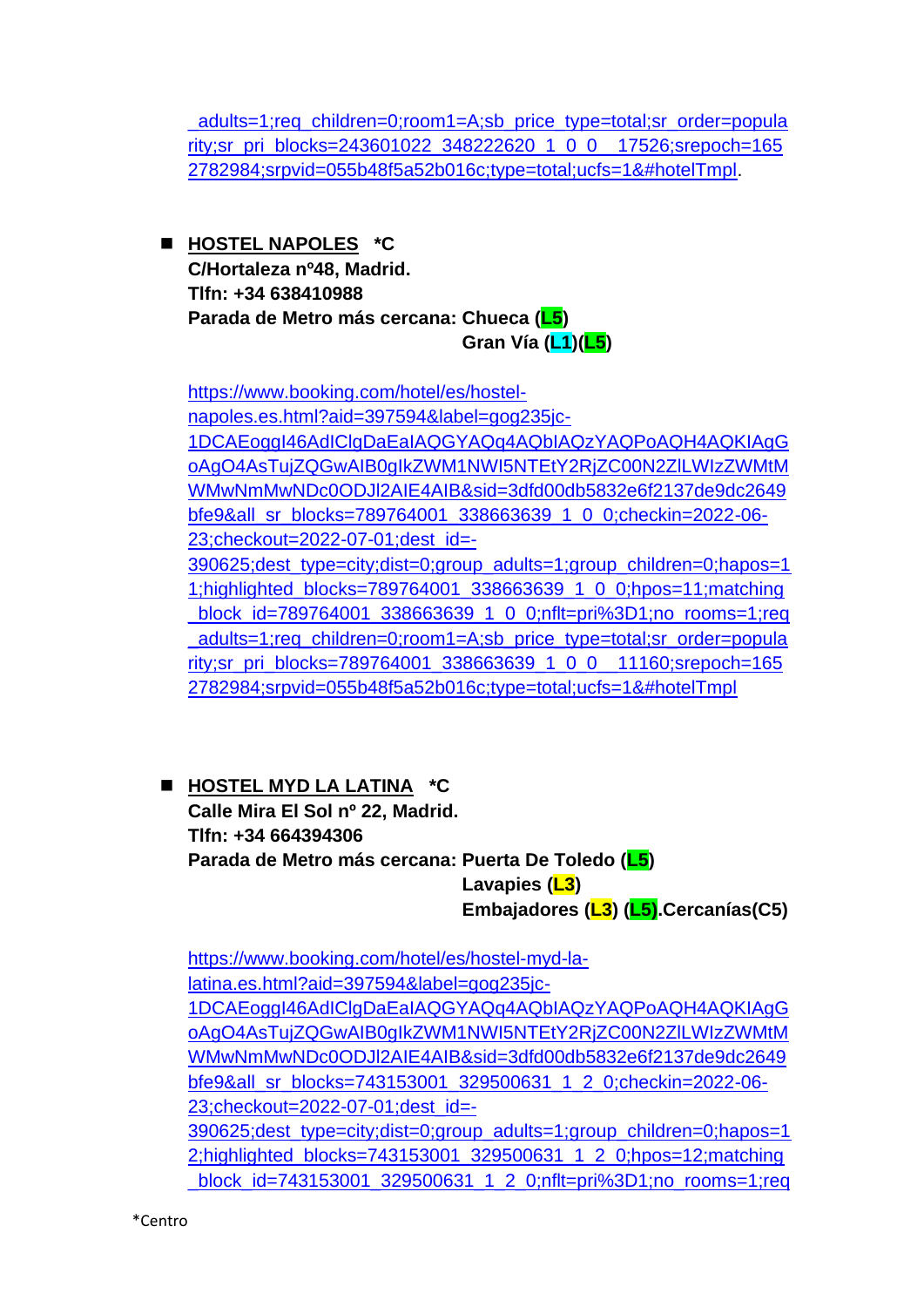adults=1;req\_children=0;room1=A;sb\_price\_type=total;sr\_order=popula [rity;sr\\_pri\\_blocks=743153001\\_329500631\\_1\\_2\\_0\\_\\_26942;srepoch=165](https://www.booking.com/hotel/es/hostel-myd-la-latina.es.html?aid=397594&label=gog235jc-1DCAEoggI46AdIClgDaEaIAQGYAQq4AQbIAQzYAQPoAQH4AQKIAgGoAgO4AsTujZQGwAIB0gIkZWM1NWI5NTEtY2RjZC00N2ZlLWIzZWMtMWMwNmMwNDc0ODJl2AIE4AIB&sid=3dfd00db5832e6f2137de9dc2649bfe9&all_sr_blocks=743153001_329500631_1_2_0;checkin=2022-06-23;checkout=2022-07-01;dest_id=-390625;dest_type=city;dist=0;group_adults=1;group_children=0;hapos=12;highlighted_blocks=743153001_329500631_1_2_0;hpos=12;matching_block_id=743153001_329500631_1_2_0;nflt=pri%3D1;no_rooms=1;req_adults=1;req_children=0;room1=A;sb_price_type=total;sr_order=popularity;sr_pri_blocks=743153001_329500631_1_2_0__26942;srepoch=1652782984;srpvid=055b48f5a52b016c;type=total;ucfs=1&#hotelTmpl) [2782984;srpvid=055b48f5a52b016c;type=total;ucfs=1&#hotelTmpl](https://www.booking.com/hotel/es/hostel-myd-la-latina.es.html?aid=397594&label=gog235jc-1DCAEoggI46AdIClgDaEaIAQGYAQq4AQbIAQzYAQPoAQH4AQKIAgGoAgO4AsTujZQGwAIB0gIkZWM1NWI5NTEtY2RjZC00N2ZlLWIzZWMtMWMwNmMwNDc0ODJl2AIE4AIB&sid=3dfd00db5832e6f2137de9dc2649bfe9&all_sr_blocks=743153001_329500631_1_2_0;checkin=2022-06-23;checkout=2022-07-01;dest_id=-390625;dest_type=city;dist=0;group_adults=1;group_children=0;hapos=12;highlighted_blocks=743153001_329500631_1_2_0;hpos=12;matching_block_id=743153001_329500631_1_2_0;nflt=pri%3D1;no_rooms=1;req_adults=1;req_children=0;room1=A;sb_price_type=total;sr_order=popularity;sr_pri_blocks=743153001_329500631_1_2_0__26942;srepoch=1652782984;srpvid=055b48f5a52b016c;type=total;ucfs=1&#hotelTmpl)

◼ **THE CENTRAL HOUSE LAVAPIES \*C C/ Encomienda nº 16, Madrid. Tlfn: 91 3949137. Parada de Metro más cercana: La Latina (L5) Tirso De Molina (L1)**

[https://www.booking.com/hotel/es/the-central-house](https://www.booking.com/hotel/es/the-central-house-lavapies.es.html?aid=397594&label=gog235jc-1DCAEoggI46AdIClgDaEaIAQGYAQq4AQbIAQzYAQPoAQH4AQKIAgGoAgO4AsTujZQGwAIB0gIkZWM1NWI5NTEtY2RjZC00N2ZlLWIzZWMtMWMwNmMwNDc0ODJl2AIE4AIB&sid=3dfd00db5832e6f2137de9dc2649bfe9&all_sr_blocks=596685401_233966216_0_2_0;checkin=2022-06-23;checkout=2022-07-01;dest_id=-390625;dest_type=city;dist=0;group_adults=1;group_children=0;hapos=15;highlighted_blocks=596685401_233966216_0_2_0;hpos=15;matching_block_id=596685401_233966216_0_2_0;nflt=pri%3D1;no_rooms=1;req_adults=1;req_children=0;room1=A;sb_price_type=total;sr_order=popularity;sr_pri_blocks=596685401_233966216_0_2_0__21560;srepoch=1652782984;srpvid=055b48f5a52b016c;type=total;ucfs=1&#hotelTmpl)[lavapies.es.html?aid=397594&label=gog235jc-](https://www.booking.com/hotel/es/the-central-house-lavapies.es.html?aid=397594&label=gog235jc-1DCAEoggI46AdIClgDaEaIAQGYAQq4AQbIAQzYAQPoAQH4AQKIAgGoAgO4AsTujZQGwAIB0gIkZWM1NWI5NTEtY2RjZC00N2ZlLWIzZWMtMWMwNmMwNDc0ODJl2AIE4AIB&sid=3dfd00db5832e6f2137de9dc2649bfe9&all_sr_blocks=596685401_233966216_0_2_0;checkin=2022-06-23;checkout=2022-07-01;dest_id=-390625;dest_type=city;dist=0;group_adults=1;group_children=0;hapos=15;highlighted_blocks=596685401_233966216_0_2_0;hpos=15;matching_block_id=596685401_233966216_0_2_0;nflt=pri%3D1;no_rooms=1;req_adults=1;req_children=0;room1=A;sb_price_type=total;sr_order=popularity;sr_pri_blocks=596685401_233966216_0_2_0__21560;srepoch=1652782984;srpvid=055b48f5a52b016c;type=total;ucfs=1&#hotelTmpl)[1DCAEoggI46AdIClgDaEaIAQGYAQq4AQbIAQzYAQPoAQH4AQKIAgG](https://www.booking.com/hotel/es/the-central-house-lavapies.es.html?aid=397594&label=gog235jc-1DCAEoggI46AdIClgDaEaIAQGYAQq4AQbIAQzYAQPoAQH4AQKIAgGoAgO4AsTujZQGwAIB0gIkZWM1NWI5NTEtY2RjZC00N2ZlLWIzZWMtMWMwNmMwNDc0ODJl2AIE4AIB&sid=3dfd00db5832e6f2137de9dc2649bfe9&all_sr_blocks=596685401_233966216_0_2_0;checkin=2022-06-23;checkout=2022-07-01;dest_id=-390625;dest_type=city;dist=0;group_adults=1;group_children=0;hapos=15;highlighted_blocks=596685401_233966216_0_2_0;hpos=15;matching_block_id=596685401_233966216_0_2_0;nflt=pri%3D1;no_rooms=1;req_adults=1;req_children=0;room1=A;sb_price_type=total;sr_order=popularity;sr_pri_blocks=596685401_233966216_0_2_0__21560;srepoch=1652782984;srpvid=055b48f5a52b016c;type=total;ucfs=1&#hotelTmpl) [oAgO4AsTujZQGwAIB0gIkZWM1NWI5NTEtY2RjZC00N2ZlLWIzZWMtM](https://www.booking.com/hotel/es/the-central-house-lavapies.es.html?aid=397594&label=gog235jc-1DCAEoggI46AdIClgDaEaIAQGYAQq4AQbIAQzYAQPoAQH4AQKIAgGoAgO4AsTujZQGwAIB0gIkZWM1NWI5NTEtY2RjZC00N2ZlLWIzZWMtMWMwNmMwNDc0ODJl2AIE4AIB&sid=3dfd00db5832e6f2137de9dc2649bfe9&all_sr_blocks=596685401_233966216_0_2_0;checkin=2022-06-23;checkout=2022-07-01;dest_id=-390625;dest_type=city;dist=0;group_adults=1;group_children=0;hapos=15;highlighted_blocks=596685401_233966216_0_2_0;hpos=15;matching_block_id=596685401_233966216_0_2_0;nflt=pri%3D1;no_rooms=1;req_adults=1;req_children=0;room1=A;sb_price_type=total;sr_order=popularity;sr_pri_blocks=596685401_233966216_0_2_0__21560;srepoch=1652782984;srpvid=055b48f5a52b016c;type=total;ucfs=1&#hotelTmpl) [WMwNmMwNDc0ODJl2AIE4AIB&sid=3dfd00db5832e6f2137de9dc2649](https://www.booking.com/hotel/es/the-central-house-lavapies.es.html?aid=397594&label=gog235jc-1DCAEoggI46AdIClgDaEaIAQGYAQq4AQbIAQzYAQPoAQH4AQKIAgGoAgO4AsTujZQGwAIB0gIkZWM1NWI5NTEtY2RjZC00N2ZlLWIzZWMtMWMwNmMwNDc0ODJl2AIE4AIB&sid=3dfd00db5832e6f2137de9dc2649bfe9&all_sr_blocks=596685401_233966216_0_2_0;checkin=2022-06-23;checkout=2022-07-01;dest_id=-390625;dest_type=city;dist=0;group_adults=1;group_children=0;hapos=15;highlighted_blocks=596685401_233966216_0_2_0;hpos=15;matching_block_id=596685401_233966216_0_2_0;nflt=pri%3D1;no_rooms=1;req_adults=1;req_children=0;room1=A;sb_price_type=total;sr_order=popularity;sr_pri_blocks=596685401_233966216_0_2_0__21560;srepoch=1652782984;srpvid=055b48f5a52b016c;type=total;ucfs=1&#hotelTmpl) [bfe9&all\\_sr\\_blocks=596685401\\_233966216\\_0\\_2\\_0;checkin=2022-06-](https://www.booking.com/hotel/es/the-central-house-lavapies.es.html?aid=397594&label=gog235jc-1DCAEoggI46AdIClgDaEaIAQGYAQq4AQbIAQzYAQPoAQH4AQKIAgGoAgO4AsTujZQGwAIB0gIkZWM1NWI5NTEtY2RjZC00N2ZlLWIzZWMtMWMwNmMwNDc0ODJl2AIE4AIB&sid=3dfd00db5832e6f2137de9dc2649bfe9&all_sr_blocks=596685401_233966216_0_2_0;checkin=2022-06-23;checkout=2022-07-01;dest_id=-390625;dest_type=city;dist=0;group_adults=1;group_children=0;hapos=15;highlighted_blocks=596685401_233966216_0_2_0;hpos=15;matching_block_id=596685401_233966216_0_2_0;nflt=pri%3D1;no_rooms=1;req_adults=1;req_children=0;room1=A;sb_price_type=total;sr_order=popularity;sr_pri_blocks=596685401_233966216_0_2_0__21560;srepoch=1652782984;srpvid=055b48f5a52b016c;type=total;ucfs=1&#hotelTmpl) [23;checkout=2022-07-01;dest\\_id=-](https://www.booking.com/hotel/es/the-central-house-lavapies.es.html?aid=397594&label=gog235jc-1DCAEoggI46AdIClgDaEaIAQGYAQq4AQbIAQzYAQPoAQH4AQKIAgGoAgO4AsTujZQGwAIB0gIkZWM1NWI5NTEtY2RjZC00N2ZlLWIzZWMtMWMwNmMwNDc0ODJl2AIE4AIB&sid=3dfd00db5832e6f2137de9dc2649bfe9&all_sr_blocks=596685401_233966216_0_2_0;checkin=2022-06-23;checkout=2022-07-01;dest_id=-390625;dest_type=city;dist=0;group_adults=1;group_children=0;hapos=15;highlighted_blocks=596685401_233966216_0_2_0;hpos=15;matching_block_id=596685401_233966216_0_2_0;nflt=pri%3D1;no_rooms=1;req_adults=1;req_children=0;room1=A;sb_price_type=total;sr_order=popularity;sr_pri_blocks=596685401_233966216_0_2_0__21560;srepoch=1652782984;srpvid=055b48f5a52b016c;type=total;ucfs=1&#hotelTmpl) [390625;dest\\_type=city;dist=0;group\\_adults=1;group\\_children=0;hapos=1](https://www.booking.com/hotel/es/the-central-house-lavapies.es.html?aid=397594&label=gog235jc-1DCAEoggI46AdIClgDaEaIAQGYAQq4AQbIAQzYAQPoAQH4AQKIAgGoAgO4AsTujZQGwAIB0gIkZWM1NWI5NTEtY2RjZC00N2ZlLWIzZWMtMWMwNmMwNDc0ODJl2AIE4AIB&sid=3dfd00db5832e6f2137de9dc2649bfe9&all_sr_blocks=596685401_233966216_0_2_0;checkin=2022-06-23;checkout=2022-07-01;dest_id=-390625;dest_type=city;dist=0;group_adults=1;group_children=0;hapos=15;highlighted_blocks=596685401_233966216_0_2_0;hpos=15;matching_block_id=596685401_233966216_0_2_0;nflt=pri%3D1;no_rooms=1;req_adults=1;req_children=0;room1=A;sb_price_type=total;sr_order=popularity;sr_pri_blocks=596685401_233966216_0_2_0__21560;srepoch=1652782984;srpvid=055b48f5a52b016c;type=total;ucfs=1&#hotelTmpl) [5;highlighted\\_blocks=596685401\\_233966216\\_0\\_2\\_0;hpos=15;matching](https://www.booking.com/hotel/es/the-central-house-lavapies.es.html?aid=397594&label=gog235jc-1DCAEoggI46AdIClgDaEaIAQGYAQq4AQbIAQzYAQPoAQH4AQKIAgGoAgO4AsTujZQGwAIB0gIkZWM1NWI5NTEtY2RjZC00N2ZlLWIzZWMtMWMwNmMwNDc0ODJl2AIE4AIB&sid=3dfd00db5832e6f2137de9dc2649bfe9&all_sr_blocks=596685401_233966216_0_2_0;checkin=2022-06-23;checkout=2022-07-01;dest_id=-390625;dest_type=city;dist=0;group_adults=1;group_children=0;hapos=15;highlighted_blocks=596685401_233966216_0_2_0;hpos=15;matching_block_id=596685401_233966216_0_2_0;nflt=pri%3D1;no_rooms=1;req_adults=1;req_children=0;room1=A;sb_price_type=total;sr_order=popularity;sr_pri_blocks=596685401_233966216_0_2_0__21560;srepoch=1652782984;srpvid=055b48f5a52b016c;type=total;ucfs=1&#hotelTmpl) block id=596685401\_233966216\_0\_2\_0;nflt=pri%3D1;no\_rooms=1;req adults=1;req\_children=0;room1=A;sb\_price\_type=total;sr\_order=popula [rity;sr\\_pri\\_blocks=596685401\\_233966216\\_0\\_2\\_0\\_\\_21560;srepoch=165](https://www.booking.com/hotel/es/the-central-house-lavapies.es.html?aid=397594&label=gog235jc-1DCAEoggI46AdIClgDaEaIAQGYAQq4AQbIAQzYAQPoAQH4AQKIAgGoAgO4AsTujZQGwAIB0gIkZWM1NWI5NTEtY2RjZC00N2ZlLWIzZWMtMWMwNmMwNDc0ODJl2AIE4AIB&sid=3dfd00db5832e6f2137de9dc2649bfe9&all_sr_blocks=596685401_233966216_0_2_0;checkin=2022-06-23;checkout=2022-07-01;dest_id=-390625;dest_type=city;dist=0;group_adults=1;group_children=0;hapos=15;highlighted_blocks=596685401_233966216_0_2_0;hpos=15;matching_block_id=596685401_233966216_0_2_0;nflt=pri%3D1;no_rooms=1;req_adults=1;req_children=0;room1=A;sb_price_type=total;sr_order=popularity;sr_pri_blocks=596685401_233966216_0_2_0__21560;srepoch=1652782984;srpvid=055b48f5a52b016c;type=total;ucfs=1&#hotelTmpl) [2782984;srpvid=055b48f5a52b016c;type=total;ucfs=1&#hotelTmpl](https://www.booking.com/hotel/es/the-central-house-lavapies.es.html?aid=397594&label=gog235jc-1DCAEoggI46AdIClgDaEaIAQGYAQq4AQbIAQzYAQPoAQH4AQKIAgGoAgO4AsTujZQGwAIB0gIkZWM1NWI5NTEtY2RjZC00N2ZlLWIzZWMtMWMwNmMwNDc0ODJl2AIE4AIB&sid=3dfd00db5832e6f2137de9dc2649bfe9&all_sr_blocks=596685401_233966216_0_2_0;checkin=2022-06-23;checkout=2022-07-01;dest_id=-390625;dest_type=city;dist=0;group_adults=1;group_children=0;hapos=15;highlighted_blocks=596685401_233966216_0_2_0;hpos=15;matching_block_id=596685401_233966216_0_2_0;nflt=pri%3D1;no_rooms=1;req_adults=1;req_children=0;room1=A;sb_price_type=total;sr_order=popularity;sr_pri_blocks=596685401_233966216_0_2_0__21560;srepoch=1652782984;srpvid=055b48f5a52b016c;type=total;ucfs=1&#hotelTmpl)

◼ **MOLA HOSTEL \*C**

**C/ Atocha nº 16, Madrid. Tlfn: 91 5900509. Parada de Metro más cercana: Antón Martín (L1) Tirso De Molina (L1)**

[https://www.booking.com/hotel/es/mola](https://www.booking.com/hotel/es/mola-hostel.es.html?aid=397594&label=gog235jc-1DCAEoggI46AdIClgDaEaIAQGYAQq4AQbIAQzYAQPoAQH4AQKIAgGoAgO4AsTujZQGwAIB0gIkZWM1NWI5NTEtY2RjZC00N2ZlLWIzZWMtMWMwNmMwNDc0ODJl2AIE4AIB&sid=3dfd00db5832e6f2137de9dc2649bfe9&all_sr_blocks=170115509_89956698_0_0_0;checkin=2022-06-23;checkout=2022-07-01;dest_id=-390625;dest_type=city;dist=0;group_adults=1;group_children=0;hapos=17;highlighted_blocks=170115509_89956698_0_0_0;hpos=17;matching_block_id=170115509_89956698_0_0_0;nflt=pri%3D1;no_rooms=1;req_adults=1;req_children=0;room1=A;sb_price_type=total;sr_order=popularity;sr_pri_blocks=170115509_89956698_0_0_0__27672;srepoch=1652782984;srpvid=055b48f5a52b016c;type=total;ucfs=1&#hotelTmpl)[hostel.es.html?aid=397594&label=gog235jc-](https://www.booking.com/hotel/es/mola-hostel.es.html?aid=397594&label=gog235jc-1DCAEoggI46AdIClgDaEaIAQGYAQq4AQbIAQzYAQPoAQH4AQKIAgGoAgO4AsTujZQGwAIB0gIkZWM1NWI5NTEtY2RjZC00N2ZlLWIzZWMtMWMwNmMwNDc0ODJl2AIE4AIB&sid=3dfd00db5832e6f2137de9dc2649bfe9&all_sr_blocks=170115509_89956698_0_0_0;checkin=2022-06-23;checkout=2022-07-01;dest_id=-390625;dest_type=city;dist=0;group_adults=1;group_children=0;hapos=17;highlighted_blocks=170115509_89956698_0_0_0;hpos=17;matching_block_id=170115509_89956698_0_0_0;nflt=pri%3D1;no_rooms=1;req_adults=1;req_children=0;room1=A;sb_price_type=total;sr_order=popularity;sr_pri_blocks=170115509_89956698_0_0_0__27672;srepoch=1652782984;srpvid=055b48f5a52b016c;type=total;ucfs=1&#hotelTmpl)[1DCAEoggI46AdIClgDaEaIAQGYAQq4AQbIAQzYAQPoAQH4AQKIAgG](https://www.booking.com/hotel/es/mola-hostel.es.html?aid=397594&label=gog235jc-1DCAEoggI46AdIClgDaEaIAQGYAQq4AQbIAQzYAQPoAQH4AQKIAgGoAgO4AsTujZQGwAIB0gIkZWM1NWI5NTEtY2RjZC00N2ZlLWIzZWMtMWMwNmMwNDc0ODJl2AIE4AIB&sid=3dfd00db5832e6f2137de9dc2649bfe9&all_sr_blocks=170115509_89956698_0_0_0;checkin=2022-06-23;checkout=2022-07-01;dest_id=-390625;dest_type=city;dist=0;group_adults=1;group_children=0;hapos=17;highlighted_blocks=170115509_89956698_0_0_0;hpos=17;matching_block_id=170115509_89956698_0_0_0;nflt=pri%3D1;no_rooms=1;req_adults=1;req_children=0;room1=A;sb_price_type=total;sr_order=popularity;sr_pri_blocks=170115509_89956698_0_0_0__27672;srepoch=1652782984;srpvid=055b48f5a52b016c;type=total;ucfs=1&#hotelTmpl) [oAgO4AsTujZQGwAIB0gIkZWM1NWI5NTEtY2RjZC00N2ZlLWIzZWMtM](https://www.booking.com/hotel/es/mola-hostel.es.html?aid=397594&label=gog235jc-1DCAEoggI46AdIClgDaEaIAQGYAQq4AQbIAQzYAQPoAQH4AQKIAgGoAgO4AsTujZQGwAIB0gIkZWM1NWI5NTEtY2RjZC00N2ZlLWIzZWMtMWMwNmMwNDc0ODJl2AIE4AIB&sid=3dfd00db5832e6f2137de9dc2649bfe9&all_sr_blocks=170115509_89956698_0_0_0;checkin=2022-06-23;checkout=2022-07-01;dest_id=-390625;dest_type=city;dist=0;group_adults=1;group_children=0;hapos=17;highlighted_blocks=170115509_89956698_0_0_0;hpos=17;matching_block_id=170115509_89956698_0_0_0;nflt=pri%3D1;no_rooms=1;req_adults=1;req_children=0;room1=A;sb_price_type=total;sr_order=popularity;sr_pri_blocks=170115509_89956698_0_0_0__27672;srepoch=1652782984;srpvid=055b48f5a52b016c;type=total;ucfs=1&#hotelTmpl) [WMwNmMwNDc0ODJl2AIE4AIB&sid=3dfd00db5832e6f2137de9dc2649](https://www.booking.com/hotel/es/mola-hostel.es.html?aid=397594&label=gog235jc-1DCAEoggI46AdIClgDaEaIAQGYAQq4AQbIAQzYAQPoAQH4AQKIAgGoAgO4AsTujZQGwAIB0gIkZWM1NWI5NTEtY2RjZC00N2ZlLWIzZWMtMWMwNmMwNDc0ODJl2AIE4AIB&sid=3dfd00db5832e6f2137de9dc2649bfe9&all_sr_blocks=170115509_89956698_0_0_0;checkin=2022-06-23;checkout=2022-07-01;dest_id=-390625;dest_type=city;dist=0;group_adults=1;group_children=0;hapos=17;highlighted_blocks=170115509_89956698_0_0_0;hpos=17;matching_block_id=170115509_89956698_0_0_0;nflt=pri%3D1;no_rooms=1;req_adults=1;req_children=0;room1=A;sb_price_type=total;sr_order=popularity;sr_pri_blocks=170115509_89956698_0_0_0__27672;srepoch=1652782984;srpvid=055b48f5a52b016c;type=total;ucfs=1&#hotelTmpl) [bfe9&all\\_sr\\_blocks=170115509\\_89956698\\_0\\_0\\_0;checkin=2022-06-](https://www.booking.com/hotel/es/mola-hostel.es.html?aid=397594&label=gog235jc-1DCAEoggI46AdIClgDaEaIAQGYAQq4AQbIAQzYAQPoAQH4AQKIAgGoAgO4AsTujZQGwAIB0gIkZWM1NWI5NTEtY2RjZC00N2ZlLWIzZWMtMWMwNmMwNDc0ODJl2AIE4AIB&sid=3dfd00db5832e6f2137de9dc2649bfe9&all_sr_blocks=170115509_89956698_0_0_0;checkin=2022-06-23;checkout=2022-07-01;dest_id=-390625;dest_type=city;dist=0;group_adults=1;group_children=0;hapos=17;highlighted_blocks=170115509_89956698_0_0_0;hpos=17;matching_block_id=170115509_89956698_0_0_0;nflt=pri%3D1;no_rooms=1;req_adults=1;req_children=0;room1=A;sb_price_type=total;sr_order=popularity;sr_pri_blocks=170115509_89956698_0_0_0__27672;srepoch=1652782984;srpvid=055b48f5a52b016c;type=total;ucfs=1&#hotelTmpl) [23;checkout=2022-07-01;dest\\_id=-](https://www.booking.com/hotel/es/mola-hostel.es.html?aid=397594&label=gog235jc-1DCAEoggI46AdIClgDaEaIAQGYAQq4AQbIAQzYAQPoAQH4AQKIAgGoAgO4AsTujZQGwAIB0gIkZWM1NWI5NTEtY2RjZC00N2ZlLWIzZWMtMWMwNmMwNDc0ODJl2AIE4AIB&sid=3dfd00db5832e6f2137de9dc2649bfe9&all_sr_blocks=170115509_89956698_0_0_0;checkin=2022-06-23;checkout=2022-07-01;dest_id=-390625;dest_type=city;dist=0;group_adults=1;group_children=0;hapos=17;highlighted_blocks=170115509_89956698_0_0_0;hpos=17;matching_block_id=170115509_89956698_0_0_0;nflt=pri%3D1;no_rooms=1;req_adults=1;req_children=0;room1=A;sb_price_type=total;sr_order=popularity;sr_pri_blocks=170115509_89956698_0_0_0__27672;srepoch=1652782984;srpvid=055b48f5a52b016c;type=total;ucfs=1&#hotelTmpl) [390625;dest\\_type=city;dist=0;group\\_adults=1;group\\_children=0;hapos=1](https://www.booking.com/hotel/es/mola-hostel.es.html?aid=397594&label=gog235jc-1DCAEoggI46AdIClgDaEaIAQGYAQq4AQbIAQzYAQPoAQH4AQKIAgGoAgO4AsTujZQGwAIB0gIkZWM1NWI5NTEtY2RjZC00N2ZlLWIzZWMtMWMwNmMwNDc0ODJl2AIE4AIB&sid=3dfd00db5832e6f2137de9dc2649bfe9&all_sr_blocks=170115509_89956698_0_0_0;checkin=2022-06-23;checkout=2022-07-01;dest_id=-390625;dest_type=city;dist=0;group_adults=1;group_children=0;hapos=17;highlighted_blocks=170115509_89956698_0_0_0;hpos=17;matching_block_id=170115509_89956698_0_0_0;nflt=pri%3D1;no_rooms=1;req_adults=1;req_children=0;room1=A;sb_price_type=total;sr_order=popularity;sr_pri_blocks=170115509_89956698_0_0_0__27672;srepoch=1652782984;srpvid=055b48f5a52b016c;type=total;ucfs=1&#hotelTmpl) 7;highlighted\_blocks=170115509\_89956698\_0\_0\_0;hpos=17;matching block id=170115509 89956698 0 0 0;nflt=pri%3D1;no rooms=1;req\_a [dults=1;req\\_children=0;room1=A;sb\\_price\\_type=total;sr\\_order=popularit](https://www.booking.com/hotel/es/mola-hostel.es.html?aid=397594&label=gog235jc-1DCAEoggI46AdIClgDaEaIAQGYAQq4AQbIAQzYAQPoAQH4AQKIAgGoAgO4AsTujZQGwAIB0gIkZWM1NWI5NTEtY2RjZC00N2ZlLWIzZWMtMWMwNmMwNDc0ODJl2AIE4AIB&sid=3dfd00db5832e6f2137de9dc2649bfe9&all_sr_blocks=170115509_89956698_0_0_0;checkin=2022-06-23;checkout=2022-07-01;dest_id=-390625;dest_type=city;dist=0;group_adults=1;group_children=0;hapos=17;highlighted_blocks=170115509_89956698_0_0_0;hpos=17;matching_block_id=170115509_89956698_0_0_0;nflt=pri%3D1;no_rooms=1;req_adults=1;req_children=0;room1=A;sb_price_type=total;sr_order=popularity;sr_pri_blocks=170115509_89956698_0_0_0__27672;srepoch=1652782984;srpvid=055b48f5a52b016c;type=total;ucfs=1&#hotelTmpl) [y;sr\\_pri\\_blocks=170115509\\_89956698\\_0\\_0\\_0\\_\\_27672;srepoch=165278](https://www.booking.com/hotel/es/mola-hostel.es.html?aid=397594&label=gog235jc-1DCAEoggI46AdIClgDaEaIAQGYAQq4AQbIAQzYAQPoAQH4AQKIAgGoAgO4AsTujZQGwAIB0gIkZWM1NWI5NTEtY2RjZC00N2ZlLWIzZWMtMWMwNmMwNDc0ODJl2AIE4AIB&sid=3dfd00db5832e6f2137de9dc2649bfe9&all_sr_blocks=170115509_89956698_0_0_0;checkin=2022-06-23;checkout=2022-07-01;dest_id=-390625;dest_type=city;dist=0;group_adults=1;group_children=0;hapos=17;highlighted_blocks=170115509_89956698_0_0_0;hpos=17;matching_block_id=170115509_89956698_0_0_0;nflt=pri%3D1;no_rooms=1;req_adults=1;req_children=0;room1=A;sb_price_type=total;sr_order=popularity;sr_pri_blocks=170115509_89956698_0_0_0__27672;srepoch=1652782984;srpvid=055b48f5a52b016c;type=total;ucfs=1&#hotelTmpl) [2984;srpvid=055b48f5a52b016c;type=total;ucfs=1&#hotelTmpl](https://www.booking.com/hotel/es/mola-hostel.es.html?aid=397594&label=gog235jc-1DCAEoggI46AdIClgDaEaIAQGYAQq4AQbIAQzYAQPoAQH4AQKIAgGoAgO4AsTujZQGwAIB0gIkZWM1NWI5NTEtY2RjZC00N2ZlLWIzZWMtMWMwNmMwNDc0ODJl2AIE4AIB&sid=3dfd00db5832e6f2137de9dc2649bfe9&all_sr_blocks=170115509_89956698_0_0_0;checkin=2022-06-23;checkout=2022-07-01;dest_id=-390625;dest_type=city;dist=0;group_adults=1;group_children=0;hapos=17;highlighted_blocks=170115509_89956698_0_0_0;hpos=17;matching_block_id=170115509_89956698_0_0_0;nflt=pri%3D1;no_rooms=1;req_adults=1;req_children=0;room1=A;sb_price_type=total;sr_order=popularity;sr_pri_blocks=170115509_89956698_0_0_0__27672;srepoch=1652782984;srpvid=055b48f5a52b016c;type=total;ucfs=1&#hotelTmpl)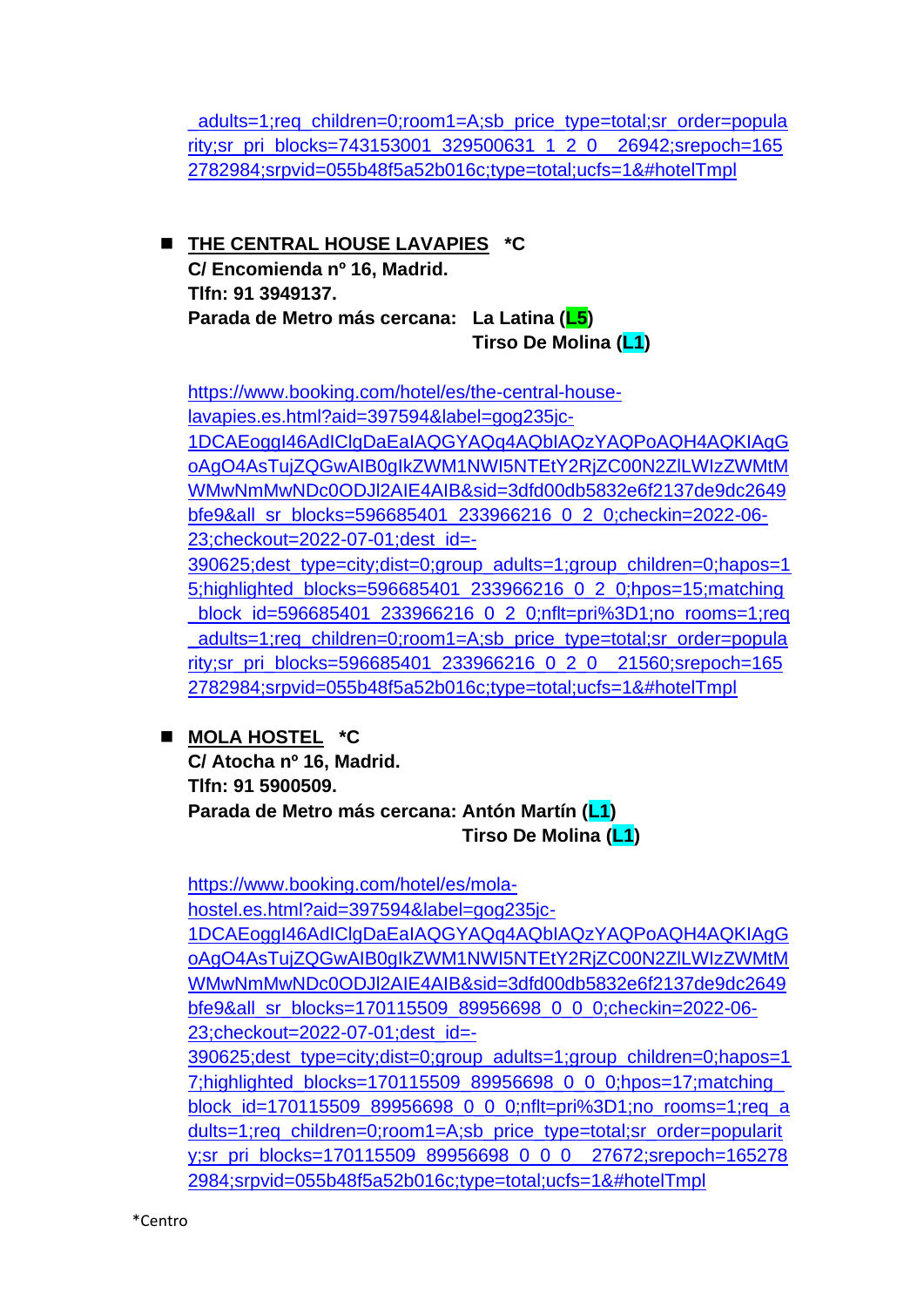◼ **HOSTAL LOS ANDES C/ Gaztambide nº 11, Madrid. Tlfn: 91 5440243. Parada de Metro más cercana: Argüelles (L3)(L4)(L6)**

[https://www.booking.com/hotel/es/hostal-los](https://www.booking.com/hotel/es/hostal-los-andes.es.html?aid=397594&label=gog235jc-1DCAEoggI46AdIClgDaEaIAQGYAQq4AQbIAQzYAQPoAQH4AQKIAgGoAgO4AsTujZQGwAIB0gIkZWM1NWI5NTEtY2RjZC00N2ZlLWIzZWMtMWMwNmMwNDc0ODJl2AIE4AIB&sid=3dfd00db5832e6f2137de9dc2649bfe9&all_sr_blocks=73881502_88504784_0_0_0;checkin=2022-06-23;checkout=2022-07-01;dest_id=-390625;dest_type=city;dist=0;group_adults=1;group_children=0;hapos=18;highlighted_blocks=73881502_88504784_0_0_0;hpos=18;matching_block_id=73881502_88504784_0_0_0;nflt=pri%3D1;no_rooms=1;req_adults=1;req_children=0;room1=A;sb_price_type=total;sr_order=popularity;sr_pri_blocks=73881502_88504784_0_0_0__35200;srepoch=1652782984;srpvid=055b48f5a52b016c;type=total;ucfs=1&#hotelTmpl)[andes.es.html?aid=397594&label=gog235jc-](https://www.booking.com/hotel/es/hostal-los-andes.es.html?aid=397594&label=gog235jc-1DCAEoggI46AdIClgDaEaIAQGYAQq4AQbIAQzYAQPoAQH4AQKIAgGoAgO4AsTujZQGwAIB0gIkZWM1NWI5NTEtY2RjZC00N2ZlLWIzZWMtMWMwNmMwNDc0ODJl2AIE4AIB&sid=3dfd00db5832e6f2137de9dc2649bfe9&all_sr_blocks=73881502_88504784_0_0_0;checkin=2022-06-23;checkout=2022-07-01;dest_id=-390625;dest_type=city;dist=0;group_adults=1;group_children=0;hapos=18;highlighted_blocks=73881502_88504784_0_0_0;hpos=18;matching_block_id=73881502_88504784_0_0_0;nflt=pri%3D1;no_rooms=1;req_adults=1;req_children=0;room1=A;sb_price_type=total;sr_order=popularity;sr_pri_blocks=73881502_88504784_0_0_0__35200;srepoch=1652782984;srpvid=055b48f5a52b016c;type=total;ucfs=1&#hotelTmpl)[1DCAEoggI46AdIClgDaEaIAQGYAQq4AQbIAQzYAQPoAQH4AQKIAgG](https://www.booking.com/hotel/es/hostal-los-andes.es.html?aid=397594&label=gog235jc-1DCAEoggI46AdIClgDaEaIAQGYAQq4AQbIAQzYAQPoAQH4AQKIAgGoAgO4AsTujZQGwAIB0gIkZWM1NWI5NTEtY2RjZC00N2ZlLWIzZWMtMWMwNmMwNDc0ODJl2AIE4AIB&sid=3dfd00db5832e6f2137de9dc2649bfe9&all_sr_blocks=73881502_88504784_0_0_0;checkin=2022-06-23;checkout=2022-07-01;dest_id=-390625;dest_type=city;dist=0;group_adults=1;group_children=0;hapos=18;highlighted_blocks=73881502_88504784_0_0_0;hpos=18;matching_block_id=73881502_88504784_0_0_0;nflt=pri%3D1;no_rooms=1;req_adults=1;req_children=0;room1=A;sb_price_type=total;sr_order=popularity;sr_pri_blocks=73881502_88504784_0_0_0__35200;srepoch=1652782984;srpvid=055b48f5a52b016c;type=total;ucfs=1&#hotelTmpl) [oAgO4AsTujZQGwAIB0gIkZWM1NWI5NTEtY2RjZC00N2ZlLWIzZWMtM](https://www.booking.com/hotel/es/hostal-los-andes.es.html?aid=397594&label=gog235jc-1DCAEoggI46AdIClgDaEaIAQGYAQq4AQbIAQzYAQPoAQH4AQKIAgGoAgO4AsTujZQGwAIB0gIkZWM1NWI5NTEtY2RjZC00N2ZlLWIzZWMtMWMwNmMwNDc0ODJl2AIE4AIB&sid=3dfd00db5832e6f2137de9dc2649bfe9&all_sr_blocks=73881502_88504784_0_0_0;checkin=2022-06-23;checkout=2022-07-01;dest_id=-390625;dest_type=city;dist=0;group_adults=1;group_children=0;hapos=18;highlighted_blocks=73881502_88504784_0_0_0;hpos=18;matching_block_id=73881502_88504784_0_0_0;nflt=pri%3D1;no_rooms=1;req_adults=1;req_children=0;room1=A;sb_price_type=total;sr_order=popularity;sr_pri_blocks=73881502_88504784_0_0_0__35200;srepoch=1652782984;srpvid=055b48f5a52b016c;type=total;ucfs=1&#hotelTmpl) [WMwNmMwNDc0ODJl2AIE4AIB&sid=3dfd00db5832e6f2137de9dc2649](https://www.booking.com/hotel/es/hostal-los-andes.es.html?aid=397594&label=gog235jc-1DCAEoggI46AdIClgDaEaIAQGYAQq4AQbIAQzYAQPoAQH4AQKIAgGoAgO4AsTujZQGwAIB0gIkZWM1NWI5NTEtY2RjZC00N2ZlLWIzZWMtMWMwNmMwNDc0ODJl2AIE4AIB&sid=3dfd00db5832e6f2137de9dc2649bfe9&all_sr_blocks=73881502_88504784_0_0_0;checkin=2022-06-23;checkout=2022-07-01;dest_id=-390625;dest_type=city;dist=0;group_adults=1;group_children=0;hapos=18;highlighted_blocks=73881502_88504784_0_0_0;hpos=18;matching_block_id=73881502_88504784_0_0_0;nflt=pri%3D1;no_rooms=1;req_adults=1;req_children=0;room1=A;sb_price_type=total;sr_order=popularity;sr_pri_blocks=73881502_88504784_0_0_0__35200;srepoch=1652782984;srpvid=055b48f5a52b016c;type=total;ucfs=1&#hotelTmpl) [bfe9&all\\_sr\\_blocks=73881502\\_88504784\\_0\\_0\\_0;checkin=2022-06-](https://www.booking.com/hotel/es/hostal-los-andes.es.html?aid=397594&label=gog235jc-1DCAEoggI46AdIClgDaEaIAQGYAQq4AQbIAQzYAQPoAQH4AQKIAgGoAgO4AsTujZQGwAIB0gIkZWM1NWI5NTEtY2RjZC00N2ZlLWIzZWMtMWMwNmMwNDc0ODJl2AIE4AIB&sid=3dfd00db5832e6f2137de9dc2649bfe9&all_sr_blocks=73881502_88504784_0_0_0;checkin=2022-06-23;checkout=2022-07-01;dest_id=-390625;dest_type=city;dist=0;group_adults=1;group_children=0;hapos=18;highlighted_blocks=73881502_88504784_0_0_0;hpos=18;matching_block_id=73881502_88504784_0_0_0;nflt=pri%3D1;no_rooms=1;req_adults=1;req_children=0;room1=A;sb_price_type=total;sr_order=popularity;sr_pri_blocks=73881502_88504784_0_0_0__35200;srepoch=1652782984;srpvid=055b48f5a52b016c;type=total;ucfs=1&#hotelTmpl) [23;checkout=2022-07-01;dest\\_id=-](https://www.booking.com/hotel/es/hostal-los-andes.es.html?aid=397594&label=gog235jc-1DCAEoggI46AdIClgDaEaIAQGYAQq4AQbIAQzYAQPoAQH4AQKIAgGoAgO4AsTujZQGwAIB0gIkZWM1NWI5NTEtY2RjZC00N2ZlLWIzZWMtMWMwNmMwNDc0ODJl2AIE4AIB&sid=3dfd00db5832e6f2137de9dc2649bfe9&all_sr_blocks=73881502_88504784_0_0_0;checkin=2022-06-23;checkout=2022-07-01;dest_id=-390625;dest_type=city;dist=0;group_adults=1;group_children=0;hapos=18;highlighted_blocks=73881502_88504784_0_0_0;hpos=18;matching_block_id=73881502_88504784_0_0_0;nflt=pri%3D1;no_rooms=1;req_adults=1;req_children=0;room1=A;sb_price_type=total;sr_order=popularity;sr_pri_blocks=73881502_88504784_0_0_0__35200;srepoch=1652782984;srpvid=055b48f5a52b016c;type=total;ucfs=1&#hotelTmpl) [390625;dest\\_type=city;dist=0;group\\_adults=1;group\\_children=0;hapos=1](https://www.booking.com/hotel/es/hostal-los-andes.es.html?aid=397594&label=gog235jc-1DCAEoggI46AdIClgDaEaIAQGYAQq4AQbIAQzYAQPoAQH4AQKIAgGoAgO4AsTujZQGwAIB0gIkZWM1NWI5NTEtY2RjZC00N2ZlLWIzZWMtMWMwNmMwNDc0ODJl2AIE4AIB&sid=3dfd00db5832e6f2137de9dc2649bfe9&all_sr_blocks=73881502_88504784_0_0_0;checkin=2022-06-23;checkout=2022-07-01;dest_id=-390625;dest_type=city;dist=0;group_adults=1;group_children=0;hapos=18;highlighted_blocks=73881502_88504784_0_0_0;hpos=18;matching_block_id=73881502_88504784_0_0_0;nflt=pri%3D1;no_rooms=1;req_adults=1;req_children=0;room1=A;sb_price_type=total;sr_order=popularity;sr_pri_blocks=73881502_88504784_0_0_0__35200;srepoch=1652782984;srpvid=055b48f5a52b016c;type=total;ucfs=1&#hotelTmpl)

[8;highlighted\\_blocks=73881502\\_88504784\\_0\\_0\\_0;hpos=18;matching\\_bl](https://www.booking.com/hotel/es/hostal-los-andes.es.html?aid=397594&label=gog235jc-1DCAEoggI46AdIClgDaEaIAQGYAQq4AQbIAQzYAQPoAQH4AQKIAgGoAgO4AsTujZQGwAIB0gIkZWM1NWI5NTEtY2RjZC00N2ZlLWIzZWMtMWMwNmMwNDc0ODJl2AIE4AIB&sid=3dfd00db5832e6f2137de9dc2649bfe9&all_sr_blocks=73881502_88504784_0_0_0;checkin=2022-06-23;checkout=2022-07-01;dest_id=-390625;dest_type=city;dist=0;group_adults=1;group_children=0;hapos=18;highlighted_blocks=73881502_88504784_0_0_0;hpos=18;matching_block_id=73881502_88504784_0_0_0;nflt=pri%3D1;no_rooms=1;req_adults=1;req_children=0;room1=A;sb_price_type=total;sr_order=popularity;sr_pri_blocks=73881502_88504784_0_0_0__35200;srepoch=1652782984;srpvid=055b48f5a52b016c;type=total;ucfs=1&#hotelTmpl) [ock\\_id=73881502\\_88504784\\_0\\_0\\_0;nflt=pri%3D1;no\\_rooms=1;req\\_adul](https://www.booking.com/hotel/es/hostal-los-andes.es.html?aid=397594&label=gog235jc-1DCAEoggI46AdIClgDaEaIAQGYAQq4AQbIAQzYAQPoAQH4AQKIAgGoAgO4AsTujZQGwAIB0gIkZWM1NWI5NTEtY2RjZC00N2ZlLWIzZWMtMWMwNmMwNDc0ODJl2AIE4AIB&sid=3dfd00db5832e6f2137de9dc2649bfe9&all_sr_blocks=73881502_88504784_0_0_0;checkin=2022-06-23;checkout=2022-07-01;dest_id=-390625;dest_type=city;dist=0;group_adults=1;group_children=0;hapos=18;highlighted_blocks=73881502_88504784_0_0_0;hpos=18;matching_block_id=73881502_88504784_0_0_0;nflt=pri%3D1;no_rooms=1;req_adults=1;req_children=0;room1=A;sb_price_type=total;sr_order=popularity;sr_pri_blocks=73881502_88504784_0_0_0__35200;srepoch=1652782984;srpvid=055b48f5a52b016c;type=total;ucfs=1&#hotelTmpl) [ts=1;req\\_children=0;room1=A;sb\\_price\\_type=total;sr\\_order=popularity;sr](https://www.booking.com/hotel/es/hostal-los-andes.es.html?aid=397594&label=gog235jc-1DCAEoggI46AdIClgDaEaIAQGYAQq4AQbIAQzYAQPoAQH4AQKIAgGoAgO4AsTujZQGwAIB0gIkZWM1NWI5NTEtY2RjZC00N2ZlLWIzZWMtMWMwNmMwNDc0ODJl2AIE4AIB&sid=3dfd00db5832e6f2137de9dc2649bfe9&all_sr_blocks=73881502_88504784_0_0_0;checkin=2022-06-23;checkout=2022-07-01;dest_id=-390625;dest_type=city;dist=0;group_adults=1;group_children=0;hapos=18;highlighted_blocks=73881502_88504784_0_0_0;hpos=18;matching_block_id=73881502_88504784_0_0_0;nflt=pri%3D1;no_rooms=1;req_adults=1;req_children=0;room1=A;sb_price_type=total;sr_order=popularity;sr_pri_blocks=73881502_88504784_0_0_0__35200;srepoch=1652782984;srpvid=055b48f5a52b016c;type=total;ucfs=1&#hotelTmpl) pri\_blocks=73881502\_88504784\_0\_0\_0\_\_35200;srepoch=1652782984 [;srpvid=055b48f5a52b016c;type=total;ucfs=1&#hotelTmpl](https://www.booking.com/hotel/es/hostal-los-andes.es.html?aid=397594&label=gog235jc-1DCAEoggI46AdIClgDaEaIAQGYAQq4AQbIAQzYAQPoAQH4AQKIAgGoAgO4AsTujZQGwAIB0gIkZWM1NWI5NTEtY2RjZC00N2ZlLWIzZWMtMWMwNmMwNDc0ODJl2AIE4AIB&sid=3dfd00db5832e6f2137de9dc2649bfe9&all_sr_blocks=73881502_88504784_0_0_0;checkin=2022-06-23;checkout=2022-07-01;dest_id=-390625;dest_type=city;dist=0;group_adults=1;group_children=0;hapos=18;highlighted_blocks=73881502_88504784_0_0_0;hpos=18;matching_block_id=73881502_88504784_0_0_0;nflt=pri%3D1;no_rooms=1;req_adults=1;req_children=0;room1=A;sb_price_type=total;sr_order=popularity;sr_pri_blocks=73881502_88504784_0_0_0__35200;srepoch=1652782984;srpvid=055b48f5a52b016c;type=total;ucfs=1&#hotelTmpl)

# ◼ **PENSIÓN PLAZA MAYOR \*C**

**Calle De Concepción Jerónima nº 27. Madrid. Tlfn:** 

**Parada de metro más cercana: Tirso De Molina (L1)**

 **La Latina (L5) Sol(L1) (L2) (L3) Cercanías (C3)(C4)** 

[https://www.booking.com/hotel/es/pension-plaza](https://www.booking.com/hotel/es/pension-plaza-mayor.es.html?aid=397594&label=gog235jc-1DCAEoggI46AdIClgDaEaIAQGYAQq4AQbIAQzYAQPoAQH4AQKIAgGoAgO4AsTujZQGwAIB0gIkZWM1NWI5NTEtY2RjZC00N2ZlLWIzZWMtMWMwNmMwNDc0ODJl2AIE4AIB&sid=3dfd00db5832e6f2137de9dc2649bfe9&all_sr_blocks=816618501_348291886_1_0_0;checkin=2022-06-23;checkout=2022-07-01;dest_id=-390625;dest_type=city;dist=0;group_adults=1;group_children=0;hapos=31;highlighted_blocks=816618501_348291886_1_0_0;hpos=6;matching_block_id=816618501_348291886_1_0_0;nflt=pri%3D1;no_rooms=1;req_adults=1;req_children=0;room1=A;sb_price_type=total;sr_order=popularity;sr_pri_blocks=816618501_348291886_1_0_0__25200;srepoch=1652787893;srpvid=055b48f5a52b016c;type=total;ucfs=1&#hotelTmpl)[mayor.es.html?aid=397594&label=gog235jc-](https://www.booking.com/hotel/es/pension-plaza-mayor.es.html?aid=397594&label=gog235jc-1DCAEoggI46AdIClgDaEaIAQGYAQq4AQbIAQzYAQPoAQH4AQKIAgGoAgO4AsTujZQGwAIB0gIkZWM1NWI5NTEtY2RjZC00N2ZlLWIzZWMtMWMwNmMwNDc0ODJl2AIE4AIB&sid=3dfd00db5832e6f2137de9dc2649bfe9&all_sr_blocks=816618501_348291886_1_0_0;checkin=2022-06-23;checkout=2022-07-01;dest_id=-390625;dest_type=city;dist=0;group_adults=1;group_children=0;hapos=31;highlighted_blocks=816618501_348291886_1_0_0;hpos=6;matching_block_id=816618501_348291886_1_0_0;nflt=pri%3D1;no_rooms=1;req_adults=1;req_children=0;room1=A;sb_price_type=total;sr_order=popularity;sr_pri_blocks=816618501_348291886_1_0_0__25200;srepoch=1652787893;srpvid=055b48f5a52b016c;type=total;ucfs=1&#hotelTmpl)

[1DCAEoggI46AdIClgDaEaIAQGYAQq4AQbIAQzYAQPoAQH4AQKIAgG](https://www.booking.com/hotel/es/pension-plaza-mayor.es.html?aid=397594&label=gog235jc-1DCAEoggI46AdIClgDaEaIAQGYAQq4AQbIAQzYAQPoAQH4AQKIAgGoAgO4AsTujZQGwAIB0gIkZWM1NWI5NTEtY2RjZC00N2ZlLWIzZWMtMWMwNmMwNDc0ODJl2AIE4AIB&sid=3dfd00db5832e6f2137de9dc2649bfe9&all_sr_blocks=816618501_348291886_1_0_0;checkin=2022-06-23;checkout=2022-07-01;dest_id=-390625;dest_type=city;dist=0;group_adults=1;group_children=0;hapos=31;highlighted_blocks=816618501_348291886_1_0_0;hpos=6;matching_block_id=816618501_348291886_1_0_0;nflt=pri%3D1;no_rooms=1;req_adults=1;req_children=0;room1=A;sb_price_type=total;sr_order=popularity;sr_pri_blocks=816618501_348291886_1_0_0__25200;srepoch=1652787893;srpvid=055b48f5a52b016c;type=total;ucfs=1&#hotelTmpl) [oAgO4AsTujZQGwAIB0gIkZWM1NWI5NTEtY2RjZC00N2ZlLWIzZWMtM](https://www.booking.com/hotel/es/pension-plaza-mayor.es.html?aid=397594&label=gog235jc-1DCAEoggI46AdIClgDaEaIAQGYAQq4AQbIAQzYAQPoAQH4AQKIAgGoAgO4AsTujZQGwAIB0gIkZWM1NWI5NTEtY2RjZC00N2ZlLWIzZWMtMWMwNmMwNDc0ODJl2AIE4AIB&sid=3dfd00db5832e6f2137de9dc2649bfe9&all_sr_blocks=816618501_348291886_1_0_0;checkin=2022-06-23;checkout=2022-07-01;dest_id=-390625;dest_type=city;dist=0;group_adults=1;group_children=0;hapos=31;highlighted_blocks=816618501_348291886_1_0_0;hpos=6;matching_block_id=816618501_348291886_1_0_0;nflt=pri%3D1;no_rooms=1;req_adults=1;req_children=0;room1=A;sb_price_type=total;sr_order=popularity;sr_pri_blocks=816618501_348291886_1_0_0__25200;srepoch=1652787893;srpvid=055b48f5a52b016c;type=total;ucfs=1&#hotelTmpl) [WMwNmMwNDc0ODJl2AIE4AIB&sid=3dfd00db5832e6f2137de9dc2649](https://www.booking.com/hotel/es/pension-plaza-mayor.es.html?aid=397594&label=gog235jc-1DCAEoggI46AdIClgDaEaIAQGYAQq4AQbIAQzYAQPoAQH4AQKIAgGoAgO4AsTujZQGwAIB0gIkZWM1NWI5NTEtY2RjZC00N2ZlLWIzZWMtMWMwNmMwNDc0ODJl2AIE4AIB&sid=3dfd00db5832e6f2137de9dc2649bfe9&all_sr_blocks=816618501_348291886_1_0_0;checkin=2022-06-23;checkout=2022-07-01;dest_id=-390625;dest_type=city;dist=0;group_adults=1;group_children=0;hapos=31;highlighted_blocks=816618501_348291886_1_0_0;hpos=6;matching_block_id=816618501_348291886_1_0_0;nflt=pri%3D1;no_rooms=1;req_adults=1;req_children=0;room1=A;sb_price_type=total;sr_order=popularity;sr_pri_blocks=816618501_348291886_1_0_0__25200;srepoch=1652787893;srpvid=055b48f5a52b016c;type=total;ucfs=1&#hotelTmpl) [bfe9&all\\_sr\\_blocks=816618501\\_348291886\\_1\\_0\\_0;checkin=2022-06-](https://www.booking.com/hotel/es/pension-plaza-mayor.es.html?aid=397594&label=gog235jc-1DCAEoggI46AdIClgDaEaIAQGYAQq4AQbIAQzYAQPoAQH4AQKIAgGoAgO4AsTujZQGwAIB0gIkZWM1NWI5NTEtY2RjZC00N2ZlLWIzZWMtMWMwNmMwNDc0ODJl2AIE4AIB&sid=3dfd00db5832e6f2137de9dc2649bfe9&all_sr_blocks=816618501_348291886_1_0_0;checkin=2022-06-23;checkout=2022-07-01;dest_id=-390625;dest_type=city;dist=0;group_adults=1;group_children=0;hapos=31;highlighted_blocks=816618501_348291886_1_0_0;hpos=6;matching_block_id=816618501_348291886_1_0_0;nflt=pri%3D1;no_rooms=1;req_adults=1;req_children=0;room1=A;sb_price_type=total;sr_order=popularity;sr_pri_blocks=816618501_348291886_1_0_0__25200;srepoch=1652787893;srpvid=055b48f5a52b016c;type=total;ucfs=1&#hotelTmpl) [23;checkout=2022-07-01;dest\\_id=-](https://www.booking.com/hotel/es/pension-plaza-mayor.es.html?aid=397594&label=gog235jc-1DCAEoggI46AdIClgDaEaIAQGYAQq4AQbIAQzYAQPoAQH4AQKIAgGoAgO4AsTujZQGwAIB0gIkZWM1NWI5NTEtY2RjZC00N2ZlLWIzZWMtMWMwNmMwNDc0ODJl2AIE4AIB&sid=3dfd00db5832e6f2137de9dc2649bfe9&all_sr_blocks=816618501_348291886_1_0_0;checkin=2022-06-23;checkout=2022-07-01;dest_id=-390625;dest_type=city;dist=0;group_adults=1;group_children=0;hapos=31;highlighted_blocks=816618501_348291886_1_0_0;hpos=6;matching_block_id=816618501_348291886_1_0_0;nflt=pri%3D1;no_rooms=1;req_adults=1;req_children=0;room1=A;sb_price_type=total;sr_order=popularity;sr_pri_blocks=816618501_348291886_1_0_0__25200;srepoch=1652787893;srpvid=055b48f5a52b016c;type=total;ucfs=1&#hotelTmpl) [390625;dest\\_type=city;dist=0;group\\_adults=1;group\\_children=0;hapos=3](https://www.booking.com/hotel/es/pension-plaza-mayor.es.html?aid=397594&label=gog235jc-1DCAEoggI46AdIClgDaEaIAQGYAQq4AQbIAQzYAQPoAQH4AQKIAgGoAgO4AsTujZQGwAIB0gIkZWM1NWI5NTEtY2RjZC00N2ZlLWIzZWMtMWMwNmMwNDc0ODJl2AIE4AIB&sid=3dfd00db5832e6f2137de9dc2649bfe9&all_sr_blocks=816618501_348291886_1_0_0;checkin=2022-06-23;checkout=2022-07-01;dest_id=-390625;dest_type=city;dist=0;group_adults=1;group_children=0;hapos=31;highlighted_blocks=816618501_348291886_1_0_0;hpos=6;matching_block_id=816618501_348291886_1_0_0;nflt=pri%3D1;no_rooms=1;req_adults=1;req_children=0;room1=A;sb_price_type=total;sr_order=popularity;sr_pri_blocks=816618501_348291886_1_0_0__25200;srepoch=1652787893;srpvid=055b48f5a52b016c;type=total;ucfs=1&#hotelTmpl) [1;highlighted\\_blocks=816618501\\_348291886\\_1\\_0\\_0;hpos=6;matching\\_](https://www.booking.com/hotel/es/pension-plaza-mayor.es.html?aid=397594&label=gog235jc-1DCAEoggI46AdIClgDaEaIAQGYAQq4AQbIAQzYAQPoAQH4AQKIAgGoAgO4AsTujZQGwAIB0gIkZWM1NWI5NTEtY2RjZC00N2ZlLWIzZWMtMWMwNmMwNDc0ODJl2AIE4AIB&sid=3dfd00db5832e6f2137de9dc2649bfe9&all_sr_blocks=816618501_348291886_1_0_0;checkin=2022-06-23;checkout=2022-07-01;dest_id=-390625;dest_type=city;dist=0;group_adults=1;group_children=0;hapos=31;highlighted_blocks=816618501_348291886_1_0_0;hpos=6;matching_block_id=816618501_348291886_1_0_0;nflt=pri%3D1;no_rooms=1;req_adults=1;req_children=0;room1=A;sb_price_type=total;sr_order=popularity;sr_pri_blocks=816618501_348291886_1_0_0__25200;srepoch=1652787893;srpvid=055b48f5a52b016c;type=total;ucfs=1&#hotelTmpl) [block\\_id=816618501\\_348291886\\_1\\_0\\_0;nflt=pri%3D1;no\\_rooms=1;req\\_](https://www.booking.com/hotel/es/pension-plaza-mayor.es.html?aid=397594&label=gog235jc-1DCAEoggI46AdIClgDaEaIAQGYAQq4AQbIAQzYAQPoAQH4AQKIAgGoAgO4AsTujZQGwAIB0gIkZWM1NWI5NTEtY2RjZC00N2ZlLWIzZWMtMWMwNmMwNDc0ODJl2AIE4AIB&sid=3dfd00db5832e6f2137de9dc2649bfe9&all_sr_blocks=816618501_348291886_1_0_0;checkin=2022-06-23;checkout=2022-07-01;dest_id=-390625;dest_type=city;dist=0;group_adults=1;group_children=0;hapos=31;highlighted_blocks=816618501_348291886_1_0_0;hpos=6;matching_block_id=816618501_348291886_1_0_0;nflt=pri%3D1;no_rooms=1;req_adults=1;req_children=0;room1=A;sb_price_type=total;sr_order=popularity;sr_pri_blocks=816618501_348291886_1_0_0__25200;srepoch=1652787893;srpvid=055b48f5a52b016c;type=total;ucfs=1&#hotelTmpl) [adults=1;req\\_children=0;room1=A;sb\\_price\\_type=total;sr\\_order=populari](https://www.booking.com/hotel/es/pension-plaza-mayor.es.html?aid=397594&label=gog235jc-1DCAEoggI46AdIClgDaEaIAQGYAQq4AQbIAQzYAQPoAQH4AQKIAgGoAgO4AsTujZQGwAIB0gIkZWM1NWI5NTEtY2RjZC00N2ZlLWIzZWMtMWMwNmMwNDc0ODJl2AIE4AIB&sid=3dfd00db5832e6f2137de9dc2649bfe9&all_sr_blocks=816618501_348291886_1_0_0;checkin=2022-06-23;checkout=2022-07-01;dest_id=-390625;dest_type=city;dist=0;group_adults=1;group_children=0;hapos=31;highlighted_blocks=816618501_348291886_1_0_0;hpos=6;matching_block_id=816618501_348291886_1_0_0;nflt=pri%3D1;no_rooms=1;req_adults=1;req_children=0;room1=A;sb_price_type=total;sr_order=popularity;sr_pri_blocks=816618501_348291886_1_0_0__25200;srepoch=1652787893;srpvid=055b48f5a52b016c;type=total;ucfs=1&#hotelTmpl) [ty;sr\\_pri\\_blocks=816618501\\_348291886\\_1\\_0\\_0\\_\\_25200;srepoch=1652](https://www.booking.com/hotel/es/pension-plaza-mayor.es.html?aid=397594&label=gog235jc-1DCAEoggI46AdIClgDaEaIAQGYAQq4AQbIAQzYAQPoAQH4AQKIAgGoAgO4AsTujZQGwAIB0gIkZWM1NWI5NTEtY2RjZC00N2ZlLWIzZWMtMWMwNmMwNDc0ODJl2AIE4AIB&sid=3dfd00db5832e6f2137de9dc2649bfe9&all_sr_blocks=816618501_348291886_1_0_0;checkin=2022-06-23;checkout=2022-07-01;dest_id=-390625;dest_type=city;dist=0;group_adults=1;group_children=0;hapos=31;highlighted_blocks=816618501_348291886_1_0_0;hpos=6;matching_block_id=816618501_348291886_1_0_0;nflt=pri%3D1;no_rooms=1;req_adults=1;req_children=0;room1=A;sb_price_type=total;sr_order=popularity;sr_pri_blocks=816618501_348291886_1_0_0__25200;srepoch=1652787893;srpvid=055b48f5a52b016c;type=total;ucfs=1&#hotelTmpl) [787893;srpvid=055b48f5a52b016c;type=total;ucfs=1&#hotelTmpl](https://www.booking.com/hotel/es/pension-plaza-mayor.es.html?aid=397594&label=gog235jc-1DCAEoggI46AdIClgDaEaIAQGYAQq4AQbIAQzYAQPoAQH4AQKIAgGoAgO4AsTujZQGwAIB0gIkZWM1NWI5NTEtY2RjZC00N2ZlLWIzZWMtMWMwNmMwNDc0ODJl2AIE4AIB&sid=3dfd00db5832e6f2137de9dc2649bfe9&all_sr_blocks=816618501_348291886_1_0_0;checkin=2022-06-23;checkout=2022-07-01;dest_id=-390625;dest_type=city;dist=0;group_adults=1;group_children=0;hapos=31;highlighted_blocks=816618501_348291886_1_0_0;hpos=6;matching_block_id=816618501_348291886_1_0_0;nflt=pri%3D1;no_rooms=1;req_adults=1;req_children=0;room1=A;sb_price_type=total;sr_order=popularity;sr_pri_blocks=816618501_348291886_1_0_0__25200;srepoch=1652787893;srpvid=055b48f5a52b016c;type=total;ucfs=1&#hotelTmpl)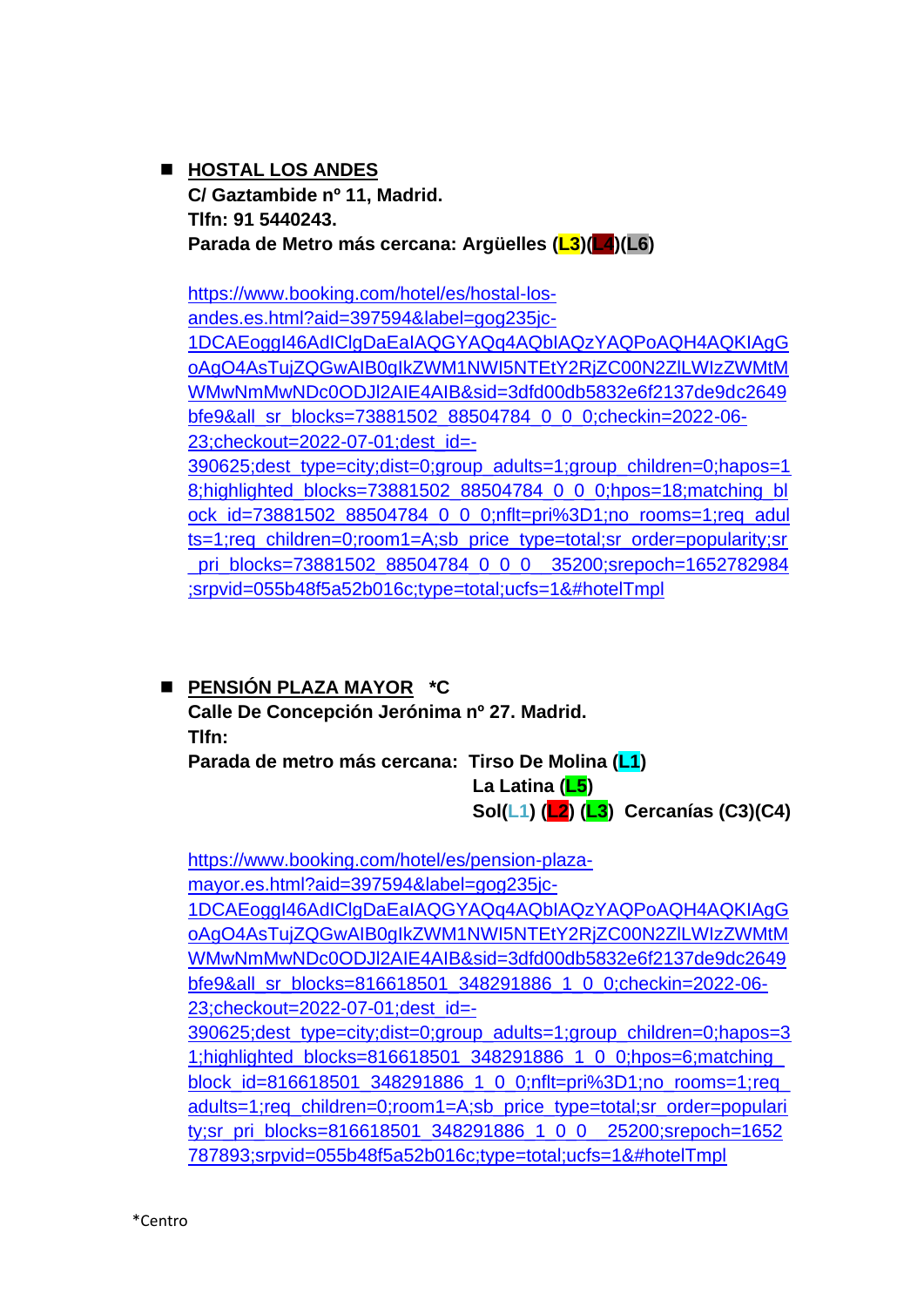◼ **MADRID MOTION HOSTELS \*C C/ Mesoneros Romanos nº7, Madrid. Tlfn: 91 5313389 Parada de metro más cercana: Callao (L3) (L5) Gran Vía (L1) (L5) Santo Domingo (L2)**

[https://www.booking.com/hotel/es/motion](https://www.booking.com/hotel/es/motion-hostels.es.html?aid=397594&label=gog235jc-1DCAEoggI46AdIClgDaEaIAQGYAQq4AQbIAQzYAQPoAQH4AQKIAgGoAgO4AsTujZQGwAIB0gIkZWM1NWI5NTEtY2RjZC00N2ZlLWIzZWMtMWMwNmMwNDc0ODJl2AIE4AIB&sid=3dfd00db5832e6f2137de9dc2649bfe9&all_sr_blocks=38784804_88208272_0_1_0;checkin=2022-06-23;checkout=2022-07-01;dest_id=-390625;dest_type=city;dist=0;group_adults=1;group_children=0;hapos=33;highlighted_blocks=38784804_88208272_0_1_0;hpos=8;matching_block_id=38784804_88208272_0_1_0;nflt=pri%3D1;no_rooms=1;req_adults=1;req_children=0;room1=A;sb_price_type=total;sr_order=popularity;sr_pri_blocks=38784804_88208272_0_1_0__21307;srepoch=1652787893;srpvid=055b48f5a52b016c;type=total;ucfs=1&#hotelTmpl)[hostels.es.html?aid=397594&label=gog235jc-](https://www.booking.com/hotel/es/motion-hostels.es.html?aid=397594&label=gog235jc-1DCAEoggI46AdIClgDaEaIAQGYAQq4AQbIAQzYAQPoAQH4AQKIAgGoAgO4AsTujZQGwAIB0gIkZWM1NWI5NTEtY2RjZC00N2ZlLWIzZWMtMWMwNmMwNDc0ODJl2AIE4AIB&sid=3dfd00db5832e6f2137de9dc2649bfe9&all_sr_blocks=38784804_88208272_0_1_0;checkin=2022-06-23;checkout=2022-07-01;dest_id=-390625;dest_type=city;dist=0;group_adults=1;group_children=0;hapos=33;highlighted_blocks=38784804_88208272_0_1_0;hpos=8;matching_block_id=38784804_88208272_0_1_0;nflt=pri%3D1;no_rooms=1;req_adults=1;req_children=0;room1=A;sb_price_type=total;sr_order=popularity;sr_pri_blocks=38784804_88208272_0_1_0__21307;srepoch=1652787893;srpvid=055b48f5a52b016c;type=total;ucfs=1&#hotelTmpl)[1DCAEoggI46AdIClgDaEaIAQGYAQq4AQbIAQzYAQPoAQH4AQKIAgG](https://www.booking.com/hotel/es/motion-hostels.es.html?aid=397594&label=gog235jc-1DCAEoggI46AdIClgDaEaIAQGYAQq4AQbIAQzYAQPoAQH4AQKIAgGoAgO4AsTujZQGwAIB0gIkZWM1NWI5NTEtY2RjZC00N2ZlLWIzZWMtMWMwNmMwNDc0ODJl2AIE4AIB&sid=3dfd00db5832e6f2137de9dc2649bfe9&all_sr_blocks=38784804_88208272_0_1_0;checkin=2022-06-23;checkout=2022-07-01;dest_id=-390625;dest_type=city;dist=0;group_adults=1;group_children=0;hapos=33;highlighted_blocks=38784804_88208272_0_1_0;hpos=8;matching_block_id=38784804_88208272_0_1_0;nflt=pri%3D1;no_rooms=1;req_adults=1;req_children=0;room1=A;sb_price_type=total;sr_order=popularity;sr_pri_blocks=38784804_88208272_0_1_0__21307;srepoch=1652787893;srpvid=055b48f5a52b016c;type=total;ucfs=1&#hotelTmpl) [oAgO4AsTujZQGwAIB0gIkZWM1NWI5NTEtY2RjZC00N2ZlLWIzZWMtM](https://www.booking.com/hotel/es/motion-hostels.es.html?aid=397594&label=gog235jc-1DCAEoggI46AdIClgDaEaIAQGYAQq4AQbIAQzYAQPoAQH4AQKIAgGoAgO4AsTujZQGwAIB0gIkZWM1NWI5NTEtY2RjZC00N2ZlLWIzZWMtMWMwNmMwNDc0ODJl2AIE4AIB&sid=3dfd00db5832e6f2137de9dc2649bfe9&all_sr_blocks=38784804_88208272_0_1_0;checkin=2022-06-23;checkout=2022-07-01;dest_id=-390625;dest_type=city;dist=0;group_adults=1;group_children=0;hapos=33;highlighted_blocks=38784804_88208272_0_1_0;hpos=8;matching_block_id=38784804_88208272_0_1_0;nflt=pri%3D1;no_rooms=1;req_adults=1;req_children=0;room1=A;sb_price_type=total;sr_order=popularity;sr_pri_blocks=38784804_88208272_0_1_0__21307;srepoch=1652787893;srpvid=055b48f5a52b016c;type=total;ucfs=1&#hotelTmpl) [WMwNmMwNDc0ODJl2AIE4AIB&sid=3dfd00db5832e6f2137de9dc2649](https://www.booking.com/hotel/es/motion-hostels.es.html?aid=397594&label=gog235jc-1DCAEoggI46AdIClgDaEaIAQGYAQq4AQbIAQzYAQPoAQH4AQKIAgGoAgO4AsTujZQGwAIB0gIkZWM1NWI5NTEtY2RjZC00N2ZlLWIzZWMtMWMwNmMwNDc0ODJl2AIE4AIB&sid=3dfd00db5832e6f2137de9dc2649bfe9&all_sr_blocks=38784804_88208272_0_1_0;checkin=2022-06-23;checkout=2022-07-01;dest_id=-390625;dest_type=city;dist=0;group_adults=1;group_children=0;hapos=33;highlighted_blocks=38784804_88208272_0_1_0;hpos=8;matching_block_id=38784804_88208272_0_1_0;nflt=pri%3D1;no_rooms=1;req_adults=1;req_children=0;room1=A;sb_price_type=total;sr_order=popularity;sr_pri_blocks=38784804_88208272_0_1_0__21307;srepoch=1652787893;srpvid=055b48f5a52b016c;type=total;ucfs=1&#hotelTmpl) [bfe9&all\\_sr\\_blocks=38784804\\_88208272\\_0\\_1\\_0;checkin=2022-06-](https://www.booking.com/hotel/es/motion-hostels.es.html?aid=397594&label=gog235jc-1DCAEoggI46AdIClgDaEaIAQGYAQq4AQbIAQzYAQPoAQH4AQKIAgGoAgO4AsTujZQGwAIB0gIkZWM1NWI5NTEtY2RjZC00N2ZlLWIzZWMtMWMwNmMwNDc0ODJl2AIE4AIB&sid=3dfd00db5832e6f2137de9dc2649bfe9&all_sr_blocks=38784804_88208272_0_1_0;checkin=2022-06-23;checkout=2022-07-01;dest_id=-390625;dest_type=city;dist=0;group_adults=1;group_children=0;hapos=33;highlighted_blocks=38784804_88208272_0_1_0;hpos=8;matching_block_id=38784804_88208272_0_1_0;nflt=pri%3D1;no_rooms=1;req_adults=1;req_children=0;room1=A;sb_price_type=total;sr_order=popularity;sr_pri_blocks=38784804_88208272_0_1_0__21307;srepoch=1652787893;srpvid=055b48f5a52b016c;type=total;ucfs=1&#hotelTmpl) [23;checkout=2022-07-01;dest\\_id=-](https://www.booking.com/hotel/es/motion-hostels.es.html?aid=397594&label=gog235jc-1DCAEoggI46AdIClgDaEaIAQGYAQq4AQbIAQzYAQPoAQH4AQKIAgGoAgO4AsTujZQGwAIB0gIkZWM1NWI5NTEtY2RjZC00N2ZlLWIzZWMtMWMwNmMwNDc0ODJl2AIE4AIB&sid=3dfd00db5832e6f2137de9dc2649bfe9&all_sr_blocks=38784804_88208272_0_1_0;checkin=2022-06-23;checkout=2022-07-01;dest_id=-390625;dest_type=city;dist=0;group_adults=1;group_children=0;hapos=33;highlighted_blocks=38784804_88208272_0_1_0;hpos=8;matching_block_id=38784804_88208272_0_1_0;nflt=pri%3D1;no_rooms=1;req_adults=1;req_children=0;room1=A;sb_price_type=total;sr_order=popularity;sr_pri_blocks=38784804_88208272_0_1_0__21307;srepoch=1652787893;srpvid=055b48f5a52b016c;type=total;ucfs=1&#hotelTmpl) [390625;dest\\_type=city;dist=0;group\\_adults=1;group\\_children=0;hapos=3](https://www.booking.com/hotel/es/motion-hostels.es.html?aid=397594&label=gog235jc-1DCAEoggI46AdIClgDaEaIAQGYAQq4AQbIAQzYAQPoAQH4AQKIAgGoAgO4AsTujZQGwAIB0gIkZWM1NWI5NTEtY2RjZC00N2ZlLWIzZWMtMWMwNmMwNDc0ODJl2AIE4AIB&sid=3dfd00db5832e6f2137de9dc2649bfe9&all_sr_blocks=38784804_88208272_0_1_0;checkin=2022-06-23;checkout=2022-07-01;dest_id=-390625;dest_type=city;dist=0;group_adults=1;group_children=0;hapos=33;highlighted_blocks=38784804_88208272_0_1_0;hpos=8;matching_block_id=38784804_88208272_0_1_0;nflt=pri%3D1;no_rooms=1;req_adults=1;req_children=0;room1=A;sb_price_type=total;sr_order=popularity;sr_pri_blocks=38784804_88208272_0_1_0__21307;srepoch=1652787893;srpvid=055b48f5a52b016c;type=total;ucfs=1&#hotelTmpl) [3;highlighted\\_blocks=38784804\\_88208272\\_0\\_1\\_0;hpos=8;matching\\_blo](https://www.booking.com/hotel/es/motion-hostels.es.html?aid=397594&label=gog235jc-1DCAEoggI46AdIClgDaEaIAQGYAQq4AQbIAQzYAQPoAQH4AQKIAgGoAgO4AsTujZQGwAIB0gIkZWM1NWI5NTEtY2RjZC00N2ZlLWIzZWMtMWMwNmMwNDc0ODJl2AIE4AIB&sid=3dfd00db5832e6f2137de9dc2649bfe9&all_sr_blocks=38784804_88208272_0_1_0;checkin=2022-06-23;checkout=2022-07-01;dest_id=-390625;dest_type=city;dist=0;group_adults=1;group_children=0;hapos=33;highlighted_blocks=38784804_88208272_0_1_0;hpos=8;matching_block_id=38784804_88208272_0_1_0;nflt=pri%3D1;no_rooms=1;req_adults=1;req_children=0;room1=A;sb_price_type=total;sr_order=popularity;sr_pri_blocks=38784804_88208272_0_1_0__21307;srepoch=1652787893;srpvid=055b48f5a52b016c;type=total;ucfs=1&#hotelTmpl) [ck\\_id=38784804\\_88208272\\_0\\_1\\_0;nflt=pri%3D1;no\\_rooms=1;req\\_adult](https://www.booking.com/hotel/es/motion-hostels.es.html?aid=397594&label=gog235jc-1DCAEoggI46AdIClgDaEaIAQGYAQq4AQbIAQzYAQPoAQH4AQKIAgGoAgO4AsTujZQGwAIB0gIkZWM1NWI5NTEtY2RjZC00N2ZlLWIzZWMtMWMwNmMwNDc0ODJl2AIE4AIB&sid=3dfd00db5832e6f2137de9dc2649bfe9&all_sr_blocks=38784804_88208272_0_1_0;checkin=2022-06-23;checkout=2022-07-01;dest_id=-390625;dest_type=city;dist=0;group_adults=1;group_children=0;hapos=33;highlighted_blocks=38784804_88208272_0_1_0;hpos=8;matching_block_id=38784804_88208272_0_1_0;nflt=pri%3D1;no_rooms=1;req_adults=1;req_children=0;room1=A;sb_price_type=total;sr_order=popularity;sr_pri_blocks=38784804_88208272_0_1_0__21307;srepoch=1652787893;srpvid=055b48f5a52b016c;type=total;ucfs=1&#hotelTmpl) [s=1;req\\_children=0;room1=A;sb\\_price\\_type=total;sr\\_order=popularity;sr](https://www.booking.com/hotel/es/motion-hostels.es.html?aid=397594&label=gog235jc-1DCAEoggI46AdIClgDaEaIAQGYAQq4AQbIAQzYAQPoAQH4AQKIAgGoAgO4AsTujZQGwAIB0gIkZWM1NWI5NTEtY2RjZC00N2ZlLWIzZWMtMWMwNmMwNDc0ODJl2AIE4AIB&sid=3dfd00db5832e6f2137de9dc2649bfe9&all_sr_blocks=38784804_88208272_0_1_0;checkin=2022-06-23;checkout=2022-07-01;dest_id=-390625;dest_type=city;dist=0;group_adults=1;group_children=0;hapos=33;highlighted_blocks=38784804_88208272_0_1_0;hpos=8;matching_block_id=38784804_88208272_0_1_0;nflt=pri%3D1;no_rooms=1;req_adults=1;req_children=0;room1=A;sb_price_type=total;sr_order=popularity;sr_pri_blocks=38784804_88208272_0_1_0__21307;srepoch=1652787893;srpvid=055b48f5a52b016c;type=total;ucfs=1&#hotelTmpl) pri\_blocks=38784804\_88208272\_0\_1\_0\_\_21307;srepoch=1652787893 [;srpvid=055b48f5a52b016c;type=total;ucfs=1&#hotelTmpl](https://www.booking.com/hotel/es/motion-hostels.es.html?aid=397594&label=gog235jc-1DCAEoggI46AdIClgDaEaIAQGYAQq4AQbIAQzYAQPoAQH4AQKIAgGoAgO4AsTujZQGwAIB0gIkZWM1NWI5NTEtY2RjZC00N2ZlLWIzZWMtMWMwNmMwNDc0ODJl2AIE4AIB&sid=3dfd00db5832e6f2137de9dc2649bfe9&all_sr_blocks=38784804_88208272_0_1_0;checkin=2022-06-23;checkout=2022-07-01;dest_id=-390625;dest_type=city;dist=0;group_adults=1;group_children=0;hapos=33;highlighted_blocks=38784804_88208272_0_1_0;hpos=8;matching_block_id=38784804_88208272_0_1_0;nflt=pri%3D1;no_rooms=1;req_adults=1;req_children=0;room1=A;sb_price_type=total;sr_order=popularity;sr_pri_blocks=38784804_88208272_0_1_0__21307;srepoch=1652787893;srpvid=055b48f5a52b016c;type=total;ucfs=1&#hotelTmpl)

◼ **BARBIERI SOL HOSTEL \*C C/ Victoria nº6, 2º Centro. Madrid. Tlfn: 91 5224198 Parada de metro más cercana: Sol(L1) (L2) (L3) Cercanías (C3)(C4) Sevilla (L2)**

[https://www.booking.com/hotel/es/magda-](https://www.booking.com/hotel/es/magda-hostel.es.html?aid=397594&label=gog235jc-1DCAEoggI46AdIClgDaEaIAQGYAQq4AQbIAQzYAQPoAQH4AQKIAgGoAgO4AsTujZQGwAIB0gIkZWM1NWI5NTEtY2RjZC00N2ZlLWIzZWMtMWMwNmMwNDc0ODJl2AIE4AIB&sid=3dfd00db5832e6f2137de9dc2649bfe9&all_sr_blocks=25926202_99878712_0_0_0;checkin=2022-06-23;checkout=2022-07-01;dest_id=-390625;dest_type=city;dist=0;group_adults=1;group_children=0;hapos=39;highlighted_blocks=25926202_99878712_0_0_0;hpos=14;matching_block_id=25926202_99878712_0_0_0;nflt=pri%3D1;no_rooms=1;req_adults=1;req_children=0;room1=A;sb_price_type=total;sr_order=popularity;sr_pri_blocks=25926202_99878712_0_0_0__30875;srepoch=1652787893;srpvid=055b48f5a52b016c;type=total;ucfs=1&#hotelTmpl)

[hostel.es.html?aid=397594&label=gog235jc-](https://www.booking.com/hotel/es/magda-hostel.es.html?aid=397594&label=gog235jc-1DCAEoggI46AdIClgDaEaIAQGYAQq4AQbIAQzYAQPoAQH4AQKIAgGoAgO4AsTujZQGwAIB0gIkZWM1NWI5NTEtY2RjZC00N2ZlLWIzZWMtMWMwNmMwNDc0ODJl2AIE4AIB&sid=3dfd00db5832e6f2137de9dc2649bfe9&all_sr_blocks=25926202_99878712_0_0_0;checkin=2022-06-23;checkout=2022-07-01;dest_id=-390625;dest_type=city;dist=0;group_adults=1;group_children=0;hapos=39;highlighted_blocks=25926202_99878712_0_0_0;hpos=14;matching_block_id=25926202_99878712_0_0_0;nflt=pri%3D1;no_rooms=1;req_adults=1;req_children=0;room1=A;sb_price_type=total;sr_order=popularity;sr_pri_blocks=25926202_99878712_0_0_0__30875;srepoch=1652787893;srpvid=055b48f5a52b016c;type=total;ucfs=1&#hotelTmpl)

[1DCAEoggI46AdIClgDaEaIAQGYAQq4AQbIAQzYAQPoAQH4AQKIAgG](https://www.booking.com/hotel/es/magda-hostel.es.html?aid=397594&label=gog235jc-1DCAEoggI46AdIClgDaEaIAQGYAQq4AQbIAQzYAQPoAQH4AQKIAgGoAgO4AsTujZQGwAIB0gIkZWM1NWI5NTEtY2RjZC00N2ZlLWIzZWMtMWMwNmMwNDc0ODJl2AIE4AIB&sid=3dfd00db5832e6f2137de9dc2649bfe9&all_sr_blocks=25926202_99878712_0_0_0;checkin=2022-06-23;checkout=2022-07-01;dest_id=-390625;dest_type=city;dist=0;group_adults=1;group_children=0;hapos=39;highlighted_blocks=25926202_99878712_0_0_0;hpos=14;matching_block_id=25926202_99878712_0_0_0;nflt=pri%3D1;no_rooms=1;req_adults=1;req_children=0;room1=A;sb_price_type=total;sr_order=popularity;sr_pri_blocks=25926202_99878712_0_0_0__30875;srepoch=1652787893;srpvid=055b48f5a52b016c;type=total;ucfs=1&#hotelTmpl) [oAgO4AsTujZQGwAIB0gIkZWM1NWI5NTEtY2RjZC00N2ZlLWIzZWMtM](https://www.booking.com/hotel/es/magda-hostel.es.html?aid=397594&label=gog235jc-1DCAEoggI46AdIClgDaEaIAQGYAQq4AQbIAQzYAQPoAQH4AQKIAgGoAgO4AsTujZQGwAIB0gIkZWM1NWI5NTEtY2RjZC00N2ZlLWIzZWMtMWMwNmMwNDc0ODJl2AIE4AIB&sid=3dfd00db5832e6f2137de9dc2649bfe9&all_sr_blocks=25926202_99878712_0_0_0;checkin=2022-06-23;checkout=2022-07-01;dest_id=-390625;dest_type=city;dist=0;group_adults=1;group_children=0;hapos=39;highlighted_blocks=25926202_99878712_0_0_0;hpos=14;matching_block_id=25926202_99878712_0_0_0;nflt=pri%3D1;no_rooms=1;req_adults=1;req_children=0;room1=A;sb_price_type=total;sr_order=popularity;sr_pri_blocks=25926202_99878712_0_0_0__30875;srepoch=1652787893;srpvid=055b48f5a52b016c;type=total;ucfs=1&#hotelTmpl) [WMwNmMwNDc0ODJl2AIE4AIB&sid=3dfd00db5832e6f2137de9dc2649](https://www.booking.com/hotel/es/magda-hostel.es.html?aid=397594&label=gog235jc-1DCAEoggI46AdIClgDaEaIAQGYAQq4AQbIAQzYAQPoAQH4AQKIAgGoAgO4AsTujZQGwAIB0gIkZWM1NWI5NTEtY2RjZC00N2ZlLWIzZWMtMWMwNmMwNDc0ODJl2AIE4AIB&sid=3dfd00db5832e6f2137de9dc2649bfe9&all_sr_blocks=25926202_99878712_0_0_0;checkin=2022-06-23;checkout=2022-07-01;dest_id=-390625;dest_type=city;dist=0;group_adults=1;group_children=0;hapos=39;highlighted_blocks=25926202_99878712_0_0_0;hpos=14;matching_block_id=25926202_99878712_0_0_0;nflt=pri%3D1;no_rooms=1;req_adults=1;req_children=0;room1=A;sb_price_type=total;sr_order=popularity;sr_pri_blocks=25926202_99878712_0_0_0__30875;srepoch=1652787893;srpvid=055b48f5a52b016c;type=total;ucfs=1&#hotelTmpl) [bfe9&all\\_sr\\_blocks=25926202\\_99878712\\_0\\_0\\_0;checkin=2022-06-](https://www.booking.com/hotel/es/magda-hostel.es.html?aid=397594&label=gog235jc-1DCAEoggI46AdIClgDaEaIAQGYAQq4AQbIAQzYAQPoAQH4AQKIAgGoAgO4AsTujZQGwAIB0gIkZWM1NWI5NTEtY2RjZC00N2ZlLWIzZWMtMWMwNmMwNDc0ODJl2AIE4AIB&sid=3dfd00db5832e6f2137de9dc2649bfe9&all_sr_blocks=25926202_99878712_0_0_0;checkin=2022-06-23;checkout=2022-07-01;dest_id=-390625;dest_type=city;dist=0;group_adults=1;group_children=0;hapos=39;highlighted_blocks=25926202_99878712_0_0_0;hpos=14;matching_block_id=25926202_99878712_0_0_0;nflt=pri%3D1;no_rooms=1;req_adults=1;req_children=0;room1=A;sb_price_type=total;sr_order=popularity;sr_pri_blocks=25926202_99878712_0_0_0__30875;srepoch=1652787893;srpvid=055b48f5a52b016c;type=total;ucfs=1&#hotelTmpl) [23;checkout=2022-07-01;dest\\_id=-](https://www.booking.com/hotel/es/magda-hostel.es.html?aid=397594&label=gog235jc-1DCAEoggI46AdIClgDaEaIAQGYAQq4AQbIAQzYAQPoAQH4AQKIAgGoAgO4AsTujZQGwAIB0gIkZWM1NWI5NTEtY2RjZC00N2ZlLWIzZWMtMWMwNmMwNDc0ODJl2AIE4AIB&sid=3dfd00db5832e6f2137de9dc2649bfe9&all_sr_blocks=25926202_99878712_0_0_0;checkin=2022-06-23;checkout=2022-07-01;dest_id=-390625;dest_type=city;dist=0;group_adults=1;group_children=0;hapos=39;highlighted_blocks=25926202_99878712_0_0_0;hpos=14;matching_block_id=25926202_99878712_0_0_0;nflt=pri%3D1;no_rooms=1;req_adults=1;req_children=0;room1=A;sb_price_type=total;sr_order=popularity;sr_pri_blocks=25926202_99878712_0_0_0__30875;srepoch=1652787893;srpvid=055b48f5a52b016c;type=total;ucfs=1&#hotelTmpl)

[390625;dest\\_type=city;dist=0;group\\_adults=1;group\\_children=0;hapos=3](https://www.booking.com/hotel/es/magda-hostel.es.html?aid=397594&label=gog235jc-1DCAEoggI46AdIClgDaEaIAQGYAQq4AQbIAQzYAQPoAQH4AQKIAgGoAgO4AsTujZQGwAIB0gIkZWM1NWI5NTEtY2RjZC00N2ZlLWIzZWMtMWMwNmMwNDc0ODJl2AIE4AIB&sid=3dfd00db5832e6f2137de9dc2649bfe9&all_sr_blocks=25926202_99878712_0_0_0;checkin=2022-06-23;checkout=2022-07-01;dest_id=-390625;dest_type=city;dist=0;group_adults=1;group_children=0;hapos=39;highlighted_blocks=25926202_99878712_0_0_0;hpos=14;matching_block_id=25926202_99878712_0_0_0;nflt=pri%3D1;no_rooms=1;req_adults=1;req_children=0;room1=A;sb_price_type=total;sr_order=popularity;sr_pri_blocks=25926202_99878712_0_0_0__30875;srepoch=1652787893;srpvid=055b48f5a52b016c;type=total;ucfs=1&#hotelTmpl) [9;highlighted\\_blocks=25926202\\_99878712\\_0\\_0\\_0;hpos=14;matching\\_bl](https://www.booking.com/hotel/es/magda-hostel.es.html?aid=397594&label=gog235jc-1DCAEoggI46AdIClgDaEaIAQGYAQq4AQbIAQzYAQPoAQH4AQKIAgGoAgO4AsTujZQGwAIB0gIkZWM1NWI5NTEtY2RjZC00N2ZlLWIzZWMtMWMwNmMwNDc0ODJl2AIE4AIB&sid=3dfd00db5832e6f2137de9dc2649bfe9&all_sr_blocks=25926202_99878712_0_0_0;checkin=2022-06-23;checkout=2022-07-01;dest_id=-390625;dest_type=city;dist=0;group_adults=1;group_children=0;hapos=39;highlighted_blocks=25926202_99878712_0_0_0;hpos=14;matching_block_id=25926202_99878712_0_0_0;nflt=pri%3D1;no_rooms=1;req_adults=1;req_children=0;room1=A;sb_price_type=total;sr_order=popularity;sr_pri_blocks=25926202_99878712_0_0_0__30875;srepoch=1652787893;srpvid=055b48f5a52b016c;type=total;ucfs=1&#hotelTmpl) [ock\\_id=25926202\\_99878712\\_0\\_0\\_0;nflt=pri%3D1;no\\_rooms=1;req\\_adul](https://www.booking.com/hotel/es/magda-hostel.es.html?aid=397594&label=gog235jc-1DCAEoggI46AdIClgDaEaIAQGYAQq4AQbIAQzYAQPoAQH4AQKIAgGoAgO4AsTujZQGwAIB0gIkZWM1NWI5NTEtY2RjZC00N2ZlLWIzZWMtMWMwNmMwNDc0ODJl2AIE4AIB&sid=3dfd00db5832e6f2137de9dc2649bfe9&all_sr_blocks=25926202_99878712_0_0_0;checkin=2022-06-23;checkout=2022-07-01;dest_id=-390625;dest_type=city;dist=0;group_adults=1;group_children=0;hapos=39;highlighted_blocks=25926202_99878712_0_0_0;hpos=14;matching_block_id=25926202_99878712_0_0_0;nflt=pri%3D1;no_rooms=1;req_adults=1;req_children=0;room1=A;sb_price_type=total;sr_order=popularity;sr_pri_blocks=25926202_99878712_0_0_0__30875;srepoch=1652787893;srpvid=055b48f5a52b016c;type=total;ucfs=1&#hotelTmpl) [ts=1;req\\_children=0;room1=A;sb\\_price\\_type=total;sr\\_order=popularity;sr](https://www.booking.com/hotel/es/magda-hostel.es.html?aid=397594&label=gog235jc-1DCAEoggI46AdIClgDaEaIAQGYAQq4AQbIAQzYAQPoAQH4AQKIAgGoAgO4AsTujZQGwAIB0gIkZWM1NWI5NTEtY2RjZC00N2ZlLWIzZWMtMWMwNmMwNDc0ODJl2AIE4AIB&sid=3dfd00db5832e6f2137de9dc2649bfe9&all_sr_blocks=25926202_99878712_0_0_0;checkin=2022-06-23;checkout=2022-07-01;dest_id=-390625;dest_type=city;dist=0;group_adults=1;group_children=0;hapos=39;highlighted_blocks=25926202_99878712_0_0_0;hpos=14;matching_block_id=25926202_99878712_0_0_0;nflt=pri%3D1;no_rooms=1;req_adults=1;req_children=0;room1=A;sb_price_type=total;sr_order=popularity;sr_pri_blocks=25926202_99878712_0_0_0__30875;srepoch=1652787893;srpvid=055b48f5a52b016c;type=total;ucfs=1&#hotelTmpl) pri\_blocks=25926202\_99878712\_0\_0\_0\_\_30875;srepoch=1652787893 [;srpvid=055b48f5a52b016c;type=total;ucfs=1&#hotelTmpl](https://www.booking.com/hotel/es/magda-hostel.es.html?aid=397594&label=gog235jc-1DCAEoggI46AdIClgDaEaIAQGYAQq4AQbIAQzYAQPoAQH4AQKIAgGoAgO4AsTujZQGwAIB0gIkZWM1NWI5NTEtY2RjZC00N2ZlLWIzZWMtMWMwNmMwNDc0ODJl2AIE4AIB&sid=3dfd00db5832e6f2137de9dc2649bfe9&all_sr_blocks=25926202_99878712_0_0_0;checkin=2022-06-23;checkout=2022-07-01;dest_id=-390625;dest_type=city;dist=0;group_adults=1;group_children=0;hapos=39;highlighted_blocks=25926202_99878712_0_0_0;hpos=14;matching_block_id=25926202_99878712_0_0_0;nflt=pri%3D1;no_rooms=1;req_adults=1;req_children=0;room1=A;sb_price_type=total;sr_order=popularity;sr_pri_blocks=25926202_99878712_0_0_0__30875;srepoch=1652787893;srpvid=055b48f5a52b016c;type=total;ucfs=1&#hotelTmpl)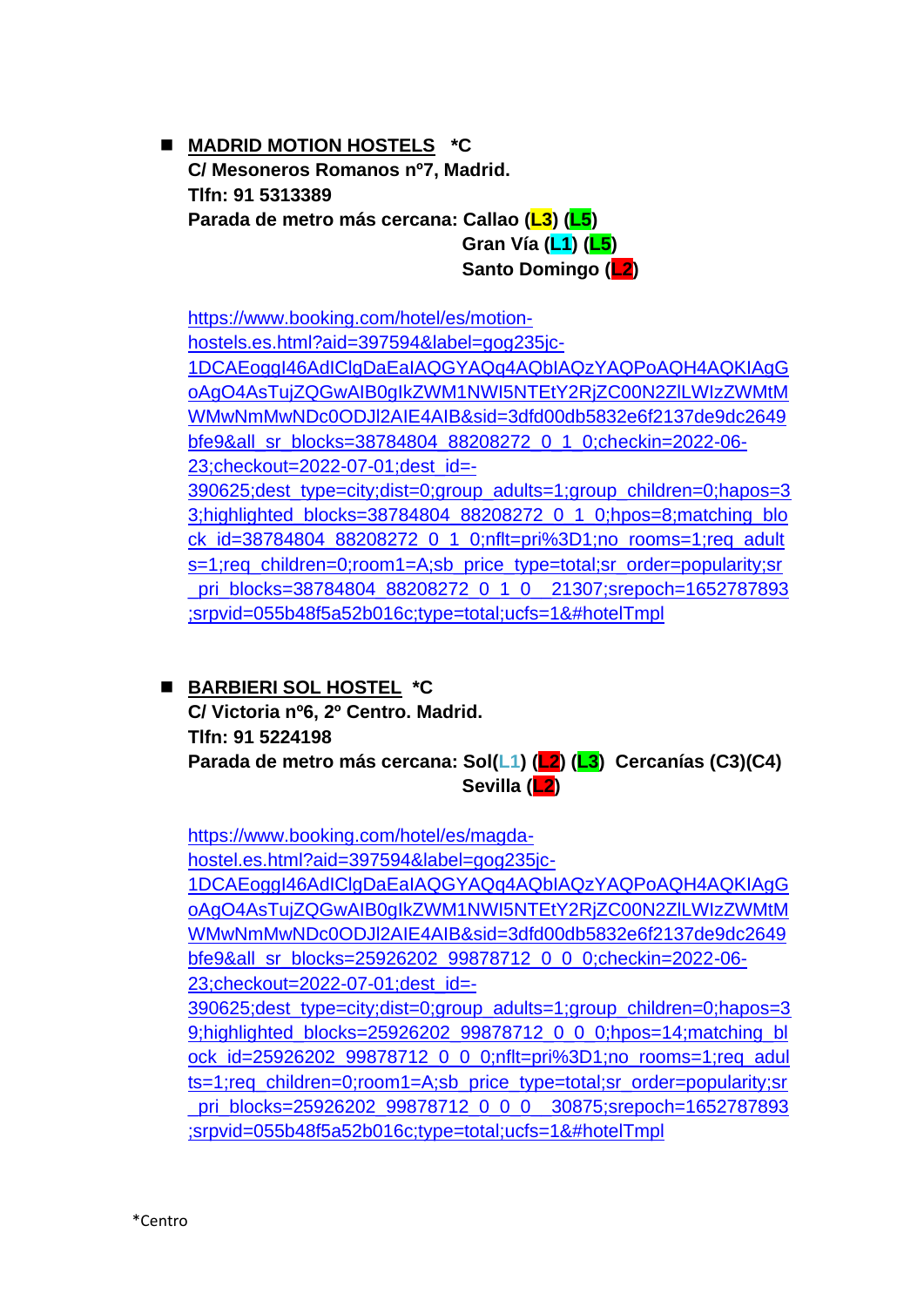# **ALOJAMIENTOS DESDE 50 EUROS HASTA 70**

#### ◼ **ALOJAMIENTO ADELFAS**

**C/ De Las Adelfas nº 20, Madrid. Tlfn: Parada de metro cercanas: Pacífico (L1)(L6) Conde De casal (L6)**

[https://www.booking.com/hotel/es/alojameinto](https://www.booking.com/hotel/es/alojameinto-adelfas.es.html?aid=397594&label=gog235jc-1DCAEoggI46AdIClgDaEaIAQGYAQq4AQbIAQzYAQPoAQH4AQKIAgGoAgO4ApWMkJQGwAIB0gIkNjcxZDllOTYtZWFjYy00NmQ4LWI1MjYtNWU1ZDdjNmFjY2Vh2AIE4AIB&sid=3dfd00db5832e6f2137de9dc2649bfe9&all_sr_blocks=810349302_343230390_1_0_0;checkin=2022-06-23;checkout=2022-07-01;dest_id=-390625;dest_type=city;dist=0;group_adults=1;group_children=0;hapos=2;highlighted_blocks=810349302_343230390_1_0_0;hpos=2;matching_block_id=810349302_343230390_1_0_0;nflt=pri%3D2;no_rooms=1;req_adults=1;req_children=0;room1=A;sb_price_type=total;sr_order=popularity;sr_pri_blocks=810349302_343230390_1_0_0__45250;srepoch=1652819557;srpvid=3c06905bede00163;type=total;ucfs=1&#hotelTmpl)[adelfas.es.html?aid=397594&label=gog235jc-](https://www.booking.com/hotel/es/alojameinto-adelfas.es.html?aid=397594&label=gog235jc-1DCAEoggI46AdIClgDaEaIAQGYAQq4AQbIAQzYAQPoAQH4AQKIAgGoAgO4ApWMkJQGwAIB0gIkNjcxZDllOTYtZWFjYy00NmQ4LWI1MjYtNWU1ZDdjNmFjY2Vh2AIE4AIB&sid=3dfd00db5832e6f2137de9dc2649bfe9&all_sr_blocks=810349302_343230390_1_0_0;checkin=2022-06-23;checkout=2022-07-01;dest_id=-390625;dest_type=city;dist=0;group_adults=1;group_children=0;hapos=2;highlighted_blocks=810349302_343230390_1_0_0;hpos=2;matching_block_id=810349302_343230390_1_0_0;nflt=pri%3D2;no_rooms=1;req_adults=1;req_children=0;room1=A;sb_price_type=total;sr_order=popularity;sr_pri_blocks=810349302_343230390_1_0_0__45250;srepoch=1652819557;srpvid=3c06905bede00163;type=total;ucfs=1&#hotelTmpl)[1DCAEoggI46AdIClgDaEaIAQGYAQq4AQbIAQzYAQPoAQH4AQKIAgG](https://www.booking.com/hotel/es/alojameinto-adelfas.es.html?aid=397594&label=gog235jc-1DCAEoggI46AdIClgDaEaIAQGYAQq4AQbIAQzYAQPoAQH4AQKIAgGoAgO4ApWMkJQGwAIB0gIkNjcxZDllOTYtZWFjYy00NmQ4LWI1MjYtNWU1ZDdjNmFjY2Vh2AIE4AIB&sid=3dfd00db5832e6f2137de9dc2649bfe9&all_sr_blocks=810349302_343230390_1_0_0;checkin=2022-06-23;checkout=2022-07-01;dest_id=-390625;dest_type=city;dist=0;group_adults=1;group_children=0;hapos=2;highlighted_blocks=810349302_343230390_1_0_0;hpos=2;matching_block_id=810349302_343230390_1_0_0;nflt=pri%3D2;no_rooms=1;req_adults=1;req_children=0;room1=A;sb_price_type=total;sr_order=popularity;sr_pri_blocks=810349302_343230390_1_0_0__45250;srepoch=1652819557;srpvid=3c06905bede00163;type=total;ucfs=1&#hotelTmpl) [oAgO4ApWMkJQGwAIB0gIkNjcxZDllOTYtZWFjYy00NmQ4LWI1MjYtN](https://www.booking.com/hotel/es/alojameinto-adelfas.es.html?aid=397594&label=gog235jc-1DCAEoggI46AdIClgDaEaIAQGYAQq4AQbIAQzYAQPoAQH4AQKIAgGoAgO4ApWMkJQGwAIB0gIkNjcxZDllOTYtZWFjYy00NmQ4LWI1MjYtNWU1ZDdjNmFjY2Vh2AIE4AIB&sid=3dfd00db5832e6f2137de9dc2649bfe9&all_sr_blocks=810349302_343230390_1_0_0;checkin=2022-06-23;checkout=2022-07-01;dest_id=-390625;dest_type=city;dist=0;group_adults=1;group_children=0;hapos=2;highlighted_blocks=810349302_343230390_1_0_0;hpos=2;matching_block_id=810349302_343230390_1_0_0;nflt=pri%3D2;no_rooms=1;req_adults=1;req_children=0;room1=A;sb_price_type=total;sr_order=popularity;sr_pri_blocks=810349302_343230390_1_0_0__45250;srepoch=1652819557;srpvid=3c06905bede00163;type=total;ucfs=1&#hotelTmpl) [WU1ZDdjNmFjY2Vh2AIE4AIB&sid=3dfd00db5832e6f2137de9dc2649bfe](https://www.booking.com/hotel/es/alojameinto-adelfas.es.html?aid=397594&label=gog235jc-1DCAEoggI46AdIClgDaEaIAQGYAQq4AQbIAQzYAQPoAQH4AQKIAgGoAgO4ApWMkJQGwAIB0gIkNjcxZDllOTYtZWFjYy00NmQ4LWI1MjYtNWU1ZDdjNmFjY2Vh2AIE4AIB&sid=3dfd00db5832e6f2137de9dc2649bfe9&all_sr_blocks=810349302_343230390_1_0_0;checkin=2022-06-23;checkout=2022-07-01;dest_id=-390625;dest_type=city;dist=0;group_adults=1;group_children=0;hapos=2;highlighted_blocks=810349302_343230390_1_0_0;hpos=2;matching_block_id=810349302_343230390_1_0_0;nflt=pri%3D2;no_rooms=1;req_adults=1;req_children=0;room1=A;sb_price_type=total;sr_order=popularity;sr_pri_blocks=810349302_343230390_1_0_0__45250;srepoch=1652819557;srpvid=3c06905bede00163;type=total;ucfs=1&#hotelTmpl) [9&all\\_sr\\_blocks=810349302\\_343230390\\_1\\_0\\_0;checkin=2022-06-](https://www.booking.com/hotel/es/alojameinto-adelfas.es.html?aid=397594&label=gog235jc-1DCAEoggI46AdIClgDaEaIAQGYAQq4AQbIAQzYAQPoAQH4AQKIAgGoAgO4ApWMkJQGwAIB0gIkNjcxZDllOTYtZWFjYy00NmQ4LWI1MjYtNWU1ZDdjNmFjY2Vh2AIE4AIB&sid=3dfd00db5832e6f2137de9dc2649bfe9&all_sr_blocks=810349302_343230390_1_0_0;checkin=2022-06-23;checkout=2022-07-01;dest_id=-390625;dest_type=city;dist=0;group_adults=1;group_children=0;hapos=2;highlighted_blocks=810349302_343230390_1_0_0;hpos=2;matching_block_id=810349302_343230390_1_0_0;nflt=pri%3D2;no_rooms=1;req_adults=1;req_children=0;room1=A;sb_price_type=total;sr_order=popularity;sr_pri_blocks=810349302_343230390_1_0_0__45250;srepoch=1652819557;srpvid=3c06905bede00163;type=total;ucfs=1&#hotelTmpl) [23;checkout=2022-07-01;dest\\_id=-](https://www.booking.com/hotel/es/alojameinto-adelfas.es.html?aid=397594&label=gog235jc-1DCAEoggI46AdIClgDaEaIAQGYAQq4AQbIAQzYAQPoAQH4AQKIAgGoAgO4ApWMkJQGwAIB0gIkNjcxZDllOTYtZWFjYy00NmQ4LWI1MjYtNWU1ZDdjNmFjY2Vh2AIE4AIB&sid=3dfd00db5832e6f2137de9dc2649bfe9&all_sr_blocks=810349302_343230390_1_0_0;checkin=2022-06-23;checkout=2022-07-01;dest_id=-390625;dest_type=city;dist=0;group_adults=1;group_children=0;hapos=2;highlighted_blocks=810349302_343230390_1_0_0;hpos=2;matching_block_id=810349302_343230390_1_0_0;nflt=pri%3D2;no_rooms=1;req_adults=1;req_children=0;room1=A;sb_price_type=total;sr_order=popularity;sr_pri_blocks=810349302_343230390_1_0_0__45250;srepoch=1652819557;srpvid=3c06905bede00163;type=total;ucfs=1&#hotelTmpl) [390625;dest\\_type=city;dist=0;group\\_adults=1;group\\_children=0;hapos=2](https://www.booking.com/hotel/es/alojameinto-adelfas.es.html?aid=397594&label=gog235jc-1DCAEoggI46AdIClgDaEaIAQGYAQq4AQbIAQzYAQPoAQH4AQKIAgGoAgO4ApWMkJQGwAIB0gIkNjcxZDllOTYtZWFjYy00NmQ4LWI1MjYtNWU1ZDdjNmFjY2Vh2AIE4AIB&sid=3dfd00db5832e6f2137de9dc2649bfe9&all_sr_blocks=810349302_343230390_1_0_0;checkin=2022-06-23;checkout=2022-07-01;dest_id=-390625;dest_type=city;dist=0;group_adults=1;group_children=0;hapos=2;highlighted_blocks=810349302_343230390_1_0_0;hpos=2;matching_block_id=810349302_343230390_1_0_0;nflt=pri%3D2;no_rooms=1;req_adults=1;req_children=0;room1=A;sb_price_type=total;sr_order=popularity;sr_pri_blocks=810349302_343230390_1_0_0__45250;srepoch=1652819557;srpvid=3c06905bede00163;type=total;ucfs=1&#hotelTmpl) [;highlighted\\_blocks=810349302\\_343230390\\_1\\_0\\_0;hpos=2;matching\\_bl](https://www.booking.com/hotel/es/alojameinto-adelfas.es.html?aid=397594&label=gog235jc-1DCAEoggI46AdIClgDaEaIAQGYAQq4AQbIAQzYAQPoAQH4AQKIAgGoAgO4ApWMkJQGwAIB0gIkNjcxZDllOTYtZWFjYy00NmQ4LWI1MjYtNWU1ZDdjNmFjY2Vh2AIE4AIB&sid=3dfd00db5832e6f2137de9dc2649bfe9&all_sr_blocks=810349302_343230390_1_0_0;checkin=2022-06-23;checkout=2022-07-01;dest_id=-390625;dest_type=city;dist=0;group_adults=1;group_children=0;hapos=2;highlighted_blocks=810349302_343230390_1_0_0;hpos=2;matching_block_id=810349302_343230390_1_0_0;nflt=pri%3D2;no_rooms=1;req_adults=1;req_children=0;room1=A;sb_price_type=total;sr_order=popularity;sr_pri_blocks=810349302_343230390_1_0_0__45250;srepoch=1652819557;srpvid=3c06905bede00163;type=total;ucfs=1&#hotelTmpl) [ock\\_id=810349302\\_343230390\\_1\\_0\\_0;nflt=pri%3D2;no\\_rooms=1;req\\_a](https://www.booking.com/hotel/es/alojameinto-adelfas.es.html?aid=397594&label=gog235jc-1DCAEoggI46AdIClgDaEaIAQGYAQq4AQbIAQzYAQPoAQH4AQKIAgGoAgO4ApWMkJQGwAIB0gIkNjcxZDllOTYtZWFjYy00NmQ4LWI1MjYtNWU1ZDdjNmFjY2Vh2AIE4AIB&sid=3dfd00db5832e6f2137de9dc2649bfe9&all_sr_blocks=810349302_343230390_1_0_0;checkin=2022-06-23;checkout=2022-07-01;dest_id=-390625;dest_type=city;dist=0;group_adults=1;group_children=0;hapos=2;highlighted_blocks=810349302_343230390_1_0_0;hpos=2;matching_block_id=810349302_343230390_1_0_0;nflt=pri%3D2;no_rooms=1;req_adults=1;req_children=0;room1=A;sb_price_type=total;sr_order=popularity;sr_pri_blocks=810349302_343230390_1_0_0__45250;srepoch=1652819557;srpvid=3c06905bede00163;type=total;ucfs=1&#hotelTmpl) [dults=1;req\\_children=0;room1=A;sb\\_price\\_type=total;sr\\_order=popularit](https://www.booking.com/hotel/es/alojameinto-adelfas.es.html?aid=397594&label=gog235jc-1DCAEoggI46AdIClgDaEaIAQGYAQq4AQbIAQzYAQPoAQH4AQKIAgGoAgO4ApWMkJQGwAIB0gIkNjcxZDllOTYtZWFjYy00NmQ4LWI1MjYtNWU1ZDdjNmFjY2Vh2AIE4AIB&sid=3dfd00db5832e6f2137de9dc2649bfe9&all_sr_blocks=810349302_343230390_1_0_0;checkin=2022-06-23;checkout=2022-07-01;dest_id=-390625;dest_type=city;dist=0;group_adults=1;group_children=0;hapos=2;highlighted_blocks=810349302_343230390_1_0_0;hpos=2;matching_block_id=810349302_343230390_1_0_0;nflt=pri%3D2;no_rooms=1;req_adults=1;req_children=0;room1=A;sb_price_type=total;sr_order=popularity;sr_pri_blocks=810349302_343230390_1_0_0__45250;srepoch=1652819557;srpvid=3c06905bede00163;type=total;ucfs=1&#hotelTmpl) [y;sr\\_pri\\_blocks=810349302\\_343230390\\_1\\_0\\_0\\_\\_45250;srepoch=16528](https://www.booking.com/hotel/es/alojameinto-adelfas.es.html?aid=397594&label=gog235jc-1DCAEoggI46AdIClgDaEaIAQGYAQq4AQbIAQzYAQPoAQH4AQKIAgGoAgO4ApWMkJQGwAIB0gIkNjcxZDllOTYtZWFjYy00NmQ4LWI1MjYtNWU1ZDdjNmFjY2Vh2AIE4AIB&sid=3dfd00db5832e6f2137de9dc2649bfe9&all_sr_blocks=810349302_343230390_1_0_0;checkin=2022-06-23;checkout=2022-07-01;dest_id=-390625;dest_type=city;dist=0;group_adults=1;group_children=0;hapos=2;highlighted_blocks=810349302_343230390_1_0_0;hpos=2;matching_block_id=810349302_343230390_1_0_0;nflt=pri%3D2;no_rooms=1;req_adults=1;req_children=0;room1=A;sb_price_type=total;sr_order=popularity;sr_pri_blocks=810349302_343230390_1_0_0__45250;srepoch=1652819557;srpvid=3c06905bede00163;type=total;ucfs=1&#hotelTmpl)

#### [19557;srpvid=3c06905bede00163;type=total;ucfs=1&#hotelTmpl](https://www.booking.com/hotel/es/alojameinto-adelfas.es.html?aid=397594&label=gog235jc-1DCAEoggI46AdIClgDaEaIAQGYAQq4AQbIAQzYAQPoAQH4AQKIAgGoAgO4ApWMkJQGwAIB0gIkNjcxZDllOTYtZWFjYy00NmQ4LWI1MjYtNWU1ZDdjNmFjY2Vh2AIE4AIB&sid=3dfd00db5832e6f2137de9dc2649bfe9&all_sr_blocks=810349302_343230390_1_0_0;checkin=2022-06-23;checkout=2022-07-01;dest_id=-390625;dest_type=city;dist=0;group_adults=1;group_children=0;hapos=2;highlighted_blocks=810349302_343230390_1_0_0;hpos=2;matching_block_id=810349302_343230390_1_0_0;nflt=pri%3D2;no_rooms=1;req_adults=1;req_children=0;room1=A;sb_price_type=total;sr_order=popularity;sr_pri_blocks=810349302_343230390_1_0_0__45250;srepoch=1652819557;srpvid=3c06905bede00163;type=total;ucfs=1&#hotelTmpl)

◼ **RESIDENCIA UNIVERSITARIA CLAUDIO COELLO C/ Claudio Coello nº 141, Madrid. Tlfn: 91 0380008 Parada de metro más cercanas: Rubén Darío (L5) Nuéz De Balboa (L5) (L9)**

[https://www.booking.com/hotel/es/residencia-universitaria-claudio](https://www.booking.com/hotel/es/residencia-universitaria-claudio-coello.es.html?aid=397594&label=gog235jc-1DCAEoggI46AdIClgDaEaIAQGYAQq4AQbIAQzYAQPoAQH4AQKIAgGoAgO4ApWMkJQGwAIB0gIkNjcxZDllOTYtZWFjYy00NmQ4LWI1MjYtNWU1ZDdjNmFjY2Vh2AIE4AIB&sid=3dfd00db5832e6f2137de9dc2649bfe9&all_sr_blocks=334454101_241488594_0_0_0;checkin=2022-06-23;checkout=2022-07-01;dest_id=-390625;dest_type=city;dist=0;group_adults=1;group_children=0;hapos=6;highlighted_blocks=334454101_241488594_0_0_0;hpos=6;matching_block_id=334454101_241488594_0_0_0;nflt=pri%3D2;no_rooms=1;req_adults=1;req_children=0;room1=A;sb_price_type=total;sr_order=popularity;sr_pri_blocks=334454101_241488594_0_0_0__55100;srepoch=1652819557;srpvid=3c06905bede00163;type=total;ucfs=1&#hotelTmpl)[coello.es.html?aid=397594&label=gog235jc-](https://www.booking.com/hotel/es/residencia-universitaria-claudio-coello.es.html?aid=397594&label=gog235jc-1DCAEoggI46AdIClgDaEaIAQGYAQq4AQbIAQzYAQPoAQH4AQKIAgGoAgO4ApWMkJQGwAIB0gIkNjcxZDllOTYtZWFjYy00NmQ4LWI1MjYtNWU1ZDdjNmFjY2Vh2AIE4AIB&sid=3dfd00db5832e6f2137de9dc2649bfe9&all_sr_blocks=334454101_241488594_0_0_0;checkin=2022-06-23;checkout=2022-07-01;dest_id=-390625;dest_type=city;dist=0;group_adults=1;group_children=0;hapos=6;highlighted_blocks=334454101_241488594_0_0_0;hpos=6;matching_block_id=334454101_241488594_0_0_0;nflt=pri%3D2;no_rooms=1;req_adults=1;req_children=0;room1=A;sb_price_type=total;sr_order=popularity;sr_pri_blocks=334454101_241488594_0_0_0__55100;srepoch=1652819557;srpvid=3c06905bede00163;type=total;ucfs=1&#hotelTmpl)[1DCAEoggI46AdIClgDaEaIAQGYAQq4AQbIAQzYAQPoAQH4AQKIAgG](https://www.booking.com/hotel/es/residencia-universitaria-claudio-coello.es.html?aid=397594&label=gog235jc-1DCAEoggI46AdIClgDaEaIAQGYAQq4AQbIAQzYAQPoAQH4AQKIAgGoAgO4ApWMkJQGwAIB0gIkNjcxZDllOTYtZWFjYy00NmQ4LWI1MjYtNWU1ZDdjNmFjY2Vh2AIE4AIB&sid=3dfd00db5832e6f2137de9dc2649bfe9&all_sr_blocks=334454101_241488594_0_0_0;checkin=2022-06-23;checkout=2022-07-01;dest_id=-390625;dest_type=city;dist=0;group_adults=1;group_children=0;hapos=6;highlighted_blocks=334454101_241488594_0_0_0;hpos=6;matching_block_id=334454101_241488594_0_0_0;nflt=pri%3D2;no_rooms=1;req_adults=1;req_children=0;room1=A;sb_price_type=total;sr_order=popularity;sr_pri_blocks=334454101_241488594_0_0_0__55100;srepoch=1652819557;srpvid=3c06905bede00163;type=total;ucfs=1&#hotelTmpl) [oAgO4ApWMkJQGwAIB0gIkNjcxZDllOTYtZWFjYy00NmQ4LWI1MjYtN](https://www.booking.com/hotel/es/residencia-universitaria-claudio-coello.es.html?aid=397594&label=gog235jc-1DCAEoggI46AdIClgDaEaIAQGYAQq4AQbIAQzYAQPoAQH4AQKIAgGoAgO4ApWMkJQGwAIB0gIkNjcxZDllOTYtZWFjYy00NmQ4LWI1MjYtNWU1ZDdjNmFjY2Vh2AIE4AIB&sid=3dfd00db5832e6f2137de9dc2649bfe9&all_sr_blocks=334454101_241488594_0_0_0;checkin=2022-06-23;checkout=2022-07-01;dest_id=-390625;dest_type=city;dist=0;group_adults=1;group_children=0;hapos=6;highlighted_blocks=334454101_241488594_0_0_0;hpos=6;matching_block_id=334454101_241488594_0_0_0;nflt=pri%3D2;no_rooms=1;req_adults=1;req_children=0;room1=A;sb_price_type=total;sr_order=popularity;sr_pri_blocks=334454101_241488594_0_0_0__55100;srepoch=1652819557;srpvid=3c06905bede00163;type=total;ucfs=1&#hotelTmpl) [WU1ZDdjNmFjY2Vh2AIE4AIB&sid=3dfd00db5832e6f2137de9dc2649bfe](https://www.booking.com/hotel/es/residencia-universitaria-claudio-coello.es.html?aid=397594&label=gog235jc-1DCAEoggI46AdIClgDaEaIAQGYAQq4AQbIAQzYAQPoAQH4AQKIAgGoAgO4ApWMkJQGwAIB0gIkNjcxZDllOTYtZWFjYy00NmQ4LWI1MjYtNWU1ZDdjNmFjY2Vh2AIE4AIB&sid=3dfd00db5832e6f2137de9dc2649bfe9&all_sr_blocks=334454101_241488594_0_0_0;checkin=2022-06-23;checkout=2022-07-01;dest_id=-390625;dest_type=city;dist=0;group_adults=1;group_children=0;hapos=6;highlighted_blocks=334454101_241488594_0_0_0;hpos=6;matching_block_id=334454101_241488594_0_0_0;nflt=pri%3D2;no_rooms=1;req_adults=1;req_children=0;room1=A;sb_price_type=total;sr_order=popularity;sr_pri_blocks=334454101_241488594_0_0_0__55100;srepoch=1652819557;srpvid=3c06905bede00163;type=total;ucfs=1&#hotelTmpl) [9&all\\_sr\\_blocks=334454101\\_241488594\\_0\\_0\\_0;checkin=2022-06-](https://www.booking.com/hotel/es/residencia-universitaria-claudio-coello.es.html?aid=397594&label=gog235jc-1DCAEoggI46AdIClgDaEaIAQGYAQq4AQbIAQzYAQPoAQH4AQKIAgGoAgO4ApWMkJQGwAIB0gIkNjcxZDllOTYtZWFjYy00NmQ4LWI1MjYtNWU1ZDdjNmFjY2Vh2AIE4AIB&sid=3dfd00db5832e6f2137de9dc2649bfe9&all_sr_blocks=334454101_241488594_0_0_0;checkin=2022-06-23;checkout=2022-07-01;dest_id=-390625;dest_type=city;dist=0;group_adults=1;group_children=0;hapos=6;highlighted_blocks=334454101_241488594_0_0_0;hpos=6;matching_block_id=334454101_241488594_0_0_0;nflt=pri%3D2;no_rooms=1;req_adults=1;req_children=0;room1=A;sb_price_type=total;sr_order=popularity;sr_pri_blocks=334454101_241488594_0_0_0__55100;srepoch=1652819557;srpvid=3c06905bede00163;type=total;ucfs=1&#hotelTmpl) [23;checkout=2022-07-01;dest\\_id=-](https://www.booking.com/hotel/es/residencia-universitaria-claudio-coello.es.html?aid=397594&label=gog235jc-1DCAEoggI46AdIClgDaEaIAQGYAQq4AQbIAQzYAQPoAQH4AQKIAgGoAgO4ApWMkJQGwAIB0gIkNjcxZDllOTYtZWFjYy00NmQ4LWI1MjYtNWU1ZDdjNmFjY2Vh2AIE4AIB&sid=3dfd00db5832e6f2137de9dc2649bfe9&all_sr_blocks=334454101_241488594_0_0_0;checkin=2022-06-23;checkout=2022-07-01;dest_id=-390625;dest_type=city;dist=0;group_adults=1;group_children=0;hapos=6;highlighted_blocks=334454101_241488594_0_0_0;hpos=6;matching_block_id=334454101_241488594_0_0_0;nflt=pri%3D2;no_rooms=1;req_adults=1;req_children=0;room1=A;sb_price_type=total;sr_order=popularity;sr_pri_blocks=334454101_241488594_0_0_0__55100;srepoch=1652819557;srpvid=3c06905bede00163;type=total;ucfs=1&#hotelTmpl) [390625;dest\\_type=city;dist=0;group\\_adults=1;group\\_children=0;hapos=6](https://www.booking.com/hotel/es/residencia-universitaria-claudio-coello.es.html?aid=397594&label=gog235jc-1DCAEoggI46AdIClgDaEaIAQGYAQq4AQbIAQzYAQPoAQH4AQKIAgGoAgO4ApWMkJQGwAIB0gIkNjcxZDllOTYtZWFjYy00NmQ4LWI1MjYtNWU1ZDdjNmFjY2Vh2AIE4AIB&sid=3dfd00db5832e6f2137de9dc2649bfe9&all_sr_blocks=334454101_241488594_0_0_0;checkin=2022-06-23;checkout=2022-07-01;dest_id=-390625;dest_type=city;dist=0;group_adults=1;group_children=0;hapos=6;highlighted_blocks=334454101_241488594_0_0_0;hpos=6;matching_block_id=334454101_241488594_0_0_0;nflt=pri%3D2;no_rooms=1;req_adults=1;req_children=0;room1=A;sb_price_type=total;sr_order=popularity;sr_pri_blocks=334454101_241488594_0_0_0__55100;srepoch=1652819557;srpvid=3c06905bede00163;type=total;ucfs=1&#hotelTmpl) [;highlighted\\_blocks=334454101\\_241488594\\_0\\_0\\_0;hpos=6;matching\\_bl](https://www.booking.com/hotel/es/residencia-universitaria-claudio-coello.es.html?aid=397594&label=gog235jc-1DCAEoggI46AdIClgDaEaIAQGYAQq4AQbIAQzYAQPoAQH4AQKIAgGoAgO4ApWMkJQGwAIB0gIkNjcxZDllOTYtZWFjYy00NmQ4LWI1MjYtNWU1ZDdjNmFjY2Vh2AIE4AIB&sid=3dfd00db5832e6f2137de9dc2649bfe9&all_sr_blocks=334454101_241488594_0_0_0;checkin=2022-06-23;checkout=2022-07-01;dest_id=-390625;dest_type=city;dist=0;group_adults=1;group_children=0;hapos=6;highlighted_blocks=334454101_241488594_0_0_0;hpos=6;matching_block_id=334454101_241488594_0_0_0;nflt=pri%3D2;no_rooms=1;req_adults=1;req_children=0;room1=A;sb_price_type=total;sr_order=popularity;sr_pri_blocks=334454101_241488594_0_0_0__55100;srepoch=1652819557;srpvid=3c06905bede00163;type=total;ucfs=1&#hotelTmpl) ock id=334454101\_241488594\_0\_0\_0;nflt=pri%3D2;no\_rooms=1;req\_a [dults=1;req\\_children=0;room1=A;sb\\_price\\_type=total;sr\\_order=popularit](https://www.booking.com/hotel/es/residencia-universitaria-claudio-coello.es.html?aid=397594&label=gog235jc-1DCAEoggI46AdIClgDaEaIAQGYAQq4AQbIAQzYAQPoAQH4AQKIAgGoAgO4ApWMkJQGwAIB0gIkNjcxZDllOTYtZWFjYy00NmQ4LWI1MjYtNWU1ZDdjNmFjY2Vh2AIE4AIB&sid=3dfd00db5832e6f2137de9dc2649bfe9&all_sr_blocks=334454101_241488594_0_0_0;checkin=2022-06-23;checkout=2022-07-01;dest_id=-390625;dest_type=city;dist=0;group_adults=1;group_children=0;hapos=6;highlighted_blocks=334454101_241488594_0_0_0;hpos=6;matching_block_id=334454101_241488594_0_0_0;nflt=pri%3D2;no_rooms=1;req_adults=1;req_children=0;room1=A;sb_price_type=total;sr_order=popularity;sr_pri_blocks=334454101_241488594_0_0_0__55100;srepoch=1652819557;srpvid=3c06905bede00163;type=total;ucfs=1&#hotelTmpl)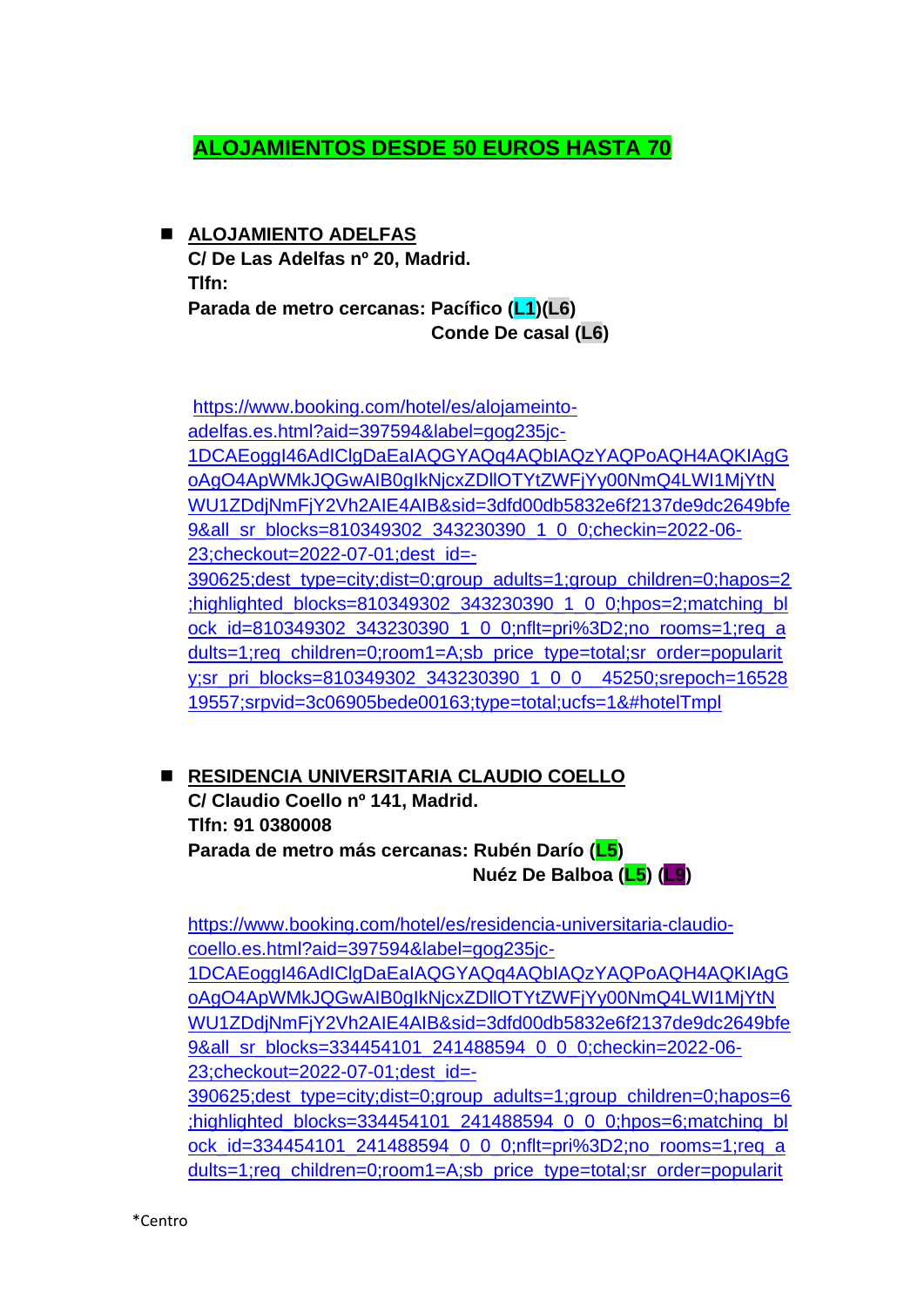[y;sr\\_pri\\_blocks=334454101\\_241488594\\_0\\_0\\_0\\_\\_55100;srepoch=16528](https://www.booking.com/hotel/es/residencia-universitaria-claudio-coello.es.html?aid=397594&label=gog235jc-1DCAEoggI46AdIClgDaEaIAQGYAQq4AQbIAQzYAQPoAQH4AQKIAgGoAgO4ApWMkJQGwAIB0gIkNjcxZDllOTYtZWFjYy00NmQ4LWI1MjYtNWU1ZDdjNmFjY2Vh2AIE4AIB&sid=3dfd00db5832e6f2137de9dc2649bfe9&all_sr_blocks=334454101_241488594_0_0_0;checkin=2022-06-23;checkout=2022-07-01;dest_id=-390625;dest_type=city;dist=0;group_adults=1;group_children=0;hapos=6;highlighted_blocks=334454101_241488594_0_0_0;hpos=6;matching_block_id=334454101_241488594_0_0_0;nflt=pri%3D2;no_rooms=1;req_adults=1;req_children=0;room1=A;sb_price_type=total;sr_order=popularity;sr_pri_blocks=334454101_241488594_0_0_0__55100;srepoch=1652819557;srpvid=3c06905bede00163;type=total;ucfs=1&#hotelTmpl) [19557;srpvid=3c06905bede00163;type=total;ucfs=1&#hotelTmpl](https://www.booking.com/hotel/es/residencia-universitaria-claudio-coello.es.html?aid=397594&label=gog235jc-1DCAEoggI46AdIClgDaEaIAQGYAQq4AQbIAQzYAQPoAQH4AQKIAgGoAgO4ApWMkJQGwAIB0gIkNjcxZDllOTYtZWFjYy00NmQ4LWI1MjYtNWU1ZDdjNmFjY2Vh2AIE4AIB&sid=3dfd00db5832e6f2137de9dc2649bfe9&all_sr_blocks=334454101_241488594_0_0_0;checkin=2022-06-23;checkout=2022-07-01;dest_id=-390625;dest_type=city;dist=0;group_adults=1;group_children=0;hapos=6;highlighted_blocks=334454101_241488594_0_0_0;hpos=6;matching_block_id=334454101_241488594_0_0_0;nflt=pri%3D2;no_rooms=1;req_adults=1;req_children=0;room1=A;sb_price_type=total;sr_order=popularity;sr_pri_blocks=334454101_241488594_0_0_0__55100;srepoch=1652819557;srpvid=3c06905bede00163;type=total;ucfs=1&#hotelTmpl)

◼ **MADRID PLAYA ROOMS \*C C/ De La Victoria nº 2, 4ºIz. Madrid. Tlfn: +34 657202020 Parada de metro más cercanas: Sol(L1) (L2) (L3) Cercanías (C3)(C4) Sevilla (L2)**

[https://www.booking.com/hotel/es/hostal](https://www.booking.com/hotel/es/hostal-playa.es.html?aid=397594&label=gog235jc-1DCAEoggI46AdIClgDaEaIAQGYAQq4AQbIAQzYAQPoAQH4AQKIAgGoAgO4As39lJQGwAIB0gIkMzU0Nzc5MTQtNjQ3ZC00MmRjLTgwOGMtYzhjYjMyMDE2NjIz2AIE4AIB&sid=3dfd00db5832e6f2137de9dc2649bfe9&all_sr_blocks=28885103_88206392_0_0_0;checkin=2022-06-23;checkout=2022-07-01;dest_id=-390625;dest_type=city;dist=0;group_adults=1;group_children=0;hapos=5;highlighted_blocks=28885103_88206392_0_0_0;hpos=5;matching_block_id=28885103_88206392_0_0_0;no_rooms=1;req_adults=1;req_children=0;room1=A;sb_price_type=total;sr_order=popularity;sr_pri_blocks=28885103_88206392_0_0_0__45000;srepoch=1652899594;srpvid=4a008404c66800e8;type=total;ucfs=1&#hotelTmpl)[playa.es.html?aid=397594&label=gog235jc-](https://www.booking.com/hotel/es/hostal-playa.es.html?aid=397594&label=gog235jc-1DCAEoggI46AdIClgDaEaIAQGYAQq4AQbIAQzYAQPoAQH4AQKIAgGoAgO4As39lJQGwAIB0gIkMzU0Nzc5MTQtNjQ3ZC00MmRjLTgwOGMtYzhjYjMyMDE2NjIz2AIE4AIB&sid=3dfd00db5832e6f2137de9dc2649bfe9&all_sr_blocks=28885103_88206392_0_0_0;checkin=2022-06-23;checkout=2022-07-01;dest_id=-390625;dest_type=city;dist=0;group_adults=1;group_children=0;hapos=5;highlighted_blocks=28885103_88206392_0_0_0;hpos=5;matching_block_id=28885103_88206392_0_0_0;no_rooms=1;req_adults=1;req_children=0;room1=A;sb_price_type=total;sr_order=popularity;sr_pri_blocks=28885103_88206392_0_0_0__45000;srepoch=1652899594;srpvid=4a008404c66800e8;type=total;ucfs=1&#hotelTmpl)[1DCAEoggI46AdIClgDaEaIAQGYAQq4AQbIAQzYAQPoAQH4AQKIAgG](https://www.booking.com/hotel/es/hostal-playa.es.html?aid=397594&label=gog235jc-1DCAEoggI46AdIClgDaEaIAQGYAQq4AQbIAQzYAQPoAQH4AQKIAgGoAgO4As39lJQGwAIB0gIkMzU0Nzc5MTQtNjQ3ZC00MmRjLTgwOGMtYzhjYjMyMDE2NjIz2AIE4AIB&sid=3dfd00db5832e6f2137de9dc2649bfe9&all_sr_blocks=28885103_88206392_0_0_0;checkin=2022-06-23;checkout=2022-07-01;dest_id=-390625;dest_type=city;dist=0;group_adults=1;group_children=0;hapos=5;highlighted_blocks=28885103_88206392_0_0_0;hpos=5;matching_block_id=28885103_88206392_0_0_0;no_rooms=1;req_adults=1;req_children=0;room1=A;sb_price_type=total;sr_order=popularity;sr_pri_blocks=28885103_88206392_0_0_0__45000;srepoch=1652899594;srpvid=4a008404c66800e8;type=total;ucfs=1&#hotelTmpl) [oAgO4As39lJQGwAIB0gIkMzU0Nzc5MTQtNjQ3ZC00MmRjLTgwOGMtY](https://www.booking.com/hotel/es/hostal-playa.es.html?aid=397594&label=gog235jc-1DCAEoggI46AdIClgDaEaIAQGYAQq4AQbIAQzYAQPoAQH4AQKIAgGoAgO4As39lJQGwAIB0gIkMzU0Nzc5MTQtNjQ3ZC00MmRjLTgwOGMtYzhjYjMyMDE2NjIz2AIE4AIB&sid=3dfd00db5832e6f2137de9dc2649bfe9&all_sr_blocks=28885103_88206392_0_0_0;checkin=2022-06-23;checkout=2022-07-01;dest_id=-390625;dest_type=city;dist=0;group_adults=1;group_children=0;hapos=5;highlighted_blocks=28885103_88206392_0_0_0;hpos=5;matching_block_id=28885103_88206392_0_0_0;no_rooms=1;req_adults=1;req_children=0;room1=A;sb_price_type=total;sr_order=popularity;sr_pri_blocks=28885103_88206392_0_0_0__45000;srepoch=1652899594;srpvid=4a008404c66800e8;type=total;ucfs=1&#hotelTmpl) [zhjYjMyMDE2NjIz2AIE4AIB&sid=3dfd00db5832e6f2137de9dc2649bfe9](https://www.booking.com/hotel/es/hostal-playa.es.html?aid=397594&label=gog235jc-1DCAEoggI46AdIClgDaEaIAQGYAQq4AQbIAQzYAQPoAQH4AQKIAgGoAgO4As39lJQGwAIB0gIkMzU0Nzc5MTQtNjQ3ZC00MmRjLTgwOGMtYzhjYjMyMDE2NjIz2AIE4AIB&sid=3dfd00db5832e6f2137de9dc2649bfe9&all_sr_blocks=28885103_88206392_0_0_0;checkin=2022-06-23;checkout=2022-07-01;dest_id=-390625;dest_type=city;dist=0;group_adults=1;group_children=0;hapos=5;highlighted_blocks=28885103_88206392_0_0_0;hpos=5;matching_block_id=28885103_88206392_0_0_0;no_rooms=1;req_adults=1;req_children=0;room1=A;sb_price_type=total;sr_order=popularity;sr_pri_blocks=28885103_88206392_0_0_0__45000;srepoch=1652899594;srpvid=4a008404c66800e8;type=total;ucfs=1&#hotelTmpl) [&all\\_sr\\_blocks=28885103\\_88206392\\_0\\_0\\_0;checkin=2022-06-](https://www.booking.com/hotel/es/hostal-playa.es.html?aid=397594&label=gog235jc-1DCAEoggI46AdIClgDaEaIAQGYAQq4AQbIAQzYAQPoAQH4AQKIAgGoAgO4As39lJQGwAIB0gIkMzU0Nzc5MTQtNjQ3ZC00MmRjLTgwOGMtYzhjYjMyMDE2NjIz2AIE4AIB&sid=3dfd00db5832e6f2137de9dc2649bfe9&all_sr_blocks=28885103_88206392_0_0_0;checkin=2022-06-23;checkout=2022-07-01;dest_id=-390625;dest_type=city;dist=0;group_adults=1;group_children=0;hapos=5;highlighted_blocks=28885103_88206392_0_0_0;hpos=5;matching_block_id=28885103_88206392_0_0_0;no_rooms=1;req_adults=1;req_children=0;room1=A;sb_price_type=total;sr_order=popularity;sr_pri_blocks=28885103_88206392_0_0_0__45000;srepoch=1652899594;srpvid=4a008404c66800e8;type=total;ucfs=1&#hotelTmpl) [23;checkout=2022-07-01;dest\\_id=-](https://www.booking.com/hotel/es/hostal-playa.es.html?aid=397594&label=gog235jc-1DCAEoggI46AdIClgDaEaIAQGYAQq4AQbIAQzYAQPoAQH4AQKIAgGoAgO4As39lJQGwAIB0gIkMzU0Nzc5MTQtNjQ3ZC00MmRjLTgwOGMtYzhjYjMyMDE2NjIz2AIE4AIB&sid=3dfd00db5832e6f2137de9dc2649bfe9&all_sr_blocks=28885103_88206392_0_0_0;checkin=2022-06-23;checkout=2022-07-01;dest_id=-390625;dest_type=city;dist=0;group_adults=1;group_children=0;hapos=5;highlighted_blocks=28885103_88206392_0_0_0;hpos=5;matching_block_id=28885103_88206392_0_0_0;no_rooms=1;req_adults=1;req_children=0;room1=A;sb_price_type=total;sr_order=popularity;sr_pri_blocks=28885103_88206392_0_0_0__45000;srepoch=1652899594;srpvid=4a008404c66800e8;type=total;ucfs=1&#hotelTmpl) [390625;dest\\_type=city;dist=0;group\\_adults=1;group\\_children=0;hapos=5](https://www.booking.com/hotel/es/hostal-playa.es.html?aid=397594&label=gog235jc-1DCAEoggI46AdIClgDaEaIAQGYAQq4AQbIAQzYAQPoAQH4AQKIAgGoAgO4As39lJQGwAIB0gIkMzU0Nzc5MTQtNjQ3ZC00MmRjLTgwOGMtYzhjYjMyMDE2NjIz2AIE4AIB&sid=3dfd00db5832e6f2137de9dc2649bfe9&all_sr_blocks=28885103_88206392_0_0_0;checkin=2022-06-23;checkout=2022-07-01;dest_id=-390625;dest_type=city;dist=0;group_adults=1;group_children=0;hapos=5;highlighted_blocks=28885103_88206392_0_0_0;hpos=5;matching_block_id=28885103_88206392_0_0_0;no_rooms=1;req_adults=1;req_children=0;room1=A;sb_price_type=total;sr_order=popularity;sr_pri_blocks=28885103_88206392_0_0_0__45000;srepoch=1652899594;srpvid=4a008404c66800e8;type=total;ucfs=1&#hotelTmpl) ;highlighted blocks=28885103\_88206392\_0\_0\_0;hpos=5;matching\_bloc k id=28885103\_88206392\_0\_0\_0;no\_rooms=1;req\_adults=1;req\_childre [n=0;room1=A;sb\\_price\\_type=total;sr\\_order=popularity;sr\\_pri\\_blocks=288](https://www.booking.com/hotel/es/hostal-playa.es.html?aid=397594&label=gog235jc-1DCAEoggI46AdIClgDaEaIAQGYAQq4AQbIAQzYAQPoAQH4AQKIAgGoAgO4As39lJQGwAIB0gIkMzU0Nzc5MTQtNjQ3ZC00MmRjLTgwOGMtYzhjYjMyMDE2NjIz2AIE4AIB&sid=3dfd00db5832e6f2137de9dc2649bfe9&all_sr_blocks=28885103_88206392_0_0_0;checkin=2022-06-23;checkout=2022-07-01;dest_id=-390625;dest_type=city;dist=0;group_adults=1;group_children=0;hapos=5;highlighted_blocks=28885103_88206392_0_0_0;hpos=5;matching_block_id=28885103_88206392_0_0_0;no_rooms=1;req_adults=1;req_children=0;room1=A;sb_price_type=total;sr_order=popularity;sr_pri_blocks=28885103_88206392_0_0_0__45000;srepoch=1652899594;srpvid=4a008404c66800e8;type=total;ucfs=1&#hotelTmpl) [85103\\_88206392\\_0\\_0\\_0\\_\\_45000;srepoch=1652899594;srpvid=4a00840](https://www.booking.com/hotel/es/hostal-playa.es.html?aid=397594&label=gog235jc-1DCAEoggI46AdIClgDaEaIAQGYAQq4AQbIAQzYAQPoAQH4AQKIAgGoAgO4As39lJQGwAIB0gIkMzU0Nzc5MTQtNjQ3ZC00MmRjLTgwOGMtYzhjYjMyMDE2NjIz2AIE4AIB&sid=3dfd00db5832e6f2137de9dc2649bfe9&all_sr_blocks=28885103_88206392_0_0_0;checkin=2022-06-23;checkout=2022-07-01;dest_id=-390625;dest_type=city;dist=0;group_adults=1;group_children=0;hapos=5;highlighted_blocks=28885103_88206392_0_0_0;hpos=5;matching_block_id=28885103_88206392_0_0_0;no_rooms=1;req_adults=1;req_children=0;room1=A;sb_price_type=total;sr_order=popularity;sr_pri_blocks=28885103_88206392_0_0_0__45000;srepoch=1652899594;srpvid=4a008404c66800e8;type=total;ucfs=1&#hotelTmpl) [4c66800e8;type=total;ucfs=1&#hotelTmpl](https://www.booking.com/hotel/es/hostal-playa.es.html?aid=397594&label=gog235jc-1DCAEoggI46AdIClgDaEaIAQGYAQq4AQbIAQzYAQPoAQH4AQKIAgGoAgO4As39lJQGwAIB0gIkMzU0Nzc5MTQtNjQ3ZC00MmRjLTgwOGMtYzhjYjMyMDE2NjIz2AIE4AIB&sid=3dfd00db5832e6f2137de9dc2649bfe9&all_sr_blocks=28885103_88206392_0_0_0;checkin=2022-06-23;checkout=2022-07-01;dest_id=-390625;dest_type=city;dist=0;group_adults=1;group_children=0;hapos=5;highlighted_blocks=28885103_88206392_0_0_0;hpos=5;matching_block_id=28885103_88206392_0_0_0;no_rooms=1;req_adults=1;req_children=0;room1=A;sb_price_type=total;sr_order=popularity;sr_pri_blocks=28885103_88206392_0_0_0__45000;srepoch=1652899594;srpvid=4a008404c66800e8;type=total;ucfs=1&#hotelTmpl)

◼ **HOSTAL MONTALOYA \*C Plaza De Tirso De Molina nº20, Madrid. Tlfn: 91 3600305 Parada de metro más cercanas: Tirso De Molina (L1) Antón Martín (L1) Latina (L5)**

[https://www.booking.com/hotel/es/hostal](https://www.booking.com/hotel/es/hostal-montaloya.es.html?aid=397594&label=gog235jc-1DCAEoggI46AdIClgDaEaIAQGYAQq4AQbIAQzYAQPoAQH4AQKIAgGoAgO4As39lJQGwAIB0gIkMzU0Nzc5MTQtNjQ3ZC00MmRjLTgwOGMtYzhjYjMyMDE2NjIz2AIE4AIB&sid=3dfd00db5832e6f2137de9dc2649bfe9&all_sr_blocks=40912901_347404845_0_0_0;checkin=2022-06-23;checkout=2022-07-01;dest_id=-390625;dest_type=city;dist=0;group_adults=1;group_children=0;hapos=9;highlighted_blocks=40912901_347404845_0_0_0;hpos=9;matching_block_id=40912901_347404845_0_0_0;nflt=pri%3D2;no_rooms=1;req_adults=1;req_children=0;room1=A;sb_price_type=total;sr_order=popularity;sr_pri_blocks=40912901_347404845_0_0_0__75268;srepoch=1652900924;srpvid=4a008404c66800e8;type=total;ucfs=1&#hotelTmpl)[montaloya.es.html?aid=397594&label=gog235jc-](https://www.booking.com/hotel/es/hostal-montaloya.es.html?aid=397594&label=gog235jc-1DCAEoggI46AdIClgDaEaIAQGYAQq4AQbIAQzYAQPoAQH4AQKIAgGoAgO4As39lJQGwAIB0gIkMzU0Nzc5MTQtNjQ3ZC00MmRjLTgwOGMtYzhjYjMyMDE2NjIz2AIE4AIB&sid=3dfd00db5832e6f2137de9dc2649bfe9&all_sr_blocks=40912901_347404845_0_0_0;checkin=2022-06-23;checkout=2022-07-01;dest_id=-390625;dest_type=city;dist=0;group_adults=1;group_children=0;hapos=9;highlighted_blocks=40912901_347404845_0_0_0;hpos=9;matching_block_id=40912901_347404845_0_0_0;nflt=pri%3D2;no_rooms=1;req_adults=1;req_children=0;room1=A;sb_price_type=total;sr_order=popularity;sr_pri_blocks=40912901_347404845_0_0_0__75268;srepoch=1652900924;srpvid=4a008404c66800e8;type=total;ucfs=1&#hotelTmpl)[1DCAEoggI46AdIClgDaEaIAQGYAQq4AQbIAQzYAQPoAQH4AQKIAgG](https://www.booking.com/hotel/es/hostal-montaloya.es.html?aid=397594&label=gog235jc-1DCAEoggI46AdIClgDaEaIAQGYAQq4AQbIAQzYAQPoAQH4AQKIAgGoAgO4As39lJQGwAIB0gIkMzU0Nzc5MTQtNjQ3ZC00MmRjLTgwOGMtYzhjYjMyMDE2NjIz2AIE4AIB&sid=3dfd00db5832e6f2137de9dc2649bfe9&all_sr_blocks=40912901_347404845_0_0_0;checkin=2022-06-23;checkout=2022-07-01;dest_id=-390625;dest_type=city;dist=0;group_adults=1;group_children=0;hapos=9;highlighted_blocks=40912901_347404845_0_0_0;hpos=9;matching_block_id=40912901_347404845_0_0_0;nflt=pri%3D2;no_rooms=1;req_adults=1;req_children=0;room1=A;sb_price_type=total;sr_order=popularity;sr_pri_blocks=40912901_347404845_0_0_0__75268;srepoch=1652900924;srpvid=4a008404c66800e8;type=total;ucfs=1&#hotelTmpl) [oAgO4As39lJQGwAIB0gIkMzU0Nzc5MTQtNjQ3ZC00MmRjLTgwOGMtY](https://www.booking.com/hotel/es/hostal-montaloya.es.html?aid=397594&label=gog235jc-1DCAEoggI46AdIClgDaEaIAQGYAQq4AQbIAQzYAQPoAQH4AQKIAgGoAgO4As39lJQGwAIB0gIkMzU0Nzc5MTQtNjQ3ZC00MmRjLTgwOGMtYzhjYjMyMDE2NjIz2AIE4AIB&sid=3dfd00db5832e6f2137de9dc2649bfe9&all_sr_blocks=40912901_347404845_0_0_0;checkin=2022-06-23;checkout=2022-07-01;dest_id=-390625;dest_type=city;dist=0;group_adults=1;group_children=0;hapos=9;highlighted_blocks=40912901_347404845_0_0_0;hpos=9;matching_block_id=40912901_347404845_0_0_0;nflt=pri%3D2;no_rooms=1;req_adults=1;req_children=0;room1=A;sb_price_type=total;sr_order=popularity;sr_pri_blocks=40912901_347404845_0_0_0__75268;srepoch=1652900924;srpvid=4a008404c66800e8;type=total;ucfs=1&#hotelTmpl) [zhjYjMyMDE2NjIz2AIE4AIB&sid=3dfd00db5832e6f2137de9dc2649bfe9](https://www.booking.com/hotel/es/hostal-montaloya.es.html?aid=397594&label=gog235jc-1DCAEoggI46AdIClgDaEaIAQGYAQq4AQbIAQzYAQPoAQH4AQKIAgGoAgO4As39lJQGwAIB0gIkMzU0Nzc5MTQtNjQ3ZC00MmRjLTgwOGMtYzhjYjMyMDE2NjIz2AIE4AIB&sid=3dfd00db5832e6f2137de9dc2649bfe9&all_sr_blocks=40912901_347404845_0_0_0;checkin=2022-06-23;checkout=2022-07-01;dest_id=-390625;dest_type=city;dist=0;group_adults=1;group_children=0;hapos=9;highlighted_blocks=40912901_347404845_0_0_0;hpos=9;matching_block_id=40912901_347404845_0_0_0;nflt=pri%3D2;no_rooms=1;req_adults=1;req_children=0;room1=A;sb_price_type=total;sr_order=popularity;sr_pri_blocks=40912901_347404845_0_0_0__75268;srepoch=1652900924;srpvid=4a008404c66800e8;type=total;ucfs=1&#hotelTmpl) [&all\\_sr\\_blocks=40912901\\_347404845\\_0\\_0\\_0;checkin=2022-06-](https://www.booking.com/hotel/es/hostal-montaloya.es.html?aid=397594&label=gog235jc-1DCAEoggI46AdIClgDaEaIAQGYAQq4AQbIAQzYAQPoAQH4AQKIAgGoAgO4As39lJQGwAIB0gIkMzU0Nzc5MTQtNjQ3ZC00MmRjLTgwOGMtYzhjYjMyMDE2NjIz2AIE4AIB&sid=3dfd00db5832e6f2137de9dc2649bfe9&all_sr_blocks=40912901_347404845_0_0_0;checkin=2022-06-23;checkout=2022-07-01;dest_id=-390625;dest_type=city;dist=0;group_adults=1;group_children=0;hapos=9;highlighted_blocks=40912901_347404845_0_0_0;hpos=9;matching_block_id=40912901_347404845_0_0_0;nflt=pri%3D2;no_rooms=1;req_adults=1;req_children=0;room1=A;sb_price_type=total;sr_order=popularity;sr_pri_blocks=40912901_347404845_0_0_0__75268;srepoch=1652900924;srpvid=4a008404c66800e8;type=total;ucfs=1&#hotelTmpl) [23;checkout=2022-07-01;dest\\_id=-](https://www.booking.com/hotel/es/hostal-montaloya.es.html?aid=397594&label=gog235jc-1DCAEoggI46AdIClgDaEaIAQGYAQq4AQbIAQzYAQPoAQH4AQKIAgGoAgO4As39lJQGwAIB0gIkMzU0Nzc5MTQtNjQ3ZC00MmRjLTgwOGMtYzhjYjMyMDE2NjIz2AIE4AIB&sid=3dfd00db5832e6f2137de9dc2649bfe9&all_sr_blocks=40912901_347404845_0_0_0;checkin=2022-06-23;checkout=2022-07-01;dest_id=-390625;dest_type=city;dist=0;group_adults=1;group_children=0;hapos=9;highlighted_blocks=40912901_347404845_0_0_0;hpos=9;matching_block_id=40912901_347404845_0_0_0;nflt=pri%3D2;no_rooms=1;req_adults=1;req_children=0;room1=A;sb_price_type=total;sr_order=popularity;sr_pri_blocks=40912901_347404845_0_0_0__75268;srepoch=1652900924;srpvid=4a008404c66800e8;type=total;ucfs=1&#hotelTmpl) [390625;dest\\_type=city;dist=0;group\\_adults=1;group\\_children=0;hapos=9](https://www.booking.com/hotel/es/hostal-montaloya.es.html?aid=397594&label=gog235jc-1DCAEoggI46AdIClgDaEaIAQGYAQq4AQbIAQzYAQPoAQH4AQKIAgGoAgO4As39lJQGwAIB0gIkMzU0Nzc5MTQtNjQ3ZC00MmRjLTgwOGMtYzhjYjMyMDE2NjIz2AIE4AIB&sid=3dfd00db5832e6f2137de9dc2649bfe9&all_sr_blocks=40912901_347404845_0_0_0;checkin=2022-06-23;checkout=2022-07-01;dest_id=-390625;dest_type=city;dist=0;group_adults=1;group_children=0;hapos=9;highlighted_blocks=40912901_347404845_0_0_0;hpos=9;matching_block_id=40912901_347404845_0_0_0;nflt=pri%3D2;no_rooms=1;req_adults=1;req_children=0;room1=A;sb_price_type=total;sr_order=popularity;sr_pri_blocks=40912901_347404845_0_0_0__75268;srepoch=1652900924;srpvid=4a008404c66800e8;type=total;ucfs=1&#hotelTmpl) [;highlighted\\_blocks=40912901\\_347404845\\_0\\_0\\_0;hpos=9;matching\\_blo](https://www.booking.com/hotel/es/hostal-montaloya.es.html?aid=397594&label=gog235jc-1DCAEoggI46AdIClgDaEaIAQGYAQq4AQbIAQzYAQPoAQH4AQKIAgGoAgO4As39lJQGwAIB0gIkMzU0Nzc5MTQtNjQ3ZC00MmRjLTgwOGMtYzhjYjMyMDE2NjIz2AIE4AIB&sid=3dfd00db5832e6f2137de9dc2649bfe9&all_sr_blocks=40912901_347404845_0_0_0;checkin=2022-06-23;checkout=2022-07-01;dest_id=-390625;dest_type=city;dist=0;group_adults=1;group_children=0;hapos=9;highlighted_blocks=40912901_347404845_0_0_0;hpos=9;matching_block_id=40912901_347404845_0_0_0;nflt=pri%3D2;no_rooms=1;req_adults=1;req_children=0;room1=A;sb_price_type=total;sr_order=popularity;sr_pri_blocks=40912901_347404845_0_0_0__75268;srepoch=1652900924;srpvid=4a008404c66800e8;type=total;ucfs=1&#hotelTmpl) ck id=40912901\_347404845\_0\_0\_0;nflt=pri%3D2;no\_rooms=1;req\_adul [ts=1;req\\_children=0;room1=A;sb\\_price\\_type=total;sr\\_order=popularity;sr](https://www.booking.com/hotel/es/hostal-montaloya.es.html?aid=397594&label=gog235jc-1DCAEoggI46AdIClgDaEaIAQGYAQq4AQbIAQzYAQPoAQH4AQKIAgGoAgO4As39lJQGwAIB0gIkMzU0Nzc5MTQtNjQ3ZC00MmRjLTgwOGMtYzhjYjMyMDE2NjIz2AIE4AIB&sid=3dfd00db5832e6f2137de9dc2649bfe9&all_sr_blocks=40912901_347404845_0_0_0;checkin=2022-06-23;checkout=2022-07-01;dest_id=-390625;dest_type=city;dist=0;group_adults=1;group_children=0;hapos=9;highlighted_blocks=40912901_347404845_0_0_0;hpos=9;matching_block_id=40912901_347404845_0_0_0;nflt=pri%3D2;no_rooms=1;req_adults=1;req_children=0;room1=A;sb_price_type=total;sr_order=popularity;sr_pri_blocks=40912901_347404845_0_0_0__75268;srepoch=1652900924;srpvid=4a008404c66800e8;type=total;ucfs=1&#hotelTmpl)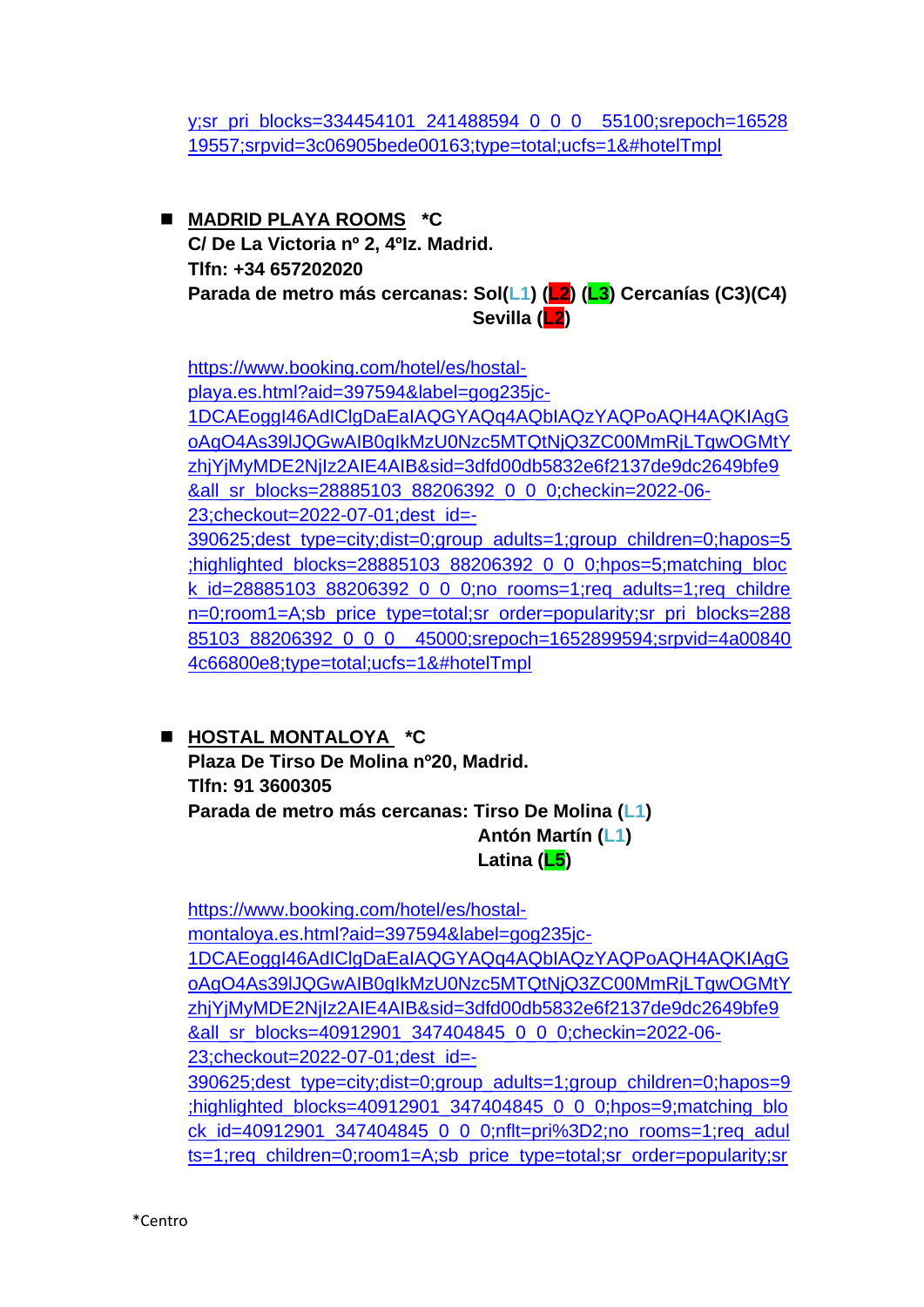pri\_blocks=40912901\_347404845\_0\_0\_0\_75268;srepoch=165290092 [4;srpvid=4a008404c66800e8;type=total;ucfs=1&#hotelTmpl](https://www.booking.com/hotel/es/hostal-montaloya.es.html?aid=397594&label=gog235jc-1DCAEoggI46AdIClgDaEaIAQGYAQq4AQbIAQzYAQPoAQH4AQKIAgGoAgO4As39lJQGwAIB0gIkMzU0Nzc5MTQtNjQ3ZC00MmRjLTgwOGMtYzhjYjMyMDE2NjIz2AIE4AIB&sid=3dfd00db5832e6f2137de9dc2649bfe9&all_sr_blocks=40912901_347404845_0_0_0;checkin=2022-06-23;checkout=2022-07-01;dest_id=-390625;dest_type=city;dist=0;group_adults=1;group_children=0;hapos=9;highlighted_blocks=40912901_347404845_0_0_0;hpos=9;matching_block_id=40912901_347404845_0_0_0;nflt=pri%3D2;no_rooms=1;req_adults=1;req_children=0;room1=A;sb_price_type=total;sr_order=popularity;sr_pri_blocks=40912901_347404845_0_0_0__75268;srepoch=1652900924;srpvid=4a008404c66800e8;type=total;ucfs=1&#hotelTmpl)

### ◼ **HOTEL PRAGA**

**C/ Antonio López nº65, Madrid. Tlfn: 91 4690600 Parada de metro más cercanas: Marqués De Vadillo (L5) Usera (L6)**

[https://www.booking.com/hotel/es/pragamadrid.es.html?aid=397594&lab](https://www.booking.com/hotel/es/pragamadrid.es.html?aid=397594&label=gog235jc-1DCAEoggI46AdIClgDaEaIAQGYAQq4AQbIAQzYAQPoAQH4AQKIAgGoAgO4AviSlZQGwAIB0gIkYjI0MjE0NmQtNzQ1Ni00MTRiLWI5NDItMmY1ZWI3MzM4NDY42AIE4AIB&sid=3dfd00db5832e6f2137de9dc2649bfe9&all_sr_blocks=9103029_342035336_0_2_0;checkin=2022-06-23;checkout=2022-07-01;dest_id=-390625;dest_type=city;dist=0;group_adults=1;group_children=0;hapos=8;highlighted_blocks=9103029_342035336_0_2_0;hpos=8;matching_block_id=9103029_342035336_0_2_0;nflt=pri%3D2;no_rooms=1;req_adults=1;req_children=0;room1=A;sb_price_type=total;sr_order=popularity;sr_pri_blocks=9103029_342035336_0_2_0__77000;srepoch=1652902298;srpvid=f626894359c4013d;type=total;ucfs=1&#hotelTmpl) [el=gog235jc-](https://www.booking.com/hotel/es/pragamadrid.es.html?aid=397594&label=gog235jc-1DCAEoggI46AdIClgDaEaIAQGYAQq4AQbIAQzYAQPoAQH4AQKIAgGoAgO4AviSlZQGwAIB0gIkYjI0MjE0NmQtNzQ1Ni00MTRiLWI5NDItMmY1ZWI3MzM4NDY42AIE4AIB&sid=3dfd00db5832e6f2137de9dc2649bfe9&all_sr_blocks=9103029_342035336_0_2_0;checkin=2022-06-23;checkout=2022-07-01;dest_id=-390625;dest_type=city;dist=0;group_adults=1;group_children=0;hapos=8;highlighted_blocks=9103029_342035336_0_2_0;hpos=8;matching_block_id=9103029_342035336_0_2_0;nflt=pri%3D2;no_rooms=1;req_adults=1;req_children=0;room1=A;sb_price_type=total;sr_order=popularity;sr_pri_blocks=9103029_342035336_0_2_0__77000;srepoch=1652902298;srpvid=f626894359c4013d;type=total;ucfs=1&#hotelTmpl)

[1DCAEoggI46AdIClgDaEaIAQGYAQq4AQbIAQzYAQPoAQH4AQKIAgG](https://www.booking.com/hotel/es/pragamadrid.es.html?aid=397594&label=gog235jc-1DCAEoggI46AdIClgDaEaIAQGYAQq4AQbIAQzYAQPoAQH4AQKIAgGoAgO4AviSlZQGwAIB0gIkYjI0MjE0NmQtNzQ1Ni00MTRiLWI5NDItMmY1ZWI3MzM4NDY42AIE4AIB&sid=3dfd00db5832e6f2137de9dc2649bfe9&all_sr_blocks=9103029_342035336_0_2_0;checkin=2022-06-23;checkout=2022-07-01;dest_id=-390625;dest_type=city;dist=0;group_adults=1;group_children=0;hapos=8;highlighted_blocks=9103029_342035336_0_2_0;hpos=8;matching_block_id=9103029_342035336_0_2_0;nflt=pri%3D2;no_rooms=1;req_adults=1;req_children=0;room1=A;sb_price_type=total;sr_order=popularity;sr_pri_blocks=9103029_342035336_0_2_0__77000;srepoch=1652902298;srpvid=f626894359c4013d;type=total;ucfs=1&#hotelTmpl) [oAgO4AviSlZQGwAIB0gIkYjI0MjE0NmQtNzQ1Ni00MTRiLWI5NDItMmY](https://www.booking.com/hotel/es/pragamadrid.es.html?aid=397594&label=gog235jc-1DCAEoggI46AdIClgDaEaIAQGYAQq4AQbIAQzYAQPoAQH4AQKIAgGoAgO4AviSlZQGwAIB0gIkYjI0MjE0NmQtNzQ1Ni00MTRiLWI5NDItMmY1ZWI3MzM4NDY42AIE4AIB&sid=3dfd00db5832e6f2137de9dc2649bfe9&all_sr_blocks=9103029_342035336_0_2_0;checkin=2022-06-23;checkout=2022-07-01;dest_id=-390625;dest_type=city;dist=0;group_adults=1;group_children=0;hapos=8;highlighted_blocks=9103029_342035336_0_2_0;hpos=8;matching_block_id=9103029_342035336_0_2_0;nflt=pri%3D2;no_rooms=1;req_adults=1;req_children=0;room1=A;sb_price_type=total;sr_order=popularity;sr_pri_blocks=9103029_342035336_0_2_0__77000;srepoch=1652902298;srpvid=f626894359c4013d;type=total;ucfs=1&#hotelTmpl) [1ZWI3MzM4NDY42AIE4AIB&sid=3dfd00db5832e6f2137de9dc2649bfe9](https://www.booking.com/hotel/es/pragamadrid.es.html?aid=397594&label=gog235jc-1DCAEoggI46AdIClgDaEaIAQGYAQq4AQbIAQzYAQPoAQH4AQKIAgGoAgO4AviSlZQGwAIB0gIkYjI0MjE0NmQtNzQ1Ni00MTRiLWI5NDItMmY1ZWI3MzM4NDY42AIE4AIB&sid=3dfd00db5832e6f2137de9dc2649bfe9&all_sr_blocks=9103029_342035336_0_2_0;checkin=2022-06-23;checkout=2022-07-01;dest_id=-390625;dest_type=city;dist=0;group_adults=1;group_children=0;hapos=8;highlighted_blocks=9103029_342035336_0_2_0;hpos=8;matching_block_id=9103029_342035336_0_2_0;nflt=pri%3D2;no_rooms=1;req_adults=1;req_children=0;room1=A;sb_price_type=total;sr_order=popularity;sr_pri_blocks=9103029_342035336_0_2_0__77000;srepoch=1652902298;srpvid=f626894359c4013d;type=total;ucfs=1&#hotelTmpl) [&all\\_sr\\_blocks=9103029\\_342035336\\_0\\_2\\_0;checkin=2022-06-](https://www.booking.com/hotel/es/pragamadrid.es.html?aid=397594&label=gog235jc-1DCAEoggI46AdIClgDaEaIAQGYAQq4AQbIAQzYAQPoAQH4AQKIAgGoAgO4AviSlZQGwAIB0gIkYjI0MjE0NmQtNzQ1Ni00MTRiLWI5NDItMmY1ZWI3MzM4NDY42AIE4AIB&sid=3dfd00db5832e6f2137de9dc2649bfe9&all_sr_blocks=9103029_342035336_0_2_0;checkin=2022-06-23;checkout=2022-07-01;dest_id=-390625;dest_type=city;dist=0;group_adults=1;group_children=0;hapos=8;highlighted_blocks=9103029_342035336_0_2_0;hpos=8;matching_block_id=9103029_342035336_0_2_0;nflt=pri%3D2;no_rooms=1;req_adults=1;req_children=0;room1=A;sb_price_type=total;sr_order=popularity;sr_pri_blocks=9103029_342035336_0_2_0__77000;srepoch=1652902298;srpvid=f626894359c4013d;type=total;ucfs=1&#hotelTmpl) [23;checkout=2022-07-01;dest\\_id=-](https://www.booking.com/hotel/es/pragamadrid.es.html?aid=397594&label=gog235jc-1DCAEoggI46AdIClgDaEaIAQGYAQq4AQbIAQzYAQPoAQH4AQKIAgGoAgO4AviSlZQGwAIB0gIkYjI0MjE0NmQtNzQ1Ni00MTRiLWI5NDItMmY1ZWI3MzM4NDY42AIE4AIB&sid=3dfd00db5832e6f2137de9dc2649bfe9&all_sr_blocks=9103029_342035336_0_2_0;checkin=2022-06-23;checkout=2022-07-01;dest_id=-390625;dest_type=city;dist=0;group_adults=1;group_children=0;hapos=8;highlighted_blocks=9103029_342035336_0_2_0;hpos=8;matching_block_id=9103029_342035336_0_2_0;nflt=pri%3D2;no_rooms=1;req_adults=1;req_children=0;room1=A;sb_price_type=total;sr_order=popularity;sr_pri_blocks=9103029_342035336_0_2_0__77000;srepoch=1652902298;srpvid=f626894359c4013d;type=total;ucfs=1&#hotelTmpl) [390625;dest\\_type=city;dist=0;group\\_adults=1;group\\_children=0;hapos=8](https://www.booking.com/hotel/es/pragamadrid.es.html?aid=397594&label=gog235jc-1DCAEoggI46AdIClgDaEaIAQGYAQq4AQbIAQzYAQPoAQH4AQKIAgGoAgO4AviSlZQGwAIB0gIkYjI0MjE0NmQtNzQ1Ni00MTRiLWI5NDItMmY1ZWI3MzM4NDY42AIE4AIB&sid=3dfd00db5832e6f2137de9dc2649bfe9&all_sr_blocks=9103029_342035336_0_2_0;checkin=2022-06-23;checkout=2022-07-01;dest_id=-390625;dest_type=city;dist=0;group_adults=1;group_children=0;hapos=8;highlighted_blocks=9103029_342035336_0_2_0;hpos=8;matching_block_id=9103029_342035336_0_2_0;nflt=pri%3D2;no_rooms=1;req_adults=1;req_children=0;room1=A;sb_price_type=total;sr_order=popularity;sr_pri_blocks=9103029_342035336_0_2_0__77000;srepoch=1652902298;srpvid=f626894359c4013d;type=total;ucfs=1&#hotelTmpl) [;highlighted\\_blocks=9103029\\_342035336\\_0\\_2\\_0;hpos=8;matching\\_bloc](https://www.booking.com/hotel/es/pragamadrid.es.html?aid=397594&label=gog235jc-1DCAEoggI46AdIClgDaEaIAQGYAQq4AQbIAQzYAQPoAQH4AQKIAgGoAgO4AviSlZQGwAIB0gIkYjI0MjE0NmQtNzQ1Ni00MTRiLWI5NDItMmY1ZWI3MzM4NDY42AIE4AIB&sid=3dfd00db5832e6f2137de9dc2649bfe9&all_sr_blocks=9103029_342035336_0_2_0;checkin=2022-06-23;checkout=2022-07-01;dest_id=-390625;dest_type=city;dist=0;group_adults=1;group_children=0;hapos=8;highlighted_blocks=9103029_342035336_0_2_0;hpos=8;matching_block_id=9103029_342035336_0_2_0;nflt=pri%3D2;no_rooms=1;req_adults=1;req_children=0;room1=A;sb_price_type=total;sr_order=popularity;sr_pri_blocks=9103029_342035336_0_2_0__77000;srepoch=1652902298;srpvid=f626894359c4013d;type=total;ucfs=1&#hotelTmpl) k id=9103029 342035336 0 2 0;nflt=pri%3D2;no rooms=1;req\_adults [=1;req\\_children=0;room1=A;sb\\_price\\_type=total;sr\\_order=popularity;sr\\_](https://www.booking.com/hotel/es/pragamadrid.es.html?aid=397594&label=gog235jc-1DCAEoggI46AdIClgDaEaIAQGYAQq4AQbIAQzYAQPoAQH4AQKIAgGoAgO4AviSlZQGwAIB0gIkYjI0MjE0NmQtNzQ1Ni00MTRiLWI5NDItMmY1ZWI3MzM4NDY42AIE4AIB&sid=3dfd00db5832e6f2137de9dc2649bfe9&all_sr_blocks=9103029_342035336_0_2_0;checkin=2022-06-23;checkout=2022-07-01;dest_id=-390625;dest_type=city;dist=0;group_adults=1;group_children=0;hapos=8;highlighted_blocks=9103029_342035336_0_2_0;hpos=8;matching_block_id=9103029_342035336_0_2_0;nflt=pri%3D2;no_rooms=1;req_adults=1;req_children=0;room1=A;sb_price_type=total;sr_order=popularity;sr_pri_blocks=9103029_342035336_0_2_0__77000;srepoch=1652902298;srpvid=f626894359c4013d;type=total;ucfs=1&#hotelTmpl) [pri\\_blocks=9103029\\_342035336\\_0\\_2\\_0\\_\\_77000;srepoch=1652902298;](https://www.booking.com/hotel/es/pragamadrid.es.html?aid=397594&label=gog235jc-1DCAEoggI46AdIClgDaEaIAQGYAQq4AQbIAQzYAQPoAQH4AQKIAgGoAgO4AviSlZQGwAIB0gIkYjI0MjE0NmQtNzQ1Ni00MTRiLWI5NDItMmY1ZWI3MzM4NDY42AIE4AIB&sid=3dfd00db5832e6f2137de9dc2649bfe9&all_sr_blocks=9103029_342035336_0_2_0;checkin=2022-06-23;checkout=2022-07-01;dest_id=-390625;dest_type=city;dist=0;group_adults=1;group_children=0;hapos=8;highlighted_blocks=9103029_342035336_0_2_0;hpos=8;matching_block_id=9103029_342035336_0_2_0;nflt=pri%3D2;no_rooms=1;req_adults=1;req_children=0;room1=A;sb_price_type=total;sr_order=popularity;sr_pri_blocks=9103029_342035336_0_2_0__77000;srepoch=1652902298;srpvid=f626894359c4013d;type=total;ucfs=1&#hotelTmpl) [srpvid=f626894359c4013d;type=total;ucfs=1&#hotelTmpl](https://www.booking.com/hotel/es/pragamadrid.es.html?aid=397594&label=gog235jc-1DCAEoggI46AdIClgDaEaIAQGYAQq4AQbIAQzYAQPoAQH4AQKIAgGoAgO4AviSlZQGwAIB0gIkYjI0MjE0NmQtNzQ1Ni00MTRiLWI5NDItMmY1ZWI3MzM4NDY42AIE4AIB&sid=3dfd00db5832e6f2137de9dc2649bfe9&all_sr_blocks=9103029_342035336_0_2_0;checkin=2022-06-23;checkout=2022-07-01;dest_id=-390625;dest_type=city;dist=0;group_adults=1;group_children=0;hapos=8;highlighted_blocks=9103029_342035336_0_2_0;hpos=8;matching_block_id=9103029_342035336_0_2_0;nflt=pri%3D2;no_rooms=1;req_adults=1;req_children=0;room1=A;sb_price_type=total;sr_order=popularity;sr_pri_blocks=9103029_342035336_0_2_0__77000;srepoch=1652902298;srpvid=f626894359c4013d;type=total;ucfs=1&#hotelTmpl)

#### ◼ **HOSTAL ABITUM MADRID**

**C/ Bravo Murillo nº 127, 2º. Madrid. Tlfn: 91 5340100 Parada de metro más cercanas: Alvarado (L1) Cuatro Caminos (L1) (L2) (L6)**

[https://www.booking.com/hotel/es/hostal-bravo](https://www.booking.com/hotel/es/hostal-bravo-murillo.es.html?aid=397594&label=gog235jc-1DCAEoggI46AdIClgDaEaIAQGYAQq4AQbIAQzYAQPoAQH4AQKIAgGoAgO4AviSlZQGwAIB0gIkYjI0MjE0NmQtNzQ1Ni00MTRiLWI5NDItMmY1ZWI3MzM4NDY42AIE4AIB&sid=3dfd00db5832e6f2137de9dc2649bfe9&all_sr_blocks=161918603_116201120_0_0_0;checkin=2022-06-23;checkout=2022-07-01;dest_id=-390625;dest_type=city;dist=0;group_adults=1;group_children=0;hapos=18;highlighted_blocks=161918603_116201120_0_0_0;hpos=18;matching_block_id=161918603_116201120_0_0_0;nflt=pri%3D2;no_rooms=1;req_adults=1;req_children=0;room1=A;sb_price_type=total;sr_order=popularity;sr_pri_blocks=161918603_116201120_0_0_0__54450;srepoch=1652902298;srpvid=f626894359c4013d;type=total;ucfs=1&#hotelTmpl)[murillo.es.html?aid=397594&label=gog235jc-](https://www.booking.com/hotel/es/hostal-bravo-murillo.es.html?aid=397594&label=gog235jc-1DCAEoggI46AdIClgDaEaIAQGYAQq4AQbIAQzYAQPoAQH4AQKIAgGoAgO4AviSlZQGwAIB0gIkYjI0MjE0NmQtNzQ1Ni00MTRiLWI5NDItMmY1ZWI3MzM4NDY42AIE4AIB&sid=3dfd00db5832e6f2137de9dc2649bfe9&all_sr_blocks=161918603_116201120_0_0_0;checkin=2022-06-23;checkout=2022-07-01;dest_id=-390625;dest_type=city;dist=0;group_adults=1;group_children=0;hapos=18;highlighted_blocks=161918603_116201120_0_0_0;hpos=18;matching_block_id=161918603_116201120_0_0_0;nflt=pri%3D2;no_rooms=1;req_adults=1;req_children=0;room1=A;sb_price_type=total;sr_order=popularity;sr_pri_blocks=161918603_116201120_0_0_0__54450;srepoch=1652902298;srpvid=f626894359c4013d;type=total;ucfs=1&#hotelTmpl)[1DCAEoggI46AdIClgDaEaIAQGYAQq4AQbIAQzYAQPoAQH4AQKIAgG](https://www.booking.com/hotel/es/hostal-bravo-murillo.es.html?aid=397594&label=gog235jc-1DCAEoggI46AdIClgDaEaIAQGYAQq4AQbIAQzYAQPoAQH4AQKIAgGoAgO4AviSlZQGwAIB0gIkYjI0MjE0NmQtNzQ1Ni00MTRiLWI5NDItMmY1ZWI3MzM4NDY42AIE4AIB&sid=3dfd00db5832e6f2137de9dc2649bfe9&all_sr_blocks=161918603_116201120_0_0_0;checkin=2022-06-23;checkout=2022-07-01;dest_id=-390625;dest_type=city;dist=0;group_adults=1;group_children=0;hapos=18;highlighted_blocks=161918603_116201120_0_0_0;hpos=18;matching_block_id=161918603_116201120_0_0_0;nflt=pri%3D2;no_rooms=1;req_adults=1;req_children=0;room1=A;sb_price_type=total;sr_order=popularity;sr_pri_blocks=161918603_116201120_0_0_0__54450;srepoch=1652902298;srpvid=f626894359c4013d;type=total;ucfs=1&#hotelTmpl) [oAgO4AviSlZQGwAIB0gIkYjI0MjE0NmQtNzQ1Ni00MTRiLWI5NDItMmY](https://www.booking.com/hotel/es/hostal-bravo-murillo.es.html?aid=397594&label=gog235jc-1DCAEoggI46AdIClgDaEaIAQGYAQq4AQbIAQzYAQPoAQH4AQKIAgGoAgO4AviSlZQGwAIB0gIkYjI0MjE0NmQtNzQ1Ni00MTRiLWI5NDItMmY1ZWI3MzM4NDY42AIE4AIB&sid=3dfd00db5832e6f2137de9dc2649bfe9&all_sr_blocks=161918603_116201120_0_0_0;checkin=2022-06-23;checkout=2022-07-01;dest_id=-390625;dest_type=city;dist=0;group_adults=1;group_children=0;hapos=18;highlighted_blocks=161918603_116201120_0_0_0;hpos=18;matching_block_id=161918603_116201120_0_0_0;nflt=pri%3D2;no_rooms=1;req_adults=1;req_children=0;room1=A;sb_price_type=total;sr_order=popularity;sr_pri_blocks=161918603_116201120_0_0_0__54450;srepoch=1652902298;srpvid=f626894359c4013d;type=total;ucfs=1&#hotelTmpl) [1ZWI3MzM4NDY42AIE4AIB&sid=3dfd00db5832e6f2137de9dc2649bfe9](https://www.booking.com/hotel/es/hostal-bravo-murillo.es.html?aid=397594&label=gog235jc-1DCAEoggI46AdIClgDaEaIAQGYAQq4AQbIAQzYAQPoAQH4AQKIAgGoAgO4AviSlZQGwAIB0gIkYjI0MjE0NmQtNzQ1Ni00MTRiLWI5NDItMmY1ZWI3MzM4NDY42AIE4AIB&sid=3dfd00db5832e6f2137de9dc2649bfe9&all_sr_blocks=161918603_116201120_0_0_0;checkin=2022-06-23;checkout=2022-07-01;dest_id=-390625;dest_type=city;dist=0;group_adults=1;group_children=0;hapos=18;highlighted_blocks=161918603_116201120_0_0_0;hpos=18;matching_block_id=161918603_116201120_0_0_0;nflt=pri%3D2;no_rooms=1;req_adults=1;req_children=0;room1=A;sb_price_type=total;sr_order=popularity;sr_pri_blocks=161918603_116201120_0_0_0__54450;srepoch=1652902298;srpvid=f626894359c4013d;type=total;ucfs=1&#hotelTmpl) [&all\\_sr\\_blocks=161918603\\_116201120\\_0\\_0\\_0;checkin=2022-06-](https://www.booking.com/hotel/es/hostal-bravo-murillo.es.html?aid=397594&label=gog235jc-1DCAEoggI46AdIClgDaEaIAQGYAQq4AQbIAQzYAQPoAQH4AQKIAgGoAgO4AviSlZQGwAIB0gIkYjI0MjE0NmQtNzQ1Ni00MTRiLWI5NDItMmY1ZWI3MzM4NDY42AIE4AIB&sid=3dfd00db5832e6f2137de9dc2649bfe9&all_sr_blocks=161918603_116201120_0_0_0;checkin=2022-06-23;checkout=2022-07-01;dest_id=-390625;dest_type=city;dist=0;group_adults=1;group_children=0;hapos=18;highlighted_blocks=161918603_116201120_0_0_0;hpos=18;matching_block_id=161918603_116201120_0_0_0;nflt=pri%3D2;no_rooms=1;req_adults=1;req_children=0;room1=A;sb_price_type=total;sr_order=popularity;sr_pri_blocks=161918603_116201120_0_0_0__54450;srepoch=1652902298;srpvid=f626894359c4013d;type=total;ucfs=1&#hotelTmpl) [23;checkout=2022-07-01;dest\\_id=-](https://www.booking.com/hotel/es/hostal-bravo-murillo.es.html?aid=397594&label=gog235jc-1DCAEoggI46AdIClgDaEaIAQGYAQq4AQbIAQzYAQPoAQH4AQKIAgGoAgO4AviSlZQGwAIB0gIkYjI0MjE0NmQtNzQ1Ni00MTRiLWI5NDItMmY1ZWI3MzM4NDY42AIE4AIB&sid=3dfd00db5832e6f2137de9dc2649bfe9&all_sr_blocks=161918603_116201120_0_0_0;checkin=2022-06-23;checkout=2022-07-01;dest_id=-390625;dest_type=city;dist=0;group_adults=1;group_children=0;hapos=18;highlighted_blocks=161918603_116201120_0_0_0;hpos=18;matching_block_id=161918603_116201120_0_0_0;nflt=pri%3D2;no_rooms=1;req_adults=1;req_children=0;room1=A;sb_price_type=total;sr_order=popularity;sr_pri_blocks=161918603_116201120_0_0_0__54450;srepoch=1652902298;srpvid=f626894359c4013d;type=total;ucfs=1&#hotelTmpl) [390625;dest\\_type=city;dist=0;group\\_adults=1;group\\_children=0;hapos=1](https://www.booking.com/hotel/es/hostal-bravo-murillo.es.html?aid=397594&label=gog235jc-1DCAEoggI46AdIClgDaEaIAQGYAQq4AQbIAQzYAQPoAQH4AQKIAgGoAgO4AviSlZQGwAIB0gIkYjI0MjE0NmQtNzQ1Ni00MTRiLWI5NDItMmY1ZWI3MzM4NDY42AIE4AIB&sid=3dfd00db5832e6f2137de9dc2649bfe9&all_sr_blocks=161918603_116201120_0_0_0;checkin=2022-06-23;checkout=2022-07-01;dest_id=-390625;dest_type=city;dist=0;group_adults=1;group_children=0;hapos=18;highlighted_blocks=161918603_116201120_0_0_0;hpos=18;matching_block_id=161918603_116201120_0_0_0;nflt=pri%3D2;no_rooms=1;req_adults=1;req_children=0;room1=A;sb_price_type=total;sr_order=popularity;sr_pri_blocks=161918603_116201120_0_0_0__54450;srepoch=1652902298;srpvid=f626894359c4013d;type=total;ucfs=1&#hotelTmpl) [8;highlighted\\_blocks=161918603\\_116201120\\_0\\_0\\_0;hpos=18;matching](https://www.booking.com/hotel/es/hostal-bravo-murillo.es.html?aid=397594&label=gog235jc-1DCAEoggI46AdIClgDaEaIAQGYAQq4AQbIAQzYAQPoAQH4AQKIAgGoAgO4AviSlZQGwAIB0gIkYjI0MjE0NmQtNzQ1Ni00MTRiLWI5NDItMmY1ZWI3MzM4NDY42AIE4AIB&sid=3dfd00db5832e6f2137de9dc2649bfe9&all_sr_blocks=161918603_116201120_0_0_0;checkin=2022-06-23;checkout=2022-07-01;dest_id=-390625;dest_type=city;dist=0;group_adults=1;group_children=0;hapos=18;highlighted_blocks=161918603_116201120_0_0_0;hpos=18;matching_block_id=161918603_116201120_0_0_0;nflt=pri%3D2;no_rooms=1;req_adults=1;req_children=0;room1=A;sb_price_type=total;sr_order=popularity;sr_pri_blocks=161918603_116201120_0_0_0__54450;srepoch=1652902298;srpvid=f626894359c4013d;type=total;ucfs=1&#hotelTmpl) block id=161918603 116201120 0 0 0;nflt=pri%3D2;no rooms=1;req adults=1;req\_children=0;room1=A;sb\_price\_type=total;sr\_order=popula rity;sr\_pri\_blocks=161918603\_116201120\_0\_0\_0\_54450;srepoch=165 [2902298;srpvid=f626894359c4013d;type=total;ucfs=1&#hotelTmpl](https://www.booking.com/hotel/es/hostal-bravo-murillo.es.html?aid=397594&label=gog235jc-1DCAEoggI46AdIClgDaEaIAQGYAQq4AQbIAQzYAQPoAQH4AQKIAgGoAgO4AviSlZQGwAIB0gIkYjI0MjE0NmQtNzQ1Ni00MTRiLWI5NDItMmY1ZWI3MzM4NDY42AIE4AIB&sid=3dfd00db5832e6f2137de9dc2649bfe9&all_sr_blocks=161918603_116201120_0_0_0;checkin=2022-06-23;checkout=2022-07-01;dest_id=-390625;dest_type=city;dist=0;group_adults=1;group_children=0;hapos=18;highlighted_blocks=161918603_116201120_0_0_0;hpos=18;matching_block_id=161918603_116201120_0_0_0;nflt=pri%3D2;no_rooms=1;req_adults=1;req_children=0;room1=A;sb_price_type=total;sr_order=popularity;sr_pri_blocks=161918603_116201120_0_0_0__54450;srepoch=1652902298;srpvid=f626894359c4013d;type=total;ucfs=1&#hotelTmpl)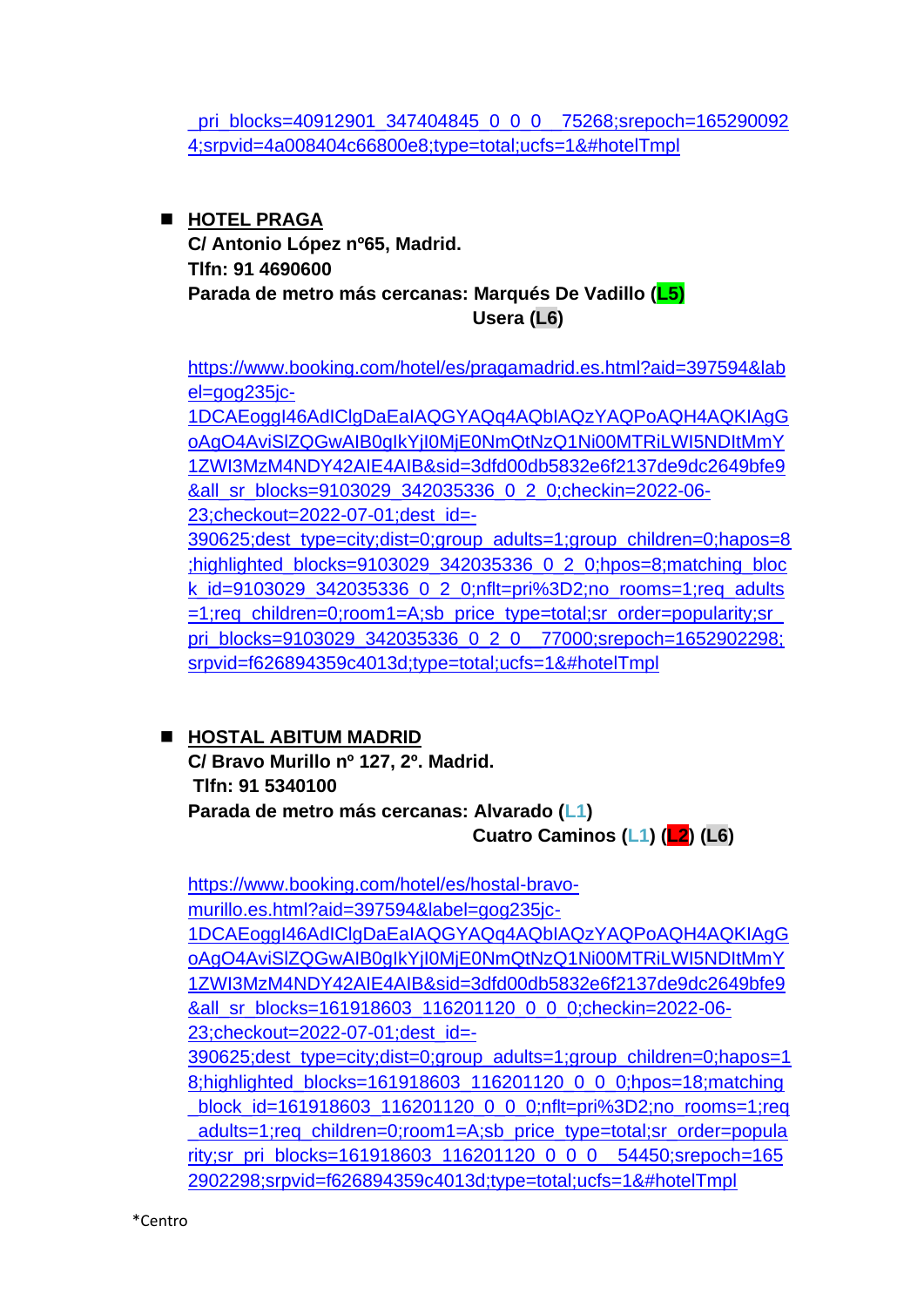◼ **APARTAMENTOS SALVIA 4 C/ De La Salvia nº4, Madrid. Tlfn: +34 607375785 Parada de metro más cercanas: Valdeacederas (L1) Tetuán (L1)**

[https://www.booking.com/hotel/es/apartamentos-salvia-](https://www.booking.com/hotel/es/apartamentos-salvia-4.es.html?aid=397594&label=gog235jc-1DCAEoggI46AdIClgDaEaIAQGYAQq4AQbIAQzYAQPoAQH4AQKIAgGoAgO4AviSlZQGwAIB0gIkYjI0MjE0NmQtNzQ1Ni00MTRiLWI5NDItMmY1ZWI3MzM4NDY42AIE4AIB&sid=3dfd00db5832e6f2137de9dc2649bfe9&all_sr_blocks=4716602_336161073_0_0_0;checkin=2022-06-23;checkout=2022-07-01;dest_id=-390625;dest_type=city;dist=0;group_adults=1;group_children=0;hapos=19;highlighted_blocks=4716602_336161073_0_0_0;hpos=19;matching_block_id=4716602_336161073_0_0_0;nflt=pri%3D2;no_rooms=1;req_adults=1;req_children=0;room1=A;sb_price_type=total;sr_order=popularity;sr_pri_blocks=4716602_336161073_0_0_0__68000;srepoch=1652902298;srpvid=f626894359c4013d;type=total;ucfs=1&#hotelTmpl)[4.es.html?aid=397594&label=gog235jc-](https://www.booking.com/hotel/es/apartamentos-salvia-4.es.html?aid=397594&label=gog235jc-1DCAEoggI46AdIClgDaEaIAQGYAQq4AQbIAQzYAQPoAQH4AQKIAgGoAgO4AviSlZQGwAIB0gIkYjI0MjE0NmQtNzQ1Ni00MTRiLWI5NDItMmY1ZWI3MzM4NDY42AIE4AIB&sid=3dfd00db5832e6f2137de9dc2649bfe9&all_sr_blocks=4716602_336161073_0_0_0;checkin=2022-06-23;checkout=2022-07-01;dest_id=-390625;dest_type=city;dist=0;group_adults=1;group_children=0;hapos=19;highlighted_blocks=4716602_336161073_0_0_0;hpos=19;matching_block_id=4716602_336161073_0_0_0;nflt=pri%3D2;no_rooms=1;req_adults=1;req_children=0;room1=A;sb_price_type=total;sr_order=popularity;sr_pri_blocks=4716602_336161073_0_0_0__68000;srepoch=1652902298;srpvid=f626894359c4013d;type=total;ucfs=1&#hotelTmpl)[1DCAEoggI46AdIClgDaEaIAQGYAQq4AQbIAQzYAQPoAQH4AQKIAgG](https://www.booking.com/hotel/es/apartamentos-salvia-4.es.html?aid=397594&label=gog235jc-1DCAEoggI46AdIClgDaEaIAQGYAQq4AQbIAQzYAQPoAQH4AQKIAgGoAgO4AviSlZQGwAIB0gIkYjI0MjE0NmQtNzQ1Ni00MTRiLWI5NDItMmY1ZWI3MzM4NDY42AIE4AIB&sid=3dfd00db5832e6f2137de9dc2649bfe9&all_sr_blocks=4716602_336161073_0_0_0;checkin=2022-06-23;checkout=2022-07-01;dest_id=-390625;dest_type=city;dist=0;group_adults=1;group_children=0;hapos=19;highlighted_blocks=4716602_336161073_0_0_0;hpos=19;matching_block_id=4716602_336161073_0_0_0;nflt=pri%3D2;no_rooms=1;req_adults=1;req_children=0;room1=A;sb_price_type=total;sr_order=popularity;sr_pri_blocks=4716602_336161073_0_0_0__68000;srepoch=1652902298;srpvid=f626894359c4013d;type=total;ucfs=1&#hotelTmpl) [oAgO4AviSlZQGwAIB0gIkYjI0MjE0NmQtNzQ1Ni00MTRiLWI5NDItMmY](https://www.booking.com/hotel/es/apartamentos-salvia-4.es.html?aid=397594&label=gog235jc-1DCAEoggI46AdIClgDaEaIAQGYAQq4AQbIAQzYAQPoAQH4AQKIAgGoAgO4AviSlZQGwAIB0gIkYjI0MjE0NmQtNzQ1Ni00MTRiLWI5NDItMmY1ZWI3MzM4NDY42AIE4AIB&sid=3dfd00db5832e6f2137de9dc2649bfe9&all_sr_blocks=4716602_336161073_0_0_0;checkin=2022-06-23;checkout=2022-07-01;dest_id=-390625;dest_type=city;dist=0;group_adults=1;group_children=0;hapos=19;highlighted_blocks=4716602_336161073_0_0_0;hpos=19;matching_block_id=4716602_336161073_0_0_0;nflt=pri%3D2;no_rooms=1;req_adults=1;req_children=0;room1=A;sb_price_type=total;sr_order=popularity;sr_pri_blocks=4716602_336161073_0_0_0__68000;srepoch=1652902298;srpvid=f626894359c4013d;type=total;ucfs=1&#hotelTmpl) [1ZWI3MzM4NDY42AIE4AIB&sid=3dfd00db5832e6f2137de9dc2649bfe9](https://www.booking.com/hotel/es/apartamentos-salvia-4.es.html?aid=397594&label=gog235jc-1DCAEoggI46AdIClgDaEaIAQGYAQq4AQbIAQzYAQPoAQH4AQKIAgGoAgO4AviSlZQGwAIB0gIkYjI0MjE0NmQtNzQ1Ni00MTRiLWI5NDItMmY1ZWI3MzM4NDY42AIE4AIB&sid=3dfd00db5832e6f2137de9dc2649bfe9&all_sr_blocks=4716602_336161073_0_0_0;checkin=2022-06-23;checkout=2022-07-01;dest_id=-390625;dest_type=city;dist=0;group_adults=1;group_children=0;hapos=19;highlighted_blocks=4716602_336161073_0_0_0;hpos=19;matching_block_id=4716602_336161073_0_0_0;nflt=pri%3D2;no_rooms=1;req_adults=1;req_children=0;room1=A;sb_price_type=total;sr_order=popularity;sr_pri_blocks=4716602_336161073_0_0_0__68000;srepoch=1652902298;srpvid=f626894359c4013d;type=total;ucfs=1&#hotelTmpl) [&all\\_sr\\_blocks=4716602\\_336161073\\_0\\_0\\_0;checkin=2022-06-](https://www.booking.com/hotel/es/apartamentos-salvia-4.es.html?aid=397594&label=gog235jc-1DCAEoggI46AdIClgDaEaIAQGYAQq4AQbIAQzYAQPoAQH4AQKIAgGoAgO4AviSlZQGwAIB0gIkYjI0MjE0NmQtNzQ1Ni00MTRiLWI5NDItMmY1ZWI3MzM4NDY42AIE4AIB&sid=3dfd00db5832e6f2137de9dc2649bfe9&all_sr_blocks=4716602_336161073_0_0_0;checkin=2022-06-23;checkout=2022-07-01;dest_id=-390625;dest_type=city;dist=0;group_adults=1;group_children=0;hapos=19;highlighted_blocks=4716602_336161073_0_0_0;hpos=19;matching_block_id=4716602_336161073_0_0_0;nflt=pri%3D2;no_rooms=1;req_adults=1;req_children=0;room1=A;sb_price_type=total;sr_order=popularity;sr_pri_blocks=4716602_336161073_0_0_0__68000;srepoch=1652902298;srpvid=f626894359c4013d;type=total;ucfs=1&#hotelTmpl) [23;checkout=2022-07-01;dest\\_id=-](https://www.booking.com/hotel/es/apartamentos-salvia-4.es.html?aid=397594&label=gog235jc-1DCAEoggI46AdIClgDaEaIAQGYAQq4AQbIAQzYAQPoAQH4AQKIAgGoAgO4AviSlZQGwAIB0gIkYjI0MjE0NmQtNzQ1Ni00MTRiLWI5NDItMmY1ZWI3MzM4NDY42AIE4AIB&sid=3dfd00db5832e6f2137de9dc2649bfe9&all_sr_blocks=4716602_336161073_0_0_0;checkin=2022-06-23;checkout=2022-07-01;dest_id=-390625;dest_type=city;dist=0;group_adults=1;group_children=0;hapos=19;highlighted_blocks=4716602_336161073_0_0_0;hpos=19;matching_block_id=4716602_336161073_0_0_0;nflt=pri%3D2;no_rooms=1;req_adults=1;req_children=0;room1=A;sb_price_type=total;sr_order=popularity;sr_pri_blocks=4716602_336161073_0_0_0__68000;srepoch=1652902298;srpvid=f626894359c4013d;type=total;ucfs=1&#hotelTmpl) [390625;dest\\_type=city;dist=0;group\\_adults=1;group\\_children=0;hapos=1](https://www.booking.com/hotel/es/apartamentos-salvia-4.es.html?aid=397594&label=gog235jc-1DCAEoggI46AdIClgDaEaIAQGYAQq4AQbIAQzYAQPoAQH4AQKIAgGoAgO4AviSlZQGwAIB0gIkYjI0MjE0NmQtNzQ1Ni00MTRiLWI5NDItMmY1ZWI3MzM4NDY42AIE4AIB&sid=3dfd00db5832e6f2137de9dc2649bfe9&all_sr_blocks=4716602_336161073_0_0_0;checkin=2022-06-23;checkout=2022-07-01;dest_id=-390625;dest_type=city;dist=0;group_adults=1;group_children=0;hapos=19;highlighted_blocks=4716602_336161073_0_0_0;hpos=19;matching_block_id=4716602_336161073_0_0_0;nflt=pri%3D2;no_rooms=1;req_adults=1;req_children=0;room1=A;sb_price_type=total;sr_order=popularity;sr_pri_blocks=4716602_336161073_0_0_0__68000;srepoch=1652902298;srpvid=f626894359c4013d;type=total;ucfs=1&#hotelTmpl) [9;highlighted\\_blocks=4716602\\_336161073\\_0\\_0\\_0;hpos=19;matching\\_bl](https://www.booking.com/hotel/es/apartamentos-salvia-4.es.html?aid=397594&label=gog235jc-1DCAEoggI46AdIClgDaEaIAQGYAQq4AQbIAQzYAQPoAQH4AQKIAgGoAgO4AviSlZQGwAIB0gIkYjI0MjE0NmQtNzQ1Ni00MTRiLWI5NDItMmY1ZWI3MzM4NDY42AIE4AIB&sid=3dfd00db5832e6f2137de9dc2649bfe9&all_sr_blocks=4716602_336161073_0_0_0;checkin=2022-06-23;checkout=2022-07-01;dest_id=-390625;dest_type=city;dist=0;group_adults=1;group_children=0;hapos=19;highlighted_blocks=4716602_336161073_0_0_0;hpos=19;matching_block_id=4716602_336161073_0_0_0;nflt=pri%3D2;no_rooms=1;req_adults=1;req_children=0;room1=A;sb_price_type=total;sr_order=popularity;sr_pri_blocks=4716602_336161073_0_0_0__68000;srepoch=1652902298;srpvid=f626894359c4013d;type=total;ucfs=1&#hotelTmpl) [ock\\_id=4716602\\_336161073\\_0\\_0\\_0;nflt=pri%3D2;no\\_rooms=1;req\\_adul](https://www.booking.com/hotel/es/apartamentos-salvia-4.es.html?aid=397594&label=gog235jc-1DCAEoggI46AdIClgDaEaIAQGYAQq4AQbIAQzYAQPoAQH4AQKIAgGoAgO4AviSlZQGwAIB0gIkYjI0MjE0NmQtNzQ1Ni00MTRiLWI5NDItMmY1ZWI3MzM4NDY42AIE4AIB&sid=3dfd00db5832e6f2137de9dc2649bfe9&all_sr_blocks=4716602_336161073_0_0_0;checkin=2022-06-23;checkout=2022-07-01;dest_id=-390625;dest_type=city;dist=0;group_adults=1;group_children=0;hapos=19;highlighted_blocks=4716602_336161073_0_0_0;hpos=19;matching_block_id=4716602_336161073_0_0_0;nflt=pri%3D2;no_rooms=1;req_adults=1;req_children=0;room1=A;sb_price_type=total;sr_order=popularity;sr_pri_blocks=4716602_336161073_0_0_0__68000;srepoch=1652902298;srpvid=f626894359c4013d;type=total;ucfs=1&#hotelTmpl) [ts=1;req\\_children=0;room1=A;sb\\_price\\_type=total;sr\\_order=popularity;sr](https://www.booking.com/hotel/es/apartamentos-salvia-4.es.html?aid=397594&label=gog235jc-1DCAEoggI46AdIClgDaEaIAQGYAQq4AQbIAQzYAQPoAQH4AQKIAgGoAgO4AviSlZQGwAIB0gIkYjI0MjE0NmQtNzQ1Ni00MTRiLWI5NDItMmY1ZWI3MzM4NDY42AIE4AIB&sid=3dfd00db5832e6f2137de9dc2649bfe9&all_sr_blocks=4716602_336161073_0_0_0;checkin=2022-06-23;checkout=2022-07-01;dest_id=-390625;dest_type=city;dist=0;group_adults=1;group_children=0;hapos=19;highlighted_blocks=4716602_336161073_0_0_0;hpos=19;matching_block_id=4716602_336161073_0_0_0;nflt=pri%3D2;no_rooms=1;req_adults=1;req_children=0;room1=A;sb_price_type=total;sr_order=popularity;sr_pri_blocks=4716602_336161073_0_0_0__68000;srepoch=1652902298;srpvid=f626894359c4013d;type=total;ucfs=1&#hotelTmpl)

pri\_blocks=4716602\_336161073\_0\_0\_0\_\_68000;srepoch=1652902298 [;srpvid=f626894359c4013d;type=total;ucfs=1&#hotelTmpl](https://www.booking.com/hotel/es/apartamentos-salvia-4.es.html?aid=397594&label=gog235jc-1DCAEoggI46AdIClgDaEaIAQGYAQq4AQbIAQzYAQPoAQH4AQKIAgGoAgO4AviSlZQGwAIB0gIkYjI0MjE0NmQtNzQ1Ni00MTRiLWI5NDItMmY1ZWI3MzM4NDY42AIE4AIB&sid=3dfd00db5832e6f2137de9dc2649bfe9&all_sr_blocks=4716602_336161073_0_0_0;checkin=2022-06-23;checkout=2022-07-01;dest_id=-390625;dest_type=city;dist=0;group_adults=1;group_children=0;hapos=19;highlighted_blocks=4716602_336161073_0_0_0;hpos=19;matching_block_id=4716602_336161073_0_0_0;nflt=pri%3D2;no_rooms=1;req_adults=1;req_children=0;room1=A;sb_price_type=total;sr_order=popularity;sr_pri_blocks=4716602_336161073_0_0_0__68000;srepoch=1652902298;srpvid=f626894359c4013d;type=total;ucfs=1&#hotelTmpl)

◼ **HOSTAL LOS ALPES \*C**

**C/Fuencarral nº 17. Madrid Tlfn: 91 5317071 Parada de metro más cercanas: Gran Vía (L1) (L5) Chueca (L5)**

[https://www.booking.com/hotel/es/hostal-los](https://www.booking.com/hotel/es/hostal-los-alpes.es.html?aid=397594&label=gog235jc-1DCAEoggI46AdIClgDaEaIAQGYAQq4AQbIAQzYAQPoAQH4AQKIAgGoAgO4AofDmJQGwAIB0gIkZGQyNTAxMWEtNGNhZi00NzA1LWJlNDEtODFkMTJkOTJiYzc12AIE4AIB&sid=3dfd00db5832e6f2137de9dc2649bfe9&all_sr_blocks=4155203_333891132_0_0_0;checkin=2022-06-23;checkout=2022-07-01;dest_id=-390625;dest_type=city;dist=0;group_adults=1;group_children=0;hapos=1;highlighted_blocks=4155203_333891132_0_0_0;hpos=1;matching_block_id=4155203_333891132_0_0_0;nflt=pri%3D2;no_rooms=1;req_adults=1;req_children=0;room1=A;sb_price_type=total;sr_order=popularity;sr_pri_blocks=4155203_333891132_0_0_0__67600;srepoch=1652957604;srpvid=b6094c8ae7aa00d1;type=total;ucfs=1&#hotelTmpl)[alpes.es.html?aid=397594&label=gog235jc-](https://www.booking.com/hotel/es/hostal-los-alpes.es.html?aid=397594&label=gog235jc-1DCAEoggI46AdIClgDaEaIAQGYAQq4AQbIAQzYAQPoAQH4AQKIAgGoAgO4AofDmJQGwAIB0gIkZGQyNTAxMWEtNGNhZi00NzA1LWJlNDEtODFkMTJkOTJiYzc12AIE4AIB&sid=3dfd00db5832e6f2137de9dc2649bfe9&all_sr_blocks=4155203_333891132_0_0_0;checkin=2022-06-23;checkout=2022-07-01;dest_id=-390625;dest_type=city;dist=0;group_adults=1;group_children=0;hapos=1;highlighted_blocks=4155203_333891132_0_0_0;hpos=1;matching_block_id=4155203_333891132_0_0_0;nflt=pri%3D2;no_rooms=1;req_adults=1;req_children=0;room1=A;sb_price_type=total;sr_order=popularity;sr_pri_blocks=4155203_333891132_0_0_0__67600;srepoch=1652957604;srpvid=b6094c8ae7aa00d1;type=total;ucfs=1&#hotelTmpl)[1DCAEoggI46AdIClgDaEaIAQGYAQq4AQbIAQzYAQPoAQH4AQKIAgG](https://www.booking.com/hotel/es/hostal-los-alpes.es.html?aid=397594&label=gog235jc-1DCAEoggI46AdIClgDaEaIAQGYAQq4AQbIAQzYAQPoAQH4AQKIAgGoAgO4AofDmJQGwAIB0gIkZGQyNTAxMWEtNGNhZi00NzA1LWJlNDEtODFkMTJkOTJiYzc12AIE4AIB&sid=3dfd00db5832e6f2137de9dc2649bfe9&all_sr_blocks=4155203_333891132_0_0_0;checkin=2022-06-23;checkout=2022-07-01;dest_id=-390625;dest_type=city;dist=0;group_adults=1;group_children=0;hapos=1;highlighted_blocks=4155203_333891132_0_0_0;hpos=1;matching_block_id=4155203_333891132_0_0_0;nflt=pri%3D2;no_rooms=1;req_adults=1;req_children=0;room1=A;sb_price_type=total;sr_order=popularity;sr_pri_blocks=4155203_333891132_0_0_0__67600;srepoch=1652957604;srpvid=b6094c8ae7aa00d1;type=total;ucfs=1&#hotelTmpl) [oAgO4AofDmJQGwAIB0gIkZGQyNTAxMWEtNGNhZi00NzA1LWJlNDEt](https://www.booking.com/hotel/es/hostal-los-alpes.es.html?aid=397594&label=gog235jc-1DCAEoggI46AdIClgDaEaIAQGYAQq4AQbIAQzYAQPoAQH4AQKIAgGoAgO4AofDmJQGwAIB0gIkZGQyNTAxMWEtNGNhZi00NzA1LWJlNDEtODFkMTJkOTJiYzc12AIE4AIB&sid=3dfd00db5832e6f2137de9dc2649bfe9&all_sr_blocks=4155203_333891132_0_0_0;checkin=2022-06-23;checkout=2022-07-01;dest_id=-390625;dest_type=city;dist=0;group_adults=1;group_children=0;hapos=1;highlighted_blocks=4155203_333891132_0_0_0;hpos=1;matching_block_id=4155203_333891132_0_0_0;nflt=pri%3D2;no_rooms=1;req_adults=1;req_children=0;room1=A;sb_price_type=total;sr_order=popularity;sr_pri_blocks=4155203_333891132_0_0_0__67600;srepoch=1652957604;srpvid=b6094c8ae7aa00d1;type=total;ucfs=1&#hotelTmpl) [ODFkMTJkOTJiYzc12AIE4AIB&sid=3dfd00db5832e6f2137de9dc2649bf](https://www.booking.com/hotel/es/hostal-los-alpes.es.html?aid=397594&label=gog235jc-1DCAEoggI46AdIClgDaEaIAQGYAQq4AQbIAQzYAQPoAQH4AQKIAgGoAgO4AofDmJQGwAIB0gIkZGQyNTAxMWEtNGNhZi00NzA1LWJlNDEtODFkMTJkOTJiYzc12AIE4AIB&sid=3dfd00db5832e6f2137de9dc2649bfe9&all_sr_blocks=4155203_333891132_0_0_0;checkin=2022-06-23;checkout=2022-07-01;dest_id=-390625;dest_type=city;dist=0;group_adults=1;group_children=0;hapos=1;highlighted_blocks=4155203_333891132_0_0_0;hpos=1;matching_block_id=4155203_333891132_0_0_0;nflt=pri%3D2;no_rooms=1;req_adults=1;req_children=0;room1=A;sb_price_type=total;sr_order=popularity;sr_pri_blocks=4155203_333891132_0_0_0__67600;srepoch=1652957604;srpvid=b6094c8ae7aa00d1;type=total;ucfs=1&#hotelTmpl) [e9&all\\_sr\\_blocks=4155203\\_333891132\\_0\\_0\\_0;checkin=2022-06-](https://www.booking.com/hotel/es/hostal-los-alpes.es.html?aid=397594&label=gog235jc-1DCAEoggI46AdIClgDaEaIAQGYAQq4AQbIAQzYAQPoAQH4AQKIAgGoAgO4AofDmJQGwAIB0gIkZGQyNTAxMWEtNGNhZi00NzA1LWJlNDEtODFkMTJkOTJiYzc12AIE4AIB&sid=3dfd00db5832e6f2137de9dc2649bfe9&all_sr_blocks=4155203_333891132_0_0_0;checkin=2022-06-23;checkout=2022-07-01;dest_id=-390625;dest_type=city;dist=0;group_adults=1;group_children=0;hapos=1;highlighted_blocks=4155203_333891132_0_0_0;hpos=1;matching_block_id=4155203_333891132_0_0_0;nflt=pri%3D2;no_rooms=1;req_adults=1;req_children=0;room1=A;sb_price_type=total;sr_order=popularity;sr_pri_blocks=4155203_333891132_0_0_0__67600;srepoch=1652957604;srpvid=b6094c8ae7aa00d1;type=total;ucfs=1&#hotelTmpl) [23;checkout=2022-07-01;dest\\_id=-](https://www.booking.com/hotel/es/hostal-los-alpes.es.html?aid=397594&label=gog235jc-1DCAEoggI46AdIClgDaEaIAQGYAQq4AQbIAQzYAQPoAQH4AQKIAgGoAgO4AofDmJQGwAIB0gIkZGQyNTAxMWEtNGNhZi00NzA1LWJlNDEtODFkMTJkOTJiYzc12AIE4AIB&sid=3dfd00db5832e6f2137de9dc2649bfe9&all_sr_blocks=4155203_333891132_0_0_0;checkin=2022-06-23;checkout=2022-07-01;dest_id=-390625;dest_type=city;dist=0;group_adults=1;group_children=0;hapos=1;highlighted_blocks=4155203_333891132_0_0_0;hpos=1;matching_block_id=4155203_333891132_0_0_0;nflt=pri%3D2;no_rooms=1;req_adults=1;req_children=0;room1=A;sb_price_type=total;sr_order=popularity;sr_pri_blocks=4155203_333891132_0_0_0__67600;srepoch=1652957604;srpvid=b6094c8ae7aa00d1;type=total;ucfs=1&#hotelTmpl) [390625;dest\\_type=city;dist=0;group\\_adults=1;group\\_children=0;hapos=1](https://www.booking.com/hotel/es/hostal-los-alpes.es.html?aid=397594&label=gog235jc-1DCAEoggI46AdIClgDaEaIAQGYAQq4AQbIAQzYAQPoAQH4AQKIAgGoAgO4AofDmJQGwAIB0gIkZGQyNTAxMWEtNGNhZi00NzA1LWJlNDEtODFkMTJkOTJiYzc12AIE4AIB&sid=3dfd00db5832e6f2137de9dc2649bfe9&all_sr_blocks=4155203_333891132_0_0_0;checkin=2022-06-23;checkout=2022-07-01;dest_id=-390625;dest_type=city;dist=0;group_adults=1;group_children=0;hapos=1;highlighted_blocks=4155203_333891132_0_0_0;hpos=1;matching_block_id=4155203_333891132_0_0_0;nflt=pri%3D2;no_rooms=1;req_adults=1;req_children=0;room1=A;sb_price_type=total;sr_order=popularity;sr_pri_blocks=4155203_333891132_0_0_0__67600;srepoch=1652957604;srpvid=b6094c8ae7aa00d1;type=total;ucfs=1&#hotelTmpl) [;highlighted\\_blocks=4155203\\_333891132\\_0\\_0\\_0;hpos=1;matching\\_bloc](https://www.booking.com/hotel/es/hostal-los-alpes.es.html?aid=397594&label=gog235jc-1DCAEoggI46AdIClgDaEaIAQGYAQq4AQbIAQzYAQPoAQH4AQKIAgGoAgO4AofDmJQGwAIB0gIkZGQyNTAxMWEtNGNhZi00NzA1LWJlNDEtODFkMTJkOTJiYzc12AIE4AIB&sid=3dfd00db5832e6f2137de9dc2649bfe9&all_sr_blocks=4155203_333891132_0_0_0;checkin=2022-06-23;checkout=2022-07-01;dest_id=-390625;dest_type=city;dist=0;group_adults=1;group_children=0;hapos=1;highlighted_blocks=4155203_333891132_0_0_0;hpos=1;matching_block_id=4155203_333891132_0_0_0;nflt=pri%3D2;no_rooms=1;req_adults=1;req_children=0;room1=A;sb_price_type=total;sr_order=popularity;sr_pri_blocks=4155203_333891132_0_0_0__67600;srepoch=1652957604;srpvid=b6094c8ae7aa00d1;type=total;ucfs=1&#hotelTmpl) [k\\_id=4155203\\_333891132\\_0\\_0\\_0;nflt=pri%3D2;no\\_rooms=1;req\\_adults](https://www.booking.com/hotel/es/hostal-los-alpes.es.html?aid=397594&label=gog235jc-1DCAEoggI46AdIClgDaEaIAQGYAQq4AQbIAQzYAQPoAQH4AQKIAgGoAgO4AofDmJQGwAIB0gIkZGQyNTAxMWEtNGNhZi00NzA1LWJlNDEtODFkMTJkOTJiYzc12AIE4AIB&sid=3dfd00db5832e6f2137de9dc2649bfe9&all_sr_blocks=4155203_333891132_0_0_0;checkin=2022-06-23;checkout=2022-07-01;dest_id=-390625;dest_type=city;dist=0;group_adults=1;group_children=0;hapos=1;highlighted_blocks=4155203_333891132_0_0_0;hpos=1;matching_block_id=4155203_333891132_0_0_0;nflt=pri%3D2;no_rooms=1;req_adults=1;req_children=0;room1=A;sb_price_type=total;sr_order=popularity;sr_pri_blocks=4155203_333891132_0_0_0__67600;srepoch=1652957604;srpvid=b6094c8ae7aa00d1;type=total;ucfs=1&#hotelTmpl) [=1;req\\_children=0;room1=A;sb\\_price\\_type=total;sr\\_order=popularity;sr\\_](https://www.booking.com/hotel/es/hostal-los-alpes.es.html?aid=397594&label=gog235jc-1DCAEoggI46AdIClgDaEaIAQGYAQq4AQbIAQzYAQPoAQH4AQKIAgGoAgO4AofDmJQGwAIB0gIkZGQyNTAxMWEtNGNhZi00NzA1LWJlNDEtODFkMTJkOTJiYzc12AIE4AIB&sid=3dfd00db5832e6f2137de9dc2649bfe9&all_sr_blocks=4155203_333891132_0_0_0;checkin=2022-06-23;checkout=2022-07-01;dest_id=-390625;dest_type=city;dist=0;group_adults=1;group_children=0;hapos=1;highlighted_blocks=4155203_333891132_0_0_0;hpos=1;matching_block_id=4155203_333891132_0_0_0;nflt=pri%3D2;no_rooms=1;req_adults=1;req_children=0;room1=A;sb_price_type=total;sr_order=popularity;sr_pri_blocks=4155203_333891132_0_0_0__67600;srepoch=1652957604;srpvid=b6094c8ae7aa00d1;type=total;ucfs=1&#hotelTmpl) pri\_blocks=4155203\_333891132\_0\_0\_0\_67600;srepoch=1652957604; [srpvid=b6094c8ae7aa00d1;type=total;ucfs=1&#hotelTmpl](https://www.booking.com/hotel/es/hostal-los-alpes.es.html?aid=397594&label=gog235jc-1DCAEoggI46AdIClgDaEaIAQGYAQq4AQbIAQzYAQPoAQH4AQKIAgGoAgO4AofDmJQGwAIB0gIkZGQyNTAxMWEtNGNhZi00NzA1LWJlNDEtODFkMTJkOTJiYzc12AIE4AIB&sid=3dfd00db5832e6f2137de9dc2649bfe9&all_sr_blocks=4155203_333891132_0_0_0;checkin=2022-06-23;checkout=2022-07-01;dest_id=-390625;dest_type=city;dist=0;group_adults=1;group_children=0;hapos=1;highlighted_blocks=4155203_333891132_0_0_0;hpos=1;matching_block_id=4155203_333891132_0_0_0;nflt=pri%3D2;no_rooms=1;req_adults=1;req_children=0;room1=A;sb_price_type=total;sr_order=popularity;sr_pri_blocks=4155203_333891132_0_0_0__67600;srepoch=1652957604;srpvid=b6094c8ae7aa00d1;type=total;ucfs=1&#hotelTmpl)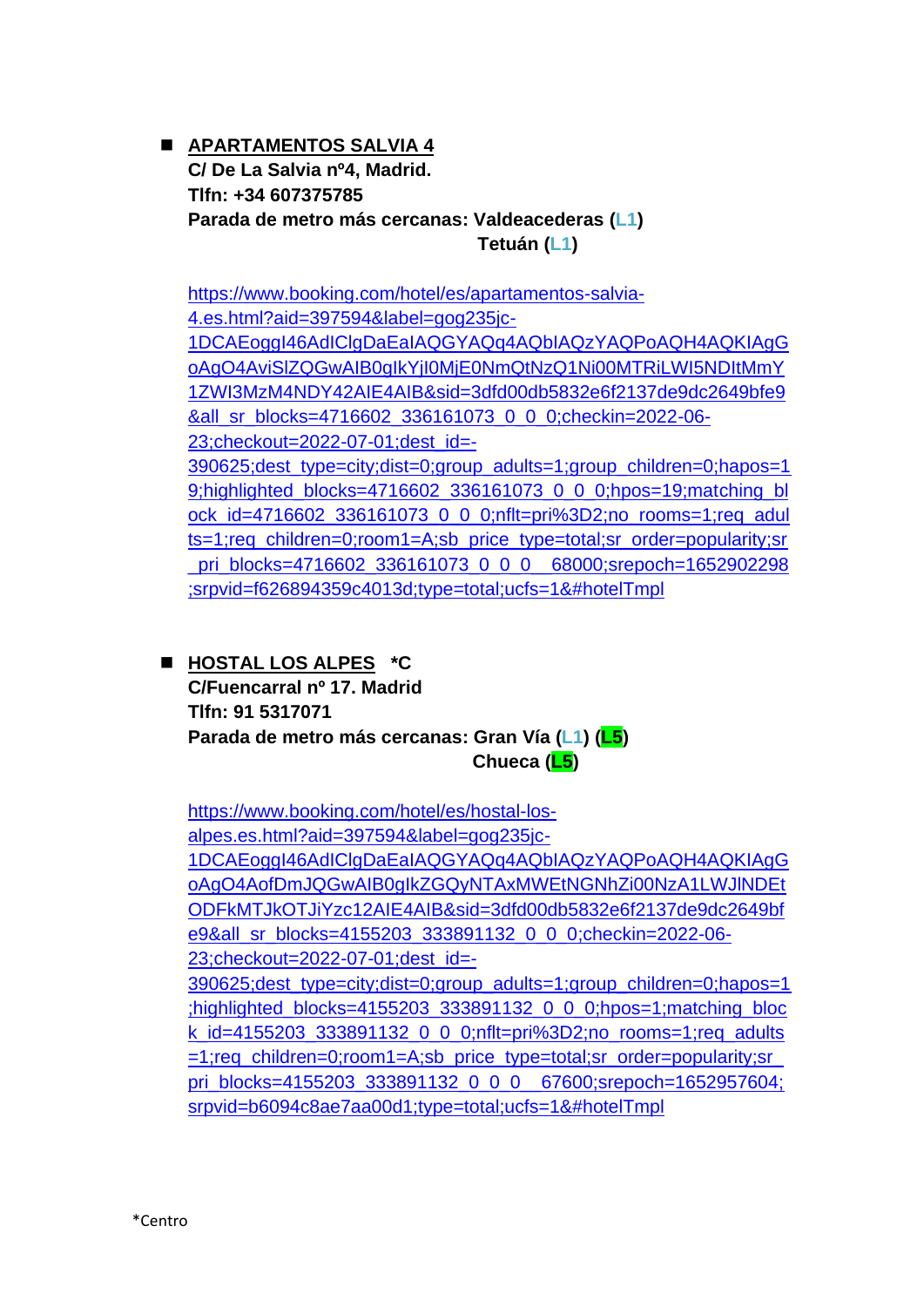◼ **VERTICE ROOM SPACE**

**C/ Laguna Dalga nº4, Madrid. Tlfn: 91 1300300 Parada de metro más cercanas: Villaverde Alto(L3) Cercanías (C4)(C5)** 

**San Cristóbal Industrial (C3)**

[https://www.booking.com/hotel/es/vertice](https://www.booking.com/hotel/es/vertice-rooms.es.html?aid=397594&label=gog235jc-1DCAEoggI46AdIClgDaEaIAQGYAQq4AQbIAQzYAQPoAQH4AQKIAgGoAgO4AofDmJQGwAIB0gIkZGQyNTAxMWEtNGNhZi00NzA1LWJlNDEtODFkMTJkOTJiYzc12AIE4AIB&sid=3dfd00db5832e6f2137de9dc2649bfe9&all_sr_blocks=41681802_335362557_0_2_0;checkin=2022-06-23;checkout=2022-07-01;dest_id=-390625;dest_type=city;dist=0;group_adults=1;group_children=0;hapos=16;highlighted_blocks=41681802_335362557_0_2_0;hpos=16;matching_block_id=41681802_335362557_0_2_0;nflt=pri%3D2;no_rooms=1;req_adults=1;req_children=0;room1=A;sb_price_type=total;sr_order=popularity;sr_pri_blocks=41681802_335362557_0_2_0__51400;srepoch=1652957604;srpvid=b6094c8ae7aa00d1;type=total;ucfs=1&#hotelTmpl)[rooms.es.html?aid=397594&label=gog235jc-](https://www.booking.com/hotel/es/vertice-rooms.es.html?aid=397594&label=gog235jc-1DCAEoggI46AdIClgDaEaIAQGYAQq4AQbIAQzYAQPoAQH4AQKIAgGoAgO4AofDmJQGwAIB0gIkZGQyNTAxMWEtNGNhZi00NzA1LWJlNDEtODFkMTJkOTJiYzc12AIE4AIB&sid=3dfd00db5832e6f2137de9dc2649bfe9&all_sr_blocks=41681802_335362557_0_2_0;checkin=2022-06-23;checkout=2022-07-01;dest_id=-390625;dest_type=city;dist=0;group_adults=1;group_children=0;hapos=16;highlighted_blocks=41681802_335362557_0_2_0;hpos=16;matching_block_id=41681802_335362557_0_2_0;nflt=pri%3D2;no_rooms=1;req_adults=1;req_children=0;room1=A;sb_price_type=total;sr_order=popularity;sr_pri_blocks=41681802_335362557_0_2_0__51400;srepoch=1652957604;srpvid=b6094c8ae7aa00d1;type=total;ucfs=1&#hotelTmpl)[1DCAEoggI46AdIClgDaEaIAQGYAQq4AQbIAQzYAQPoAQH4AQKIAgG](https://www.booking.com/hotel/es/vertice-rooms.es.html?aid=397594&label=gog235jc-1DCAEoggI46AdIClgDaEaIAQGYAQq4AQbIAQzYAQPoAQH4AQKIAgGoAgO4AofDmJQGwAIB0gIkZGQyNTAxMWEtNGNhZi00NzA1LWJlNDEtODFkMTJkOTJiYzc12AIE4AIB&sid=3dfd00db5832e6f2137de9dc2649bfe9&all_sr_blocks=41681802_335362557_0_2_0;checkin=2022-06-23;checkout=2022-07-01;dest_id=-390625;dest_type=city;dist=0;group_adults=1;group_children=0;hapos=16;highlighted_blocks=41681802_335362557_0_2_0;hpos=16;matching_block_id=41681802_335362557_0_2_0;nflt=pri%3D2;no_rooms=1;req_adults=1;req_children=0;room1=A;sb_price_type=total;sr_order=popularity;sr_pri_blocks=41681802_335362557_0_2_0__51400;srepoch=1652957604;srpvid=b6094c8ae7aa00d1;type=total;ucfs=1&#hotelTmpl) [oAgO4AofDmJQGwAIB0gIkZGQyNTAxMWEtNGNhZi00NzA1LWJlNDEt](https://www.booking.com/hotel/es/vertice-rooms.es.html?aid=397594&label=gog235jc-1DCAEoggI46AdIClgDaEaIAQGYAQq4AQbIAQzYAQPoAQH4AQKIAgGoAgO4AofDmJQGwAIB0gIkZGQyNTAxMWEtNGNhZi00NzA1LWJlNDEtODFkMTJkOTJiYzc12AIE4AIB&sid=3dfd00db5832e6f2137de9dc2649bfe9&all_sr_blocks=41681802_335362557_0_2_0;checkin=2022-06-23;checkout=2022-07-01;dest_id=-390625;dest_type=city;dist=0;group_adults=1;group_children=0;hapos=16;highlighted_blocks=41681802_335362557_0_2_0;hpos=16;matching_block_id=41681802_335362557_0_2_0;nflt=pri%3D2;no_rooms=1;req_adults=1;req_children=0;room1=A;sb_price_type=total;sr_order=popularity;sr_pri_blocks=41681802_335362557_0_2_0__51400;srepoch=1652957604;srpvid=b6094c8ae7aa00d1;type=total;ucfs=1&#hotelTmpl) [ODFkMTJkOTJiYzc12AIE4AIB&sid=3dfd00db5832e6f2137de9dc2649bf](https://www.booking.com/hotel/es/vertice-rooms.es.html?aid=397594&label=gog235jc-1DCAEoggI46AdIClgDaEaIAQGYAQq4AQbIAQzYAQPoAQH4AQKIAgGoAgO4AofDmJQGwAIB0gIkZGQyNTAxMWEtNGNhZi00NzA1LWJlNDEtODFkMTJkOTJiYzc12AIE4AIB&sid=3dfd00db5832e6f2137de9dc2649bfe9&all_sr_blocks=41681802_335362557_0_2_0;checkin=2022-06-23;checkout=2022-07-01;dest_id=-390625;dest_type=city;dist=0;group_adults=1;group_children=0;hapos=16;highlighted_blocks=41681802_335362557_0_2_0;hpos=16;matching_block_id=41681802_335362557_0_2_0;nflt=pri%3D2;no_rooms=1;req_adults=1;req_children=0;room1=A;sb_price_type=total;sr_order=popularity;sr_pri_blocks=41681802_335362557_0_2_0__51400;srepoch=1652957604;srpvid=b6094c8ae7aa00d1;type=total;ucfs=1&#hotelTmpl) [e9&all\\_sr\\_blocks=41681802\\_335362557\\_0\\_2\\_0;checkin=2022-06-](https://www.booking.com/hotel/es/vertice-rooms.es.html?aid=397594&label=gog235jc-1DCAEoggI46AdIClgDaEaIAQGYAQq4AQbIAQzYAQPoAQH4AQKIAgGoAgO4AofDmJQGwAIB0gIkZGQyNTAxMWEtNGNhZi00NzA1LWJlNDEtODFkMTJkOTJiYzc12AIE4AIB&sid=3dfd00db5832e6f2137de9dc2649bfe9&all_sr_blocks=41681802_335362557_0_2_0;checkin=2022-06-23;checkout=2022-07-01;dest_id=-390625;dest_type=city;dist=0;group_adults=1;group_children=0;hapos=16;highlighted_blocks=41681802_335362557_0_2_0;hpos=16;matching_block_id=41681802_335362557_0_2_0;nflt=pri%3D2;no_rooms=1;req_adults=1;req_children=0;room1=A;sb_price_type=total;sr_order=popularity;sr_pri_blocks=41681802_335362557_0_2_0__51400;srepoch=1652957604;srpvid=b6094c8ae7aa00d1;type=total;ucfs=1&#hotelTmpl) [23;checkout=2022-07-01;dest\\_id=-](https://www.booking.com/hotel/es/vertice-rooms.es.html?aid=397594&label=gog235jc-1DCAEoggI46AdIClgDaEaIAQGYAQq4AQbIAQzYAQPoAQH4AQKIAgGoAgO4AofDmJQGwAIB0gIkZGQyNTAxMWEtNGNhZi00NzA1LWJlNDEtODFkMTJkOTJiYzc12AIE4AIB&sid=3dfd00db5832e6f2137de9dc2649bfe9&all_sr_blocks=41681802_335362557_0_2_0;checkin=2022-06-23;checkout=2022-07-01;dest_id=-390625;dest_type=city;dist=0;group_adults=1;group_children=0;hapos=16;highlighted_blocks=41681802_335362557_0_2_0;hpos=16;matching_block_id=41681802_335362557_0_2_0;nflt=pri%3D2;no_rooms=1;req_adults=1;req_children=0;room1=A;sb_price_type=total;sr_order=popularity;sr_pri_blocks=41681802_335362557_0_2_0__51400;srepoch=1652957604;srpvid=b6094c8ae7aa00d1;type=total;ucfs=1&#hotelTmpl) [390625;dest\\_type=city;dist=0;group\\_adults=1;group\\_children=0;hapos=1](https://www.booking.com/hotel/es/vertice-rooms.es.html?aid=397594&label=gog235jc-1DCAEoggI46AdIClgDaEaIAQGYAQq4AQbIAQzYAQPoAQH4AQKIAgGoAgO4AofDmJQGwAIB0gIkZGQyNTAxMWEtNGNhZi00NzA1LWJlNDEtODFkMTJkOTJiYzc12AIE4AIB&sid=3dfd00db5832e6f2137de9dc2649bfe9&all_sr_blocks=41681802_335362557_0_2_0;checkin=2022-06-23;checkout=2022-07-01;dest_id=-390625;dest_type=city;dist=0;group_adults=1;group_children=0;hapos=16;highlighted_blocks=41681802_335362557_0_2_0;hpos=16;matching_block_id=41681802_335362557_0_2_0;nflt=pri%3D2;no_rooms=1;req_adults=1;req_children=0;room1=A;sb_price_type=total;sr_order=popularity;sr_pri_blocks=41681802_335362557_0_2_0__51400;srepoch=1652957604;srpvid=b6094c8ae7aa00d1;type=total;ucfs=1&#hotelTmpl) [6;highlighted\\_blocks=41681802\\_335362557\\_0\\_2\\_0;hpos=16;matching\\_](https://www.booking.com/hotel/es/vertice-rooms.es.html?aid=397594&label=gog235jc-1DCAEoggI46AdIClgDaEaIAQGYAQq4AQbIAQzYAQPoAQH4AQKIAgGoAgO4AofDmJQGwAIB0gIkZGQyNTAxMWEtNGNhZi00NzA1LWJlNDEtODFkMTJkOTJiYzc12AIE4AIB&sid=3dfd00db5832e6f2137de9dc2649bfe9&all_sr_blocks=41681802_335362557_0_2_0;checkin=2022-06-23;checkout=2022-07-01;dest_id=-390625;dest_type=city;dist=0;group_adults=1;group_children=0;hapos=16;highlighted_blocks=41681802_335362557_0_2_0;hpos=16;matching_block_id=41681802_335362557_0_2_0;nflt=pri%3D2;no_rooms=1;req_adults=1;req_children=0;room1=A;sb_price_type=total;sr_order=popularity;sr_pri_blocks=41681802_335362557_0_2_0__51400;srepoch=1652957604;srpvid=b6094c8ae7aa00d1;type=total;ucfs=1&#hotelTmpl)

[block\\_id=41681802\\_335362557\\_0\\_2\\_0;nflt=pri%3D2;no\\_rooms=1;req\\_a](https://www.booking.com/hotel/es/vertice-rooms.es.html?aid=397594&label=gog235jc-1DCAEoggI46AdIClgDaEaIAQGYAQq4AQbIAQzYAQPoAQH4AQKIAgGoAgO4AofDmJQGwAIB0gIkZGQyNTAxMWEtNGNhZi00NzA1LWJlNDEtODFkMTJkOTJiYzc12AIE4AIB&sid=3dfd00db5832e6f2137de9dc2649bfe9&all_sr_blocks=41681802_335362557_0_2_0;checkin=2022-06-23;checkout=2022-07-01;dest_id=-390625;dest_type=city;dist=0;group_adults=1;group_children=0;hapos=16;highlighted_blocks=41681802_335362557_0_2_0;hpos=16;matching_block_id=41681802_335362557_0_2_0;nflt=pri%3D2;no_rooms=1;req_adults=1;req_children=0;room1=A;sb_price_type=total;sr_order=popularity;sr_pri_blocks=41681802_335362557_0_2_0__51400;srepoch=1652957604;srpvid=b6094c8ae7aa00d1;type=total;ucfs=1&#hotelTmpl) [dults=1;req\\_children=0;room1=A;sb\\_price\\_type=total;sr\\_order=popularit](https://www.booking.com/hotel/es/vertice-rooms.es.html?aid=397594&label=gog235jc-1DCAEoggI46AdIClgDaEaIAQGYAQq4AQbIAQzYAQPoAQH4AQKIAgGoAgO4AofDmJQGwAIB0gIkZGQyNTAxMWEtNGNhZi00NzA1LWJlNDEtODFkMTJkOTJiYzc12AIE4AIB&sid=3dfd00db5832e6f2137de9dc2649bfe9&all_sr_blocks=41681802_335362557_0_2_0;checkin=2022-06-23;checkout=2022-07-01;dest_id=-390625;dest_type=city;dist=0;group_adults=1;group_children=0;hapos=16;highlighted_blocks=41681802_335362557_0_2_0;hpos=16;matching_block_id=41681802_335362557_0_2_0;nflt=pri%3D2;no_rooms=1;req_adults=1;req_children=0;room1=A;sb_price_type=total;sr_order=popularity;sr_pri_blocks=41681802_335362557_0_2_0__51400;srepoch=1652957604;srpvid=b6094c8ae7aa00d1;type=total;ucfs=1&#hotelTmpl) [y;sr\\_pri\\_blocks=41681802\\_335362557\\_0\\_2\\_0\\_\\_51400;srepoch=165295](https://www.booking.com/hotel/es/vertice-rooms.es.html?aid=397594&label=gog235jc-1DCAEoggI46AdIClgDaEaIAQGYAQq4AQbIAQzYAQPoAQH4AQKIAgGoAgO4AofDmJQGwAIB0gIkZGQyNTAxMWEtNGNhZi00NzA1LWJlNDEtODFkMTJkOTJiYzc12AIE4AIB&sid=3dfd00db5832e6f2137de9dc2649bfe9&all_sr_blocks=41681802_335362557_0_2_0;checkin=2022-06-23;checkout=2022-07-01;dest_id=-390625;dest_type=city;dist=0;group_adults=1;group_children=0;hapos=16;highlighted_blocks=41681802_335362557_0_2_0;hpos=16;matching_block_id=41681802_335362557_0_2_0;nflt=pri%3D2;no_rooms=1;req_adults=1;req_children=0;room1=A;sb_price_type=total;sr_order=popularity;sr_pri_blocks=41681802_335362557_0_2_0__51400;srepoch=1652957604;srpvid=b6094c8ae7aa00d1;type=total;ucfs=1&#hotelTmpl) [7604;srpvid=b6094c8ae7aa00d1;type=total;ucfs=1&#hotelTmpl](https://www.booking.com/hotel/es/vertice-rooms.es.html?aid=397594&label=gog235jc-1DCAEoggI46AdIClgDaEaIAQGYAQq4AQbIAQzYAQPoAQH4AQKIAgGoAgO4AofDmJQGwAIB0gIkZGQyNTAxMWEtNGNhZi00NzA1LWJlNDEtODFkMTJkOTJiYzc12AIE4AIB&sid=3dfd00db5832e6f2137de9dc2649bfe9&all_sr_blocks=41681802_335362557_0_2_0;checkin=2022-06-23;checkout=2022-07-01;dest_id=-390625;dest_type=city;dist=0;group_adults=1;group_children=0;hapos=16;highlighted_blocks=41681802_335362557_0_2_0;hpos=16;matching_block_id=41681802_335362557_0_2_0;nflt=pri%3D2;no_rooms=1;req_adults=1;req_children=0;room1=A;sb_price_type=total;sr_order=popularity;sr_pri_blocks=41681802_335362557_0_2_0__51400;srepoch=1652957604;srpvid=b6094c8ae7aa00d1;type=total;ucfs=1&#hotelTmpl)

◼ **T- HOMES SALAMANCA C/ Salamanca nº 1, Madrid. Tlfn: +34 654246099 Parada de metro más cercanas: Estrecho (L1) Alvarado (L1)**

[https://www.booking.com/hotel/es/t-homes](https://www.booking.com/hotel/es/t-homes-salamanca.es.html?aid=397594&label=gog235jc-1DCAEoggI46AdIClgDaEaIAQGYAQq4AQbIAQzYAQPoAQH4AQKIAgGoAgO4AofDmJQGwAIB0gIkZGQyNTAxMWEtNGNhZi00NzA1LWJlNDEtODFkMTJkOTJiYzc12AIE4AIB&sid=3dfd00db5832e6f2137de9dc2649bfe9&all_sr_blocks=824437302_350332714_2_0_0;checkin=2022-06-23;checkout=2022-07-01;dest_id=-390625;dest_type=city;dist=0;group_adults=1;group_children=0;hapos=22;highlighted_blocks=824437302_350332714_2_0_0;hpos=22;matching_block_id=824437302_350332714_2_0_0;nflt=pri%3D2;no_rooms=1;req_adults=1;req_children=0;room1=A;sb_price_type=total;sr_order=popularity;sr_pri_blocks=824437302_350332714_2_0_0__71700;srepoch=1652957604;srpvid=b6094c8ae7aa00d1;type=total;ucfs=1&#hotelTmpl)[salamanca.es.html?aid=397594&label=gog235jc-](https://www.booking.com/hotel/es/t-homes-salamanca.es.html?aid=397594&label=gog235jc-1DCAEoggI46AdIClgDaEaIAQGYAQq4AQbIAQzYAQPoAQH4AQKIAgGoAgO4AofDmJQGwAIB0gIkZGQyNTAxMWEtNGNhZi00NzA1LWJlNDEtODFkMTJkOTJiYzc12AIE4AIB&sid=3dfd00db5832e6f2137de9dc2649bfe9&all_sr_blocks=824437302_350332714_2_0_0;checkin=2022-06-23;checkout=2022-07-01;dest_id=-390625;dest_type=city;dist=0;group_adults=1;group_children=0;hapos=22;highlighted_blocks=824437302_350332714_2_0_0;hpos=22;matching_block_id=824437302_350332714_2_0_0;nflt=pri%3D2;no_rooms=1;req_adults=1;req_children=0;room1=A;sb_price_type=total;sr_order=popularity;sr_pri_blocks=824437302_350332714_2_0_0__71700;srepoch=1652957604;srpvid=b6094c8ae7aa00d1;type=total;ucfs=1&#hotelTmpl)[1DCAEoggI46AdIClgDaEaIAQGYAQq4AQbIAQzYAQPoAQH4AQKIAgG](https://www.booking.com/hotel/es/t-homes-salamanca.es.html?aid=397594&label=gog235jc-1DCAEoggI46AdIClgDaEaIAQGYAQq4AQbIAQzYAQPoAQH4AQKIAgGoAgO4AofDmJQGwAIB0gIkZGQyNTAxMWEtNGNhZi00NzA1LWJlNDEtODFkMTJkOTJiYzc12AIE4AIB&sid=3dfd00db5832e6f2137de9dc2649bfe9&all_sr_blocks=824437302_350332714_2_0_0;checkin=2022-06-23;checkout=2022-07-01;dest_id=-390625;dest_type=city;dist=0;group_adults=1;group_children=0;hapos=22;highlighted_blocks=824437302_350332714_2_0_0;hpos=22;matching_block_id=824437302_350332714_2_0_0;nflt=pri%3D2;no_rooms=1;req_adults=1;req_children=0;room1=A;sb_price_type=total;sr_order=popularity;sr_pri_blocks=824437302_350332714_2_0_0__71700;srepoch=1652957604;srpvid=b6094c8ae7aa00d1;type=total;ucfs=1&#hotelTmpl) [oAgO4AofDmJQGwAIB0gIkZGQyNTAxMWEtNGNhZi00NzA1LWJlNDEt](https://www.booking.com/hotel/es/t-homes-salamanca.es.html?aid=397594&label=gog235jc-1DCAEoggI46AdIClgDaEaIAQGYAQq4AQbIAQzYAQPoAQH4AQKIAgGoAgO4AofDmJQGwAIB0gIkZGQyNTAxMWEtNGNhZi00NzA1LWJlNDEtODFkMTJkOTJiYzc12AIE4AIB&sid=3dfd00db5832e6f2137de9dc2649bfe9&all_sr_blocks=824437302_350332714_2_0_0;checkin=2022-06-23;checkout=2022-07-01;dest_id=-390625;dest_type=city;dist=0;group_adults=1;group_children=0;hapos=22;highlighted_blocks=824437302_350332714_2_0_0;hpos=22;matching_block_id=824437302_350332714_2_0_0;nflt=pri%3D2;no_rooms=1;req_adults=1;req_children=0;room1=A;sb_price_type=total;sr_order=popularity;sr_pri_blocks=824437302_350332714_2_0_0__71700;srepoch=1652957604;srpvid=b6094c8ae7aa00d1;type=total;ucfs=1&#hotelTmpl) [ODFkMTJkOTJiYzc12AIE4AIB&sid=3dfd00db5832e6f2137de9dc2649bf](https://www.booking.com/hotel/es/t-homes-salamanca.es.html?aid=397594&label=gog235jc-1DCAEoggI46AdIClgDaEaIAQGYAQq4AQbIAQzYAQPoAQH4AQKIAgGoAgO4AofDmJQGwAIB0gIkZGQyNTAxMWEtNGNhZi00NzA1LWJlNDEtODFkMTJkOTJiYzc12AIE4AIB&sid=3dfd00db5832e6f2137de9dc2649bfe9&all_sr_blocks=824437302_350332714_2_0_0;checkin=2022-06-23;checkout=2022-07-01;dest_id=-390625;dest_type=city;dist=0;group_adults=1;group_children=0;hapos=22;highlighted_blocks=824437302_350332714_2_0_0;hpos=22;matching_block_id=824437302_350332714_2_0_0;nflt=pri%3D2;no_rooms=1;req_adults=1;req_children=0;room1=A;sb_price_type=total;sr_order=popularity;sr_pri_blocks=824437302_350332714_2_0_0__71700;srepoch=1652957604;srpvid=b6094c8ae7aa00d1;type=total;ucfs=1&#hotelTmpl) [e9&all\\_sr\\_blocks=824437302\\_350332714\\_2\\_0\\_0;checkin=2022-06-](https://www.booking.com/hotel/es/t-homes-salamanca.es.html?aid=397594&label=gog235jc-1DCAEoggI46AdIClgDaEaIAQGYAQq4AQbIAQzYAQPoAQH4AQKIAgGoAgO4AofDmJQGwAIB0gIkZGQyNTAxMWEtNGNhZi00NzA1LWJlNDEtODFkMTJkOTJiYzc12AIE4AIB&sid=3dfd00db5832e6f2137de9dc2649bfe9&all_sr_blocks=824437302_350332714_2_0_0;checkin=2022-06-23;checkout=2022-07-01;dest_id=-390625;dest_type=city;dist=0;group_adults=1;group_children=0;hapos=22;highlighted_blocks=824437302_350332714_2_0_0;hpos=22;matching_block_id=824437302_350332714_2_0_0;nflt=pri%3D2;no_rooms=1;req_adults=1;req_children=0;room1=A;sb_price_type=total;sr_order=popularity;sr_pri_blocks=824437302_350332714_2_0_0__71700;srepoch=1652957604;srpvid=b6094c8ae7aa00d1;type=total;ucfs=1&#hotelTmpl) [23;checkout=2022-07-01;dest\\_id=-](https://www.booking.com/hotel/es/t-homes-salamanca.es.html?aid=397594&label=gog235jc-1DCAEoggI46AdIClgDaEaIAQGYAQq4AQbIAQzYAQPoAQH4AQKIAgGoAgO4AofDmJQGwAIB0gIkZGQyNTAxMWEtNGNhZi00NzA1LWJlNDEtODFkMTJkOTJiYzc12AIE4AIB&sid=3dfd00db5832e6f2137de9dc2649bfe9&all_sr_blocks=824437302_350332714_2_0_0;checkin=2022-06-23;checkout=2022-07-01;dest_id=-390625;dest_type=city;dist=0;group_adults=1;group_children=0;hapos=22;highlighted_blocks=824437302_350332714_2_0_0;hpos=22;matching_block_id=824437302_350332714_2_0_0;nflt=pri%3D2;no_rooms=1;req_adults=1;req_children=0;room1=A;sb_price_type=total;sr_order=popularity;sr_pri_blocks=824437302_350332714_2_0_0__71700;srepoch=1652957604;srpvid=b6094c8ae7aa00d1;type=total;ucfs=1&#hotelTmpl) [390625;dest\\_type=city;dist=0;group\\_adults=1;group\\_children=0;hapos=2](https://www.booking.com/hotel/es/t-homes-salamanca.es.html?aid=397594&label=gog235jc-1DCAEoggI46AdIClgDaEaIAQGYAQq4AQbIAQzYAQPoAQH4AQKIAgGoAgO4AofDmJQGwAIB0gIkZGQyNTAxMWEtNGNhZi00NzA1LWJlNDEtODFkMTJkOTJiYzc12AIE4AIB&sid=3dfd00db5832e6f2137de9dc2649bfe9&all_sr_blocks=824437302_350332714_2_0_0;checkin=2022-06-23;checkout=2022-07-01;dest_id=-390625;dest_type=city;dist=0;group_adults=1;group_children=0;hapos=22;highlighted_blocks=824437302_350332714_2_0_0;hpos=22;matching_block_id=824437302_350332714_2_0_0;nflt=pri%3D2;no_rooms=1;req_adults=1;req_children=0;room1=A;sb_price_type=total;sr_order=popularity;sr_pri_blocks=824437302_350332714_2_0_0__71700;srepoch=1652957604;srpvid=b6094c8ae7aa00d1;type=total;ucfs=1&#hotelTmpl) [2;highlighted\\_blocks=824437302\\_350332714\\_2\\_0\\_0;hpos=22;matching](https://www.booking.com/hotel/es/t-homes-salamanca.es.html?aid=397594&label=gog235jc-1DCAEoggI46AdIClgDaEaIAQGYAQq4AQbIAQzYAQPoAQH4AQKIAgGoAgO4AofDmJQGwAIB0gIkZGQyNTAxMWEtNGNhZi00NzA1LWJlNDEtODFkMTJkOTJiYzc12AIE4AIB&sid=3dfd00db5832e6f2137de9dc2649bfe9&all_sr_blocks=824437302_350332714_2_0_0;checkin=2022-06-23;checkout=2022-07-01;dest_id=-390625;dest_type=city;dist=0;group_adults=1;group_children=0;hapos=22;highlighted_blocks=824437302_350332714_2_0_0;hpos=22;matching_block_id=824437302_350332714_2_0_0;nflt=pri%3D2;no_rooms=1;req_adults=1;req_children=0;room1=A;sb_price_type=total;sr_order=popularity;sr_pri_blocks=824437302_350332714_2_0_0__71700;srepoch=1652957604;srpvid=b6094c8ae7aa00d1;type=total;ucfs=1&#hotelTmpl) block\_id=824437302\_350332714\_2\_0\_0;nflt=pri%3D2;no\_rooms=1;req adults=1;req\_children=0;room1=A;sb\_price\_type=total;sr\_order=popula [rity;sr\\_pri\\_blocks=824437302\\_350332714\\_2\\_0\\_0\\_\\_71700;srepoch=165](https://www.booking.com/hotel/es/t-homes-salamanca.es.html?aid=397594&label=gog235jc-1DCAEoggI46AdIClgDaEaIAQGYAQq4AQbIAQzYAQPoAQH4AQKIAgGoAgO4AofDmJQGwAIB0gIkZGQyNTAxMWEtNGNhZi00NzA1LWJlNDEtODFkMTJkOTJiYzc12AIE4AIB&sid=3dfd00db5832e6f2137de9dc2649bfe9&all_sr_blocks=824437302_350332714_2_0_0;checkin=2022-06-23;checkout=2022-07-01;dest_id=-390625;dest_type=city;dist=0;group_adults=1;group_children=0;hapos=22;highlighted_blocks=824437302_350332714_2_0_0;hpos=22;matching_block_id=824437302_350332714_2_0_0;nflt=pri%3D2;no_rooms=1;req_adults=1;req_children=0;room1=A;sb_price_type=total;sr_order=popularity;sr_pri_blocks=824437302_350332714_2_0_0__71700;srepoch=1652957604;srpvid=b6094c8ae7aa00d1;type=total;ucfs=1&#hotelTmpl) [2957604;srpvid=b6094c8ae7aa00d1;type=total;ucfs=1&#hotelTmpl](https://www.booking.com/hotel/es/t-homes-salamanca.es.html?aid=397594&label=gog235jc-1DCAEoggI46AdIClgDaEaIAQGYAQq4AQbIAQzYAQPoAQH4AQKIAgGoAgO4AofDmJQGwAIB0gIkZGQyNTAxMWEtNGNhZi00NzA1LWJlNDEtODFkMTJkOTJiYzc12AIE4AIB&sid=3dfd00db5832e6f2137de9dc2649bfe9&all_sr_blocks=824437302_350332714_2_0_0;checkin=2022-06-23;checkout=2022-07-01;dest_id=-390625;dest_type=city;dist=0;group_adults=1;group_children=0;hapos=22;highlighted_blocks=824437302_350332714_2_0_0;hpos=22;matching_block_id=824437302_350332714_2_0_0;nflt=pri%3D2;no_rooms=1;req_adults=1;req_children=0;room1=A;sb_price_type=total;sr_order=popularity;sr_pri_blocks=824437302_350332714_2_0_0__71700;srepoch=1652957604;srpvid=b6094c8ae7aa00d1;type=total;ucfs=1&#hotelTmpl)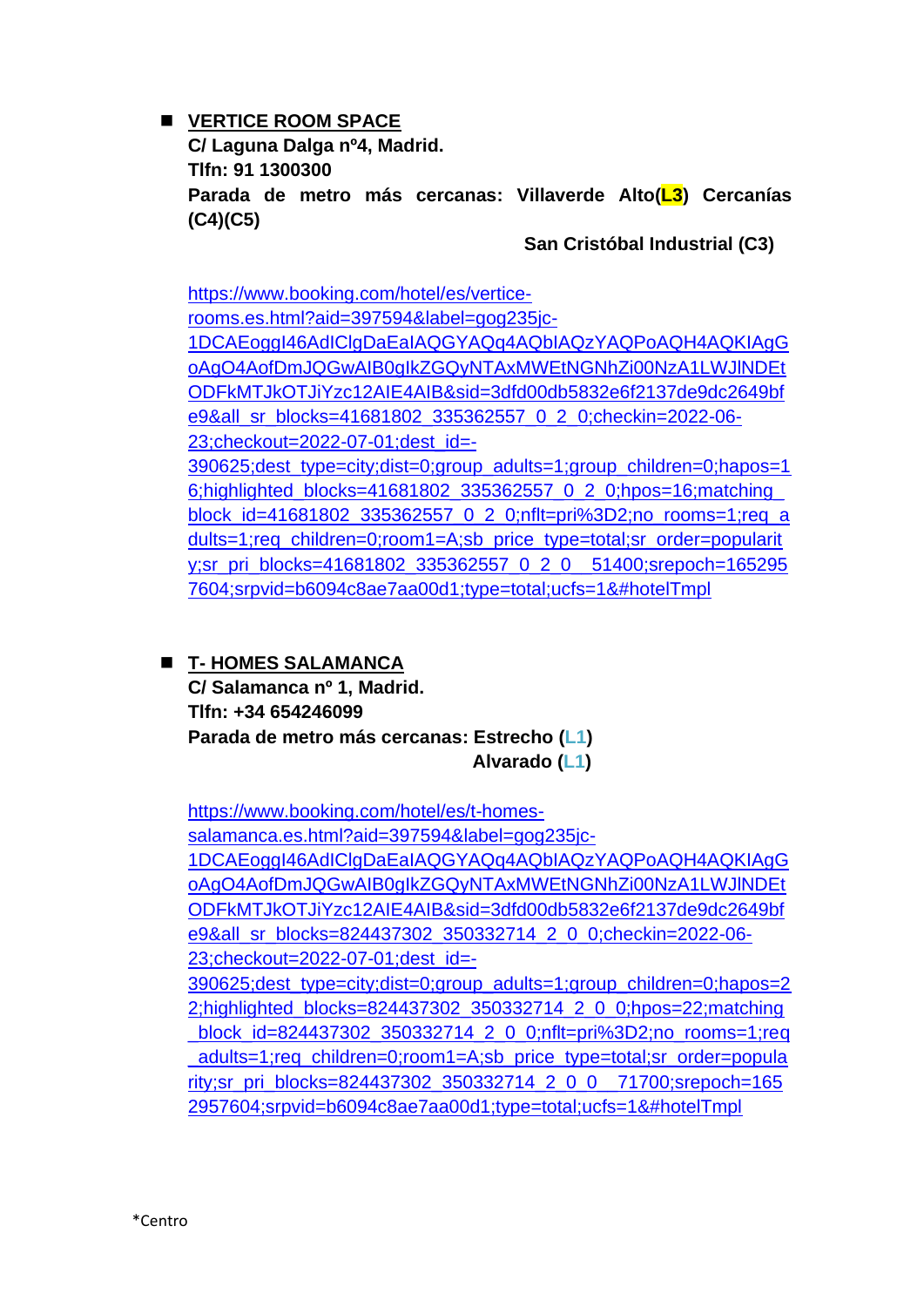#### ◼ **HOSTAL SAN LORENZO \*C C/ Clavel nº 8, Madrid. Tlfn: 91 5213057 Parada de metro más cercanas: Gran Vía (L1) (L5) Chueca (L5)**

[https://www.booking.com/hotel/es/lorenzo.es.html?aid=397594&label=go](https://www.booking.com/hotel/es/lorenzo.es.html?aid=397594&label=gog235jc-1DCAEoggI46AdIClgDaEaIAQGYAQq4AQbIAQzYAQPoAQH4AQKIAgGoAgO4AofDmJQGwAIB0gIkZGQyNTAxMWEtNGNhZi00NzA1LWJlNDEtODFkMTJkOTJiYzc12AIE4AIB&sid=3dfd00db5832e6f2137de9dc2649bfe9&all_sr_blocks=9002206_277233189_0_2_0;checkin=2022-06-23;checkout=2022-07-01;dest_id=-390625;dest_type=city;dist=0;group_adults=1;group_children=0;hapos=24;highlighted_blocks=9002206_277233189_0_2_0;hpos=24;matching_block_id=9002206_277233189_0_2_0;nflt=pri%3D2;no_rooms=1;req_adults=1;req_children=0;room1=A;sb_price_type=total;sr_order=popularity;sr_pri_blocks=9002206_277233189_0_2_0__61500;srepoch=1652957604;srpvid=b6094c8ae7aa00d1;type=total;ucfs=1&#hotelTmpl) [g235jc-](https://www.booking.com/hotel/es/lorenzo.es.html?aid=397594&label=gog235jc-1DCAEoggI46AdIClgDaEaIAQGYAQq4AQbIAQzYAQPoAQH4AQKIAgGoAgO4AofDmJQGwAIB0gIkZGQyNTAxMWEtNGNhZi00NzA1LWJlNDEtODFkMTJkOTJiYzc12AIE4AIB&sid=3dfd00db5832e6f2137de9dc2649bfe9&all_sr_blocks=9002206_277233189_0_2_0;checkin=2022-06-23;checkout=2022-07-01;dest_id=-390625;dest_type=city;dist=0;group_adults=1;group_children=0;hapos=24;highlighted_blocks=9002206_277233189_0_2_0;hpos=24;matching_block_id=9002206_277233189_0_2_0;nflt=pri%3D2;no_rooms=1;req_adults=1;req_children=0;room1=A;sb_price_type=total;sr_order=popularity;sr_pri_blocks=9002206_277233189_0_2_0__61500;srepoch=1652957604;srpvid=b6094c8ae7aa00d1;type=total;ucfs=1&#hotelTmpl)

[1DCAEoggI46AdIClgDaEaIAQGYAQq4AQbIAQzYAQPoAQH4AQKIAgG](https://www.booking.com/hotel/es/lorenzo.es.html?aid=397594&label=gog235jc-1DCAEoggI46AdIClgDaEaIAQGYAQq4AQbIAQzYAQPoAQH4AQKIAgGoAgO4AofDmJQGwAIB0gIkZGQyNTAxMWEtNGNhZi00NzA1LWJlNDEtODFkMTJkOTJiYzc12AIE4AIB&sid=3dfd00db5832e6f2137de9dc2649bfe9&all_sr_blocks=9002206_277233189_0_2_0;checkin=2022-06-23;checkout=2022-07-01;dest_id=-390625;dest_type=city;dist=0;group_adults=1;group_children=0;hapos=24;highlighted_blocks=9002206_277233189_0_2_0;hpos=24;matching_block_id=9002206_277233189_0_2_0;nflt=pri%3D2;no_rooms=1;req_adults=1;req_children=0;room1=A;sb_price_type=total;sr_order=popularity;sr_pri_blocks=9002206_277233189_0_2_0__61500;srepoch=1652957604;srpvid=b6094c8ae7aa00d1;type=total;ucfs=1&#hotelTmpl) [oAgO4AofDmJQGwAIB0gIkZGQyNTAxMWEtNGNhZi00NzA1LWJlNDEt](https://www.booking.com/hotel/es/lorenzo.es.html?aid=397594&label=gog235jc-1DCAEoggI46AdIClgDaEaIAQGYAQq4AQbIAQzYAQPoAQH4AQKIAgGoAgO4AofDmJQGwAIB0gIkZGQyNTAxMWEtNGNhZi00NzA1LWJlNDEtODFkMTJkOTJiYzc12AIE4AIB&sid=3dfd00db5832e6f2137de9dc2649bfe9&all_sr_blocks=9002206_277233189_0_2_0;checkin=2022-06-23;checkout=2022-07-01;dest_id=-390625;dest_type=city;dist=0;group_adults=1;group_children=0;hapos=24;highlighted_blocks=9002206_277233189_0_2_0;hpos=24;matching_block_id=9002206_277233189_0_2_0;nflt=pri%3D2;no_rooms=1;req_adults=1;req_children=0;room1=A;sb_price_type=total;sr_order=popularity;sr_pri_blocks=9002206_277233189_0_2_0__61500;srepoch=1652957604;srpvid=b6094c8ae7aa00d1;type=total;ucfs=1&#hotelTmpl) [ODFkMTJkOTJiYzc12AIE4AIB&sid=3dfd00db5832e6f2137de9dc2649bf](https://www.booking.com/hotel/es/lorenzo.es.html?aid=397594&label=gog235jc-1DCAEoggI46AdIClgDaEaIAQGYAQq4AQbIAQzYAQPoAQH4AQKIAgGoAgO4AofDmJQGwAIB0gIkZGQyNTAxMWEtNGNhZi00NzA1LWJlNDEtODFkMTJkOTJiYzc12AIE4AIB&sid=3dfd00db5832e6f2137de9dc2649bfe9&all_sr_blocks=9002206_277233189_0_2_0;checkin=2022-06-23;checkout=2022-07-01;dest_id=-390625;dest_type=city;dist=0;group_adults=1;group_children=0;hapos=24;highlighted_blocks=9002206_277233189_0_2_0;hpos=24;matching_block_id=9002206_277233189_0_2_0;nflt=pri%3D2;no_rooms=1;req_adults=1;req_children=0;room1=A;sb_price_type=total;sr_order=popularity;sr_pri_blocks=9002206_277233189_0_2_0__61500;srepoch=1652957604;srpvid=b6094c8ae7aa00d1;type=total;ucfs=1&#hotelTmpl) [e9&all\\_sr\\_blocks=9002206\\_277233189\\_0\\_2\\_0;checkin=2022-06-](https://www.booking.com/hotel/es/lorenzo.es.html?aid=397594&label=gog235jc-1DCAEoggI46AdIClgDaEaIAQGYAQq4AQbIAQzYAQPoAQH4AQKIAgGoAgO4AofDmJQGwAIB0gIkZGQyNTAxMWEtNGNhZi00NzA1LWJlNDEtODFkMTJkOTJiYzc12AIE4AIB&sid=3dfd00db5832e6f2137de9dc2649bfe9&all_sr_blocks=9002206_277233189_0_2_0;checkin=2022-06-23;checkout=2022-07-01;dest_id=-390625;dest_type=city;dist=0;group_adults=1;group_children=0;hapos=24;highlighted_blocks=9002206_277233189_0_2_0;hpos=24;matching_block_id=9002206_277233189_0_2_0;nflt=pri%3D2;no_rooms=1;req_adults=1;req_children=0;room1=A;sb_price_type=total;sr_order=popularity;sr_pri_blocks=9002206_277233189_0_2_0__61500;srepoch=1652957604;srpvid=b6094c8ae7aa00d1;type=total;ucfs=1&#hotelTmpl) [23;checkout=2022-07-01;dest\\_id=-](https://www.booking.com/hotel/es/lorenzo.es.html?aid=397594&label=gog235jc-1DCAEoggI46AdIClgDaEaIAQGYAQq4AQbIAQzYAQPoAQH4AQKIAgGoAgO4AofDmJQGwAIB0gIkZGQyNTAxMWEtNGNhZi00NzA1LWJlNDEtODFkMTJkOTJiYzc12AIE4AIB&sid=3dfd00db5832e6f2137de9dc2649bfe9&all_sr_blocks=9002206_277233189_0_2_0;checkin=2022-06-23;checkout=2022-07-01;dest_id=-390625;dest_type=city;dist=0;group_adults=1;group_children=0;hapos=24;highlighted_blocks=9002206_277233189_0_2_0;hpos=24;matching_block_id=9002206_277233189_0_2_0;nflt=pri%3D2;no_rooms=1;req_adults=1;req_children=0;room1=A;sb_price_type=total;sr_order=popularity;sr_pri_blocks=9002206_277233189_0_2_0__61500;srepoch=1652957604;srpvid=b6094c8ae7aa00d1;type=total;ucfs=1&#hotelTmpl)

[390625;dest\\_type=city;dist=0;group\\_adults=1;group\\_children=0;hapos=2](https://www.booking.com/hotel/es/lorenzo.es.html?aid=397594&label=gog235jc-1DCAEoggI46AdIClgDaEaIAQGYAQq4AQbIAQzYAQPoAQH4AQKIAgGoAgO4AofDmJQGwAIB0gIkZGQyNTAxMWEtNGNhZi00NzA1LWJlNDEtODFkMTJkOTJiYzc12AIE4AIB&sid=3dfd00db5832e6f2137de9dc2649bfe9&all_sr_blocks=9002206_277233189_0_2_0;checkin=2022-06-23;checkout=2022-07-01;dest_id=-390625;dest_type=city;dist=0;group_adults=1;group_children=0;hapos=24;highlighted_blocks=9002206_277233189_0_2_0;hpos=24;matching_block_id=9002206_277233189_0_2_0;nflt=pri%3D2;no_rooms=1;req_adults=1;req_children=0;room1=A;sb_price_type=total;sr_order=popularity;sr_pri_blocks=9002206_277233189_0_2_0__61500;srepoch=1652957604;srpvid=b6094c8ae7aa00d1;type=total;ucfs=1&#hotelTmpl) [4;highlighted\\_blocks=9002206\\_277233189\\_0\\_2\\_0;hpos=24;matching\\_bl](https://www.booking.com/hotel/es/lorenzo.es.html?aid=397594&label=gog235jc-1DCAEoggI46AdIClgDaEaIAQGYAQq4AQbIAQzYAQPoAQH4AQKIAgGoAgO4AofDmJQGwAIB0gIkZGQyNTAxMWEtNGNhZi00NzA1LWJlNDEtODFkMTJkOTJiYzc12AIE4AIB&sid=3dfd00db5832e6f2137de9dc2649bfe9&all_sr_blocks=9002206_277233189_0_2_0;checkin=2022-06-23;checkout=2022-07-01;dest_id=-390625;dest_type=city;dist=0;group_adults=1;group_children=0;hapos=24;highlighted_blocks=9002206_277233189_0_2_0;hpos=24;matching_block_id=9002206_277233189_0_2_0;nflt=pri%3D2;no_rooms=1;req_adults=1;req_children=0;room1=A;sb_price_type=total;sr_order=popularity;sr_pri_blocks=9002206_277233189_0_2_0__61500;srepoch=1652957604;srpvid=b6094c8ae7aa00d1;type=total;ucfs=1&#hotelTmpl) ock id=9002206 277233189 0 2 0;nflt=pri%3D2;no\_rooms=1;req\_adul [ts=1;req\\_children=0;room1=A;sb\\_price\\_type=total;sr\\_order=popularity;sr](https://www.booking.com/hotel/es/lorenzo.es.html?aid=397594&label=gog235jc-1DCAEoggI46AdIClgDaEaIAQGYAQq4AQbIAQzYAQPoAQH4AQKIAgGoAgO4AofDmJQGwAIB0gIkZGQyNTAxMWEtNGNhZi00NzA1LWJlNDEtODFkMTJkOTJiYzc12AIE4AIB&sid=3dfd00db5832e6f2137de9dc2649bfe9&all_sr_blocks=9002206_277233189_0_2_0;checkin=2022-06-23;checkout=2022-07-01;dest_id=-390625;dest_type=city;dist=0;group_adults=1;group_children=0;hapos=24;highlighted_blocks=9002206_277233189_0_2_0;hpos=24;matching_block_id=9002206_277233189_0_2_0;nflt=pri%3D2;no_rooms=1;req_adults=1;req_children=0;room1=A;sb_price_type=total;sr_order=popularity;sr_pri_blocks=9002206_277233189_0_2_0__61500;srepoch=1652957604;srpvid=b6094c8ae7aa00d1;type=total;ucfs=1&#hotelTmpl) pri\_blocks=9002206\_277233189\_0\_2\_0\_\_61500;srepoch=1652957604 [;srpvid=b6094c8ae7aa00d1;type=total;ucfs=1&#hotelTmpl](https://www.booking.com/hotel/es/lorenzo.es.html?aid=397594&label=gog235jc-1DCAEoggI46AdIClgDaEaIAQGYAQq4AQbIAQzYAQPoAQH4AQKIAgGoAgO4AofDmJQGwAIB0gIkZGQyNTAxMWEtNGNhZi00NzA1LWJlNDEtODFkMTJkOTJiYzc12AIE4AIB&sid=3dfd00db5832e6f2137de9dc2649bfe9&all_sr_blocks=9002206_277233189_0_2_0;checkin=2022-06-23;checkout=2022-07-01;dest_id=-390625;dest_type=city;dist=0;group_adults=1;group_children=0;hapos=24;highlighted_blocks=9002206_277233189_0_2_0;hpos=24;matching_block_id=9002206_277233189_0_2_0;nflt=pri%3D2;no_rooms=1;req_adults=1;req_children=0;room1=A;sb_price_type=total;sr_order=popularity;sr_pri_blocks=9002206_277233189_0_2_0__61500;srepoch=1652957604;srpvid=b6094c8ae7aa00d1;type=total;ucfs=1&#hotelTmpl)

◼ **HOSTAL SANTA BÁRBARA \*C Plaza De Santa Bárbara nº4, 3º. Madrid. Tlfn: 91 4462345 Parada de metro más cercanas: Alonso Martínez (L4) (L5) (L10) Tribunal (L1) (L10)**

[https://www.booking.com/hotel/es/santa-barbara](https://www.booking.com/hotel/es/santa-barbara-madrid.es.html?aid=397594&label=gog235jc-1DCAEoggI46AdIClgDaEaIAQGYAQq4AQbIAQzYAQPoAQH4AQKIAgGoAgO4AofDmJQGwAIB0gIkZGQyNTAxMWEtNGNhZi00NzA1LWJlNDEtODFkMTJkOTJiYzc12AIE4AIB&sid=3dfd00db5832e6f2137de9dc2649bfe9&all_sr_blocks=32049701_351647459_0_0_0;checkin=2022-06-23;checkout=2022-07-01;dest_id=-390625;dest_type=city;dist=0;group_adults=1;group_children=0;hapos=25;highlighted_blocks=32049701_351647459_0_0_0;hpos=25;matching_block_id=32049701_351647459_0_0_0;nflt=pri%3D2;no_rooms=1;req_adults=1;req_children=0;room1=A;sb_price_type=total;sr_order=popularity;sr_pri_blocks=32049701_351647459_0_0_0__57420;srepoch=1652957604;srpvid=b6094c8ae7aa00d1;type=total;ucfs=1&#hotelTmpl)[madrid.es.html?aid=397594&label=gog235jc-](https://www.booking.com/hotel/es/santa-barbara-madrid.es.html?aid=397594&label=gog235jc-1DCAEoggI46AdIClgDaEaIAQGYAQq4AQbIAQzYAQPoAQH4AQKIAgGoAgO4AofDmJQGwAIB0gIkZGQyNTAxMWEtNGNhZi00NzA1LWJlNDEtODFkMTJkOTJiYzc12AIE4AIB&sid=3dfd00db5832e6f2137de9dc2649bfe9&all_sr_blocks=32049701_351647459_0_0_0;checkin=2022-06-23;checkout=2022-07-01;dest_id=-390625;dest_type=city;dist=0;group_adults=1;group_children=0;hapos=25;highlighted_blocks=32049701_351647459_0_0_0;hpos=25;matching_block_id=32049701_351647459_0_0_0;nflt=pri%3D2;no_rooms=1;req_adults=1;req_children=0;room1=A;sb_price_type=total;sr_order=popularity;sr_pri_blocks=32049701_351647459_0_0_0__57420;srepoch=1652957604;srpvid=b6094c8ae7aa00d1;type=total;ucfs=1&#hotelTmpl)[1DCAEoggI46AdIClgDaEaIAQGYAQq4AQbIAQzYAQPoAQH4AQKIAgG](https://www.booking.com/hotel/es/santa-barbara-madrid.es.html?aid=397594&label=gog235jc-1DCAEoggI46AdIClgDaEaIAQGYAQq4AQbIAQzYAQPoAQH4AQKIAgGoAgO4AofDmJQGwAIB0gIkZGQyNTAxMWEtNGNhZi00NzA1LWJlNDEtODFkMTJkOTJiYzc12AIE4AIB&sid=3dfd00db5832e6f2137de9dc2649bfe9&all_sr_blocks=32049701_351647459_0_0_0;checkin=2022-06-23;checkout=2022-07-01;dest_id=-390625;dest_type=city;dist=0;group_adults=1;group_children=0;hapos=25;highlighted_blocks=32049701_351647459_0_0_0;hpos=25;matching_block_id=32049701_351647459_0_0_0;nflt=pri%3D2;no_rooms=1;req_adults=1;req_children=0;room1=A;sb_price_type=total;sr_order=popularity;sr_pri_blocks=32049701_351647459_0_0_0__57420;srepoch=1652957604;srpvid=b6094c8ae7aa00d1;type=total;ucfs=1&#hotelTmpl) [oAgO4AofDmJQGwAIB0gIkZGQyNTAxMWEtNGNhZi00NzA1LWJlNDEt](https://www.booking.com/hotel/es/santa-barbara-madrid.es.html?aid=397594&label=gog235jc-1DCAEoggI46AdIClgDaEaIAQGYAQq4AQbIAQzYAQPoAQH4AQKIAgGoAgO4AofDmJQGwAIB0gIkZGQyNTAxMWEtNGNhZi00NzA1LWJlNDEtODFkMTJkOTJiYzc12AIE4AIB&sid=3dfd00db5832e6f2137de9dc2649bfe9&all_sr_blocks=32049701_351647459_0_0_0;checkin=2022-06-23;checkout=2022-07-01;dest_id=-390625;dest_type=city;dist=0;group_adults=1;group_children=0;hapos=25;highlighted_blocks=32049701_351647459_0_0_0;hpos=25;matching_block_id=32049701_351647459_0_0_0;nflt=pri%3D2;no_rooms=1;req_adults=1;req_children=0;room1=A;sb_price_type=total;sr_order=popularity;sr_pri_blocks=32049701_351647459_0_0_0__57420;srepoch=1652957604;srpvid=b6094c8ae7aa00d1;type=total;ucfs=1&#hotelTmpl) [ODFkMTJkOTJiYzc12AIE4AIB&sid=3dfd00db5832e6f2137de9dc2649bf](https://www.booking.com/hotel/es/santa-barbara-madrid.es.html?aid=397594&label=gog235jc-1DCAEoggI46AdIClgDaEaIAQGYAQq4AQbIAQzYAQPoAQH4AQKIAgGoAgO4AofDmJQGwAIB0gIkZGQyNTAxMWEtNGNhZi00NzA1LWJlNDEtODFkMTJkOTJiYzc12AIE4AIB&sid=3dfd00db5832e6f2137de9dc2649bfe9&all_sr_blocks=32049701_351647459_0_0_0;checkin=2022-06-23;checkout=2022-07-01;dest_id=-390625;dest_type=city;dist=0;group_adults=1;group_children=0;hapos=25;highlighted_blocks=32049701_351647459_0_0_0;hpos=25;matching_block_id=32049701_351647459_0_0_0;nflt=pri%3D2;no_rooms=1;req_adults=1;req_children=0;room1=A;sb_price_type=total;sr_order=popularity;sr_pri_blocks=32049701_351647459_0_0_0__57420;srepoch=1652957604;srpvid=b6094c8ae7aa00d1;type=total;ucfs=1&#hotelTmpl) [e9&all\\_sr\\_blocks=32049701\\_351647459\\_0\\_0\\_0;checkin=2022-06-](https://www.booking.com/hotel/es/santa-barbara-madrid.es.html?aid=397594&label=gog235jc-1DCAEoggI46AdIClgDaEaIAQGYAQq4AQbIAQzYAQPoAQH4AQKIAgGoAgO4AofDmJQGwAIB0gIkZGQyNTAxMWEtNGNhZi00NzA1LWJlNDEtODFkMTJkOTJiYzc12AIE4AIB&sid=3dfd00db5832e6f2137de9dc2649bfe9&all_sr_blocks=32049701_351647459_0_0_0;checkin=2022-06-23;checkout=2022-07-01;dest_id=-390625;dest_type=city;dist=0;group_adults=1;group_children=0;hapos=25;highlighted_blocks=32049701_351647459_0_0_0;hpos=25;matching_block_id=32049701_351647459_0_0_0;nflt=pri%3D2;no_rooms=1;req_adults=1;req_children=0;room1=A;sb_price_type=total;sr_order=popularity;sr_pri_blocks=32049701_351647459_0_0_0__57420;srepoch=1652957604;srpvid=b6094c8ae7aa00d1;type=total;ucfs=1&#hotelTmpl) [23;checkout=2022-07-01;dest\\_id=-](https://www.booking.com/hotel/es/santa-barbara-madrid.es.html?aid=397594&label=gog235jc-1DCAEoggI46AdIClgDaEaIAQGYAQq4AQbIAQzYAQPoAQH4AQKIAgGoAgO4AofDmJQGwAIB0gIkZGQyNTAxMWEtNGNhZi00NzA1LWJlNDEtODFkMTJkOTJiYzc12AIE4AIB&sid=3dfd00db5832e6f2137de9dc2649bfe9&all_sr_blocks=32049701_351647459_0_0_0;checkin=2022-06-23;checkout=2022-07-01;dest_id=-390625;dest_type=city;dist=0;group_adults=1;group_children=0;hapos=25;highlighted_blocks=32049701_351647459_0_0_0;hpos=25;matching_block_id=32049701_351647459_0_0_0;nflt=pri%3D2;no_rooms=1;req_adults=1;req_children=0;room1=A;sb_price_type=total;sr_order=popularity;sr_pri_blocks=32049701_351647459_0_0_0__57420;srepoch=1652957604;srpvid=b6094c8ae7aa00d1;type=total;ucfs=1&#hotelTmpl) [390625;dest\\_type=city;dist=0;group\\_adults=1;group\\_children=0;hapos=2](https://www.booking.com/hotel/es/santa-barbara-madrid.es.html?aid=397594&label=gog235jc-1DCAEoggI46AdIClgDaEaIAQGYAQq4AQbIAQzYAQPoAQH4AQKIAgGoAgO4AofDmJQGwAIB0gIkZGQyNTAxMWEtNGNhZi00NzA1LWJlNDEtODFkMTJkOTJiYzc12AIE4AIB&sid=3dfd00db5832e6f2137de9dc2649bfe9&all_sr_blocks=32049701_351647459_0_0_0;checkin=2022-06-23;checkout=2022-07-01;dest_id=-390625;dest_type=city;dist=0;group_adults=1;group_children=0;hapos=25;highlighted_blocks=32049701_351647459_0_0_0;hpos=25;matching_block_id=32049701_351647459_0_0_0;nflt=pri%3D2;no_rooms=1;req_adults=1;req_children=0;room1=A;sb_price_type=total;sr_order=popularity;sr_pri_blocks=32049701_351647459_0_0_0__57420;srepoch=1652957604;srpvid=b6094c8ae7aa00d1;type=total;ucfs=1&#hotelTmpl) [5;highlighted\\_blocks=32049701\\_351647459\\_0\\_0\\_0;hpos=25;matching\\_](https://www.booking.com/hotel/es/santa-barbara-madrid.es.html?aid=397594&label=gog235jc-1DCAEoggI46AdIClgDaEaIAQGYAQq4AQbIAQzYAQPoAQH4AQKIAgGoAgO4AofDmJQGwAIB0gIkZGQyNTAxMWEtNGNhZi00NzA1LWJlNDEtODFkMTJkOTJiYzc12AIE4AIB&sid=3dfd00db5832e6f2137de9dc2649bfe9&all_sr_blocks=32049701_351647459_0_0_0;checkin=2022-06-23;checkout=2022-07-01;dest_id=-390625;dest_type=city;dist=0;group_adults=1;group_children=0;hapos=25;highlighted_blocks=32049701_351647459_0_0_0;hpos=25;matching_block_id=32049701_351647459_0_0_0;nflt=pri%3D2;no_rooms=1;req_adults=1;req_children=0;room1=A;sb_price_type=total;sr_order=popularity;sr_pri_blocks=32049701_351647459_0_0_0__57420;srepoch=1652957604;srpvid=b6094c8ae7aa00d1;type=total;ucfs=1&#hotelTmpl) [block\\_id=32049701\\_351647459\\_0\\_0\\_0;nflt=pri%3D2;no\\_rooms=1;req\\_a](https://www.booking.com/hotel/es/santa-barbara-madrid.es.html?aid=397594&label=gog235jc-1DCAEoggI46AdIClgDaEaIAQGYAQq4AQbIAQzYAQPoAQH4AQKIAgGoAgO4AofDmJQGwAIB0gIkZGQyNTAxMWEtNGNhZi00NzA1LWJlNDEtODFkMTJkOTJiYzc12AIE4AIB&sid=3dfd00db5832e6f2137de9dc2649bfe9&all_sr_blocks=32049701_351647459_0_0_0;checkin=2022-06-23;checkout=2022-07-01;dest_id=-390625;dest_type=city;dist=0;group_adults=1;group_children=0;hapos=25;highlighted_blocks=32049701_351647459_0_0_0;hpos=25;matching_block_id=32049701_351647459_0_0_0;nflt=pri%3D2;no_rooms=1;req_adults=1;req_children=0;room1=A;sb_price_type=total;sr_order=popularity;sr_pri_blocks=32049701_351647459_0_0_0__57420;srepoch=1652957604;srpvid=b6094c8ae7aa00d1;type=total;ucfs=1&#hotelTmpl) [dults=1;req\\_children=0;room1=A;sb\\_price\\_type=total;sr\\_order=popularit](https://www.booking.com/hotel/es/santa-barbara-madrid.es.html?aid=397594&label=gog235jc-1DCAEoggI46AdIClgDaEaIAQGYAQq4AQbIAQzYAQPoAQH4AQKIAgGoAgO4AofDmJQGwAIB0gIkZGQyNTAxMWEtNGNhZi00NzA1LWJlNDEtODFkMTJkOTJiYzc12AIE4AIB&sid=3dfd00db5832e6f2137de9dc2649bfe9&all_sr_blocks=32049701_351647459_0_0_0;checkin=2022-06-23;checkout=2022-07-01;dest_id=-390625;dest_type=city;dist=0;group_adults=1;group_children=0;hapos=25;highlighted_blocks=32049701_351647459_0_0_0;hpos=25;matching_block_id=32049701_351647459_0_0_0;nflt=pri%3D2;no_rooms=1;req_adults=1;req_children=0;room1=A;sb_price_type=total;sr_order=popularity;sr_pri_blocks=32049701_351647459_0_0_0__57420;srepoch=1652957604;srpvid=b6094c8ae7aa00d1;type=total;ucfs=1&#hotelTmpl) [y;sr\\_pri\\_blocks=32049701\\_351647459\\_0\\_0\\_0\\_\\_57420;srepoch=165295](https://www.booking.com/hotel/es/santa-barbara-madrid.es.html?aid=397594&label=gog235jc-1DCAEoggI46AdIClgDaEaIAQGYAQq4AQbIAQzYAQPoAQH4AQKIAgGoAgO4AofDmJQGwAIB0gIkZGQyNTAxMWEtNGNhZi00NzA1LWJlNDEtODFkMTJkOTJiYzc12AIE4AIB&sid=3dfd00db5832e6f2137de9dc2649bfe9&all_sr_blocks=32049701_351647459_0_0_0;checkin=2022-06-23;checkout=2022-07-01;dest_id=-390625;dest_type=city;dist=0;group_adults=1;group_children=0;hapos=25;highlighted_blocks=32049701_351647459_0_0_0;hpos=25;matching_block_id=32049701_351647459_0_0_0;nflt=pri%3D2;no_rooms=1;req_adults=1;req_children=0;room1=A;sb_price_type=total;sr_order=popularity;sr_pri_blocks=32049701_351647459_0_0_0__57420;srepoch=1652957604;srpvid=b6094c8ae7aa00d1;type=total;ucfs=1&#hotelTmpl) [7604;srpvid=b6094c8ae7aa00d1;type=total;ucfs=1&#hotelTmpl](https://www.booking.com/hotel/es/santa-barbara-madrid.es.html?aid=397594&label=gog235jc-1DCAEoggI46AdIClgDaEaIAQGYAQq4AQbIAQzYAQPoAQH4AQKIAgGoAgO4AofDmJQGwAIB0gIkZGQyNTAxMWEtNGNhZi00NzA1LWJlNDEtODFkMTJkOTJiYzc12AIE4AIB&sid=3dfd00db5832e6f2137de9dc2649bfe9&all_sr_blocks=32049701_351647459_0_0_0;checkin=2022-06-23;checkout=2022-07-01;dest_id=-390625;dest_type=city;dist=0;group_adults=1;group_children=0;hapos=25;highlighted_blocks=32049701_351647459_0_0_0;hpos=25;matching_block_id=32049701_351647459_0_0_0;nflt=pri%3D2;no_rooms=1;req_adults=1;req_children=0;room1=A;sb_price_type=total;sr_order=popularity;sr_pri_blocks=32049701_351647459_0_0_0__57420;srepoch=1652957604;srpvid=b6094c8ae7aa00d1;type=total;ucfs=1&#hotelTmpl)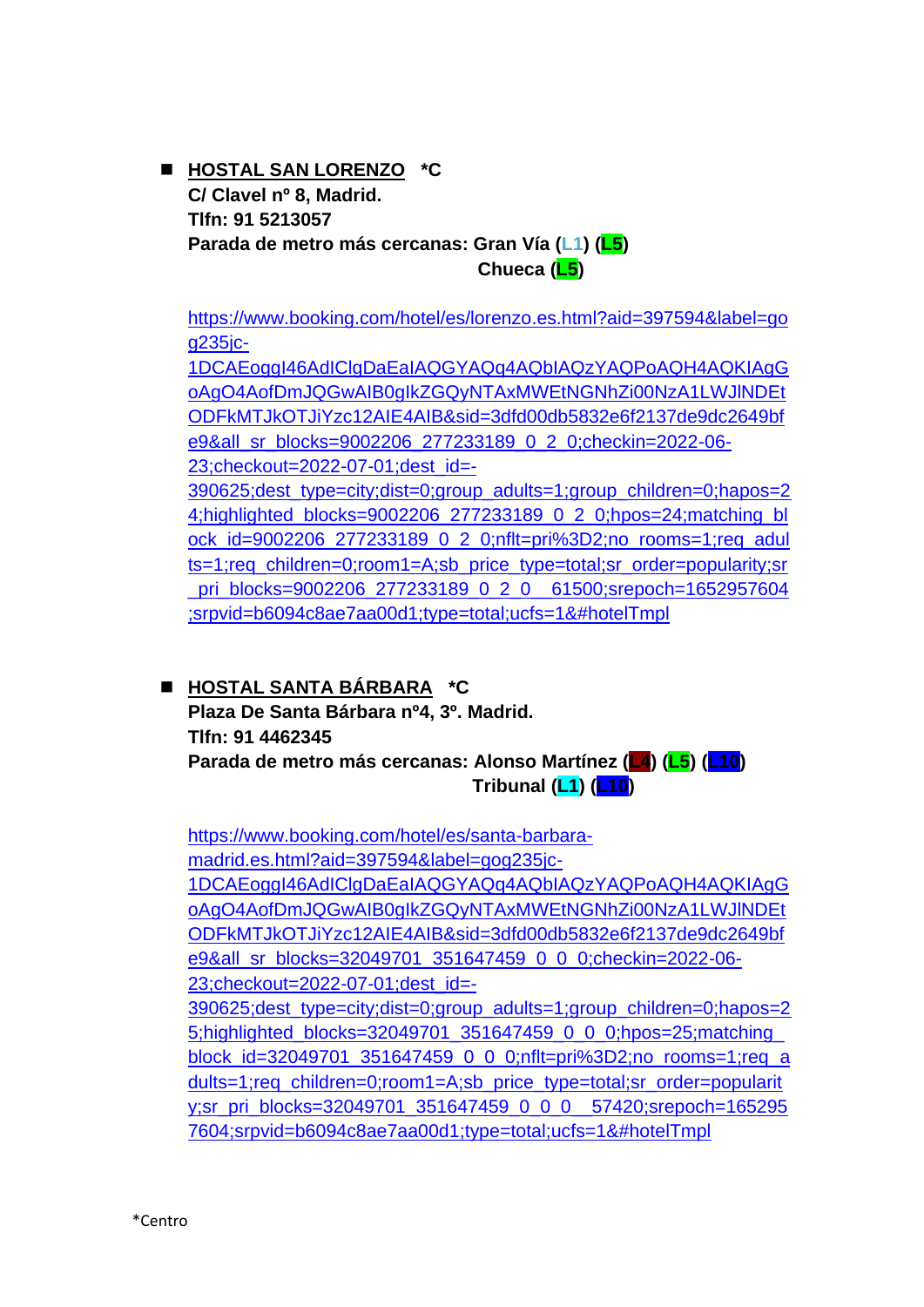# ◼ **HOSTAL FALFES C/ Juan de Olías nº 15, Madrid. Tlfn: 91 5701108 Parada de metro más cercanas: Estrecho (L1) Alvarado (L1)**

[https://www.booking.com/hotel/es/hostal](https://www.booking.com/hotel/es/hostal-falfes.es.html?aid=397594&label=gog235jc-1DCAEoggI46AdIClgDaEaIAQGYAQq4AQbIAQzYAQPoAQH4AQKIAgGoAgO4AvvZmJQGwAIB0gIkZjIwNzhhNGYtM2RhNy00NDg1LWJhNTUtZTgyY2RlNjFmYzZl2AIE4AIB&sid=3dfd00db5832e6f2137de9dc2649bfe9&all_sr_blocks=42456506_88209413_0_0_0;checkin=2022-06-23;checkout=2022-07-01;dest_id=-390625;dest_type=city;dist=0;group_adults=1;group_children=0;hapos=33;highlighted_blocks=42456506_88209413_0_0_0;hpos=8;matching_block_id=42456506_88209413_0_0_0;nflt=price%3DEUR-min-70-1;no_rooms=1;req_adults=1;req_children=0;room1=A;sb_price_type=total;sr_order=popularity;sr_pri_blocks=42456506_88209413_0_0_0__29440;srepoch=1652960712;srpvid=dd6752467f020297;type=total;ucfs=1&#hotelTmpl)[falfes.es.html?aid=397594&label=gog235jc-](https://www.booking.com/hotel/es/hostal-falfes.es.html?aid=397594&label=gog235jc-1DCAEoggI46AdIClgDaEaIAQGYAQq4AQbIAQzYAQPoAQH4AQKIAgGoAgO4AvvZmJQGwAIB0gIkZjIwNzhhNGYtM2RhNy00NDg1LWJhNTUtZTgyY2RlNjFmYzZl2AIE4AIB&sid=3dfd00db5832e6f2137de9dc2649bfe9&all_sr_blocks=42456506_88209413_0_0_0;checkin=2022-06-23;checkout=2022-07-01;dest_id=-390625;dest_type=city;dist=0;group_adults=1;group_children=0;hapos=33;highlighted_blocks=42456506_88209413_0_0_0;hpos=8;matching_block_id=42456506_88209413_0_0_0;nflt=price%3DEUR-min-70-1;no_rooms=1;req_adults=1;req_children=0;room1=A;sb_price_type=total;sr_order=popularity;sr_pri_blocks=42456506_88209413_0_0_0__29440;srepoch=1652960712;srpvid=dd6752467f020297;type=total;ucfs=1&#hotelTmpl)[1DCAEoggI46AdIClgDaEaIAQGYAQq4AQbIAQzYAQPoAQH4AQKIAgG](https://www.booking.com/hotel/es/hostal-falfes.es.html?aid=397594&label=gog235jc-1DCAEoggI46AdIClgDaEaIAQGYAQq4AQbIAQzYAQPoAQH4AQKIAgGoAgO4AvvZmJQGwAIB0gIkZjIwNzhhNGYtM2RhNy00NDg1LWJhNTUtZTgyY2RlNjFmYzZl2AIE4AIB&sid=3dfd00db5832e6f2137de9dc2649bfe9&all_sr_blocks=42456506_88209413_0_0_0;checkin=2022-06-23;checkout=2022-07-01;dest_id=-390625;dest_type=city;dist=0;group_adults=1;group_children=0;hapos=33;highlighted_blocks=42456506_88209413_0_0_0;hpos=8;matching_block_id=42456506_88209413_0_0_0;nflt=price%3DEUR-min-70-1;no_rooms=1;req_adults=1;req_children=0;room1=A;sb_price_type=total;sr_order=popularity;sr_pri_blocks=42456506_88209413_0_0_0__29440;srepoch=1652960712;srpvid=dd6752467f020297;type=total;ucfs=1&#hotelTmpl) [oAgO4AvvZmJQGwAIB0gIkZjIwNzhhNGYtM2RhNy00NDg1LWJhNTUtZ](https://www.booking.com/hotel/es/hostal-falfes.es.html?aid=397594&label=gog235jc-1DCAEoggI46AdIClgDaEaIAQGYAQq4AQbIAQzYAQPoAQH4AQKIAgGoAgO4AvvZmJQGwAIB0gIkZjIwNzhhNGYtM2RhNy00NDg1LWJhNTUtZTgyY2RlNjFmYzZl2AIE4AIB&sid=3dfd00db5832e6f2137de9dc2649bfe9&all_sr_blocks=42456506_88209413_0_0_0;checkin=2022-06-23;checkout=2022-07-01;dest_id=-390625;dest_type=city;dist=0;group_adults=1;group_children=0;hapos=33;highlighted_blocks=42456506_88209413_0_0_0;hpos=8;matching_block_id=42456506_88209413_0_0_0;nflt=price%3DEUR-min-70-1;no_rooms=1;req_adults=1;req_children=0;room1=A;sb_price_type=total;sr_order=popularity;sr_pri_blocks=42456506_88209413_0_0_0__29440;srepoch=1652960712;srpvid=dd6752467f020297;type=total;ucfs=1&#hotelTmpl) [TgyY2RlNjFmYzZl2AIE4AIB&sid=3dfd00db5832e6f2137de9dc2649bfe9](https://www.booking.com/hotel/es/hostal-falfes.es.html?aid=397594&label=gog235jc-1DCAEoggI46AdIClgDaEaIAQGYAQq4AQbIAQzYAQPoAQH4AQKIAgGoAgO4AvvZmJQGwAIB0gIkZjIwNzhhNGYtM2RhNy00NDg1LWJhNTUtZTgyY2RlNjFmYzZl2AIE4AIB&sid=3dfd00db5832e6f2137de9dc2649bfe9&all_sr_blocks=42456506_88209413_0_0_0;checkin=2022-06-23;checkout=2022-07-01;dest_id=-390625;dest_type=city;dist=0;group_adults=1;group_children=0;hapos=33;highlighted_blocks=42456506_88209413_0_0_0;hpos=8;matching_block_id=42456506_88209413_0_0_0;nflt=price%3DEUR-min-70-1;no_rooms=1;req_adults=1;req_children=0;room1=A;sb_price_type=total;sr_order=popularity;sr_pri_blocks=42456506_88209413_0_0_0__29440;srepoch=1652960712;srpvid=dd6752467f020297;type=total;ucfs=1&#hotelTmpl) [&all\\_sr\\_blocks=42456506\\_88209413\\_0\\_0\\_0;checkin=2022-06-](https://www.booking.com/hotel/es/hostal-falfes.es.html?aid=397594&label=gog235jc-1DCAEoggI46AdIClgDaEaIAQGYAQq4AQbIAQzYAQPoAQH4AQKIAgGoAgO4AvvZmJQGwAIB0gIkZjIwNzhhNGYtM2RhNy00NDg1LWJhNTUtZTgyY2RlNjFmYzZl2AIE4AIB&sid=3dfd00db5832e6f2137de9dc2649bfe9&all_sr_blocks=42456506_88209413_0_0_0;checkin=2022-06-23;checkout=2022-07-01;dest_id=-390625;dest_type=city;dist=0;group_adults=1;group_children=0;hapos=33;highlighted_blocks=42456506_88209413_0_0_0;hpos=8;matching_block_id=42456506_88209413_0_0_0;nflt=price%3DEUR-min-70-1;no_rooms=1;req_adults=1;req_children=0;room1=A;sb_price_type=total;sr_order=popularity;sr_pri_blocks=42456506_88209413_0_0_0__29440;srepoch=1652960712;srpvid=dd6752467f020297;type=total;ucfs=1&#hotelTmpl) [23;checkout=2022-07-01;dest\\_id=-](https://www.booking.com/hotel/es/hostal-falfes.es.html?aid=397594&label=gog235jc-1DCAEoggI46AdIClgDaEaIAQGYAQq4AQbIAQzYAQPoAQH4AQKIAgGoAgO4AvvZmJQGwAIB0gIkZjIwNzhhNGYtM2RhNy00NDg1LWJhNTUtZTgyY2RlNjFmYzZl2AIE4AIB&sid=3dfd00db5832e6f2137de9dc2649bfe9&all_sr_blocks=42456506_88209413_0_0_0;checkin=2022-06-23;checkout=2022-07-01;dest_id=-390625;dest_type=city;dist=0;group_adults=1;group_children=0;hapos=33;highlighted_blocks=42456506_88209413_0_0_0;hpos=8;matching_block_id=42456506_88209413_0_0_0;nflt=price%3DEUR-min-70-1;no_rooms=1;req_adults=1;req_children=0;room1=A;sb_price_type=total;sr_order=popularity;sr_pri_blocks=42456506_88209413_0_0_0__29440;srepoch=1652960712;srpvid=dd6752467f020297;type=total;ucfs=1&#hotelTmpl) [390625;dest\\_type=city;dist=0;group\\_adults=1;group\\_children=0;hapos=3](https://www.booking.com/hotel/es/hostal-falfes.es.html?aid=397594&label=gog235jc-1DCAEoggI46AdIClgDaEaIAQGYAQq4AQbIAQzYAQPoAQH4AQKIAgGoAgO4AvvZmJQGwAIB0gIkZjIwNzhhNGYtM2RhNy00NDg1LWJhNTUtZTgyY2RlNjFmYzZl2AIE4AIB&sid=3dfd00db5832e6f2137de9dc2649bfe9&all_sr_blocks=42456506_88209413_0_0_0;checkin=2022-06-23;checkout=2022-07-01;dest_id=-390625;dest_type=city;dist=0;group_adults=1;group_children=0;hapos=33;highlighted_blocks=42456506_88209413_0_0_0;hpos=8;matching_block_id=42456506_88209413_0_0_0;nflt=price%3DEUR-min-70-1;no_rooms=1;req_adults=1;req_children=0;room1=A;sb_price_type=total;sr_order=popularity;sr_pri_blocks=42456506_88209413_0_0_0__29440;srepoch=1652960712;srpvid=dd6752467f020297;type=total;ucfs=1&#hotelTmpl) 3;highlighted blocks=42456506\_88209413\_0\_0\_0;hpos=8;matching\_blo [ck\\_id=42456506\\_88209413\\_0\\_0\\_0;nflt=price%3DEUR-min-70-](https://www.booking.com/hotel/es/hostal-falfes.es.html?aid=397594&label=gog235jc-1DCAEoggI46AdIClgDaEaIAQGYAQq4AQbIAQzYAQPoAQH4AQKIAgGoAgO4AvvZmJQGwAIB0gIkZjIwNzhhNGYtM2RhNy00NDg1LWJhNTUtZTgyY2RlNjFmYzZl2AIE4AIB&sid=3dfd00db5832e6f2137de9dc2649bfe9&all_sr_blocks=42456506_88209413_0_0_0;checkin=2022-06-23;checkout=2022-07-01;dest_id=-390625;dest_type=city;dist=0;group_adults=1;group_children=0;hapos=33;highlighted_blocks=42456506_88209413_0_0_0;hpos=8;matching_block_id=42456506_88209413_0_0_0;nflt=price%3DEUR-min-70-1;no_rooms=1;req_adults=1;req_children=0;room1=A;sb_price_type=total;sr_order=popularity;sr_pri_blocks=42456506_88209413_0_0_0__29440;srepoch=1652960712;srpvid=dd6752467f020297;type=total;ucfs=1&#hotelTmpl) [1;no\\_rooms=1;req\\_adults=1;req\\_children=0;room1=A;sb\\_price\\_type=tot](https://www.booking.com/hotel/es/hostal-falfes.es.html?aid=397594&label=gog235jc-1DCAEoggI46AdIClgDaEaIAQGYAQq4AQbIAQzYAQPoAQH4AQKIAgGoAgO4AvvZmJQGwAIB0gIkZjIwNzhhNGYtM2RhNy00NDg1LWJhNTUtZTgyY2RlNjFmYzZl2AIE4AIB&sid=3dfd00db5832e6f2137de9dc2649bfe9&all_sr_blocks=42456506_88209413_0_0_0;checkin=2022-06-23;checkout=2022-07-01;dest_id=-390625;dest_type=city;dist=0;group_adults=1;group_children=0;hapos=33;highlighted_blocks=42456506_88209413_0_0_0;hpos=8;matching_block_id=42456506_88209413_0_0_0;nflt=price%3DEUR-min-70-1;no_rooms=1;req_adults=1;req_children=0;room1=A;sb_price_type=total;sr_order=popularity;sr_pri_blocks=42456506_88209413_0_0_0__29440;srepoch=1652960712;srpvid=dd6752467f020297;type=total;ucfs=1&#hotelTmpl) [al;sr\\_order=popularity;sr\\_pri\\_blocks=42456506\\_88209413\\_0\\_0\\_0\\_\\_294](https://www.booking.com/hotel/es/hostal-falfes.es.html?aid=397594&label=gog235jc-1DCAEoggI46AdIClgDaEaIAQGYAQq4AQbIAQzYAQPoAQH4AQKIAgGoAgO4AvvZmJQGwAIB0gIkZjIwNzhhNGYtM2RhNy00NDg1LWJhNTUtZTgyY2RlNjFmYzZl2AIE4AIB&sid=3dfd00db5832e6f2137de9dc2649bfe9&all_sr_blocks=42456506_88209413_0_0_0;checkin=2022-06-23;checkout=2022-07-01;dest_id=-390625;dest_type=city;dist=0;group_adults=1;group_children=0;hapos=33;highlighted_blocks=42456506_88209413_0_0_0;hpos=8;matching_block_id=42456506_88209413_0_0_0;nflt=price%3DEUR-min-70-1;no_rooms=1;req_adults=1;req_children=0;room1=A;sb_price_type=total;sr_order=popularity;sr_pri_blocks=42456506_88209413_0_0_0__29440;srepoch=1652960712;srpvid=dd6752467f020297;type=total;ucfs=1&#hotelTmpl) [40;srepoch=1652960712;srpvid=dd6752467f020297;type=total;ucfs=1&#](https://www.booking.com/hotel/es/hostal-falfes.es.html?aid=397594&label=gog235jc-1DCAEoggI46AdIClgDaEaIAQGYAQq4AQbIAQzYAQPoAQH4AQKIAgGoAgO4AvvZmJQGwAIB0gIkZjIwNzhhNGYtM2RhNy00NDg1LWJhNTUtZTgyY2RlNjFmYzZl2AIE4AIB&sid=3dfd00db5832e6f2137de9dc2649bfe9&all_sr_blocks=42456506_88209413_0_0_0;checkin=2022-06-23;checkout=2022-07-01;dest_id=-390625;dest_type=city;dist=0;group_adults=1;group_children=0;hapos=33;highlighted_blocks=42456506_88209413_0_0_0;hpos=8;matching_block_id=42456506_88209413_0_0_0;nflt=price%3DEUR-min-70-1;no_rooms=1;req_adults=1;req_children=0;room1=A;sb_price_type=total;sr_order=popularity;sr_pri_blocks=42456506_88209413_0_0_0__29440;srepoch=1652960712;srpvid=dd6752467f020297;type=total;ucfs=1&#hotelTmpl) [hotelTmpl](https://www.booking.com/hotel/es/hostal-falfes.es.html?aid=397594&label=gog235jc-1DCAEoggI46AdIClgDaEaIAQGYAQq4AQbIAQzYAQPoAQH4AQKIAgGoAgO4AvvZmJQGwAIB0gIkZjIwNzhhNGYtM2RhNy00NDg1LWJhNTUtZTgyY2RlNjFmYzZl2AIE4AIB&sid=3dfd00db5832e6f2137de9dc2649bfe9&all_sr_blocks=42456506_88209413_0_0_0;checkin=2022-06-23;checkout=2022-07-01;dest_id=-390625;dest_type=city;dist=0;group_adults=1;group_children=0;hapos=33;highlighted_blocks=42456506_88209413_0_0_0;hpos=8;matching_block_id=42456506_88209413_0_0_0;nflt=price%3DEUR-min-70-1;no_rooms=1;req_adults=1;req_children=0;room1=A;sb_price_type=total;sr_order=popularity;sr_pri_blocks=42456506_88209413_0_0_0__29440;srepoch=1652960712;srpvid=dd6752467f020297;type=total;ucfs=1&#hotelTmpl)

◼ **CASA DE HUÉSPEDES LA ASTURIANA \*C Paseo Del Prado nº 40, Madrid. Tlfn: 91 4204852 Parada de metro más cercanas: Estación Del Arte (L1) Atocha (L1)(cercanías)**

[https://www.booking.com/hotel/es/pensia3n-la](https://www.booking.com/hotel/es/pensia3n-la-asturiana.es.html?aid=397594&label=gog235jc-1DCAEoggI46AdIClgDaEaIAQGYAQq4AQbIAQzYAQPoAQH4AQKIAgGoAgO4AvjJmZQGwAIB0gIkN2NiYjBlYWYtZjBmOS00ZDBhLWJhMGYtZmM5ZDRkOTkzZDgz2AIE4AIB&sid=3dfd00db5832e6f2137de9dc2649bfe9&all_sr_blocks=42719301_262853918_0_0_0;checkin=2022-06-23;checkout=2022-07-01;dest_id=-390625;dest_type=city;dist=0;group_adults=1;group_children=0;hapos=1;highlighted_blocks=42719301_262853918_0_0_0;hpos=1;matching_block_id=42719301_262853918_0_0_0;nflt=price%3DEUR-50-70-1;no_rooms=1;req_adults=1;req_children=0;room1=A;sb_price_type=total;sr_order=popularity;sr_pri_blocks=42719301_262853918_0_0_0__45180;srepoch=1652974892;srpvid=6ee66e4121f60113;type=total;ucfs=1&#hotelTmpl)[asturiana.es.html?aid=397594&label=gog235jc-](https://www.booking.com/hotel/es/pensia3n-la-asturiana.es.html?aid=397594&label=gog235jc-1DCAEoggI46AdIClgDaEaIAQGYAQq4AQbIAQzYAQPoAQH4AQKIAgGoAgO4AvjJmZQGwAIB0gIkN2NiYjBlYWYtZjBmOS00ZDBhLWJhMGYtZmM5ZDRkOTkzZDgz2AIE4AIB&sid=3dfd00db5832e6f2137de9dc2649bfe9&all_sr_blocks=42719301_262853918_0_0_0;checkin=2022-06-23;checkout=2022-07-01;dest_id=-390625;dest_type=city;dist=0;group_adults=1;group_children=0;hapos=1;highlighted_blocks=42719301_262853918_0_0_0;hpos=1;matching_block_id=42719301_262853918_0_0_0;nflt=price%3DEUR-50-70-1;no_rooms=1;req_adults=1;req_children=0;room1=A;sb_price_type=total;sr_order=popularity;sr_pri_blocks=42719301_262853918_0_0_0__45180;srepoch=1652974892;srpvid=6ee66e4121f60113;type=total;ucfs=1&#hotelTmpl)[1DCAEoggI46AdIClgDaEaIAQGYAQq4AQbIAQzYAQPoAQH4AQKIAgG](https://www.booking.com/hotel/es/pensia3n-la-asturiana.es.html?aid=397594&label=gog235jc-1DCAEoggI46AdIClgDaEaIAQGYAQq4AQbIAQzYAQPoAQH4AQKIAgGoAgO4AvjJmZQGwAIB0gIkN2NiYjBlYWYtZjBmOS00ZDBhLWJhMGYtZmM5ZDRkOTkzZDgz2AIE4AIB&sid=3dfd00db5832e6f2137de9dc2649bfe9&all_sr_blocks=42719301_262853918_0_0_0;checkin=2022-06-23;checkout=2022-07-01;dest_id=-390625;dest_type=city;dist=0;group_adults=1;group_children=0;hapos=1;highlighted_blocks=42719301_262853918_0_0_0;hpos=1;matching_block_id=42719301_262853918_0_0_0;nflt=price%3DEUR-50-70-1;no_rooms=1;req_adults=1;req_children=0;room1=A;sb_price_type=total;sr_order=popularity;sr_pri_blocks=42719301_262853918_0_0_0__45180;srepoch=1652974892;srpvid=6ee66e4121f60113;type=total;ucfs=1&#hotelTmpl) [oAgO4AvjJmZQGwAIB0gIkN2NiYjBlYWYtZjBmOS00ZDBhLWJhMGYtZ](https://www.booking.com/hotel/es/pensia3n-la-asturiana.es.html?aid=397594&label=gog235jc-1DCAEoggI46AdIClgDaEaIAQGYAQq4AQbIAQzYAQPoAQH4AQKIAgGoAgO4AvjJmZQGwAIB0gIkN2NiYjBlYWYtZjBmOS00ZDBhLWJhMGYtZmM5ZDRkOTkzZDgz2AIE4AIB&sid=3dfd00db5832e6f2137de9dc2649bfe9&all_sr_blocks=42719301_262853918_0_0_0;checkin=2022-06-23;checkout=2022-07-01;dest_id=-390625;dest_type=city;dist=0;group_adults=1;group_children=0;hapos=1;highlighted_blocks=42719301_262853918_0_0_0;hpos=1;matching_block_id=42719301_262853918_0_0_0;nflt=price%3DEUR-50-70-1;no_rooms=1;req_adults=1;req_children=0;room1=A;sb_price_type=total;sr_order=popularity;sr_pri_blocks=42719301_262853918_0_0_0__45180;srepoch=1652974892;srpvid=6ee66e4121f60113;type=total;ucfs=1&#hotelTmpl) [mM5ZDRkOTkzZDgz2AIE4AIB&sid=3dfd00db5832e6f2137de9dc2649bf](https://www.booking.com/hotel/es/pensia3n-la-asturiana.es.html?aid=397594&label=gog235jc-1DCAEoggI46AdIClgDaEaIAQGYAQq4AQbIAQzYAQPoAQH4AQKIAgGoAgO4AvjJmZQGwAIB0gIkN2NiYjBlYWYtZjBmOS00ZDBhLWJhMGYtZmM5ZDRkOTkzZDgz2AIE4AIB&sid=3dfd00db5832e6f2137de9dc2649bfe9&all_sr_blocks=42719301_262853918_0_0_0;checkin=2022-06-23;checkout=2022-07-01;dest_id=-390625;dest_type=city;dist=0;group_adults=1;group_children=0;hapos=1;highlighted_blocks=42719301_262853918_0_0_0;hpos=1;matching_block_id=42719301_262853918_0_0_0;nflt=price%3DEUR-50-70-1;no_rooms=1;req_adults=1;req_children=0;room1=A;sb_price_type=total;sr_order=popularity;sr_pri_blocks=42719301_262853918_0_0_0__45180;srepoch=1652974892;srpvid=6ee66e4121f60113;type=total;ucfs=1&#hotelTmpl) [e9&all\\_sr\\_blocks=42719301\\_262853918\\_0\\_0\\_0;checkin=2022-06-](https://www.booking.com/hotel/es/pensia3n-la-asturiana.es.html?aid=397594&label=gog235jc-1DCAEoggI46AdIClgDaEaIAQGYAQq4AQbIAQzYAQPoAQH4AQKIAgGoAgO4AvjJmZQGwAIB0gIkN2NiYjBlYWYtZjBmOS00ZDBhLWJhMGYtZmM5ZDRkOTkzZDgz2AIE4AIB&sid=3dfd00db5832e6f2137de9dc2649bfe9&all_sr_blocks=42719301_262853918_0_0_0;checkin=2022-06-23;checkout=2022-07-01;dest_id=-390625;dest_type=city;dist=0;group_adults=1;group_children=0;hapos=1;highlighted_blocks=42719301_262853918_0_0_0;hpos=1;matching_block_id=42719301_262853918_0_0_0;nflt=price%3DEUR-50-70-1;no_rooms=1;req_adults=1;req_children=0;room1=A;sb_price_type=total;sr_order=popularity;sr_pri_blocks=42719301_262853918_0_0_0__45180;srepoch=1652974892;srpvid=6ee66e4121f60113;type=total;ucfs=1&#hotelTmpl) [23;checkout=2022-07-01;dest\\_id=-](https://www.booking.com/hotel/es/pensia3n-la-asturiana.es.html?aid=397594&label=gog235jc-1DCAEoggI46AdIClgDaEaIAQGYAQq4AQbIAQzYAQPoAQH4AQKIAgGoAgO4AvjJmZQGwAIB0gIkN2NiYjBlYWYtZjBmOS00ZDBhLWJhMGYtZmM5ZDRkOTkzZDgz2AIE4AIB&sid=3dfd00db5832e6f2137de9dc2649bfe9&all_sr_blocks=42719301_262853918_0_0_0;checkin=2022-06-23;checkout=2022-07-01;dest_id=-390625;dest_type=city;dist=0;group_adults=1;group_children=0;hapos=1;highlighted_blocks=42719301_262853918_0_0_0;hpos=1;matching_block_id=42719301_262853918_0_0_0;nflt=price%3DEUR-50-70-1;no_rooms=1;req_adults=1;req_children=0;room1=A;sb_price_type=total;sr_order=popularity;sr_pri_blocks=42719301_262853918_0_0_0__45180;srepoch=1652974892;srpvid=6ee66e4121f60113;type=total;ucfs=1&#hotelTmpl) [390625;dest\\_type=city;dist=0;group\\_adults=1;group\\_children=0;hapos=1](https://www.booking.com/hotel/es/pensia3n-la-asturiana.es.html?aid=397594&label=gog235jc-1DCAEoggI46AdIClgDaEaIAQGYAQq4AQbIAQzYAQPoAQH4AQKIAgGoAgO4AvjJmZQGwAIB0gIkN2NiYjBlYWYtZjBmOS00ZDBhLWJhMGYtZmM5ZDRkOTkzZDgz2AIE4AIB&sid=3dfd00db5832e6f2137de9dc2649bfe9&all_sr_blocks=42719301_262853918_0_0_0;checkin=2022-06-23;checkout=2022-07-01;dest_id=-390625;dest_type=city;dist=0;group_adults=1;group_children=0;hapos=1;highlighted_blocks=42719301_262853918_0_0_0;hpos=1;matching_block_id=42719301_262853918_0_0_0;nflt=price%3DEUR-50-70-1;no_rooms=1;req_adults=1;req_children=0;room1=A;sb_price_type=total;sr_order=popularity;sr_pri_blocks=42719301_262853918_0_0_0__45180;srepoch=1652974892;srpvid=6ee66e4121f60113;type=total;ucfs=1&#hotelTmpl) [;highlighted\\_blocks=42719301\\_262853918\\_0\\_0\\_0;hpos=1;matching\\_blo](https://www.booking.com/hotel/es/pensia3n-la-asturiana.es.html?aid=397594&label=gog235jc-1DCAEoggI46AdIClgDaEaIAQGYAQq4AQbIAQzYAQPoAQH4AQKIAgGoAgO4AvjJmZQGwAIB0gIkN2NiYjBlYWYtZjBmOS00ZDBhLWJhMGYtZmM5ZDRkOTkzZDgz2AIE4AIB&sid=3dfd00db5832e6f2137de9dc2649bfe9&all_sr_blocks=42719301_262853918_0_0_0;checkin=2022-06-23;checkout=2022-07-01;dest_id=-390625;dest_type=city;dist=0;group_adults=1;group_children=0;hapos=1;highlighted_blocks=42719301_262853918_0_0_0;hpos=1;matching_block_id=42719301_262853918_0_0_0;nflt=price%3DEUR-50-70-1;no_rooms=1;req_adults=1;req_children=0;room1=A;sb_price_type=total;sr_order=popularity;sr_pri_blocks=42719301_262853918_0_0_0__45180;srepoch=1652974892;srpvid=6ee66e4121f60113;type=total;ucfs=1&#hotelTmpl) [ck\\_id=42719301\\_262853918\\_0\\_0\\_0;nflt=price%3DEUR-50-70-](https://www.booking.com/hotel/es/pensia3n-la-asturiana.es.html?aid=397594&label=gog235jc-1DCAEoggI46AdIClgDaEaIAQGYAQq4AQbIAQzYAQPoAQH4AQKIAgGoAgO4AvjJmZQGwAIB0gIkN2NiYjBlYWYtZjBmOS00ZDBhLWJhMGYtZmM5ZDRkOTkzZDgz2AIE4AIB&sid=3dfd00db5832e6f2137de9dc2649bfe9&all_sr_blocks=42719301_262853918_0_0_0;checkin=2022-06-23;checkout=2022-07-01;dest_id=-390625;dest_type=city;dist=0;group_adults=1;group_children=0;hapos=1;highlighted_blocks=42719301_262853918_0_0_0;hpos=1;matching_block_id=42719301_262853918_0_0_0;nflt=price%3DEUR-50-70-1;no_rooms=1;req_adults=1;req_children=0;room1=A;sb_price_type=total;sr_order=popularity;sr_pri_blocks=42719301_262853918_0_0_0__45180;srepoch=1652974892;srpvid=6ee66e4121f60113;type=total;ucfs=1&#hotelTmpl) [1;no\\_rooms=1;req\\_adults=1;req\\_children=0;room1=A;sb\\_price\\_type=tot](https://www.booking.com/hotel/es/pensia3n-la-asturiana.es.html?aid=397594&label=gog235jc-1DCAEoggI46AdIClgDaEaIAQGYAQq4AQbIAQzYAQPoAQH4AQKIAgGoAgO4AvjJmZQGwAIB0gIkN2NiYjBlYWYtZjBmOS00ZDBhLWJhMGYtZmM5ZDRkOTkzZDgz2AIE4AIB&sid=3dfd00db5832e6f2137de9dc2649bfe9&all_sr_blocks=42719301_262853918_0_0_0;checkin=2022-06-23;checkout=2022-07-01;dest_id=-390625;dest_type=city;dist=0;group_adults=1;group_children=0;hapos=1;highlighted_blocks=42719301_262853918_0_0_0;hpos=1;matching_block_id=42719301_262853918_0_0_0;nflt=price%3DEUR-50-70-1;no_rooms=1;req_adults=1;req_children=0;room1=A;sb_price_type=total;sr_order=popularity;sr_pri_blocks=42719301_262853918_0_0_0__45180;srepoch=1652974892;srpvid=6ee66e4121f60113;type=total;ucfs=1&#hotelTmpl) [al;sr\\_order=popularity;sr\\_pri\\_blocks=42719301\\_262853918\\_0\\_0\\_0\\_\\_45](https://www.booking.com/hotel/es/pensia3n-la-asturiana.es.html?aid=397594&label=gog235jc-1DCAEoggI46AdIClgDaEaIAQGYAQq4AQbIAQzYAQPoAQH4AQKIAgGoAgO4AvjJmZQGwAIB0gIkN2NiYjBlYWYtZjBmOS00ZDBhLWJhMGYtZmM5ZDRkOTkzZDgz2AIE4AIB&sid=3dfd00db5832e6f2137de9dc2649bfe9&all_sr_blocks=42719301_262853918_0_0_0;checkin=2022-06-23;checkout=2022-07-01;dest_id=-390625;dest_type=city;dist=0;group_adults=1;group_children=0;hapos=1;highlighted_blocks=42719301_262853918_0_0_0;hpos=1;matching_block_id=42719301_262853918_0_0_0;nflt=price%3DEUR-50-70-1;no_rooms=1;req_adults=1;req_children=0;room1=A;sb_price_type=total;sr_order=popularity;sr_pri_blocks=42719301_262853918_0_0_0__45180;srepoch=1652974892;srpvid=6ee66e4121f60113;type=total;ucfs=1&#hotelTmpl)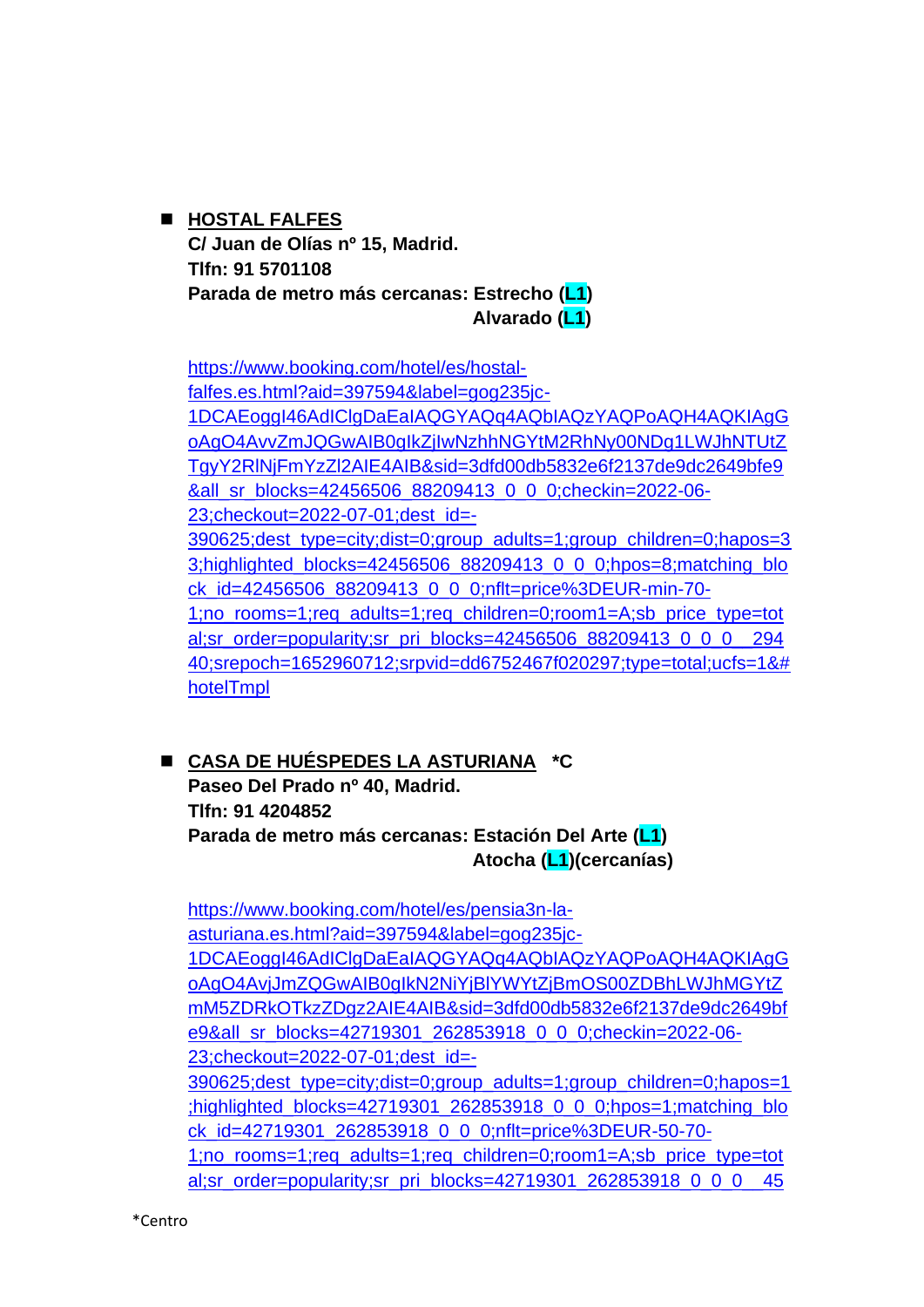[180;srepoch=1652974892;srpvid=6ee66e4121f60113;type=total;ucfs=1&](https://www.booking.com/hotel/es/pensia3n-la-asturiana.es.html?aid=397594&label=gog235jc-1DCAEoggI46AdIClgDaEaIAQGYAQq4AQbIAQzYAQPoAQH4AQKIAgGoAgO4AvjJmZQGwAIB0gIkN2NiYjBlYWYtZjBmOS00ZDBhLWJhMGYtZmM5ZDRkOTkzZDgz2AIE4AIB&sid=3dfd00db5832e6f2137de9dc2649bfe9&all_sr_blocks=42719301_262853918_0_0_0;checkin=2022-06-23;checkout=2022-07-01;dest_id=-390625;dest_type=city;dist=0;group_adults=1;group_children=0;hapos=1;highlighted_blocks=42719301_262853918_0_0_0;hpos=1;matching_block_id=42719301_262853918_0_0_0;nflt=price%3DEUR-50-70-1;no_rooms=1;req_adults=1;req_children=0;room1=A;sb_price_type=total;sr_order=popularity;sr_pri_blocks=42719301_262853918_0_0_0__45180;srepoch=1652974892;srpvid=6ee66e4121f60113;type=total;ucfs=1&#hotelTmpl) [#hotelTmpl](https://www.booking.com/hotel/es/pensia3n-la-asturiana.es.html?aid=397594&label=gog235jc-1DCAEoggI46AdIClgDaEaIAQGYAQq4AQbIAQzYAQPoAQH4AQKIAgGoAgO4AvjJmZQGwAIB0gIkN2NiYjBlYWYtZjBmOS00ZDBhLWJhMGYtZmM5ZDRkOTkzZDgz2AIE4AIB&sid=3dfd00db5832e6f2137de9dc2649bfe9&all_sr_blocks=42719301_262853918_0_0_0;checkin=2022-06-23;checkout=2022-07-01;dest_id=-390625;dest_type=city;dist=0;group_adults=1;group_children=0;hapos=1;highlighted_blocks=42719301_262853918_0_0_0;hpos=1;matching_block_id=42719301_262853918_0_0_0;nflt=price%3DEUR-50-70-1;no_rooms=1;req_adults=1;req_children=0;room1=A;sb_price_type=total;sr_order=popularity;sr_pri_blocks=42719301_262853918_0_0_0__45180;srepoch=1652974892;srpvid=6ee66e4121f60113;type=total;ucfs=1&#hotelTmpl)

◼ **HOSTAL INTER PLAZA MAYOR \*C C/ Zaragoza nº 6, 3º Derecha. Madrid. Tlfn: 91 3655910 Parada de metro más cercanas: Sol (L1-L2-L3) –Cercanías. Ópera (L2) (L5) R Ópera- Príncipe Pío**

[https://www.booking.com/hotel/es/tijcal1.es.html?aid=397594&label=gog](https://www.booking.com/hotel/es/tijcal1.es.html?aid=397594&label=gog235jc-1DCAEoggI46AdIClgDaEaIAQGYAQq4AQbIAQzYAQPoAQH4AQKIAgGoAgO4AvjJmZQGwAIB0gIkN2NiYjBlYWYtZjBmOS00ZDBhLWJhMGYtZmM5ZDRkOTkzZDgz2AIE4AIB&sid=3dfd00db5832e6f2137de9dc2649bfe9&all_sr_blocks=9137101_159159935_0_0_0;checkin=2022-06-23;checkout=2022-07-01;dest_id=-390625;dest_type=city;dist=0;group_adults=1;group_children=0;hapos=13;highlighted_blocks=9137101_159159935_0_0_0;hpos=13;matching_block_id=9137101_159159935_0_0_0;nflt=price%3DEUR-50-70-1;no_rooms=1;req_adults=1;req_children=0;room1=A;sb_price_type=total;sr_order=popularity;sr_pri_blocks=9137101_159159935_0_0_0__41648;srepoch=1652974892;srpvid=6ee66e4121f60113;type=total;ucfs=1&#hotelTmpl) [235jc-](https://www.booking.com/hotel/es/tijcal1.es.html?aid=397594&label=gog235jc-1DCAEoggI46AdIClgDaEaIAQGYAQq4AQbIAQzYAQPoAQH4AQKIAgGoAgO4AvjJmZQGwAIB0gIkN2NiYjBlYWYtZjBmOS00ZDBhLWJhMGYtZmM5ZDRkOTkzZDgz2AIE4AIB&sid=3dfd00db5832e6f2137de9dc2649bfe9&all_sr_blocks=9137101_159159935_0_0_0;checkin=2022-06-23;checkout=2022-07-01;dest_id=-390625;dest_type=city;dist=0;group_adults=1;group_children=0;hapos=13;highlighted_blocks=9137101_159159935_0_0_0;hpos=13;matching_block_id=9137101_159159935_0_0_0;nflt=price%3DEUR-50-70-1;no_rooms=1;req_adults=1;req_children=0;room1=A;sb_price_type=total;sr_order=popularity;sr_pri_blocks=9137101_159159935_0_0_0__41648;srepoch=1652974892;srpvid=6ee66e4121f60113;type=total;ucfs=1&#hotelTmpl)

[1DCAEoggI46AdIClgDaEaIAQGYAQq4AQbIAQzYAQPoAQH4AQKIAgG](https://www.booking.com/hotel/es/tijcal1.es.html?aid=397594&label=gog235jc-1DCAEoggI46AdIClgDaEaIAQGYAQq4AQbIAQzYAQPoAQH4AQKIAgGoAgO4AvjJmZQGwAIB0gIkN2NiYjBlYWYtZjBmOS00ZDBhLWJhMGYtZmM5ZDRkOTkzZDgz2AIE4AIB&sid=3dfd00db5832e6f2137de9dc2649bfe9&all_sr_blocks=9137101_159159935_0_0_0;checkin=2022-06-23;checkout=2022-07-01;dest_id=-390625;dest_type=city;dist=0;group_adults=1;group_children=0;hapos=13;highlighted_blocks=9137101_159159935_0_0_0;hpos=13;matching_block_id=9137101_159159935_0_0_0;nflt=price%3DEUR-50-70-1;no_rooms=1;req_adults=1;req_children=0;room1=A;sb_price_type=total;sr_order=popularity;sr_pri_blocks=9137101_159159935_0_0_0__41648;srepoch=1652974892;srpvid=6ee66e4121f60113;type=total;ucfs=1&#hotelTmpl) [oAgO4AvjJmZQGwAIB0gIkN2NiYjBlYWYtZjBmOS00ZDBhLWJhMGYtZ](https://www.booking.com/hotel/es/tijcal1.es.html?aid=397594&label=gog235jc-1DCAEoggI46AdIClgDaEaIAQGYAQq4AQbIAQzYAQPoAQH4AQKIAgGoAgO4AvjJmZQGwAIB0gIkN2NiYjBlYWYtZjBmOS00ZDBhLWJhMGYtZmM5ZDRkOTkzZDgz2AIE4AIB&sid=3dfd00db5832e6f2137de9dc2649bfe9&all_sr_blocks=9137101_159159935_0_0_0;checkin=2022-06-23;checkout=2022-07-01;dest_id=-390625;dest_type=city;dist=0;group_adults=1;group_children=0;hapos=13;highlighted_blocks=9137101_159159935_0_0_0;hpos=13;matching_block_id=9137101_159159935_0_0_0;nflt=price%3DEUR-50-70-1;no_rooms=1;req_adults=1;req_children=0;room1=A;sb_price_type=total;sr_order=popularity;sr_pri_blocks=9137101_159159935_0_0_0__41648;srepoch=1652974892;srpvid=6ee66e4121f60113;type=total;ucfs=1&#hotelTmpl) [mM5ZDRkOTkzZDgz2AIE4AIB&sid=3dfd00db5832e6f2137de9dc2649bf](https://www.booking.com/hotel/es/tijcal1.es.html?aid=397594&label=gog235jc-1DCAEoggI46AdIClgDaEaIAQGYAQq4AQbIAQzYAQPoAQH4AQKIAgGoAgO4AvjJmZQGwAIB0gIkN2NiYjBlYWYtZjBmOS00ZDBhLWJhMGYtZmM5ZDRkOTkzZDgz2AIE4AIB&sid=3dfd00db5832e6f2137de9dc2649bfe9&all_sr_blocks=9137101_159159935_0_0_0;checkin=2022-06-23;checkout=2022-07-01;dest_id=-390625;dest_type=city;dist=0;group_adults=1;group_children=0;hapos=13;highlighted_blocks=9137101_159159935_0_0_0;hpos=13;matching_block_id=9137101_159159935_0_0_0;nflt=price%3DEUR-50-70-1;no_rooms=1;req_adults=1;req_children=0;room1=A;sb_price_type=total;sr_order=popularity;sr_pri_blocks=9137101_159159935_0_0_0__41648;srepoch=1652974892;srpvid=6ee66e4121f60113;type=total;ucfs=1&#hotelTmpl) [e9&all\\_sr\\_blocks=9137101\\_159159935\\_0\\_0\\_0;checkin=2022-06-](https://www.booking.com/hotel/es/tijcal1.es.html?aid=397594&label=gog235jc-1DCAEoggI46AdIClgDaEaIAQGYAQq4AQbIAQzYAQPoAQH4AQKIAgGoAgO4AvjJmZQGwAIB0gIkN2NiYjBlYWYtZjBmOS00ZDBhLWJhMGYtZmM5ZDRkOTkzZDgz2AIE4AIB&sid=3dfd00db5832e6f2137de9dc2649bfe9&all_sr_blocks=9137101_159159935_0_0_0;checkin=2022-06-23;checkout=2022-07-01;dest_id=-390625;dest_type=city;dist=0;group_adults=1;group_children=0;hapos=13;highlighted_blocks=9137101_159159935_0_0_0;hpos=13;matching_block_id=9137101_159159935_0_0_0;nflt=price%3DEUR-50-70-1;no_rooms=1;req_adults=1;req_children=0;room1=A;sb_price_type=total;sr_order=popularity;sr_pri_blocks=9137101_159159935_0_0_0__41648;srepoch=1652974892;srpvid=6ee66e4121f60113;type=total;ucfs=1&#hotelTmpl) [23;checkout=2022-07-01;dest\\_id=-](https://www.booking.com/hotel/es/tijcal1.es.html?aid=397594&label=gog235jc-1DCAEoggI46AdIClgDaEaIAQGYAQq4AQbIAQzYAQPoAQH4AQKIAgGoAgO4AvjJmZQGwAIB0gIkN2NiYjBlYWYtZjBmOS00ZDBhLWJhMGYtZmM5ZDRkOTkzZDgz2AIE4AIB&sid=3dfd00db5832e6f2137de9dc2649bfe9&all_sr_blocks=9137101_159159935_0_0_0;checkin=2022-06-23;checkout=2022-07-01;dest_id=-390625;dest_type=city;dist=0;group_adults=1;group_children=0;hapos=13;highlighted_blocks=9137101_159159935_0_0_0;hpos=13;matching_block_id=9137101_159159935_0_0_0;nflt=price%3DEUR-50-70-1;no_rooms=1;req_adults=1;req_children=0;room1=A;sb_price_type=total;sr_order=popularity;sr_pri_blocks=9137101_159159935_0_0_0__41648;srepoch=1652974892;srpvid=6ee66e4121f60113;type=total;ucfs=1&#hotelTmpl) [390625;dest\\_type=city;dist=0;group\\_adults=1;group\\_children=0;hapos=1](https://www.booking.com/hotel/es/tijcal1.es.html?aid=397594&label=gog235jc-1DCAEoggI46AdIClgDaEaIAQGYAQq4AQbIAQzYAQPoAQH4AQKIAgGoAgO4AvjJmZQGwAIB0gIkN2NiYjBlYWYtZjBmOS00ZDBhLWJhMGYtZmM5ZDRkOTkzZDgz2AIE4AIB&sid=3dfd00db5832e6f2137de9dc2649bfe9&all_sr_blocks=9137101_159159935_0_0_0;checkin=2022-06-23;checkout=2022-07-01;dest_id=-390625;dest_type=city;dist=0;group_adults=1;group_children=0;hapos=13;highlighted_blocks=9137101_159159935_0_0_0;hpos=13;matching_block_id=9137101_159159935_0_0_0;nflt=price%3DEUR-50-70-1;no_rooms=1;req_adults=1;req_children=0;room1=A;sb_price_type=total;sr_order=popularity;sr_pri_blocks=9137101_159159935_0_0_0__41648;srepoch=1652974892;srpvid=6ee66e4121f60113;type=total;ucfs=1&#hotelTmpl) [3;highlighted\\_blocks=9137101\\_159159935\\_0\\_0\\_0;hpos=13;matching\\_bl](https://www.booking.com/hotel/es/tijcal1.es.html?aid=397594&label=gog235jc-1DCAEoggI46AdIClgDaEaIAQGYAQq4AQbIAQzYAQPoAQH4AQKIAgGoAgO4AvjJmZQGwAIB0gIkN2NiYjBlYWYtZjBmOS00ZDBhLWJhMGYtZmM5ZDRkOTkzZDgz2AIE4AIB&sid=3dfd00db5832e6f2137de9dc2649bfe9&all_sr_blocks=9137101_159159935_0_0_0;checkin=2022-06-23;checkout=2022-07-01;dest_id=-390625;dest_type=city;dist=0;group_adults=1;group_children=0;hapos=13;highlighted_blocks=9137101_159159935_0_0_0;hpos=13;matching_block_id=9137101_159159935_0_0_0;nflt=price%3DEUR-50-70-1;no_rooms=1;req_adults=1;req_children=0;room1=A;sb_price_type=total;sr_order=popularity;sr_pri_blocks=9137101_159159935_0_0_0__41648;srepoch=1652974892;srpvid=6ee66e4121f60113;type=total;ucfs=1&#hotelTmpl) [ock\\_id=9137101\\_159159935\\_0\\_0\\_0;nflt=price%3DEUR-50-70-](https://www.booking.com/hotel/es/tijcal1.es.html?aid=397594&label=gog235jc-1DCAEoggI46AdIClgDaEaIAQGYAQq4AQbIAQzYAQPoAQH4AQKIAgGoAgO4AvjJmZQGwAIB0gIkN2NiYjBlYWYtZjBmOS00ZDBhLWJhMGYtZmM5ZDRkOTkzZDgz2AIE4AIB&sid=3dfd00db5832e6f2137de9dc2649bfe9&all_sr_blocks=9137101_159159935_0_0_0;checkin=2022-06-23;checkout=2022-07-01;dest_id=-390625;dest_type=city;dist=0;group_adults=1;group_children=0;hapos=13;highlighted_blocks=9137101_159159935_0_0_0;hpos=13;matching_block_id=9137101_159159935_0_0_0;nflt=price%3DEUR-50-70-1;no_rooms=1;req_adults=1;req_children=0;room1=A;sb_price_type=total;sr_order=popularity;sr_pri_blocks=9137101_159159935_0_0_0__41648;srepoch=1652974892;srpvid=6ee66e4121f60113;type=total;ucfs=1&#hotelTmpl) [1;no\\_rooms=1;req\\_adults=1;req\\_children=0;room1=A;sb\\_price\\_type=tot](https://www.booking.com/hotel/es/tijcal1.es.html?aid=397594&label=gog235jc-1DCAEoggI46AdIClgDaEaIAQGYAQq4AQbIAQzYAQPoAQH4AQKIAgGoAgO4AvjJmZQGwAIB0gIkN2NiYjBlYWYtZjBmOS00ZDBhLWJhMGYtZmM5ZDRkOTkzZDgz2AIE4AIB&sid=3dfd00db5832e6f2137de9dc2649bfe9&all_sr_blocks=9137101_159159935_0_0_0;checkin=2022-06-23;checkout=2022-07-01;dest_id=-390625;dest_type=city;dist=0;group_adults=1;group_children=0;hapos=13;highlighted_blocks=9137101_159159935_0_0_0;hpos=13;matching_block_id=9137101_159159935_0_0_0;nflt=price%3DEUR-50-70-1;no_rooms=1;req_adults=1;req_children=0;room1=A;sb_price_type=total;sr_order=popularity;sr_pri_blocks=9137101_159159935_0_0_0__41648;srepoch=1652974892;srpvid=6ee66e4121f60113;type=total;ucfs=1&#hotelTmpl) [al;sr\\_order=popularity;sr\\_pri\\_blocks=9137101\\_159159935\\_0\\_0\\_0\\_\\_416](https://www.booking.com/hotel/es/tijcal1.es.html?aid=397594&label=gog235jc-1DCAEoggI46AdIClgDaEaIAQGYAQq4AQbIAQzYAQPoAQH4AQKIAgGoAgO4AvjJmZQGwAIB0gIkN2NiYjBlYWYtZjBmOS00ZDBhLWJhMGYtZmM5ZDRkOTkzZDgz2AIE4AIB&sid=3dfd00db5832e6f2137de9dc2649bfe9&all_sr_blocks=9137101_159159935_0_0_0;checkin=2022-06-23;checkout=2022-07-01;dest_id=-390625;dest_type=city;dist=0;group_adults=1;group_children=0;hapos=13;highlighted_blocks=9137101_159159935_0_0_0;hpos=13;matching_block_id=9137101_159159935_0_0_0;nflt=price%3DEUR-50-70-1;no_rooms=1;req_adults=1;req_children=0;room1=A;sb_price_type=total;sr_order=popularity;sr_pri_blocks=9137101_159159935_0_0_0__41648;srepoch=1652974892;srpvid=6ee66e4121f60113;type=total;ucfs=1&#hotelTmpl) [48;srepoch=1652974892;srpvid=6ee66e4121f60113;type=total;ucfs=1&#](https://www.booking.com/hotel/es/tijcal1.es.html?aid=397594&label=gog235jc-1DCAEoggI46AdIClgDaEaIAQGYAQq4AQbIAQzYAQPoAQH4AQKIAgGoAgO4AvjJmZQGwAIB0gIkN2NiYjBlYWYtZjBmOS00ZDBhLWJhMGYtZmM5ZDRkOTkzZDgz2AIE4AIB&sid=3dfd00db5832e6f2137de9dc2649bfe9&all_sr_blocks=9137101_159159935_0_0_0;checkin=2022-06-23;checkout=2022-07-01;dest_id=-390625;dest_type=city;dist=0;group_adults=1;group_children=0;hapos=13;highlighted_blocks=9137101_159159935_0_0_0;hpos=13;matching_block_id=9137101_159159935_0_0_0;nflt=price%3DEUR-50-70-1;no_rooms=1;req_adults=1;req_children=0;room1=A;sb_price_type=total;sr_order=popularity;sr_pri_blocks=9137101_159159935_0_0_0__41648;srepoch=1652974892;srpvid=6ee66e4121f60113;type=total;ucfs=1&#hotelTmpl) [hotelTmpl](https://www.booking.com/hotel/es/tijcal1.es.html?aid=397594&label=gog235jc-1DCAEoggI46AdIClgDaEaIAQGYAQq4AQbIAQzYAQPoAQH4AQKIAgGoAgO4AvjJmZQGwAIB0gIkN2NiYjBlYWYtZjBmOS00ZDBhLWJhMGYtZmM5ZDRkOTkzZDgz2AIE4AIB&sid=3dfd00db5832e6f2137de9dc2649bfe9&all_sr_blocks=9137101_159159935_0_0_0;checkin=2022-06-23;checkout=2022-07-01;dest_id=-390625;dest_type=city;dist=0;group_adults=1;group_children=0;hapos=13;highlighted_blocks=9137101_159159935_0_0_0;hpos=13;matching_block_id=9137101_159159935_0_0_0;nflt=price%3DEUR-50-70-1;no_rooms=1;req_adults=1;req_children=0;room1=A;sb_price_type=total;sr_order=popularity;sr_pri_blocks=9137101_159159935_0_0_0__41648;srepoch=1652974892;srpvid=6ee66e4121f60113;type=total;ucfs=1&#hotelTmpl)

◼ **CC MALASAÑA \*C C/ Espíritu Santo nº 18, Madrid. Tlfn: 91 0059393. Parada de metro más cercanas: Tribunal (L1) (L10) Noviciado (L2)**

[https://www.booking.com/hotel/es/hostal-malasaa](https://www.booking.com/hotel/es/hostal-malasaa-a.es.html?aid=397594&label=gog235jc-1DCAEoggI46AdIClgDaEaIAQGYAQq4AQbIAQzYAQPoAQH4AQKIAgGoAgO4AvjJmZQGwAIB0gIkN2NiYjBlYWYtZjBmOS00ZDBhLWJhMGYtZmM5ZDRkOTkzZDgz2AIE4AIB&sid=3dfd00db5832e6f2137de9dc2649bfe9&all_sr_blocks=38619311_88208237_0_2_0;checkin=2022-06-23;checkout=2022-07-01;dest_id=-390625;dest_type=city;dist=0;group_adults=1;group_children=0;hapos=17;highlighted_blocks=38619311_88208237_0_2_0;hpos=17;matching_block_id=38619311_88208237_0_2_0;nflt=price%3DEUR-50-70-1;no_rooms=1;req_adults=1;req_children=0;room1=A;sb_price_type=total;sr_order=popularity;sr_pri_blocks=38619311_88208237_0_2_0__50820;srepoch=1652974892;srpvid=6ee66e4121f60113;type=total;ucfs=1&#hotelTmpl)[a.es.html?aid=397594&label=gog235jc-](https://www.booking.com/hotel/es/hostal-malasaa-a.es.html?aid=397594&label=gog235jc-1DCAEoggI46AdIClgDaEaIAQGYAQq4AQbIAQzYAQPoAQH4AQKIAgGoAgO4AvjJmZQGwAIB0gIkN2NiYjBlYWYtZjBmOS00ZDBhLWJhMGYtZmM5ZDRkOTkzZDgz2AIE4AIB&sid=3dfd00db5832e6f2137de9dc2649bfe9&all_sr_blocks=38619311_88208237_0_2_0;checkin=2022-06-23;checkout=2022-07-01;dest_id=-390625;dest_type=city;dist=0;group_adults=1;group_children=0;hapos=17;highlighted_blocks=38619311_88208237_0_2_0;hpos=17;matching_block_id=38619311_88208237_0_2_0;nflt=price%3DEUR-50-70-1;no_rooms=1;req_adults=1;req_children=0;room1=A;sb_price_type=total;sr_order=popularity;sr_pri_blocks=38619311_88208237_0_2_0__50820;srepoch=1652974892;srpvid=6ee66e4121f60113;type=total;ucfs=1&#hotelTmpl)[1DCAEoggI46AdIClgDaEaIAQGYAQq4AQbIAQzYAQPoAQH4AQKIAgG](https://www.booking.com/hotel/es/hostal-malasaa-a.es.html?aid=397594&label=gog235jc-1DCAEoggI46AdIClgDaEaIAQGYAQq4AQbIAQzYAQPoAQH4AQKIAgGoAgO4AvjJmZQGwAIB0gIkN2NiYjBlYWYtZjBmOS00ZDBhLWJhMGYtZmM5ZDRkOTkzZDgz2AIE4AIB&sid=3dfd00db5832e6f2137de9dc2649bfe9&all_sr_blocks=38619311_88208237_0_2_0;checkin=2022-06-23;checkout=2022-07-01;dest_id=-390625;dest_type=city;dist=0;group_adults=1;group_children=0;hapos=17;highlighted_blocks=38619311_88208237_0_2_0;hpos=17;matching_block_id=38619311_88208237_0_2_0;nflt=price%3DEUR-50-70-1;no_rooms=1;req_adults=1;req_children=0;room1=A;sb_price_type=total;sr_order=popularity;sr_pri_blocks=38619311_88208237_0_2_0__50820;srepoch=1652974892;srpvid=6ee66e4121f60113;type=total;ucfs=1&#hotelTmpl) [oAgO4AvjJmZQGwAIB0gIkN2NiYjBlYWYtZjBmOS00ZDBhLWJhMGYtZ](https://www.booking.com/hotel/es/hostal-malasaa-a.es.html?aid=397594&label=gog235jc-1DCAEoggI46AdIClgDaEaIAQGYAQq4AQbIAQzYAQPoAQH4AQKIAgGoAgO4AvjJmZQGwAIB0gIkN2NiYjBlYWYtZjBmOS00ZDBhLWJhMGYtZmM5ZDRkOTkzZDgz2AIE4AIB&sid=3dfd00db5832e6f2137de9dc2649bfe9&all_sr_blocks=38619311_88208237_0_2_0;checkin=2022-06-23;checkout=2022-07-01;dest_id=-390625;dest_type=city;dist=0;group_adults=1;group_children=0;hapos=17;highlighted_blocks=38619311_88208237_0_2_0;hpos=17;matching_block_id=38619311_88208237_0_2_0;nflt=price%3DEUR-50-70-1;no_rooms=1;req_adults=1;req_children=0;room1=A;sb_price_type=total;sr_order=popularity;sr_pri_blocks=38619311_88208237_0_2_0__50820;srepoch=1652974892;srpvid=6ee66e4121f60113;type=total;ucfs=1&#hotelTmpl) [mM5ZDRkOTkzZDgz2AIE4AIB&sid=3dfd00db5832e6f2137de9dc2649bf](https://www.booking.com/hotel/es/hostal-malasaa-a.es.html?aid=397594&label=gog235jc-1DCAEoggI46AdIClgDaEaIAQGYAQq4AQbIAQzYAQPoAQH4AQKIAgGoAgO4AvjJmZQGwAIB0gIkN2NiYjBlYWYtZjBmOS00ZDBhLWJhMGYtZmM5ZDRkOTkzZDgz2AIE4AIB&sid=3dfd00db5832e6f2137de9dc2649bfe9&all_sr_blocks=38619311_88208237_0_2_0;checkin=2022-06-23;checkout=2022-07-01;dest_id=-390625;dest_type=city;dist=0;group_adults=1;group_children=0;hapos=17;highlighted_blocks=38619311_88208237_0_2_0;hpos=17;matching_block_id=38619311_88208237_0_2_0;nflt=price%3DEUR-50-70-1;no_rooms=1;req_adults=1;req_children=0;room1=A;sb_price_type=total;sr_order=popularity;sr_pri_blocks=38619311_88208237_0_2_0__50820;srepoch=1652974892;srpvid=6ee66e4121f60113;type=total;ucfs=1&#hotelTmpl) [e9&all\\_sr\\_blocks=38619311\\_88208237\\_0\\_2\\_0;checkin=2022-06-](https://www.booking.com/hotel/es/hostal-malasaa-a.es.html?aid=397594&label=gog235jc-1DCAEoggI46AdIClgDaEaIAQGYAQq4AQbIAQzYAQPoAQH4AQKIAgGoAgO4AvjJmZQGwAIB0gIkN2NiYjBlYWYtZjBmOS00ZDBhLWJhMGYtZmM5ZDRkOTkzZDgz2AIE4AIB&sid=3dfd00db5832e6f2137de9dc2649bfe9&all_sr_blocks=38619311_88208237_0_2_0;checkin=2022-06-23;checkout=2022-07-01;dest_id=-390625;dest_type=city;dist=0;group_adults=1;group_children=0;hapos=17;highlighted_blocks=38619311_88208237_0_2_0;hpos=17;matching_block_id=38619311_88208237_0_2_0;nflt=price%3DEUR-50-70-1;no_rooms=1;req_adults=1;req_children=0;room1=A;sb_price_type=total;sr_order=popularity;sr_pri_blocks=38619311_88208237_0_2_0__50820;srepoch=1652974892;srpvid=6ee66e4121f60113;type=total;ucfs=1&#hotelTmpl) [23;checkout=2022-07-01;dest\\_id=-](https://www.booking.com/hotel/es/hostal-malasaa-a.es.html?aid=397594&label=gog235jc-1DCAEoggI46AdIClgDaEaIAQGYAQq4AQbIAQzYAQPoAQH4AQKIAgGoAgO4AvjJmZQGwAIB0gIkN2NiYjBlYWYtZjBmOS00ZDBhLWJhMGYtZmM5ZDRkOTkzZDgz2AIE4AIB&sid=3dfd00db5832e6f2137de9dc2649bfe9&all_sr_blocks=38619311_88208237_0_2_0;checkin=2022-06-23;checkout=2022-07-01;dest_id=-390625;dest_type=city;dist=0;group_adults=1;group_children=0;hapos=17;highlighted_blocks=38619311_88208237_0_2_0;hpos=17;matching_block_id=38619311_88208237_0_2_0;nflt=price%3DEUR-50-70-1;no_rooms=1;req_adults=1;req_children=0;room1=A;sb_price_type=total;sr_order=popularity;sr_pri_blocks=38619311_88208237_0_2_0__50820;srepoch=1652974892;srpvid=6ee66e4121f60113;type=total;ucfs=1&#hotelTmpl) [390625;dest\\_type=city;dist=0;group\\_adults=1;group\\_children=0;hapos=1](https://www.booking.com/hotel/es/hostal-malasaa-a.es.html?aid=397594&label=gog235jc-1DCAEoggI46AdIClgDaEaIAQGYAQq4AQbIAQzYAQPoAQH4AQKIAgGoAgO4AvjJmZQGwAIB0gIkN2NiYjBlYWYtZjBmOS00ZDBhLWJhMGYtZmM5ZDRkOTkzZDgz2AIE4AIB&sid=3dfd00db5832e6f2137de9dc2649bfe9&all_sr_blocks=38619311_88208237_0_2_0;checkin=2022-06-23;checkout=2022-07-01;dest_id=-390625;dest_type=city;dist=0;group_adults=1;group_children=0;hapos=17;highlighted_blocks=38619311_88208237_0_2_0;hpos=17;matching_block_id=38619311_88208237_0_2_0;nflt=price%3DEUR-50-70-1;no_rooms=1;req_adults=1;req_children=0;room1=A;sb_price_type=total;sr_order=popularity;sr_pri_blocks=38619311_88208237_0_2_0__50820;srepoch=1652974892;srpvid=6ee66e4121f60113;type=total;ucfs=1&#hotelTmpl) [7;highlighted\\_blocks=38619311\\_88208237\\_0\\_2\\_0;hpos=17;matching\\_bl](https://www.booking.com/hotel/es/hostal-malasaa-a.es.html?aid=397594&label=gog235jc-1DCAEoggI46AdIClgDaEaIAQGYAQq4AQbIAQzYAQPoAQH4AQKIAgGoAgO4AvjJmZQGwAIB0gIkN2NiYjBlYWYtZjBmOS00ZDBhLWJhMGYtZmM5ZDRkOTkzZDgz2AIE4AIB&sid=3dfd00db5832e6f2137de9dc2649bfe9&all_sr_blocks=38619311_88208237_0_2_0;checkin=2022-06-23;checkout=2022-07-01;dest_id=-390625;dest_type=city;dist=0;group_adults=1;group_children=0;hapos=17;highlighted_blocks=38619311_88208237_0_2_0;hpos=17;matching_block_id=38619311_88208237_0_2_0;nflt=price%3DEUR-50-70-1;no_rooms=1;req_adults=1;req_children=0;room1=A;sb_price_type=total;sr_order=popularity;sr_pri_blocks=38619311_88208237_0_2_0__50820;srepoch=1652974892;srpvid=6ee66e4121f60113;type=total;ucfs=1&#hotelTmpl) [ock\\_id=38619311\\_88208237\\_0\\_2\\_0;nflt=price%3DEUR-50-70-](https://www.booking.com/hotel/es/hostal-malasaa-a.es.html?aid=397594&label=gog235jc-1DCAEoggI46AdIClgDaEaIAQGYAQq4AQbIAQzYAQPoAQH4AQKIAgGoAgO4AvjJmZQGwAIB0gIkN2NiYjBlYWYtZjBmOS00ZDBhLWJhMGYtZmM5ZDRkOTkzZDgz2AIE4AIB&sid=3dfd00db5832e6f2137de9dc2649bfe9&all_sr_blocks=38619311_88208237_0_2_0;checkin=2022-06-23;checkout=2022-07-01;dest_id=-390625;dest_type=city;dist=0;group_adults=1;group_children=0;hapos=17;highlighted_blocks=38619311_88208237_0_2_0;hpos=17;matching_block_id=38619311_88208237_0_2_0;nflt=price%3DEUR-50-70-1;no_rooms=1;req_adults=1;req_children=0;room1=A;sb_price_type=total;sr_order=popularity;sr_pri_blocks=38619311_88208237_0_2_0__50820;srepoch=1652974892;srpvid=6ee66e4121f60113;type=total;ucfs=1&#hotelTmpl)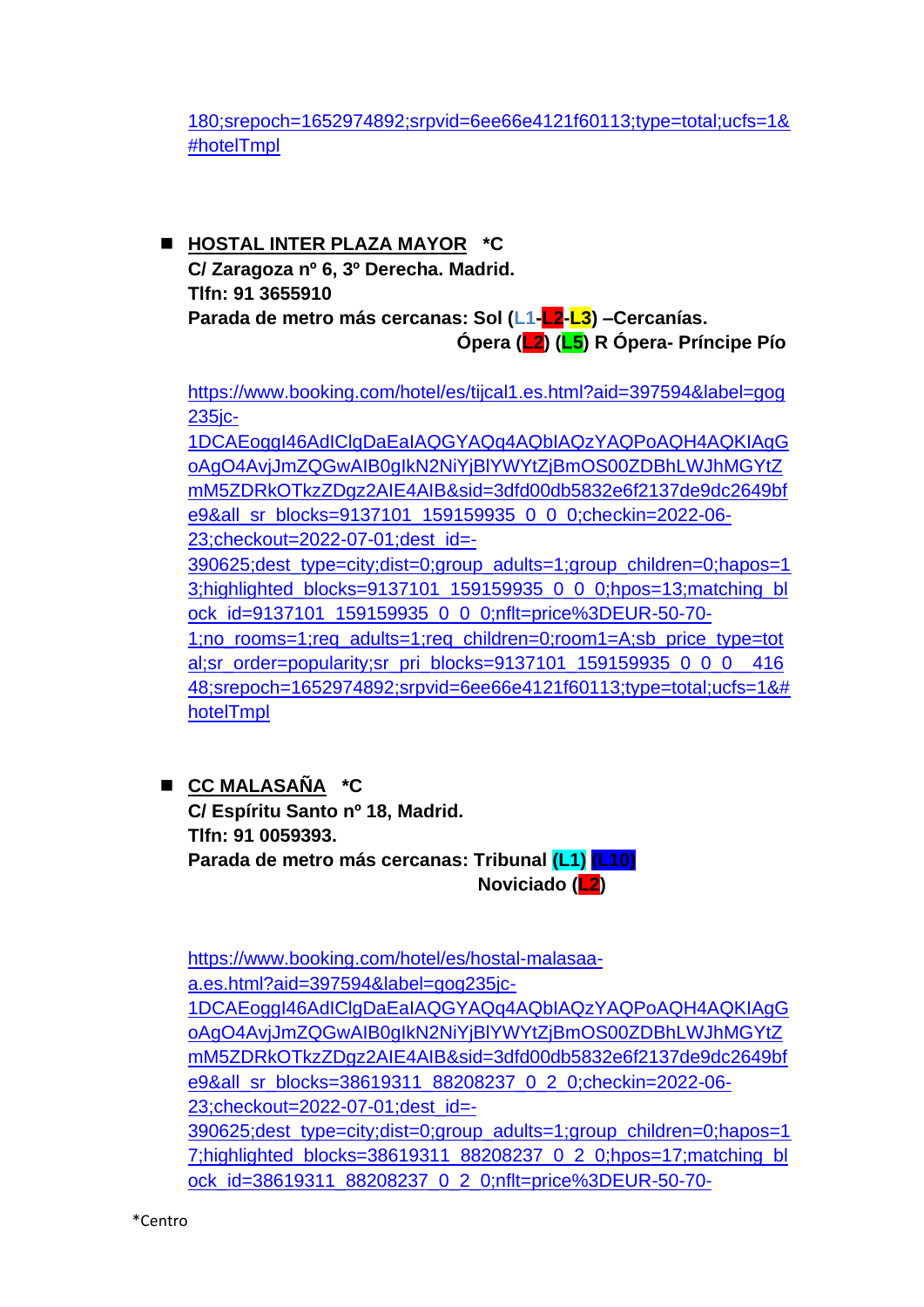[1;no\\_rooms=1;req\\_adults=1;req\\_children=0;room1=A;sb\\_price\\_type=tot](https://www.booking.com/hotel/es/hostal-malasaa-a.es.html?aid=397594&label=gog235jc-1DCAEoggI46AdIClgDaEaIAQGYAQq4AQbIAQzYAQPoAQH4AQKIAgGoAgO4AvjJmZQGwAIB0gIkN2NiYjBlYWYtZjBmOS00ZDBhLWJhMGYtZmM5ZDRkOTkzZDgz2AIE4AIB&sid=3dfd00db5832e6f2137de9dc2649bfe9&all_sr_blocks=38619311_88208237_0_2_0;checkin=2022-06-23;checkout=2022-07-01;dest_id=-390625;dest_type=city;dist=0;group_adults=1;group_children=0;hapos=17;highlighted_blocks=38619311_88208237_0_2_0;hpos=17;matching_block_id=38619311_88208237_0_2_0;nflt=price%3DEUR-50-70-1;no_rooms=1;req_adults=1;req_children=0;room1=A;sb_price_type=total;sr_order=popularity;sr_pri_blocks=38619311_88208237_0_2_0__50820;srepoch=1652974892;srpvid=6ee66e4121f60113;type=total;ucfs=1&#hotelTmpl) [al;sr\\_order=popularity;sr\\_pri\\_blocks=38619311\\_88208237\\_0\\_2\\_0\\_\\_508](https://www.booking.com/hotel/es/hostal-malasaa-a.es.html?aid=397594&label=gog235jc-1DCAEoggI46AdIClgDaEaIAQGYAQq4AQbIAQzYAQPoAQH4AQKIAgGoAgO4AvjJmZQGwAIB0gIkN2NiYjBlYWYtZjBmOS00ZDBhLWJhMGYtZmM5ZDRkOTkzZDgz2AIE4AIB&sid=3dfd00db5832e6f2137de9dc2649bfe9&all_sr_blocks=38619311_88208237_0_2_0;checkin=2022-06-23;checkout=2022-07-01;dest_id=-390625;dest_type=city;dist=0;group_adults=1;group_children=0;hapos=17;highlighted_blocks=38619311_88208237_0_2_0;hpos=17;matching_block_id=38619311_88208237_0_2_0;nflt=price%3DEUR-50-70-1;no_rooms=1;req_adults=1;req_children=0;room1=A;sb_price_type=total;sr_order=popularity;sr_pri_blocks=38619311_88208237_0_2_0__50820;srepoch=1652974892;srpvid=6ee66e4121f60113;type=total;ucfs=1&#hotelTmpl) [20;srepoch=1652974892;srpvid=6ee66e4121f60113;type=total;ucfs=1&#](https://www.booking.com/hotel/es/hostal-malasaa-a.es.html?aid=397594&label=gog235jc-1DCAEoggI46AdIClgDaEaIAQGYAQq4AQbIAQzYAQPoAQH4AQKIAgGoAgO4AvjJmZQGwAIB0gIkN2NiYjBlYWYtZjBmOS00ZDBhLWJhMGYtZmM5ZDRkOTkzZDgz2AIE4AIB&sid=3dfd00db5832e6f2137de9dc2649bfe9&all_sr_blocks=38619311_88208237_0_2_0;checkin=2022-06-23;checkout=2022-07-01;dest_id=-390625;dest_type=city;dist=0;group_adults=1;group_children=0;hapos=17;highlighted_blocks=38619311_88208237_0_2_0;hpos=17;matching_block_id=38619311_88208237_0_2_0;nflt=price%3DEUR-50-70-1;no_rooms=1;req_adults=1;req_children=0;room1=A;sb_price_type=total;sr_order=popularity;sr_pri_blocks=38619311_88208237_0_2_0__50820;srepoch=1652974892;srpvid=6ee66e4121f60113;type=total;ucfs=1&#hotelTmpl) [hotelTmpl](https://www.booking.com/hotel/es/hostal-malasaa-a.es.html?aid=397594&label=gog235jc-1DCAEoggI46AdIClgDaEaIAQGYAQq4AQbIAQzYAQPoAQH4AQKIAgGoAgO4AvjJmZQGwAIB0gIkN2NiYjBlYWYtZjBmOS00ZDBhLWJhMGYtZmM5ZDRkOTkzZDgz2AIE4AIB&sid=3dfd00db5832e6f2137de9dc2649bfe9&all_sr_blocks=38619311_88208237_0_2_0;checkin=2022-06-23;checkout=2022-07-01;dest_id=-390625;dest_type=city;dist=0;group_adults=1;group_children=0;hapos=17;highlighted_blocks=38619311_88208237_0_2_0;hpos=17;matching_block_id=38619311_88208237_0_2_0;nflt=price%3DEUR-50-70-1;no_rooms=1;req_adults=1;req_children=0;room1=A;sb_price_type=total;sr_order=popularity;sr_pri_blocks=38619311_88208237_0_2_0__50820;srepoch=1652974892;srpvid=6ee66e4121f60113;type=total;ucfs=1&#hotelTmpl)

◼ **HOSTAL BERMEJO \*C C/ Atocha 43, 2º Iz. Madrid. Tlfn: 91 4299604. Parada de metro más cercanas: Antón Martín (L1) Tirso De Molina (L1)**

[https://www.booking.com/hotel/es/hostal](https://www.booking.com/hotel/es/hostal-bermejo.es.html?aid=397594&label=gog235jc-1DCAEoggI46AdIClgDaEaIAQGYAQq4AQbIAQzYAQPoAQH4AQKIAgGoAgO4AvjJmZQGwAIB0gIkN2NiYjBlYWYtZjBmOS00ZDBhLWJhMGYtZmM5ZDRkOTkzZDgz2AIE4AIB&sid=3dfd00db5832e6f2137de9dc2649bfe9&all_sr_blocks=28133107_88206254_0_0_0;checkin=2022-06-23;checkout=2022-07-01;dest_id=-390625;dest_type=city;dist=0;group_adults=1;group_children=0;hapos=19;highlighted_blocks=28133107_88206254_0_0_0;hpos=19;matching_block_id=28133107_88206254_0_0_0;nflt=price%3DEUR-50-70-1;no_rooms=1;req_adults=1;req_children=0;room1=A;sb_price_type=total;sr_order=popularity;sr_pri_blocks=28133107_88206254_0_0_0__53700;srepoch=1652974892;srpvid=6ee66e4121f60113;type=total;ucfs=1&#hotelTmpl)[bermejo.es.html?aid=397594&label=gog235jc-](https://www.booking.com/hotel/es/hostal-bermejo.es.html?aid=397594&label=gog235jc-1DCAEoggI46AdIClgDaEaIAQGYAQq4AQbIAQzYAQPoAQH4AQKIAgGoAgO4AvjJmZQGwAIB0gIkN2NiYjBlYWYtZjBmOS00ZDBhLWJhMGYtZmM5ZDRkOTkzZDgz2AIE4AIB&sid=3dfd00db5832e6f2137de9dc2649bfe9&all_sr_blocks=28133107_88206254_0_0_0;checkin=2022-06-23;checkout=2022-07-01;dest_id=-390625;dest_type=city;dist=0;group_adults=1;group_children=0;hapos=19;highlighted_blocks=28133107_88206254_0_0_0;hpos=19;matching_block_id=28133107_88206254_0_0_0;nflt=price%3DEUR-50-70-1;no_rooms=1;req_adults=1;req_children=0;room1=A;sb_price_type=total;sr_order=popularity;sr_pri_blocks=28133107_88206254_0_0_0__53700;srepoch=1652974892;srpvid=6ee66e4121f60113;type=total;ucfs=1&#hotelTmpl)[1DCAEoggI46AdIClgDaEaIAQGYAQq4AQbIAQzYAQPoAQH4AQKIAgG](https://www.booking.com/hotel/es/hostal-bermejo.es.html?aid=397594&label=gog235jc-1DCAEoggI46AdIClgDaEaIAQGYAQq4AQbIAQzYAQPoAQH4AQKIAgGoAgO4AvjJmZQGwAIB0gIkN2NiYjBlYWYtZjBmOS00ZDBhLWJhMGYtZmM5ZDRkOTkzZDgz2AIE4AIB&sid=3dfd00db5832e6f2137de9dc2649bfe9&all_sr_blocks=28133107_88206254_0_0_0;checkin=2022-06-23;checkout=2022-07-01;dest_id=-390625;dest_type=city;dist=0;group_adults=1;group_children=0;hapos=19;highlighted_blocks=28133107_88206254_0_0_0;hpos=19;matching_block_id=28133107_88206254_0_0_0;nflt=price%3DEUR-50-70-1;no_rooms=1;req_adults=1;req_children=0;room1=A;sb_price_type=total;sr_order=popularity;sr_pri_blocks=28133107_88206254_0_0_0__53700;srepoch=1652974892;srpvid=6ee66e4121f60113;type=total;ucfs=1&#hotelTmpl) [oAgO4AvjJmZQGwAIB0gIkN2NiYjBlYWYtZjBmOS00ZDBhLWJhMGYtZ](https://www.booking.com/hotel/es/hostal-bermejo.es.html?aid=397594&label=gog235jc-1DCAEoggI46AdIClgDaEaIAQGYAQq4AQbIAQzYAQPoAQH4AQKIAgGoAgO4AvjJmZQGwAIB0gIkN2NiYjBlYWYtZjBmOS00ZDBhLWJhMGYtZmM5ZDRkOTkzZDgz2AIE4AIB&sid=3dfd00db5832e6f2137de9dc2649bfe9&all_sr_blocks=28133107_88206254_0_0_0;checkin=2022-06-23;checkout=2022-07-01;dest_id=-390625;dest_type=city;dist=0;group_adults=1;group_children=0;hapos=19;highlighted_blocks=28133107_88206254_0_0_0;hpos=19;matching_block_id=28133107_88206254_0_0_0;nflt=price%3DEUR-50-70-1;no_rooms=1;req_adults=1;req_children=0;room1=A;sb_price_type=total;sr_order=popularity;sr_pri_blocks=28133107_88206254_0_0_0__53700;srepoch=1652974892;srpvid=6ee66e4121f60113;type=total;ucfs=1&#hotelTmpl) [mM5ZDRkOTkzZDgz2AIE4AIB&sid=3dfd00db5832e6f2137de9dc2649bf](https://www.booking.com/hotel/es/hostal-bermejo.es.html?aid=397594&label=gog235jc-1DCAEoggI46AdIClgDaEaIAQGYAQq4AQbIAQzYAQPoAQH4AQKIAgGoAgO4AvjJmZQGwAIB0gIkN2NiYjBlYWYtZjBmOS00ZDBhLWJhMGYtZmM5ZDRkOTkzZDgz2AIE4AIB&sid=3dfd00db5832e6f2137de9dc2649bfe9&all_sr_blocks=28133107_88206254_0_0_0;checkin=2022-06-23;checkout=2022-07-01;dest_id=-390625;dest_type=city;dist=0;group_adults=1;group_children=0;hapos=19;highlighted_blocks=28133107_88206254_0_0_0;hpos=19;matching_block_id=28133107_88206254_0_0_0;nflt=price%3DEUR-50-70-1;no_rooms=1;req_adults=1;req_children=0;room1=A;sb_price_type=total;sr_order=popularity;sr_pri_blocks=28133107_88206254_0_0_0__53700;srepoch=1652974892;srpvid=6ee66e4121f60113;type=total;ucfs=1&#hotelTmpl) [e9&all\\_sr\\_blocks=28133107\\_88206254\\_0\\_0\\_0;checkin=2022-06-](https://www.booking.com/hotel/es/hostal-bermejo.es.html?aid=397594&label=gog235jc-1DCAEoggI46AdIClgDaEaIAQGYAQq4AQbIAQzYAQPoAQH4AQKIAgGoAgO4AvjJmZQGwAIB0gIkN2NiYjBlYWYtZjBmOS00ZDBhLWJhMGYtZmM5ZDRkOTkzZDgz2AIE4AIB&sid=3dfd00db5832e6f2137de9dc2649bfe9&all_sr_blocks=28133107_88206254_0_0_0;checkin=2022-06-23;checkout=2022-07-01;dest_id=-390625;dest_type=city;dist=0;group_adults=1;group_children=0;hapos=19;highlighted_blocks=28133107_88206254_0_0_0;hpos=19;matching_block_id=28133107_88206254_0_0_0;nflt=price%3DEUR-50-70-1;no_rooms=1;req_adults=1;req_children=0;room1=A;sb_price_type=total;sr_order=popularity;sr_pri_blocks=28133107_88206254_0_0_0__53700;srepoch=1652974892;srpvid=6ee66e4121f60113;type=total;ucfs=1&#hotelTmpl) [23;checkout=2022-07-01;dest\\_id=-](https://www.booking.com/hotel/es/hostal-bermejo.es.html?aid=397594&label=gog235jc-1DCAEoggI46AdIClgDaEaIAQGYAQq4AQbIAQzYAQPoAQH4AQKIAgGoAgO4AvjJmZQGwAIB0gIkN2NiYjBlYWYtZjBmOS00ZDBhLWJhMGYtZmM5ZDRkOTkzZDgz2AIE4AIB&sid=3dfd00db5832e6f2137de9dc2649bfe9&all_sr_blocks=28133107_88206254_0_0_0;checkin=2022-06-23;checkout=2022-07-01;dest_id=-390625;dest_type=city;dist=0;group_adults=1;group_children=0;hapos=19;highlighted_blocks=28133107_88206254_0_0_0;hpos=19;matching_block_id=28133107_88206254_0_0_0;nflt=price%3DEUR-50-70-1;no_rooms=1;req_adults=1;req_children=0;room1=A;sb_price_type=total;sr_order=popularity;sr_pri_blocks=28133107_88206254_0_0_0__53700;srepoch=1652974892;srpvid=6ee66e4121f60113;type=total;ucfs=1&#hotelTmpl) [390625;dest\\_type=city;dist=0;group\\_adults=1;group\\_children=0;hapos=1](https://www.booking.com/hotel/es/hostal-bermejo.es.html?aid=397594&label=gog235jc-1DCAEoggI46AdIClgDaEaIAQGYAQq4AQbIAQzYAQPoAQH4AQKIAgGoAgO4AvjJmZQGwAIB0gIkN2NiYjBlYWYtZjBmOS00ZDBhLWJhMGYtZmM5ZDRkOTkzZDgz2AIE4AIB&sid=3dfd00db5832e6f2137de9dc2649bfe9&all_sr_blocks=28133107_88206254_0_0_0;checkin=2022-06-23;checkout=2022-07-01;dest_id=-390625;dest_type=city;dist=0;group_adults=1;group_children=0;hapos=19;highlighted_blocks=28133107_88206254_0_0_0;hpos=19;matching_block_id=28133107_88206254_0_0_0;nflt=price%3DEUR-50-70-1;no_rooms=1;req_adults=1;req_children=0;room1=A;sb_price_type=total;sr_order=popularity;sr_pri_blocks=28133107_88206254_0_0_0__53700;srepoch=1652974892;srpvid=6ee66e4121f60113;type=total;ucfs=1&#hotelTmpl) 9:highlighted\_blocks=28133107\_88206254\_0\_0\_0;hpos=19;matching\_bl [ock\\_id=28133107\\_88206254\\_0\\_0\\_0;nflt=price%3DEUR-50-70-](https://www.booking.com/hotel/es/hostal-bermejo.es.html?aid=397594&label=gog235jc-1DCAEoggI46AdIClgDaEaIAQGYAQq4AQbIAQzYAQPoAQH4AQKIAgGoAgO4AvjJmZQGwAIB0gIkN2NiYjBlYWYtZjBmOS00ZDBhLWJhMGYtZmM5ZDRkOTkzZDgz2AIE4AIB&sid=3dfd00db5832e6f2137de9dc2649bfe9&all_sr_blocks=28133107_88206254_0_0_0;checkin=2022-06-23;checkout=2022-07-01;dest_id=-390625;dest_type=city;dist=0;group_adults=1;group_children=0;hapos=19;highlighted_blocks=28133107_88206254_0_0_0;hpos=19;matching_block_id=28133107_88206254_0_0_0;nflt=price%3DEUR-50-70-1;no_rooms=1;req_adults=1;req_children=0;room1=A;sb_price_type=total;sr_order=popularity;sr_pri_blocks=28133107_88206254_0_0_0__53700;srepoch=1652974892;srpvid=6ee66e4121f60113;type=total;ucfs=1&#hotelTmpl) [1;no\\_rooms=1;req\\_adults=1;req\\_children=0;room1=A;sb\\_price\\_type=tot](https://www.booking.com/hotel/es/hostal-bermejo.es.html?aid=397594&label=gog235jc-1DCAEoggI46AdIClgDaEaIAQGYAQq4AQbIAQzYAQPoAQH4AQKIAgGoAgO4AvjJmZQGwAIB0gIkN2NiYjBlYWYtZjBmOS00ZDBhLWJhMGYtZmM5ZDRkOTkzZDgz2AIE4AIB&sid=3dfd00db5832e6f2137de9dc2649bfe9&all_sr_blocks=28133107_88206254_0_0_0;checkin=2022-06-23;checkout=2022-07-01;dest_id=-390625;dest_type=city;dist=0;group_adults=1;group_children=0;hapos=19;highlighted_blocks=28133107_88206254_0_0_0;hpos=19;matching_block_id=28133107_88206254_0_0_0;nflt=price%3DEUR-50-70-1;no_rooms=1;req_adults=1;req_children=0;room1=A;sb_price_type=total;sr_order=popularity;sr_pri_blocks=28133107_88206254_0_0_0__53700;srepoch=1652974892;srpvid=6ee66e4121f60113;type=total;ucfs=1&#hotelTmpl) al;sr\_order=popularity;sr\_pri\_blocks=28133107\_88206254\_0\_0\_0\_537 [00;srepoch=1652974892;srpvid=6ee66e4121f60113;type=total;ucfs=1&#](https://www.booking.com/hotel/es/hostal-bermejo.es.html?aid=397594&label=gog235jc-1DCAEoggI46AdIClgDaEaIAQGYAQq4AQbIAQzYAQPoAQH4AQKIAgGoAgO4AvjJmZQGwAIB0gIkN2NiYjBlYWYtZjBmOS00ZDBhLWJhMGYtZmM5ZDRkOTkzZDgz2AIE4AIB&sid=3dfd00db5832e6f2137de9dc2649bfe9&all_sr_blocks=28133107_88206254_0_0_0;checkin=2022-06-23;checkout=2022-07-01;dest_id=-390625;dest_type=city;dist=0;group_adults=1;group_children=0;hapos=19;highlighted_blocks=28133107_88206254_0_0_0;hpos=19;matching_block_id=28133107_88206254_0_0_0;nflt=price%3DEUR-50-70-1;no_rooms=1;req_adults=1;req_children=0;room1=A;sb_price_type=total;sr_order=popularity;sr_pri_blocks=28133107_88206254_0_0_0__53700;srepoch=1652974892;srpvid=6ee66e4121f60113;type=total;ucfs=1&#hotelTmpl) [hotelTmpl](https://www.booking.com/hotel/es/hostal-bermejo.es.html?aid=397594&label=gog235jc-1DCAEoggI46AdIClgDaEaIAQGYAQq4AQbIAQzYAQPoAQH4AQKIAgGoAgO4AvjJmZQGwAIB0gIkN2NiYjBlYWYtZjBmOS00ZDBhLWJhMGYtZmM5ZDRkOTkzZDgz2AIE4AIB&sid=3dfd00db5832e6f2137de9dc2649bfe9&all_sr_blocks=28133107_88206254_0_0_0;checkin=2022-06-23;checkout=2022-07-01;dest_id=-390625;dest_type=city;dist=0;group_adults=1;group_children=0;hapos=19;highlighted_blocks=28133107_88206254_0_0_0;hpos=19;matching_block_id=28133107_88206254_0_0_0;nflt=price%3DEUR-50-70-1;no_rooms=1;req_adults=1;req_children=0;room1=A;sb_price_type=total;sr_order=popularity;sr_pri_blocks=28133107_88206254_0_0_0__53700;srepoch=1652974892;srpvid=6ee66e4121f60113;type=total;ucfs=1&#hotelTmpl)

## ◼ **HOTEL CONCORDY**

**C/ Alsasua 18, Aravaca, Madrid. Tlfn: 91 3076554.**

**Parada de metro más cercanas: Cercanías el Barrial-Pozuelo (C7- C10).**

[https://www.booking.com/hotel/es/concordy.es.html?label=gog235jc-](https://www.booking.com/hotel/es/concordy.es.html?label=gog235jc-1DCAEoggI46AdIClgDaEaIAQGYAQq4AQbIAQzYAQPoAQH4AQKIAgGoAgO4AvjJmZQGwAIB0gIkN2NiYjBlYWYtZjBmOS00ZDBhLWJhMGYtZmM5ZDRkOTkzZDgz2AIE4AIB&sid=3dfd00db5832e6f2137de9dc2649bfe9&aid=397594&ucfs=1&arphpl=1&checkin=2022-06-23&checkout=2022-07-01&dest_id=-390625&dest_type=city&group_adults=1&req_adults=1&no_rooms=1&group_children=0&req_children=0&hpos=20&hapos=20&sr_order=popularity&nflt=price%3DEUR-50-70-1&srpvid=6ee66e4121f60113&srepoch=1652974892&all_sr_blocks=55870901_299136945_0_0_0&highlighted_blocks=55870901_299136945_0_0_0&matching_block_id=55870901_299136945_0_0_0&sr_pri_blocks=55870901_299136945_0_0_0__44000&from=searchresults#hotelTmpl)[1DCAEoggI46AdIClgDaEaIAQGYAQq4AQbIAQzYAQPoAQH4AQKIAgG](https://www.booking.com/hotel/es/concordy.es.html?label=gog235jc-1DCAEoggI46AdIClgDaEaIAQGYAQq4AQbIAQzYAQPoAQH4AQKIAgGoAgO4AvjJmZQGwAIB0gIkN2NiYjBlYWYtZjBmOS00ZDBhLWJhMGYtZmM5ZDRkOTkzZDgz2AIE4AIB&sid=3dfd00db5832e6f2137de9dc2649bfe9&aid=397594&ucfs=1&arphpl=1&checkin=2022-06-23&checkout=2022-07-01&dest_id=-390625&dest_type=city&group_adults=1&req_adults=1&no_rooms=1&group_children=0&req_children=0&hpos=20&hapos=20&sr_order=popularity&nflt=price%3DEUR-50-70-1&srpvid=6ee66e4121f60113&srepoch=1652974892&all_sr_blocks=55870901_299136945_0_0_0&highlighted_blocks=55870901_299136945_0_0_0&matching_block_id=55870901_299136945_0_0_0&sr_pri_blocks=55870901_299136945_0_0_0__44000&from=searchresults#hotelTmpl) [oAgO4AvjJmZQGwAIB0gIkN2NiYjBlYWYtZjBmOS00ZDBhLWJhMGYtZ](https://www.booking.com/hotel/es/concordy.es.html?label=gog235jc-1DCAEoggI46AdIClgDaEaIAQGYAQq4AQbIAQzYAQPoAQH4AQKIAgGoAgO4AvjJmZQGwAIB0gIkN2NiYjBlYWYtZjBmOS00ZDBhLWJhMGYtZmM5ZDRkOTkzZDgz2AIE4AIB&sid=3dfd00db5832e6f2137de9dc2649bfe9&aid=397594&ucfs=1&arphpl=1&checkin=2022-06-23&checkout=2022-07-01&dest_id=-390625&dest_type=city&group_adults=1&req_adults=1&no_rooms=1&group_children=0&req_children=0&hpos=20&hapos=20&sr_order=popularity&nflt=price%3DEUR-50-70-1&srpvid=6ee66e4121f60113&srepoch=1652974892&all_sr_blocks=55870901_299136945_0_0_0&highlighted_blocks=55870901_299136945_0_0_0&matching_block_id=55870901_299136945_0_0_0&sr_pri_blocks=55870901_299136945_0_0_0__44000&from=searchresults#hotelTmpl) [mM5ZDRkOTkzZDgz2AIE4AIB&sid=3dfd00db5832e6f2137de9dc2649bf](https://www.booking.com/hotel/es/concordy.es.html?label=gog235jc-1DCAEoggI46AdIClgDaEaIAQGYAQq4AQbIAQzYAQPoAQH4AQKIAgGoAgO4AvjJmZQGwAIB0gIkN2NiYjBlYWYtZjBmOS00ZDBhLWJhMGYtZmM5ZDRkOTkzZDgz2AIE4AIB&sid=3dfd00db5832e6f2137de9dc2649bfe9&aid=397594&ucfs=1&arphpl=1&checkin=2022-06-23&checkout=2022-07-01&dest_id=-390625&dest_type=city&group_adults=1&req_adults=1&no_rooms=1&group_children=0&req_children=0&hpos=20&hapos=20&sr_order=popularity&nflt=price%3DEUR-50-70-1&srpvid=6ee66e4121f60113&srepoch=1652974892&all_sr_blocks=55870901_299136945_0_0_0&highlighted_blocks=55870901_299136945_0_0_0&matching_block_id=55870901_299136945_0_0_0&sr_pri_blocks=55870901_299136945_0_0_0__44000&from=searchresults#hotelTmpl) [e9&aid=397594&ucfs=1&arphpl=1&checkin=2022-06-](https://www.booking.com/hotel/es/concordy.es.html?label=gog235jc-1DCAEoggI46AdIClgDaEaIAQGYAQq4AQbIAQzYAQPoAQH4AQKIAgGoAgO4AvjJmZQGwAIB0gIkN2NiYjBlYWYtZjBmOS00ZDBhLWJhMGYtZmM5ZDRkOTkzZDgz2AIE4AIB&sid=3dfd00db5832e6f2137de9dc2649bfe9&aid=397594&ucfs=1&arphpl=1&checkin=2022-06-23&checkout=2022-07-01&dest_id=-390625&dest_type=city&group_adults=1&req_adults=1&no_rooms=1&group_children=0&req_children=0&hpos=20&hapos=20&sr_order=popularity&nflt=price%3DEUR-50-70-1&srpvid=6ee66e4121f60113&srepoch=1652974892&all_sr_blocks=55870901_299136945_0_0_0&highlighted_blocks=55870901_299136945_0_0_0&matching_block_id=55870901_299136945_0_0_0&sr_pri_blocks=55870901_299136945_0_0_0__44000&from=searchresults#hotelTmpl) [23&checkout=2022-07-01&dest\\_id=-](https://www.booking.com/hotel/es/concordy.es.html?label=gog235jc-1DCAEoggI46AdIClgDaEaIAQGYAQq4AQbIAQzYAQPoAQH4AQKIAgGoAgO4AvjJmZQGwAIB0gIkN2NiYjBlYWYtZjBmOS00ZDBhLWJhMGYtZmM5ZDRkOTkzZDgz2AIE4AIB&sid=3dfd00db5832e6f2137de9dc2649bfe9&aid=397594&ucfs=1&arphpl=1&checkin=2022-06-23&checkout=2022-07-01&dest_id=-390625&dest_type=city&group_adults=1&req_adults=1&no_rooms=1&group_children=0&req_children=0&hpos=20&hapos=20&sr_order=popularity&nflt=price%3DEUR-50-70-1&srpvid=6ee66e4121f60113&srepoch=1652974892&all_sr_blocks=55870901_299136945_0_0_0&highlighted_blocks=55870901_299136945_0_0_0&matching_block_id=55870901_299136945_0_0_0&sr_pri_blocks=55870901_299136945_0_0_0__44000&from=searchresults#hotelTmpl) [390625&dest\\_type=city&group\\_adults=1&req\\_adults=1&no\\_rooms=1&gr](https://www.booking.com/hotel/es/concordy.es.html?label=gog235jc-1DCAEoggI46AdIClgDaEaIAQGYAQq4AQbIAQzYAQPoAQH4AQKIAgGoAgO4AvjJmZQGwAIB0gIkN2NiYjBlYWYtZjBmOS00ZDBhLWJhMGYtZmM5ZDRkOTkzZDgz2AIE4AIB&sid=3dfd00db5832e6f2137de9dc2649bfe9&aid=397594&ucfs=1&arphpl=1&checkin=2022-06-23&checkout=2022-07-01&dest_id=-390625&dest_type=city&group_adults=1&req_adults=1&no_rooms=1&group_children=0&req_children=0&hpos=20&hapos=20&sr_order=popularity&nflt=price%3DEUR-50-70-1&srpvid=6ee66e4121f60113&srepoch=1652974892&all_sr_blocks=55870901_299136945_0_0_0&highlighted_blocks=55870901_299136945_0_0_0&matching_block_id=55870901_299136945_0_0_0&sr_pri_blocks=55870901_299136945_0_0_0__44000&from=searchresults#hotelTmpl) [oup\\_children=0&req\\_children=0&hpos=20&hapos=20&sr\\_order=populari](https://www.booking.com/hotel/es/concordy.es.html?label=gog235jc-1DCAEoggI46AdIClgDaEaIAQGYAQq4AQbIAQzYAQPoAQH4AQKIAgGoAgO4AvjJmZQGwAIB0gIkN2NiYjBlYWYtZjBmOS00ZDBhLWJhMGYtZmM5ZDRkOTkzZDgz2AIE4AIB&sid=3dfd00db5832e6f2137de9dc2649bfe9&aid=397594&ucfs=1&arphpl=1&checkin=2022-06-23&checkout=2022-07-01&dest_id=-390625&dest_type=city&group_adults=1&req_adults=1&no_rooms=1&group_children=0&req_children=0&hpos=20&hapos=20&sr_order=popularity&nflt=price%3DEUR-50-70-1&srpvid=6ee66e4121f60113&srepoch=1652974892&all_sr_blocks=55870901_299136945_0_0_0&highlighted_blocks=55870901_299136945_0_0_0&matching_block_id=55870901_299136945_0_0_0&sr_pri_blocks=55870901_299136945_0_0_0__44000&from=searchresults#hotelTmpl) [ty&nflt=price%3DEUR-50-70-](https://www.booking.com/hotel/es/concordy.es.html?label=gog235jc-1DCAEoggI46AdIClgDaEaIAQGYAQq4AQbIAQzYAQPoAQH4AQKIAgGoAgO4AvjJmZQGwAIB0gIkN2NiYjBlYWYtZjBmOS00ZDBhLWJhMGYtZmM5ZDRkOTkzZDgz2AIE4AIB&sid=3dfd00db5832e6f2137de9dc2649bfe9&aid=397594&ucfs=1&arphpl=1&checkin=2022-06-23&checkout=2022-07-01&dest_id=-390625&dest_type=city&group_adults=1&req_adults=1&no_rooms=1&group_children=0&req_children=0&hpos=20&hapos=20&sr_order=popularity&nflt=price%3DEUR-50-70-1&srpvid=6ee66e4121f60113&srepoch=1652974892&all_sr_blocks=55870901_299136945_0_0_0&highlighted_blocks=55870901_299136945_0_0_0&matching_block_id=55870901_299136945_0_0_0&sr_pri_blocks=55870901_299136945_0_0_0__44000&from=searchresults#hotelTmpl)

[1&srpvid=6ee66e4121f60113&srepoch=1652974892&all\\_sr\\_blocks=558](https://www.booking.com/hotel/es/concordy.es.html?label=gog235jc-1DCAEoggI46AdIClgDaEaIAQGYAQq4AQbIAQzYAQPoAQH4AQKIAgGoAgO4AvjJmZQGwAIB0gIkN2NiYjBlYWYtZjBmOS00ZDBhLWJhMGYtZmM5ZDRkOTkzZDgz2AIE4AIB&sid=3dfd00db5832e6f2137de9dc2649bfe9&aid=397594&ucfs=1&arphpl=1&checkin=2022-06-23&checkout=2022-07-01&dest_id=-390625&dest_type=city&group_adults=1&req_adults=1&no_rooms=1&group_children=0&req_children=0&hpos=20&hapos=20&sr_order=popularity&nflt=price%3DEUR-50-70-1&srpvid=6ee66e4121f60113&srepoch=1652974892&all_sr_blocks=55870901_299136945_0_0_0&highlighted_blocks=55870901_299136945_0_0_0&matching_block_id=55870901_299136945_0_0_0&sr_pri_blocks=55870901_299136945_0_0_0__44000&from=searchresults#hotelTmpl)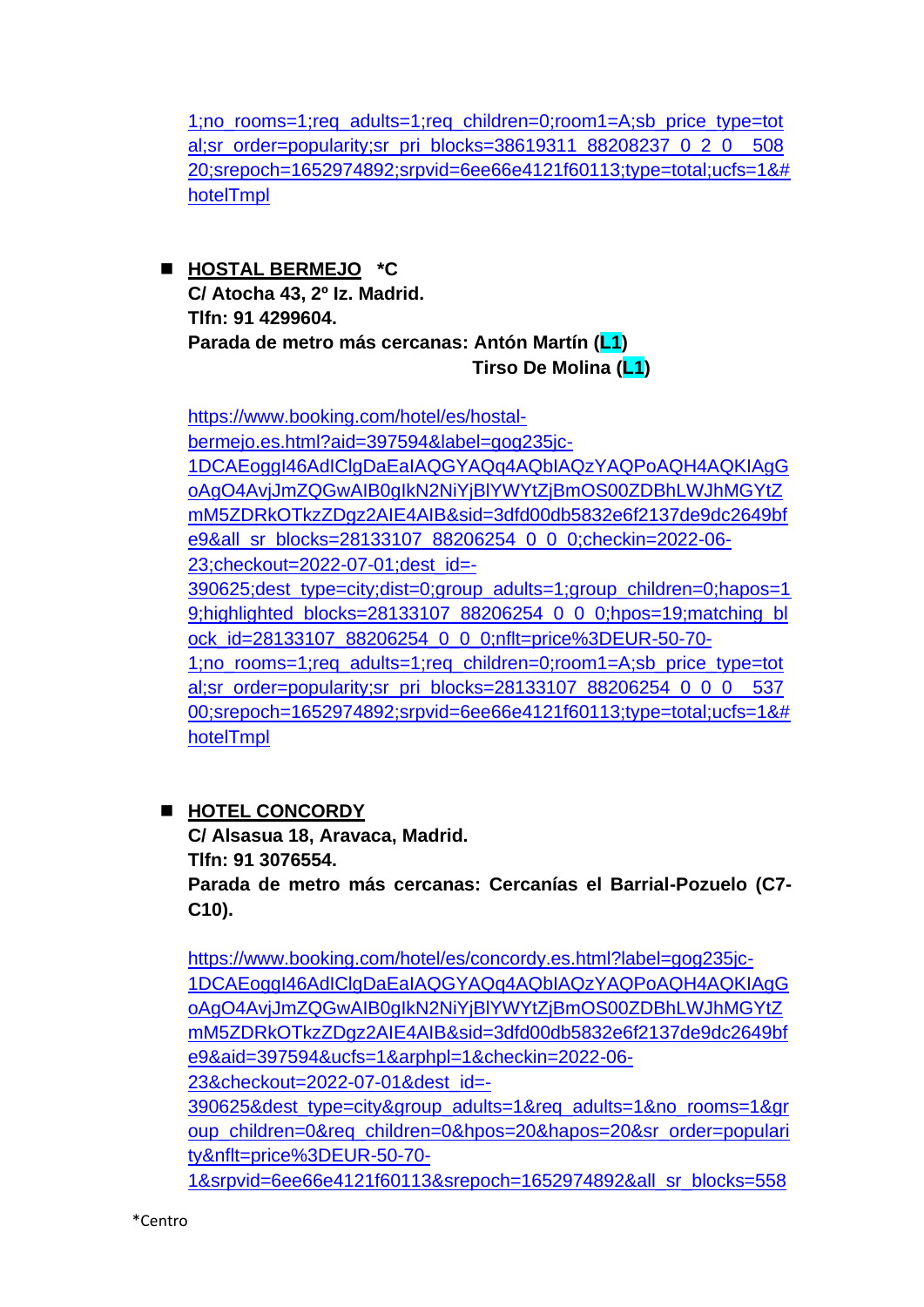[70901\\_299136945\\_0\\_0\\_0&highlighted\\_blocks=55870901\\_299136945\\_0](https://www.booking.com/hotel/es/concordy.es.html?label=gog235jc-1DCAEoggI46AdIClgDaEaIAQGYAQq4AQbIAQzYAQPoAQH4AQKIAgGoAgO4AvjJmZQGwAIB0gIkN2NiYjBlYWYtZjBmOS00ZDBhLWJhMGYtZmM5ZDRkOTkzZDgz2AIE4AIB&sid=3dfd00db5832e6f2137de9dc2649bfe9&aid=397594&ucfs=1&arphpl=1&checkin=2022-06-23&checkout=2022-07-01&dest_id=-390625&dest_type=city&group_adults=1&req_adults=1&no_rooms=1&group_children=0&req_children=0&hpos=20&hapos=20&sr_order=popularity&nflt=price%3DEUR-50-70-1&srpvid=6ee66e4121f60113&srepoch=1652974892&all_sr_blocks=55870901_299136945_0_0_0&highlighted_blocks=55870901_299136945_0_0_0&matching_block_id=55870901_299136945_0_0_0&sr_pri_blocks=55870901_299136945_0_0_0__44000&from=searchresults#hotelTmpl) 0\_0&matching\_block\_id=55870901\_299136945\_0\_0\_0&sr\_pri\_blocks= [55870901\\_299136945\\_0\\_0\\_0\\_\\_44000&from=searchresults#hotelTmpl](https://www.booking.com/hotel/es/concordy.es.html?label=gog235jc-1DCAEoggI46AdIClgDaEaIAQGYAQq4AQbIAQzYAQPoAQH4AQKIAgGoAgO4AvjJmZQGwAIB0gIkN2NiYjBlYWYtZjBmOS00ZDBhLWJhMGYtZmM5ZDRkOTkzZDgz2AIE4AIB&sid=3dfd00db5832e6f2137de9dc2649bfe9&aid=397594&ucfs=1&arphpl=1&checkin=2022-06-23&checkout=2022-07-01&dest_id=-390625&dest_type=city&group_adults=1&req_adults=1&no_rooms=1&group_children=0&req_children=0&hpos=20&hapos=20&sr_order=popularity&nflt=price%3DEUR-50-70-1&srpvid=6ee66e4121f60113&srepoch=1652974892&all_sr_blocks=55870901_299136945_0_0_0&highlighted_blocks=55870901_299136945_0_0_0&matching_block_id=55870901_299136945_0_0_0&sr_pri_blocks=55870901_299136945_0_0_0__44000&from=searchresults#hotelTmpl)

◼ **HOSTAL RIVERA \*C Paseo Santa María De La Cabeza nº 2, 1º-3. Madrid. Tlfn: 91 5273717 Parada de metro más cercanas: Estación Del Arte (L1) Atocha (L1)(cercanías) Lavapiés (L3)**

[https://www.booking.com/hotel/es/rivera.es.html?label=gog235jc-](https://www.booking.com/hotel/es/rivera.es.html?label=gog235jc-1DCAEoggI46AdIClgDaEaIAQGYAQq4AQbIAQzYAQPoAQH4AQKIAgGoAgO4AvjJmZQGwAIB0gIkN2NiYjBlYWYtZjBmOS00ZDBhLWJhMGYtZmM5ZDRkOTkzZDgz2AIE4AIB&sid=3dfd00db5832e6f2137de9dc2649bfe9&aid=397594&ucfs=1&arphpl=1&checkin=2022-06-23&checkout=2022-07-01&dest_id=-390625&dest_type=city&group_adults=1&req_adults=1&no_rooms=1&group_children=0&req_children=0&hpos=21&hapos=21&sr_order=popularity&nflt=price%3DEUR-50-70-1&srpvid=6ee66e4121f60113&srepoch=1652974892&all_sr_blocks=33171601_262718419_0_0_0&highlighted_blocks=33171601_262718419_0_0_0&matching_block_id=33171601_262718419_0_0_0&sr_pri_blocks=33171601_262718419_0_0_0__43560&from=searchresults#hotelTmpl)[1DCAEoggI46AdIClgDaEaIAQGYAQq4AQbIAQzYAQPoAQH4AQKIAgG](https://www.booking.com/hotel/es/rivera.es.html?label=gog235jc-1DCAEoggI46AdIClgDaEaIAQGYAQq4AQbIAQzYAQPoAQH4AQKIAgGoAgO4AvjJmZQGwAIB0gIkN2NiYjBlYWYtZjBmOS00ZDBhLWJhMGYtZmM5ZDRkOTkzZDgz2AIE4AIB&sid=3dfd00db5832e6f2137de9dc2649bfe9&aid=397594&ucfs=1&arphpl=1&checkin=2022-06-23&checkout=2022-07-01&dest_id=-390625&dest_type=city&group_adults=1&req_adults=1&no_rooms=1&group_children=0&req_children=0&hpos=21&hapos=21&sr_order=popularity&nflt=price%3DEUR-50-70-1&srpvid=6ee66e4121f60113&srepoch=1652974892&all_sr_blocks=33171601_262718419_0_0_0&highlighted_blocks=33171601_262718419_0_0_0&matching_block_id=33171601_262718419_0_0_0&sr_pri_blocks=33171601_262718419_0_0_0__43560&from=searchresults#hotelTmpl) [oAgO4AvjJmZQGwAIB0gIkN2NiYjBlYWYtZjBmOS00ZDBhLWJhMGYtZ](https://www.booking.com/hotel/es/rivera.es.html?label=gog235jc-1DCAEoggI46AdIClgDaEaIAQGYAQq4AQbIAQzYAQPoAQH4AQKIAgGoAgO4AvjJmZQGwAIB0gIkN2NiYjBlYWYtZjBmOS00ZDBhLWJhMGYtZmM5ZDRkOTkzZDgz2AIE4AIB&sid=3dfd00db5832e6f2137de9dc2649bfe9&aid=397594&ucfs=1&arphpl=1&checkin=2022-06-23&checkout=2022-07-01&dest_id=-390625&dest_type=city&group_adults=1&req_adults=1&no_rooms=1&group_children=0&req_children=0&hpos=21&hapos=21&sr_order=popularity&nflt=price%3DEUR-50-70-1&srpvid=6ee66e4121f60113&srepoch=1652974892&all_sr_blocks=33171601_262718419_0_0_0&highlighted_blocks=33171601_262718419_0_0_0&matching_block_id=33171601_262718419_0_0_0&sr_pri_blocks=33171601_262718419_0_0_0__43560&from=searchresults#hotelTmpl) [mM5ZDRkOTkzZDgz2AIE4AIB&sid=3dfd00db5832e6f2137de9dc2649bf](https://www.booking.com/hotel/es/rivera.es.html?label=gog235jc-1DCAEoggI46AdIClgDaEaIAQGYAQq4AQbIAQzYAQPoAQH4AQKIAgGoAgO4AvjJmZQGwAIB0gIkN2NiYjBlYWYtZjBmOS00ZDBhLWJhMGYtZmM5ZDRkOTkzZDgz2AIE4AIB&sid=3dfd00db5832e6f2137de9dc2649bfe9&aid=397594&ucfs=1&arphpl=1&checkin=2022-06-23&checkout=2022-07-01&dest_id=-390625&dest_type=city&group_adults=1&req_adults=1&no_rooms=1&group_children=0&req_children=0&hpos=21&hapos=21&sr_order=popularity&nflt=price%3DEUR-50-70-1&srpvid=6ee66e4121f60113&srepoch=1652974892&all_sr_blocks=33171601_262718419_0_0_0&highlighted_blocks=33171601_262718419_0_0_0&matching_block_id=33171601_262718419_0_0_0&sr_pri_blocks=33171601_262718419_0_0_0__43560&from=searchresults#hotelTmpl) [e9&aid=397594&ucfs=1&arphpl=1&checkin=2022-06-](https://www.booking.com/hotel/es/rivera.es.html?label=gog235jc-1DCAEoggI46AdIClgDaEaIAQGYAQq4AQbIAQzYAQPoAQH4AQKIAgGoAgO4AvjJmZQGwAIB0gIkN2NiYjBlYWYtZjBmOS00ZDBhLWJhMGYtZmM5ZDRkOTkzZDgz2AIE4AIB&sid=3dfd00db5832e6f2137de9dc2649bfe9&aid=397594&ucfs=1&arphpl=1&checkin=2022-06-23&checkout=2022-07-01&dest_id=-390625&dest_type=city&group_adults=1&req_adults=1&no_rooms=1&group_children=0&req_children=0&hpos=21&hapos=21&sr_order=popularity&nflt=price%3DEUR-50-70-1&srpvid=6ee66e4121f60113&srepoch=1652974892&all_sr_blocks=33171601_262718419_0_0_0&highlighted_blocks=33171601_262718419_0_0_0&matching_block_id=33171601_262718419_0_0_0&sr_pri_blocks=33171601_262718419_0_0_0__43560&from=searchresults#hotelTmpl) [23&checkout=2022-07-01&dest\\_id=-](https://www.booking.com/hotel/es/rivera.es.html?label=gog235jc-1DCAEoggI46AdIClgDaEaIAQGYAQq4AQbIAQzYAQPoAQH4AQKIAgGoAgO4AvjJmZQGwAIB0gIkN2NiYjBlYWYtZjBmOS00ZDBhLWJhMGYtZmM5ZDRkOTkzZDgz2AIE4AIB&sid=3dfd00db5832e6f2137de9dc2649bfe9&aid=397594&ucfs=1&arphpl=1&checkin=2022-06-23&checkout=2022-07-01&dest_id=-390625&dest_type=city&group_adults=1&req_adults=1&no_rooms=1&group_children=0&req_children=0&hpos=21&hapos=21&sr_order=popularity&nflt=price%3DEUR-50-70-1&srpvid=6ee66e4121f60113&srepoch=1652974892&all_sr_blocks=33171601_262718419_0_0_0&highlighted_blocks=33171601_262718419_0_0_0&matching_block_id=33171601_262718419_0_0_0&sr_pri_blocks=33171601_262718419_0_0_0__43560&from=searchresults#hotelTmpl) [390625&dest\\_type=city&group\\_adults=1&req\\_adults=1&no\\_rooms=1&gr](https://www.booking.com/hotel/es/rivera.es.html?label=gog235jc-1DCAEoggI46AdIClgDaEaIAQGYAQq4AQbIAQzYAQPoAQH4AQKIAgGoAgO4AvjJmZQGwAIB0gIkN2NiYjBlYWYtZjBmOS00ZDBhLWJhMGYtZmM5ZDRkOTkzZDgz2AIE4AIB&sid=3dfd00db5832e6f2137de9dc2649bfe9&aid=397594&ucfs=1&arphpl=1&checkin=2022-06-23&checkout=2022-07-01&dest_id=-390625&dest_type=city&group_adults=1&req_adults=1&no_rooms=1&group_children=0&req_children=0&hpos=21&hapos=21&sr_order=popularity&nflt=price%3DEUR-50-70-1&srpvid=6ee66e4121f60113&srepoch=1652974892&all_sr_blocks=33171601_262718419_0_0_0&highlighted_blocks=33171601_262718419_0_0_0&matching_block_id=33171601_262718419_0_0_0&sr_pri_blocks=33171601_262718419_0_0_0__43560&from=searchresults#hotelTmpl) oup children=0&req children=0&hpos=21&hapos=21&sr\_order=populari [ty&nflt=price%3DEUR-50-70-](https://www.booking.com/hotel/es/rivera.es.html?label=gog235jc-1DCAEoggI46AdIClgDaEaIAQGYAQq4AQbIAQzYAQPoAQH4AQKIAgGoAgO4AvjJmZQGwAIB0gIkN2NiYjBlYWYtZjBmOS00ZDBhLWJhMGYtZmM5ZDRkOTkzZDgz2AIE4AIB&sid=3dfd00db5832e6f2137de9dc2649bfe9&aid=397594&ucfs=1&arphpl=1&checkin=2022-06-23&checkout=2022-07-01&dest_id=-390625&dest_type=city&group_adults=1&req_adults=1&no_rooms=1&group_children=0&req_children=0&hpos=21&hapos=21&sr_order=popularity&nflt=price%3DEUR-50-70-1&srpvid=6ee66e4121f60113&srepoch=1652974892&all_sr_blocks=33171601_262718419_0_0_0&highlighted_blocks=33171601_262718419_0_0_0&matching_block_id=33171601_262718419_0_0_0&sr_pri_blocks=33171601_262718419_0_0_0__43560&from=searchresults#hotelTmpl) [1&srpvid=6ee66e4121f60113&srepoch=1652974892&all\\_sr\\_blocks=331](https://www.booking.com/hotel/es/rivera.es.html?label=gog235jc-1DCAEoggI46AdIClgDaEaIAQGYAQq4AQbIAQzYAQPoAQH4AQKIAgGoAgO4AvjJmZQGwAIB0gIkN2NiYjBlYWYtZjBmOS00ZDBhLWJhMGYtZmM5ZDRkOTkzZDgz2AIE4AIB&sid=3dfd00db5832e6f2137de9dc2649bfe9&aid=397594&ucfs=1&arphpl=1&checkin=2022-06-23&checkout=2022-07-01&dest_id=-390625&dest_type=city&group_adults=1&req_adults=1&no_rooms=1&group_children=0&req_children=0&hpos=21&hapos=21&sr_order=popularity&nflt=price%3DEUR-50-70-1&srpvid=6ee66e4121f60113&srepoch=1652974892&all_sr_blocks=33171601_262718419_0_0_0&highlighted_blocks=33171601_262718419_0_0_0&matching_block_id=33171601_262718419_0_0_0&sr_pri_blocks=33171601_262718419_0_0_0__43560&from=searchresults#hotelTmpl) [71601\\_262718419\\_0\\_0\\_0&highlighted\\_blocks=33171601\\_262718419\\_0](https://www.booking.com/hotel/es/rivera.es.html?label=gog235jc-1DCAEoggI46AdIClgDaEaIAQGYAQq4AQbIAQzYAQPoAQH4AQKIAgGoAgO4AvjJmZQGwAIB0gIkN2NiYjBlYWYtZjBmOS00ZDBhLWJhMGYtZmM5ZDRkOTkzZDgz2AIE4AIB&sid=3dfd00db5832e6f2137de9dc2649bfe9&aid=397594&ucfs=1&arphpl=1&checkin=2022-06-23&checkout=2022-07-01&dest_id=-390625&dest_type=city&group_adults=1&req_adults=1&no_rooms=1&group_children=0&req_children=0&hpos=21&hapos=21&sr_order=popularity&nflt=price%3DEUR-50-70-1&srpvid=6ee66e4121f60113&srepoch=1652974892&all_sr_blocks=33171601_262718419_0_0_0&highlighted_blocks=33171601_262718419_0_0_0&matching_block_id=33171601_262718419_0_0_0&sr_pri_blocks=33171601_262718419_0_0_0__43560&from=searchresults#hotelTmpl) 0\_0&matching\_block\_id=33171601\_262718419\_0\_0\_0&sr\_pri\_blocks= [33171601\\_262718419\\_0\\_0\\_0\\_\\_43560&from=searchresults#hotelTmpl](https://www.booking.com/hotel/es/rivera.es.html?label=gog235jc-1DCAEoggI46AdIClgDaEaIAQGYAQq4AQbIAQzYAQPoAQH4AQKIAgGoAgO4AvjJmZQGwAIB0gIkN2NiYjBlYWYtZjBmOS00ZDBhLWJhMGYtZmM5ZDRkOTkzZDgz2AIE4AIB&sid=3dfd00db5832e6f2137de9dc2649bfe9&aid=397594&ucfs=1&arphpl=1&checkin=2022-06-23&checkout=2022-07-01&dest_id=-390625&dest_type=city&group_adults=1&req_adults=1&no_rooms=1&group_children=0&req_children=0&hpos=21&hapos=21&sr_order=popularity&nflt=price%3DEUR-50-70-1&srpvid=6ee66e4121f60113&srepoch=1652974892&all_sr_blocks=33171601_262718419_0_0_0&highlighted_blocks=33171601_262718419_0_0_0&matching_block_id=33171601_262718419_0_0_0&sr_pri_blocks=33171601_262718419_0_0_0__43560&from=searchresults#hotelTmpl)

### ◼ **HOSTAL ROFER \*C C/ Toledo 94, 2º. Madrid. Tlfn:91 3663969. Parada de metro más cercanas: La Latina (L5)**

[https://www.booking.com/hotel/es/rofer.es.html?aid=397594&label=gog2](https://www.booking.com/hotel/es/rofer.es.html?aid=397594&label=gog235jc-1DCAEoggI46AdIClgDaEaIAQGYAQq4AQbIAQzYAQPoAQH4AQKIAgGoAgO4AvjJmZQGwAIB0gIkN2NiYjBlYWYtZjBmOS00ZDBhLWJhMGYtZmM5ZDRkOTkzZDgz2AIE4AIB&sid=3dfd00db5832e6f2137de9dc2649bfe9&all_sr_blocks=1219101_95135453_0_0_0;checkin=2022-06-23;checkout=2022-07-01;dest_id=-390625;dest_type=city;dist=0;group_adults=1;group_children=0;hapos=23;highlighted_blocks=1219101_95135453_0_0_0;hpos=23;matching_block_id=1219101_95135453_0_0_0;nflt=price%3DEUR-50-70-1;no_rooms=1;req_adults=1;req_children=0;room1=A;sb_price_type=total;sr_order=popularity;sr_pri_blocks=1219101_95135453_0_0_0__55480;srepoch=1652974892;srpvid=6ee66e4121f60113;type=total;ucfs=1&#hotelTmpl) [35jc-](https://www.booking.com/hotel/es/rofer.es.html?aid=397594&label=gog235jc-1DCAEoggI46AdIClgDaEaIAQGYAQq4AQbIAQzYAQPoAQH4AQKIAgGoAgO4AvjJmZQGwAIB0gIkN2NiYjBlYWYtZjBmOS00ZDBhLWJhMGYtZmM5ZDRkOTkzZDgz2AIE4AIB&sid=3dfd00db5832e6f2137de9dc2649bfe9&all_sr_blocks=1219101_95135453_0_0_0;checkin=2022-06-23;checkout=2022-07-01;dest_id=-390625;dest_type=city;dist=0;group_adults=1;group_children=0;hapos=23;highlighted_blocks=1219101_95135453_0_0_0;hpos=23;matching_block_id=1219101_95135453_0_0_0;nflt=price%3DEUR-50-70-1;no_rooms=1;req_adults=1;req_children=0;room1=A;sb_price_type=total;sr_order=popularity;sr_pri_blocks=1219101_95135453_0_0_0__55480;srepoch=1652974892;srpvid=6ee66e4121f60113;type=total;ucfs=1&#hotelTmpl)

[1DCAEoggI46AdIClgDaEaIAQGYAQq4AQbIAQzYAQPoAQH4AQKIAgG](https://www.booking.com/hotel/es/rofer.es.html?aid=397594&label=gog235jc-1DCAEoggI46AdIClgDaEaIAQGYAQq4AQbIAQzYAQPoAQH4AQKIAgGoAgO4AvjJmZQGwAIB0gIkN2NiYjBlYWYtZjBmOS00ZDBhLWJhMGYtZmM5ZDRkOTkzZDgz2AIE4AIB&sid=3dfd00db5832e6f2137de9dc2649bfe9&all_sr_blocks=1219101_95135453_0_0_0;checkin=2022-06-23;checkout=2022-07-01;dest_id=-390625;dest_type=city;dist=0;group_adults=1;group_children=0;hapos=23;highlighted_blocks=1219101_95135453_0_0_0;hpos=23;matching_block_id=1219101_95135453_0_0_0;nflt=price%3DEUR-50-70-1;no_rooms=1;req_adults=1;req_children=0;room1=A;sb_price_type=total;sr_order=popularity;sr_pri_blocks=1219101_95135453_0_0_0__55480;srepoch=1652974892;srpvid=6ee66e4121f60113;type=total;ucfs=1&#hotelTmpl) [oAgO4AvjJmZQGwAIB0gIkN2NiYjBlYWYtZjBmOS00ZDBhLWJhMGYtZ](https://www.booking.com/hotel/es/rofer.es.html?aid=397594&label=gog235jc-1DCAEoggI46AdIClgDaEaIAQGYAQq4AQbIAQzYAQPoAQH4AQKIAgGoAgO4AvjJmZQGwAIB0gIkN2NiYjBlYWYtZjBmOS00ZDBhLWJhMGYtZmM5ZDRkOTkzZDgz2AIE4AIB&sid=3dfd00db5832e6f2137de9dc2649bfe9&all_sr_blocks=1219101_95135453_0_0_0;checkin=2022-06-23;checkout=2022-07-01;dest_id=-390625;dest_type=city;dist=0;group_adults=1;group_children=0;hapos=23;highlighted_blocks=1219101_95135453_0_0_0;hpos=23;matching_block_id=1219101_95135453_0_0_0;nflt=price%3DEUR-50-70-1;no_rooms=1;req_adults=1;req_children=0;room1=A;sb_price_type=total;sr_order=popularity;sr_pri_blocks=1219101_95135453_0_0_0__55480;srepoch=1652974892;srpvid=6ee66e4121f60113;type=total;ucfs=1&#hotelTmpl) [mM5ZDRkOTkzZDgz2AIE4AIB&sid=3dfd00db5832e6f2137de9dc2649bf](https://www.booking.com/hotel/es/rofer.es.html?aid=397594&label=gog235jc-1DCAEoggI46AdIClgDaEaIAQGYAQq4AQbIAQzYAQPoAQH4AQKIAgGoAgO4AvjJmZQGwAIB0gIkN2NiYjBlYWYtZjBmOS00ZDBhLWJhMGYtZmM5ZDRkOTkzZDgz2AIE4AIB&sid=3dfd00db5832e6f2137de9dc2649bfe9&all_sr_blocks=1219101_95135453_0_0_0;checkin=2022-06-23;checkout=2022-07-01;dest_id=-390625;dest_type=city;dist=0;group_adults=1;group_children=0;hapos=23;highlighted_blocks=1219101_95135453_0_0_0;hpos=23;matching_block_id=1219101_95135453_0_0_0;nflt=price%3DEUR-50-70-1;no_rooms=1;req_adults=1;req_children=0;room1=A;sb_price_type=total;sr_order=popularity;sr_pri_blocks=1219101_95135453_0_0_0__55480;srepoch=1652974892;srpvid=6ee66e4121f60113;type=total;ucfs=1&#hotelTmpl) [e9&all\\_sr\\_blocks=1219101\\_95135453\\_0\\_0\\_0;checkin=2022-06-](https://www.booking.com/hotel/es/rofer.es.html?aid=397594&label=gog235jc-1DCAEoggI46AdIClgDaEaIAQGYAQq4AQbIAQzYAQPoAQH4AQKIAgGoAgO4AvjJmZQGwAIB0gIkN2NiYjBlYWYtZjBmOS00ZDBhLWJhMGYtZmM5ZDRkOTkzZDgz2AIE4AIB&sid=3dfd00db5832e6f2137de9dc2649bfe9&all_sr_blocks=1219101_95135453_0_0_0;checkin=2022-06-23;checkout=2022-07-01;dest_id=-390625;dest_type=city;dist=0;group_adults=1;group_children=0;hapos=23;highlighted_blocks=1219101_95135453_0_0_0;hpos=23;matching_block_id=1219101_95135453_0_0_0;nflt=price%3DEUR-50-70-1;no_rooms=1;req_adults=1;req_children=0;room1=A;sb_price_type=total;sr_order=popularity;sr_pri_blocks=1219101_95135453_0_0_0__55480;srepoch=1652974892;srpvid=6ee66e4121f60113;type=total;ucfs=1&#hotelTmpl) [23;checkout=2022-07-01;dest\\_id=-](https://www.booking.com/hotel/es/rofer.es.html?aid=397594&label=gog235jc-1DCAEoggI46AdIClgDaEaIAQGYAQq4AQbIAQzYAQPoAQH4AQKIAgGoAgO4AvjJmZQGwAIB0gIkN2NiYjBlYWYtZjBmOS00ZDBhLWJhMGYtZmM5ZDRkOTkzZDgz2AIE4AIB&sid=3dfd00db5832e6f2137de9dc2649bfe9&all_sr_blocks=1219101_95135453_0_0_0;checkin=2022-06-23;checkout=2022-07-01;dest_id=-390625;dest_type=city;dist=0;group_adults=1;group_children=0;hapos=23;highlighted_blocks=1219101_95135453_0_0_0;hpos=23;matching_block_id=1219101_95135453_0_0_0;nflt=price%3DEUR-50-70-1;no_rooms=1;req_adults=1;req_children=0;room1=A;sb_price_type=total;sr_order=popularity;sr_pri_blocks=1219101_95135453_0_0_0__55480;srepoch=1652974892;srpvid=6ee66e4121f60113;type=total;ucfs=1&#hotelTmpl)

[390625;dest\\_type=city;dist=0;group\\_adults=1;group\\_children=0;hapos=2](https://www.booking.com/hotel/es/rofer.es.html?aid=397594&label=gog235jc-1DCAEoggI46AdIClgDaEaIAQGYAQq4AQbIAQzYAQPoAQH4AQKIAgGoAgO4AvjJmZQGwAIB0gIkN2NiYjBlYWYtZjBmOS00ZDBhLWJhMGYtZmM5ZDRkOTkzZDgz2AIE4AIB&sid=3dfd00db5832e6f2137de9dc2649bfe9&all_sr_blocks=1219101_95135453_0_0_0;checkin=2022-06-23;checkout=2022-07-01;dest_id=-390625;dest_type=city;dist=0;group_adults=1;group_children=0;hapos=23;highlighted_blocks=1219101_95135453_0_0_0;hpos=23;matching_block_id=1219101_95135453_0_0_0;nflt=price%3DEUR-50-70-1;no_rooms=1;req_adults=1;req_children=0;room1=A;sb_price_type=total;sr_order=popularity;sr_pri_blocks=1219101_95135453_0_0_0__55480;srepoch=1652974892;srpvid=6ee66e4121f60113;type=total;ucfs=1&#hotelTmpl) [3;highlighted\\_blocks=1219101\\_95135453\\_0\\_0\\_0;hpos=23;matching\\_blo](https://www.booking.com/hotel/es/rofer.es.html?aid=397594&label=gog235jc-1DCAEoggI46AdIClgDaEaIAQGYAQq4AQbIAQzYAQPoAQH4AQKIAgGoAgO4AvjJmZQGwAIB0gIkN2NiYjBlYWYtZjBmOS00ZDBhLWJhMGYtZmM5ZDRkOTkzZDgz2AIE4AIB&sid=3dfd00db5832e6f2137de9dc2649bfe9&all_sr_blocks=1219101_95135453_0_0_0;checkin=2022-06-23;checkout=2022-07-01;dest_id=-390625;dest_type=city;dist=0;group_adults=1;group_children=0;hapos=23;highlighted_blocks=1219101_95135453_0_0_0;hpos=23;matching_block_id=1219101_95135453_0_0_0;nflt=price%3DEUR-50-70-1;no_rooms=1;req_adults=1;req_children=0;room1=A;sb_price_type=total;sr_order=popularity;sr_pri_blocks=1219101_95135453_0_0_0__55480;srepoch=1652974892;srpvid=6ee66e4121f60113;type=total;ucfs=1&#hotelTmpl) [ck\\_id=1219101\\_95135453\\_0\\_0\\_0;nflt=price%3DEUR-50-70-](https://www.booking.com/hotel/es/rofer.es.html?aid=397594&label=gog235jc-1DCAEoggI46AdIClgDaEaIAQGYAQq4AQbIAQzYAQPoAQH4AQKIAgGoAgO4AvjJmZQGwAIB0gIkN2NiYjBlYWYtZjBmOS00ZDBhLWJhMGYtZmM5ZDRkOTkzZDgz2AIE4AIB&sid=3dfd00db5832e6f2137de9dc2649bfe9&all_sr_blocks=1219101_95135453_0_0_0;checkin=2022-06-23;checkout=2022-07-01;dest_id=-390625;dest_type=city;dist=0;group_adults=1;group_children=0;hapos=23;highlighted_blocks=1219101_95135453_0_0_0;hpos=23;matching_block_id=1219101_95135453_0_0_0;nflt=price%3DEUR-50-70-1;no_rooms=1;req_adults=1;req_children=0;room1=A;sb_price_type=total;sr_order=popularity;sr_pri_blocks=1219101_95135453_0_0_0__55480;srepoch=1652974892;srpvid=6ee66e4121f60113;type=total;ucfs=1&#hotelTmpl)

[1;no\\_rooms=1;req\\_adults=1;req\\_children=0;room1=A;sb\\_price\\_type=tot](https://www.booking.com/hotel/es/rofer.es.html?aid=397594&label=gog235jc-1DCAEoggI46AdIClgDaEaIAQGYAQq4AQbIAQzYAQPoAQH4AQKIAgGoAgO4AvjJmZQGwAIB0gIkN2NiYjBlYWYtZjBmOS00ZDBhLWJhMGYtZmM5ZDRkOTkzZDgz2AIE4AIB&sid=3dfd00db5832e6f2137de9dc2649bfe9&all_sr_blocks=1219101_95135453_0_0_0;checkin=2022-06-23;checkout=2022-07-01;dest_id=-390625;dest_type=city;dist=0;group_adults=1;group_children=0;hapos=23;highlighted_blocks=1219101_95135453_0_0_0;hpos=23;matching_block_id=1219101_95135453_0_0_0;nflt=price%3DEUR-50-70-1;no_rooms=1;req_adults=1;req_children=0;room1=A;sb_price_type=total;sr_order=popularity;sr_pri_blocks=1219101_95135453_0_0_0__55480;srepoch=1652974892;srpvid=6ee66e4121f60113;type=total;ucfs=1&#hotelTmpl)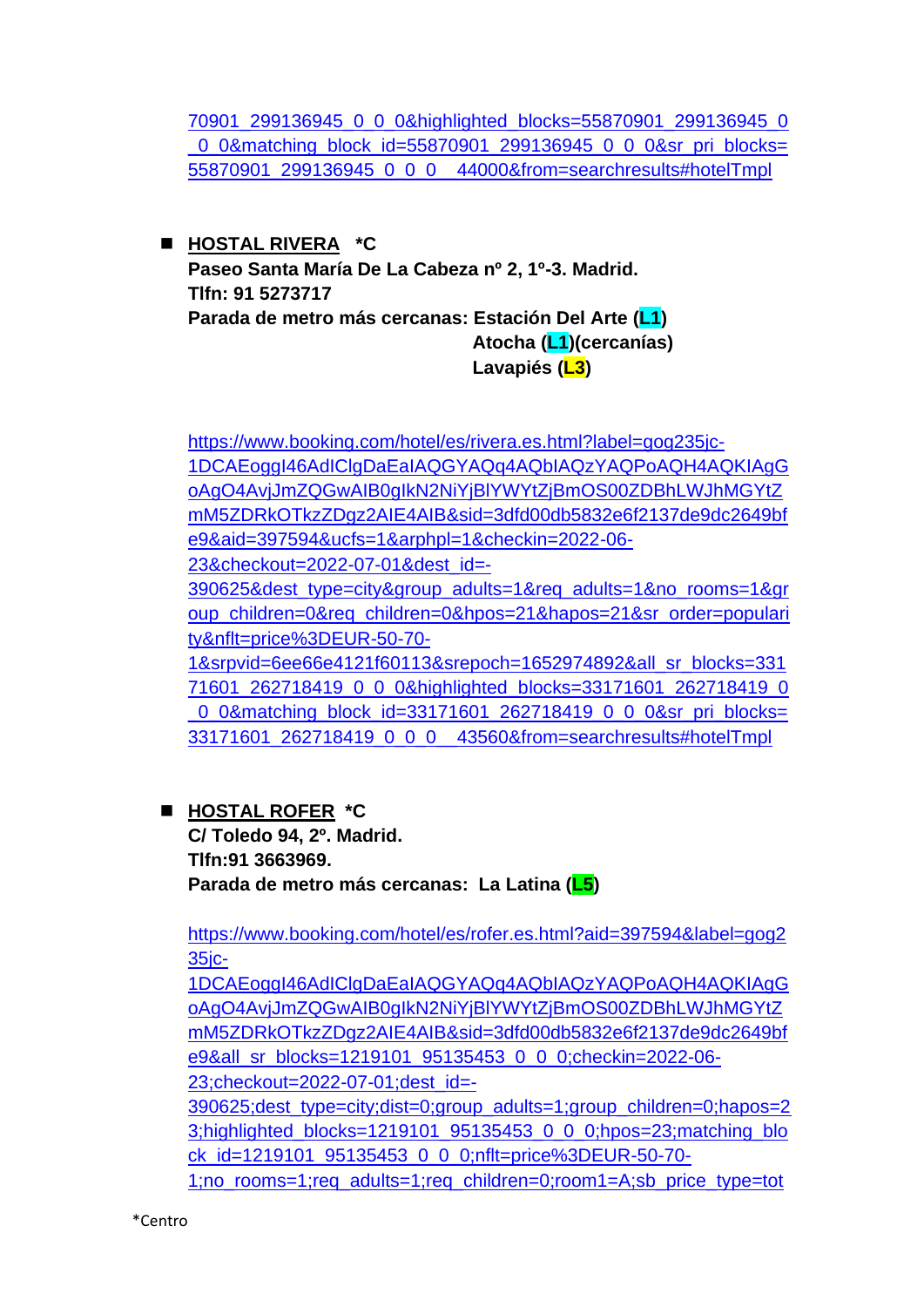[al;sr\\_order=popularity;sr\\_pri\\_blocks=1219101\\_95135453\\_0\\_0\\_0\\_\\_5548](https://www.booking.com/hotel/es/rofer.es.html?aid=397594&label=gog235jc-1DCAEoggI46AdIClgDaEaIAQGYAQq4AQbIAQzYAQPoAQH4AQKIAgGoAgO4AvjJmZQGwAIB0gIkN2NiYjBlYWYtZjBmOS00ZDBhLWJhMGYtZmM5ZDRkOTkzZDgz2AIE4AIB&sid=3dfd00db5832e6f2137de9dc2649bfe9&all_sr_blocks=1219101_95135453_0_0_0;checkin=2022-06-23;checkout=2022-07-01;dest_id=-390625;dest_type=city;dist=0;group_adults=1;group_children=0;hapos=23;highlighted_blocks=1219101_95135453_0_0_0;hpos=23;matching_block_id=1219101_95135453_0_0_0;nflt=price%3DEUR-50-70-1;no_rooms=1;req_adults=1;req_children=0;room1=A;sb_price_type=total;sr_order=popularity;sr_pri_blocks=1219101_95135453_0_0_0__55480;srepoch=1652974892;srpvid=6ee66e4121f60113;type=total;ucfs=1&#hotelTmpl) [0;srepoch=1652974892;srpvid=6ee66e4121f60113;type=total;ucfs=1&#h](https://www.booking.com/hotel/es/rofer.es.html?aid=397594&label=gog235jc-1DCAEoggI46AdIClgDaEaIAQGYAQq4AQbIAQzYAQPoAQH4AQKIAgGoAgO4AvjJmZQGwAIB0gIkN2NiYjBlYWYtZjBmOS00ZDBhLWJhMGYtZmM5ZDRkOTkzZDgz2AIE4AIB&sid=3dfd00db5832e6f2137de9dc2649bfe9&all_sr_blocks=1219101_95135453_0_0_0;checkin=2022-06-23;checkout=2022-07-01;dest_id=-390625;dest_type=city;dist=0;group_adults=1;group_children=0;hapos=23;highlighted_blocks=1219101_95135453_0_0_0;hpos=23;matching_block_id=1219101_95135453_0_0_0;nflt=price%3DEUR-50-70-1;no_rooms=1;req_adults=1;req_children=0;room1=A;sb_price_type=total;sr_order=popularity;sr_pri_blocks=1219101_95135453_0_0_0__55480;srepoch=1652974892;srpvid=6ee66e4121f60113;type=total;ucfs=1&#hotelTmpl) [otelTmpl](https://www.booking.com/hotel/es/rofer.es.html?aid=397594&label=gog235jc-1DCAEoggI46AdIClgDaEaIAQGYAQq4AQbIAQzYAQPoAQH4AQKIAgGoAgO4AvjJmZQGwAIB0gIkN2NiYjBlYWYtZjBmOS00ZDBhLWJhMGYtZmM5ZDRkOTkzZDgz2AIE4AIB&sid=3dfd00db5832e6f2137de9dc2649bfe9&all_sr_blocks=1219101_95135453_0_0_0;checkin=2022-06-23;checkout=2022-07-01;dest_id=-390625;dest_type=city;dist=0;group_adults=1;group_children=0;hapos=23;highlighted_blocks=1219101_95135453_0_0_0;hpos=23;matching_block_id=1219101_95135453_0_0_0;nflt=price%3DEUR-50-70-1;no_rooms=1;req_adults=1;req_children=0;room1=A;sb_price_type=total;sr_order=popularity;sr_pri_blocks=1219101_95135453_0_0_0__55480;srepoch=1652974892;srpvid=6ee66e4121f60113;type=total;ucfs=1&#hotelTmpl)

◼ **HOSPEDAJE LA PAZ Plaza De Cieza nº2, Madrid. Tlfn: +34 624465481. Parada de metro más cercana: Avenida de la Ilustración (L7) Herrera Oria (L9)**

[https://www.booking.com/hotel/es/hospedaje-la](https://www.booking.com/hotel/es/hospedaje-la-paz.es.html?label=gog235jc-1DCAEoggI46AdIClgDaEaIAQGYAQq4AQbIAQzYAQPoAQH4AQKIAgGoAgO4AvjJmZQGwAIB0gIkN2NiYjBlYWYtZjBmOS00ZDBhLWJhMGYtZmM5ZDRkOTkzZDgz2AIE4AIB&sid=3dfd00db5832e6f2137de9dc2649bfe9&aid=397594&ucfs=1&arphpl=1&checkin=2022-06-23&checkout=2022-07-01&dest_id=-390625&dest_type=city&group_adults=1&req_adults=1&no_rooms=1&group_children=0&req_children=0&hpos=24&hapos=24&sr_order=popularity&nflt=price%3DEUR-50-70-1&srpvid=6ee66e4121f60113&srepoch=1652974892&all_sr_blocks=770329602_341824503_1_0_0&highlighted_blocks=770329602_341824503_1_0_0&matching_block_id=770329602_341824503_1_0_0&sr_pri_blocks=770329602_341824503_1_0_0__50400&from=searchresults#hotelTmpl)[paz.es.html?label=gog235jc-](https://www.booking.com/hotel/es/hospedaje-la-paz.es.html?label=gog235jc-1DCAEoggI46AdIClgDaEaIAQGYAQq4AQbIAQzYAQPoAQH4AQKIAgGoAgO4AvjJmZQGwAIB0gIkN2NiYjBlYWYtZjBmOS00ZDBhLWJhMGYtZmM5ZDRkOTkzZDgz2AIE4AIB&sid=3dfd00db5832e6f2137de9dc2649bfe9&aid=397594&ucfs=1&arphpl=1&checkin=2022-06-23&checkout=2022-07-01&dest_id=-390625&dest_type=city&group_adults=1&req_adults=1&no_rooms=1&group_children=0&req_children=0&hpos=24&hapos=24&sr_order=popularity&nflt=price%3DEUR-50-70-1&srpvid=6ee66e4121f60113&srepoch=1652974892&all_sr_blocks=770329602_341824503_1_0_0&highlighted_blocks=770329602_341824503_1_0_0&matching_block_id=770329602_341824503_1_0_0&sr_pri_blocks=770329602_341824503_1_0_0__50400&from=searchresults#hotelTmpl)[1DCAEoggI46AdIClgDaEaIAQGYAQq4AQbIAQzYAQPoAQH4AQKIAgG](https://www.booking.com/hotel/es/hospedaje-la-paz.es.html?label=gog235jc-1DCAEoggI46AdIClgDaEaIAQGYAQq4AQbIAQzYAQPoAQH4AQKIAgGoAgO4AvjJmZQGwAIB0gIkN2NiYjBlYWYtZjBmOS00ZDBhLWJhMGYtZmM5ZDRkOTkzZDgz2AIE4AIB&sid=3dfd00db5832e6f2137de9dc2649bfe9&aid=397594&ucfs=1&arphpl=1&checkin=2022-06-23&checkout=2022-07-01&dest_id=-390625&dest_type=city&group_adults=1&req_adults=1&no_rooms=1&group_children=0&req_children=0&hpos=24&hapos=24&sr_order=popularity&nflt=price%3DEUR-50-70-1&srpvid=6ee66e4121f60113&srepoch=1652974892&all_sr_blocks=770329602_341824503_1_0_0&highlighted_blocks=770329602_341824503_1_0_0&matching_block_id=770329602_341824503_1_0_0&sr_pri_blocks=770329602_341824503_1_0_0__50400&from=searchresults#hotelTmpl) [oAgO4AvjJmZQGwAIB0gIkN2NiYjBlYWYtZjBmOS00ZDBhLWJhMGYtZ](https://www.booking.com/hotel/es/hospedaje-la-paz.es.html?label=gog235jc-1DCAEoggI46AdIClgDaEaIAQGYAQq4AQbIAQzYAQPoAQH4AQKIAgGoAgO4AvjJmZQGwAIB0gIkN2NiYjBlYWYtZjBmOS00ZDBhLWJhMGYtZmM5ZDRkOTkzZDgz2AIE4AIB&sid=3dfd00db5832e6f2137de9dc2649bfe9&aid=397594&ucfs=1&arphpl=1&checkin=2022-06-23&checkout=2022-07-01&dest_id=-390625&dest_type=city&group_adults=1&req_adults=1&no_rooms=1&group_children=0&req_children=0&hpos=24&hapos=24&sr_order=popularity&nflt=price%3DEUR-50-70-1&srpvid=6ee66e4121f60113&srepoch=1652974892&all_sr_blocks=770329602_341824503_1_0_0&highlighted_blocks=770329602_341824503_1_0_0&matching_block_id=770329602_341824503_1_0_0&sr_pri_blocks=770329602_341824503_1_0_0__50400&from=searchresults#hotelTmpl) [mM5ZDRkOTkzZDgz2AIE4AIB&sid=3dfd00db5832e6f2137de9dc2649bf](https://www.booking.com/hotel/es/hospedaje-la-paz.es.html?label=gog235jc-1DCAEoggI46AdIClgDaEaIAQGYAQq4AQbIAQzYAQPoAQH4AQKIAgGoAgO4AvjJmZQGwAIB0gIkN2NiYjBlYWYtZjBmOS00ZDBhLWJhMGYtZmM5ZDRkOTkzZDgz2AIE4AIB&sid=3dfd00db5832e6f2137de9dc2649bfe9&aid=397594&ucfs=1&arphpl=1&checkin=2022-06-23&checkout=2022-07-01&dest_id=-390625&dest_type=city&group_adults=1&req_adults=1&no_rooms=1&group_children=0&req_children=0&hpos=24&hapos=24&sr_order=popularity&nflt=price%3DEUR-50-70-1&srpvid=6ee66e4121f60113&srepoch=1652974892&all_sr_blocks=770329602_341824503_1_0_0&highlighted_blocks=770329602_341824503_1_0_0&matching_block_id=770329602_341824503_1_0_0&sr_pri_blocks=770329602_341824503_1_0_0__50400&from=searchresults#hotelTmpl) [e9&aid=397594&ucfs=1&arphpl=1&checkin=2022-06-](https://www.booking.com/hotel/es/hospedaje-la-paz.es.html?label=gog235jc-1DCAEoggI46AdIClgDaEaIAQGYAQq4AQbIAQzYAQPoAQH4AQKIAgGoAgO4AvjJmZQGwAIB0gIkN2NiYjBlYWYtZjBmOS00ZDBhLWJhMGYtZmM5ZDRkOTkzZDgz2AIE4AIB&sid=3dfd00db5832e6f2137de9dc2649bfe9&aid=397594&ucfs=1&arphpl=1&checkin=2022-06-23&checkout=2022-07-01&dest_id=-390625&dest_type=city&group_adults=1&req_adults=1&no_rooms=1&group_children=0&req_children=0&hpos=24&hapos=24&sr_order=popularity&nflt=price%3DEUR-50-70-1&srpvid=6ee66e4121f60113&srepoch=1652974892&all_sr_blocks=770329602_341824503_1_0_0&highlighted_blocks=770329602_341824503_1_0_0&matching_block_id=770329602_341824503_1_0_0&sr_pri_blocks=770329602_341824503_1_0_0__50400&from=searchresults#hotelTmpl) [23&checkout=2022-07-01&dest\\_id=-](https://www.booking.com/hotel/es/hospedaje-la-paz.es.html?label=gog235jc-1DCAEoggI46AdIClgDaEaIAQGYAQq4AQbIAQzYAQPoAQH4AQKIAgGoAgO4AvjJmZQGwAIB0gIkN2NiYjBlYWYtZjBmOS00ZDBhLWJhMGYtZmM5ZDRkOTkzZDgz2AIE4AIB&sid=3dfd00db5832e6f2137de9dc2649bfe9&aid=397594&ucfs=1&arphpl=1&checkin=2022-06-23&checkout=2022-07-01&dest_id=-390625&dest_type=city&group_adults=1&req_adults=1&no_rooms=1&group_children=0&req_children=0&hpos=24&hapos=24&sr_order=popularity&nflt=price%3DEUR-50-70-1&srpvid=6ee66e4121f60113&srepoch=1652974892&all_sr_blocks=770329602_341824503_1_0_0&highlighted_blocks=770329602_341824503_1_0_0&matching_block_id=770329602_341824503_1_0_0&sr_pri_blocks=770329602_341824503_1_0_0__50400&from=searchresults#hotelTmpl) [390625&dest\\_type=city&group\\_adults=1&req\\_adults=1&no\\_rooms=1&gr](https://www.booking.com/hotel/es/hospedaje-la-paz.es.html?label=gog235jc-1DCAEoggI46AdIClgDaEaIAQGYAQq4AQbIAQzYAQPoAQH4AQKIAgGoAgO4AvjJmZQGwAIB0gIkN2NiYjBlYWYtZjBmOS00ZDBhLWJhMGYtZmM5ZDRkOTkzZDgz2AIE4AIB&sid=3dfd00db5832e6f2137de9dc2649bfe9&aid=397594&ucfs=1&arphpl=1&checkin=2022-06-23&checkout=2022-07-01&dest_id=-390625&dest_type=city&group_adults=1&req_adults=1&no_rooms=1&group_children=0&req_children=0&hpos=24&hapos=24&sr_order=popularity&nflt=price%3DEUR-50-70-1&srpvid=6ee66e4121f60113&srepoch=1652974892&all_sr_blocks=770329602_341824503_1_0_0&highlighted_blocks=770329602_341824503_1_0_0&matching_block_id=770329602_341824503_1_0_0&sr_pri_blocks=770329602_341824503_1_0_0__50400&from=searchresults#hotelTmpl) oup children=0&req children=0&hpos=24&hapos=24&sr\_order=populari [ty&nflt=price%3DEUR-50-70-](https://www.booking.com/hotel/es/hospedaje-la-paz.es.html?label=gog235jc-1DCAEoggI46AdIClgDaEaIAQGYAQq4AQbIAQzYAQPoAQH4AQKIAgGoAgO4AvjJmZQGwAIB0gIkN2NiYjBlYWYtZjBmOS00ZDBhLWJhMGYtZmM5ZDRkOTkzZDgz2AIE4AIB&sid=3dfd00db5832e6f2137de9dc2649bfe9&aid=397594&ucfs=1&arphpl=1&checkin=2022-06-23&checkout=2022-07-01&dest_id=-390625&dest_type=city&group_adults=1&req_adults=1&no_rooms=1&group_children=0&req_children=0&hpos=24&hapos=24&sr_order=popularity&nflt=price%3DEUR-50-70-1&srpvid=6ee66e4121f60113&srepoch=1652974892&all_sr_blocks=770329602_341824503_1_0_0&highlighted_blocks=770329602_341824503_1_0_0&matching_block_id=770329602_341824503_1_0_0&sr_pri_blocks=770329602_341824503_1_0_0__50400&from=searchresults#hotelTmpl) [1&srpvid=6ee66e4121f60113&srepoch=1652974892&all\\_sr\\_blocks=770](https://www.booking.com/hotel/es/hospedaje-la-paz.es.html?label=gog235jc-1DCAEoggI46AdIClgDaEaIAQGYAQq4AQbIAQzYAQPoAQH4AQKIAgGoAgO4AvjJmZQGwAIB0gIkN2NiYjBlYWYtZjBmOS00ZDBhLWJhMGYtZmM5ZDRkOTkzZDgz2AIE4AIB&sid=3dfd00db5832e6f2137de9dc2649bfe9&aid=397594&ucfs=1&arphpl=1&checkin=2022-06-23&checkout=2022-07-01&dest_id=-390625&dest_type=city&group_adults=1&req_adults=1&no_rooms=1&group_children=0&req_children=0&hpos=24&hapos=24&sr_order=popularity&nflt=price%3DEUR-50-70-1&srpvid=6ee66e4121f60113&srepoch=1652974892&all_sr_blocks=770329602_341824503_1_0_0&highlighted_blocks=770329602_341824503_1_0_0&matching_block_id=770329602_341824503_1_0_0&sr_pri_blocks=770329602_341824503_1_0_0__50400&from=searchresults#hotelTmpl) [329602\\_341824503\\_1\\_0\\_0&highlighted\\_blocks=770329602\\_341824503](https://www.booking.com/hotel/es/hospedaje-la-paz.es.html?label=gog235jc-1DCAEoggI46AdIClgDaEaIAQGYAQq4AQbIAQzYAQPoAQH4AQKIAgGoAgO4AvjJmZQGwAIB0gIkN2NiYjBlYWYtZjBmOS00ZDBhLWJhMGYtZmM5ZDRkOTkzZDgz2AIE4AIB&sid=3dfd00db5832e6f2137de9dc2649bfe9&aid=397594&ucfs=1&arphpl=1&checkin=2022-06-23&checkout=2022-07-01&dest_id=-390625&dest_type=city&group_adults=1&req_adults=1&no_rooms=1&group_children=0&req_children=0&hpos=24&hapos=24&sr_order=popularity&nflt=price%3DEUR-50-70-1&srpvid=6ee66e4121f60113&srepoch=1652974892&all_sr_blocks=770329602_341824503_1_0_0&highlighted_blocks=770329602_341824503_1_0_0&matching_block_id=770329602_341824503_1_0_0&sr_pri_blocks=770329602_341824503_1_0_0__50400&from=searchresults#hotelTmpl) [\\_1\\_0\\_0&matching\\_block\\_id=770329602\\_341824503\\_1\\_0\\_0&sr\\_pri\\_bloc](https://www.booking.com/hotel/es/hospedaje-la-paz.es.html?label=gog235jc-1DCAEoggI46AdIClgDaEaIAQGYAQq4AQbIAQzYAQPoAQH4AQKIAgGoAgO4AvjJmZQGwAIB0gIkN2NiYjBlYWYtZjBmOS00ZDBhLWJhMGYtZmM5ZDRkOTkzZDgz2AIE4AIB&sid=3dfd00db5832e6f2137de9dc2649bfe9&aid=397594&ucfs=1&arphpl=1&checkin=2022-06-23&checkout=2022-07-01&dest_id=-390625&dest_type=city&group_adults=1&req_adults=1&no_rooms=1&group_children=0&req_children=0&hpos=24&hapos=24&sr_order=popularity&nflt=price%3DEUR-50-70-1&srpvid=6ee66e4121f60113&srepoch=1652974892&all_sr_blocks=770329602_341824503_1_0_0&highlighted_blocks=770329602_341824503_1_0_0&matching_block_id=770329602_341824503_1_0_0&sr_pri_blocks=770329602_341824503_1_0_0__50400&from=searchresults#hotelTmpl) [ks=770329602\\_341824503\\_1\\_0\\_0\\_\\_50400&from=searchresults#hotelT](https://www.booking.com/hotel/es/hospedaje-la-paz.es.html?label=gog235jc-1DCAEoggI46AdIClgDaEaIAQGYAQq4AQbIAQzYAQPoAQH4AQKIAgGoAgO4AvjJmZQGwAIB0gIkN2NiYjBlYWYtZjBmOS00ZDBhLWJhMGYtZmM5ZDRkOTkzZDgz2AIE4AIB&sid=3dfd00db5832e6f2137de9dc2649bfe9&aid=397594&ucfs=1&arphpl=1&checkin=2022-06-23&checkout=2022-07-01&dest_id=-390625&dest_type=city&group_adults=1&req_adults=1&no_rooms=1&group_children=0&req_children=0&hpos=24&hapos=24&sr_order=popularity&nflt=price%3DEUR-50-70-1&srpvid=6ee66e4121f60113&srepoch=1652974892&all_sr_blocks=770329602_341824503_1_0_0&highlighted_blocks=770329602_341824503_1_0_0&matching_block_id=770329602_341824503_1_0_0&sr_pri_blocks=770329602_341824503_1_0_0__50400&from=searchresults#hotelTmpl) [mpl](https://www.booking.com/hotel/es/hospedaje-la-paz.es.html?label=gog235jc-1DCAEoggI46AdIClgDaEaIAQGYAQq4AQbIAQzYAQPoAQH4AQKIAgGoAgO4AvjJmZQGwAIB0gIkN2NiYjBlYWYtZjBmOS00ZDBhLWJhMGYtZmM5ZDRkOTkzZDgz2AIE4AIB&sid=3dfd00db5832e6f2137de9dc2649bfe9&aid=397594&ucfs=1&arphpl=1&checkin=2022-06-23&checkout=2022-07-01&dest_id=-390625&dest_type=city&group_adults=1&req_adults=1&no_rooms=1&group_children=0&req_children=0&hpos=24&hapos=24&sr_order=popularity&nflt=price%3DEUR-50-70-1&srpvid=6ee66e4121f60113&srepoch=1652974892&all_sr_blocks=770329602_341824503_1_0_0&highlighted_blocks=770329602_341824503_1_0_0&matching_block_id=770329602_341824503_1_0_0&sr_pri_blocks=770329602_341824503_1_0_0__50400&from=searchresults#hotelTmpl) 

◼ **HOSTAL LOS ARCOS \*C C/ Del Marqués Viudo de Pontejos nº3, Madrid. Tlfn: 91 5225976. Parada de metro más cercana: Sol (L1-L2-L3) –Cercanías**

[https://www.booking.com/hotel/es/los-arcos](https://www.booking.com/hotel/es/los-arcos-madrid.es.html?aid=397594&label=gog235jc-1DCAEoggI46AdIClgDaEaIAQGYAQq4AQbIAQzYAQPoAQH4AQKIAgGoAgO4AvqbvZQGwAIB0gIkZTMwMTgzZTctMWQ0Mi00MjNjLTlmNjMtYmM4YWE4YTAyZmE32AIE4AIB&sid=3dfd00db5832e6f2137de9dc2649bfe9&dist=0;group_adults=1;group_children=0;hapos=1;hpos=1;no_rooms=1;req_adults=1;req_children=0;room1=A;sb_price_type=total;sr_order=popularity;srepoch=1653558798;srpvid=03ec4586b34001f1;type=total;ucfs=1&#hotelTmpl)[madrid.es.html?aid=397594&label=gog235jc-](https://www.booking.com/hotel/es/los-arcos-madrid.es.html?aid=397594&label=gog235jc-1DCAEoggI46AdIClgDaEaIAQGYAQq4AQbIAQzYAQPoAQH4AQKIAgGoAgO4AvqbvZQGwAIB0gIkZTMwMTgzZTctMWQ0Mi00MjNjLTlmNjMtYmM4YWE4YTAyZmE32AIE4AIB&sid=3dfd00db5832e6f2137de9dc2649bfe9&dist=0;group_adults=1;group_children=0;hapos=1;hpos=1;no_rooms=1;req_adults=1;req_children=0;room1=A;sb_price_type=total;sr_order=popularity;srepoch=1653558798;srpvid=03ec4586b34001f1;type=total;ucfs=1&#hotelTmpl)[1DCAEoggI46AdIClgDaEaIAQGYAQq4AQbIAQzYAQPoAQH4AQKIAgG](https://www.booking.com/hotel/es/los-arcos-madrid.es.html?aid=397594&label=gog235jc-1DCAEoggI46AdIClgDaEaIAQGYAQq4AQbIAQzYAQPoAQH4AQKIAgGoAgO4AvqbvZQGwAIB0gIkZTMwMTgzZTctMWQ0Mi00MjNjLTlmNjMtYmM4YWE4YTAyZmE32AIE4AIB&sid=3dfd00db5832e6f2137de9dc2649bfe9&dist=0;group_adults=1;group_children=0;hapos=1;hpos=1;no_rooms=1;req_adults=1;req_children=0;room1=A;sb_price_type=total;sr_order=popularity;srepoch=1653558798;srpvid=03ec4586b34001f1;type=total;ucfs=1&#hotelTmpl) [oAgO4AvqbvZQGwAIB0gIkZTMwMTgzZTctMWQ0Mi00MjNjLTlmNjMtY](https://www.booking.com/hotel/es/los-arcos-madrid.es.html?aid=397594&label=gog235jc-1DCAEoggI46AdIClgDaEaIAQGYAQq4AQbIAQzYAQPoAQH4AQKIAgGoAgO4AvqbvZQGwAIB0gIkZTMwMTgzZTctMWQ0Mi00MjNjLTlmNjMtYmM4YWE4YTAyZmE32AIE4AIB&sid=3dfd00db5832e6f2137de9dc2649bfe9&dist=0;group_adults=1;group_children=0;hapos=1;hpos=1;no_rooms=1;req_adults=1;req_children=0;room1=A;sb_price_type=total;sr_order=popularity;srepoch=1653558798;srpvid=03ec4586b34001f1;type=total;ucfs=1&#hotelTmpl) [mM4YWE4YTAyZmE32AIE4AIB&sid=3dfd00db5832e6f2137de9dc2649](https://www.booking.com/hotel/es/los-arcos-madrid.es.html?aid=397594&label=gog235jc-1DCAEoggI46AdIClgDaEaIAQGYAQq4AQbIAQzYAQPoAQH4AQKIAgGoAgO4AvqbvZQGwAIB0gIkZTMwMTgzZTctMWQ0Mi00MjNjLTlmNjMtYmM4YWE4YTAyZmE32AIE4AIB&sid=3dfd00db5832e6f2137de9dc2649bfe9&dist=0;group_adults=1;group_children=0;hapos=1;hpos=1;no_rooms=1;req_adults=1;req_children=0;room1=A;sb_price_type=total;sr_order=popularity;srepoch=1653558798;srpvid=03ec4586b34001f1;type=total;ucfs=1&#hotelTmpl) [bfe9&dist=0;group\\_adults=1;group\\_children=0;hapos=1;hpos=1;no\\_roo](https://www.booking.com/hotel/es/los-arcos-madrid.es.html?aid=397594&label=gog235jc-1DCAEoggI46AdIClgDaEaIAQGYAQq4AQbIAQzYAQPoAQH4AQKIAgGoAgO4AvqbvZQGwAIB0gIkZTMwMTgzZTctMWQ0Mi00MjNjLTlmNjMtYmM4YWE4YTAyZmE32AIE4AIB&sid=3dfd00db5832e6f2137de9dc2649bfe9&dist=0;group_adults=1;group_children=0;hapos=1;hpos=1;no_rooms=1;req_adults=1;req_children=0;room1=A;sb_price_type=total;sr_order=popularity;srepoch=1653558798;srpvid=03ec4586b34001f1;type=total;ucfs=1&#hotelTmpl) [ms=1;req\\_adults=1;req\\_children=0;room1=A;sb\\_price\\_type=total;sr\\_ord](https://www.booking.com/hotel/es/los-arcos-madrid.es.html?aid=397594&label=gog235jc-1DCAEoggI46AdIClgDaEaIAQGYAQq4AQbIAQzYAQPoAQH4AQKIAgGoAgO4AvqbvZQGwAIB0gIkZTMwMTgzZTctMWQ0Mi00MjNjLTlmNjMtYmM4YWE4YTAyZmE32AIE4AIB&sid=3dfd00db5832e6f2137de9dc2649bfe9&dist=0;group_adults=1;group_children=0;hapos=1;hpos=1;no_rooms=1;req_adults=1;req_children=0;room1=A;sb_price_type=total;sr_order=popularity;srepoch=1653558798;srpvid=03ec4586b34001f1;type=total;ucfs=1&#hotelTmpl) [er=popularity;srepoch=1653558798;srpvid=03ec4586b34001f1;type=tota](https://www.booking.com/hotel/es/los-arcos-madrid.es.html?aid=397594&label=gog235jc-1DCAEoggI46AdIClgDaEaIAQGYAQq4AQbIAQzYAQPoAQH4AQKIAgGoAgO4AvqbvZQGwAIB0gIkZTMwMTgzZTctMWQ0Mi00MjNjLTlmNjMtYmM4YWE4YTAyZmE32AIE4AIB&sid=3dfd00db5832e6f2137de9dc2649bfe9&dist=0;group_adults=1;group_children=0;hapos=1;hpos=1;no_rooms=1;req_adults=1;req_children=0;room1=A;sb_price_type=total;sr_order=popularity;srepoch=1653558798;srpvid=03ec4586b34001f1;type=total;ucfs=1&#hotelTmpl) [l;ucfs=1&#hotelTmpl](https://www.booking.com/hotel/es/los-arcos-madrid.es.html?aid=397594&label=gog235jc-1DCAEoggI46AdIClgDaEaIAQGYAQq4AQbIAQzYAQPoAQH4AQKIAgGoAgO4AvqbvZQGwAIB0gIkZTMwMTgzZTctMWQ0Mi00MjNjLTlmNjMtYmM4YWE4YTAyZmE32AIE4AIB&sid=3dfd00db5832e6f2137de9dc2649bfe9&dist=0;group_adults=1;group_children=0;hapos=1;hpos=1;no_rooms=1;req_adults=1;req_children=0;room1=A;sb_price_type=total;sr_order=popularity;srepoch=1653558798;srpvid=03ec4586b34001f1;type=total;ucfs=1&#hotelTmpl)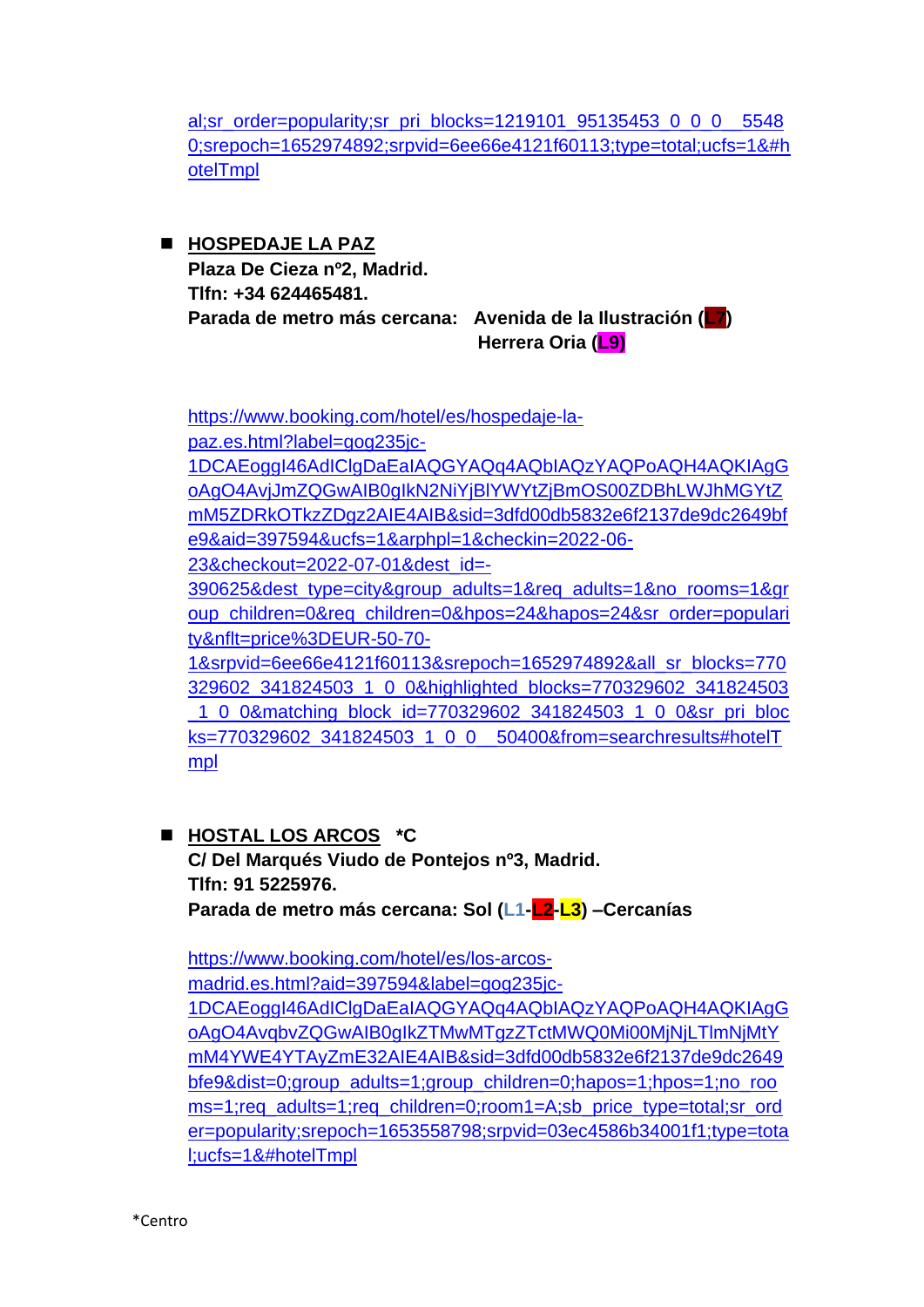## **ALOJAMIENTOS DE + 70 EUROS/NOCHE**

◼ **HOSTAL ASTORIA \*C C/ Carrera De San Jerónimo 30-32, 5º. Madrid. Tlfn: 91 4291188 Parada de metro más cercana: Sevilla (L2). Sol (L1-L2-L3) –Cercanías**

[https://www.booking.com/hotel/es/astoriahostel.es.html?aid=397594&lab](https://www.booking.com/hotel/es/astoriahostel.es.html?aid=397594&label=gog235jc-1DCAEoggI46AdIClgDaEaIAQGYAQq4AQbIAQzYAQPoAQH4AQKIAgGoAgO4AvqbvZQGwAIB0gIkZTMwMTgzZTctMWQ0Mi00MjNjLTlmNjMtYmM4YWE4YTAyZmE32AIE4AIB&sid=3dfd00db5832e6f2137de9dc2649bfe9&all_sr_blocks=9035101_95122996_0_0_0;checkin=2022-06-23;checkout=2022-06-30;dest_id=691978;dest_type=hotel;dist=0;group_adults=1;group_children=0;hapos=14;highlighted_blocks=9035101_95122996_0_0_0;hpos=14;matching_block_id=9035101_95122996_0_0_0;nflt=price%3DEUR-70-100-1;no_rooms=1;req_adults=1;req_children=0;room1=A;sb_price_type=total;sr_order=popularity;sr_pri_blocks=9035101_95122996_0_0_0__69100;srepoch=1653558962;srpvid=3fbf45c80a4e0214;type=total;ucfs=1&#hotelTmpl) [el=gog235jc-](https://www.booking.com/hotel/es/astoriahostel.es.html?aid=397594&label=gog235jc-1DCAEoggI46AdIClgDaEaIAQGYAQq4AQbIAQzYAQPoAQH4AQKIAgGoAgO4AvqbvZQGwAIB0gIkZTMwMTgzZTctMWQ0Mi00MjNjLTlmNjMtYmM4YWE4YTAyZmE32AIE4AIB&sid=3dfd00db5832e6f2137de9dc2649bfe9&all_sr_blocks=9035101_95122996_0_0_0;checkin=2022-06-23;checkout=2022-06-30;dest_id=691978;dest_type=hotel;dist=0;group_adults=1;group_children=0;hapos=14;highlighted_blocks=9035101_95122996_0_0_0;hpos=14;matching_block_id=9035101_95122996_0_0_0;nflt=price%3DEUR-70-100-1;no_rooms=1;req_adults=1;req_children=0;room1=A;sb_price_type=total;sr_order=popularity;sr_pri_blocks=9035101_95122996_0_0_0__69100;srepoch=1653558962;srpvid=3fbf45c80a4e0214;type=total;ucfs=1&#hotelTmpl)

[1DCAEoggI46AdIClgDaEaIAQGYAQq4AQbIAQzYAQPoAQH4AQKIAgG](https://www.booking.com/hotel/es/astoriahostel.es.html?aid=397594&label=gog235jc-1DCAEoggI46AdIClgDaEaIAQGYAQq4AQbIAQzYAQPoAQH4AQKIAgGoAgO4AvqbvZQGwAIB0gIkZTMwMTgzZTctMWQ0Mi00MjNjLTlmNjMtYmM4YWE4YTAyZmE32AIE4AIB&sid=3dfd00db5832e6f2137de9dc2649bfe9&all_sr_blocks=9035101_95122996_0_0_0;checkin=2022-06-23;checkout=2022-06-30;dest_id=691978;dest_type=hotel;dist=0;group_adults=1;group_children=0;hapos=14;highlighted_blocks=9035101_95122996_0_0_0;hpos=14;matching_block_id=9035101_95122996_0_0_0;nflt=price%3DEUR-70-100-1;no_rooms=1;req_adults=1;req_children=0;room1=A;sb_price_type=total;sr_order=popularity;sr_pri_blocks=9035101_95122996_0_0_0__69100;srepoch=1653558962;srpvid=3fbf45c80a4e0214;type=total;ucfs=1&#hotelTmpl) [oAgO4AvqbvZQGwAIB0gIkZTMwMTgzZTctMWQ0Mi00MjNjLTlmNjMtY](https://www.booking.com/hotel/es/astoriahostel.es.html?aid=397594&label=gog235jc-1DCAEoggI46AdIClgDaEaIAQGYAQq4AQbIAQzYAQPoAQH4AQKIAgGoAgO4AvqbvZQGwAIB0gIkZTMwMTgzZTctMWQ0Mi00MjNjLTlmNjMtYmM4YWE4YTAyZmE32AIE4AIB&sid=3dfd00db5832e6f2137de9dc2649bfe9&all_sr_blocks=9035101_95122996_0_0_0;checkin=2022-06-23;checkout=2022-06-30;dest_id=691978;dest_type=hotel;dist=0;group_adults=1;group_children=0;hapos=14;highlighted_blocks=9035101_95122996_0_0_0;hpos=14;matching_block_id=9035101_95122996_0_0_0;nflt=price%3DEUR-70-100-1;no_rooms=1;req_adults=1;req_children=0;room1=A;sb_price_type=total;sr_order=popularity;sr_pri_blocks=9035101_95122996_0_0_0__69100;srepoch=1653558962;srpvid=3fbf45c80a4e0214;type=total;ucfs=1&#hotelTmpl) [mM4YWE4YTAyZmE32AIE4AIB&sid=3dfd00db5832e6f2137de9dc2649](https://www.booking.com/hotel/es/astoriahostel.es.html?aid=397594&label=gog235jc-1DCAEoggI46AdIClgDaEaIAQGYAQq4AQbIAQzYAQPoAQH4AQKIAgGoAgO4AvqbvZQGwAIB0gIkZTMwMTgzZTctMWQ0Mi00MjNjLTlmNjMtYmM4YWE4YTAyZmE32AIE4AIB&sid=3dfd00db5832e6f2137de9dc2649bfe9&all_sr_blocks=9035101_95122996_0_0_0;checkin=2022-06-23;checkout=2022-06-30;dest_id=691978;dest_type=hotel;dist=0;group_adults=1;group_children=0;hapos=14;highlighted_blocks=9035101_95122996_0_0_0;hpos=14;matching_block_id=9035101_95122996_0_0_0;nflt=price%3DEUR-70-100-1;no_rooms=1;req_adults=1;req_children=0;room1=A;sb_price_type=total;sr_order=popularity;sr_pri_blocks=9035101_95122996_0_0_0__69100;srepoch=1653558962;srpvid=3fbf45c80a4e0214;type=total;ucfs=1&#hotelTmpl) [bfe9&all\\_sr\\_blocks=9035101\\_95122996\\_0\\_0\\_0;checkin=2022-06-](https://www.booking.com/hotel/es/astoriahostel.es.html?aid=397594&label=gog235jc-1DCAEoggI46AdIClgDaEaIAQGYAQq4AQbIAQzYAQPoAQH4AQKIAgGoAgO4AvqbvZQGwAIB0gIkZTMwMTgzZTctMWQ0Mi00MjNjLTlmNjMtYmM4YWE4YTAyZmE32AIE4AIB&sid=3dfd00db5832e6f2137de9dc2649bfe9&all_sr_blocks=9035101_95122996_0_0_0;checkin=2022-06-23;checkout=2022-06-30;dest_id=691978;dest_type=hotel;dist=0;group_adults=1;group_children=0;hapos=14;highlighted_blocks=9035101_95122996_0_0_0;hpos=14;matching_block_id=9035101_95122996_0_0_0;nflt=price%3DEUR-70-100-1;no_rooms=1;req_adults=1;req_children=0;room1=A;sb_price_type=total;sr_order=popularity;sr_pri_blocks=9035101_95122996_0_0_0__69100;srepoch=1653558962;srpvid=3fbf45c80a4e0214;type=total;ucfs=1&#hotelTmpl) [23;checkout=2022-06-](https://www.booking.com/hotel/es/astoriahostel.es.html?aid=397594&label=gog235jc-1DCAEoggI46AdIClgDaEaIAQGYAQq4AQbIAQzYAQPoAQH4AQKIAgGoAgO4AvqbvZQGwAIB0gIkZTMwMTgzZTctMWQ0Mi00MjNjLTlmNjMtYmM4YWE4YTAyZmE32AIE4AIB&sid=3dfd00db5832e6f2137de9dc2649bfe9&all_sr_blocks=9035101_95122996_0_0_0;checkin=2022-06-23;checkout=2022-06-30;dest_id=691978;dest_type=hotel;dist=0;group_adults=1;group_children=0;hapos=14;highlighted_blocks=9035101_95122996_0_0_0;hpos=14;matching_block_id=9035101_95122996_0_0_0;nflt=price%3DEUR-70-100-1;no_rooms=1;req_adults=1;req_children=0;room1=A;sb_price_type=total;sr_order=popularity;sr_pri_blocks=9035101_95122996_0_0_0__69100;srepoch=1653558962;srpvid=3fbf45c80a4e0214;type=total;ucfs=1&#hotelTmpl)

[30;dest\\_id=691978;dest\\_type=hotel;dist=0;group\\_adults=1;group\\_childre](https://www.booking.com/hotel/es/astoriahostel.es.html?aid=397594&label=gog235jc-1DCAEoggI46AdIClgDaEaIAQGYAQq4AQbIAQzYAQPoAQH4AQKIAgGoAgO4AvqbvZQGwAIB0gIkZTMwMTgzZTctMWQ0Mi00MjNjLTlmNjMtYmM4YWE4YTAyZmE32AIE4AIB&sid=3dfd00db5832e6f2137de9dc2649bfe9&all_sr_blocks=9035101_95122996_0_0_0;checkin=2022-06-23;checkout=2022-06-30;dest_id=691978;dest_type=hotel;dist=0;group_adults=1;group_children=0;hapos=14;highlighted_blocks=9035101_95122996_0_0_0;hpos=14;matching_block_id=9035101_95122996_0_0_0;nflt=price%3DEUR-70-100-1;no_rooms=1;req_adults=1;req_children=0;room1=A;sb_price_type=total;sr_order=popularity;sr_pri_blocks=9035101_95122996_0_0_0__69100;srepoch=1653558962;srpvid=3fbf45c80a4e0214;type=total;ucfs=1&#hotelTmpl) [n=0;hapos=14;highlighted\\_blocks=9035101\\_95122996\\_0\\_0\\_0;hpos=14;](https://www.booking.com/hotel/es/astoriahostel.es.html?aid=397594&label=gog235jc-1DCAEoggI46AdIClgDaEaIAQGYAQq4AQbIAQzYAQPoAQH4AQKIAgGoAgO4AvqbvZQGwAIB0gIkZTMwMTgzZTctMWQ0Mi00MjNjLTlmNjMtYmM4YWE4YTAyZmE32AIE4AIB&sid=3dfd00db5832e6f2137de9dc2649bfe9&all_sr_blocks=9035101_95122996_0_0_0;checkin=2022-06-23;checkout=2022-06-30;dest_id=691978;dest_type=hotel;dist=0;group_adults=1;group_children=0;hapos=14;highlighted_blocks=9035101_95122996_0_0_0;hpos=14;matching_block_id=9035101_95122996_0_0_0;nflt=price%3DEUR-70-100-1;no_rooms=1;req_adults=1;req_children=0;room1=A;sb_price_type=total;sr_order=popularity;sr_pri_blocks=9035101_95122996_0_0_0__69100;srepoch=1653558962;srpvid=3fbf45c80a4e0214;type=total;ucfs=1&#hotelTmpl) [matching\\_block\\_id=9035101\\_95122996\\_0\\_0\\_0;nflt=price%3DEUR-70-](https://www.booking.com/hotel/es/astoriahostel.es.html?aid=397594&label=gog235jc-1DCAEoggI46AdIClgDaEaIAQGYAQq4AQbIAQzYAQPoAQH4AQKIAgGoAgO4AvqbvZQGwAIB0gIkZTMwMTgzZTctMWQ0Mi00MjNjLTlmNjMtYmM4YWE4YTAyZmE32AIE4AIB&sid=3dfd00db5832e6f2137de9dc2649bfe9&all_sr_blocks=9035101_95122996_0_0_0;checkin=2022-06-23;checkout=2022-06-30;dest_id=691978;dest_type=hotel;dist=0;group_adults=1;group_children=0;hapos=14;highlighted_blocks=9035101_95122996_0_0_0;hpos=14;matching_block_id=9035101_95122996_0_0_0;nflt=price%3DEUR-70-100-1;no_rooms=1;req_adults=1;req_children=0;room1=A;sb_price_type=total;sr_order=popularity;sr_pri_blocks=9035101_95122996_0_0_0__69100;srepoch=1653558962;srpvid=3fbf45c80a4e0214;type=total;ucfs=1&#hotelTmpl) [100-](https://www.booking.com/hotel/es/astoriahostel.es.html?aid=397594&label=gog235jc-1DCAEoggI46AdIClgDaEaIAQGYAQq4AQbIAQzYAQPoAQH4AQKIAgGoAgO4AvqbvZQGwAIB0gIkZTMwMTgzZTctMWQ0Mi00MjNjLTlmNjMtYmM4YWE4YTAyZmE32AIE4AIB&sid=3dfd00db5832e6f2137de9dc2649bfe9&all_sr_blocks=9035101_95122996_0_0_0;checkin=2022-06-23;checkout=2022-06-30;dest_id=691978;dest_type=hotel;dist=0;group_adults=1;group_children=0;hapos=14;highlighted_blocks=9035101_95122996_0_0_0;hpos=14;matching_block_id=9035101_95122996_0_0_0;nflt=price%3DEUR-70-100-1;no_rooms=1;req_adults=1;req_children=0;room1=A;sb_price_type=total;sr_order=popularity;sr_pri_blocks=9035101_95122996_0_0_0__69100;srepoch=1653558962;srpvid=3fbf45c80a4e0214;type=total;ucfs=1&#hotelTmpl)

[1;no\\_rooms=1;req\\_adults=1;req\\_children=0;room1=A;sb\\_price\\_type=tot](https://www.booking.com/hotel/es/astoriahostel.es.html?aid=397594&label=gog235jc-1DCAEoggI46AdIClgDaEaIAQGYAQq4AQbIAQzYAQPoAQH4AQKIAgGoAgO4AvqbvZQGwAIB0gIkZTMwMTgzZTctMWQ0Mi00MjNjLTlmNjMtYmM4YWE4YTAyZmE32AIE4AIB&sid=3dfd00db5832e6f2137de9dc2649bfe9&all_sr_blocks=9035101_95122996_0_0_0;checkin=2022-06-23;checkout=2022-06-30;dest_id=691978;dest_type=hotel;dist=0;group_adults=1;group_children=0;hapos=14;highlighted_blocks=9035101_95122996_0_0_0;hpos=14;matching_block_id=9035101_95122996_0_0_0;nflt=price%3DEUR-70-100-1;no_rooms=1;req_adults=1;req_children=0;room1=A;sb_price_type=total;sr_order=popularity;sr_pri_blocks=9035101_95122996_0_0_0__69100;srepoch=1653558962;srpvid=3fbf45c80a4e0214;type=total;ucfs=1&#hotelTmpl) [al;sr\\_order=popularity;sr\\_pri\\_blocks=9035101\\_95122996\\_0\\_0\\_0\\_\\_6910](https://www.booking.com/hotel/es/astoriahostel.es.html?aid=397594&label=gog235jc-1DCAEoggI46AdIClgDaEaIAQGYAQq4AQbIAQzYAQPoAQH4AQKIAgGoAgO4AvqbvZQGwAIB0gIkZTMwMTgzZTctMWQ0Mi00MjNjLTlmNjMtYmM4YWE4YTAyZmE32AIE4AIB&sid=3dfd00db5832e6f2137de9dc2649bfe9&all_sr_blocks=9035101_95122996_0_0_0;checkin=2022-06-23;checkout=2022-06-30;dest_id=691978;dest_type=hotel;dist=0;group_adults=1;group_children=0;hapos=14;highlighted_blocks=9035101_95122996_0_0_0;hpos=14;matching_block_id=9035101_95122996_0_0_0;nflt=price%3DEUR-70-100-1;no_rooms=1;req_adults=1;req_children=0;room1=A;sb_price_type=total;sr_order=popularity;sr_pri_blocks=9035101_95122996_0_0_0__69100;srepoch=1653558962;srpvid=3fbf45c80a4e0214;type=total;ucfs=1&#hotelTmpl) [0;srepoch=1653558962;srpvid=3fbf45c80a4e0214;type=total;ucfs=1&#h](https://www.booking.com/hotel/es/astoriahostel.es.html?aid=397594&label=gog235jc-1DCAEoggI46AdIClgDaEaIAQGYAQq4AQbIAQzYAQPoAQH4AQKIAgGoAgO4AvqbvZQGwAIB0gIkZTMwMTgzZTctMWQ0Mi00MjNjLTlmNjMtYmM4YWE4YTAyZmE32AIE4AIB&sid=3dfd00db5832e6f2137de9dc2649bfe9&all_sr_blocks=9035101_95122996_0_0_0;checkin=2022-06-23;checkout=2022-06-30;dest_id=691978;dest_type=hotel;dist=0;group_adults=1;group_children=0;hapos=14;highlighted_blocks=9035101_95122996_0_0_0;hpos=14;matching_block_id=9035101_95122996_0_0_0;nflt=price%3DEUR-70-100-1;no_rooms=1;req_adults=1;req_children=0;room1=A;sb_price_type=total;sr_order=popularity;sr_pri_blocks=9035101_95122996_0_0_0__69100;srepoch=1653558962;srpvid=3fbf45c80a4e0214;type=total;ucfs=1&#hotelTmpl) [otelTmpl](https://www.booking.com/hotel/es/astoriahostel.es.html?aid=397594&label=gog235jc-1DCAEoggI46AdIClgDaEaIAQGYAQq4AQbIAQzYAQPoAQH4AQKIAgGoAgO4AvqbvZQGwAIB0gIkZTMwMTgzZTctMWQ0Mi00MjNjLTlmNjMtYmM4YWE4YTAyZmE32AIE4AIB&sid=3dfd00db5832e6f2137de9dc2649bfe9&all_sr_blocks=9035101_95122996_0_0_0;checkin=2022-06-23;checkout=2022-06-30;dest_id=691978;dest_type=hotel;dist=0;group_adults=1;group_children=0;hapos=14;highlighted_blocks=9035101_95122996_0_0_0;hpos=14;matching_block_id=9035101_95122996_0_0_0;nflt=price%3DEUR-70-100-1;no_rooms=1;req_adults=1;req_children=0;room1=A;sb_price_type=total;sr_order=popularity;sr_pri_blocks=9035101_95122996_0_0_0__69100;srepoch=1653558962;srpvid=3fbf45c80a4e0214;type=total;ucfs=1&#hotelTmpl)

#### ◼ **FAR HOME BERNABEU**

**C/ De Las Mercedes nº 13, Madrid. Tlfn: 91 2195732 Parada de metro más cercana: Estrecho (L1)**

[https://www.booking.com/hotel/es/far-home](https://www.booking.com/hotel/es/far-home-bernabeu.es.html?aid=397594&label=gog235jc-1DCAEoggI46AdIClgDaEaIAQGYAQq4AQbIAQzYAQPoAQH4AQKIAgGoAgO4AvqbvZQGwAIB0gIkZTMwMTgzZTctMWQ0Mi00MjNjLTlmNjMtYmM4YWE4YTAyZmE32AIE4AIB&sid=3dfd00db5832e6f2137de9dc2649bfe9&all_sr_blocks=278997845_106987552_0_2_0;checkin=2022-06-23;checkout=2022-06-30;dest_id=691978;dest_type=hotel;dist=0;group_adults=1;group_children=0;hapos=16;highlighted_blocks=278997845_106987552_0_2_0;hpos=16;matching_block_id=278997845_106987552_0_2_0;nflt=price%3DEUR-70-100-1;no_rooms=1;req_adults=1;req_children=0;room1=A;sb_price_type=total;sr_order=popularity;sr_pri_blocks=278997845_106987552_0_2_0__66774;srepoch=1653558962;srpvid=3fbf45c80a4e0214;type=total;ucfs=1&#hotelTmpl)[bernabeu.es.html?aid=397594&label=gog235jc-](https://www.booking.com/hotel/es/far-home-bernabeu.es.html?aid=397594&label=gog235jc-1DCAEoggI46AdIClgDaEaIAQGYAQq4AQbIAQzYAQPoAQH4AQKIAgGoAgO4AvqbvZQGwAIB0gIkZTMwMTgzZTctMWQ0Mi00MjNjLTlmNjMtYmM4YWE4YTAyZmE32AIE4AIB&sid=3dfd00db5832e6f2137de9dc2649bfe9&all_sr_blocks=278997845_106987552_0_2_0;checkin=2022-06-23;checkout=2022-06-30;dest_id=691978;dest_type=hotel;dist=0;group_adults=1;group_children=0;hapos=16;highlighted_blocks=278997845_106987552_0_2_0;hpos=16;matching_block_id=278997845_106987552_0_2_0;nflt=price%3DEUR-70-100-1;no_rooms=1;req_adults=1;req_children=0;room1=A;sb_price_type=total;sr_order=popularity;sr_pri_blocks=278997845_106987552_0_2_0__66774;srepoch=1653558962;srpvid=3fbf45c80a4e0214;type=total;ucfs=1&#hotelTmpl)[1DCAEoggI46AdIClgDaEaIAQGYAQq4AQbIAQzYAQPoAQH4AQKIAgG](https://www.booking.com/hotel/es/far-home-bernabeu.es.html?aid=397594&label=gog235jc-1DCAEoggI46AdIClgDaEaIAQGYAQq4AQbIAQzYAQPoAQH4AQKIAgGoAgO4AvqbvZQGwAIB0gIkZTMwMTgzZTctMWQ0Mi00MjNjLTlmNjMtYmM4YWE4YTAyZmE32AIE4AIB&sid=3dfd00db5832e6f2137de9dc2649bfe9&all_sr_blocks=278997845_106987552_0_2_0;checkin=2022-06-23;checkout=2022-06-30;dest_id=691978;dest_type=hotel;dist=0;group_adults=1;group_children=0;hapos=16;highlighted_blocks=278997845_106987552_0_2_0;hpos=16;matching_block_id=278997845_106987552_0_2_0;nflt=price%3DEUR-70-100-1;no_rooms=1;req_adults=1;req_children=0;room1=A;sb_price_type=total;sr_order=popularity;sr_pri_blocks=278997845_106987552_0_2_0__66774;srepoch=1653558962;srpvid=3fbf45c80a4e0214;type=total;ucfs=1&#hotelTmpl) [oAgO4AvqbvZQGwAIB0gIkZTMwMTgzZTctMWQ0Mi00MjNjLTlmNjMtY](https://www.booking.com/hotel/es/far-home-bernabeu.es.html?aid=397594&label=gog235jc-1DCAEoggI46AdIClgDaEaIAQGYAQq4AQbIAQzYAQPoAQH4AQKIAgGoAgO4AvqbvZQGwAIB0gIkZTMwMTgzZTctMWQ0Mi00MjNjLTlmNjMtYmM4YWE4YTAyZmE32AIE4AIB&sid=3dfd00db5832e6f2137de9dc2649bfe9&all_sr_blocks=278997845_106987552_0_2_0;checkin=2022-06-23;checkout=2022-06-30;dest_id=691978;dest_type=hotel;dist=0;group_adults=1;group_children=0;hapos=16;highlighted_blocks=278997845_106987552_0_2_0;hpos=16;matching_block_id=278997845_106987552_0_2_0;nflt=price%3DEUR-70-100-1;no_rooms=1;req_adults=1;req_children=0;room1=A;sb_price_type=total;sr_order=popularity;sr_pri_blocks=278997845_106987552_0_2_0__66774;srepoch=1653558962;srpvid=3fbf45c80a4e0214;type=total;ucfs=1&#hotelTmpl) [mM4YWE4YTAyZmE32AIE4AIB&sid=3dfd00db5832e6f2137de9dc2649](https://www.booking.com/hotel/es/far-home-bernabeu.es.html?aid=397594&label=gog235jc-1DCAEoggI46AdIClgDaEaIAQGYAQq4AQbIAQzYAQPoAQH4AQKIAgGoAgO4AvqbvZQGwAIB0gIkZTMwMTgzZTctMWQ0Mi00MjNjLTlmNjMtYmM4YWE4YTAyZmE32AIE4AIB&sid=3dfd00db5832e6f2137de9dc2649bfe9&all_sr_blocks=278997845_106987552_0_2_0;checkin=2022-06-23;checkout=2022-06-30;dest_id=691978;dest_type=hotel;dist=0;group_adults=1;group_children=0;hapos=16;highlighted_blocks=278997845_106987552_0_2_0;hpos=16;matching_block_id=278997845_106987552_0_2_0;nflt=price%3DEUR-70-100-1;no_rooms=1;req_adults=1;req_children=0;room1=A;sb_price_type=total;sr_order=popularity;sr_pri_blocks=278997845_106987552_0_2_0__66774;srepoch=1653558962;srpvid=3fbf45c80a4e0214;type=total;ucfs=1&#hotelTmpl) [bfe9&all\\_sr\\_blocks=278997845\\_106987552\\_0\\_2\\_0;checkin=2022-06-](https://www.booking.com/hotel/es/far-home-bernabeu.es.html?aid=397594&label=gog235jc-1DCAEoggI46AdIClgDaEaIAQGYAQq4AQbIAQzYAQPoAQH4AQKIAgGoAgO4AvqbvZQGwAIB0gIkZTMwMTgzZTctMWQ0Mi00MjNjLTlmNjMtYmM4YWE4YTAyZmE32AIE4AIB&sid=3dfd00db5832e6f2137de9dc2649bfe9&all_sr_blocks=278997845_106987552_0_2_0;checkin=2022-06-23;checkout=2022-06-30;dest_id=691978;dest_type=hotel;dist=0;group_adults=1;group_children=0;hapos=16;highlighted_blocks=278997845_106987552_0_2_0;hpos=16;matching_block_id=278997845_106987552_0_2_0;nflt=price%3DEUR-70-100-1;no_rooms=1;req_adults=1;req_children=0;room1=A;sb_price_type=total;sr_order=popularity;sr_pri_blocks=278997845_106987552_0_2_0__66774;srepoch=1653558962;srpvid=3fbf45c80a4e0214;type=total;ucfs=1&#hotelTmpl) [23;checkout=2022-06-](https://www.booking.com/hotel/es/far-home-bernabeu.es.html?aid=397594&label=gog235jc-1DCAEoggI46AdIClgDaEaIAQGYAQq4AQbIAQzYAQPoAQH4AQKIAgGoAgO4AvqbvZQGwAIB0gIkZTMwMTgzZTctMWQ0Mi00MjNjLTlmNjMtYmM4YWE4YTAyZmE32AIE4AIB&sid=3dfd00db5832e6f2137de9dc2649bfe9&all_sr_blocks=278997845_106987552_0_2_0;checkin=2022-06-23;checkout=2022-06-30;dest_id=691978;dest_type=hotel;dist=0;group_adults=1;group_children=0;hapos=16;highlighted_blocks=278997845_106987552_0_2_0;hpos=16;matching_block_id=278997845_106987552_0_2_0;nflt=price%3DEUR-70-100-1;no_rooms=1;req_adults=1;req_children=0;room1=A;sb_price_type=total;sr_order=popularity;sr_pri_blocks=278997845_106987552_0_2_0__66774;srepoch=1653558962;srpvid=3fbf45c80a4e0214;type=total;ucfs=1&#hotelTmpl) [30;dest\\_id=691978;dest\\_type=hotel;dist=0;group\\_adults=1;group\\_childre](https://www.booking.com/hotel/es/far-home-bernabeu.es.html?aid=397594&label=gog235jc-1DCAEoggI46AdIClgDaEaIAQGYAQq4AQbIAQzYAQPoAQH4AQKIAgGoAgO4AvqbvZQGwAIB0gIkZTMwMTgzZTctMWQ0Mi00MjNjLTlmNjMtYmM4YWE4YTAyZmE32AIE4AIB&sid=3dfd00db5832e6f2137de9dc2649bfe9&all_sr_blocks=278997845_106987552_0_2_0;checkin=2022-06-23;checkout=2022-06-30;dest_id=691978;dest_type=hotel;dist=0;group_adults=1;group_children=0;hapos=16;highlighted_blocks=278997845_106987552_0_2_0;hpos=16;matching_block_id=278997845_106987552_0_2_0;nflt=price%3DEUR-70-100-1;no_rooms=1;req_adults=1;req_children=0;room1=A;sb_price_type=total;sr_order=popularity;sr_pri_blocks=278997845_106987552_0_2_0__66774;srepoch=1653558962;srpvid=3fbf45c80a4e0214;type=total;ucfs=1&#hotelTmpl) [n=0;hapos=16;highlighted\\_blocks=278997845\\_106987552\\_0\\_2\\_0;hpos=](https://www.booking.com/hotel/es/far-home-bernabeu.es.html?aid=397594&label=gog235jc-1DCAEoggI46AdIClgDaEaIAQGYAQq4AQbIAQzYAQPoAQH4AQKIAgGoAgO4AvqbvZQGwAIB0gIkZTMwMTgzZTctMWQ0Mi00MjNjLTlmNjMtYmM4YWE4YTAyZmE32AIE4AIB&sid=3dfd00db5832e6f2137de9dc2649bfe9&all_sr_blocks=278997845_106987552_0_2_0;checkin=2022-06-23;checkout=2022-06-30;dest_id=691978;dest_type=hotel;dist=0;group_adults=1;group_children=0;hapos=16;highlighted_blocks=278997845_106987552_0_2_0;hpos=16;matching_block_id=278997845_106987552_0_2_0;nflt=price%3DEUR-70-100-1;no_rooms=1;req_adults=1;req_children=0;room1=A;sb_price_type=total;sr_order=popularity;sr_pri_blocks=278997845_106987552_0_2_0__66774;srepoch=1653558962;srpvid=3fbf45c80a4e0214;type=total;ucfs=1&#hotelTmpl) [16;matching\\_block\\_id=278997845\\_106987552\\_0\\_2\\_0;nflt=price%3DEU](https://www.booking.com/hotel/es/far-home-bernabeu.es.html?aid=397594&label=gog235jc-1DCAEoggI46AdIClgDaEaIAQGYAQq4AQbIAQzYAQPoAQH4AQKIAgGoAgO4AvqbvZQGwAIB0gIkZTMwMTgzZTctMWQ0Mi00MjNjLTlmNjMtYmM4YWE4YTAyZmE32AIE4AIB&sid=3dfd00db5832e6f2137de9dc2649bfe9&all_sr_blocks=278997845_106987552_0_2_0;checkin=2022-06-23;checkout=2022-06-30;dest_id=691978;dest_type=hotel;dist=0;group_adults=1;group_children=0;hapos=16;highlighted_blocks=278997845_106987552_0_2_0;hpos=16;matching_block_id=278997845_106987552_0_2_0;nflt=price%3DEUR-70-100-1;no_rooms=1;req_adults=1;req_children=0;room1=A;sb_price_type=total;sr_order=popularity;sr_pri_blocks=278997845_106987552_0_2_0__66774;srepoch=1653558962;srpvid=3fbf45c80a4e0214;type=total;ucfs=1&#hotelTmpl) [R-70-100-](https://www.booking.com/hotel/es/far-home-bernabeu.es.html?aid=397594&label=gog235jc-1DCAEoggI46AdIClgDaEaIAQGYAQq4AQbIAQzYAQPoAQH4AQKIAgGoAgO4AvqbvZQGwAIB0gIkZTMwMTgzZTctMWQ0Mi00MjNjLTlmNjMtYmM4YWE4YTAyZmE32AIE4AIB&sid=3dfd00db5832e6f2137de9dc2649bfe9&all_sr_blocks=278997845_106987552_0_2_0;checkin=2022-06-23;checkout=2022-06-30;dest_id=691978;dest_type=hotel;dist=0;group_adults=1;group_children=0;hapos=16;highlighted_blocks=278997845_106987552_0_2_0;hpos=16;matching_block_id=278997845_106987552_0_2_0;nflt=price%3DEUR-70-100-1;no_rooms=1;req_adults=1;req_children=0;room1=A;sb_price_type=total;sr_order=popularity;sr_pri_blocks=278997845_106987552_0_2_0__66774;srepoch=1653558962;srpvid=3fbf45c80a4e0214;type=total;ucfs=1&#hotelTmpl)

[1;no\\_rooms=1;req\\_adults=1;req\\_children=0;room1=A;sb\\_price\\_type=tot](https://www.booking.com/hotel/es/far-home-bernabeu.es.html?aid=397594&label=gog235jc-1DCAEoggI46AdIClgDaEaIAQGYAQq4AQbIAQzYAQPoAQH4AQKIAgGoAgO4AvqbvZQGwAIB0gIkZTMwMTgzZTctMWQ0Mi00MjNjLTlmNjMtYmM4YWE4YTAyZmE32AIE4AIB&sid=3dfd00db5832e6f2137de9dc2649bfe9&all_sr_blocks=278997845_106987552_0_2_0;checkin=2022-06-23;checkout=2022-06-30;dest_id=691978;dest_type=hotel;dist=0;group_adults=1;group_children=0;hapos=16;highlighted_blocks=278997845_106987552_0_2_0;hpos=16;matching_block_id=278997845_106987552_0_2_0;nflt=price%3DEUR-70-100-1;no_rooms=1;req_adults=1;req_children=0;room1=A;sb_price_type=total;sr_order=popularity;sr_pri_blocks=278997845_106987552_0_2_0__66774;srepoch=1653558962;srpvid=3fbf45c80a4e0214;type=total;ucfs=1&#hotelTmpl) [al;sr\\_order=popularity;sr\\_pri\\_blocks=278997845\\_106987552\\_0\\_2\\_0\\_\\_6](https://www.booking.com/hotel/es/far-home-bernabeu.es.html?aid=397594&label=gog235jc-1DCAEoggI46AdIClgDaEaIAQGYAQq4AQbIAQzYAQPoAQH4AQKIAgGoAgO4AvqbvZQGwAIB0gIkZTMwMTgzZTctMWQ0Mi00MjNjLTlmNjMtYmM4YWE4YTAyZmE32AIE4AIB&sid=3dfd00db5832e6f2137de9dc2649bfe9&all_sr_blocks=278997845_106987552_0_2_0;checkin=2022-06-23;checkout=2022-06-30;dest_id=691978;dest_type=hotel;dist=0;group_adults=1;group_children=0;hapos=16;highlighted_blocks=278997845_106987552_0_2_0;hpos=16;matching_block_id=278997845_106987552_0_2_0;nflt=price%3DEUR-70-100-1;no_rooms=1;req_adults=1;req_children=0;room1=A;sb_price_type=total;sr_order=popularity;sr_pri_blocks=278997845_106987552_0_2_0__66774;srepoch=1653558962;srpvid=3fbf45c80a4e0214;type=total;ucfs=1&#hotelTmpl)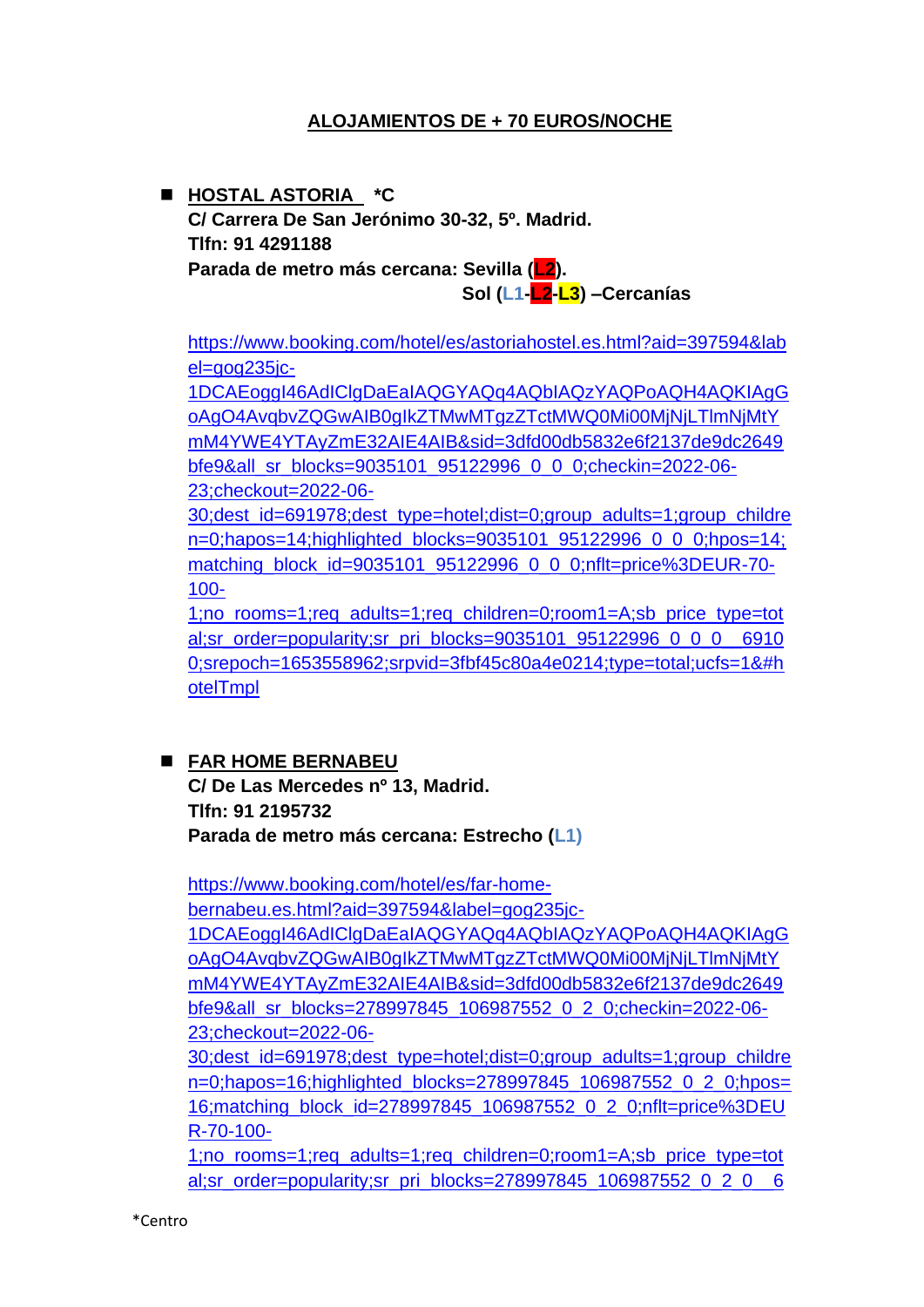6774;srepoch=1653558962;srpvid=3fbf45c80a4e0214;type=total;ucfs=1 &#hotelTmpl

## ◼ **HOSTAL 4C CUATRO CAMINOS C/ Artistas nº7, Madrid. Tlfn: 91 5531992.** Parada de metro más cercana: Cuatro Caminos (L1) (L2) (L6).

https://www.booking.com/hotel/es/hostal-4c-cuatrocaminos.es.html?aid=397594&label=gog235jc-1DCAEoggI46AdIClgDaEaIAQGYAQq4AQbIAQzYAQPoAQH4AQKIAgG oAgO4AvqbvZQGwAIB0gIkZTMwMTgzZTctMWQ0Mi00MjNjLTlmNjMtY mM4YWE4YTAyZmE32AIE4AIB&sid=3dfd00db5832e6f2137de9dc2649 bfe9&all\_sr\_blocks=38983904\_201098735\_1\_2\_0;checkin=2022-06- 23;checkout=2022-06- 30;dest\_id=691978;dest\_type=hotel;dist=0;group\_adults=1;group\_childre n=0;hapos=17;highlighted\_blocks=38983904\_201098735\_1\_2\_0;hpos=1 7;matching\_block\_id=38983904\_201098735\_1\_2\_0;nflt=price%3DEUR-70-100-

1;no\_rooms=1;req\_adults=1;req\_children=0;room1=A;sb\_price\_type=tot al;sr\_order=popularity;sr\_pri\_blocks=38983904\_201098735\_1\_2\_0\_\_65 800;srepoch=1653558962;srpvid=3fbf45c80a4e0214;type=total;ucfs=1& #hotelTmpl

# ◼ **FOSTER APARTAMENTOS SOL \*C**

**C/ Barcelona nº2 , Madrid. Tlfn:** 

**Parada de metro más cercana: Sol (L1-L2-L3) –Cercanías**

https://www.booking.com/hotel/es/foster-apartamentossol.es.html?aid=397594&label=gog235jc-

1DCAEoggI46AdIClgDaEaIAQGYAQq4AQbIAQzYAQPoAQH4AQKIAgG oAgO4AvqbvZQGwAIB0gIkZTMwMTgzZTctMWQ0Mi00MjNjLTlmNjMtY mM4YWE4YTAyZmE32AIE4AIB&sid=3dfd00db5832e6f2137de9dc2649 bfe9&all\_sr\_blocks=73359101\_348641484\_1\_0\_0;checkin=2022-06-23;checkout=2022-06-

30;dest\_id=691978;dest\_type=hotel;dist=0;group\_adults=1;group\_childre n=0;hapos=19;highlighted\_blocks=73359101\_348641484\_1\_0\_0;hpos=1 9;matching\_block\_id=73359101\_348641484\_1\_0\_0;nflt=price%3DEUR-70-100-

1;no\_rooms=1;req\_adults=1;req\_children=0;room1=A;sb\_price\_type=tot al;sr\_order=popularity;sr\_pri\_blocks=73359101\_348641484\_1\_0\_0\_\_69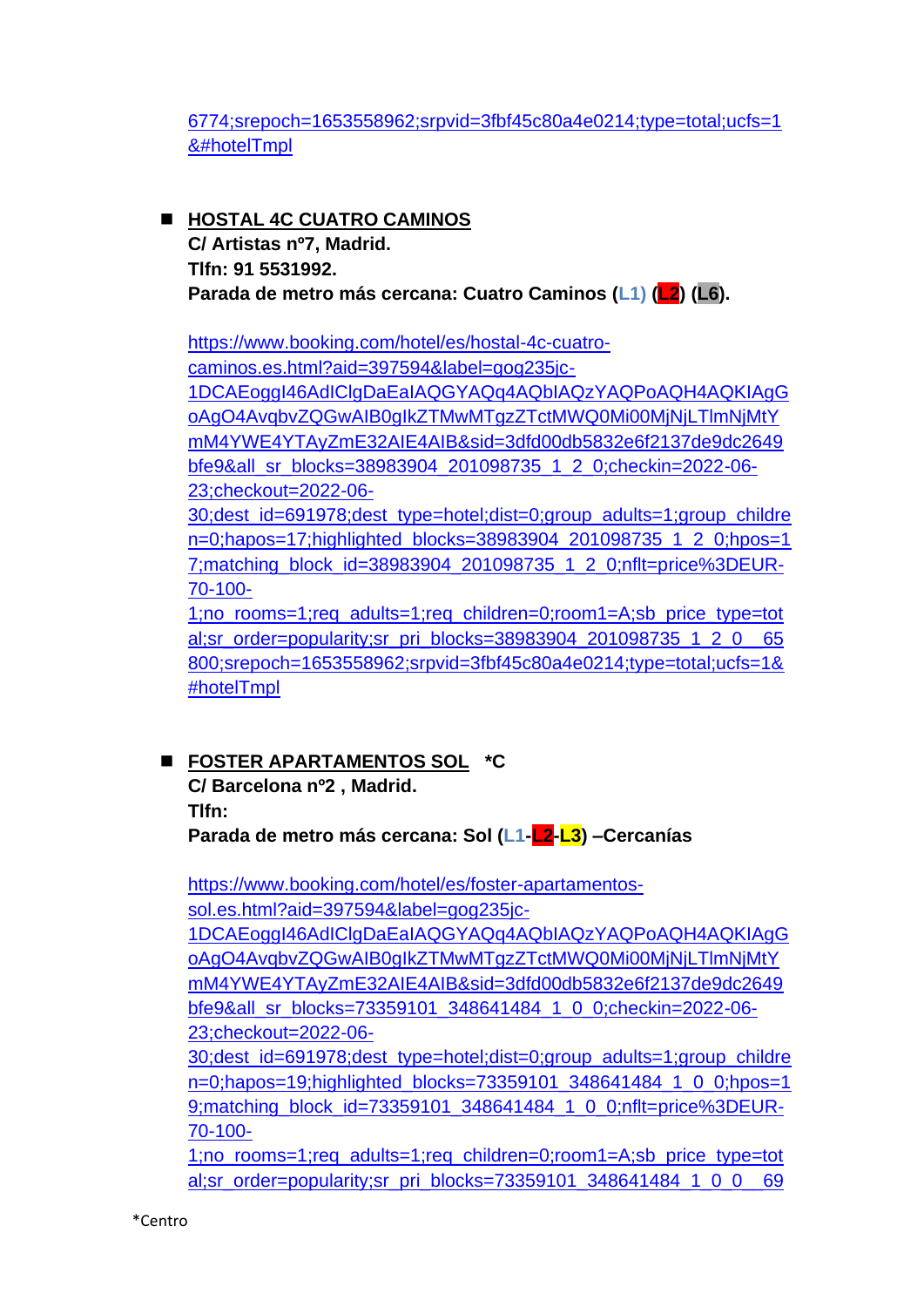600;srepoch=1653558962;srpvid=3fbf45c80a4e0214;type=total;ucfs=1& #availability

◼ **APARTAMENTOS ARGÜELLES C/ Vallehermoso nº 3, Madrid. Tlfn: +34 691402273 Parada de metro más cercana: San Bernardo (L2) (L4)**

https://www.booking.com/hotel/es/apartamentos-arga1- 4elles.es.html?aid=397594&label=gog235jc-1DCAEoggI46AdIClgDaEaIAQGYAQq4AQbIAQzYAQPoAQH4AQKIAgG oAgO4AvqbvZQGwAIB0gIkZTMwMTgzZTctMWQ0Mi00MjNjLTlmNjMtY mM4YWE4YTAyZmE32AIE4AIB&sid=3dfd00db5832e6f2137de9dc2649 bfe9&all\_sr\_blocks=44806001\_88209601\_0\_0\_0;checkin=2022-06-23;checkout=2022-06-

30;dest\_id=691978;dest\_type=hotel;dist=0;group\_adults=1;group\_childre n=0;hapos=22;highlighted\_blocks=44806001\_88209601\_0\_0\_0;hpos=22 ;matching\_block\_id=44806001\_88209601\_0\_0\_0;nflt=price%3DEUR-70- 100-

1;no\_rooms=1;req\_adults=1;req\_children=0;room1=A;sb\_price\_type=tot al;sr\_order=popularity;sr\_pri\_blocks=44806001\_88209601\_0\_0\_0\_639 40;srepoch=1653558962;srpvid=3fbf45c80a4e0214;type=total;ucfs=1&# hotelTmpl

# ◼ **EL RASTRO HISTORIC CENTER \*C**

# **C/ De Fray Ceferino González nº 7, puerta 9. Madrid. Tlfn:**

**Parada de metro más cercana: La Latina (L5) (L3)**

https://www.booking.com/hotel/es/cosy-studio-in-the-heart-of-madrid-oldcenter.es.html?aid=397594&label=gog235jc-

1DCAEoggI46AdIClgDaEaIAQGYAQq4AQbIAQzYAQPoAQH4AQKIAgG oAgO4AvqbvZQGwAIB0gIkZTMwMTgzZTctMWQ0Mi00MjNjLTlmNjMtY mM4YWE4YTAyZmE32AIE4AIB&sid=3dfd00db5832e6f2137de9dc2649 bfe9&all\_sr\_blocks=271073501\_331681805\_2\_0\_0;checkin=2022-06-23;checkout=2022-06-

30;dest\_id=691978;dest\_type=hotel;dist=0;group\_adults=1;group\_childre n=0;hapos=28;highlighted\_blocks=271073501\_331681805\_2\_0\_0;hpos= 3;matching\_block\_id=271073501\_331681805\_2\_0\_0;nflt=price%3DEUR -70-100-

1;no\_rooms=1;req\_adults=1;req\_children=0;room1=A;sb\_price\_type=tot al;sr\_order=popularity;sr\_pri\_blocks=271073501\_331681805\_2\_0\_0\_\_6